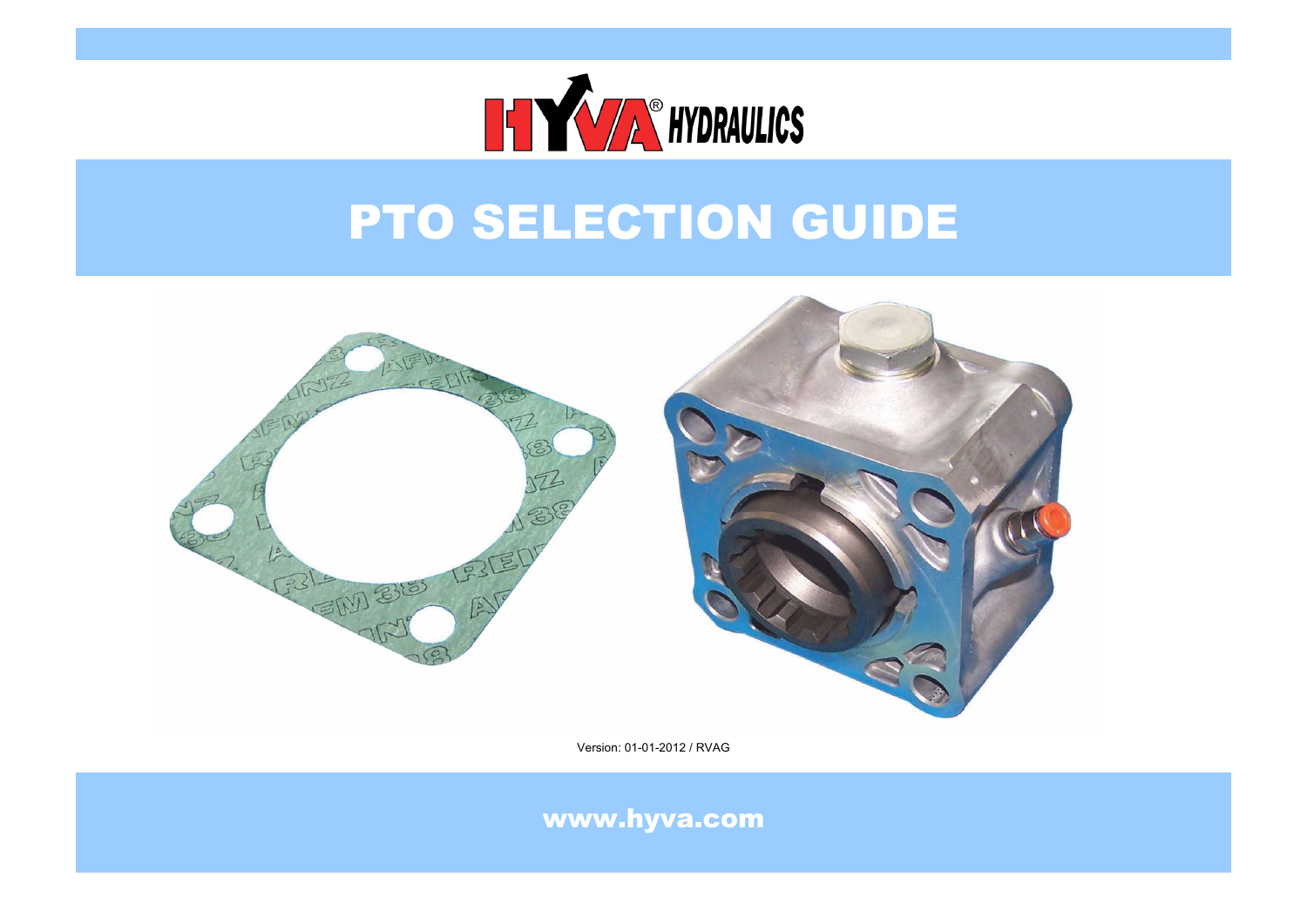## **INTRO**

The starting point of most hydraulic applications on commercial vehicles is the Power Take Off. This 'P.T.O.' is fitted to the rear or side of the gear box and shifts into gear when operated. Most common operation is pneumatic, however in case a truck is not equipped with an air-brake system a mechanical or even electrical control can be applied. The PTO transfers the power from the combustion engine via a drive mechanism into power to drive a hydraulic system. Points to consider are:

- \*What is the position of the PTO provision on the gearbox. Hyva prefers to fit the PTO on the rear or when necessary on the side, Top and bottom mounted PTO's often stand in the way of fitting superstructures or are at risk in off-road conditions;
- \*What rotation speed is required to create the required pump flow:
- \*What type of pump is fitted, gear- or piston pump, with UNI-3 hole or DIN-4 hole connection;
- \*Which drive intervals are required. For long intervals (over 15 minutes) a lubrication kit to cool/lubricate the gearwheels should be considered. It is always advised to fit the output drive shaft below the oil level of the gearbox;
- \*The bearing configuration on the parts fitted to the PTO puts a demand on the bearing system of the PTO.

#### **GENERAL:**

- \*Rpm indicated refers to engine speed;
- \*Ratio indicated refers to 1000 rpm engine speed;
- \*Torque indicated refers to short term use at (most common) 1500 rpm;
- \*Hyva advises to incorporate a safety surplus in torque selection in case engine speed, workload or working time exceeds the assumptions on which we based our calculations (1500 rpm, up to 15 minutes working time, good lubrication, working at intermediate torque and not a high output speed). In case a generator or blower is fitted we advise to increase the calculated torque by 60% (because of long working interval and high starting torque);
- \*An anti Clock Wise PTO (left) requires a right rotation pump or a Bi-directional pump (like the Hyva Brite range). The rotation of the PTO is opposite to the rotation of the pump that will be fitted.
- \*PTO's required for operation also when the truck is in motion often are fitted on the flywheel or directly on the engine. A clear description is clutch independent PTO's. The Hyva range is limited to gear box operated/ clutch dependent PTO's;
- \*Hyva offers hydraulics to fit on any PTO.
- \*Torques listed per PTO part number can be alter depending on the shaft or adapter fitted on a specific gearbox.
- \*Listed switches are feedback or status switches
- \*For detailed information on more complex issues (like new Scania, Shaanxi, etc. gearboxes) please consult Hyva.
- \*Specification sheets can be collected at www.hyva.com in our web catalogue.
- \*PTO's for the following brands / gear box types are available at Hyva but have not been listed. On request these series can be taken into the standard range. The brands concerned are: *Allison, Clark, Daihatsu, Eaton US, Ford, Jac, Kamaz, Mazda, Iberica, Spicer, TATA, Toyota, Turner, N, Yamz, ZF-US and ZIL*

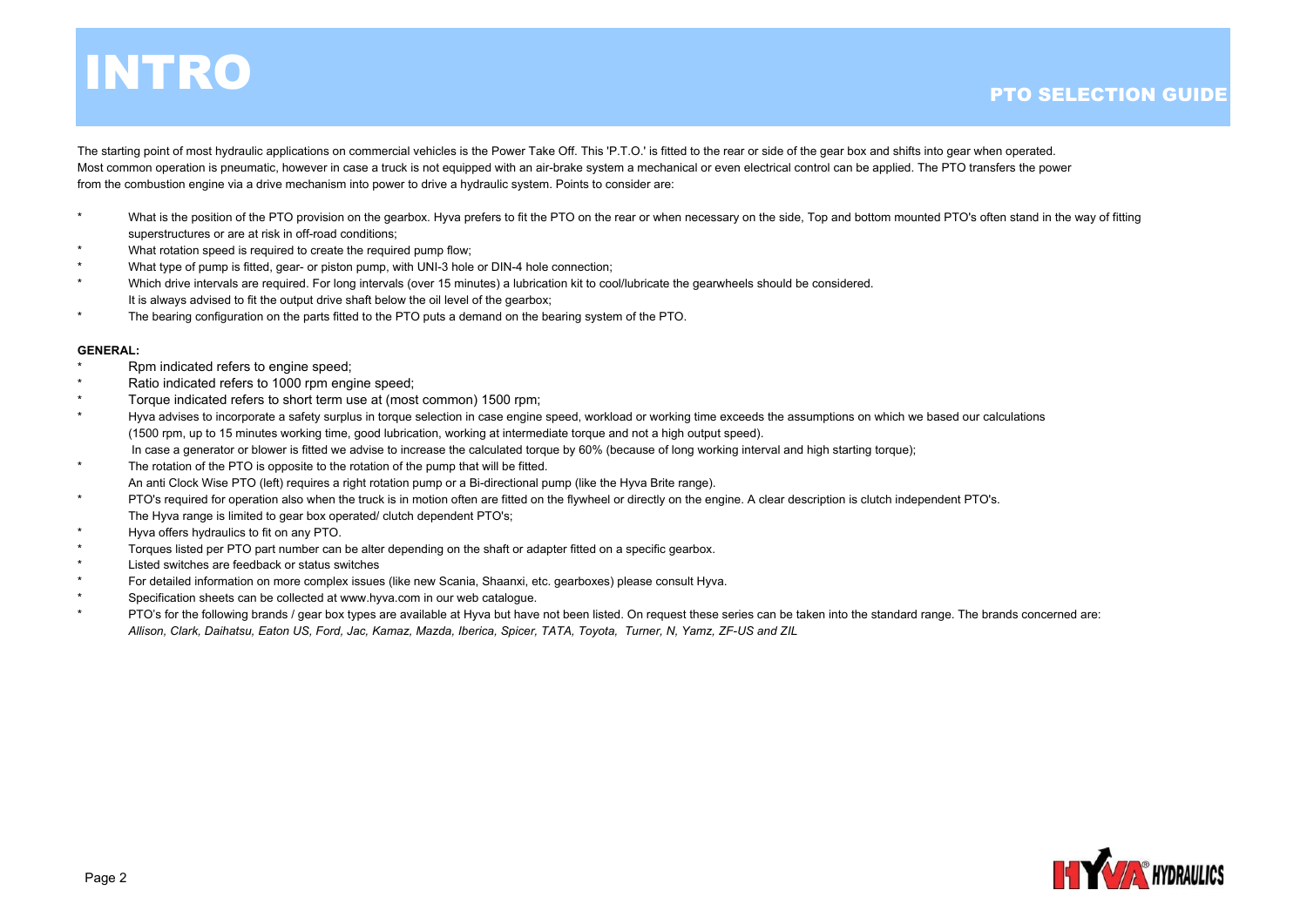## **EXPLANATION OF CODES**

### **PTO SELECTION GUIDE**

| <b>TYPE GEARBOX</b> | <b>Mounting</b> | <b>Type</b> | <b>Torque</b> | <b>Rotation</b> | Speed         | <b>Speed</b> | <b>Note</b> | <b>PTO</b> | <b>KIT</b> | <b>Adapter</b> | <b>Quill shaft</b> | <b>Switch</b> | ⊃utput⊣  |
|---------------------|-----------------|-------------|---------------|-----------------|---------------|--------------|-------------|------------|------------|----------------|--------------------|---------------|----------|
| <b>EATON-E</b>      | <b>Position</b> | Control     | (Nm)          |                 | <b>Normal</b> | Fast         |             | Part no.   | Part no.   | Part no.       | Part no.           | Part no.      | Connect. |
|                     |                 |             |               |                 |               |              |             |            |            |                |                    |               |          |

| <b>REFERENCE NUMBER</b> | <b>DESCRIPTION</b>                                                       |
|-------------------------|--------------------------------------------------------------------------|
|                         | Gearbox type                                                             |
|                         | Mounting position on gearbox                                             |
| 3                       | Type of control Pneumatic, Electric or Manual                            |
|                         | Maximum torque the PTO can handle                                        |
| 5                       | Rotation direction of the PTO (pump direction should be chosen opposite) |
| 6                       | Speed of PTO output in normal respectively high gear                     |
|                         | Note with reference to PTO fitting                                       |
| 8                       | Ordering code PTO seperately                                             |
| 9                       | Ordering code Kit seperately                                             |
| 10                      | Ordering code Adapter seperately                                         |
| 11                      | Ordering code Quill shaft seperately                                     |
| 12                      | Ordering code Switch separately (feedback switch)                        |
| 13                      | Pump connection                                                          |

Marked PTO's have no bearing fitted on the output shaft and can only be combined with a bearing supported

pump (like the Hyva Brite series).

1C PTO's: 021215010 and 021214050 2C PTO's: 021215040, 021214060 and 021214070

Consult Hyva to make sure the correct Flange (FL) output connection will be supplied.

| rear | Rear  |
|------|-------|
|      | Left  |
| R    | Right |
| Low  | Lower |

| ICw  | Clockwise (Right)     |
|------|-----------------------|
| lAcw | Anti Clockwise (Left) |
| IC/A | Cw & Acw              |

| D | Pneumatic     |
|---|---------------|
| M | <b>Manual</b> |
| E | Electric      |
| н | Hydraulic     |
| V | Vacuum        |

| 3H    | UNI 3H        |
|-------|---------------|
| 4H    | <b>ISO 4H</b> |
| 4H/4H | Twin 4H       |
|       | Flange        |

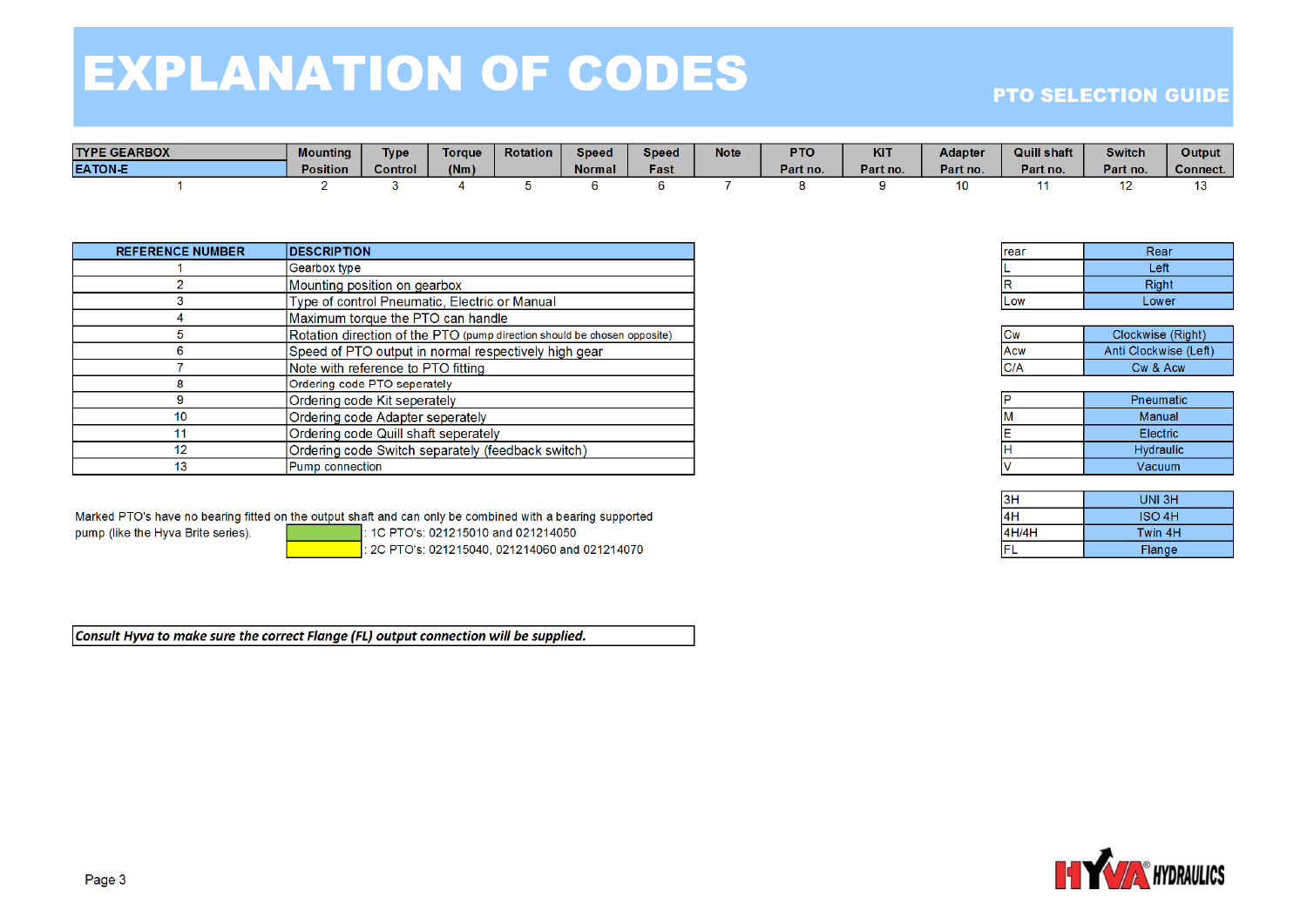# CONTENT

#### PTO SELECTION GUIDE

| <b>GEARBOX</b>      | <b>PAGE</b> |
|---------------------|-------------|
| EATON-E             | 5           |
| <b>EATON-FULLER</b> | 11          |
| <b>FULLER</b>       | 12          |
| <b>HINO</b>         | 45          |
| <b>ISUZU</b>        | 46          |
| <b>IVECO</b>        | 49          |
| <b>MACK</b>         | 50          |
| <b>MERCEDES</b>     | 51          |
| <b>MITSUBISHI</b>   | 64          |
| <b>NISSAN</b>       | 65          |
| RENAULT-BERLIET     | 66          |
| <b>SCANIA</b>       | 67          |
| <b>SHAANXI</b>      | 68          |
| <b>VOLVO</b>        | 69          |
| ZF                  | 81          |
|                     |             |

**NOTES WITH REFERENCE TO PTO FITTING**

124

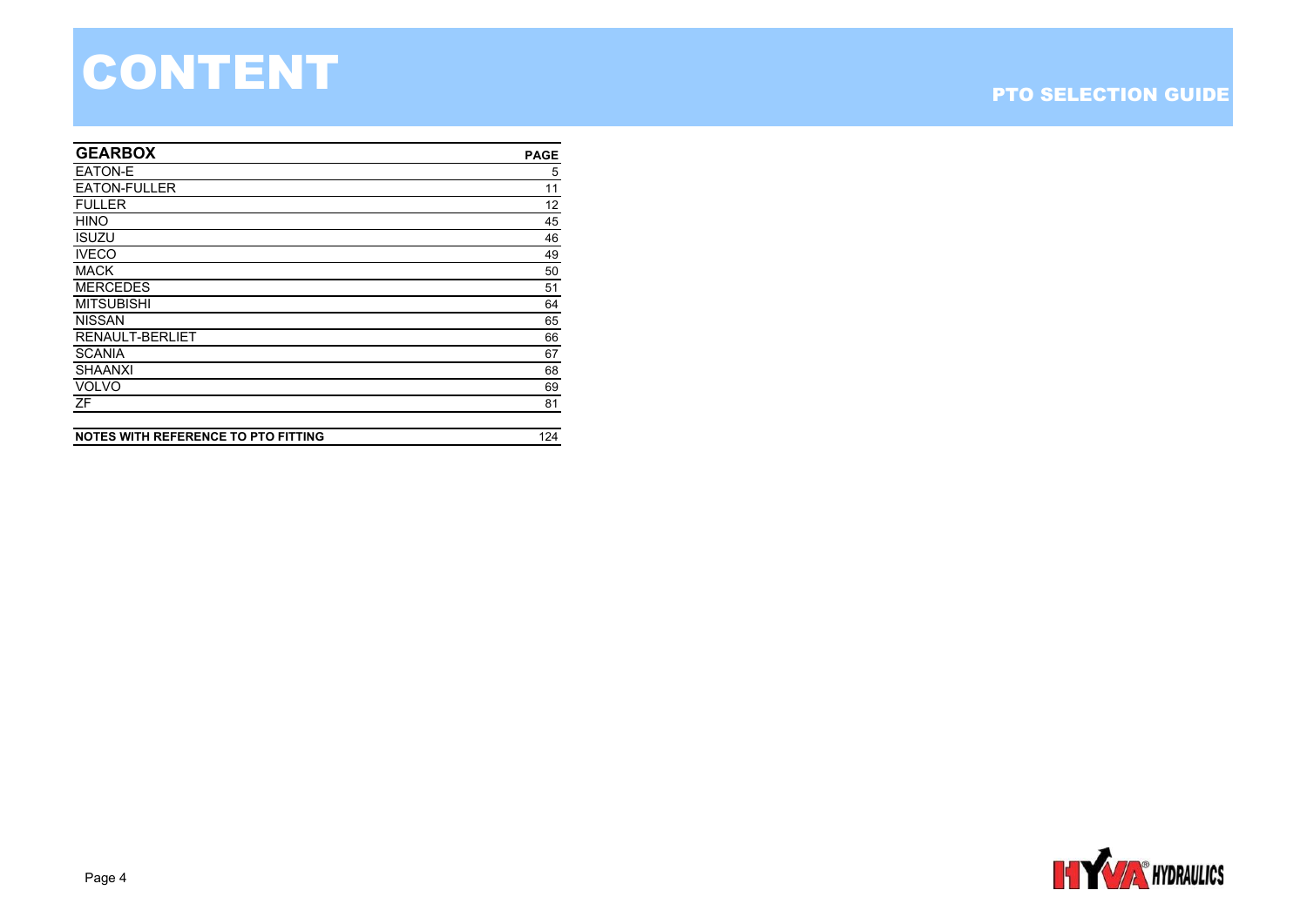| <b>TYPE GEARBOX</b>          | <b>Mounting</b> | <b>Type</b>    | <b>Torque</b> | <b>Rotation</b> | <b>Speed</b>  | <b>Speed</b> | <b>Note</b>              | <b>PTO</b> | <b>KIT</b> | Adapter   | <b>Quill shaft</b> | <b>Switch</b> | Output   |
|------------------------------|-----------------|----------------|---------------|-----------------|---------------|--------------|--------------------------|------------|------------|-----------|--------------------|---------------|----------|
| <b>EATON-E</b>               | <b>Position</b> | <b>Control</b> | (Nm)          |                 | <b>Normal</b> | Fast         |                          | Part no.   | Part no.   | Part no.  | Part no.           | Part no.      | Connect. |
| ES-11109 (MITSUBISHI M060S9) | rear            | P              | 250           | Acw             | 1165          | $\Omega$     | $\sim$                   | 021205020  | 021463000  |           | 021302001          | 021416000     | 4H       |
| ES-11109 (MITSUBISHI M060S9) | rear            | P              | 300           | Acw             | 1380          | $\Omega$     |                          | 021220030  |            | 021402000 | 021302001          | 021416000     | 4H       |
| ES-11109 (MITSUBISHI M060S9) | rear            | P              | 340           | Acw             | 1165          | $\mathbf{0}$ |                          | 021215023  |            | 021402000 | 021302001          | 021416000     | 4H       |
| ES-11109 (MITSUBISHI M060S9) | rear            | P              | 380           | Acw             | 1027          | $\Omega$     | $\overline{a}$           | 021215050  |            | 021402000 | 021302001          | 021416000     | 4H       |
| ES-11109 (MITSUBISHI M060S9) |                 | P              | 200           | Acw             | 670           | $\Omega$     |                          | 021202090  | 021464003  |           |                    |               | 3H       |
| <b>FS 4106A</b>              | rear            | P              | 250           | Acw             | 653           | $\Omega$     | $\sim$                   | 021205020  | 021463000  |           |                    | 021416000     | 4H       |
| <b>FS 4106A</b>              | rear            | P              | 300           | Acw             | 773           | $\Omega$     | M <sub>7</sub>           | 021220030  |            | 021402000 |                    | 021416000     | 4H       |
| <b>FS 4106A</b>              | rear            | P              | 340           | Acw             | 653           | $\Omega$     | M7                       | 021215023  |            | 021402000 |                    | 021416000     | 4H       |
| <b>FS 4106A</b>              | rear            | P              | 380           | Acw             | 552           | $\Omega$     | M7                       | 021215050  |            | 021402000 |                    | 021416000     | 4H       |
| <b>FS 4106B</b>              | rear            | P              | 250           | Acw             | 790           | $\Omega$     | $\sim$                   | 021205020  | 021463000  |           |                    | 021416000     | 4H       |
| <b>FS 4106B</b>              | rear            | P              | 300           | Acw             | 940           | $\Omega$     | M <sub>7</sub>           | 021220030  |            | 021402000 |                    | 021416000     | 4H       |
| <b>FS 4106B</b>              | rear            | P              | 340           | Acw             | 790           | $\Omega$     | M <sub>7</sub>           | 021215023  |            | 021402000 |                    | 021416000     | 4H       |
| <b>FS 4106B</b>              | rear            | P              | 380           | Acw             | 688           | $\Omega$     | M7                       | 021215050  |            | 021402000 |                    | 021416000     | 4H       |
| FS-4106 A/9,03               | rear            | P              | 250           | Acw             | 653           | $\Omega$     |                          | 021205020  | 021463000  |           |                    | 021416000     | 4H       |
| FS-4106 A/9,03               | rear            | P              | 300           | Acw             | 773           | $\Omega$     | M <sub>7</sub>           | 021220030  |            | 021402000 |                    | 021416000     | 4H       |
| FS-4106 A/9,03               | rear            | P              | 340           | Acw             | 653           | $\Omega$     | M <sub>7</sub>           | 021215023  |            | 021402000 |                    | 021416000     | 4H       |
| FS-4106 A/9,03               | rear            | P              | 380           | Acw             | 552           | $\Omega$     | M <sub>7</sub>           | 021215050  |            | 021402000 |                    | 021416000     | 4H       |
| FS-4106 B/7,54               | rear            | P              | 250           | Acw             | 790           | $\Omega$     | $\sim$                   | 021205020  | 021463000  |           |                    | 021416000     | 4H       |
| FS-4106 B/7,54               | rear            | P              | 300           | Acw             | 940           | $\Omega$     | M7                       | 021220030  |            | 021402000 |                    | 021416000     | 4H       |
| FS-4106 B/7,54               | rear            | P              | 340           | Acw             | 790           | $\Omega$     | M <sub>7</sub>           | 021215023  |            | 021402000 |                    | 021416000     | 4H       |
| FS-4106 B/7,54               | rear            | P              | 380           | Acw             | 688           | $\Omega$     | M <sub>7</sub>           | 021215050  |            | 021402000 |                    | 021416000     | 4H       |
| FS-5206 A/9,03               | rear            | P              | 250           | Acw             | 653           | $\Omega$     |                          | 021205020  | 021463000  |           |                    | 021416000     | 4H       |
| FS-5206 A/9,03               | rear            | P              | 300           | Acw             | 773           | $\Omega$     | M <sub>7</sub>           | 021220030  |            | 021402000 |                    | 021416000     | 4H       |
| FS-5206 A/9,03               | rear            | P              | 340           | Acw             | 653           | $\Omega$     | M <sub>7</sub>           | 021215023  |            | 021402000 |                    | 021416000     | 4H       |
| FS-5206 A/9,03               | rear            | P              | 380           | Acw             | 552           | $\Omega$     | M <sub>7</sub>           | 021215050  |            | 021402000 |                    | 021416000     | 4H       |
| FS-5206 B/7,54               | rear            | P              | 250           | Acw             | 790           | $\Omega$     |                          | 021205020  | 021463000  |           |                    | 021416000     | 4H       |
| FS-5206 B/7,54               | rear            | P              | 300           | Acw             | 940           | $\Omega$     | M <sub>7</sub>           | 021220030  |            | 021402000 |                    | 021416000     | 4H       |
| FS-5206 B/7,54               | rear            | P              | 340           | Acw             | 790           | $\Omega$     | M7                       | 021215023  |            | 021402000 |                    | 021416000     | 4H       |
| FS-5206 B/7,54               | rear            | P              | 380           | Acw             | 688           | $\Omega$     | M <sub>7</sub>           | 021215050  |            | 021402000 |                    | 021416000     | 4H       |
| FS-6109 A/8,81 (LOW 12,64)   | rear            | P              | 250           | Acw             | 1165          | $\Omega$     | $\sim$                   | 021205020  | 021463000  |           | 021302001          | 021416000     | 4H       |
| -S-6109 A/8,81 (LOW 12,64)   | rear            | P              | 300           | Acw             | 1380          | $\Omega$     |                          | 021220030  |            | 021402000 | 021302001          | 021416000     | 4H       |
| FS-6109 A/8,81 (LOW 12,64)   | rear            | P              | 340           | Acw             | 1165          | $\Omega$     |                          | 021215023  |            | 021402000 | 021302001          | 021416000     | 4H       |
| FS-6109 A/8,81 (LOW 12,64)   | rear            | P              | 380           | Acw             | 1027          | 0            | $\overline{\phantom{a}}$ | 021215050  |            | 021402000 | 021302001          | 021416000     | 4H       |
| FS-6109 A/8,81 (LOW 12,64)   | L               | P              | 200           | Acw             | 670           | $\mathbf 0$  |                          | 021202090  | 021464003  |           |                    |               | 3H       |
| FS-6209 A/8,76 (LOW 12,57)   | rear            | P              | 250           | Acw             | 1165          | $\Omega$     | $\overline{a}$           | 021205020  | 021463000  |           | 021302001          | 021416000     | 4H       |
| FS-6209 A/8,76 (LOW 12,57)   | rear            | P              | 300           | Acw             | 1380          | $\Omega$     | $\blacksquare$           | 021220030  |            | 021402000 | 021302001          | 021416000     | 4H       |
| FS-6209 A/8,76 (LOW 12,57)   | rear            | P              | 340           | Acw             | 1165          | $\Omega$     |                          | 021215023  |            | 021402000 | 021302001          | 021416000     | 4H       |
| FS-6209 A/8,76 (LOW 12,57)   | rear            | P              | 380           | Acw             | 1027          | $\Omega$     |                          | 021215050  |            | 021402000 | 021302001          | 021416000     | 4H       |
| FS-6209 A/8,76 (LOW 12,57)   |                 | P              | 200           | Acw             | 670           | $\Omega$     | $\sim$                   | 021202090  | 021464003  |           |                    |               | 3H       |

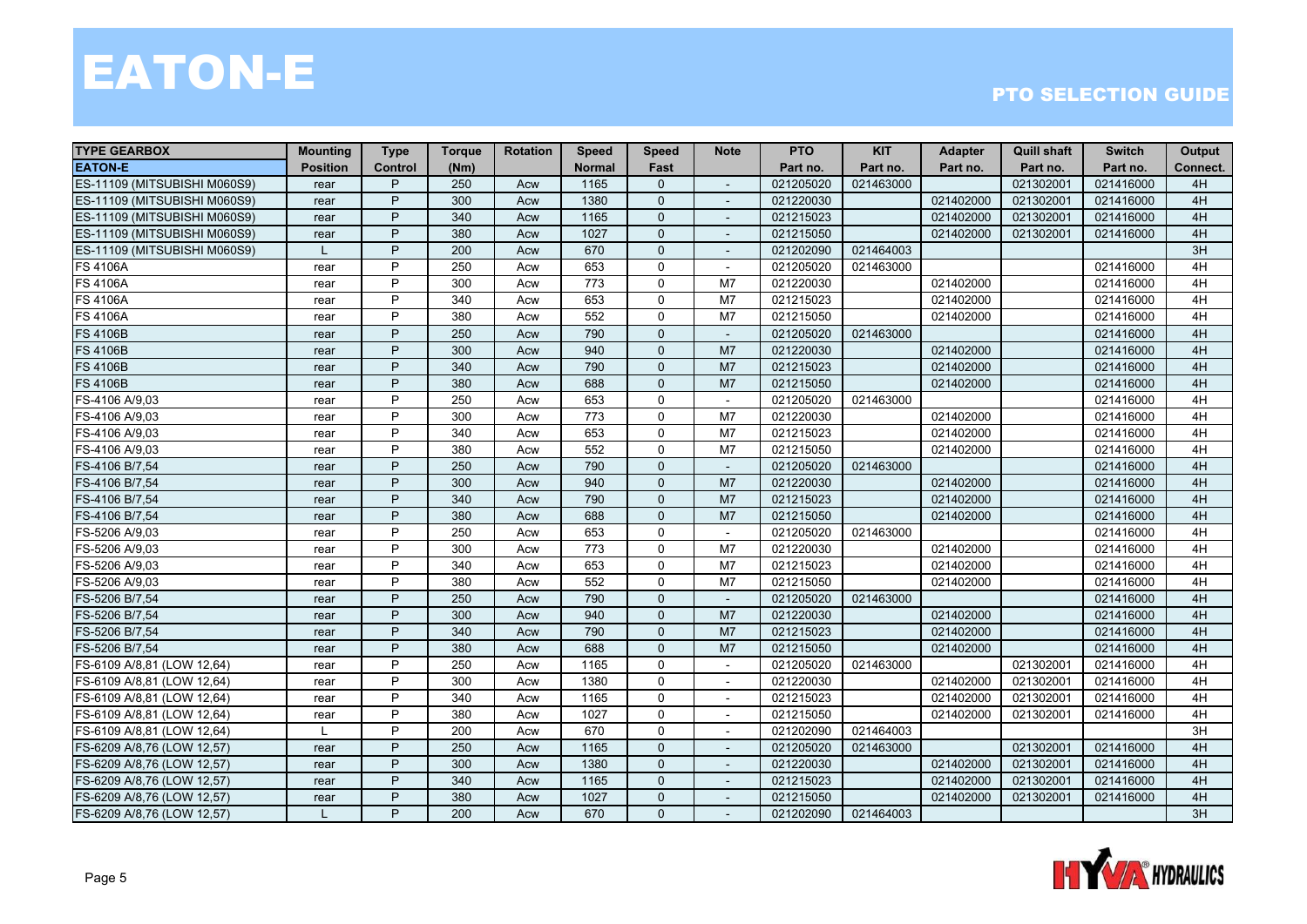| <b>TYPE GEARBOX</b>        | <b>Mounting</b> | <b>Type</b> | <b>Torque</b> | <b>Rotation</b> | <b>Speed</b>  | <b>Speed</b> | <b>Note</b>              | <b>PTO</b> | <b>KIT</b> | <b>Adapter</b> | <b>Quill shaft</b> | <b>Switch</b> | Output   |
|----------------------------|-----------------|-------------|---------------|-----------------|---------------|--------------|--------------------------|------------|------------|----------------|--------------------|---------------|----------|
| <b>EATON-E</b>             | <b>Position</b> | Control     | (Nm)          |                 | <b>Normal</b> | Fast         |                          | Part no.   | Part no.   | Part no.       | Part no.           | Part no.      | Connect. |
| FS-6309 A/8,76 (LOW 12,57) | rear            | P           | 250           | Acw             | 1165          | $\mathbf{0}$ | $\sim$                   | 021205020  | 021463000  |                | 021302001          | 021416000     | 4H       |
| FS-6309 A/8,76 (LOW 12,57) | rear            | P           | 300           | Acw             | 1380          | $\mathbf{0}$ |                          | 021220030  |            | 021402000      | 021302001          | 021416000     | 4H       |
| FS-6309 A/8,76 (LOW 12,57) | rear            | P           | 340           | Acw             | 1165          | $\mathbf 0$  |                          | 021215023  |            | 021402000      | 021302001          | 021416000     | 4H       |
| FS-6309 A/8,76 (LOW 12,57) | rear            | P           | 380           | Acw             | 1027          | $\Omega$     |                          | 021215050  |            | 021402000      | 021302001          | 021416000     | 4H       |
| FS-6309 A/8,76 (LOW 12,57) |                 | P           | 200           | Acw             | 670           | $\Omega$     | $\overline{a}$           | 021202090  | 021464003  |                |                    |               | 3H       |
| FS-8209 A/8,76 (LOW 12,57) | rear            | P           | 250           | Acw             | 1165          | $\Omega$     | $\blacksquare$           | 021205020  | 021463000  |                | 021302001          | 021416000     | 4H       |
| FS-8209 A/8,76 (LOW 12,57) | rear            | P           | 300           | Acw             | 1380          | $\Omega$     | $\blacksquare$           | 021220030  |            | 021402000      | 021302001          | 021416000     | 4H       |
| FS-8209 A/8,76 (LOW 12,57) | rear            | P           | 340           | Acw             | 1165          | $\Omega$     |                          | 021215023  |            | 021402000      | 021302001          | 021416000     | 4H       |
| FS-8209 A/8,76 (LOW 12,57) | rear            | P           | 380           | Acw             | 1027          | $\mathbf{0}$ | $\overline{a}$           | 021215050  |            | 021402000      | 021302001          | 021416000     | 4H       |
| FS-8209 A/8,76 (LOW 12,57) |                 | P           | 200           | Acw             | 670           | $\Omega$     | $\blacksquare$           | 021202090  | 021464003  |                |                    |               | 3H       |
| FS-8309 A/8,76 (LOW 12,57) | rear            | P           | 250           | Acw             | 1165          | $\mathbf 0$  | $\overline{a}$           | 021205020  | 021463000  |                | 021302001          | 021416000     | 4H       |
| FS-8309 A/8,76 (LOW 12,57) | rear            | P           | 300           | Acw             | 1380          | $\mathbf{0}$ | $\sim$                   | 021220030  |            | 021402000      | 021302001          | 021416000     | 4H       |
| FS-8309 A/8,76 (LOW 12,57) | rear            | P           | 340           | Acw             | 1165          | $\mathbf{0}$ | $\overline{\phantom{a}}$ | 021215023  |            | 021402000      | 021302001          | 021416000     | 4H       |
| FS-8309 A/8,76 (LOW 12,57) | rear            | P           | 380           | Acw             | 1027          | $\mathbf{0}$ |                          | 021215050  |            | 021402000      | 021302001          | 021416000     | 4H       |
| FS-8309 A/8,76 (LOW 12,57) |                 | P           | 200           | Acw             | 670           | $\mathbf 0$  |                          | 021202090  | 021464003  |                |                    |               | 3H       |
| <b>FSO 4106B</b>           | rear            | P           | 250           | Acw             | 973           | $\Omega$     |                          | 021205020  | 021463000  |                |                    | 021416000     | 4H       |
| <b>FSO 4106B</b>           | rear            | P           | 300           | Acw             | 1150          | $\Omega$     | M <sub>7</sub>           | 021220030  |            | 021402000      |                    | 021416000     | 4H       |
| <b>FSO 4106B</b>           | rear            | P           | 340           | Acw             | 973           | $\Omega$     | M <sub>7</sub>           | 021215023  |            | 021402000      |                    | 021416000     | 4H       |
| <b>FSO 4106B</b>           | rear            | P           | 380           | Acw             | 854           | $\Omega$     | M <sub>7</sub>           | 021215050  |            | 021402000      |                    | 021416000     | 4H       |
| FSO-4106 B/6,08            | rear            | P           | 250           | Acw             | 973           | $\Omega$     |                          | 021205020  | 021463000  |                |                    | 021416000     | 4H       |
| FSO-4106 B/6,08            | rear            | P           | 300           | Acw             | 1150          | $\mathbf 0$  | M7                       | 021220030  |            | 021402000      |                    | 021416000     | 4H       |
| FSO-4106 B/6,08            | rear            | P           | 340           | Acw             | 973           | $\Omega$     | M <sub>7</sub>           | 021215023  |            | 021402000      |                    | 021416000     | 4H       |
| FSO-4106 B/6,08            | rear            | P           | 380           | Acw             | 854           | $\Omega$     | M <sub>7</sub>           | 021215050  |            | 021402000      |                    | 021416000     | 4H       |
| FSO-5206 B/6,08            | rear            | P           | 250           | Acw             | 973           | $\Omega$     | $\sim$                   | 021205020  | 021463000  |                |                    | 021416000     | 4H       |
| FSO-5206 B/6.08            | rear            | P           | 300           | Acw             | 1150          | $\Omega$     | M <sub>7</sub>           | 021220030  |            | 021402000      |                    | 021416000     | 4H       |
| FSO-5206 B/6,08            | rear            | P           | 340           | Acw             | 973           | $\Omega$     | M <sub>7</sub>           | 021215023  |            | 021402000      |                    | 021416000     | 4H       |
| FSO-5206 B/6,08            | rear            | P           | 380           | Acw             | 854           | $\mathbf{0}$ | M7                       | 021215050  |            | 021402000      |                    | 021416000     | 4H       |
| FSO-6109 A/6,59 (LOW 9,45) | rear            | P           | 250           | Acw             | 1559          | $\Omega$     |                          | 021205020  | 021463000  |                | 021302001          | 021416000     | 4H       |
| FSO-6109 A/6,59 (LOW 9,45) | rear            | P           | 300           | Acw             | 1846          | $\Omega$     | $\overline{a}$           | 021220030  |            | 021402000      | 021302001          | 021416000     | 4H       |
| FSO-6109 A/6,59 (LOW 9,45) | rear            | P           | 340           | Acw             | 1559          | $\mathbf{0}$ | $\sim$                   | 021215023  |            | 021402000      | 021302001          | 021416000     | 4H       |
| FSO-6109 A/6,59 (LOW 9,45) | rear            | P           | 380           | Acw             | 1369          | $\mathbf{0}$ | $\overline{\phantom{a}}$ | 021215050  |            | 021402000      | 021302001          | 021416000     | 4H       |
| FSO-6109 A/6,59 (LOW 9,45) |                 | P           | 200           | Acw             | 896           | $\mathbf 0$  |                          | 021202090  | 021464003  |                |                    |               | 3H       |
| FSO-6209 A/6,59 (LOW 9,45) | rear            | P           | 250           | Acw             | 1559          | $\mathbf{0}$ | $\overline{\phantom{a}}$ | 021205020  | 021463000  |                | 021302001          | 021416000     | 4H       |
| FSO-6209 A/6,59 (LOW 9,45) | rear            | P           | 300           | Acw             | 1846          | $\mathbf{0}$ |                          | 021220030  |            | 021402000      | 021302001          | 021416000     | 4H       |
| FSO-6209 A/6,59 (LOW 9,45) | rear            | P           | 340           | Acw             | 1559          | $\Omega$     | $\overline{a}$           | 021215023  |            | 021402000      | 021302001          | 021416000     | 4H       |
| FSO-6209 A/6,59 (LOW 9,45) | rear            | P           | 380           | Acw             | 1369          | $\Omega$     | $\overline{\phantom{a}}$ | 021215050  |            | 021402000      | 021302001          | 021416000     | 4H       |
| FSO-6209 A/6,59 (LOW 9,45) | $\mathbf{L}$    | P           | 200           | Acw             | 896           | $\Omega$     | $\overline{\phantom{a}}$ | 021202090  | 021464003  |                |                    |               | 3H       |
| FSO-6309 A/6,59 (LOW 9,45) | rear            | P           | 250           | Acw             | 1559          | $\mathbf{0}$ |                          | 021205020  | 021463000  |                | 021302001          | 021416000     | 4H       |
| FSO-6309 A/6,59 (LOW 9,45) | rear            | P           | 300           | Acw             | 1846          | $\mathbf{0}$ | $\overline{\phantom{a}}$ | 021220030  |            | 021402000      | 021302001          | 021416000     | 4H       |

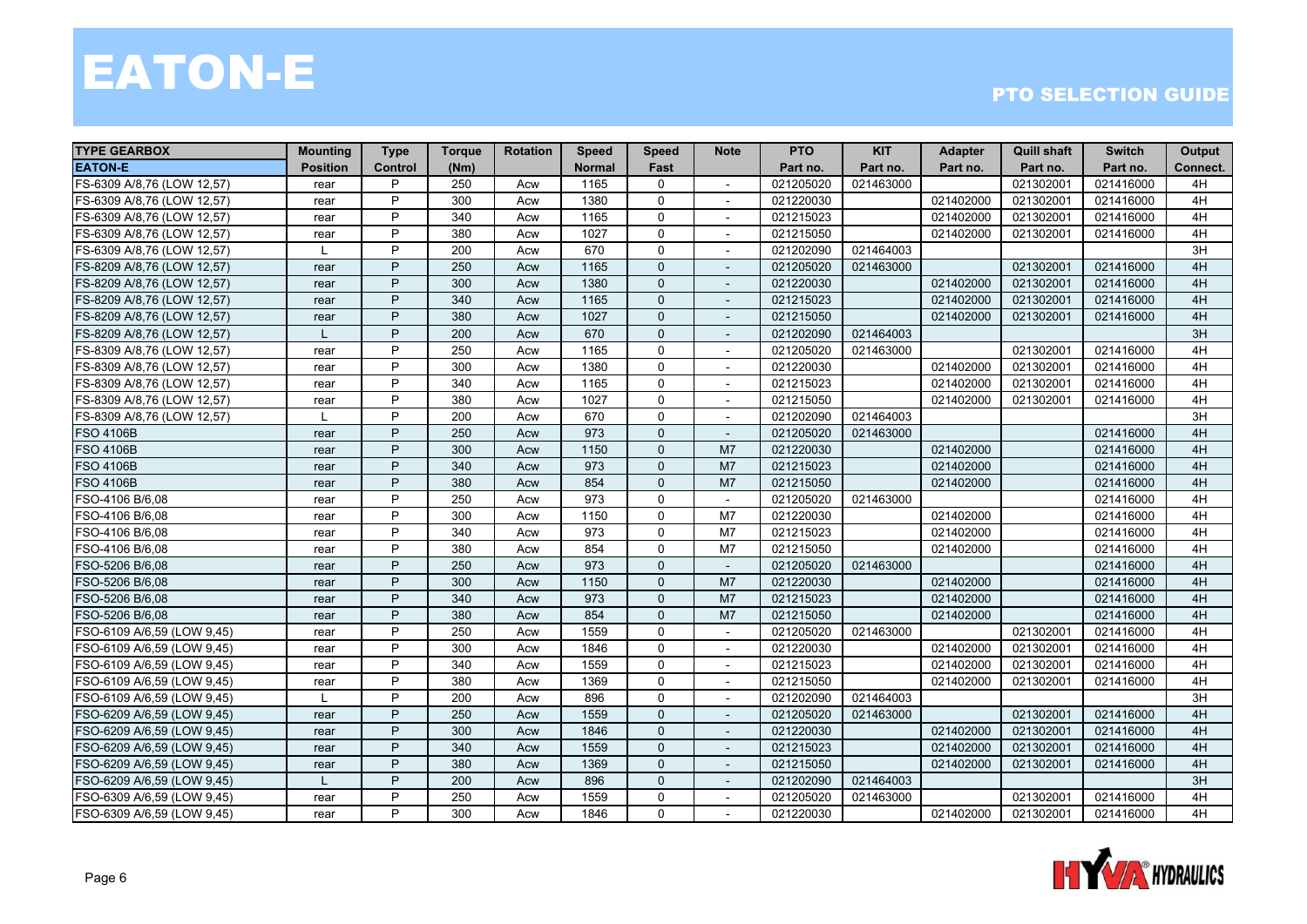| <b>TYPE GEARBOX</b>        | <b>Mounting</b> | <b>Type</b>    | <b>Torque</b> | <b>Rotation</b> | <b>Speed</b>  | <b>Speed</b> | <b>Note</b>              | <b>PTO</b> | <b>KIT</b> | <b>Adapter</b> | <b>Quill shaft</b> | <b>Switch</b> | Output    |
|----------------------------|-----------------|----------------|---------------|-----------------|---------------|--------------|--------------------------|------------|------------|----------------|--------------------|---------------|-----------|
| <b>EATON-E</b>             | <b>Position</b> | <b>Control</b> | (Nm)          |                 | <b>Normal</b> | Fast         |                          | Part no.   | Part no.   | Part no.       | Part no.           | Part no.      | Connect.  |
| FSO-6309 A/6,59 (LOW 9,45) | rear            | P              | 340           | Acw             | 1559          | $\Omega$     | $\sim$                   | 021215023  |            | 021402000      | 021302001          | 021416000     | 4H        |
| FSO-6309 A/6,59 (LOW 9,45) | rear            | P              | 380           | Acw             | 1369          | $\Omega$     |                          | 021215050  |            | 021402000      | 021302001          | 021416000     | 4H        |
| FSO-6309 A/6,59 (LOW 9,45) |                 | P              | 200           | Acw             | 896           | $\Omega$     |                          | 021202090  | 021464003  |                |                    |               | 3H        |
| FSO-8209 A/6,59 (LOW 9,45) | rear            | P              | 250           | Acw             | 1559          | $\Omega$     | $\blacksquare$           | 021205020  | 021463000  |                | 021302001          | 021416000     | 4H        |
| FSO-8209 A/6,59 (LOW 9,45) | rear            | P              | 300           | Acw             | 1846          | $\mathbf{0}$ | $\blacksquare$           | 021220030  |            | 021402000      | 021302001          | 021416000     | 4H        |
| FSO-8209 A/6,59 (LOW 9,45) | rear            | P              | 340           | Acw             | 1559          | $\Omega$     | $\overline{\phantom{a}}$ | 021215023  |            | 021402000      | 021302001          | 021416000     | 4H        |
| FSO-8209 A/6,59 (LOW 9,45) | rear            | P              | 380           | Acw             | 1369          | $\Omega$     | $\blacksquare$           | 021215050  |            | 021402000      | 021302001          | 021416000     | 4H        |
| FSO-8209 A/6,59 (LOW 9,45) |                 | P              | 200           | Acw             | 896           | $\Omega$     |                          | 021202090  | 021464003  |                |                    |               | 3H        |
| FSO-8309 A/6,59 (LOW 9,45) | rear            | P              | 250           | Acw             | 1559          | $\Omega$     |                          | 021205020  | 021463000  |                | 021302001          | 021416000     | 4H        |
| FSO-8309 A/6,59 (LOW 9,45) | rear            | P              | 300           | Acw             | 1846          | $\Omega$     |                          | 021220030  |            | 021402000      | 021302001          | 021416000     | 4H        |
| FSO-8309 A/6,59 (LOW 9,45) | rear            | P              | 340           | Acw             | 1559          | $\mathbf 0$  | $\sim$                   | 021215023  |            | 021402000      | 021302001          | 021416000     | 4H        |
| FSO-8309 A/6,59 (LOW 9,45) | rear            | P              | 380           | Acw             | 1369          | 0            | $\overline{\phantom{a}}$ | 021215050  |            | 021402000      | 021302001          | 021416000     | 4H        |
| FSO-8309 A/6,59 (LOW 9,45) | $\mathsf{L}$    | P              | 200           | Acw             | 896           | $\Omega$     | $\sim$                   | 021202090  | 021464003  |                |                    |               | 3H        |
| <b>RTS 12316 A</b>         | rear            | P              | 600           | <b>Cw</b>       | 630           | $\Omega$     | C <sub>8</sub>           | 021215011  | 021457000  |                | 021302000          | 021416001     | <b>FL</b> |
| <b>RTS 12316 A</b>         | rear            | P              | 600           | <b>Cw</b>       | 630           | $\Omega$     | C <sub>8</sub>           | 021215010  | 021457000  |                | 021302000          | 021416001     | 4H        |
| <b>RTS 12316 A</b>         | rear            | P              | 300           | Acw             | 1140          | $\Omega$     | C <sub>8</sub>           | 021215022  | 021463000  |                | 021302000          | 021416000     | 4H        |
| <b>RTS 12316 A</b>         | rear            | P              | 250           | Acw             | 958           | $\Omega$     | C <sub>8</sub>           | 021215025  | 021463000  |                | 021302000          | 021416000     | 4H        |
| <b>RTS 12316 A</b>         | rear            | P              | 250           | Acw             | 819           | $\Omega$     | C <sub>8</sub>           | 021215024  | 021463000  |                | 021302000          | 021416000     | 4H        |
| RTS 12316 A                | rear            | P              | 300           | Acw             | 849           | $\Omega$     | C <sub>8</sub>           | 021215040  | 021464005  |                | 021302000          | 021416002     | 4H        |
| RTS 12316 A                | rear            | P              | 350           | Acw             | 1134          | $\Omega$     | C <sub>8</sub>           | 021220030  |            | 021415010      | 021302000          | 021416000     | 4H        |
| <b>RTS 12316 A</b>         | rear            | P              | 400           | Acw             | 963           | $\Omega$     | C <sub>8</sub>           | 021215023  |            | 021415010      | 021302000          | 021416000     | 4H        |
| <b>RTS 12316 A</b>         | rear            | P              | 450           | Acw             | 840           | $\Omega$     | C <sub>8</sub>           | 021215050  |            | 021415010      | 021302000          | 021416000     | 4H        |
| RTS 14316 A                | rear            | P              | 600           | <b>Cw</b>       | 630           | $\mathbf{0}$ | C <sub>8</sub>           | 021215011  | 021457000  |                | 021302000          | 021416001     | <b>FL</b> |
| <b>RTS 14316 A</b>         | rear            | P              | 600           | <b>Cw</b>       | 630           | 0            | C <sub>8</sub>           | 021215010  | 021457000  |                | 021302000          | 021416001     | 4H        |
| RTS 14316 A                | rear            | P              | 300           | Acw             | 1140          | $\Omega$     | C <sub>8</sub>           | 021215022  | 021463000  |                | 021302000          | 021416000     | 4H        |
| RTS 14316 A                | rear            | P              | 250           | Acw             | 958           | $\Omega$     | C <sub>8</sub>           | 021215025  | 021463000  |                | 021302000          | 021416000     | 4H        |
| RTS 14316 A                | rear            | P              | 250           | Acw             | 819           | $\Omega$     | C <sub>8</sub>           | 021215024  | 021463000  |                | 021302000          | 021416000     | 4H        |
| RTS 14316 A                | rear            | P              | 300           | Acw             | 849           | $\Omega$     | C <sub>8</sub>           | 021215040  | 021464005  |                | 021302000          | 021416002     | 4H        |
| RTS 14316 A                | rear            | P              | 350           | Acw             | 1134          | $\mathbf{0}$ | C <sub>8</sub>           | 021220030  |            | 021415010      | 021302000          | 021416000     | 4H        |
| <b>RTS 14316 A</b>         | rear            | P              | 400           | Acw             | 963           | $\Omega$     | C <sub>8</sub>           | 021215023  |            | 021415010      | 021302000          | 021416000     | 4H        |
| <b>RTS 14316 A</b>         | rear            | P              | 450           | Acw             | 840           | $\Omega$     | C <sub>8</sub>           | 021215050  |            | 021415010      | 021302000          | 021416000     | 4H        |
| <b>RTS 15316 A</b>         | rear            | P              | 600           | <b>Cw</b>       | 630           | $\Omega$     | C <sub>8</sub>           | 021215011  | 021457000  |                | 021302000          | 021416001     | <b>FL</b> |
| RTS 15316 A                | rear            | P              | 600           | <b>Cw</b>       | 630           | $\mathbf{0}$ | C <sub>8</sub>           | 021215010  | 021457000  |                | 021302000          | 021416001     | 4H        |
| RTS 15316 A                | rear            | P              | 300           | Acw             | 1140          | $\Omega$     | C <sub>8</sub>           | 021215022  | 021463000  |                | 021302000          | 021416000     | 4H        |
| <b>RTS 15316 A</b>         | rear            | P              | 250           | Acw             | 958           | $\Omega$     | C <sub>8</sub>           | 021215025  | 021463000  |                | 021302000          | 021416000     | 4H        |
| <b>RTS 15316 A</b>         | rear            | P              | 250           | Acw             | 819           | $\Omega$     | C <sub>8</sub>           | 021215024  | 021463000  |                | 021302000          | 021416000     | 4H        |
| <b>RTS 15316 A</b>         | rear            | P              | 300           | Acw             | 849           | $\Omega$     | C <sub>8</sub>           | 021215040  | 021464005  |                | 021302000          | 021416002     | 4H        |
| <b>RTS 15316 A</b>         | rear            | P              | 350           | Acw             | 1134          | $\Omega$     | C <sub>8</sub>           | 021220030  |            | 021415010      | 021302000          | 021416000     | 4H        |
| <b>RTS 15316 A</b>         | rear            | P              | 400           | Acw             | 963           | $\Omega$     | C <sub>8</sub>           | 021215023  |            | 021415010      | 021302000          | 021416000     | 4H        |

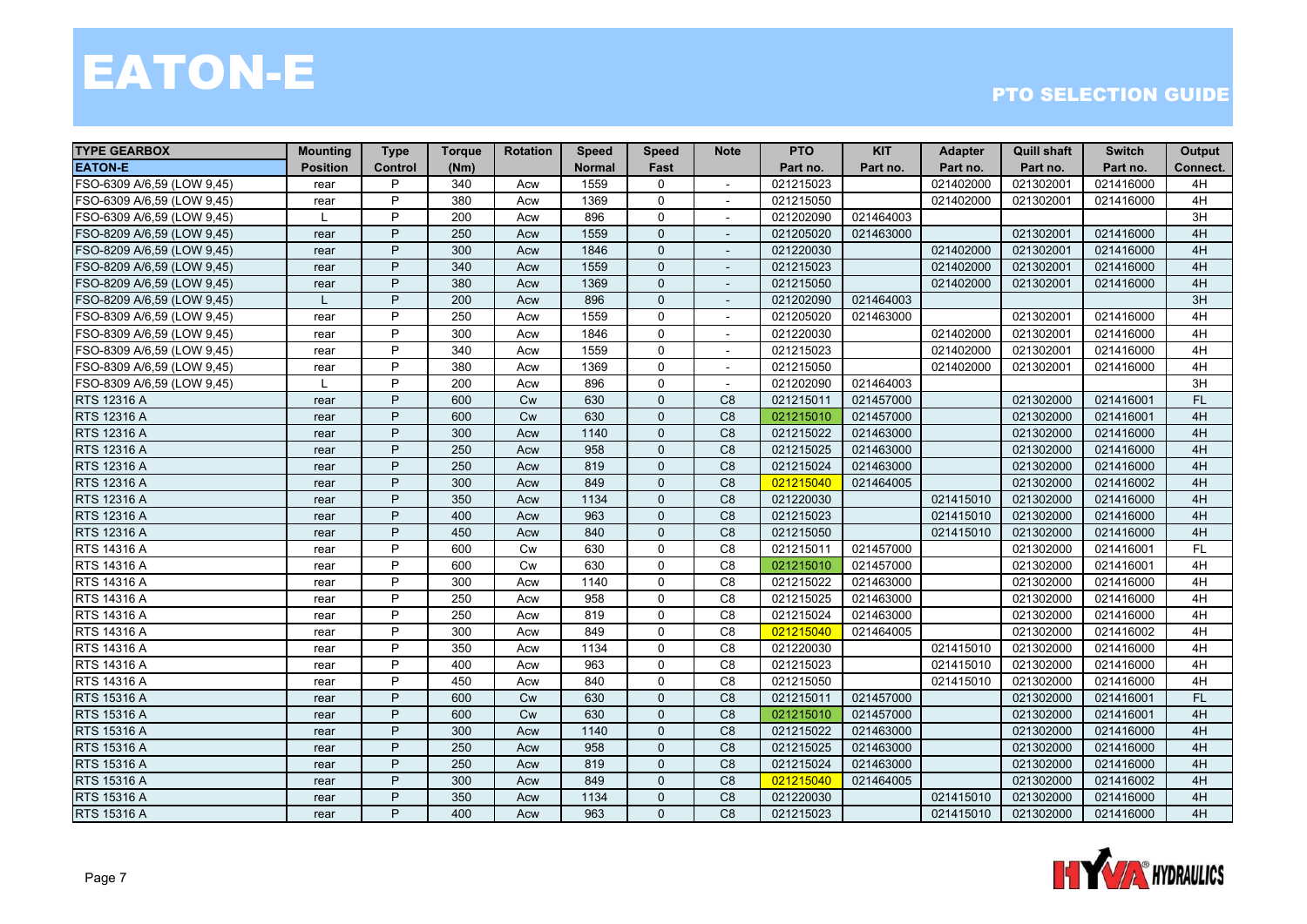| <b>TYPE GEARBOX</b> | <b>Mounting</b> | <b>Type</b>    | <b>Torque</b> | <b>Rotation</b> | <b>Speed</b>  | <b>Speed</b> | <b>Note</b>     | <b>PTO</b> | <b>KIT</b> | <b>Adapter</b> | <b>Quill shaft</b> | <b>Switch</b> | Output    |
|---------------------|-----------------|----------------|---------------|-----------------|---------------|--------------|-----------------|------------|------------|----------------|--------------------|---------------|-----------|
| <b>EATON-E</b>      | <b>Position</b> | <b>Control</b> | (Nm)          |                 | <b>Normal</b> | Fast         |                 | Part no.   | Part no.   | Part no.       | Part no.           | Part no.      | Connect.  |
| RTS 15316 A         | rear            | P              | 450           | Acw             | 840           | $\Omega$     | C <sub>8</sub>  | 021215050  |            | 021415010      | 021302000          | 021416000     | 4H        |
| RTS 17316 A         | rear            | P              | 600           | <b>Cw</b>       | 630           | $\mathbf 0$  | C8              | 021215011  | 021457000  |                | 021302000          | 021416001     | <b>FL</b> |
| RTS 17316 A         | rear            | P              | 600           | Cw              | 630           | $\mathbf 0$  | C8              | 021215010  | 021457000  |                | 021302000          | 021416001     | 4H        |
| RTS 17316 A         | rear            | P              | 300           | Acw             | 1140          | $\Omega$     | C8              | 021215022  | 021463000  |                | 021302000          | 021416000     | 4H        |
| RTS 17316 A         | rear            | P              | 250           | Acw             | 958           | $\Omega$     | C <sub>8</sub>  | 021215025  | 021463000  |                | 021302000          | 021416000     | 4H        |
| RTS 17316 A         | rear            | P              | 250           | Acw             | 819           | $\mathbf{0}$ | C <sub>8</sub>  | 021215024  | 021463000  |                | 021302000          | 021416000     | 4H        |
| RTS 17316 A         | rear            | P              | 300           | Acw             | 849           | $\Omega$     | C <sub>8</sub>  | 021215040  | 021464005  |                | 021302000          | 021416002     | 4H        |
| RTS 17316 A         | rear            | P              | 350           | Acw             | 1134          | $\mathbf 0$  | C8              | 021220030  |            | 021415010      | 021302000          | 021416000     | 4H        |
| RTS 17316 A         | rear            | P              | 400           | Acw             | 963           | $\Omega$     | C <sub>8</sub>  | 021215023  |            | 021415010      | 021302000          | 021416000     | 4H        |
| RTS 17316 A         | rear            | P              | 450           | Acw             | 840           | $\Omega$     | C <sub>8</sub>  | 021215050  |            | 021415010      | 021302000          | 021416000     | 4H        |
| RTSO 12316 A        | rear            | P              | 600           | <b>Cw</b>       | $\mathbf 0$   | 920          | C7              | 021215011  | 021457000  |                | 021302000          | 021416001     | <b>FL</b> |
| RTSO 12316 A        | rear            | P              | 600           | <b>Cw</b>       | $\mathbf 0$   | 920          | C7              | 021215010  | 021457000  |                | 021302000          | 021416001     | 4H        |
| RTSO 12316 A        | rear            | P              | 300           | Acw             | $\Omega$      | 1665         | G13             | 021215022  | 021463000  |                | 021302000          | 021416000     | 4H        |
| RTSO 12316 A        | rear            | P              | 250           | Acw             | $\Omega$      | 1398         | G13             | 021215025  | 021463000  |                | 021302000          | 021416000     | 4H        |
| RTSO 12316 A        | rear            | P              | 250           | Acw             | $\Omega$      | 1196         | G13             | 021215024  | 021463000  |                | 021302000          | 021416000     | 4H        |
| RTSO 12316 A        | rear            | P              | 300           | Acw             | 1239          | $\Omega$     | C7              | 021215040  | 021464005  |                | 021302000          | 021416002     | 4H        |
| RTSO 12316 A        | rear            | P              | 350           | Acw             | $\Omega$      | 1656         | $\overline{C7}$ | 021220030  |            | 021415010      | 021302000          | 021416000     | 4H        |
| RTSO 12316 A        | rear            | P              | 400           | Acw             | $\mathbf 0$   | 1407         | C <sub>7</sub>  | 021215023  |            | 021415010      | 021302000          | 021416000     | 4H        |
| RTSO 12316 A        | rear            | P              | 450           | Acw             | $\Omega$      | 1226         | C7              | 021215050  |            | 021415010      | 021302000          | 021416000     | 4H        |
| RTSO 14316 A        | rear            | P              | 600           | Cw              | $\Omega$      | 920          | C <sub>7</sub>  | 021215011  | 021457000  |                | 021302000          | 021416001     | <b>FL</b> |
| RTSO 14316 A        | rear            | P              | 600           | Cw              | $\mathbf{0}$  | 920          | C7              | 021215010  | 021457000  |                | 021302000          | 021416001     | 4H        |
| RTSO 14316 A        | rear            | P              | 300           | Acw             | $\mathbf 0$   | 1665         | G13             | 021215022  | 021463000  |                | 021302000          | 021416000     | 4H        |
| RTSO 14316 A        | rear            | P              | 250           | Acw             | $\Omega$      | 1398         | G13             | 021215025  | 021463000  |                | 021302000          | 021416000     | 4H        |
| RTSO 14316 A        | rear            | P              | 250           | Acw             | $\Omega$      | 1196         | G13             | 021215024  | 021463000  |                | 021302000          | 021416000     | 4H        |
| RTSO 14316 A        | rear            | P              | 300           | Acw             | 1239          | 0            | $\overline{C7}$ | 021215040  | 021464005  |                | 021302000          | 021416002     | 4H        |
| RTSO 14316 A        | rear            | P              | 350           | Acw             | $\Omega$      | 1656         | C <sub>7</sub>  | 021220030  |            | 021415010      | 021302000          | 021416000     | 4H        |
| RTSO 14316 A        | rear            | P              | 400           | Acw             | $\Omega$      | 1407         | C7              | 021215023  |            | 021415010      | 021302000          | 021416000     | 4H        |
| RTSO 14316 A        | rear            | P              | 450           | Acw             | $\Omega$      | 1226         | C <sub>7</sub>  | 021215050  |            | 021415010      | 021302000          | 021416000     | 4H        |
| <b>RTSO 15316 A</b> | rear            | P              | 600           | <b>Cw</b>       | $\mathbf 0$   | 920          | C7              | 021215011  | 021457000  |                | 021302000          | 021416001     | <b>FL</b> |
| <b>RTSO 15316 A</b> | rear            | P              | 600           | <b>Cw</b>       | $\Omega$      | 920          | C7              | 021215010  | 021457000  |                | 021302000          | 021416001     | 4H        |
| RTSO 15316 A        | rear            | P              | 300           | Acw             | $\Omega$      | 1665         | G13             | 021215022  | 021463000  |                | 021302000          | 021416000     | 4H        |
| <b>RTSO 15316 A</b> | rear            | P              | 250           | Acw             | $\Omega$      | 1398         | G13             | 021215025  | 021463000  |                | 021302000          | 021416000     | 4H        |
| <b>RTSO 15316 A</b> | rear            | P              | 250           | Acw             | $\Omega$      | 1196         | G13             | 021215024  | 021463000  |                | 021302000          | 021416000     | 4H        |
| <b>RTSO 15316 A</b> | rear            | P              | 300           | Acw             | 1239          | $\mathbf{0}$ | C7              | 021215040  | 021464005  |                | 021302000          | 021416002     | 4H        |
| <b>RTSO 15316 A</b> | rear            | P              | 350           | Acw             | $\mathbf 0$   | 1656         | C <sub>7</sub>  | 021220030  |            | 021415010      | 021302000          | 021416000     | 4H        |
| RTSO 15316 A        | rear            | P              | 400           | Acw             | $\Omega$      | 1407         | C7              | 021215023  |            | 021415010      | 021302000          | 021416000     | 4H        |
| RTSO 15316 A        | rear            | P              | 450           | Acw             | $\Omega$      | 1226         | C <sub>7</sub>  | 021215050  |            | 021415010      | 021302000          | 021416000     | 4H        |
| RTSO 17316 A        | rear            | P              | 600           | Cw              | $\Omega$      | 920          | C7              | 021215011  | 021457000  |                | 021302000          | 021416001     | <b>FL</b> |
| RTSO 17316 A        | rear            | P              | 600           | Cw              | $\Omega$      | 920          | C <sub>7</sub>  | 021215010  | 021457000  |                | 021302000          | 021416001     | 4H        |

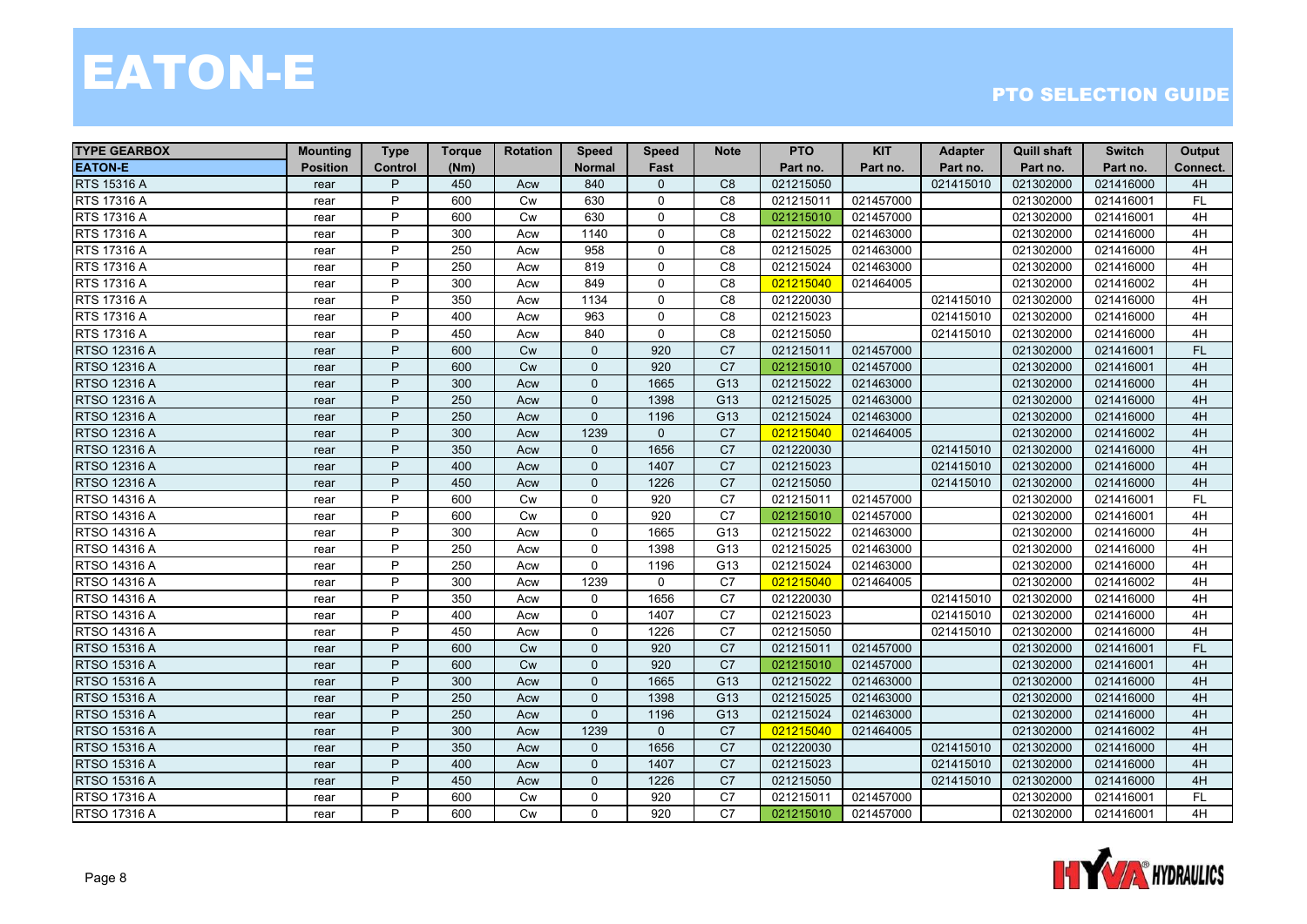| <b>TYPE GEARBOX</b>             | <b>Mounting</b> | <b>Type</b> | <b>Torque</b> | <b>Rotation</b> | <b>Speed</b>  | <b>Speed</b>   | <b>Note</b>              | <b>PTO</b> | <b>KIT</b> | <b>Adapter</b> | <b>Quill shaft</b> | <b>Switch</b> | Output   |
|---------------------------------|-----------------|-------------|---------------|-----------------|---------------|----------------|--------------------------|------------|------------|----------------|--------------------|---------------|----------|
| <b>EATON-E</b>                  | <b>Position</b> | Control     | (Nm)          |                 | <b>Normal</b> | Fast           |                          | Part no.   | Part no.   | Part no.       | Part no.           | Part no.      | Connect. |
| RTSO 17316 A                    | rear            | P           | 300           | Acw             | $\Omega$      | 1665           | G13                      | 021215022  | 021463000  |                | 021302000          | 021416000     | 4H       |
| RTSO 17316 A                    | rear            | P           | 250           | Acw             | $\mathbf 0$   | 1398           | G13                      | 021215025  | 021463000  |                | 021302000          | 021416000     | 4H       |
| RTSO 17316 A                    | rear            | P           | 250           | Acw             | $\mathbf{0}$  | 1196           | G13                      | 021215024  | 021463000  |                | 021302000          | 021416000     | 4H       |
| RTSO 17316 A                    | rear            | P           | 300           | Acw             | 1239          | $\mathbf 0$    | C7                       | 021215040  | 021464005  |                | 021302000          | 021416002     | 4H       |
| RTSO 17316 A                    | rear            | P           | 350           | Acw             | $\Omega$      | 1656           | C7                       | 021220030  |            | 021415010      | 021302000          | 021416000     | 4H       |
| RTSO 17316 A                    | rear            | P           | 400           | Acw             | $\Omega$      | 1407           | C7                       | 021215023  |            | 021415010      | 021302000          | 021416000     | 4H       |
| RTSO 17316 A                    | rear            | P           | 450           | Acw             | $\Omega$      | 1226           | C7                       | 021215050  |            | 021415010      | 021302000          | 021416000     | 4H       |
| TWINSPLITTER TS 11612           | Low             | P           | 380           | Cw              | 974           | 0              |                          | 021202041  | 021452003  |                |                    |               | 4H       |
| TWINSPLITTER TS 11612           | Low             | P           | 380           | C/A             | 974           | $\overline{0}$ |                          | 021202042  | 021452003  |                |                    |               | 4H       |
| TWINSPLITTER TS 11612 A         | Low             | P           | 380           | Cw              | 974           | $\mathbf 0$    | $\sim$                   | 021202041  | 021452003  |                |                    |               | 4H       |
| TWINSPLITTER TS 11612 A         | Low             | P           | 380           | C/A             | 974           | $\mathbf 0$    | $\sim$                   | 021202042  | 021452003  |                |                    |               | 4H       |
| <b>TWINSPLITTER TS 12612</b>    | Low             | P           | 380           | <b>Cw</b>       | 974           | $\Omega$       | $\overline{\phantom{a}}$ | 021202041  | 021452003  |                |                    |               | 4H       |
| TWINSPLITTER TS 12612           | Low             | P           | 380           | C/A             | 974           | $\overline{0}$ | $\overline{\phantom{a}}$ | 021202042  | 021452003  |                |                    |               | 4H       |
| TWINSPLITTER TS 12612 A         | Low             | P           | 380           | Cw              | 974           | $\mathbf 0$    |                          | 021202041  | 021452003  |                |                    |               | 4H       |
| TWINSPLITTER TS 12612 A         | Low             | P           | 380           | C/A             | 974           | $\mathbf 0$    |                          | 021202042  | 021452003  |                |                    |               | 4H       |
| TWINSPLITTER TS 13612           | Low             | P           | 380           | Cw              | 974           | $\Omega$       | $\sim$                   | 021202041  | 021452003  |                |                    |               | 4H       |
| <b>TWINSPLITTER TS 13612</b>    | Low             | P           | 380           | C/A             | 974           | $\Omega$       |                          | 021202042  | 021452003  |                |                    |               | 4H       |
| TWINSPLITTER TS 13612 A         | Low             | P           | 380           | Cw              | 974           | $\mathbf 0$    | $\overline{\phantom{a}}$ | 021202041  | 021452003  |                |                    |               | 4H       |
| TWINSPLITTER TS 13612 A         | Low             | P           | 380           | C/A             | 974           | $\Omega$       | $\overline{\phantom{a}}$ | 021202042  | 021452003  |                |                    |               | 4H       |
| TWINSPLITTER TS 15612           | Low             | P           | 380           | <b>Cw</b>       | 974           | $\mathbf{0}$   |                          | 021202041  | 021452003  |                |                    |               | 4H       |
| TWINSPLITTER TS 15612           | Low             | P           | 380           | C/A             | 974           | $\Omega$       |                          | 021202042  | 021452003  |                |                    |               | 4H       |
| TWINSPLITTER TS 15612 A         | Low             | P           | 380           | <b>Cw</b>       | 974           | $\Omega$       | $\sim$                   | 021202041  | 021452003  |                |                    |               | 4H       |
| TWINSPLITTER TS 15612 A         | Low             | P           | 380           | C/A             | 974           | $\mathbf 0$    | $\sim$                   | 021202042  | 021452003  |                |                    |               | 4H       |
| TWINSPLITTER TS 16612           | Low             | P           | 380           | <b>Cw</b>       | 974           | 0              | $\overline{\phantom{a}}$ | 021202041  | 021452003  |                |                    |               | 4H       |
| <b>TWINSPLITTER TS 16612</b>    | Low             | P           | 380           | C/A             | 974           | $\Omega$       | $\overline{\phantom{a}}$ | 021202042  | 021452003  |                |                    |               | 4H       |
| TWINSPLITTER TS 19612           | Low             | P           | 380           | <b>Cw</b>       | 974           | $\mathbf 0$    |                          | 021202041  | 021452003  |                |                    |               | 4H       |
| TWINSPLITTER TS 19612           | Low             | P           | 380           | C/A             | 974           | $\Omega$       |                          | 021202042  | 021452003  |                |                    |               | 4H       |
| <b>TWINSPLITTER TSO 11612</b>   | Low             | P           | 380           | Cw              | 974           | $\mathbf{0}$   |                          | 021202041  | 021452003  |                |                    |               | 4H       |
| <b>TWINSPLITTER TSO 11612</b>   | Low             | P           | 380           | C/A             | 974           | $\mathbf{0}$   | $\overline{a}$           | 021202042  | 021452003  |                |                    |               | 4H       |
| <b>TWINSPLITTER TSO 11612 A</b> | Low             | P           | 380           | Cw              | 974           | $\mathbf 0$    | $\overline{\phantom{a}}$ | 021202041  | 021452003  |                |                    |               | 4H       |
| TWINSPLITTER TSO 11612 A        | Low             | P           | 380           | C/A             | 974           | 0              | $\overline{\phantom{a}}$ | 021202042  | 021452003  |                |                    |               | 4H       |
| TWINSPLITTER TSO 13612          | Low             | P           | 380           | Cw              | 974           | $\Omega$       |                          | 021202041  | 021452003  |                |                    |               | 4H       |
| TWINSPLITTER TSO 13612          | Low             | P           | 380           | C/A             | 974           | $\mathbf{0}$   | $\sim$                   | 021202042  | 021452003  |                |                    |               | 4H       |
| TWINSPLITTER TSO 13612 A        | Low             | P           | 380           | Cw              | 974           | $\mathbf 0$    |                          | 021202041  | 021452003  |                |                    |               | 4H       |
| TWINSPLITTER TSO 13612 A        | Low             | P           | 380           | C/A             | 974           | $\mathbf 0$    | $\sim$                   | 021202042  | 021452003  |                |                    |               | 4H       |
| <b>TWINSPLITTER TSO 15612</b>   | Low             | P           | 380           | <b>Cw</b>       | 974           | $\overline{0}$ | $\overline{\phantom{a}}$ | 021202041  | 021452003  |                |                    |               | 4H       |
| TWINSPLITTER TSO 15612          | Low             | P           | 380           | C/A             | 974           | $\Omega$       | $\overline{\phantom{a}}$ | 021202042  | 021452003  |                |                    |               | 4H       |
| TWINSPLITTER TSO 15612 A        | Low             | P           | 380           | <b>Cw</b>       | 974           | $\Omega$       |                          | 021202041  | 021452003  |                |                    |               | 4H       |
| TWINSPLITTER TSO 15612 A        | Low             | P           | 380           | C/A             | 974           | 0              | $\sim$                   | 021202042  | 021452003  |                |                    |               | 4H       |

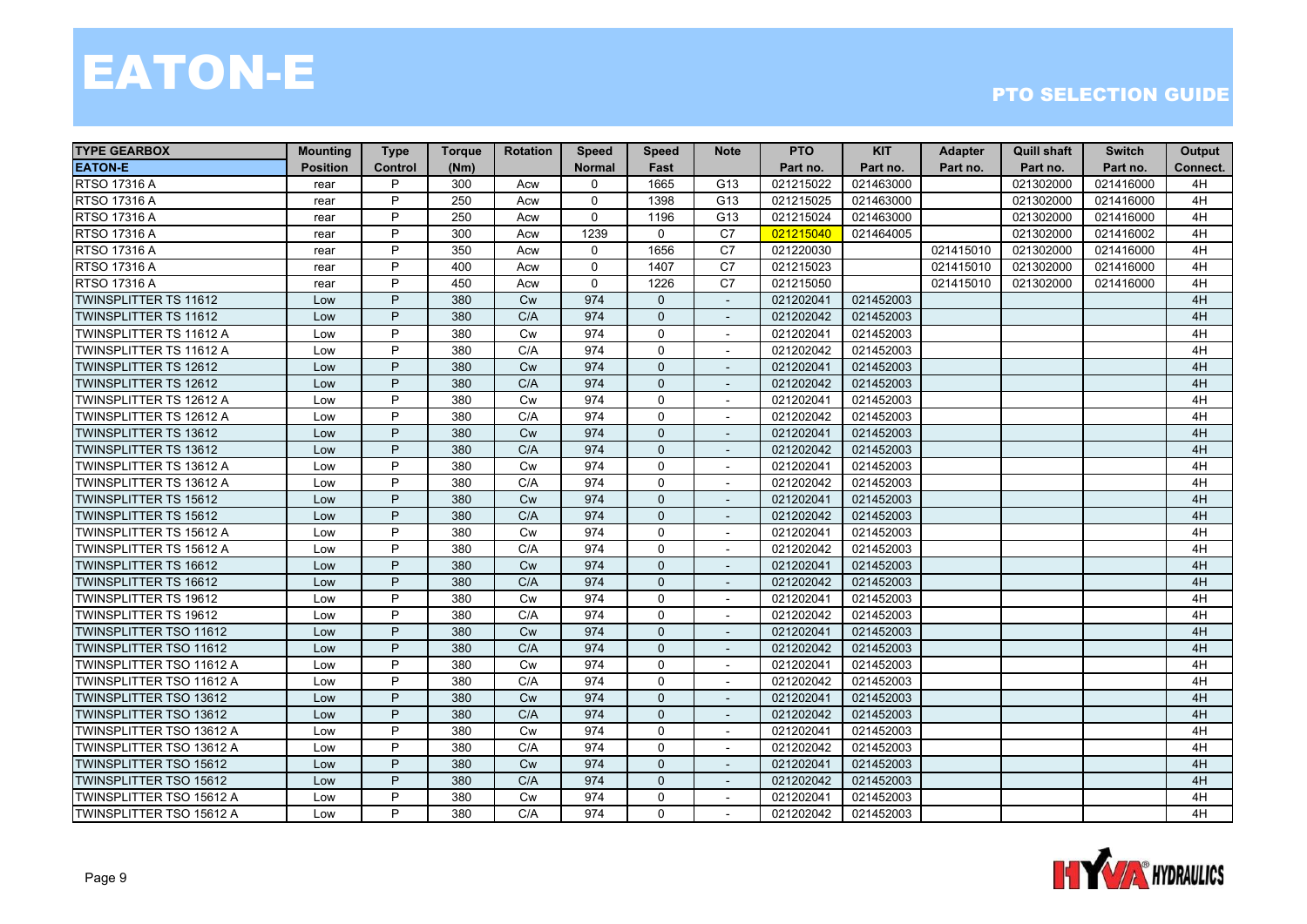| <b>TYPE GEARBOX</b>            | <b>Mounting</b> | <b>Type</b>    | <b>Torque</b> | <b>Rotation</b> | <b>Speed</b>  | <b>Speed</b> | <b>Note</b>              | <b>PTO</b> | <b>KIT</b> | <b>Adapter</b> | <b>Quill shaft</b> | <b>Switch</b> | Output   |
|--------------------------------|-----------------|----------------|---------------|-----------------|---------------|--------------|--------------------------|------------|------------|----------------|--------------------|---------------|----------|
| <b>EATON-E</b>                 | <b>Position</b> | <b>Control</b> | (Nm)          |                 | <b>Normal</b> | Fast         |                          | Part no.   | Part no.   | Part no.       | Part no.           | Part no.      | Connect. |
| TWINSPLITTER TS 11612 A        | Low             | P.             | 380           | <b>Cw</b>       | 974           | 0            |                          | 021202041  | 021452003  |                |                    |               | 4H       |
| TWINSPLITTER TS 11612 A        | Low             | P              | 380           | C/A             | 974           | $\mathbf{0}$ |                          | 021202042  | 021452003  |                |                    |               | 4H       |
| <b>TWINSPLITTER TS 12612</b>   | Low             | P              | 380           | <b>Cw</b>       | 974           | $\mathbf{0}$ | $\overline{\phantom{a}}$ | 021202041  | 021452003  |                |                    |               | 4H       |
| TWINSPLITTER TS 12612          | Low             | P              | 380           | C/A             | 974           | $\mathbf 0$  |                          | 021202042  | 021452003  |                |                    |               | 4H       |
| TWINSPLITTER TS 12612 A        | Low             | P              | 380           | <b>Cw</b>       | 974           | $\mathbf{0}$ |                          | 021202041  | 021452003  |                |                    |               | 4H       |
| TWINSPLITTER TS 12612 A        | Low             | P              | 380           | C/A             | 974           | $\Omega$     | $\sim$                   | 021202042  | 021452003  |                |                    |               | 4H       |
| <b>TWINSPLITTER TS 13612</b>   | Low             | D              | 380           | <b>Cw</b>       | 974           | $\mathbf{0}$ | $\sim$                   | 021202041  | 021452003  |                |                    |               | 4H       |
| <b>TWINSPLITTER TS 13612</b>   | Low             | P              | 380           | C/A             | 974           | $\mathbf 0$  |                          | 021202042  | 021452003  |                |                    |               | 4H       |
| <b>TWINSPLITTER TS 13612 A</b> | Low             | P              | 380           | <b>Cw</b>       | 974           | $\Omega$     | $\sim$                   | 021202041  | 021452003  |                |                    |               | 4H       |
| TWINSPLITTER TS 13612 A        | Low             | P.             | 380           | C/A             | 974           | $\Omega$     |                          | 021202042  | 021452003  |                |                    |               | 4H       |
| TWINSPLITTER TS 15612          | Low             | P              | 380           | <b>Cw</b>       | 974           | $\mathbf 0$  |                          | 021202041  | 021452003  |                |                    |               | 4H       |
| <b>TWINSPLITTER TS 15612</b>   | Low             | P              | 380           | C/A             | 974           | $\Omega$     | $\sim$                   | 021202042  | 021452003  |                |                    |               | 4H       |
| <b>TWINSPLITTER TS 15612 A</b> | Low             | P              | 380           | <b>Cw</b>       | 974           | $\Omega$     | $\sim$                   | 021202041  | 021452003  |                |                    |               | 4H       |
| <b>TWINSPLITTER TS 15612 A</b> | Low             | P              | 380           | C/A             | 974           | $\mathbf{0}$ |                          | 021202042  | 021452003  |                |                    |               | 4H       |
| TWINSPLITTER TS 16612          | Low             | P              | 380           | <b>Cw</b>       | 974           | $\mathbf 0$  | $\sim$                   | 021202041  | 021452003  |                |                    |               | 4H       |
| <b>TWINSPLITTER TS 16612</b>   | Low             | P              | 380           | C/A             | 974           | $\Omega$     | $\sim$                   | 021202042  | 021452003  |                |                    |               | 4H       |
| <b>TWINSPLITTER TS 19612</b>   | Low             | P              | 380           | Cw              | 974           | $\mathbf{0}$ |                          | 021202041  | 021452003  |                |                    |               | 4H       |
| <b>TWINSPLITTER TS 19612</b>   | Low             | P              | 380           | C/A             | 974           | $\Omega$     | $\sim$                   | 021202042  | 021452003  |                |                    |               | 4H       |
| <b>TWINSPLITTER TSO 11612</b>  | Low             | D              | 380           | <b>Cw</b>       | 974           | $\Omega$     | $\sim$                   | 021202041  | 021452003  |                |                    |               | 4H       |
| <b>TWINSPLITTER TSO 11612</b>  | Low             | P              | 380           | C/A             | 974           | 0            |                          | 021202042  | 021452003  |                |                    |               | 4H       |
| TWINSPLITTER TSO 11612 A       | Low             | P.             | 380           | <b>Cw</b>       | 974           | $\Omega$     | $\sim$                   | 021202041  | 021452003  |                |                    |               | 4H       |
| TWINSPLITTER TSO 11612 A       | Low             | P              | 380           | C/A             | 974           | $\Omega$     | $\overline{\phantom{a}}$ | 021202042  | 021452003  |                |                    |               | 4H       |
| <b>TWINSPLITTER TSO 13612</b>  | Low             | P              | 380           | <b>Cw</b>       | 974           | $\mathbf 0$  |                          | 021202041  | 021452003  |                |                    |               | 4H       |
| <b>TWINSPLITTER TSO 13612</b>  | Low             | P              | 380           | C/A             | 974           | $\Omega$     | $\sim$                   | 021202042  | 021452003  |                |                    |               | 4H       |
| TWINSPLITTER TSO 13612 A       | Low             | P              | 380           | <b>Cw</b>       | 974           | $\Omega$     | $\sim$                   | 021202041  | 021452003  |                |                    |               | 4H       |
| TWINSPLITTER TSO 13612 A       | Low             | P              | 380           | C/A             | 974           | $\mathbf{0}$ |                          | 021202042  | 021452003  |                |                    |               | 4H       |
| TWINSPLITTER TSO 15612         | Low             | P              | 380           | <b>Cw</b>       | 974           | $\Omega$     | $\overline{\phantom{a}}$ | 021202041  | 021452003  |                |                    |               | 4H       |
| <b>TWINSPLITTER TSO 15612</b>  | Low             | P              | 380           | C/A             | 974           | $\Omega$     | $\overline{\phantom{a}}$ | 021202042  | 021452003  |                |                    |               | 4H       |
| TWINSPLITTER TSO 15612 A       | Low             | P              | 380           | <b>Cw</b>       | 974           | $\mathbf{0}$ |                          | 021202041  | 021452003  |                |                    |               | 4H       |
| TWINSPLITTER TSO 15612 A       | Low             | P.             | 380           | C/A             | 974           | $\Omega$     |                          | 021202042  | 021452003  |                |                    |               | 4H       |

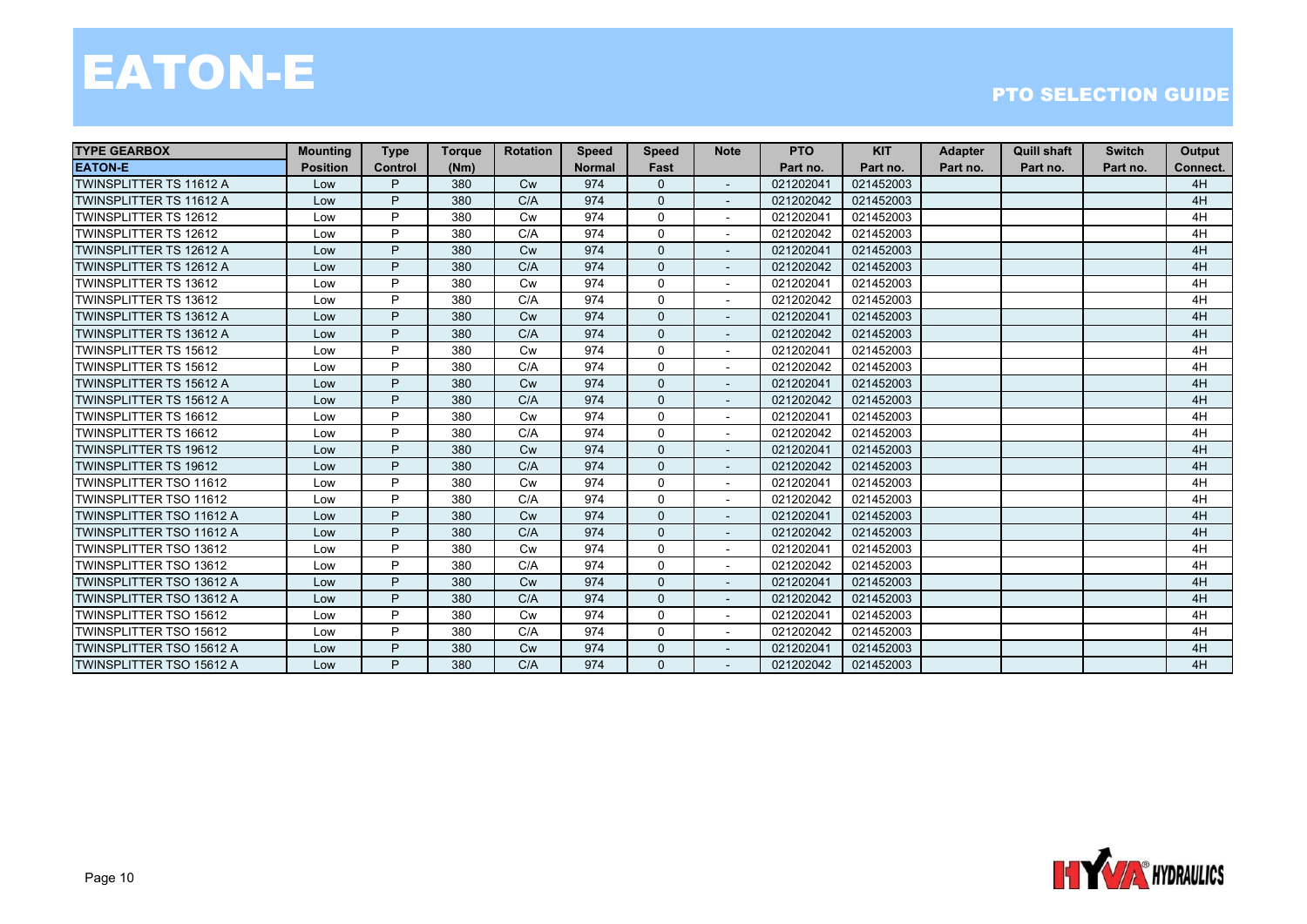## EATON-FULLE R

| <b>TYPE GEARBOX</b>  | Mounting        | <b>Type</b>    | <b>Toraue</b> | <b>Rotation</b> | <b>Speed</b> | Speed | <b>Note</b> | <b>PTO</b> | <b>KIT</b> | <b>Adapter</b> | <b>Quill shaft</b> | <b>Switch</b> | Output   |
|----------------------|-----------------|----------------|---------------|-----------------|--------------|-------|-------------|------------|------------|----------------|--------------------|---------------|----------|
| <b>IEATON-FULLER</b> | <b>Position</b> | <b>Control</b> | $N$ m         |                 | Normal       | Fast  |             | Part no.   | Part no.   | Part no.       | Part no.           | Part no.      | Connect. |
| <b>FTS 16108 LL</b>  | LOW             |                | 500           | <b>Cw</b>       | 1498         |       |             | 021202081  | 021452003  |                |                    | 021416006     | 4H       |
| <b>IFTS 16112L</b>   | Low             |                | 400           | Cw              | 1419         |       |             | 021202003  | 021452003  |                |                    | 021416006     | 4H       |
| <b>FTS 20112L</b>    | LOW             |                | 400           | <b>Cw</b>       | 1419         |       |             | 021202003  | 021452003  |                |                    | 021416006     | 4H       |

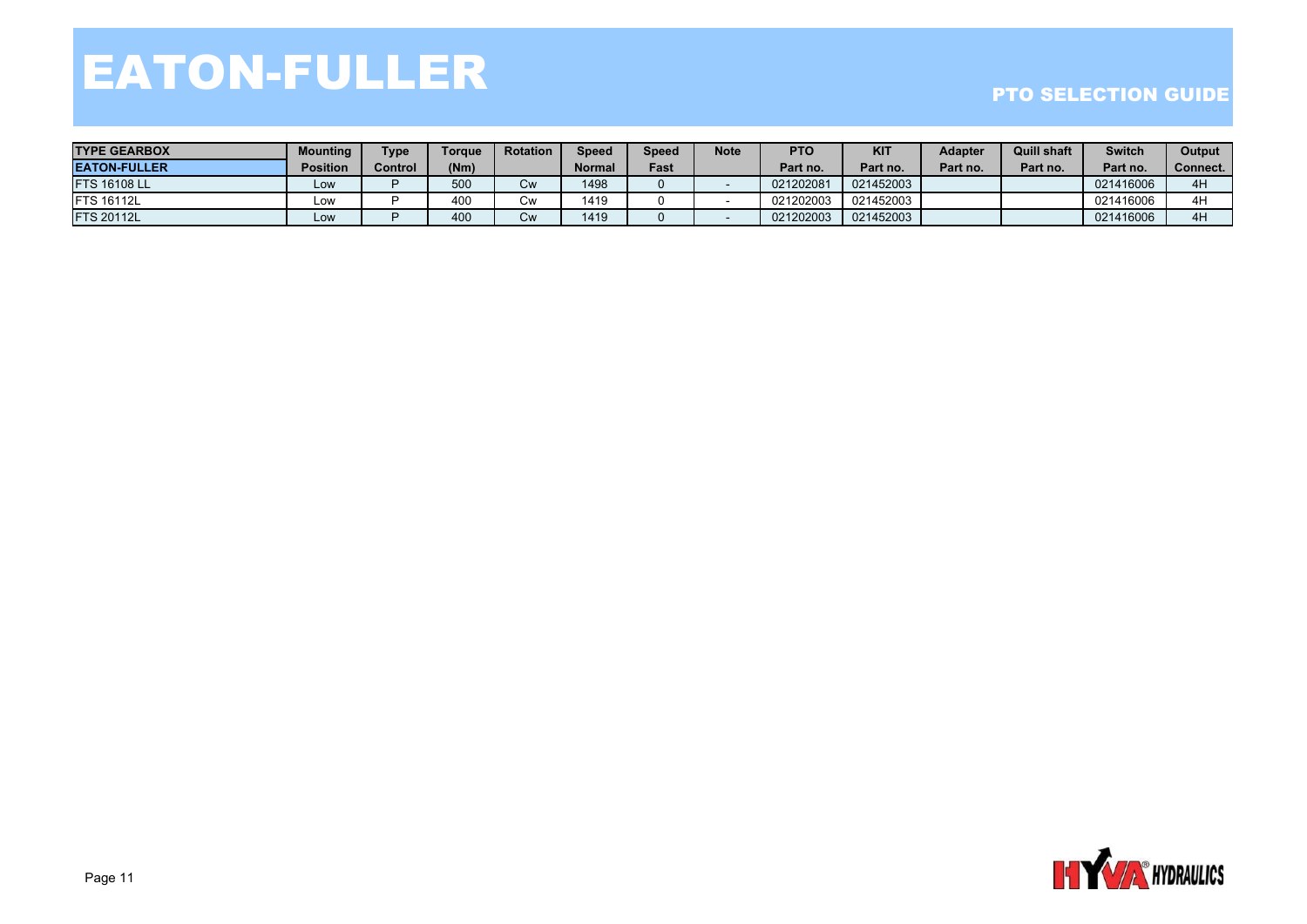| <b>TYPE GEARBOX</b>           | <b>Mounting</b> | <b>Type</b>    | <b>Torque</b> | <b>Rotation</b> | <b>Speed</b>  | <b>Speed</b>   | <b>Note</b>              | <b>PTO</b> | <b>KIT</b> | Adapter  | <b>Quill shaft</b> | <b>Switch</b> | Output   |
|-------------------------------|-----------------|----------------|---------------|-----------------|---------------|----------------|--------------------------|------------|------------|----------|--------------------|---------------|----------|
| <b>FULLER</b>                 | <b>Position</b> | <b>Control</b> | (Nm)          |                 | <b>Normal</b> | Fast           |                          | Part no.   | Part no.   | Part no. | Part no.           | Part no.      | Connect. |
| FR 13210B-FR 14210B-FR 15210B | Low             | P              | 400           | Cw              | 768           | 0              | $\sim$                   | 021202004  | 021452003  |          |                    |               | 4H       |
| FR 9210B-FR 11210B-FR 12210B  | Low             | P              | 400           | <b>Cw</b>       | 768           | $\mathbf 0$    |                          | 021202004  | 021452003  |          |                    |               | 4H       |
| <b>FRO 11210C</b>             | Low             | P              | 400           | Cw              | 991           | $\Omega$       |                          | 021202004  | 021452003  |          |                    |               | 4H       |
| <b>FRO 14210C</b>             | Low             | P              | 400           | Cw              | 991           | $\mathbf 0$    | $\blacksquare$           | 021202004  | 021452003  |          |                    |               | 4H       |
| FRO 15210C                    | Low             | P              | 400           | Cw              | 991           | $\mathbf{0}$   | $\sim$                   | 021202004  | 021452003  |          |                    |               | 4H       |
| MRT 11609                     | $\mathsf{R}$    | P              | 220           | Acw             | 1117          | $\mathbf 0$    | $\overline{\phantom{a}}$ | 021202050  | 021452000  |          |                    |               | 3H       |
| MRT 11609                     | Low             | P              | 320           | Cw              | 890           | 0              | $\blacksquare$           | 021202000  | 021461004  |          |                    |               | 3H       |
| MRT 11609                     | Low             | P              | 300           | Cw              | 890           | $\mathbf 0$    | $\sim$                   | 021202040  | 021461004  |          |                    |               | 4H       |
| MRT 11609                     | Low             | P              | 380           | <b>Cw</b>       | 1257          | $\mathbf 0$    |                          | 021202001  | 021461004  |          |                    |               | 4H       |
| MRT 11609                     | Low             | P              | 400           | Cw              | 821           | $\mathbf 0$    | $\blacksquare$           | 021202004  | 021461004  |          |                    |               | 4H       |
| <b>MRT 11613</b>              | $\mathsf{R}$    | P              | 220           | Acw             | 1117          | $\mathbf{0}$   | $\overline{\phantom{a}}$ | 021202050  | 021452000  |          |                    |               | 3H       |
| <b>MRT 11613</b>              | Low             | P              | 320           | Cw              | 890           | 0              | $\overline{\phantom{a}}$ | 021202000  | 021461004  |          |                    |               | 3H       |
| MRT 11613                     | Low             | P              | 300           | Cw              | 890           | $\mathbf{0}$   | $\overline{\phantom{a}}$ | 021202040  | 021461004  |          |                    |               | 4H       |
| <b>MRT 11613</b>              | Low             | P              | 380           | <b>Cw</b>       | 1257          | $\mathbf{0}$   |                          | 021202001  | 021461004  |          |                    |               | 4H       |
| <b>MRT 11613</b>              | Low             | P              | 400           | <b>Cw</b>       | 821           | $\mathbf{0}$   |                          | 021202004  | 021461004  |          |                    |               | 4H       |
| MRT 14613                     | $\mathsf{R}$    | P              | 220           | Acw             | 1114          | $\Omega$       | $\sim$                   | 021202050  | 021452000  |          |                    |               | 3H       |
| MRT 14613                     | Low             | P              | 320           | <b>Cw</b>       | 890           | $\mathbf 0$    | $\overline{\phantom{a}}$ | 021202000  | 021461004  |          |                    |               | 3H       |
| MRT 14613                     | Low             | P              | 300           | Cw              | 890           | $\mathbf 0$    | $\overline{\phantom{a}}$ | 021202040  | 021461004  |          |                    |               | 4H       |
| MRT 14613                     | Low             | P              | 380           | Cw              | 1257          | 0              | $\blacksquare$           | 021202001  | 021461004  |          |                    |               | 4H       |
| MRT 14613                     | Low             | P              | 400           | Cw              | 821           | $\mathbf 0$    | $\overline{\phantom{a}}$ | 021202004  | 021461004  |          |                    |               | 4H       |
| <b>MRT 14613 B</b>            | $\mathsf{R}$    | P              | 220           | Acw             | 1114          | $\mathbf{0}$   |                          | 021202050  | 021452000  |          |                    |               | 3H       |
| MRT 14613 B                   | Low             | P              | 320           | Cw              | 890           | $\mathbf{0}$   | $\sim$                   | 021202000  | 021461004  |          |                    |               | 3H       |
| MRT 14613 B                   | Low             | P              | 300           | <b>Cw</b>       | 890           | $\mathbf{0}$   | $\sim$                   | 021202040  | 021461004  |          |                    |               | 4H       |
| MRT 14613 B                   | Low             | P              | 380           | <b>Cw</b>       | 1257          | $\overline{0}$ | $\overline{\phantom{a}}$ | 021202001  | 021461004  |          |                    |               | 4H       |
| MRT 14613 B                   | Low             | P              | 400           | Cw              | 821           | $\overline{0}$ | $\overline{\phantom{a}}$ | 021202004  | 021461004  |          |                    |               | 4H       |
| MRT 9513                      | $\mathsf{R}$    | P              | 220           | Acw             | 1120          | 0              |                          | 021202050  | 021452000  |          |                    |               | 3H       |
| <b>MRT 9513</b>               | Low             | P              | 320           | Cw              | 896           | $\mathbf 0$    | $\sim$                   | 021202000  | 021461004  |          |                    |               | 3H       |
| <b>MRT 9513</b>               | Low             | P              | 300           | Cw              | 896           | $\mathbf 0$    | $\sim$                   | 021202040  | 021461004  |          |                    |               | 4H       |
| <b>MRT 9513</b>               | Low             | P              | 380           | <b>Cw</b>       | 1265          | $\mathbf 0$    | $\sim$                   | 021202001  | 021461004  |          |                    |               | 4H       |
| <b>MRT 9513</b>               | Low             | P              | 400           | <b>Cw</b>       | 826           | 0              | $\overline{\phantom{a}}$ | 021202004  | 021461004  |          |                    |               | 4H       |
| <b>MRTO 9509 A</b>            | $\mathsf{R}$    | P              | 220           | Acw             | 1510          | $\overline{0}$ | $\overline{\phantom{a}}$ | 021202050  | 021452000  |          |                    |               | 3H       |
| <b>MRTO 9509 A</b>            | Low             | P              | 320           | <b>Cw</b>       | 1207          | $\mathbf 0$    |                          | 021202000  | 021461004  |          |                    |               | 3H       |
| <b>MRTO 9509 A</b>            | Low             | P              | 300           | Cw              | 1207          | $\mathbf{0}$   | $\blacksquare$           | 021202040  | 021461004  |          |                    |               | 4H       |
| <b>MRTO 9509 A</b>            | Low             | P              | 380           | Cw              | 1703          | $\mathbf{0}$   | $\blacksquare$           | 021202001  | 021461004  |          |                    |               | 4H       |
| <b>MRTO 9509 A</b>            | Low             | P              | 400           | Cw              | 1112          | $\mathbf{0}$   | $\sim$                   | 021202004  | 021461004  |          |                    |               | 4H       |
| <b>MRTO 9509 B</b>            | R               | P              | 220           | Acw             | 1262          | 0              | $\blacksquare$           | 021202050  | 021452000  |          |                    |               | 3H       |
| <b>MRTO 9509 B</b>            | Low             | P              | 320           | Cw              | 1008          | 0              | $\overline{\phantom{a}}$ | 021202000  | 021461004  |          |                    |               | 3H       |
| <b>MRTO 9509 B</b>            | Low             | P              | 300           | <b>Cw</b>       | 1008          | $\mathbf 0$    | $\overline{\phantom{a}}$ | 021202040  | 021461004  |          |                    |               | 4H       |
| <b>MRTO 9509 B</b>            | Low             | P              | 380           | <b>Cw</b>       | 1423          | $\mathbf 0$    | $\sim$                   | 021202001  | 021461004  |          |                    |               | 4H       |

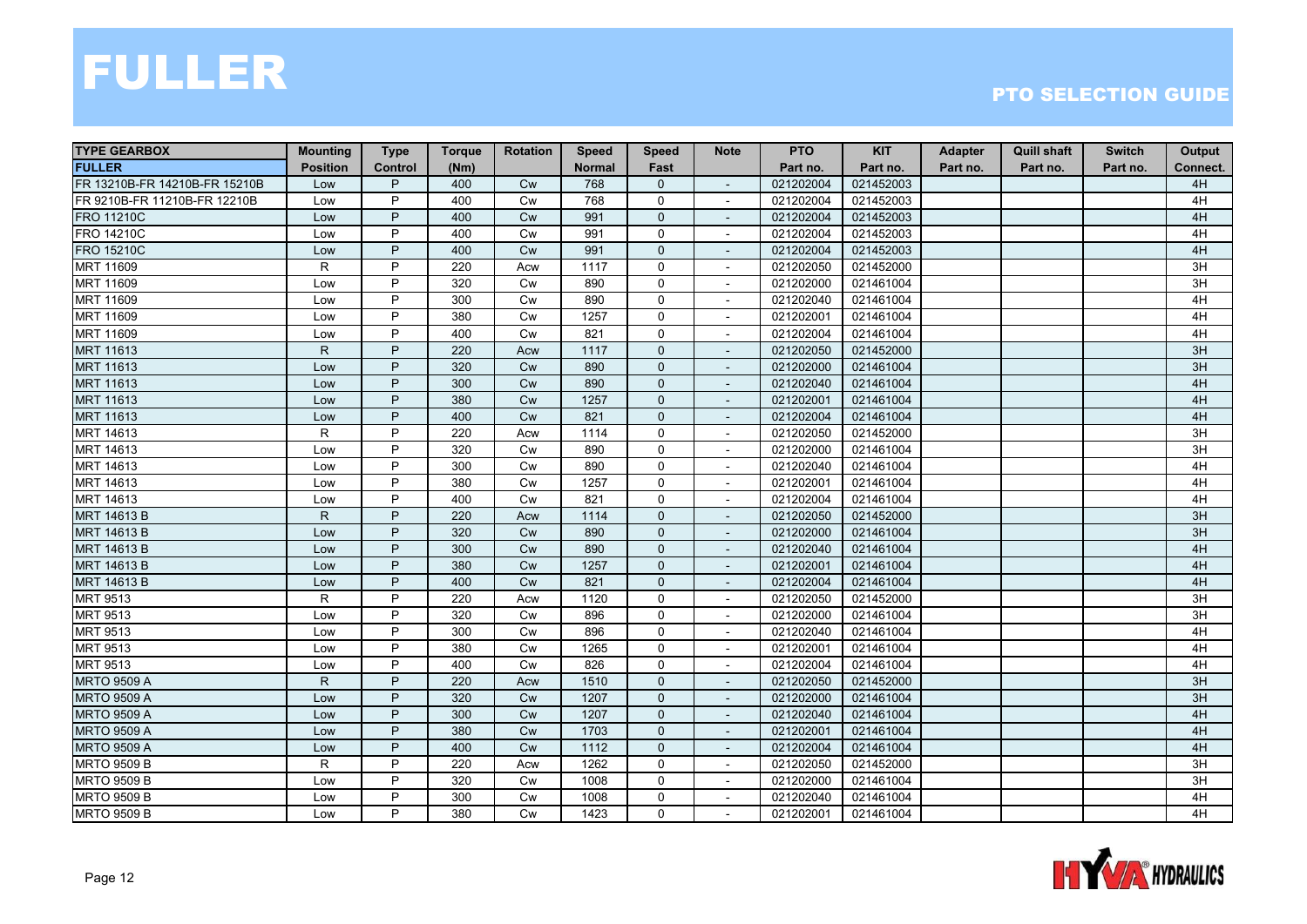| <b>TYPE GEARBOX</b> | <b>Mounting</b> | <b>Type</b>    | <b>Torque</b> | <b>Rotation</b> | <b>Speed</b>  | <b>Speed</b> | <b>Note</b>              | <b>PTO</b> | <b>KIT</b> | Adapter  | <b>Quill shaft</b> | <b>Switch</b> | Output   |
|---------------------|-----------------|----------------|---------------|-----------------|---------------|--------------|--------------------------|------------|------------|----------|--------------------|---------------|----------|
| <b>FULLER</b>       | <b>Position</b> | <b>Control</b> | (Nm)          |                 | <b>Normal</b> | Fast         |                          | Part no.   | Part no.   | Part no. | Part no.           | Part no.      | Connect. |
| <b>MRTO 9509 B</b>  | Low             | P              | 400           | <b>Cw</b>       | 929           | 0            | $\blacksquare$           | 021202004  | 021461004  |          |                    |               | 4H       |
| <b>MRTO 9513</b>    | $\mathsf{R}$    | P              | 220           | Acw             | 1120          | $\mathbf{0}$ |                          | 021202050  | 021452000  |          |                    |               | 3H       |
| <b>MRTO 9513</b>    | Low             | P              | 320           | <b>Cw</b>       | 896           | $\mathbf 0$  |                          | 021202000  | 021461004  |          |                    |               | 3H       |
| <b>MRTO 9513</b>    | Low             | P              | 300           | Cw              | 896           | $\mathbf{0}$ | $\sim$                   | 021202040  | 021461004  |          |                    |               | 4H       |
| <b>MRTO 9513</b>    | Low             | P              | 380           | <b>Cw</b>       | 1265          | $\mathbf{0}$ |                          | 021202001  | 021461004  |          |                    |               | 4H       |
| <b>MRTO 9513</b>    | Low             | P              | 400           | <b>Cw</b>       | 826           | $\mathbf{0}$ | $\overline{\phantom{a}}$ | 021202004  | 021461004  |          |                    |               | 4H       |
| RT 1110             | R               | P              | 220           | Acw             | 1418          | $\mathbf{0}$ | $\blacksquare$           | 021202050  | 021452000  |          |                    |               | 3H       |
| RT 1110             | Low             | P              | 320           | Cw              | 1085          | 0            | $\overline{\phantom{a}}$ | 021202000  | 021461004  |          |                    |               | 3H       |
| RT 1110             | Low             | P              | 300           | Cw              | 1085          | $\mathbf 0$  |                          | 021202040  | 021461004  |          |                    |               | 4H       |
| RT 1110             | Low             | P              | 380           | Cw              | 1532          | $\mathbf 0$  | $\sim$                   | 021202001  | 021461004  |          |                    |               | 4H       |
| RT 1110             | Low             | P              | 400           | <b>Cw</b>       | 1001          | $\mathbf 0$  | $\overline{\phantom{a}}$ | 021202004  | 021461004  |          |                    |               | 4H       |
| RT 11109 A          | $\mathsf{R}$    | P              | 220           | Acw             | 1418          | $\mathbf 0$  | $\overline{\phantom{a}}$ | 021202050  | 021452000  |          |                    |               | 3H       |
| RT 11109 A          | Low             | P              | 320           | Cw              | 1085          | $\mathbf{0}$ | $\overline{\phantom{a}}$ | 021202000  | 021461004  |          |                    |               | 3H       |
| RT 11109 A          | Low             | P              | 300           | Cw              | 1085          | $\mathbf 0$  |                          | 021202040  | 021461004  |          |                    |               | 4H       |
| RT 11109 A          | Low             | P              | 380           | <b>Cw</b>       | 1532          | $\mathbf{0}$ |                          | 021202001  | 021461004  |          |                    |               | 4H       |
| RT 11109 A          | Low             | P              | 400           | Cw              | 1001          | $\mathbf{0}$ | $\sim$                   | 021202004  | 021461004  |          |                    |               | 4H       |
| RT 11109 AT         | $\mathsf{R}$    | P              | 220           | Acw             | 1418          | $\mathbf 0$  | $\overline{\phantom{a}}$ | 021202050  | 021452000  |          |                    |               | 3H       |
| RT 11109 AT         | Low             | P              | 320           | <b>Cw</b>       | 1085          | 0            | $\overline{\phantom{a}}$ | 021202000  | 021461004  |          |                    |               | 3H       |
| RT 11109 AT         | Low             | P              | 300           | Cw              | 1085          | $\mathbf 0$  | $\blacksquare$           | 021202040  | 021461004  |          |                    |               | 4H       |
| RT 11109 AT         | Low             | P              | 380           | Cw              | 1532          | $\mathbf 0$  | ÷.                       | 021202001  | 021461004  |          |                    |               | 4H       |
| RT 11109 AT         | Low             | P              | 400           | <b>Cw</b>       | 1001          | $\mathbf 0$  |                          | 021202004  | 021461004  |          |                    |               | 4H       |
| <b>RT 11109 MAT</b> | R.              | P              | 220           | Acw             | 1418          | $\mathbf{0}$ | $\overline{a}$           | 021202050  | 021452000  |          |                    |               | 3H       |
| <b>RT 11109 MAT</b> | Low             | P              | 320           | Cw              | 1085          | $\mathbf{0}$ | $\blacksquare$           | 021202000  | 021461004  |          |                    |               | 3H       |
| RT 11109 MAT        | Low             | P              | 300           | <b>Cw</b>       | 1085          | $\mathbf 0$  | $\overline{\phantom{a}}$ | 021202040  | 021461004  |          |                    |               | 4H       |
| <b>RT 11109 MAT</b> | Low             | P              | 380           | <b>Cw</b>       | 1532          | $\mathbf{0}$ | $\sim$                   | 021202001  | 021461004  |          |                    |               | 4H       |
| <b>RT 11109 MAT</b> | Low             | P              | 400           | Cw              | 1001          | $\mathbf{0}$ |                          | 021202004  | 021461004  |          |                    |               | 4H       |
| RT 11509            | R               | P              | 220           | Acw             | 1260          | $\mathbf 0$  | $\sim$                   | 021202050  | 021452000  |          |                    |               | 3H       |
| RT 11509            | Low             | P              | 320           | <b>Cw</b>       | 965           | $\mathbf 0$  |                          | 021202000  | 021461004  |          |                    |               | 3H       |
| RT 11509            | Low             | P              | 300           | <b>Cw</b>       | 965           | $\mathbf 0$  | $\overline{\phantom{a}}$ | 021202040  | 021461004  |          |                    |               | 4H       |
| RT 11509            | Low             | P              | 380           | <b>Cw</b>       | 1362          | $\mathbf 0$  | $\overline{\phantom{a}}$ | 021202001  | 021461004  |          |                    |               | 4H       |
| RT 11509            | Low             | P              | 400           | <b>Cw</b>       | 890           | 0            | $\overline{\phantom{a}}$ | 021202004  | 021461004  |          |                    |               | 4H       |
| RT 11608            | $\mathsf{R}$    | P              | 220           | Acw             | 1075          | $\mathbf{0}$ |                          | 021202050  | 021452000  |          |                    |               | 3H       |
| RT 11608            | Low             | P              | 320           | <b>Cw</b>       | 823           | $\mathbf 0$  | $\overline{\phantom{a}}$ | 021202000  | 021461004  |          |                    |               | 3H       |
| RT 11608            | Low             | P              | 300           | Cw              | 823           | $\mathbf 0$  |                          | 021202040  | 021461004  |          |                    |               | 4H       |
| RT 11608            | Low             | P              | 380           | <b>Cw</b>       | 1162          | $\mathbf{0}$ | $\overline{a}$           | 021202001  | 021461004  |          |                    |               | 4H       |
| RT 11608            | Low             | P              | 400           | <b>Cw</b>       | 759           | $\mathbf{0}$ | $\sim$                   | 021202004  | 021461004  |          |                    |               | 4H       |
| RT 11609 A          | $\mathsf{R}$    | P              | 220           | Acw             | 1117          | $\mathbf 0$  | $\overline{\phantom{a}}$ | 021202050  | 021452000  |          |                    |               | 3H       |
| RT 11609 A          | Low             | P              | 320           | <b>Cw</b>       | 890           | $\mathbf{0}$ |                          | 021202000  | 021461004  |          |                    |               | 3H       |
| RT 11609 A          | Low             | P              | 300           | <b>Cw</b>       | 890           | $\mathbf 0$  | $\overline{\phantom{a}}$ | 021202040  | 021461004  |          |                    |               | 4H       |

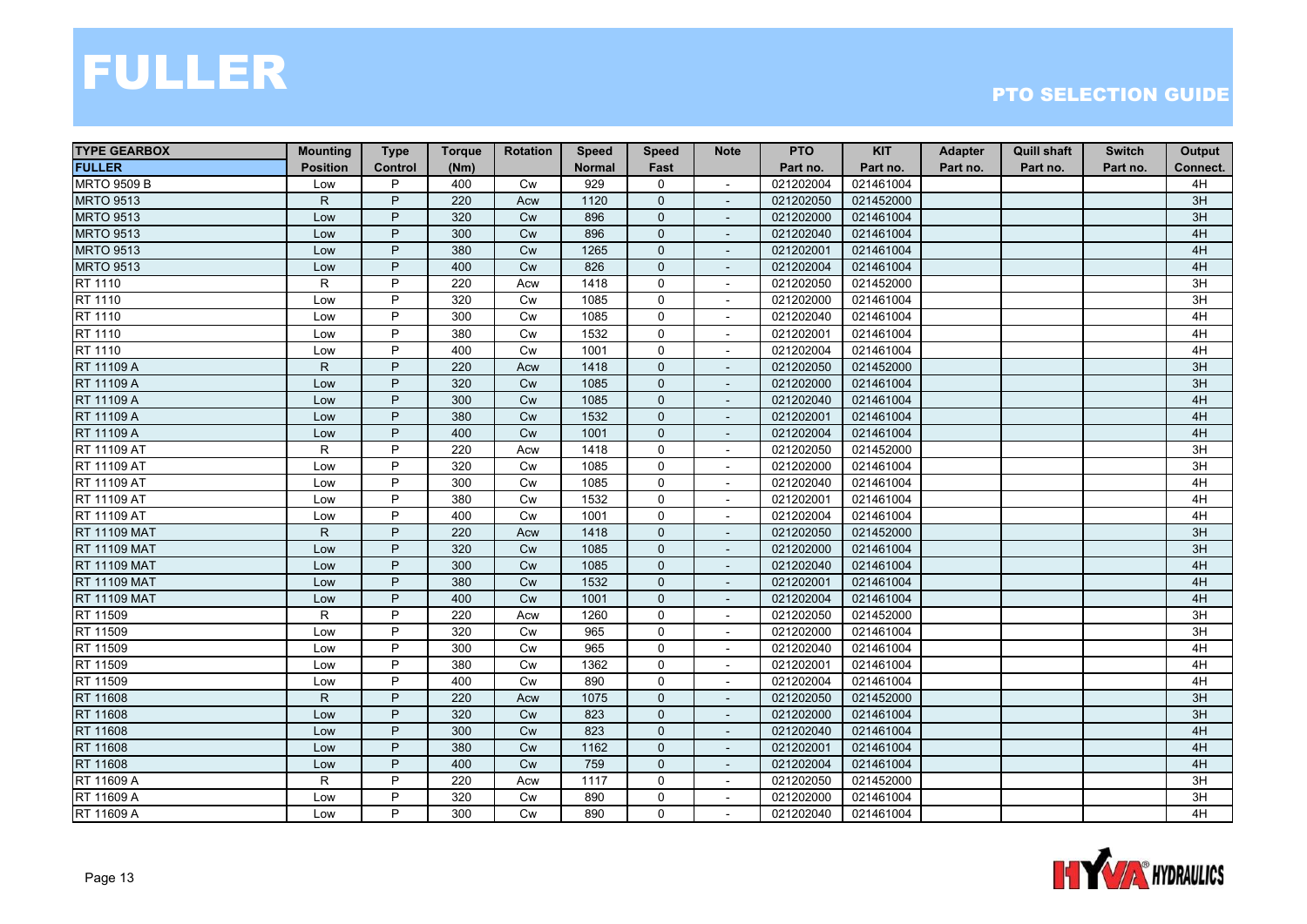| <b>TYPE GEARBOX</b> | <b>Mounting</b> | <b>Type</b>    | <b>Torque</b> | <b>Rotation</b> | <b>Speed</b>  | <b>Speed</b> | <b>Note</b>              | <b>PTO</b> | <b>KIT</b> | Adapter  | <b>Quill shaft</b> | <b>Switch</b> | Output          |
|---------------------|-----------------|----------------|---------------|-----------------|---------------|--------------|--------------------------|------------|------------|----------|--------------------|---------------|-----------------|
| <b>FULLER</b>       | <b>Position</b> | <b>Control</b> | (Nm)          |                 | <b>Normal</b> | Fast         |                          | Part no.   | Part no.   | Part no. | Part no.           | Part no.      | Connect.        |
| RT 11609 A          | Low             | P              | 380           | Cw              | 1257          | $\mathbf 0$  | $\blacksquare$           | 021202001  | 021461004  |          |                    |               | 4H              |
| RT 11609 A          | Low             | P              | 400           | <b>Cw</b>       | 821           | $\mathbf 0$  |                          | 021202004  | 021461004  |          |                    |               | 4H              |
| RT 11609 B          | $\mathsf{R}$    | P              | 220           | Acw             | 1420          | $\mathbf{0}$ |                          | 021202050  | 021452000  |          |                    |               | 3H              |
| RT 11609 B          | Low             | P              | 320           | <b>Cw</b>       | 1135          | $\mathbf{0}$ | $\blacksquare$           | 021202000  | 021461004  |          |                    |               | 3H              |
| RT 11609 B          | Low             | P              | 300           | <b>Cw</b>       | 1135          | $\mathbf 0$  | $\blacksquare$           | 021202040  | 021461004  |          |                    |               | 4H              |
| RT 11609 B          | Low             | P              | 380           | <b>Cw</b>       | 1602          | $\mathbf 0$  | $\overline{\phantom{a}}$ | 021202001  | 021461004  |          |                    |               | 4H              |
| RT 11609 B          | Low             | P              | 400           | Cw              | 1046          | $\mathbf{0}$ | $\sim$                   | 021202004  | 021461004  |          |                    |               | 4H              |
| RT 11610            | $\mathsf{R}$    | P              | 220           | Acw             | 1117          | $\mathbf 0$  |                          | 021202050  | 021452000  |          |                    |               | 3H              |
| RT 11610            | Low             | P              | 320           | Cw              | 890           | $\mathbf 0$  |                          | 021202000  | 021461004  |          |                    |               | 3H              |
| RT 11610            | Low             | P              | 300           | <b>Cw</b>       | 890           | $\mathbf 0$  | $\sim$                   | 021202040  | 021461004  |          |                    |               | 4H              |
| RT 11610            | Low             | P              | 380           | Cw              | 1257          | $\mathbf 0$  | $\overline{\phantom{a}}$ | 021202001  | 021461004  |          |                    |               | 4H              |
| RT 11610            | Low             | P              | 400           | <b>Cw</b>       | 821           | 0            | $\overline{\phantom{a}}$ | 021202004  | 021461004  |          |                    |               | 4H              |
| RT 11615            | $\mathsf{R}$    | P              | 220           | Acw             | 1117          | $\mathbf{0}$ | $\overline{\phantom{a}}$ | 021202050  | 021452000  |          |                    |               | 3H              |
| RT 11615            | Low             | P              | 320           | Cw              | 890           | $\mathbf{0}$ |                          | 021202000  | 021461004  |          |                    |               | 3H              |
| RT 11615            | Low             | P              | 300           | Cw              | 890           | $\mathbf 0$  |                          | 021202040  | 021461004  |          |                    |               | 4H              |
| RT 11615            | Low             | P              | 380           | <b>Cw</b>       | 1257          | $\Omega$     | $\overline{a}$           | 021202001  | 021461004  |          |                    |               | 4H              |
| RT 11615            | Low             | P              | 400           | <b>Cw</b>       | 821           | $\mathbf{0}$ | $\overline{\phantom{a}}$ | 021202004  | 021461004  |          |                    |               | 4H              |
| RT 11709 H          | $\mathsf R$     | P              | 220           | Acw             | 1252          | $\mathbf 0$  | $\overline{\phantom{a}}$ | 021202050  | 021452000  |          |                    |               | 3H              |
| RT 11709 H          | Low             | P              | 320           | Cw              | 959           | $\mathbf 0$  | $\blacksquare$           | 021202000  | 021461004  |          |                    |               | 3H              |
| RT 11709 H          | Low             | P              | 300           | Cw              | 959           | $\mathbf 0$  |                          | 021202040  | 021461004  |          |                    |               | 4H              |
| RT 11709 H          | Low             | P              | 380           | Cw              | 1353          | $\mathbf 0$  | $\sim$                   | 021202001  | 021461004  |          |                    |               | 4H              |
| RT 11709 H          | Low             | P              | 400           | <b>Cw</b>       | 884           | $\mathbf 0$  | $\sim$                   | 021202004  | 021461004  |          |                    |               | 4H              |
| <b>RT 11710 B</b>   | $\mathsf{R}$    | P              | 220           | Acw             | 1252          | $\mathbf{0}$ | $\overline{a}$           | 021202050  | 021452000  |          |                    |               | 3H              |
| RT 11710 B          | Low             | P              | 320           | <b>Cw</b>       | 959           | $\mathbf{0}$ | $\overline{\phantom{a}}$ | 021202000  | 021461004  |          |                    |               | 3H              |
| RT 11710 B          | Low             | P              | 300           | <b>Cw</b>       | 959           | $\mathbf{0}$ | $\blacksquare$           | 021202040  | 021461004  |          |                    |               | 4H              |
| RT 11710 B          | Low             | P              | 380           | <b>Cw</b>       | 1353          | $\mathbf{0}$ |                          | 021202001  | 021461004  |          |                    |               | 4H              |
| RT 11710 B          | Low             | P              | 400           | <b>Cw</b>       | 884           | $\mathbf{0}$ | $\overline{a}$           | 021202004  | 021461004  |          |                    |               | 4H              |
| RT 11715            | $\mathsf{R}$    | P              | 220           | Acw             | 1252          | $\mathbf 0$  | $\sim$                   | 021202050  | 021452000  |          |                    |               | $\overline{3H}$ |
| RT 11715            | Low             | P              | 320           | <b>Cw</b>       | 959           | $\mathbf 0$  | $\sim$                   | 021202000  | 021461004  |          |                    |               | 3H              |
| RT 11715            | Low             | P              | 300           | Cw              | 959           | $\mathbf 0$  | $\overline{\phantom{a}}$ | 021202040  | 021461004  |          |                    |               | 4H              |
| RT 11715            | Low             | P              | 380           | Cw              | 1353          | $\mathbf 0$  | $\overline{\phantom{a}}$ | 021202001  | 021461004  |          |                    |               | 4H              |
| RT 11715            | Low             | P              | 400           | Cw              | 884           | $\mathbf 0$  | $\overline{\phantom{a}}$ | 021202004  | 021461004  |          |                    |               | 4H              |
| RT 12109 A          | $\mathsf{R}$    | P              | 220           | Acw             | 1334          | $\mathbf 0$  | $\sim$                   | 021202050  | 021452000  |          |                    |               | 3H              |
| RT 12109 A          | Low             | P              | 320           | <b>Cw</b>       | 1021          | $\mathbf{0}$ | $\sim$                   | 021202000  | 021461004  |          |                    |               | 3H              |
| RT 12109 A          | Low             | P              | 300           | <b>Cw</b>       | 1021          | $\mathbf{0}$ |                          | 021202040  | 021461004  |          |                    |               | 4H              |
| RT 12109 A          | Low             | P              | 380           | <b>Cw</b>       | 1442          | $\mathbf 0$  | $\blacksquare$           | 021202001  | 021461004  |          |                    |               | 4H              |
| RT 12109 A          | Low             | P              | 400           | <b>Cw</b>       | 942           | $\Omega$     | $\sim$                   | 021202004  | 021461004  |          |                    |               | 4H              |
| RT 12109 AT         | $\mathsf{R}$    | P              | 220           | Acw             | 1334          | $\mathbf 0$  | $\overline{\phantom{a}}$ | 021202050  | 021452000  |          |                    |               | 3H              |
| RT 12109 AT         | Low             | P              | 320           | <b>Cw</b>       | 1021          | 0            | $\sim$                   | 021202000  | 021461004  |          |                    |               | 3H              |

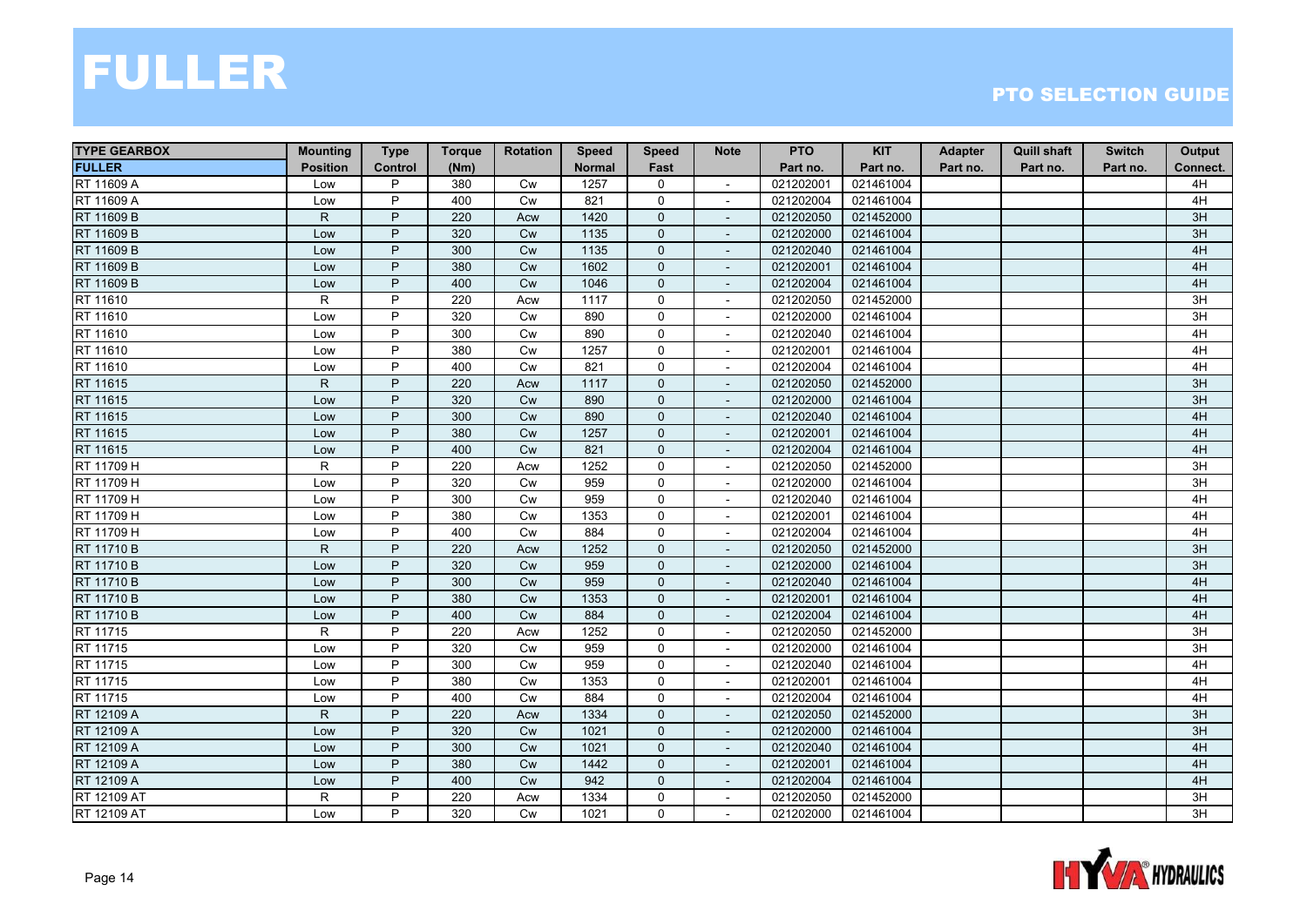| <b>TYPE GEARBOX</b> | <b>Mounting</b> | <b>Type</b>    | <b>Torque</b> | <b>Rotation</b> | <b>Speed</b>  | <b>Speed</b> | <b>Note</b>              | <b>PTO</b> | <b>KIT</b> | Adapter  | <b>Quill shaft</b> | <b>Switch</b> | Output   |
|---------------------|-----------------|----------------|---------------|-----------------|---------------|--------------|--------------------------|------------|------------|----------|--------------------|---------------|----------|
| <b>FULLER</b>       | <b>Position</b> | <b>Control</b> | (Nm)          |                 | <b>Normal</b> | Fast         |                          | Part no.   | Part no.   | Part no. | Part no.           | Part no.      | Connect. |
| RT 12109 AT         | Low             | P              | 300           | Cw              | 1021          | $\mathbf 0$  | $\blacksquare$           | 021202040  | 021461004  |          |                    |               | 4H       |
| RT 12109 AT         | Low             | P              | 380           | <b>Cw</b>       | 1442          | $\mathbf{0}$ |                          | 021202001  | 021461004  |          |                    |               | 4H       |
| RT 12109 AT         | Low             | P              | 400           | <b>Cw</b>       | 942           | $\mathbf 0$  |                          | 021202004  | 021461004  |          |                    |               | 4H       |
| RT 12109 MAT        | $\mathsf{R}$    | P              | 220           | Acw             | 1334          | $\mathbf{0}$ | $\blacksquare$           | 021202050  | 021452000  |          |                    |               | 3H       |
| <b>RT</b> 12109 MAT | Low             | P              | 320           | <b>Cw</b>       | 1021          | $\mathbf{0}$ | $\blacksquare$           | 021202000  | 021461004  |          |                    |               | 3H       |
| <b>RT 12109 MAT</b> | Low             | P              | 300           | <b>Cw</b>       | 1021          | $\mathbf 0$  | $\overline{\phantom{a}}$ | 021202040  | 021461004  |          |                    |               | 4H       |
| <b>RT 12109 MAT</b> | Low             | P              | 380           | Cw              | 1442          | $\mathbf{0}$ | $\blacksquare$           | 021202001  | 021461004  |          |                    |               | 4H       |
| <b>RT 12109 MAT</b> | Low             | P              | 400           | <b>Cw</b>       | 942           | $\mathbf{0}$ |                          | 021202004  | 021461004  |          |                    |               | 4H       |
| RT 12509            | R               | P              | 220           | Acw             | 1120          | $\mathbf 0$  |                          | 021202050  | 021452000  |          |                    |               | 3H       |
| RT 12509            | Low             | P              | 320           | <b>Cw</b>       | 897           | $\Omega$     | $\sim$                   | 021202000  | 021461004  |          |                    |               | 3H       |
| RT 12509            | Low             | P              | 300           | <b>Cw</b>       | 897           | $\mathsf{O}$ | $\overline{\phantom{a}}$ | 021202040  | 021461004  |          |                    |               | 4H       |
| RT 12509            | Low             | P              | 380           | <b>Cw</b>       | 1266          | 0            | $\overline{\phantom{a}}$ | 021202001  | 021461004  |          |                    |               | 4H       |
| RT 12509            | Low             | P              | 400           | Cw              | 826           | $\mathbf 0$  | $\blacksquare$           | 021202004  | 021461004  |          |                    |               | 4H       |
| RT 12513            | $\mathsf{R}$    | P              | 220           | Acw             | 1120          | $\mathbf{0}$ |                          | 021202050  | 021452000  |          |                    |               | 3H       |
| RT 12513            | Low             | P              | 320           | <b>Cw</b>       | 897           | $\mathbf 0$  |                          | 021202000  | 021461004  |          |                    |               | 3H       |
| RT 12513            | Low             | P              | 300           | <b>Cw</b>       | 897           | $\Omega$     | $\overline{a}$           | 021202040  | 021461004  |          |                    |               | 4H       |
| RT 12513            | Low             | P              | 380           | <b>Cw</b>       | 1266          | $\mathbf{0}$ | $\overline{\phantom{a}}$ | 021202001  | 021461004  |          |                    |               | 4H       |
| RT 12513            | Low             | P              | 400           | <b>Cw</b>       | 826           | $\mathbf 0$  | $\overline{\phantom{a}}$ | 021202004  | 021461004  |          |                    |               | 4H       |
| RT 12515            | R               | P              | 220           | Acw             | 1120          | $\mathbf 0$  | $\blacksquare$           | 021202050  | 021452000  |          |                    |               | 3H       |
| RT 12515            | Low             | P              | 320           | <b>Cw</b>       | 897           | $\mathbf 0$  |                          | 021202000  | 021461004  |          |                    |               | 3H       |
| RT 12515            | Low             | P              | 300           | Cw              | 897           | $\mathbf 0$  | $\sim$                   | 021202040  | 021461004  |          |                    |               | 4H       |
| RT 12515            | Low             | P              | 380           | <b>Cw</b>       | 1266          | $\mathbf 0$  | $\overline{\phantom{a}}$ | 021202001  | 021461004  |          |                    |               | 4H       |
| RT 12515            | Low             | P              | 400           | <b>Cw</b>       | 826           | $\mathbf 0$  | ÷                        | 021202004  | 021461004  |          |                    |               | 4H       |
| RT 12609 A          | $\mathsf{R}$    | P              | 220           | Acw             | 1339          | $\mathbf{0}$ | $\overline{\phantom{a}}$ | 021202050  | 021452000  |          |                    |               | 3H       |
| RT 12609 A          | Low             | P              | 320           | <b>Cw</b>       | 1025          | $\mathbf{0}$ | $\blacksquare$           | 021202000  | 021461004  |          |                    |               | 3H       |
| RT 12609 A          | Low             | P              | 300           | <b>Cw</b>       | 1025          | $\mathbf{0}$ |                          | 021202040  | 021461004  |          |                    |               | 4H       |
| RT 12609 A          | Low             | P              | 380           | <b>Cw</b>       | 1447          | $\mathbf{0}$ | $\overline{a}$           | 021202001  | 021461004  |          |                    |               | 4H       |
| RT 12609 A          | Low             | P              | 400           | <b>Cw</b>       | 946           | $\mathbf{0}$ | $\overline{a}$           | 021202004  | 021461004  |          |                    |               | 4H       |
| RT 12610            | R               | P              | 220           | Acw             | 1339          | $\mathbf 0$  | $\sim$                   | 021202050  | 021452000  |          |                    |               | 3H       |
| RT 12610            | Low             | P              | 320           | Cw              | 1025          | $\mathbf 0$  | $\overline{\phantom{a}}$ | 021202000  | 021461004  |          |                    |               | 3H       |
| RT 12610            | Low             | P              | 300           | Cw              | 1025          | $\mathbf 0$  | $\overline{\phantom{a}}$ | 021202040  | 021461004  |          |                    |               | 4H       |
| RT 12610            | Low             | P              | 380           | <b>Cw</b>       | 1447          | $\mathsf{O}$ | $\overline{\phantom{a}}$ | 021202001  | 021461004  |          |                    |               | 4H       |
| RT 12610            | Low             | P              | 400           | Cw              | 946           | $\mathsf{O}$ | $\overline{\phantom{a}}$ | 021202004  | 021461004  |          |                    |               | 4H       |
| RT 12709 A          | $\mathsf{R}$    | P              | 220           | Acw             | 1338          | $\mathbf{0}$ | $\sim$                   | 021202050  | 021452000  |          |                    |               | 3H       |
| <b>RT 12709 A</b>   | Low             | P              | 320           | <b>Cw</b>       | 1024          | $\mathbf{0}$ |                          | 021202000  | 021461004  |          |                    |               | 3H       |
| RT 12709 A          | Low             | P              | 300           | <b>Cw</b>       | 1024          | $\mathbf 0$  | $\blacksquare$           | 021202040  | 021461004  |          |                    |               | 4H       |
| RT 12709 A          | Low             | P              | 380           | <b>Cw</b>       | 1446          | $\Omega$     | $\sim$                   | 021202001  | 021461004  |          |                    |               | 4H       |
| RT 12709 A          | Low             | P              | 400           | <b>Cw</b>       | 945           | $\mathbf{0}$ | $\overline{\phantom{a}}$ | 021202004  | 021461004  |          |                    |               | 4H       |
| RT 12709 H          | R               | P              | 220           | Acw             | 1338          | 0            | $\sim$                   | 021202050  | 021452000  |          |                    |               | 3H       |

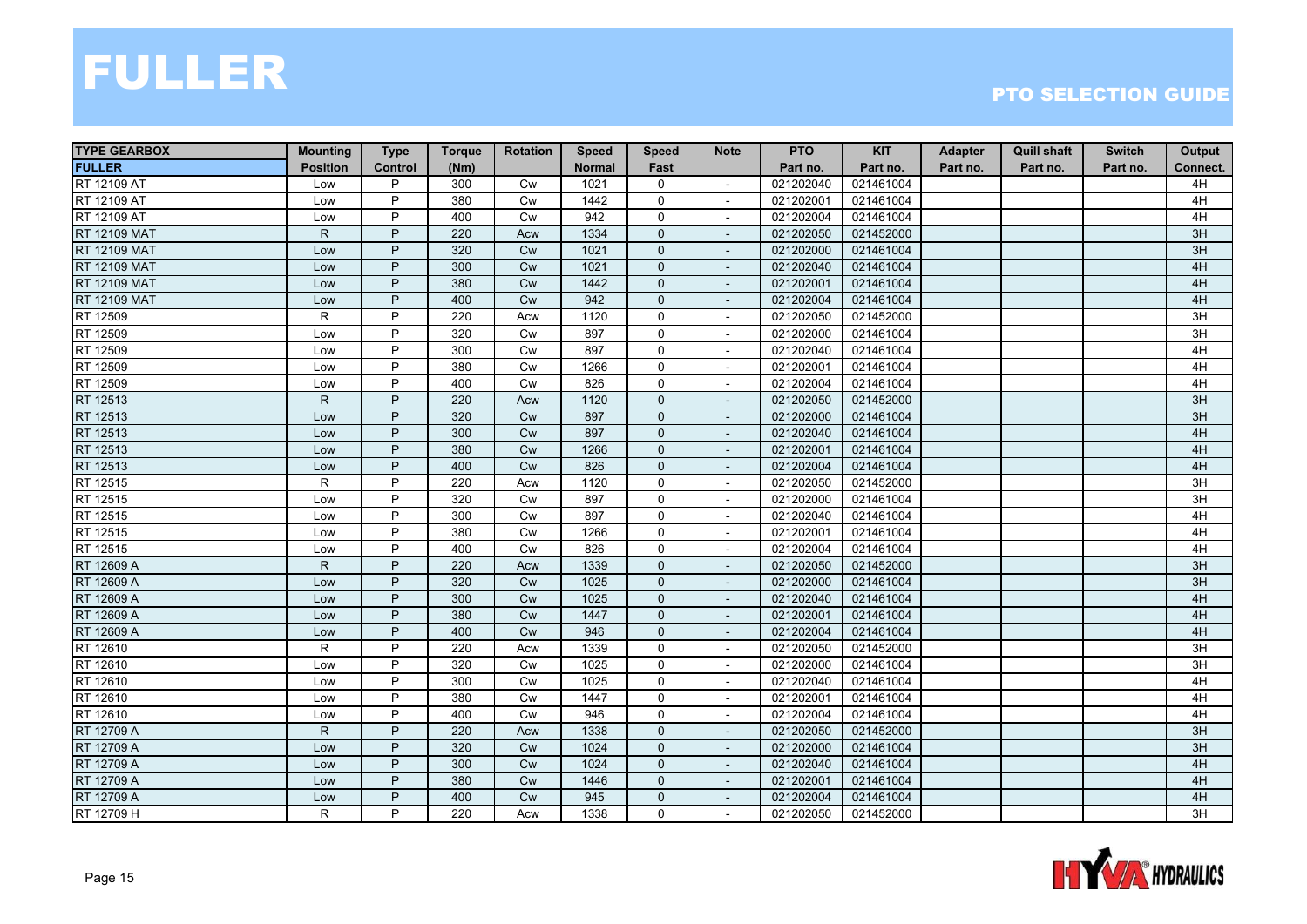| <b>TYPE GEARBOX</b> | <b>Mounting</b> | <b>Type</b>    | <b>Torque</b> | <b>Rotation</b> | <b>Speed</b>  | <b>Speed</b> | <b>Note</b>              | <b>PTO</b> | <b>KIT</b> | Adapter  | <b>Quill shaft</b> | <b>Switch</b> | Output   |
|---------------------|-----------------|----------------|---------------|-----------------|---------------|--------------|--------------------------|------------|------------|----------|--------------------|---------------|----------|
| <b>FULLER</b>       | <b>Position</b> | <b>Control</b> | (Nm)          |                 | <b>Normal</b> | Fast         |                          | Part no.   | Part no.   | Part no. | Part no.           | Part no.      | Connect. |
| RT 12709 H          | Low             | P              | 320           | Cw              | 1024          | 0            | $\overline{\phantom{a}}$ | 021202000  | 021461004  |          |                    |               | 3H       |
| RT 12709 H          | Low             | P              | 300           | <b>Cw</b>       | 1024          | $\Omega$     | $\sim$                   | 021202040  | 021461004  |          |                    |               | 4H       |
| RT 12709 H          | Low             | P              | 380           | <b>Cw</b>       | 1446          | $\mathbf 0$  | $\overline{\phantom{a}}$ | 021202001  | 021461004  |          |                    |               | 4H       |
| RT 12709 H          | Low             | P              | 400           | Cw              | 945           | $\mathsf{O}$ | $\overline{\phantom{a}}$ | 021202004  | 021461004  |          |                    |               | 4H       |
| RT 12710 B          | $\mathsf{R}$    | P              | 220           | Acw             | 1338          | $\mathbf{0}$ | $\blacksquare$           | 021202050  | 021452000  |          |                    |               | 3H       |
| RT 12710 B          | Low             | P              | 320           | <b>Cw</b>       | 1024          | $\mathbf{0}$ | $\sim$                   | 021202000  | 021461004  |          |                    |               | 3H       |
| RT 12710 B          | Low             | P              | 300           | <b>Cw</b>       | 1024          | $\mathbf{0}$ | $\overline{\phantom{a}}$ | 021202040  | 021461004  |          |                    |               | 4H       |
| RT 12710 B          | Low             | P              | 380           | Cw              | 1446          | $\mathbf{0}$ |                          | 021202001  | 021461004  |          |                    |               | 4H       |
| RT 12710 B          | Low             | P              | 400           | <b>Cw</b>       | 945           | $\mathbf{0}$ | $\overline{\phantom{a}}$ | 021202004  | 021461004  |          |                    |               | 4H       |
| RT 13609 A          | $\mathsf{R}$    | P              | 220           | Acw             | 1252          | $\mathbf 0$  | $\overline{\phantom{a}}$ | 021202050  | 021452000  |          |                    |               | 3H       |
| RT 13609 A          | Low             | P              | 320           | <b>Cw</b>       | 959           | $\mathsf{O}$ | $\sim$                   | 021202000  | 021461004  |          |                    |               | 3H       |
| RT 13609 A          | Low             | P              | 300           | <b>Cw</b>       | 959           | $\mathbf 0$  | $\sim$                   | 021202040  | 021461004  |          |                    |               | 4H       |
| RT 13609 A          | Low             | P              | 380           | Cw              | 1353          | $\mathsf{O}$ | $\overline{\phantom{a}}$ | 021202001  | 021461004  |          |                    |               | 4H       |
| RT 13609 A          | Low             | P              | 400           | <b>Cw</b>       | 884           | $\mathbf 0$  | $\mathbf{r}$             | 021202004  | 021461004  |          |                    |               | 4H       |
| RT 13709 H          | $\mathsf{R}$    | P              | 220           | Acw             | 1252          | $\mathbf{0}$ | $\overline{a}$           | 021202050  | 021452000  |          |                    |               | 3H       |
| RT 13709 H          | Low             | P              | 320           | <b>Cw</b>       | 959           | $\mathbf{0}$ |                          | 021202000  | 021461004  |          |                    |               | 3H       |
| RT 13709 H          | Low             | P              | 300           | <b>Cw</b>       | 959           | $\mathbf{0}$ | $\blacksquare$           | 021202040  | 021461004  |          |                    |               | 4H       |
| RT 13709 H          | Low             | P              | 380           | <b>Cw</b>       | 1353          | $\mathbf 0$  | $\overline{\phantom{a}}$ | 021202001  | 021461004  |          |                    |               | 4H       |
| RT 13709 H          | Low             | P              | 400           | Cw              | 884           | $\mathbf 0$  | $\overline{\phantom{a}}$ | 021202004  | 021461004  |          |                    |               | 4H       |
| RT 13710 B          | $\mathsf{R}$    | P              | 220           | Acw             | 1252          | $\mathbf 0$  | $\mathbf{r}$             | 021202050  | 021452000  |          |                    |               | 3H       |
| RT 13710 B          | Low             | P              | 320           | <b>Cw</b>       | 959           | $\mathbf 0$  | $\sim$                   | 021202000  | 021461004  |          |                    |               | 3H       |
| RT 13710 B          | Low             | P              | 300           | <b>Cw</b>       | 959           | $\mathbf 0$  |                          | 021202040  | 021461004  |          |                    |               | 4H       |
| RT 13710 B          | Low             | P              | 380           | <b>Cw</b>       | 1353          | $\mathbf 0$  | $\sim$                   | 021202001  | 021461004  |          |                    |               | 4H       |
| RT 13710 B          | Low             | P              | 400           | <b>Cw</b>       | 884           | $\mathbf 0$  | $\overline{\phantom{a}}$ | 021202004  | 021461004  |          |                    |               | 4H       |
| RT 14109 A          | $\mathsf{R}$    | P              | 220           | Acw             | 1339          | $\mathbf 0$  | $\overline{\phantom{a}}$ | 021202050  | 021452000  |          |                    |               | 3H       |
| RT 14109 A          | Low             | P              | 320           | Cw              | 1025          | $\mathbf{0}$ | $\blacksquare$           | 021202000  | 021461004  |          |                    |               | 3H       |
| RT 14109 A          | Low             | P              | 300           | <b>Cw</b>       | 1025          | $\mathbf{0}$ | $\overline{a}$           | 021202040  | 021461004  |          |                    |               | 4H       |
| RT 14109 A          | Low             | P              | 380           | <b>Cw</b>       | 1447          | $\mathbf{0}$ |                          | 021202001  | 021461004  |          |                    |               | 4H       |
| RT 14109 A          | Low             | P              | 400           | Cw              | 946           | $\mathbf{0}$ | $\overline{a}$           | 021202004  | 021461004  |          |                    |               | 4H       |
| RT 14109 AT         | R               | P              | 220           | Acw             | 1339          | $\mathbf 0$  | $\sim$                   | 021202050  | 021452000  |          |                    |               | 3H       |
| RT 14109 AT         | Low             | P              | 320           | Cw              | 1025          | $\mathsf{O}$ | $\overline{\phantom{a}}$ | 021202000  | 021461004  |          |                    |               | 3H       |
| RT 14109 AT         | Low             | P              | 300           | Cw              | 1025          | $\mathsf{O}$ |                          | 021202040  | 021461004  |          |                    |               | 4H       |
| RT 14109 AT         | Low             | P              | 380           | Cw              | 1447          | $\mathbf 0$  | $\overline{\phantom{a}}$ | 021202001  | 021461004  |          |                    |               | 4H       |
| RT 14109 AT         | Low             | P              | 400           | Cw              | 946           | $\mathsf{O}$ |                          | 021202004  | 021461004  |          |                    |               | 4H       |
| <b>RT 14109 MAT</b> | $\mathsf{R}$    | P              | 220           | Acw             | 1339          | $\mathbf{0}$ | $\sim$                   | 021202050  | 021452000  |          |                    |               | 3H       |
| <b>RT 14109 MAT</b> | Low             | P              | 320           | <b>Cw</b>       | 1025          | $\mathbf{0}$ | $\sim$                   | 021202000  | 021461004  |          |                    |               | 3H       |
| <b>RT 14109 MAT</b> | Low             | P              | 300           | <b>Cw</b>       | 1025          | $\mathbf{0}$ | $\sim$                   | 021202040  | 021461004  |          |                    |               | 4H       |
| <b>RT 14109 MAT</b> | Low             | P              | 380           | <b>Cw</b>       | 1447          | $\mathbf{0}$ |                          | 021202001  | 021461004  |          |                    |               | 4H       |
| RT 14109 MAT        | Low             | P              | 400           | <b>Cw</b>       | 946           | $\mathbf{0}$ | $\overline{\phantom{a}}$ | 021202004  | 021461004  |          |                    |               | 4H       |

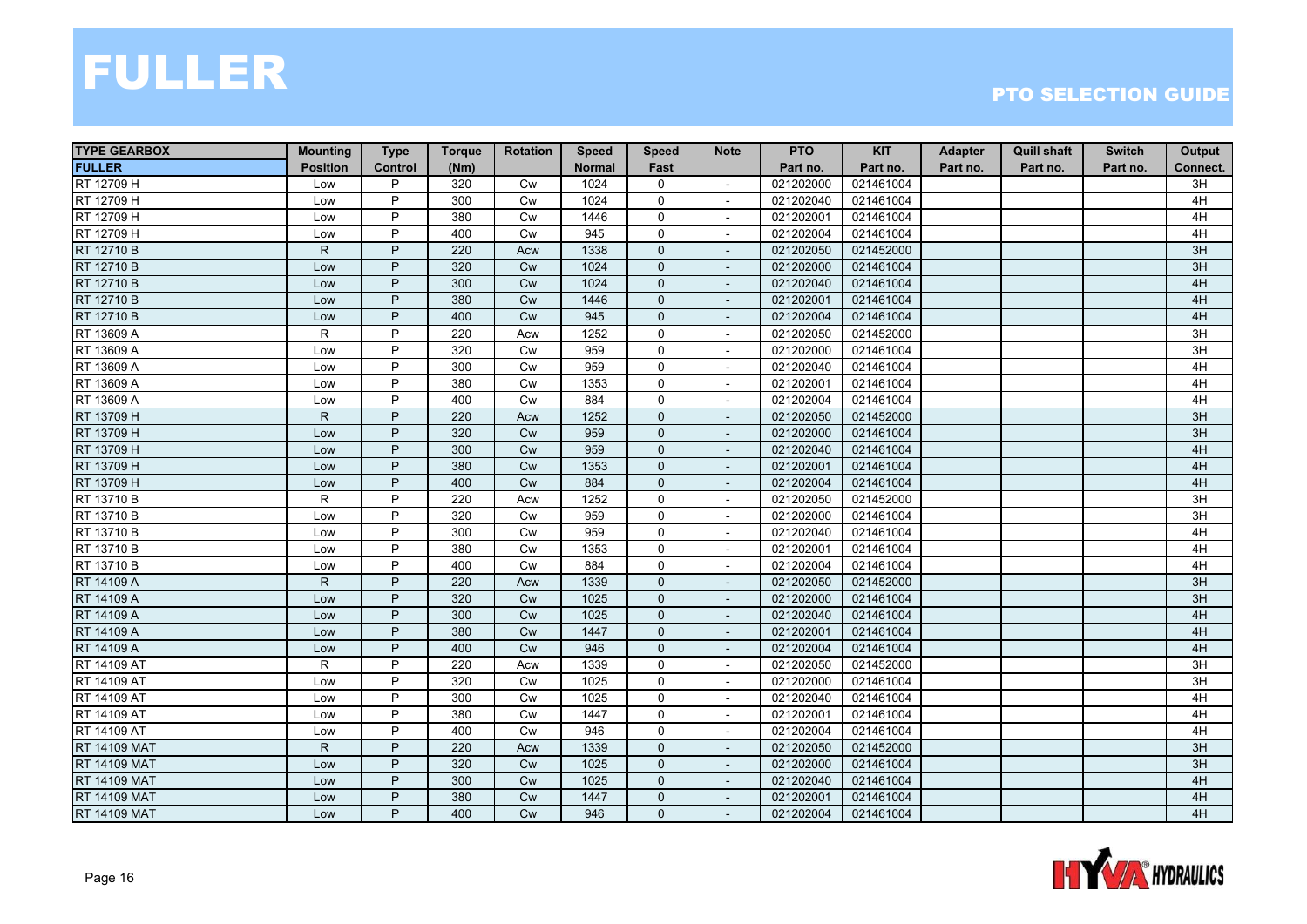| <b>TYPE GEARBOX</b> | <b>Mounting</b> | <b>Type</b>    | <b>Torque</b> | <b>Rotation</b> | <b>Speed</b>  | <b>Speed</b> | <b>Note</b>              | <b>PTO</b> | <b>KIT</b> | <b>Adapter</b> | <b>Quill shaft</b> | <b>Switch</b> | Output   |
|---------------------|-----------------|----------------|---------------|-----------------|---------------|--------------|--------------------------|------------|------------|----------------|--------------------|---------------|----------|
| <b>FULLER</b>       | <b>Position</b> | <b>Control</b> | (Nm)          |                 | <b>Normal</b> | Fast         |                          | Part no.   | Part no.   | Part no.       | Part no.           | Part no.      | Connect. |
| RT 14608            | R               | P              | 220           | Acw             | 920           | 0            | $\sim$                   | 021202050  | 021452000  |                |                    |               | 3H       |
| RT 14608            | Low             | P              | 320           | Cw              | 736           | $\mathbf 0$  | $\overline{\phantom{a}}$ | 021202000  | 021461004  |                |                    |               | 3H       |
| RT 14608            | Low             | P              | 300           | Cw              | 736           | 0            |                          | 021202040  | 021461004  |                |                    |               | 4H       |
| RT 14608            | Low             | P              | 380           | Cw              | 991           | $\mathbf 0$  | $\sim$                   | 021202001  | 021461004  |                |                    |               | 4H       |
| RT 14608            | Low             | P              | 400           | <b>Cw</b>       | 647           | $\mathbf 0$  |                          | 021202004  | 021461004  |                |                    |               | 4H       |
| RT 14609 A          | $\mathsf{R}$    | P              | 200           | Acw             | 1496          | $\mathbf 0$  | $\overline{\phantom{a}}$ | 021202050  | 021452000  |                |                    |               | 3H       |
| RT 14609 A          | Low             | P              | 320           | Cw              | 1195          | $\Omega$     | $\overline{\phantom{a}}$ | 021202000  | 021461004  |                |                    |               | 3H       |
| RT 14609 A          | Low             | P              | 300           | Cw              | 1195          | $\mathbf 0$  |                          | 021202040  | 021461004  |                |                    |               | 4H       |
| RT 14609 A          | Low             | P              | 380           | Cw              | 1783          | $\mathbf 0$  |                          | 021202001  | 021461004  |                |                    |               | 4H       |
| RT 14609 A          | Low             | P              | 400           | Cw              | 1164          | $\mathbf{0}$ | $\mathbf{r}$             | 021202004  | 021461004  |                |                    |               | 4H       |
| RT 14610            | R.              | P              | 220           | Acw             | 1114          | 0            | $\overline{\phantom{a}}$ | 021202050  | 021452000  |                |                    |               | 3H       |
| RT 14610            | Low             | P              | 320           | <b>Cw</b>       | 890           | 0            | $\overline{\phantom{a}}$ | 021202000  | 021461004  |                |                    |               | 3H       |
| RT 14610            | Low             | P              | 300           | <b>Cw</b>       | 890           | $\mathbf 0$  | $\overline{\phantom{a}}$ | 021202040  | 021461004  |                |                    |               | 4H       |
| RT 14610            | Low             | P              | 380           | <b>Cw</b>       | 1257          | 0            |                          | 021202001  | 021461004  |                |                    |               | 4H       |
| RT 14610            | Low             | P              | 400           | Cw              | 821           | $\mathbf 0$  |                          | 021202004  | 021461004  |                |                    |               | 4H       |
| RT 14613 B          | R.              | P              | 220           | Acw             | 1114          | $\mathbf{0}$ | $\sim$                   | 021202050  | 021452000  |                |                    |               | 3H       |
| RT 14613 B          | Low             | P              | 320           | <b>Cw</b>       | 890           | $\mathbf{0}$ |                          | 021202000  | 021461004  |                |                    |               | 3H       |
| RT 14613 B          | Low             | P              | 300           | <b>Cw</b>       | 890           | $\mathbf 0$  | $\overline{\phantom{a}}$ | 021202040  | 021461004  |                |                    |               | 4H       |
| RT 14613 B          | Low             | P              | 380           | Cw              | 1257          | $\mathbf 0$  | $\blacksquare$           | 021202001  | 021461004  |                |                    |               | 4H       |
| RT 14613 B          | Low             | P              | 400           | Cw              | 821           | $\mathbf{0}$ |                          | 021202004  | 021461004  |                |                    |               | 4H       |
| RT 14615            | R               | P              | 220           | Acw             | 1114          | $\mathbf 0$  |                          | 021202050  | 021452000  |                |                    |               | 3H       |
| RT 14615            | Low             | P              | 320           | Cw              | 890           | $\mathbf 0$  | ÷                        | 021202000  | 021461004  |                |                    |               | 3H       |
| RT 14615            | Low             | P              | 300           | <b>Cw</b>       | 890           | $\mathsf{O}$ | ÷.                       | 021202040  | 021461004  |                |                    |               | 4H       |
| RT 14615            | Low             | P              | 380           | <b>Cw</b>       | 1257          | 0            | $\overline{\phantom{a}}$ | 021202001  | 021461004  |                |                    |               | 4H       |
| RT 14615            | Low             | P              | 400           | <b>Cw</b>       | 821           | $\mathbf 0$  | $\overline{\phantom{a}}$ | 021202004  | 021461004  |                |                    |               | 4H       |
| RT 14708 LL         | $\mathsf{R}$    | P              | 220           | Acw             | 1035          | $\mathbf{0}$ |                          | 021202050  | 021452000  |                |                    |               | 3H       |
| RT 14708 LL         | Low             | P              | 320           | <b>Cw</b>       | 792           | $\mathbf{0}$ |                          | 021202000  | 021461004  |                |                    |               | 3H       |
| RT 14708 LL         | Low             | P              | 300           | Cw              | 792           | $\mathbf 0$  | $\overline{\phantom{a}}$ | 021202040  | 021461004  |                |                    |               | 4H       |
| <b>RT 14708 LL</b>  | Low             | P              | 380           | Cw              | 1119          | $\mathbf{0}$ | $\blacksquare$           | 021202001  | 021461004  |                |                    |               | 4H       |
| <b>RT 14708 LL</b>  | Low             | P              | 400           | <b>Cw</b>       | 731           | $\mathbf 0$  | $\overline{\phantom{a}}$ | 021202004  | 021461004  |                |                    |               | 4H       |
| RT 14709 A          | $\mathsf{R}$    | P              | 220           | Acw             | 1252          | 0            | $\overline{\phantom{a}}$ | 021202050  | 021452000  |                |                    |               | 3H       |
| RT 14709 A          | Low             | P              | 320           | Cw              | 959           | $\mathbf 0$  |                          | 021202000  | 021461004  |                |                    |               | 3H       |
| RT 14709 A          | Low             | P              | 300           | Cw              | 959           | 0            | $\overline{\phantom{a}}$ | 021202040  | 021461004  |                |                    |               | 4H       |
| RT 14709 A          | Low             | P              | 380           | Cw              | 1353          | $\mathsf{O}$ |                          | 021202001  | 021461004  |                |                    |               | 4H       |
| RT 14709 A          | Low             | $\overline{P}$ | 400           | <b>Cw</b>       | 884           | $\mathbf 0$  | $\sim$                   | 021202004  | 021461004  |                |                    |               | 4H       |
| RT 14709 H          | $\mathsf{R}$    | P              | 220           | Acw             | 1252          | $\mathbf{0}$ | $\sim$                   | 021202050  | 021452000  |                |                    |               | 3H       |
| RT 14709 H          | Low             | P              | 320           | <b>Cw</b>       | 959           | $\mathbf{0}$ | $\overline{\phantom{a}}$ | 021202000  | 021461004  |                |                    |               | 3H       |
| RT 14709 H          | Low             | P              | 300           | <b>Cw</b>       | 959           | $\Omega$     |                          | 021202040  | 021461004  |                |                    |               | 4H       |
| RT 14709 H          | Low             | P              | 380           | <b>Cw</b>       | 1353          | $\mathbf{0}$ | $\overline{\phantom{a}}$ | 021202001  | 021461004  |                |                    |               | 4H       |

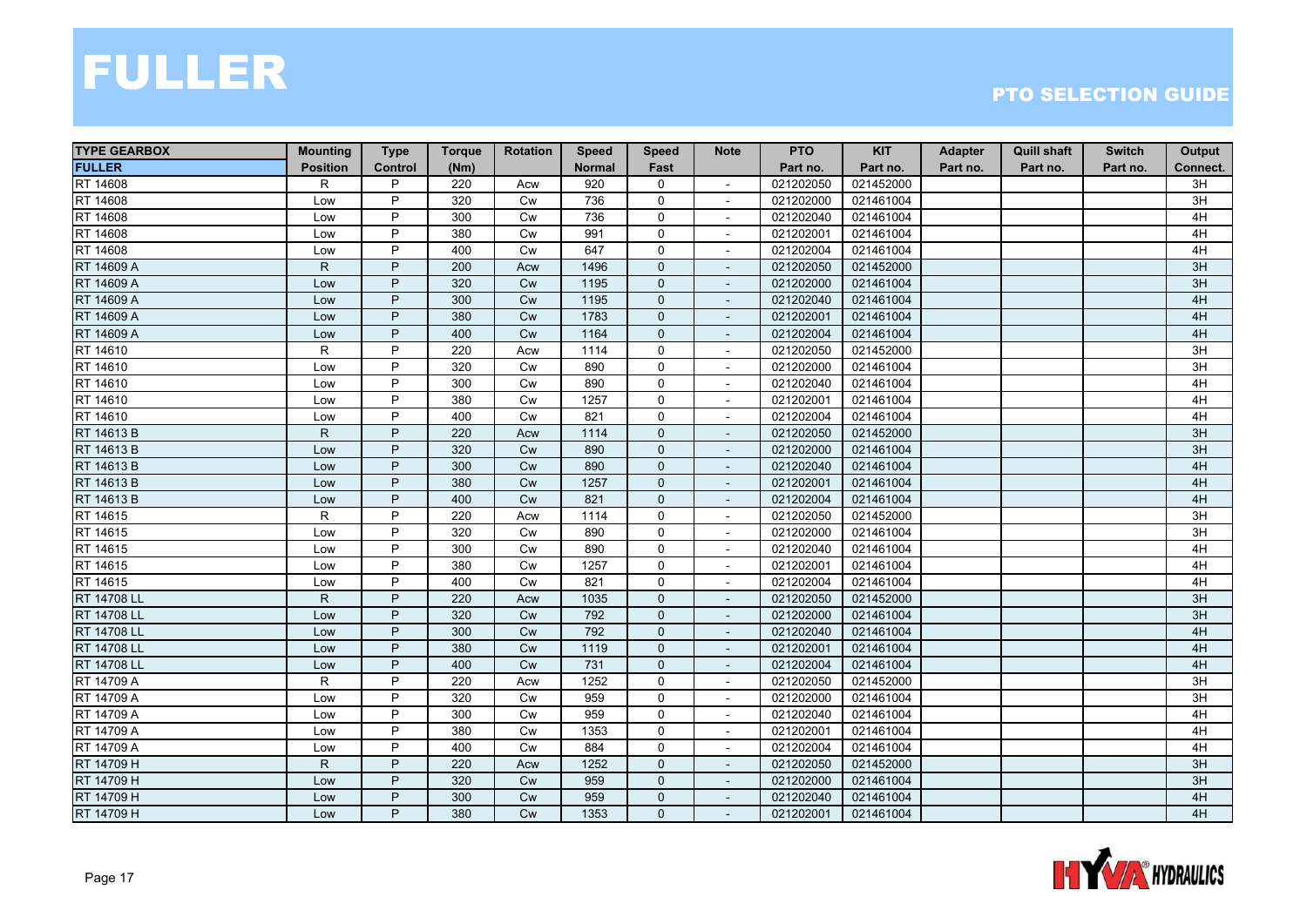| <b>TYPE GEARBOX</b> | <b>Mounting</b> | <b>Type</b>    | <b>Torque</b> | <b>Rotation</b> | <b>Speed</b>  | <b>Speed</b> | <b>Note</b>              | <b>PTO</b> | <b>KIT</b> | <b>Adapter</b> | <b>Quill shaft</b> | <b>Switch</b> | Output   |
|---------------------|-----------------|----------------|---------------|-----------------|---------------|--------------|--------------------------|------------|------------|----------------|--------------------|---------------|----------|
| <b>FULLER</b>       | <b>Position</b> | <b>Control</b> | (Nm)          |                 | <b>Normal</b> | Fast         |                          | Part no.   | Part no.   | Part no.       | Part no.           | Part no.      | Connect. |
| RT 14709 H          | Low             | P              | 400           | <b>Cw</b>       | 884           | $\Omega$     | $\sim$                   | 021202004  | 021461004  |                |                    |               | 4H       |
| RT 14710 B          | R               | P              | 220           | Acw             | 1252          | $\mathbf 0$  | $\overline{\phantom{a}}$ | 021202050  | 021452000  |                |                    |               | 3H       |
| RT 14710 B          | Low             | P              | 320           | <b>Cw</b>       | 959           | $\mathbf 0$  |                          | 021202000  | 021461004  |                |                    |               | 3H       |
| <b>RT 14710 B</b>   | Low             | P              | 300           | Cw              | 959           | $\mathbf 0$  | $\overline{\phantom{a}}$ | 021202040  | 021461004  |                |                    |               | 4H       |
| RT 14710 B          | Low             | P              | 380           | Cw              | 1353          | $\mathbf 0$  |                          | 021202001  | 021461004  |                |                    |               | 4H       |
| RT 14710 B          | Low             | P              | 400           | <b>Cw</b>       | 884           | $\mathbf 0$  | $\overline{\phantom{a}}$ | 021202004  | 021461004  |                |                    |               | 4H       |
| RT 14715            | $\mathsf{R}$    | P              | 220           | Acw             | 1252          | $\Omega$     | $\sim$                   | 021202050  | 021452000  |                |                    |               | 3H       |
| RT 14715            | Low             | P              | 320           | <b>Cw</b>       | 959           | $\mathbf{0}$ |                          | 021202000  | 021461004  |                |                    |               | 3H       |
| RT 14715            | Low             | P              | 300           | <b>Cw</b>       | 959           | $\mathbf 0$  |                          | 021202040  | 021461004  |                |                    |               | 4H       |
| RT 14715            | Low             | P              | 380           | <b>Cw</b>       | 1353          | $\mathbf{0}$ | $\mathbf{r}$             | 021202001  | 021461004  |                |                    |               | 4H       |
| RT 14715            | Low             | P              | 400           | Cw              | 884           | $\mathbf{0}$ | $\overline{\phantom{a}}$ | 021202004  | 021461004  |                |                    |               | 4H       |
| RT 15613            | R               | P              | 220           | Acw             | 1112          | $\mathbf 0$  | $\overline{\phantom{a}}$ | 021202050  | 021452000  |                |                    |               | 3H       |
| RT 15613            | Low             | P              | 320           | Cw              | 889           | $\mathbf 0$  | $\blacksquare$           | 021202000  | 021461004  |                |                    |               | 3H       |
| RT 15613            | Low             | P              | 300           | <b>Cw</b>       | 889           | $\mathbf 0$  |                          | 021202040  | 021461004  |                |                    |               | 4H       |
| RT 15613            | Low             | P              | 380           | Cw              | 1255          | $\mathbf 0$  |                          | 021202001  | 021461004  |                |                    |               | 4H       |
| RT 15613            | Low             | P              | 400           | <b>Cw</b>       | 820           | $\Omega$     | $\sim$                   | 021202004  | 021461004  |                |                    |               | 4H       |
| RT 15613 A          | $\mathsf{R}$    | P              | 220           | Acw             | 1112          | $\mathbf{0}$ |                          | 021202050  | 021452000  |                |                    |               | 3H       |
| RT 15613 A          | Low             | P              | 320           | <b>Cw</b>       | 889           | $\mathbf 0$  | $\overline{\phantom{a}}$ | 021202000  | 021461004  |                |                    |               | 3H       |
| RT 15613 A          | Low             | P              | 300           | <b>Cw</b>       | 889           | $\mathbf{0}$ | $\overline{\phantom{a}}$ | 021202040  | 021461004  |                |                    |               | 4H       |
| RT 15613 A          | Low             | P              | 380           | <b>Cw</b>       | 1255          | $\mathbf{0}$ |                          | 021202001  | 021461004  |                |                    |               | 4H       |
| RT 15613 A          | Low             | P              | 400           | Cw              | 820           | $\mathbf{0}$ |                          | 021202004  | 021461004  |                |                    |               | 4H       |
| RT 15613 B          | $\mathsf{R}$    | P              | 220           | Acw             | 1112          | $\mathbf 0$  | $\sim$                   | 021202050  | 021452000  |                |                    |               | 3H       |
| RT 15613 B          | Low             | P              | 320           | Cw              | 889           | $\mathbf 0$  | $\sim$                   | 021202000  | 021461004  |                |                    |               | 3H       |
| RT 15613 B          | Low             | P              | 300           | <b>Cw</b>       | 889           | $\mathbf 0$  | $\overline{\phantom{a}}$ | 021202040  | 021461004  |                |                    |               | 4H       |
| RT 15613 B          | Low             | P              | 380           | Cw              | 1255          | $\mathbf 0$  | $\overline{\phantom{a}}$ | 021202001  | 021461004  |                |                    |               | 4H       |
| RT 15613 B          | Low             | P              | 400           | Cw              | 820           | $\mathbf 0$  |                          | 021202004  | 021461004  |                |                    |               | 4H       |
| RT 15615            | $\mathsf{R}$    | P              | 220           | Acw             | 1112          | $\mathbf{0}$ |                          | 021202050  | 021452000  |                |                    |               | 3H       |
| RT 15615            | Low             | P              | 320           | <b>Cw</b>       | 889           | $\mathbf{0}$ | $\blacksquare$           | 021202000  | 021461004  |                |                    |               | 3H       |
| RT 15615            | Low             | P              | 300           | <b>Cw</b>       | 889           | $\mathbf{0}$ | $\blacksquare$           | 021202040  | 021461004  |                |                    |               | 4H       |
| RT 15615            | Low             | P              | 380           | <b>Cw</b>       | 1255          | $\mathbf 0$  | $\overline{\phantom{a}}$ | 021202001  | 021461004  |                |                    |               | 4H       |
| RT 15615            | Low             | P              | 400           | Cw              | 820           | $\mathbf{0}$ | $\overline{\phantom{a}}$ | 021202004  | 021461004  |                |                    |               | 4H       |
| RT 15715            | $\mathsf{R}$    | P              | 220           | Acw             | 1088          | $\mathbf 0$  |                          | 021202050  | 021452000  |                |                    |               | 3H       |
| RT 15715            | Low             | P              | 320           | Cw              | 833           | $\mathbf 0$  | $\overline{\phantom{a}}$ | 021202000  | 021461004  |                |                    |               | 3H       |
| RT 15715            | Low             | P              | 300           | Cw              | 833           | $\mathbf 0$  |                          | 021202040  | 021461004  |                |                    |               | 4H       |
| RT 15715            | Low             | P              | 380           | Cw              | 1176          | $\mathbf 0$  | $\sim$                   | 021202001  | 021461004  |                |                    |               | 4H       |
| RT 15715            | Low             | P              | 400           | Cw              | 769           | $\mathbf 0$  | $\overline{\phantom{a}}$ | 021202004  | 021461004  |                |                    |               | 4H       |
| <b>RT 7608 LL</b>   | $\mathsf{R}$    | P              | 220           | Acw             | 1420          | $\mathbf{0}$ | $\overline{\phantom{a}}$ | 021202050  | 021452000  |                |                    |               | 3H       |
| <b>RT 7608 LL</b>   | Low             | P              | 320           | <b>Cw</b>       | 650           | $\Omega$     |                          | 021202000  | 021461004  |                |                    |               | 3H       |
| <b>RT 7608 LL</b>   | Low             | P              | 300           | Cw              | 650           | $\mathbf{0}$ | $\overline{\phantom{a}}$ | 021202040  | 021461004  |                |                    |               | 4H       |

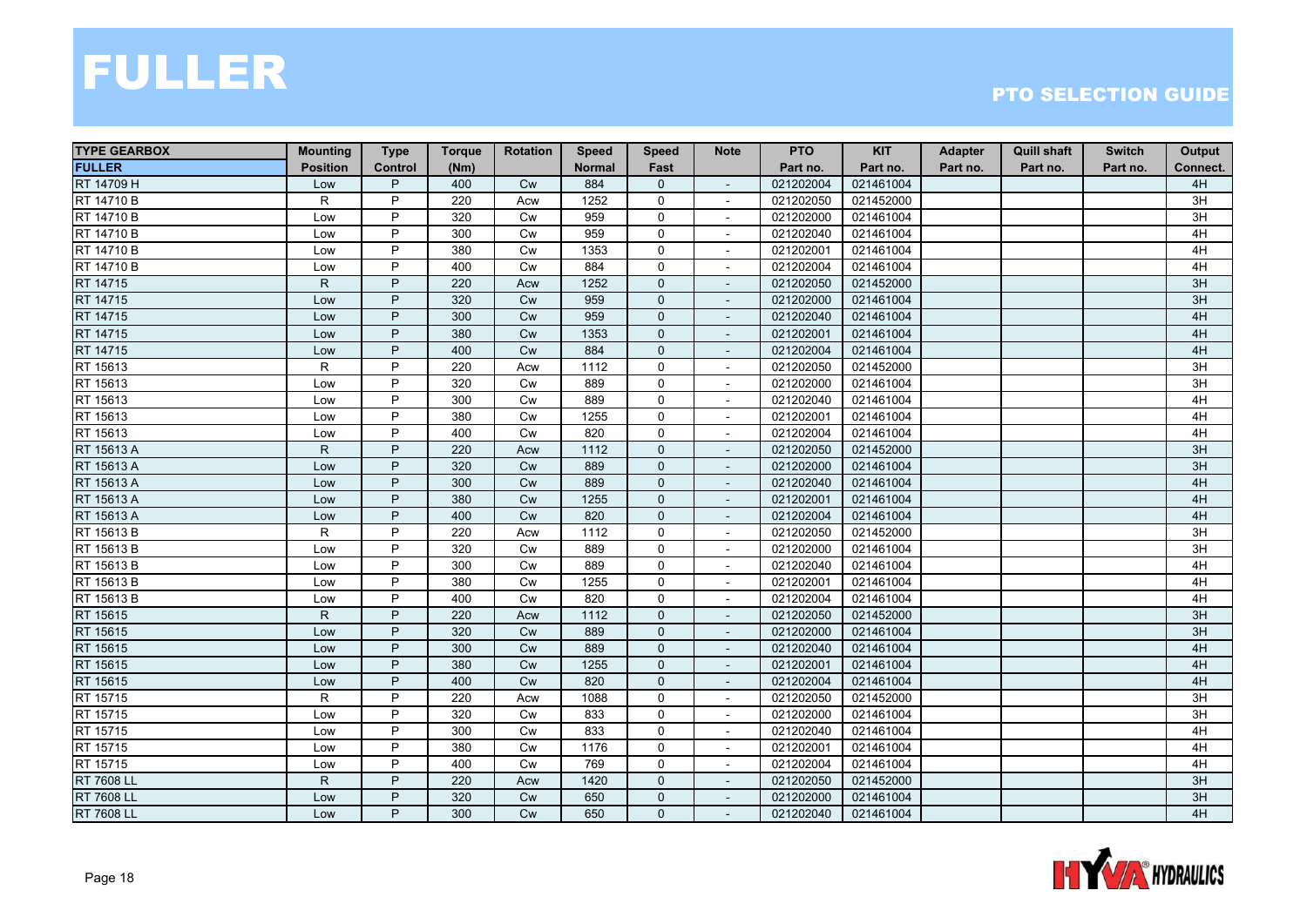| <b>TYPE GEARBOX</b> | <b>Mounting</b> | <b>Type</b>    | <b>Torque</b> | <b>Rotation</b> | <b>Speed</b>  | <b>Speed</b>   | <b>Note</b>              | <b>PTO</b> | <b>KIT</b> | Adapter  | <b>Quill shaft</b> | <b>Switch</b> | Output   |
|---------------------|-----------------|----------------|---------------|-----------------|---------------|----------------|--------------------------|------------|------------|----------|--------------------|---------------|----------|
| <b>FULLER</b>       | <b>Position</b> | Control        | (Nm)          |                 | <b>Normal</b> | Fast           |                          | Part no.   | Part no.   | Part no. | Part no.           | Part no.      | Connect. |
| <b>RT 7608 LL</b>   | Low             | P              | 380           | <b>Cw</b>       | 1265          | 0              | $\overline{\phantom{a}}$ | 021202001  | 021461004  |          |                    |               | 4H       |
| <b>RT 7608 LL</b>   | Low             | P              | 400           | <b>Cw</b>       | 597           | $\mathbf{0}$   |                          | 021202004  | 021461004  |          |                    |               | 4H       |
| RT 8609             | R               | P              | 220           | Acw             | 1420          | $\mathsf{O}$   |                          | 021202050  | 021452000  |          |                    |               | 3H       |
| RT 8609             | Low             | P              | 320           | Cw              | 650           | $\mathbf 0$    | $\sim$                   | 021202000  | 021461004  |          |                    |               | 3H       |
| RT 8609             | Low             | P              | 300           | <b>Cw</b>       | 650           | 0              |                          | 021202040  | 021461004  |          |                    |               | 4H       |
| RT 8609             | Low             | P              | 380           | Cw              | 1265          | 0              | $\overline{\phantom{a}}$ | 021202001  | 021461004  |          |                    |               | 4H       |
| RT 8609             | Low             | P              | 400           | <b>Cw</b>       | 597           | $\Omega$       | $\blacksquare$           | 021202004  | 021461004  |          |                    |               | 4H       |
| RT 8609 A           | $\mathsf{R}$    | P              | 220           | Acw             | 1420          | $\mathbf 0$    |                          | 021202050  | 021452000  |          |                    |               | 3H       |
| RT 8609 A           | Low             | P              | 320           | Cw              | 650           | $\mathbf 0$    |                          | 021202000  | 021461004  |          |                    |               | 3H       |
| RT 8609 A           | Low             | P              | 300           | Cw              | 650           | $\mathbf{0}$   | $\blacksquare$           | 021202040  | 021461004  |          |                    |               | 4H       |
| RT 8609 A           | Low             | P              | 380           | <b>Cw</b>       | 1265          | $\mathbf 0$    | $\overline{\phantom{a}}$ | 021202001  | 021461004  |          |                    |               | 4H       |
| RT 8609 A           | Low             | P              | 400           | <b>Cw</b>       | 597           | $\mathbf{0}$   | $\overline{\phantom{a}}$ | 021202004  | 021461004  |          |                    |               | 4H       |
| <b>RT 8908 LL</b>   | R               | P              | 220           | Acw             | 1120          | $\mathbf 0$    | $\overline{\phantom{a}}$ | 021202050  | 021452000  |          |                    |               | 3H       |
| RT 8908 LL          | Low             | P              | 320           | <b>Cw</b>       | 896           | 0              | $\blacksquare$           | 021202000  | 021461004  |          |                    |               | 3H       |
| RT 8908 LL          | Low             | P              | 300           | Cw              | 896           | 0              |                          | 021202040  | 021461004  |          |                    |               | 4H       |
| RT 8908 LL          | Low             | P              | 380           | Cw              | 1265          | $\mathbf 0$    | $\sim$                   | 021202001  | 021461004  |          |                    |               | 4H       |
| RT 8908 LL          | Low             | P              | 400           | <b>Cw</b>       | 826           | 0              | $\overline{\phantom{a}}$ | 021202004  | 021461004  |          |                    |               | 4H       |
| <b>RT 906</b>       | $\mathsf{R}$    | P              | 220           | Acw             | 1120          | $\mathbf 0$    | $\overline{\phantom{a}}$ | 021202050  | 021452000  |          |                    |               | 3H       |
| <b>RT 906</b>       | Low             | P              | 320           | Cw              | 895           | $\mathbf{0}$   | $\overline{\phantom{a}}$ | 021202000  | 021461004  |          |                    |               | 3H       |
| <b>RT 906</b>       | Low             | P              | 300           | <b>Cw</b>       | 895           | $\mathbf 0$    |                          | 021202040  | 021461004  |          |                    |               | 4H       |
| <b>RT 909 A</b>     | R               | P              | 220           | Acw             | 1120          | 0              | $\overline{\phantom{a}}$ | 021202050  | 021452000  |          |                    |               | 3H       |
| <b>RT 909 A</b>     | Low             | P              | 320           | <b>Cw</b>       | 895           | $\mathbf 0$    | $\sim$                   | 021202000  | 021461004  |          |                    |               | 3H       |
| <b>RT 909 A</b>     | Low             | P              | 300           | Cw              | 895           | $\mathsf{O}$   | $\sim$                   | 021202040  | 021461004  |          |                    |               | 4H       |
| RT 9109 A           | $\mathsf{R}$    | P              | 220           | Acw             | 1620          | 0              | $\overline{\phantom{a}}$ | 021202050  | 021452000  |          |                    |               | 3H       |
| RT 9109 A           | Low             | P              | 320           | Cw              | 1240          | $\overline{0}$ | $\overline{\phantom{a}}$ | 021202000  | 021461004  |          |                    |               | 3H       |
| <b>RT 9109 A</b>    | Low             | P              | 300           | <b>Cw</b>       | 1240          | $\mathbf{0}$   |                          | 021202040  | 021461004  |          |                    |               | 4H       |
| <b>RT 9109 A</b>    | Low             | P              | 380           | <b>Cw</b>       | 1750          | $\mathbf{0}$   |                          | 021202001  | 021461004  |          |                    |               | 4H       |
| RT 9109 A           | Low             | P              | 400           | Cw              | 1144          | $\mathbf 0$    |                          | 021202004  | 021461004  |          |                    |               | 4H       |
| <b>RT 9109 AT</b>   | R               | P              | 220           | Acw             | 1620          | 0              | $\sim$                   | 021202050  | 021452000  |          |                    |               | 3H       |
| RT 9109 AT          | Low             | P              | 320           | <b>Cw</b>       | 1240          | 0              | $\sim$                   | 021202000  | 021461004  |          |                    |               | 3H       |
| <b>RT 9109 AT</b>   | Low             | P              | 300           | Cw              | 1240          | 0              | $\blacksquare$           | 021202040  | 021461004  |          |                    |               | 4H       |
| <b>RT 9109 AT</b>   | Low             | P              | 380           | Cw              | 1750          | $\mathsf{O}$   |                          | 021202001  | 021461004  |          |                    |               | 4H       |
| <b>RT 9109 AT</b>   | Low             | P              | 400           | Cw              | 1144          | 0              | $\overline{\phantom{a}}$ | 021202004  | 021461004  |          |                    |               | 4H       |
| RT 9509 A           | $\mathsf{R}$    | P              | 220           | Acw             | 1120          | $\mathbf 0$    | $\overline{\phantom{a}}$ | 021202050  | 021452000  |          |                    |               | 3H       |
| RT 9509 A           | Low             | $\overline{P}$ | 320           | Cw              | 896           | $\mathbf{0}$   | $\mathbf{r}$             | 021202000  | 021461004  |          |                    |               | 3H       |
| RT 9509 A           | Low             | P              | 300           | <b>Cw</b>       | 896           | $\mathbf{0}$   | $\overline{\phantom{a}}$ | 021202040  | 021461004  |          |                    |               | 4H       |
| RT 9509 A           | Low             | P              | 380           | <b>Cw</b>       | 1265          | $\mathbf{0}$   | $\sim$                   | 021202001  | 021461004  |          |                    |               | 4H       |
| RT 9509 A           | Low             | P              | 400           | <b>Cw</b>       | 826           | $\mathbf{0}$   |                          | 021202004  | 021461004  |          |                    |               | 4H       |
| <b>RT 958 LL</b>    | R               | P              | 220           | Acw             | 1510          | 0              | $\overline{\phantom{a}}$ | 021202050  | 021452000  |          |                    |               | 3H       |

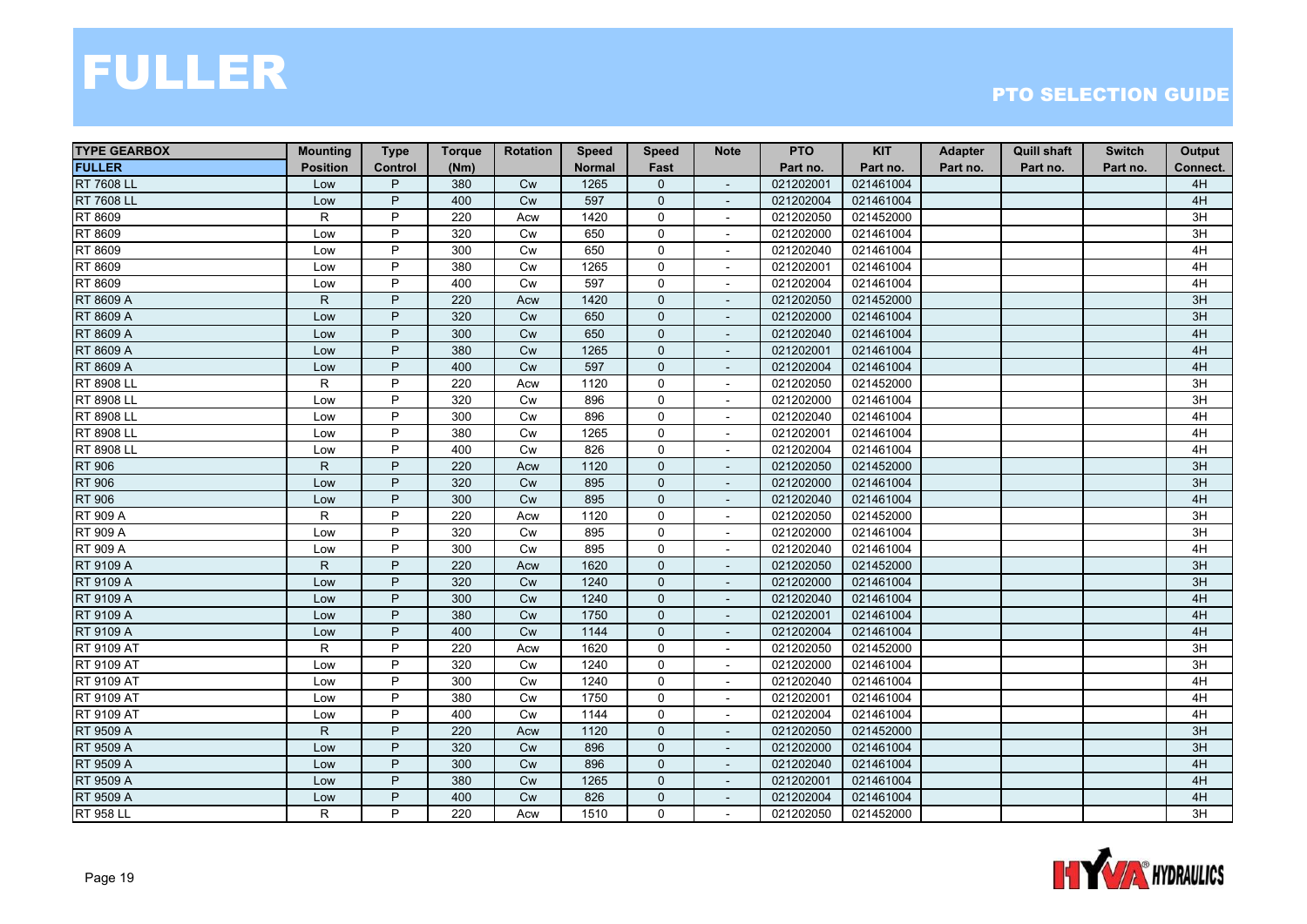| <b>TYPE GEARBOX</b> | <b>Mounting</b> | <b>Type</b> | <b>Torque</b> | <b>Rotation</b> | <b>Speed</b>  | <b>Speed</b>   | <b>Note</b>              | <b>PTO</b> | <b>KIT</b> | Adapter  | <b>Quill shaft</b> | <b>Switch</b> | Output          |
|---------------------|-----------------|-------------|---------------|-----------------|---------------|----------------|--------------------------|------------|------------|----------|--------------------|---------------|-----------------|
| <b>FULLER</b>       | <b>Position</b> | Control     | (Nm)          |                 | <b>Normal</b> | Fast           |                          | Part no.   | Part no.   | Part no. | Part no.           | Part no.      | Connect.        |
| <b>RT 958 LL</b>    | Low             | P           | 320           | Cw              | 1207          | 0              | $\sim$                   | 021202000  | 021461004  |          |                    |               | 3H              |
| <b>RT 958 LL</b>    | Low             | P           | 300           | <b>Cw</b>       | 1207          | $\mathbf 0$    |                          | 021202040  | 021461004  |          |                    |               | 4H              |
| <b>RT 958 LL</b>    | Low             | P           | 380           | Cw              | 1703          | 0              |                          | 021202001  | 021461004  |          |                    |               | 4H              |
| <b>RT 958 LL</b>    | Low             | P           | 400           | Cw              | 1112          | 0              |                          | 021202004  | 021461004  |          |                    |               | 4H              |
| RTF 11609 A         | $\mathsf{R}$    | P           | 220           | Acw             | 1117          | $\mathbf{0}$   | $\sim$                   | 021202050  | 021452000  |          |                    |               | 3H              |
| <b>RTF 11609 A</b>  | Low             | P           | 320           | <b>Cw</b>       | 890           | $\mathbf 0$    | $\overline{\phantom{a}}$ | 021202000  | 021461004  |          |                    |               | 3H              |
| RTF 11609 A         | Low             | P           | 300           | <b>Cw</b>       | 890           | $\mathbf{0}$   | $\sim$                   | 021202040  | 021461004  |          |                    |               | 4H              |
| RTF 11609 A         | Low             | P           | 380           | <b>Cw</b>       | 1257          | $\mathbf{0}$   |                          | 021202001  | 021461004  |          |                    |               | 4H              |
| RTF 11609 A         | Low             | P           | 400           | Cw              | 821           | $\mathbf 0$    |                          | 021202004  | 021461004  |          |                    |               | 4H              |
| RTF 11613           | R               | P           | 220           | Acw             | 1117          | 0              | $\sim$                   | 021202050  | 021452000  |          |                    |               | 3H              |
| RTF 11613           | Low             | P           | 320           | Cw              | 890           | 0              | $\sim$                   | 021202000  | 021461004  |          |                    |               | $\overline{3H}$ |
| RTF 11613           | Low             | P           | 300           | <b>Cw</b>       | 890           | 0              | $\sim$                   | 021202040  | 021461004  |          |                    |               | 4H              |
| RTF 11613           | Low             | P           | 380           | Cw              | 1257          | $\mathbf 0$    | $\overline{\phantom{a}}$ | 021202001  | 021461004  |          |                    |               | 4H              |
| RTF 11613           | Low             | P           | 400           | <b>Cw</b>       | 821           | $\mathbf 0$    | $\blacksquare$           | 021202004  | 021461004  |          |                    |               | 4H              |
| RTF 12509           | ${\sf R}$       | P           | 220           | Acw             | 1120          | $\mathbf 0$    |                          | 021202050  | 021452000  |          |                    |               | 3H              |
| <b>RTF 12509</b>    | Low             | P           | 320           | Cw              | 897           | $\mathbf 0$    | $\sim$                   | 021202000  | 021461004  |          |                    |               | 3H              |
| RTF 12509           | Low             | P           | 300           | <b>Cw</b>       | 897           | $\mathbf{0}$   | $\sim$                   | 021202040  | 021461004  |          |                    |               | 4H              |
| RTF 12509           | Low             | P           | 380           | <b>Cw</b>       | 1266          | 0              | $\overline{\phantom{a}}$ | 021202001  | 021461004  |          |                    |               | 4H              |
| RTF 12509           | Low             | P           | 400           | <b>Cw</b>       | 826           | $\mathbf{0}$   | $\overline{\phantom{a}}$ | 021202004  | 021461004  |          |                    |               | 4H              |
| RTF 12509 A         | $\mathsf{R}$    | P           | 220           | Acw             | 1510          | $\mathbf 0$    | $\sim$                   | 021202050  | 021452000  |          |                    |               | 3H              |
| RTF 12509 A         | Low             | P           | 320           | Cw              | 1207          | 0              | $\sim$                   | 021202000  | 021461004  |          |                    |               | 3H              |
| RTF 12509 A         | Low             | P           | 300           | Cw              | 1207          | 0              | $\sim$                   | 021202040  | 021461004  |          |                    |               | 4H              |
| RTF 12509 A         | Low             | P           | 380           | Cw              | 1703          | $\mathsf{O}$   | $\sim$                   | 021202001  | 021461004  |          |                    |               | 4H              |
| RTF 12509 A         | Low             | P           | 400           | <b>Cw</b>       | 1112          | 0              | $\overline{\phantom{a}}$ | 021202004  | 021461004  |          |                    |               | 4H              |
| RTF 14609 A         | $\mathsf{R}$    | P           | 220           | Acw             | 1114          | $\mathbf{0}$   | $\overline{\phantom{a}}$ | 021202050  | 021452000  |          |                    |               | 3H              |
| RTF 14609 A         | Low             | P           | 320           | <b>Cw</b>       | 890           | $\mathbf{0}$   |                          | 021202000  | 021461004  |          |                    |               | 3H              |
| RTF 14609 A         | Low             | P           | 300           | <b>Cw</b>       | 890           | $\mathbf 0$    | $\overline{\phantom{a}}$ | 021202040  | 021461004  |          |                    |               | 4H              |
| <b>RTF 14609 A</b>  | Low             | P           | 380           | Cw              | 1257          | $\mathbf 0$    |                          | 021202001  | 021461004  |          |                    |               | 4H              |
| RTF 14609 A         | Low             | P           | 400           | Cw              | 821           | $\mathbf{0}$   | $\sim$                   | 021202004  | 021461004  |          |                    |               | 4H              |
| RTF 14613           | R               | P           | 220           | Acw             | 1114          | 0              | $\sim$                   | 021202050  | 021452000  |          |                    |               | 3H              |
| RTF 14613           | Low             | P           | 320           | <b>Cw</b>       | 890           | 0              | $\overline{\phantom{a}}$ | 021202000  | 021461004  |          |                    |               | 3H              |
| RTF 14613           | Low             | P           | 300           | Cw              | 890           | $\mathbf{0}$   |                          | 021202040  | 021461004  |          |                    |               | 4H              |
| RTF 14613           | Low             | P           | 380           | Cw              | 1257          | 0              | $\overline{\phantom{a}}$ | 021202001  | 021461004  |          |                    |               | 4H              |
| RTF 14613           | Low             | P           | 400           | Cw              | 821           | 0              |                          | 021202004  | 021461004  |          |                    |               | 4H              |
| <b>RTF 9509 A</b>   | $\mathsf{R}$    | P           | 220           | Acw             | 1120          | $\mathbf{0}$   | $\sim$                   | 021202050  | 021452000  |          |                    |               | 3H              |
| <b>RTF 9509 A</b>   | Low             | P           | 320           | <b>Cw</b>       | 896           | $\mathbf{0}$   | $\overline{\phantom{a}}$ | 021202000  | 021461004  |          |                    |               | 3H              |
| <b>RTF 9509 A</b>   | Low             | P           | 300           | <b>Cw</b>       | 896           | $\mathbf{0}$   | $\overline{\phantom{a}}$ | 021202040  | 021461004  |          |                    |               | 4H              |
| <b>RTF 9509 A</b>   | Low             | P           | 380           | Cw              | 1265          | $\mathbf{0}$   |                          | 021202001  | 021461004  |          |                    |               | 4H              |
| <b>RTF 9509 A</b>   | Low             | P           | 400           | Cw              | 826           | $\overline{0}$ | $\overline{\phantom{a}}$ | 021202004  | 021461004  |          |                    |               | 4H              |

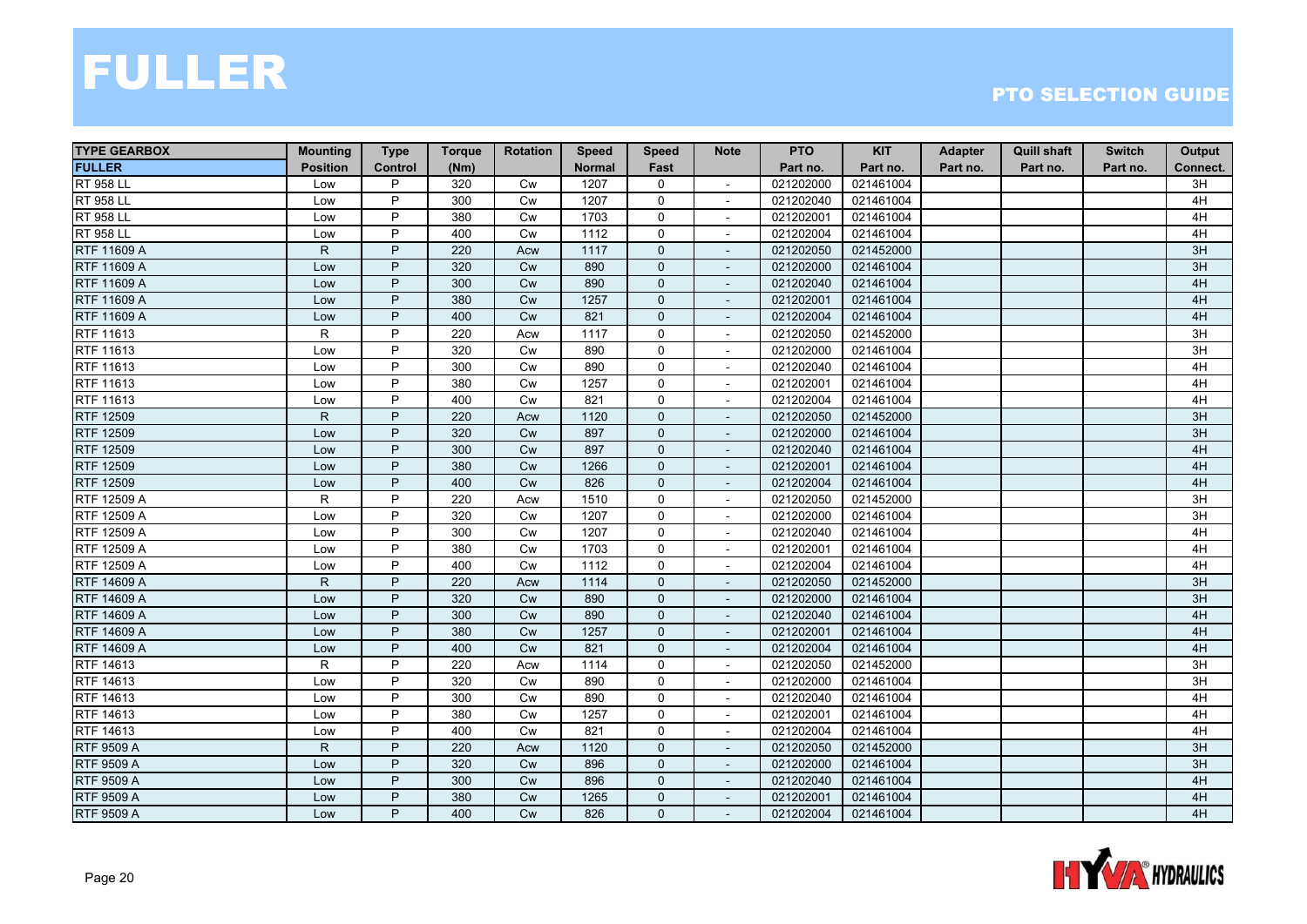| <b>TYPE GEARBOX</b> | <b>Mounting</b> | <b>Type</b>    | <b>Torque</b> | <b>Rotation</b> | <b>Speed</b>  | <b>Speed</b> | <b>Note</b>              | <b>PTO</b> | <b>KIT</b> | Adapter  | <b>Quill shaft</b> | <b>Switch</b> | Output   |
|---------------------|-----------------|----------------|---------------|-----------------|---------------|--------------|--------------------------|------------|------------|----------|--------------------|---------------|----------|
| <b>FULLER</b>       | <b>Position</b> | <b>Control</b> | (Nm)          |                 | <b>Normal</b> | Fast         |                          | Part no.   | Part no.   | Part no. | Part no.           | Part no.      | Connect. |
| RTF 9513            | R               | P              | 220           | Acw             | 1120          | 0            | $\sim$                   | 021202050  | 021452000  |          |                    |               | 3H       |
| RTF 9513            | Low             | P              | 320           | <b>Cw</b>       | 896           | $\mathbf 0$  | $\overline{\phantom{a}}$ | 021202000  | 021461004  |          |                    |               | 3H       |
| RTF 9513            | Low             | P              | 300           | Cw              | 896           | $\mathbf 0$  |                          | 021202040  | 021461004  |          |                    |               | 4H       |
| <b>RTF 9513</b>     | Low             | P              | 380           | Cw              | 1265          | $\mathbf 0$  | $\overline{\phantom{a}}$ | 021202001  | 021461004  |          |                    |               | 4H       |
| RTF 9513            | Low             | P              | 400           | <b>Cw</b>       | 826           | $\mathbf 0$  |                          | 021202004  | 021461004  |          |                    |               | 4H       |
| <b>RTLO 11610 B</b> | $\mathsf{R}$    | P              | 220           | Acw             | 1292          | $\mathbf{0}$ | $\overline{\phantom{a}}$ | 021202050  | 021452000  |          |                    |               | 3H       |
| <b>RTLO 11610 B</b> | Low             | P              | 320           | Cw              | 989           | $\Omega$     | $\overline{\phantom{a}}$ | 021202000  | 021461004  |          |                    |               | 3H       |
| <b>RTLO 11610 B</b> | Low             | P              | 300           | Cw              | 989           | $\mathbf 0$  |                          | 021202040  | 021461004  |          |                    |               | 4H       |
| <b>RTLO 11610 B</b> | Low             | P              | 380           | <b>Cw</b>       | 1397          | $\mathbf 0$  |                          | 021202001  | 021461004  |          |                    |               | 4H       |
| <b>RTLO 11610 B</b> | Low             | P              | 400           | Cw              | 913           | $\mathbf{0}$ | $\sim$                   | 021202004  | 021461004  |          |                    |               | 4H       |
| RTLO 12610 B        | $\mathsf{R}$    | P              | 220           | Acw             | 1339          | $\mathbf 0$  | $\overline{\phantom{a}}$ | 021202050  | 021452000  |          |                    |               | 3H       |
| RTLO 12610 B        | Low             | P              | 320           | <b>Cw</b>       | 1025          | 0            | $\overline{\phantom{a}}$ | 021202000  | 021461004  |          |                    |               | 3H       |
| <b>RTLO 12610 B</b> | Low             | P              | 300           | <b>Cw</b>       | 1025          | $\mathbf 0$  | $\overline{\phantom{a}}$ | 021202040  | 021461004  |          |                    |               | 4H       |
| RTLO 12610 B        | Low             | P              | 380           | <b>Cw</b>       | 1447          | $\mathbf 0$  |                          | 021202001  | 021461004  |          |                    |               | 4H       |
| RTLO 12610 B        | Low             | P              | 400           | Cw              | 946           | $\mathbf 0$  |                          | 021202004  | 021461004  |          |                    |               | 4H       |
| <b>RTLO 12713 A</b> | $\mathsf{R}$    | P              | 220           | Acw             | 1338          | $\mathbf{0}$ | $\sim$                   | 021202050  | 021452000  |          |                    |               | 3H       |
| <b>RTLO 12713 A</b> | Low             | P              | 320           | <b>Cw</b>       | 1024          | $\mathbf{0}$ |                          | 021202000  | 021461004  |          |                    |               | 3H       |
| <b>RTLO 12713 A</b> | Low             | P              | 300           | <b>Cw</b>       | 1024          | $\mathbf 0$  | $\overline{\phantom{a}}$ | 021202040  | 021461004  |          |                    |               | 4H       |
| <b>RTLO 12713 A</b> | Low             | P              | 380           | Cw              | 1446          | $\mathbf{0}$ | $\overline{\phantom{a}}$ | 021202001  | 021461004  |          |                    |               | $4H$     |
| <b>RTLO 12713 A</b> | Low             | P              | 400           | Cw              | 945           | $\mathbf{0}$ |                          | 021202004  | 021461004  |          |                    |               | 4H       |
| RTLO 12713 C        | R               | P              | 220           | Acw             | 1338          | $\mathbf 0$  |                          | 021202050  | 021452000  |          |                    |               | 3H       |
| RTLO 12713 C        | Low             | P              | 320           | <b>Cw</b>       | 1024          | $\mathbf 0$  | $\sim$                   | 021202000  | 021461004  |          |                    |               | 3H       |
| RTLO 12713 C        | Low             | P              | 300           | <b>Cw</b>       | 1024          | $\mathbf 0$  | ÷.                       | 021202040  | 021461004  |          |                    |               | 4H       |
| RTLO 12713 C        | Low             | P              | 380           | <b>Cw</b>       | 1446          | 0            | $\overline{\phantom{a}}$ | 021202001  | 021461004  |          |                    |               | 4H       |
| RTLO 12713 C        | Low             | P              | 400           | <b>Cw</b>       | 945           | $\mathbf 0$  | $\overline{\phantom{a}}$ | 021202004  | 021461004  |          |                    |               | 4H       |
| <b>RTLO 13610 B</b> | $\mathsf{R}$    | P              | 220           | Acw             | 1252          | $\mathbf{0}$ |                          | 021202050  | 021452000  |          |                    |               | 3H       |
| <b>RTLO 13610 B</b> | Low             | P              | 320           | <b>Cw</b>       | 959           | $\mathbf{0}$ |                          | 021202000  | 021461004  |          |                    |               | 3H       |
| <b>RTLO 13610 B</b> | Low             | P              | 300           | Cw              | 959           | $\mathbf{0}$ | $\overline{\phantom{a}}$ | 021202040  | 021461004  |          |                    |               | 4H       |
| <b>RTLO 13610 B</b> | Low             | P              | 380           | Cw              | 1353          | $\mathbf{0}$ | $\blacksquare$           | 021202001  | 021461004  |          |                    |               | 4H       |
| <b>RTLO 13610 B</b> | Low             | P              | 400           | <b>Cw</b>       | 884           | $\mathbf{0}$ | $\overline{\phantom{a}}$ | 021202004  | 021461004  |          |                    |               | 4H       |
| <b>RTLO 14610 A</b> | $\mathsf{R}$    | P              | 220           | Acw             | 1114          | 0            | $\overline{\phantom{a}}$ | 021202050  | 021452000  |          |                    |               | 3H       |
| <b>RTLO 14610 A</b> | Low             | P              | 320           | <b>Cw</b>       | 890           | $\mathbf 0$  |                          | 021202000  | 021461004  |          |                    |               | 3H       |
| <b>RTLO 14610 A</b> | Low             | P              | 300           | Cw              | 890           | 0            | $\overline{\phantom{a}}$ | 021202040  | 021461004  |          |                    |               | 4H       |
| <b>RTLO 14610 A</b> | Low             | P              | 380           | Cw              | 1257          | $\mathbf 0$  |                          | 021202001  | 021461004  |          |                    |               | 4H       |
| <b>RTLO 14610 A</b> | Low             | P              | 400           | Cw              | 821           | $\mathbf 0$  | $\sim$                   | 021202004  | 021461004  |          |                    |               | 4H       |
| <b>RTLO 14610 B</b> | $\mathsf{R}$    | P              | 220           | Acw             | 1114          | $\mathbf{0}$ | $\sim$                   | 021202050  | 021452000  |          |                    |               | 3H       |
| <b>RTLO 14610 B</b> | Low             | P              | 320           | Cw              | 890           | $\mathbf{0}$ | $\sim$                   | 021202000  | 021461004  |          |                    |               | 3H       |
| <b>RTLO 14610 B</b> | Low             | P              | 300           | <b>Cw</b>       | 890           | $\Omega$     |                          | 021202040  | 021461004  |          |                    |               | 4H       |
| <b>RTLO 14610 B</b> | Low             | P              | 380           | <b>Cw</b>       | 1257          | $\mathbf{0}$ | $\overline{\phantom{a}}$ | 021202001  | 021461004  |          |                    |               | 4H       |

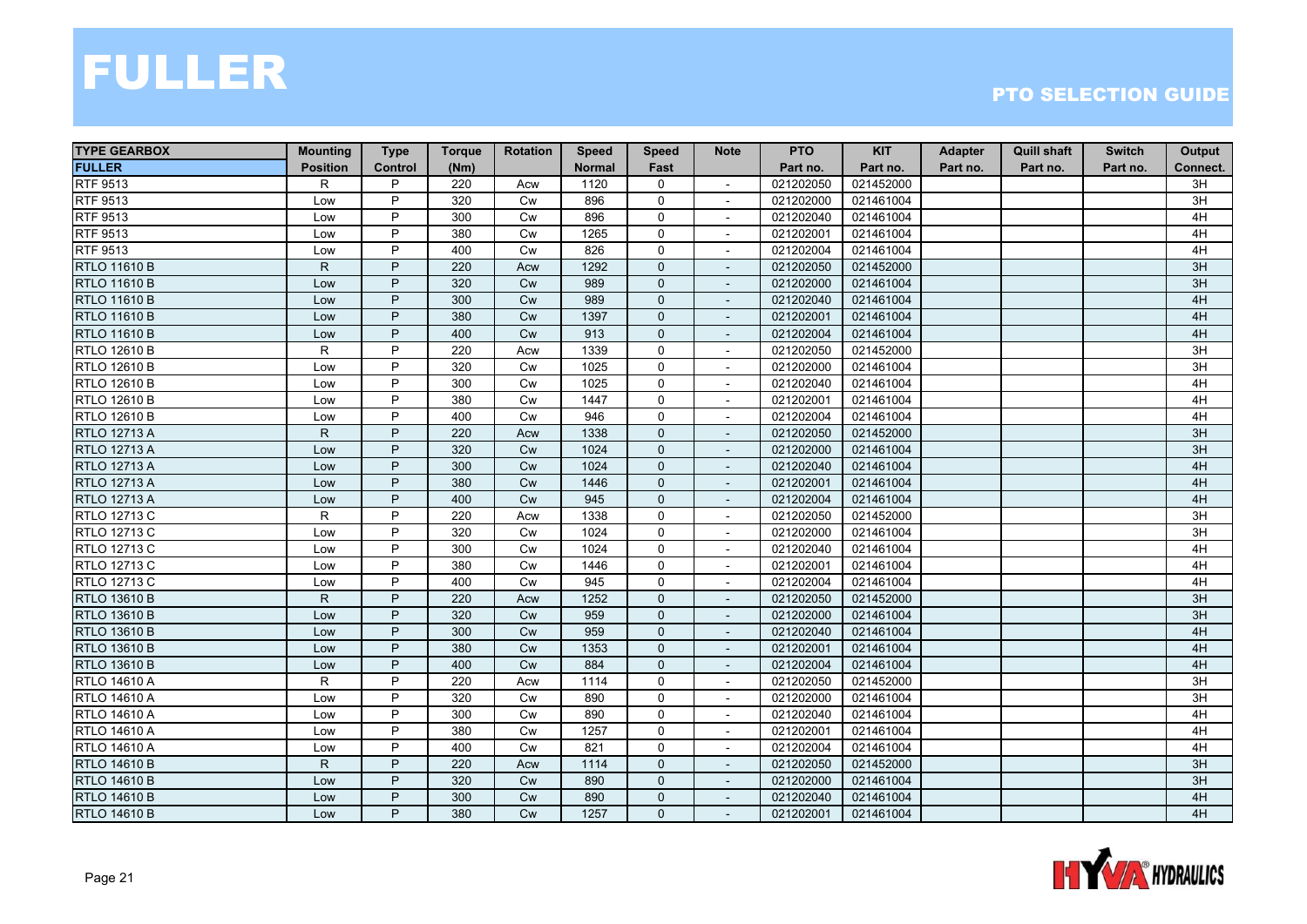| <b>TYPE GEARBOX</b>  | <b>Mounting</b> | <b>Type</b> | <b>Torque</b> | <b>Rotation</b> | <b>Speed</b>  | <b>Speed</b>   | <b>Note</b>              | <b>PTO</b> | <b>KIT</b> | Adapter  | <b>Quill shaft</b> | <b>Switch</b> | Output   |
|----------------------|-----------------|-------------|---------------|-----------------|---------------|----------------|--------------------------|------------|------------|----------|--------------------|---------------|----------|
| <b>FULLER</b>        | <b>Position</b> | Control     | (Nm)          |                 | <b>Normal</b> | Fast           |                          | Part no.   | Part no.   | Part no. | Part no.           | Part no.      | Connect. |
| <b>RTLO 14610 B</b>  | Low             | P           | 400           | <b>Cw</b>       | 821           | $\mathbf{0}$   | $\overline{\phantom{a}}$ | 021202004  | 021461004  |          |                    |               | 4H       |
| RTLO 14613 B         | R               | P           | 220           | Acw             | 1114          | 0              | $\overline{\phantom{a}}$ | 021202050  | 021452000  |          |                    |               | 3H       |
| RTLO 14613 B         | Low             | P           | 320           | <b>Cw</b>       | 890           | $\mathsf{O}$   |                          | 021202000  | 021461004  |          |                    |               | 3H       |
| RTLO 14613 B         | Low             | P           | 300           | Cw              | 890           | $\mathbf 0$    | $\sim$                   | 021202040  | 021461004  |          |                    |               | 4H       |
| RTLO 14613 B         | Low             | P           | 380           | <b>Cw</b>       | 1257          | 0              |                          | 021202001  | 021461004  |          |                    |               | 4H       |
| RTLO 14613 B         | Low             | P           | 400           | <b>Cw</b>       | 821           | 0              | $\overline{\phantom{a}}$ | 021202004  | 021461004  |          |                    |               | 4H       |
| <b>RTLO 14618 A</b>  | $\mathsf{R}$    | P           | 220           | Acw             | 1262          | $\Omega$       | $\overline{\phantom{a}}$ | 021202050  | 021452000  |          |                    |               | 3H       |
| <b>RTLO 14618 A</b>  | Low             | P           | 320           | <b>Cw</b>       | 1008          | $\mathbf 0$    |                          | 021202000  | 021461004  |          |                    |               | 3H       |
| <b>RTLO 14618 A</b>  | Low             | P           | 300           | Cw              | 1008          | $\mathbf 0$    |                          | 021202040  | 021461004  |          |                    |               | 4H       |
| <b>RTLO 14618 A</b>  | Low             | P           | 380           | Cw              | 1423          | $\mathbf{0}$   | $\sim$                   | 021202001  | 021461004  |          |                    |               | 4H       |
| <b>RTLO 14618 A</b>  | Low             | P           | 400           | Cw              | 929           | $\mathbf 0$    | $\overline{\phantom{a}}$ | 021202004  | 021461004  |          |                    |               | 4H       |
| <b>RTLO 14713 A</b>  | R               | P           | 220           | Acw             | 1320          | 0              | $\blacksquare$           | 021202050  | 021452000  |          |                    |               | 3H       |
| <b>RTLO 14713 A</b>  | Low             | P           | 320           | Cw              | 1011          | $\mathbf 0$    | $\overline{\phantom{a}}$ | 021202000  | 021461004  |          |                    |               | 3H       |
| RTLO 14713 A         | Low             | P           | 300           | Cw              | 1011          | 0              | $\sim$                   | 021202040  | 021461004  |          |                    |               | 4H       |
| <b>RTLO 14713 A</b>  | Low             | P           | 380           | Cw              | 1428          | $\mathsf{O}$   |                          | 021202001  | 021461004  |          |                    |               | 4H       |
| <b>RTLO 14713 A</b>  | Low             | P           | 400           | Cw              | 933           | $\mathbf 0$    | $\sim$                   | 021202004  | 021461004  |          |                    |               | 4H       |
| <b>RTLO 14718 B</b>  | $\mathsf{R}$    | P           | 220           | Acw             | 1320          | $\mathbf{0}$   | $\overline{\phantom{a}}$ | 021202050  | 021452000  |          |                    |               | 3H       |
| <b>RTLO 14718 B</b>  | Low             | P           | 320           | <b>Cw</b>       | 1011          | $\mathbf 0$    | $\overline{\phantom{a}}$ | 021202000  | 021461004  |          |                    |               | 3H       |
| <b>RTLO 14718 B</b>  | Low             | P           | 300           | Cw              | 1011          | $\mathbf{0}$   | $\overline{\phantom{a}}$ | 021202040  | 021461004  |          |                    |               | 4H       |
| <b>RTLO 14718 B</b>  | Low             | P           | 380           | <b>Cw</b>       | 1428          | $\mathbf 0$    |                          | 021202001  | 021461004  |          |                    |               | 4H       |
| <b>RTLO 14718 B</b>  | Low             | P           | 400           | Cw              | 933           | $\mathbf{0}$   | $\overline{\phantom{a}}$ | 021202004  | 021461004  |          |                    |               | 4H       |
| <b>RTLO 14913 A</b>  | R               | P           | 220           | Acw             | 1320          | $\mathbf 0$    | $\sim$                   | 021202050  | 021452000  |          |                    |               | 3H       |
| <b>RTLO 14913 A</b>  | Low             | P           | 320           | <b>Cw</b>       | 1011          | $\mathsf{O}$   | $\sim$                   | 021202000  | 021461004  |          |                    |               | 3H       |
| <b>RTLO 14913 A</b>  | Low             | P           | 300           | Cw              | 1011          | $\mathbf 0$    | $\overline{\phantom{a}}$ | 021202040  | 021461004  |          |                    |               | 4H       |
| <b>RTLO 14913 A</b>  | Low             | P           | 380           | Cw              | 1428          | 0              | $\sim$                   | 021202001  | 021461004  |          |                    |               | 4H       |
| <b>RTLO 14913 A</b>  | Low             | P           | 400           | <b>Cw</b>       | 933           | $\mathbf 0$    | $\sim$                   | 021202004  | 021461004  |          |                    |               | 4H       |
| <b>RTLO 14918 AS</b> | $\mathsf{R}$    | P           | 220           | Acw             | 1320          | $\mathbf{0}$   |                          | 021202050  | 021452000  |          |                    |               | 3H       |
| <b>RTLO 14918 AS</b> | Low             | P           | 320           | Cw              | 1011          | $\mathbf 0$    | $\sim$                   | 021202000  | 021461004  |          |                    |               | 3H       |
| <b>RTLO 14918 AS</b> | Low             | P           | 300           | Cw              | 1011          | $\mathbf{0}$   | $\sim$                   | 021202040  | 021461004  |          |                    |               | 4H       |
| <b>RTLO 14918 AS</b> | Low             | P           | 380           | Cw              | 1428          | $\mathbf{0}$   | $\overline{\phantom{a}}$ | 021202001  | 021461004  |          |                    |               | 4H       |
| <b>RTLO 14918 AS</b> | Low             | P           | 400           | <b>Cw</b>       | 933           | $\mathbf{0}$   | $\sim$                   | 021202004  | 021461004  |          |                    |               | 4H       |
| <b>RTLO 14918 B</b>  | $\mathsf{R}$    | P           | 220           | Acw             | 1320          | $\mathbf 0$    |                          | 021202050  | 021452000  |          |                    |               | 3H       |
| <b>RTLO 14918 B</b>  | Low             | P           | 320           | <b>Cw</b>       | 1011          | 0              | $\overline{\phantom{a}}$ | 021202000  | 021461004  |          |                    |               | 3H       |
| <b>RTLO 14918 B</b>  | Low             | P           | 300           | Cw              | 1011          | 0              |                          | 021202040  | 021461004  |          |                    |               | 4H       |
| <b>RTLO 14918 B</b>  | Low             | P           | 380           | Cw              | 1428          | $\mathbf 0$    | $\sim$                   | 021202001  | 021461004  |          |                    |               | 4H       |
| <b>RTLO 14918 B</b>  | Low             | P           | 400           | <b>Cw</b>       | 933           | 0              | $\overline{\phantom{a}}$ | 021202004  | 021461004  |          |                    |               | 4H       |
| <b>RTLO 15610 B</b>  | R.              | P           | 220           | Acw             | 1112          | $\mathbf{0}$   | $\sim$                   | 021202050  | 021452000  |          |                    |               | 3H       |
| <b>RTLO 15610 B</b>  | Low             | P           | 320           | <b>Cw</b>       | 889           | $\mathbf{0}$   |                          | 021202000  | 021461004  |          |                    |               | 3H       |
| <b>RTLO 15610 B</b>  | Low             | P           | 300           | <b>Cw</b>       | 889           | $\overline{0}$ | $\overline{\phantom{a}}$ | 021202040  | 021461004  |          |                    |               | 4H       |

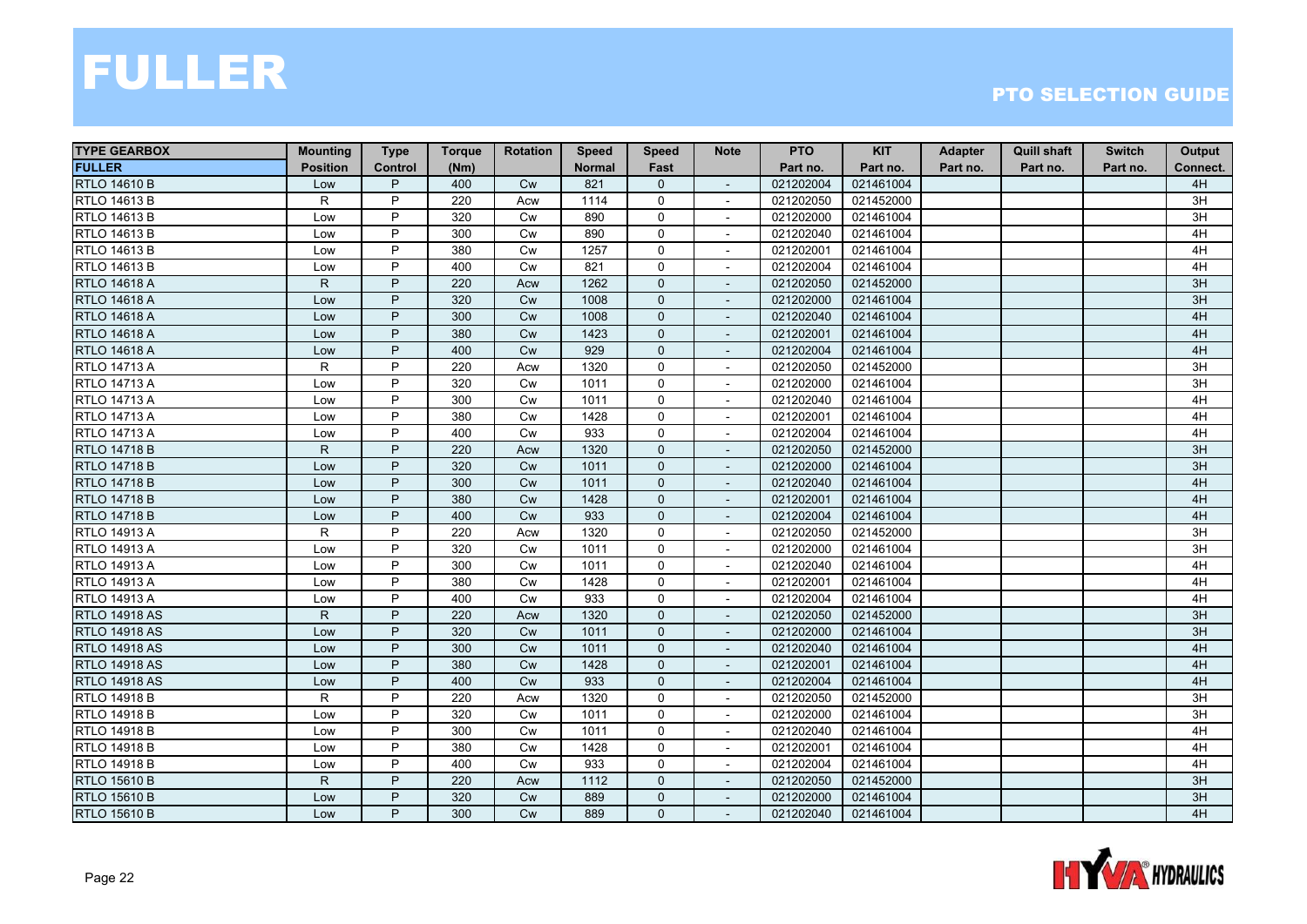| <b>TYPE GEARBOX</b>  | <b>Mounting</b> | <b>Type</b>    | <b>Torque</b> | <b>Rotation</b> | <b>Speed</b>  | <b>Speed</b>   | <b>Note</b>              | <b>PTO</b> | <b>KIT</b> | Adapter  | <b>Quill shaft</b> | <b>Switch</b> | Output   |
|----------------------|-----------------|----------------|---------------|-----------------|---------------|----------------|--------------------------|------------|------------|----------|--------------------|---------------|----------|
| <b>FULLER</b>        | <b>Position</b> | Control        | (Nm)          |                 | <b>Normal</b> | Fast           |                          | Part no.   | Part no.   | Part no. | Part no.           | Part no.      | Connect. |
| <b>RTLO 15610 B</b>  | Low             | P              | 380           | <b>Cw</b>       | 1255          | $\mathbf{0}$   | $\overline{\phantom{a}}$ | 021202001  | 021461004  |          |                    |               | 4H       |
| <b>RTLO 15610 B</b>  | Low             | P              | 400           | <b>Cw</b>       | 820           | $\mathbf{0}$   |                          | 021202004  | 021461004  |          |                    |               | 4H       |
| RTLO 16610 B         | R               | P              | 220           | Acw             | 1252          | $\mathsf{O}$   |                          | 021202050  | 021452000  |          |                    |               | 3H       |
| RTLO 16610 B         | Low             | P              | 320           | Cw              | 959           | $\mathbf 0$    | $\sim$                   | 021202000  | 021461004  |          |                    |               | 3H       |
| RTLO 16610 B         | Low             | P              | 300           | <b>Cw</b>       | 959           | $\mathbf 0$    |                          | 021202040  | 021461004  |          |                    |               | 4H       |
| <b>RTLO 16610 B</b>  | Low             | P              | 380           | Cw              | 1353          | 0              | $\overline{\phantom{a}}$ | 021202001  | 021461004  |          |                    |               | 4H       |
| RTLO 16610 B         | Low             | P              | 400           | <b>Cw</b>       | 884           | $\Omega$       | $\sim$                   | 021202004  | 021461004  |          |                    |               | 4H       |
| <b>RTLO 16618 A</b>  | $\mathsf{R}$    | P              | 220           | Acw             | 1252          | $\mathbf 0$    |                          | 021202050  | 021452000  |          |                    |               | 3H       |
| <b>RTLO 16618 A</b>  | Low             | P              | 320           | Cw              | 959           | $\mathbf 0$    |                          | 021202000  | 021461004  |          |                    |               | 3H       |
| <b>RTLO 16618 A</b>  | Low             | P              | 300           | Cw              | 959           | $\mathbf{0}$   | $\blacksquare$           | 021202040  | 021461004  |          |                    |               | 4H       |
| <b>RTLO 16618 A</b>  | Low             | P              | 380           | <b>Cw</b>       | 1353          | $\mathbf 0$    | $\overline{\phantom{a}}$ | 021202001  | 021461004  |          |                    |               | 4H       |
| <b>RTLO 16618 A</b>  | Low             | P              | 400           | <b>Cw</b>       | 884           | $\mathbf{0}$   | $\overline{\phantom{a}}$ | 021202004  | 021461004  |          |                    |               | 4H       |
| RTLO 16713 A         | R               | P              | 220           | Acw             | 1320          | 0              | $\overline{\phantom{a}}$ | 021202050  | 021452000  |          |                    |               | 3H       |
| RTLO 16713 A         | Low             | P              | 320           | <b>Cw</b>       | 1011          | 0              | $\sim$                   | 021202000  | 021461004  |          |                    |               | 3H       |
| RTLO 16713 A         | Low             | P              | 300           | Cw              | 1011          | $\mathsf{O}$   |                          | 021202040  | 021461004  |          |                    |               | 4H       |
| RTLO 16713 A         | Low             | P              | 380           | Cw              | 1428          | $\mathbf 0$    | $\sim$                   | 021202001  | 021461004  |          |                    |               | 4H       |
| RTLO 16713 A         | Low             | P              | 400           | <b>Cw</b>       | 933           | $\mathbf 0$    | $\overline{\phantom{a}}$ | 021202004  | 021461004  |          |                    |               | 4H       |
| <b>RTLO 16718 B</b>  | $\mathsf{R}$    | P              | 220           | Acw             | 1320          | $\mathbf 0$    | $\overline{\phantom{a}}$ | 021202050  | 021452000  |          |                    |               | 3H       |
| <b>RTLO 16718 B</b>  | Low             | P              | 320           | Cw              | 1011          | $\mathbf{0}$   | $\overline{\phantom{a}}$ | 021202000  | 021461004  |          |                    |               | 3H       |
| <b>RTLO 16718 B</b>  | Low             | P              | 300           | <b>Cw</b>       | 1011          | $\mathbf{0}$   |                          | 021202040  | 021461004  |          |                    |               | 4H       |
| <b>RTLO 16718 B</b>  | Low             | P              | 380           | <b>Cw</b>       | 1428          | $\mathbf{0}$   | $\overline{\phantom{a}}$ | 021202001  | 021461004  |          |                    |               | 4H       |
| <b>RTLO 16718 B</b>  | Low             | P              | 400           | <b>Cw</b>       | 933           | $\mathbf{0}$   | $\sim$                   | 021202004  | 021461004  |          |                    |               | 4H       |
| RTLO 16913 A         | $\mathsf R$     | P              | 220           | Acw             | 1320          | $\mathsf{O}$   | $\sim$                   | 021202050  | 021452000  |          |                    |               | 3H       |
| RTLO 16913 A         | Low             | P              | 320           | Cw              | 1011          | $\mathbf 0$    | $\overline{\phantom{a}}$ | 021202000  | 021461004  |          |                    |               | 3H       |
| RTLO 16913 A         | Low             | P              | 300           | Cw              | 1085          | 0              | $\sim$                   | 021202040  | 021461004  |          |                    |               | 4H       |
| RTLO 16913 A         | Low             | P              | 380           | <b>Cw</b>       | 1428          | $\mathbf 0$    | $\sim$                   | 021202001  | 021461004  |          |                    |               | 4H       |
| RTLO 16913 A         | Low             | P              | 400           | <b>Cw</b>       | 933           | 0              |                          | 021202004  | 021461004  |          |                    |               | 4H       |
| <b>RTLO 16918 AS</b> | $\mathsf{R}$    | P              | 220           | Acw             | 1320          | $\mathbf 0$    | $\sim$                   | 021202050  | 021452000  |          |                    |               | 3H       |
| <b>RTLO 16918 AS</b> | Low             | P              | 320           | Cw              | 1011          | $\mathbf{0}$   | $\sim$                   | 021202000  | 021461004  |          |                    |               | 3H       |
| <b>RTLO 16918 AS</b> | Low             | P              | 300           | Cw              | 1085          | $\mathbf{0}$   | $\overline{\phantom{a}}$ | 021202040  | 021461004  |          |                    |               | 4H       |
| <b>RTLO 16918 AS</b> | Low             | P              | 380           | <b>Cw</b>       | 1428          | $\mathbf{0}$   | $\overline{\phantom{a}}$ | 021202001  | 021461004  |          |                    |               | 4H       |
| <b>RTLO 16918 AS</b> | Low             | P              | 400           | Cw              | 933           | $\mathbf{0}$   |                          | 021202004  | 021461004  |          |                    |               | 4H       |
| <b>RTLO 16918 B</b>  | $\mathsf{R}$    | P              | 220           | Acw             | 1320          | 0              | $\overline{\phantom{a}}$ | 021202050  | 021452000  |          |                    |               | 3H       |
| RTLO 16918 B         | Low             | P              | 320           | Cw              | 1011          | 0              |                          | 021202000  | 021461004  |          |                    |               | 3H       |
| <b>RTLO 16918 B</b>  | Low             | $\overline{P}$ | 300           | Cw              | 1085          | $\mathbf 0$    | $\sim$                   | 021202040  | 021461004  |          |                    |               | 4H       |
| RTLO 16918 B         | Low             | P              | 380           | Cw              | 1428          | 0              | $\overline{\phantom{a}}$ | 021202001  | 021461004  |          |                    |               | 4H       |
| RTLO 16918 B         | Low             | P              | 400           | Cw              | 933           | 0              | $\overline{\phantom{a}}$ | 021202004  | 021461004  |          |                    |               | 4H       |
| <b>RTLO 18718 B</b>  | $\mathsf{R}$    | P              | 220           | Acw             | 1320          | $\mathbf{0}$   |                          | 021202050  | 021452000  |          |                    |               | 3H       |
| <b>RTLO 18718 B</b>  | Low             | P              | 320           | <b>Cw</b>       | 1011          | $\overline{0}$ | $\overline{\phantom{a}}$ | 021202000  | 021461004  |          |                    |               | 3H       |

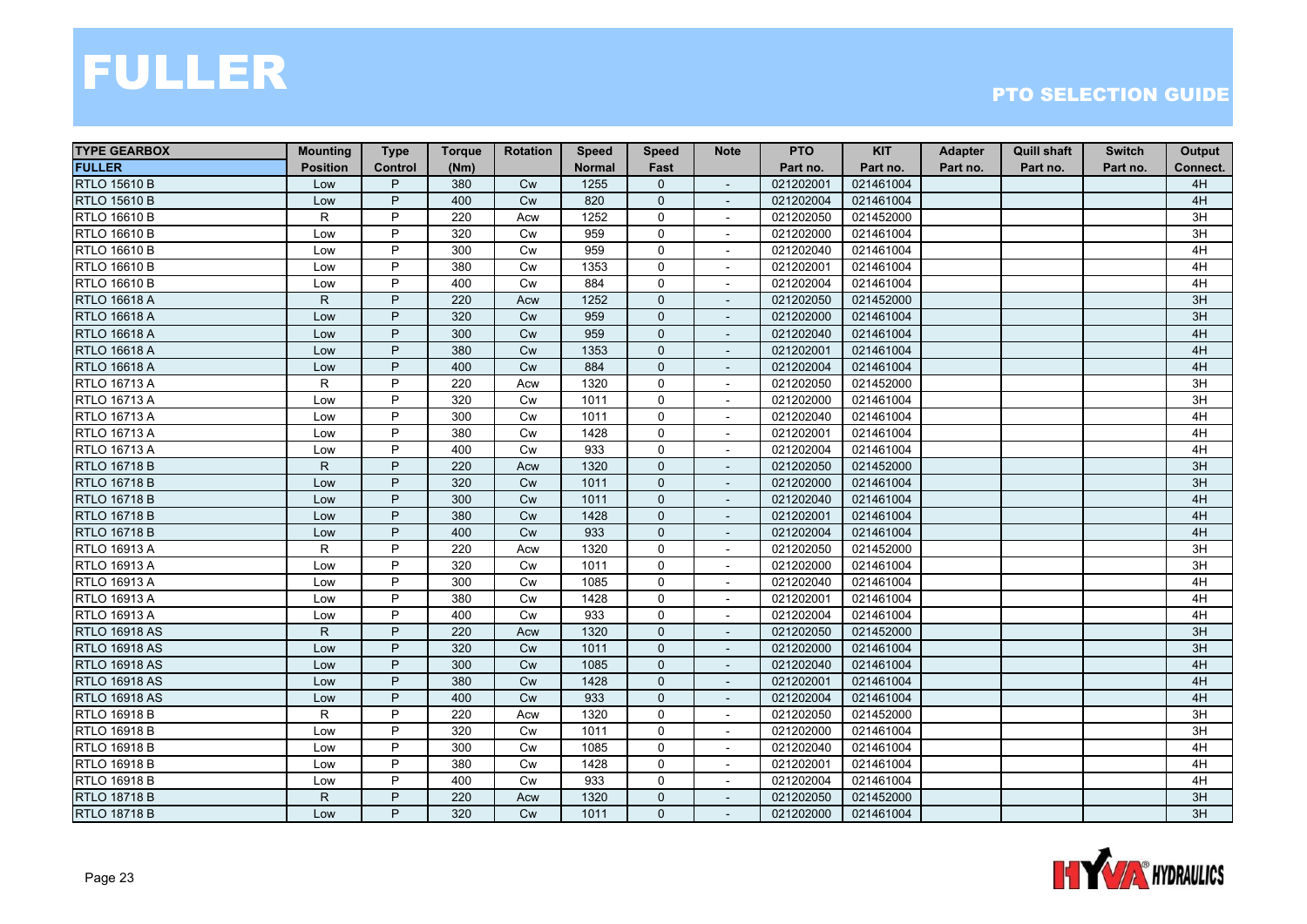| <b>TYPE GEARBOX</b>    | <b>Mounting</b> | <b>Type</b> | <b>Torque</b> | <b>Rotation</b> | <b>Speed</b>  | <b>Speed</b>   | <b>Note</b>              | <b>PTO</b> | <b>KIT</b> | Adapter  | <b>Quill shaft</b> | <b>Switch</b> | Output   |
|------------------------|-----------------|-------------|---------------|-----------------|---------------|----------------|--------------------------|------------|------------|----------|--------------------|---------------|----------|
| <b>FULLER</b>          | <b>Position</b> | Control     | (Nm)          |                 | <b>Normal</b> | Fast           |                          | Part no.   | Part no.   | Part no. | Part no.           | Part no.      | Connect. |
| <b>RTLO 18718 B</b>    | Low             | P           | 300           | <b>Cw</b>       | 1011          | $\Omega$       | $\overline{\phantom{a}}$ | 021202040  | 021461004  |          |                    |               | 4H       |
| <b>RTLO 18718 B</b>    | Low             | P           | 380           | <b>Cw</b>       | 1428          | $\mathbf{0}$   |                          | 021202001  | 021461004  |          |                    |               | 4H       |
| <b>RTLO 18718 B</b>    | Low             | P           | 400           | Cw              | 933           | $\mathbf 0$    |                          | 021202004  | 021461004  |          |                    |               | 4H       |
| <b>RTLO 18913 A</b>    | R               | P           | 220           | Acw             | 1320          | $\mathbf 0$    | $\sim$                   | 021202050  | 021452000  |          |                    |               | 3H       |
| <b>RTLO 18913 A</b>    | Low             | P           | 320           | <b>Cw</b>       | 1011          | $\mathbf 0$    |                          | 021202000  | 021461004  |          |                    |               | 3H       |
| <b>RTLO 18913 A</b>    | Low             | P           | 300           | <b>Cw</b>       | 1011          | 0              | $\overline{\phantom{a}}$ | 021202040  | 021461004  |          |                    |               | 4H       |
| <b>RTLO 18913 A</b>    | Low             | P           | 380           | <b>Cw</b>       | 1428          | $\Omega$       | $\blacksquare$           | 021202001  | 021461004  |          |                    |               | 4H       |
| RTLO 18913 A           | Low             | P           | 400           | <b>Cw</b>       | 933           | 0              |                          | 021202004  | 021461004  |          |                    |               | 4H       |
| <b>RTLO 18918 B</b>    | ${\sf R}$       | P           | 220           | Acw             | 1320          | $\mathbf 0$    |                          | 021202050  | 021452000  |          |                    |               | 3H       |
| <b>RTLO 18918 B</b>    | Low             | P           | 320           | <b>Cw</b>       | 1011          | $\mathbf{0}$   | $\sim$                   | 021202000  | 021461004  |          |                    |               | 3H       |
| <b>RTLO 18918 B</b>    | Low             | P           | 300           | <b>Cw</b>       | 1011          | $\mathbf{0}$   | $\overline{\phantom{a}}$ | 021202040  | 021461004  |          |                    |               | 4H       |
| <b>RTLO 18918 B</b>    | Low             | P           | 380           | <b>Cw</b>       | 1428          | $\mathbf{0}$   | $\overline{\phantom{a}}$ | 021202001  | 021461004  |          |                    |               | 4H       |
| <b>RTLO 18918 B</b>    | Low             | P           | 400           | Cw              | 933           | $\mathbf{0}$   | $\overline{\phantom{a}}$ | 021202004  | 021461004  |          |                    |               | 4H       |
| <b>RTLO 18918 B AS</b> | R               | P           | 220           | Acw             | 1320          | 0              | $\sim$                   | 021202050  | 021452000  |          |                    |               | 3H       |
| <b>RTLO 18918 B AS</b> | Low             | P           | 320           | Cw              | 1011          | $\mathsf{O}$   |                          | 021202000  | 021461004  |          |                    |               | 3H       |
| <b>RTLO 18918 B AS</b> | Low             | P           | 300           | Cw              | 1011          | $\mathbf 0$    | $\sim$                   | 021202040  | 021461004  |          |                    |               | 4H       |
| <b>RTLO 18918 B AS</b> | Low             | P           | 380           | <b>Cw</b>       | 1428          | $\mathbf 0$    | $\overline{\phantom{a}}$ | 021202001  | 021461004  |          |                    |               | 4H       |
| <b>RTLO 18918 B AS</b> | Low             | P           | 400           | <b>Cw</b>       | 933           | 0              | $\sim$                   | 021202004  | 021461004  |          |                    |               | 4H       |
| <b>RTLO 20918 B</b>    | $\mathsf{R}$    | P           | 220           | Acw             | 1418          | $\mathbf{0}$   | $\overline{\phantom{a}}$ | 021202050  | 021452000  |          |                    |               | 3H       |
| <b>RTLO 20918 B</b>    | Low             | P           | 320           | Cw              | 1085          | $\mathbf{0}$   |                          | 021202000  | 021461004  |          |                    |               | 3H       |
| <b>RTLO 20918 B</b>    | Low             | P           | 300           | <b>Cw</b>       | 1085          | $\mathbf{0}$   | $\overline{\phantom{a}}$ | 021202040  | 021461004  |          |                    |               | 4H       |
| <b>RTLO 20918 B</b>    | Low             | P           | 380           | <b>Cw</b>       | 1532          | $\mathbf{0}$   | $\sim$                   | 021202001  | 021461004  |          |                    |               | 4H       |
| <b>RTLO 20918 B</b>    | Low             | P           | 400           | Cw              | 1001          | $\mathbf 0$    | $\sim$                   | 021202004  | 021461004  |          |                    |               | 4H       |
| RTO 11057 DL           | R               | P           | 220           | Acw             | 1475          | $\mathbf 0$    | $\overline{\phantom{a}}$ | 021202050  | 021452000  |          |                    |               | 3H       |
| RTO 11057 DL           | Low             | P           | 320           | <b>Cw</b>       | 1129          | 0              | $\sim$                   | 021202000  | 021461004  |          |                    |               | 3H       |
| RTO 11057 DL           | Low             | P           | 300           | Cw              | 1129          | $\mathbf 0$    | $\sim$                   | 021202040  | 021461004  |          |                    |               | 4H       |
| RTO 11057 DL           | Low             | P           | 380           | <b>Cw</b>       | 1594          | 0              |                          | 021202001  | 021461004  |          |                    |               | 4H       |
| RTO 11057 DL           | Low             | P           | 400           | Cw              | 1042          | 0              |                          | 021202004  | 021461004  |          |                    |               | 4H       |
| <b>RTO 11057 DLL</b>   | $\mathsf{R}$    | P           | 220           | Acw             | 1475          | $\mathbf{0}$   | $\sim$                   | 021202050  | 021452000  |          |                    |               | 3H       |
| <b>RTO 11057 DLL</b>   | Low             | P           | 320           | Cw              | 1129          | $\mathbf{0}$   | $\overline{\phantom{a}}$ | 021202000  | 021461004  |          |                    |               | 3H       |
| <b>RTO 11057 DLL</b>   | Low             | P           | 300           | <b>Cw</b>       | 1129          | $\mathbf{0}$   | $\overline{\phantom{a}}$ | 021202040  | 021461004  |          |                    |               | 4H       |
| <b>RTO 11057 DLL</b>   | Low             | P           | 380           | <b>Cw</b>       | 1594          | $\mathbf{0}$   |                          | 021202001  | 021461004  |          |                    |               | 4H       |
| <b>RTO 11057 DLL</b>   | Low             | P           | 400           | Cw              | 1042          | $\mathbf 0$    | $\overline{\phantom{a}}$ | 021202004  | 021461004  |          |                    |               | 4H       |
| RTO 1110               | R               | P           | 220           | Acw             | 1640          | 0              | $\overline{\phantom{a}}$ | 021202050  | 021452000  |          |                    |               | 3H       |
| <b>RTO 1110</b>        | Low             | P           | 320           | Cw              | 1256          | $\mathbf 0$    | $\sim$                   | 021202000  | 021461004  |          |                    |               | 3H       |
| RTO 1110               | Low             | P           | 300           | <b>Cw</b>       | 1256          | $\mathbf 0$    | $\overline{\phantom{a}}$ | 021202040  | 021461004  |          |                    |               | 4H       |
| RTO 1110               | Low             | P           | 380           | Cw              | 1773          | 0              | $\overline{\phantom{a}}$ | 021202001  | 021461004  |          |                    |               | 4H       |
| RTO 1110               | Low             | P           | 400           | <b>Cw</b>       | 1158          | $\mathbf 0$    |                          | 021202004  | 021461004  |          |                    |               | 4H       |
| RTO 11109 A            | $\mathsf{R}$    | P           | 220           | Acw             | 1640          | $\overline{0}$ | $\overline{\phantom{a}}$ | 021202050  | 021452000  |          |                    |               | 3H       |

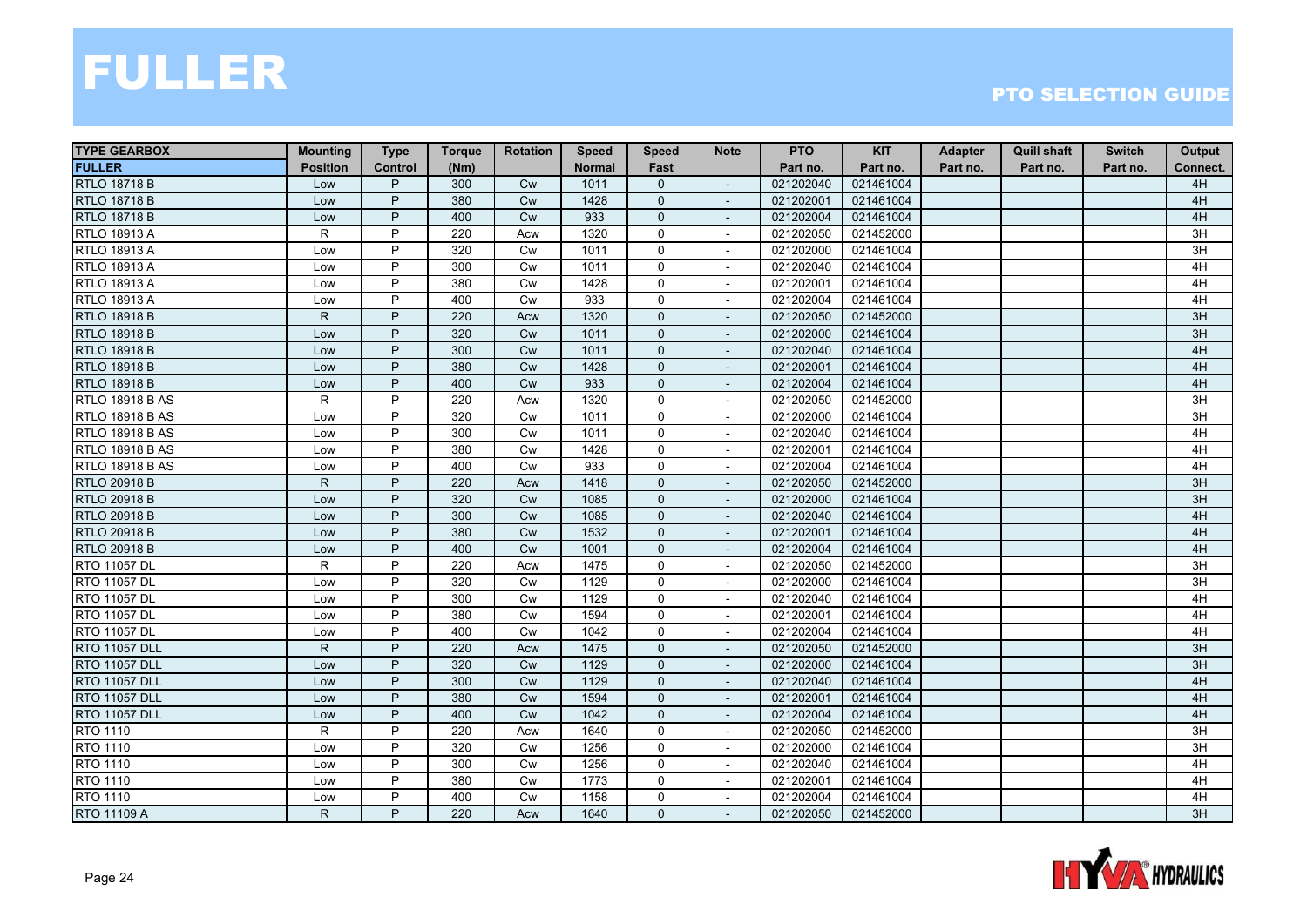| <b>TYPE GEARBOX</b>  | <b>Mounting</b> | <b>Type</b>    | <b>Torque</b> | <b>Rotation</b> | <b>Speed</b>  | <b>Speed</b>        | <b>Note</b>              | <b>PTO</b> | <b>KIT</b> | Adapter  | <b>Quill shaft</b> | <b>Switch</b> | Output   |
|----------------------|-----------------|----------------|---------------|-----------------|---------------|---------------------|--------------------------|------------|------------|----------|--------------------|---------------|----------|
| <b>FULLER</b>        | <b>Position</b> | Control        | (Nm)          |                 | <b>Normal</b> | Fast                |                          | Part no.   | Part no.   | Part no. | Part no.           | Part no.      | Connect. |
| RTO 11109 A          | Low             | P              | 320           | <b>Cw</b>       | 1256          | 0                   | $\overline{\phantom{a}}$ | 021202000  | 021461004  |          |                    |               | 3H       |
| RTO 11109 A          | Low             | P              | 300           | <b>Cw</b>       | 1256          | $\overline{0}$      |                          | 021202040  | 021461004  |          |                    |               | 4H       |
| RTO 11109 A          | Low             | P              | 380           | Cw              | 1773          | $\mathbf 0$         |                          | 021202001  | 021461004  |          |                    |               | 4H       |
| <b>RTO 11109 A</b>   | Low             | $\overline{P}$ | 400           | Cw              | 1158          | $\mathbf{0}$        | $\blacksquare$           | 021202004  | 021461004  |          |                    |               | 4H       |
| RTO 11109 AT         | R.              | P              | 220           | Acw             | 1640          | 0                   |                          | 021202050  | 021452000  |          |                    |               | 3H       |
| RTO 11109 AT         | Low             | P              | 320           | Cw              | 1256          | 0                   | $\overline{\phantom{a}}$ | 021202000  | 021461004  |          |                    |               | 3H       |
| RTO 11109 AT         | Low             | P              | 300           | <b>Cw</b>       | 1256          | $\mathbf 0$         | $\blacksquare$           | 021202040  | 021461004  |          |                    |               | 4H       |
| RTO 11109 AT         | Low             | P              | 380           | <b>Cw</b>       | 1773          | 0                   |                          | 021202001  | 021461004  |          |                    |               | 4H       |
| RTO 11109 AT         | Low             | P              | 400           | Cw              | 1158          | 0                   |                          | 021202004  | 021461004  |          |                    |               | 4H       |
| RTO 11109 B          | $\mathsf{R}$    | P              | 220           | Acw             | 1260          | $\mathbf{0}$        | $\sim$                   | 021202050  | 021452000  |          |                    |               | 3H       |
| RTO 11109 B          | Low             | P              | 320           | <b>Cw</b>       | 965           | 0                   |                          | 021202000  | 021461004  |          |                    |               | 3H       |
| RTO 11109 B          | Low             | P              | 300           | <b>Cw</b>       | 965           | $\overline{0}$      | $\overline{\phantom{a}}$ | 021202040  | 021461004  |          |                    |               | 4H       |
| RTO 11109 B          | Low             | P              | 380           | Cw              | 1362          | $\overline{0}$      | $\overline{\phantom{a}}$ | 021202001  | 021461004  |          |                    |               | 4H       |
| RTO 11109 B          | Low             | P              | 400           | Cw              | 890           | $\mathbf 0$         |                          | 021202004  | 021461004  |          |                    |               | 4H       |
| <b>RTO 11109 MAT</b> | $\mathsf R$     | P              | 220           | Acw             | 1640          | 0                   |                          | 021202050  | 021452000  |          |                    |               | 3H       |
| <b>RTO 11109 MAT</b> | Low             | P              | 320           | Cw              | 1256          | $\mathbf 0$         | $\sim$                   | 021202000  | 021461004  |          |                    |               | 3H       |
| <b>RTO 11109 MAT</b> | Low             | P              | 300           | <b>Cw</b>       | 1256          | $\mathbf 0$         | $\overline{\phantom{a}}$ | 021202040  | 021461004  |          |                    |               | 4H       |
| <b>RTO 11109 MAT</b> | Low             | P              | 380           | <b>Cw</b>       | 1773          | 0                   | $\overline{\phantom{a}}$ | 021202001  | 021461004  |          |                    |               | 4H       |
| <b>RTO 11109 MAT</b> | Low             | P              | 400           | Cw              | 1158          | 0                   | $\overline{\phantom{a}}$ | 021202004  | 021461004  |          |                    |               | 4H       |
| RTO 11509            | $\mathsf{R}$    | P              | 220           | Acw             | 1260          | $\mathbf{0}$        |                          | 021202050  | 021452000  |          |                    |               | 3H       |
| RTO 11509            | Low             | P              | 320           | <b>Cw</b>       | 965           | $\mathbf{0}$        | $\overline{a}$           | 021202000  | 021461004  |          |                    |               | 3H       |
| RTO 11509            | Low             | P              | 300           | Cw              | 965           | $\mathbf{0}$        | $\sim$                   | 021202040  | 021461004  |          |                    |               | 4H       |
| <b>RTO 11509</b>     | Low             | P              | 380           | Cw              | 1362          | $\mathbf 0$         | $\blacksquare$           | 021202001  | 021461004  |          |                    |               | 4H       |
| RTO 11509            | Low             | P              | 400           | Cw              | 890           | 0                   | $\overline{\phantom{a}}$ | 021202004  | 021461004  |          |                    |               | 4H       |
| RTO 11607L           | $\mathsf{R}$    | P              | 220           | Acw             | 1463          | 0                   | $\blacksquare$           | 021202050  | 021452000  |          |                    |               | 3H       |
| RTO 11607L           | Low             | P              | 320           | Cw              | 1120          | $\mathbf 0$         | $\overline{\phantom{a}}$ | 021202000  | 021461004  |          |                    |               | 3H       |
| RTO 11607L           | Low             | P              | 300           | <b>Cw</b>       | 1120          | 0                   |                          | 021202040  | 021461004  |          |                    |               | 4H       |
| RTO 11607L           | Low             | P              | 380           | Cw              | 1581          | 0                   |                          | 021202001  | 021461004  |          |                    |               | 4H       |
| RTO 11607L           | Low             | P              | 400           | Cw              | 1033          | $\mathsf{O}$        | $\sim$                   | 021202004  | 021461004  |          |                    |               | 4H       |
| <b>RTO 11607 LL</b>  | $\mathsf{R}$    | P              | 220           | Acw             | 1463          | 0                   | $\overline{\phantom{a}}$ | 021202050  | 021452000  |          |                    |               | 3H       |
| <b>RTO 11607 LL</b>  | Low             | P              | 320           | Cw              | 1120          | $\mathbf{0}$        | $\overline{\phantom{a}}$ | 021202000  | 021461004  |          |                    |               | 3H       |
| <b>RTO 11607 LL</b>  | Low             | P              | 300           | Cw              | 1120          | $\overline{0}$      |                          | 021202040  | 021461004  |          |                    |               | 4H       |
| RTO 11607 LL         | Low             | P              | 380           | Cw              | 1581          | $\mathbf 0$         | $\overline{\phantom{a}}$ | 021202001  | 021461004  |          |                    |               | 4H       |
| RTO 11607 LL         | Low             | P              | 400           | Cw              | 1033          | $\mathbf 0$         | $\overline{\phantom{a}}$ | 021202004  | 021461004  |          |                    |               | 4H       |
| <b>RTO 11608 LL</b>  | $\mathsf{R}$    | $\overline{P}$ | 220           | Acw             | 1496          | $\mathsf{O}\xspace$ | $\sim$                   | 021202050  | 021452000  |          |                    |               | 3H       |
| RTO 11608 LL         | Low             | P              | 320           | Cw              | 1195          | 0                   | $\blacksquare$           | 021202000  | 021461004  |          |                    |               | 3H       |
| RTO 11608 LL         | Low             | P              | 300           | Cw              | 1195          | 0                   | $\overline{\phantom{a}}$ | 021202040  | 021461004  |          |                    |               | 4H       |
| RTO 11608 LL         | Low             | P              | 380           | <b>Cw</b>       | 1687          | $\mathbf 0$         |                          | 021202001  | 021461004  |          |                    |               | 4H       |
| RTO 11608 LL         | Low             | P              | 400           | <b>Cw</b>       | 1102          | 0                   | $\sim$                   | 021202004  | 021461004  |          |                    |               | 4H       |

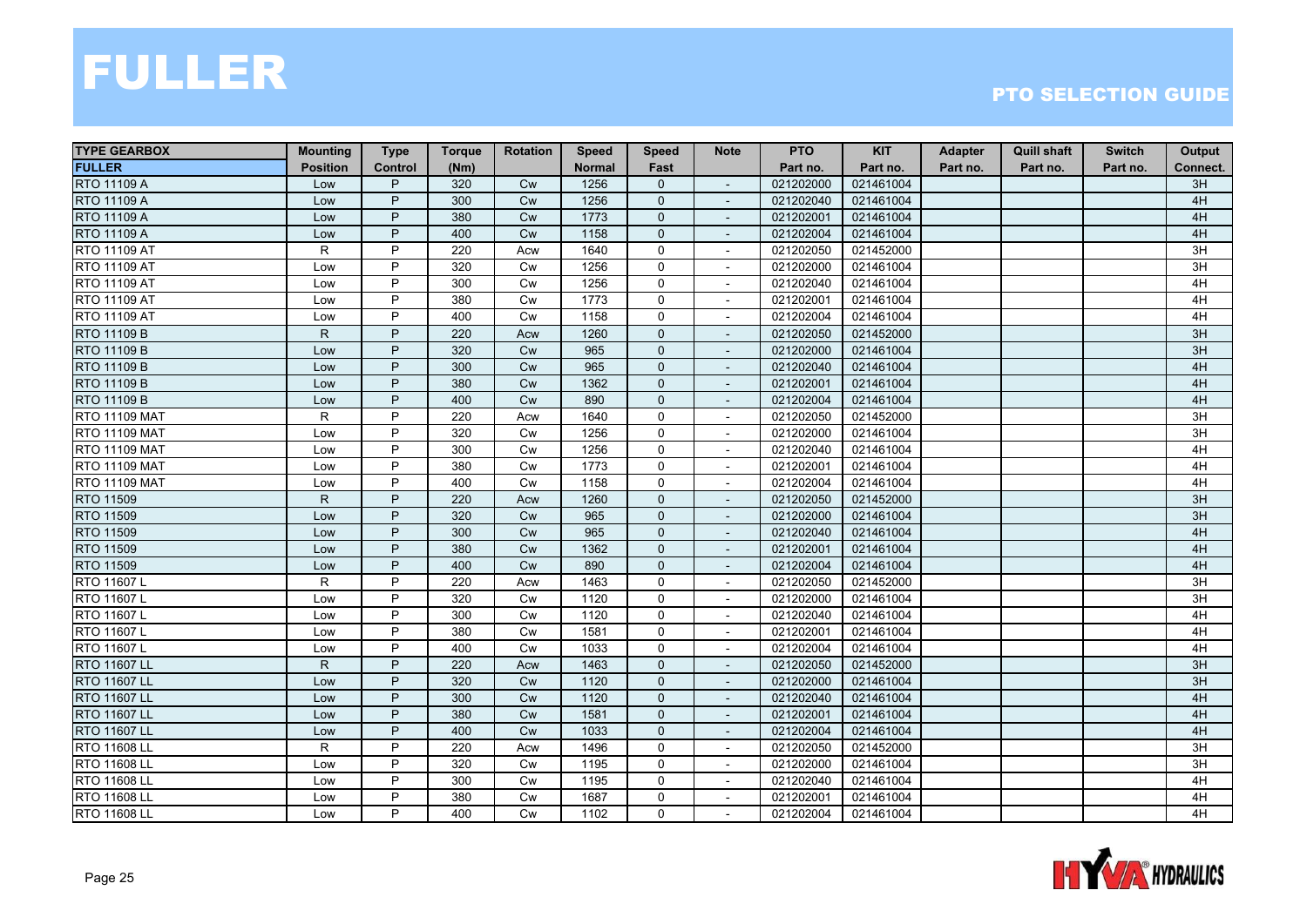| <b>TYPE GEARBOX</b>  | <b>Mounting</b> | <b>Type</b>    | <b>Torque</b> | <b>Rotation</b> | <b>Speed</b>  | <b>Speed</b> | <b>Note</b>              | <b>PTO</b> | <b>KIT</b> | <b>Adapter</b> | <b>Quill shaft</b> | <b>Switch</b> | Output   |
|----------------------|-----------------|----------------|---------------|-----------------|---------------|--------------|--------------------------|------------|------------|----------------|--------------------|---------------|----------|
| <b>FULLER</b>        | <b>Position</b> | <b>Control</b> | (Nm)          |                 | <b>Normal</b> | Fast         |                          | Part no.   | Part no.   | Part no.       | Part no.           | Part no.      | Connect. |
| RTO 11609 B          | R               | P              | 220           | Acw             | 1262          | $\mathbf{0}$ | $\overline{\phantom{a}}$ | 021202050  | 021452000  |                |                    |               | 3H       |
| RTO 11609 B          | Low             | P              | 320           | <b>Cw</b>       | 1008          | $\mathbf{0}$ |                          | 021202000  | 021461004  |                |                    |               | 3H       |
| RTO 11609 B          | Low             | P              | 300           | Cw              | 1008          | $\mathbf 0$  |                          | 021202040  | 021461004  |                |                    |               | 4H       |
| <b>RTO 11609 B</b>   | Low             | $\overline{P}$ | 380           | Cw              | 1423          | $\mathbf{0}$ | $\sim$                   | 021202001  | 021461004  |                |                    |               | 4H       |
| RTO 11609 B          | Low             | P              | 400           | <b>Cw</b>       | 929           | $\mathbf{0}$ |                          | 021202004  | 021461004  |                |                    |               | 4H       |
| RTO 11609 P          | $\mathsf{R}$    | P              | 220           | Acw             | 1705          | 0            | $\overline{\phantom{a}}$ | 021202050  | 021452000  |                |                    |               | 3H       |
| RTO 11609 P          | Low             | P              | 320           | <b>Cw</b>       | 1306          | $\mathbf 0$  | $\overline{\phantom{a}}$ | 021202000  | 021461004  |                |                    |               | 3H       |
| RTO 11609 P          | Low             | P              | 300           | Cw              | 1306          | 0            | $\overline{\phantom{a}}$ | 021202040  | 021461004  |                |                    |               | 4H       |
| RTO 11609 P          | Low             | P              | 380           | Cw              | 1843          | 0            |                          | 021202001  | 021461004  |                |                    |               | 4H       |
| RTO 11609 P          | Low             | P              | 400           | Cw              | 1205          | $\mathbf 0$  | $\sim$                   | 021202004  | 021461004  |                |                    |               | 4H       |
| RTO 11610            | $\mathsf{R}$    | P              | 220           | Acw             | 1420          | $\mathbf 0$  |                          | 021202050  | 021452000  |                |                    |               | 3H       |
| RTO 11610            | Low             | P              | 320           | <b>Cw</b>       | 1135          | 0            | $\overline{\phantom{a}}$ | 021202000  | 021461004  |                |                    |               | 3H       |
| RTO 11610            | Low             | P              | 300           | Cw              | 1135          | $\mathbf{0}$ | $\overline{\phantom{a}}$ | 021202040  | 021461004  |                |                    |               | 4H       |
| RTO 11610            | Low             | P              | 380           | Cw              | 1602          | $\mathbf{0}$ |                          | 021202001  | 021461004  |                |                    |               | 4H       |
| RTO 11610            | Low             | P              | 400           | Cw              | 1046          | $\mathbf{0}$ |                          | 021202004  | 021461004  |                |                    |               | 4H       |
| RTO 11613            | R               | P              | 220           | Acw             | 1117          | $\mathbf 0$  | $\overline{\phantom{a}}$ | 021202050  | 021452000  |                |                    |               | 3H       |
| RTO 11613            | Low             | P              | 320           | <b>Cw</b>       | 890           | $\mathbf 0$  | $\sim$                   | 021202000  | 021461004  |                |                    |               | 3H       |
| RTO 11613            | Low             | P              | 300           | Cw              | 890           | 0            | $\overline{\phantom{a}}$ | 021202040  | 021461004  |                |                    |               | 4H       |
| RTO 11613            | Low             | P              | 380           | Cw              | 1257          | $\mathbf 0$  | $\overline{\phantom{a}}$ | 021202001  | 021461004  |                |                    |               | 4H       |
| RTO 11613            | Low             | P              | 400           | Cw              | 821           | $\mathbf 0$  | $\sim$                   | 021202004  | 021461004  |                |                    |               | 4H       |
| RTO 11613 B          | $\mathsf{R}$    | P              | 220           | Acw             | 1292          | $\mathbf{0}$ |                          | 021202050  | 021452000  |                |                    |               | 3H       |
| RTO 11613 B          | Low             | P              | 320           | Cw              | 989           | $\mathbf{0}$ | $\sim$                   | 021202000  | 021461004  |                |                    |               | 3H       |
| <b>RTO 11613 B</b>   | Low             | P              | 300           | Cw              | 989           | $\mathbf 0$  | $\sim$                   | 021202040  | 021461004  |                |                    |               | 4H       |
| <b>RTO 11613 B</b>   | Low             | P              | 380           | Cw              | 1397          | 0            | $\overline{\phantom{a}}$ | 021202001  | 021461004  |                |                    |               | 4H       |
| RTO 11613 B          | Low             | P              | 400           | <b>Cw</b>       | 913           | $\mathbf{0}$ | $\overline{\phantom{a}}$ | 021202004  | 021461004  |                |                    |               | 4H       |
| RTO 11615            | $\mathsf{R}$    | P              | 220           | Acw             | 1420          | $\mathbf 0$  |                          | 021202050  | 021452000  |                |                    |               | 3H       |
| RTO 11615            | Low             | P              | 320           | <b>Cw</b>       | 1135          | $\mathbf 0$  | $\sim$                   | 021202000  | 021461004  |                |                    |               | 3H       |
| RTO 11615            | Low             | P              | 300           | Cw              | 1135          | 0            | $\overline{\phantom{a}}$ | 021202040  | 021461004  |                |                    |               | 4H       |
| RTO 11615            | Low             | P              | 380           | Cw              | 1602          | 0            | $\sim$                   | 021202001  | 021461004  |                |                    |               | 4H       |
| RTO 11615            | Low             | P              | 400           | Cw              | 1046          | 0            | $\overline{\phantom{a}}$ | 021202004  | 021461004  |                |                    |               | 4H       |
| <b>RTO 11707 DLL</b> | $\mathsf{R}$    | P              | 220           | Acw             | 1441          | $\mathbf{0}$ | $\overline{\phantom{a}}$ | 021202050  | 021452000  |                |                    |               | 3H       |
| <b>RTO 11707 DLL</b> | Low             | P              | 320           | <b>Cw</b>       | 1103          | $\mathbf{0}$ |                          | 021202000  | 021461004  |                |                    |               | 3H       |
| <b>RTO 11707 DLL</b> | Low             | P              | 300           | <b>Cw</b>       | 1103          | $\mathbf 0$  | $\overline{\phantom{a}}$ | 021202040  | 021461004  |                |                    |               | 4H       |
| <b>RTO 11707 DLL</b> | Low             | P              | 380           | Cw              | 1558          | $\mathbf 0$  | $\overline{\phantom{a}}$ | 021202001  | 021461004  |                |                    |               | 4H       |
| <b>RTO 11707 DLL</b> | Low             | P              | 400           | Cw              | 1018          | $\mathbf{0}$ | $\sim$                   | 021202004  | 021461004  |                |                    |               | 4H       |
| <b>RTO 11707 LL</b>  | R               | P              | 220           | Acw             | 1441          | 0            | $\overline{\phantom{a}}$ | 021202050  | 021452000  |                |                    |               | 3H       |
| <b>RTO 11707 LL</b>  | Low             | P              | 320           | Cw              | 1103          | 0            | $\overline{\phantom{a}}$ | 021202000  | 021461004  |                |                    |               | 3H       |
| RTO 11707 LL         | Low             | P              | 300           | <b>Cw</b>       | 1103          | $\mathbf 0$  |                          | 021202040  | 021461004  |                |                    |               | 4H       |
| <b>RTO 11707 LL</b>  | Low             | P              | 380           | Cw              | 1558          | 0            | $\overline{\phantom{a}}$ | 021202001  | 021461004  |                |                    |               | 4H       |

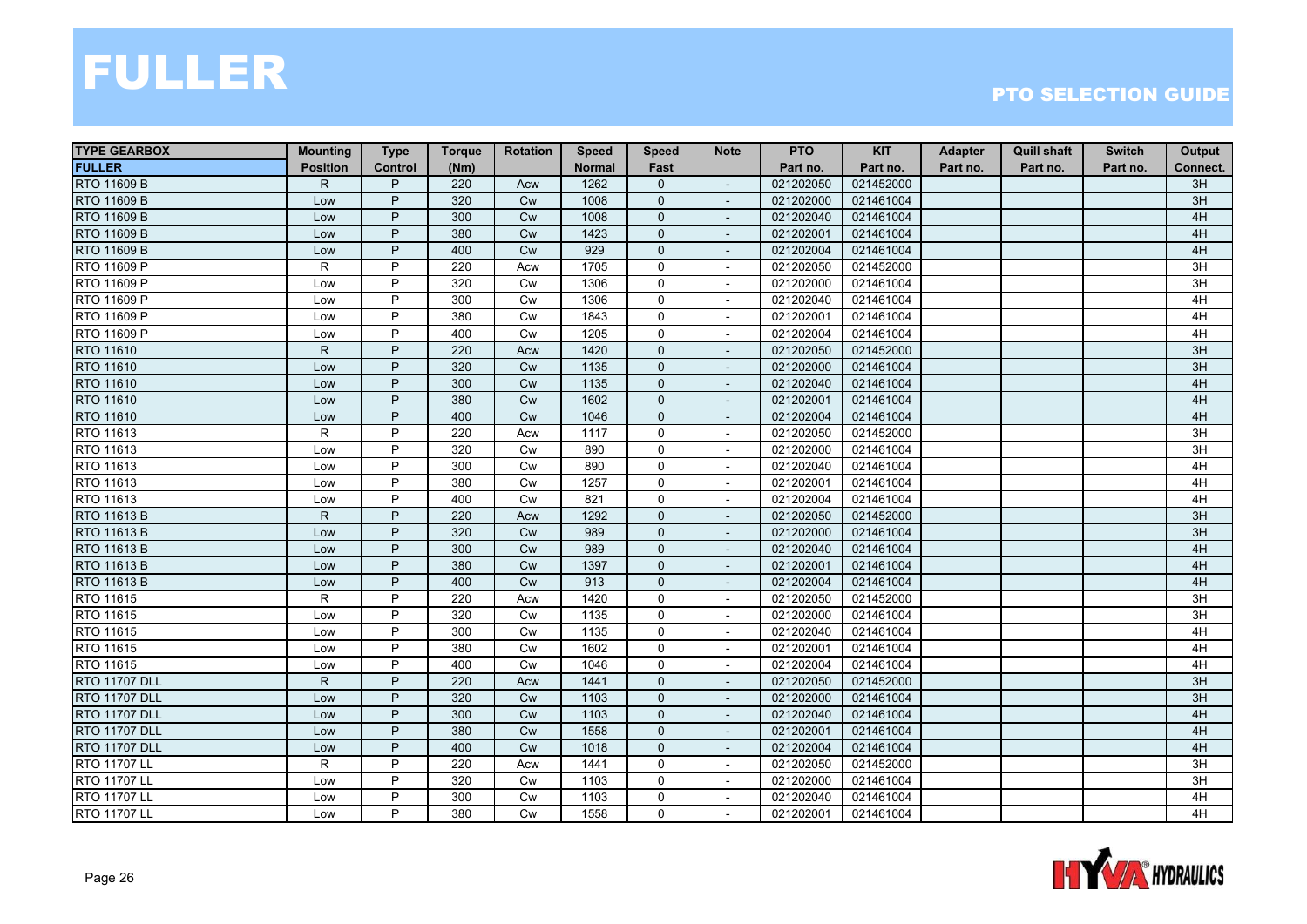| <b>TYPE GEARBOX</b>  | <b>Mounting</b> | <b>Type</b>    | <b>Torque</b> | <b>Rotation</b> | <b>Speed</b>  | <b>Speed</b>   | <b>Note</b>              | <b>PTO</b> | <b>KIT</b> | Adapter  | <b>Quill shaft</b> | <b>Switch</b> | Output   |
|----------------------|-----------------|----------------|---------------|-----------------|---------------|----------------|--------------------------|------------|------------|----------|--------------------|---------------|----------|
| <b>FULLER</b>        | <b>Position</b> | Control        | (Nm)          |                 | <b>Normal</b> | Fast           |                          | Part no.   | Part no.   | Part no. | Part no.           | Part no.      | Connect. |
| RTO 11707 LL         | Low             | P              | 400           | <b>Cw</b>       | 1018          | 0              | $\blacksquare$           | 021202004  | 021461004  |          |                    |               | 4H       |
| RTO 11708 LL         | $\mathsf{R}$    | P              | 220           | Acw             | 1638          | $\overline{0}$ |                          | 021202050  | 021452000  |          |                    |               | 3H       |
| RTO 11708 LL         | Low             | P              | 320           | Cw              | 1254          | $\mathbf 0$    |                          | 021202000  | 021461004  |          |                    |               | 3H       |
| <b>RTO 11708 LL</b>  | Low             | $\overline{P}$ | 300           | Cw              | 1254          | $\mathbf{0}$   | $\blacksquare$           | 021202040  | 021461004  |          |                    |               | 4H       |
| <b>RTO 11708 LL</b>  | Low             | P              | 380           | <b>Cw</b>       | 1771          | $\mathbf{0}$   |                          | 021202001  | 021461004  |          |                    |               | 4H       |
| RTO 11708 LL         | Low             | P              | 400           | Cw              | 1157          | 0              | $\overline{\phantom{a}}$ | 021202004  | 021461004  |          |                    |               | 4H       |
| RTO 11709 A          | R.              | P              | 220           | Acw             | 1638          | 0              | $\blacksquare$           | 021202050  | 021452000  |          |                    |               | 3H       |
| RTO 11709 A          | Low             | P              | 320           | <b>Cw</b>       | 1254          | 0              |                          | 021202000  | 021461004  |          |                    |               | 3H       |
| RTO 11709 A          | Low             | P              | 300           | Cw              | 1254          | 0              |                          | 021202040  | 021461004  |          |                    |               | 4H       |
| RTO 11709 A          | Low             | P              | 380           | Cw              | 1771          | $\mathbf 0$    | $\overline{\phantom{a}}$ | 021202001  | 021461004  |          |                    |               | 4H       |
| RTO 11709 A          | Low             | P              | 400           | <b>Cw</b>       | 1157          | 0              | $\sim$                   | 021202004  | 021461004  |          |                    |               | 4H       |
| RTO 11709 H          | $\mathsf{R}$    | P              | 220           | Acw             | 1441          | $\overline{0}$ | $\overline{\phantom{a}}$ | 021202050  | 021452000  |          |                    |               | 3H       |
| RTO 11709 H          | Low             | P              | 320           | Cw              | 1103          | $\overline{0}$ | $\overline{\phantom{a}}$ | 021202000  | 021461004  |          |                    |               | 3H       |
| RTO 11709 H          | Low             | P              | 300           | Cw              | 1103          | $\mathbf{0}$   |                          | 021202040  | 021461004  |          |                    |               | 4H       |
| RTO 11709 H          | Low             | P              | 380           | Cw              | 1558          | $\mathbf 0$    |                          | 021202001  | 021461004  |          |                    |               | 4H       |
| RTO 11709 H          | Low             | P              | 400           | Cw              | 1018          | $\mathbf{0}$   | $\sim$                   | 021202004  | 021461004  |          |                    |               | 4H       |
| <b>RTO 11709 MLL</b> | $\mathsf{R}$    | P              | 220           | Acw             | 1441          | 0              | $\overline{\phantom{a}}$ | 021202050  | 021452000  |          |                    |               | 3H       |
| <b>RTO 11709 MLL</b> | Low             | P              | 320           | <b>Cw</b>       | 1103          | 0              | $\overline{\phantom{a}}$ | 021202000  | 021461004  |          |                    |               | 3H       |
| <b>RTO 11709 MLL</b> | Low             | P              | 300           | Cw              | 1103          | 0              | $\overline{\phantom{a}}$ | 021202040  | 021461004  |          |                    |               | 4H       |
| <b>RTO 11709 MLL</b> | Low             | P              | 380           | Cw              | 1558          | 0              |                          | 021202001  | 021461004  |          |                    |               | 4H       |
| <b>RTO 11709 MLL</b> | Low             | P              | 400           | <b>Cw</b>       | 1018          | 0              | $\sim$                   | 021202004  | 021461004  |          |                    |               | 4H       |
| RTO 11710 C          | $\mathsf{R}$    | P              | 220           | Acw             | 1441          | $\mathbf{0}$   | $\sim$                   | 021202050  | 021452000  |          |                    |               | 3H       |
| <b>RTO 11710 C</b>   | Low             | P              | 320           | Cw              | 1103          | $\mathbf 0$    | $\blacksquare$           | 021202000  | 021461004  |          |                    |               | 3H       |
| RTO 11710 C          | Low             | P              | 300           | Cw              | 1103          | 0              | $\overline{\phantom{a}}$ | 021202040  | 021461004  |          |                    |               | 4H       |
| RTO 11710 C          | Low             | P              | 380           | Cw              | 1558          | $\overline{0}$ | $\overline{\phantom{a}}$ | 021202001  | 021461004  |          |                    |               | 4H       |
| RTO 11710 C          | Low             | P              | 400           | Cw              | 1018          | $\mathbf{0}$   |                          | 021202004  | 021461004  |          |                    |               | 4H       |
| RTO 11715            | R               | P              | 220           | Acw             | 1638          | 0              |                          | 021202050  | 021452000  |          |                    |               | 3H       |
| RTO 11715            | Low             | P              | 320           | Cw              | 1254          | 0              |                          | 021202000  | 021461004  |          |                    |               | 3H       |
| <b>RTO 11715</b>     | Low             | P              | 300           | Cw              | 1254          | $\mathsf{O}$   | $\sim$                   | 021202040  | 021461004  |          |                    |               | 4H       |
| RTO 11715            | Low             | P              | 380           | Cw              | 1771          | 0              | $\blacksquare$           | 021202001  | 021461004  |          |                    |               | 4H       |
| RTO 11715            | Low             | P              | 400           | Cw              | 1157          | 0              | $\overline{\phantom{a}}$ | 021202004  | 021461004  |          |                    |               | 4H       |
| RTO 11813            | $\mathsf{R}$    | P              | 220           | Acw             | 1252          | $\overline{0}$ |                          | 021202050  | 021452000  |          |                    |               | 3H       |
| RTO 11813            | Low             | P              | 320           | <b>Cw</b>       | 959           | $\mathbf 0$    | $\overline{\phantom{a}}$ | 021202000  | 021461004  |          |                    |               | 3H       |
| RTO 11813            | Low             | P              | 300           | Cw              | 959           | $\mathbf 0$    | $\overline{\phantom{a}}$ | 021202040  | 021461004  |          |                    |               | 4H       |
| RTO 11813            | Low             | $\overline{P}$ | 380           | Cw              | 1353          | $\mathbf{0}$   | $\sim$                   | 021202001  | 021461004  |          |                    |               | 4H       |
| RTO 11813            | Low             | P              | 400           | Cw              | 884           | $\overline{0}$ | $\overline{\phantom{a}}$ | 021202004  | 021461004  |          |                    |               | 4H       |
| RTO 12109 A          | R               | P              | 220           | Acw             | 1684          | 0              | $\overline{\phantom{a}}$ | 021202050  | 021452000  |          |                    |               | 3H       |
| RTO 12109 A          | Low             | P              | 320           | <b>Cw</b>       | 1289          | $\mathbf 0$    |                          | 021202000  | 021461004  |          |                    |               | 3H       |
| RTO 12109 A          | Low             | P              | 300           | <b>Cw</b>       | 1289          | 0              | $\sim$                   | 021202040  | 021461004  |          |                    |               | 4H       |

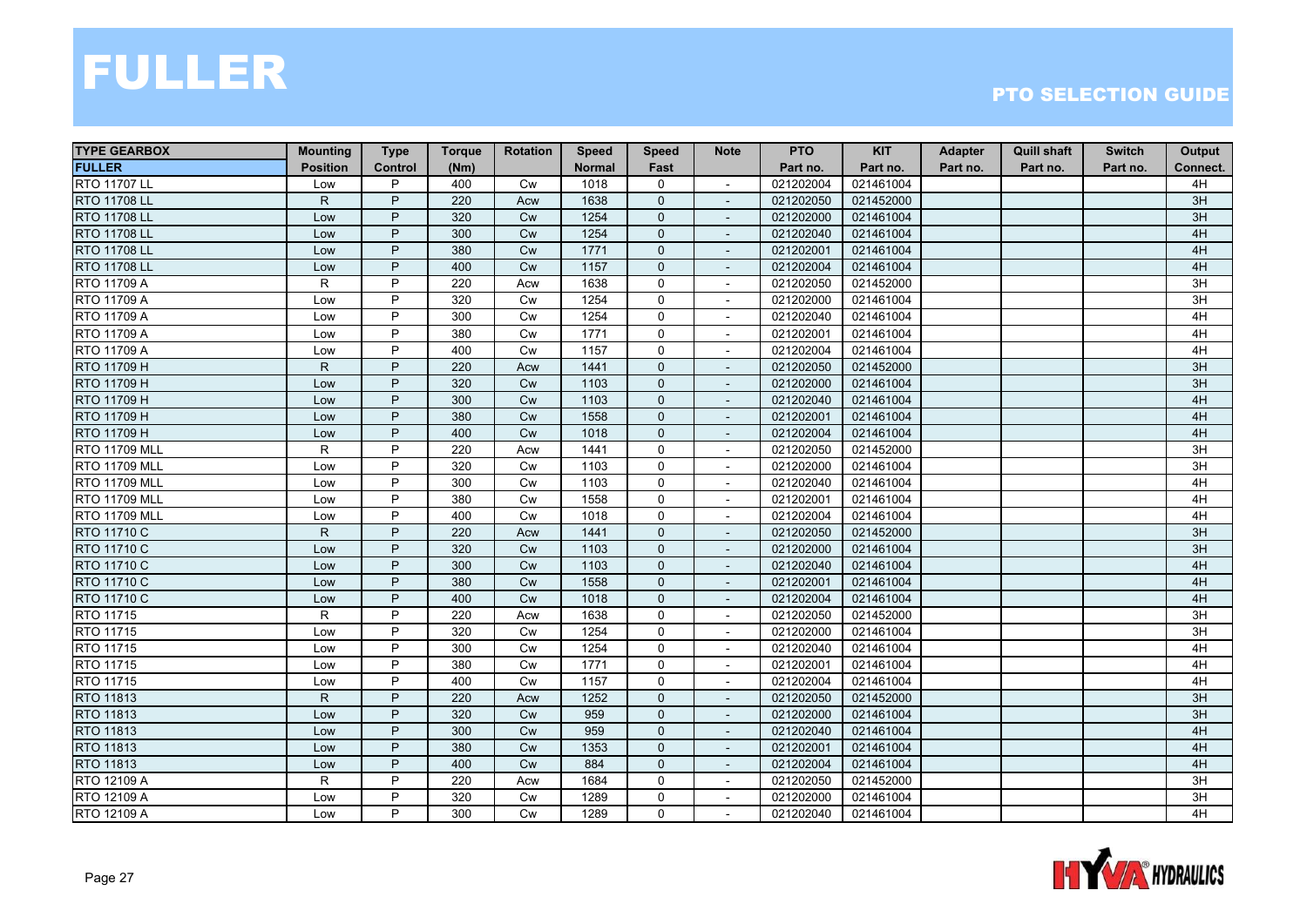| <b>TYPE GEARBOX</b>  | <b>Mounting</b> | <b>Type</b>    | <b>Torque</b> | <b>Rotation</b> | <b>Speed</b>  | <b>Speed</b>   | <b>Note</b>              | <b>PTO</b> | <b>KIT</b> | Adapter  | <b>Quill shaft</b> | <b>Switch</b> | Output   |
|----------------------|-----------------|----------------|---------------|-----------------|---------------|----------------|--------------------------|------------|------------|----------|--------------------|---------------|----------|
| <b>FULLER</b>        | <b>Position</b> | <b>Control</b> | (Nm)          |                 | <b>Normal</b> | Fast           |                          | Part no.   | Part no.   | Part no. | Part no.           | Part no.      | Connect. |
| RTO 12109 A          | Low             | P              | 380           | Cw              | 1820          | 0              | $\sim$                   | 021202001  | 021461004  |          |                    |               | 4H       |
| RTO 12109 A          | Low             | P              | 400           | <b>Cw</b>       | 1189          | $\mathbf 0$    |                          | 021202004  | 021461004  |          |                    |               | 4H       |
| RTO 12109 AT         | $\mathsf{R}$    | P              | 220           | Acw             | 1684          | $\mathbf{0}$   |                          | 021202050  | 021452000  |          |                    |               | 3H       |
| RTO 12109 AT         | Low             | P              | 320           | Cw              | 1289          | $\mathbf 0$    | $\blacksquare$           | 021202000  | 021461004  |          |                    |               | 3H       |
| RTO 12109 AT         | Low             | P              | 300           | Cw              | 1289          | $\mathbf 0$    | $\sim$                   | 021202040  | 021461004  |          |                    |               | 4H       |
| RTO 12109 AT         | Low             | P              | 380           | Cw              | 1820          | 0              | $\overline{\phantom{a}}$ | 021202001  | 021461004  |          |                    |               | 4H       |
| RTO 12109 AT         | Low             | P              | 400           | Cw              | 1189          | 0              | $\blacksquare$           | 021202004  | 021461004  |          |                    |               | 4H       |
| RTO 12109 B          | R               | P              | 220           | Acw             | 1334          | $\mathsf{O}$   | $\overline{\phantom{a}}$ | 021202050  | 021452000  |          |                    |               | 3H       |
| RTO 12109 B          | Low             | P              | 320           | <b>Cw</b>       | 1021          | 0              |                          | 021202000  | 021461004  |          |                    |               | 3H       |
| RTO 12109 B          | Low             | P              | 300           | Cw              | 1021          | $\mathbf 0$    | $\blacksquare$           | 021202040  | 021461004  |          |                    |               | 4H       |
| RTO 12109 B          | Low             | P              | 380           | Cw              | 1442          | 0              | $\overline{\phantom{a}}$ | 021202001  | 021461004  |          |                    |               | 4H       |
| RTO 12109 B          | Low             | P              | 400           | Cw              | 942           | 0              | $\overline{\phantom{a}}$ | 021202004  | 021461004  |          |                    |               | 4H       |
| <b>RTO 12109 MAT</b> | $\mathsf{R}$    | P              | 220           | Acw             | 1684          | $\overline{0}$ | $\overline{\phantom{a}}$ | 021202050  | 021452000  |          |                    |               | 3H       |
| <b>RTO 12109 MAT</b> | Low             | P              | 320           | Cw              | 1289          | $\mathbf{0}$   |                          | 021202000  | 021461004  |          |                    |               | 3H       |
| <b>RTO 12109 MAT</b> | Low             | P              | 300           | <b>Cw</b>       | 1289          | $\overline{0}$ |                          | 021202040  | 021461004  |          |                    |               | 4H       |
| <b>RTO 12109 MAT</b> | Low             | P              | 380           | <b>Cw</b>       | 1820          | $\mathbf{0}$   | $\sim$                   | 021202001  | 021461004  |          |                    |               | 4H       |
| <b>RTO 12109 MAT</b> | Low             | P              | 400           | Cw              | 1189          | $\mathbf{0}$   | $\overline{\phantom{a}}$ | 021202004  | 021461004  |          |                    |               | 4H       |
| RTO 12508 LL         | R               | P              | 220           | Acw             | 1510          | 0              | $\overline{\phantom{a}}$ | 021202050  | 021452000  |          |                    |               | 3H       |
| RTO 12508 LL         | Low             | P              | 320           | Cw              | 1207          | 0              | $\blacksquare$           | 021202000  | 021461004  |          |                    |               | 3H       |
| RTO 12508 LL         | Low             | P              | 300           | Cw              | 1207          | 0              | $\overline{\phantom{a}}$ | 021202040  | 021461004  |          |                    |               | 4H       |
| RTO 12508 LL         | Low             | P              | 380           | Cw              | 1703          | 0              |                          | 021202001  | 021461004  |          |                    |               | 4H       |
| RTO 12508 LL         | Low             | P              | 400           | Cw              | 1112          | $\mathbf 0$    | $\sim$                   | 021202004  | 021461004  |          |                    |               | 4H       |
| RTO 12509            | $\mathsf{R}$    | P              | 220           | Acw             | 1510          | $\mathbf{0}$   | $\sim$                   | 021202050  | 021452000  |          |                    |               | 3H       |
| RTO 12509            | Low             | P              | 320           | Cw              | 1207          | 0              | $\overline{\phantom{a}}$ | 021202000  | 021461004  |          |                    |               | 3H       |
| <b>RTO 12509</b>     | Low             | P              | 300           | Cw              | 1207          | 0              | $\overline{\phantom{a}}$ | 021202040  | 021461004  |          |                    |               | 4H       |
| RTO 12509            | Low             | P              | 380           | <b>Cw</b>       | 1703          | $\mathbf 0$    |                          | 021202001  | 021461004  |          |                    |               | 4H       |
| RTO 12509            | Low             | P              | 400           | Cw              | 1112          | $\mathbf{0}$   | $\blacksquare$           | 021202004  | 021461004  |          |                    |               | 4H       |
| RTO 12510            | R               | P              | 220           | Acw             | 1420          | $\mathbf 0$    | $\blacksquare$           | 021202050  | 021452000  |          |                    |               | 3H       |
| RTO 12510            | Low             | P              | 320           | <b>Cw</b>       | 1134          | $\mathbf 0$    | $\sim$                   | 021202000  | 021461004  |          |                    |               | 3H       |
| RTO 12510            | Low             | P              | 300           | <b>Cw</b>       | 1134          | 0              | $\overline{\phantom{a}}$ | 021202040  | 021461004  |          |                    |               | 4H       |
| RTO 12510            | Low             | P              | 380           | Cw              | 1600          | 0              | $\overline{\phantom{a}}$ | 021202001  | 021461004  |          |                    |               | 4H       |
| RTO 12510            | Low             | P              | 400           | Cw              | 1045          | 0              | $\overline{\phantom{a}}$ | 021202004  | 021461004  |          |                    |               | 4H       |
| RTO 12513            | $\mathsf{R}$    | P              | 220           | Acw             | 1120          | $\mathbf 0$    | $\overline{\phantom{a}}$ | 021202050  | 021452000  |          |                    |               | 3H       |
| RTO 12513            | Low             | P              | 320           | Cw              | 897           | $\mathbf{0}$   | $\blacksquare$           | 021202000  | 021461004  |          |                    |               | 3H       |
| RTO 12513            | Low             | P              | 300           | <b>Cw</b>       | 897           | $\mathbf{0}$   |                          | 021202040  | 021461004  |          |                    |               | 4H       |
| RTO 12513            | Low             | P              | 380           | Cw              | 1266          | 0              | $\blacksquare$           | 021202001  | 021461004  |          |                    |               | 4H       |
| RTO 12513            | Low             | P              | 400           | Cw              | 826           | $\overline{0}$ | $\sim$                   | 021202004  | 021461004  |          |                    |               | 4H       |
| RTO 12515            | R.              | P              | 220           | Acw             | 1510          | 0              | $\overline{\phantom{a}}$ | 021202050  | 021452000  |          |                    |               | 3H       |
| RTO 12515            | Low             | P              | 320           | <b>Cw</b>       | 1207          | 0              | $\sim$                   | 021202000  | 021461004  |          |                    |               | 3H       |

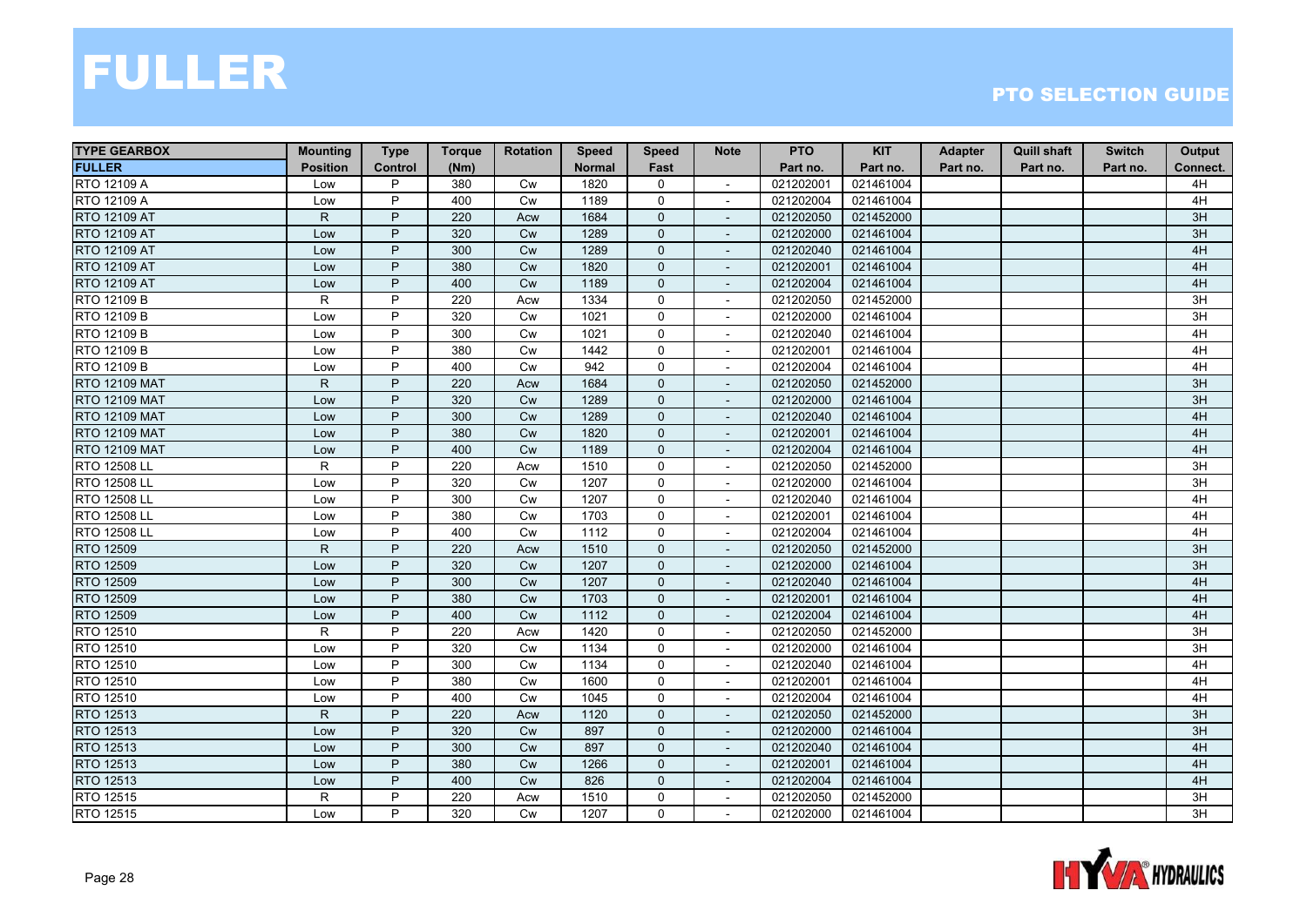| <b>TYPE GEARBOX</b> | <b>Mounting</b> | <b>Type</b> | <b>Torque</b> | <b>Rotation</b> | <b>Speed</b>  | <b>Speed</b>   | <b>Note</b>              | <b>PTO</b> | <b>KIT</b> | Adapter  | <b>Quill shaft</b> | <b>Switch</b> | Output   |
|---------------------|-----------------|-------------|---------------|-----------------|---------------|----------------|--------------------------|------------|------------|----------|--------------------|---------------|----------|
| <b>FULLER</b>       | <b>Position</b> | Control     | (Nm)          |                 | <b>Normal</b> | Fast           |                          | Part no.   | Part no.   | Part no. | Part no.           | Part no.      | Connect. |
| RTO 12515           | Low             | P           | 300           | Cw              | 1207          | 0              | $\overline{\phantom{a}}$ | 021202040  | 021461004  |          |                    |               | 4H       |
| RTO 12515           | Low             | P           | 380           | Cw              | 1703          | $\mathbf 0$    | $\sim$                   | 021202001  | 021461004  |          |                    |               | 4H       |
| RTO 12515           | Low             | P           | 400           | <b>Cw</b>       | 1112          | $\mathbf 0$    | $\overline{\phantom{a}}$ | 021202004  | 021461004  |          |                    |               | 4H       |
| RTO 12609 A         | $\mathsf{R}$    | P           | 220           | Acw             | 1645          | $\mathbf 0$    | $\overline{\phantom{a}}$ | 021202050  | 021452000  |          |                    |               | 3H       |
| RTO 12609 A         | Low             | P           | 320           | <b>Cw</b>       | 1259          | $\mathbf{0}$   | $\blacksquare$           | 021202000  | 021461004  |          |                    |               | 3H       |
| <b>RTO 12609 A</b>  | Low             | P           | 300           | <b>Cw</b>       | 1259          | $\overline{0}$ | $\blacksquare$           | 021202040  | 021461004  |          |                    |               | 4H       |
| RTO 12609 A         | Low             | P           | 380           | Cw              | 1778          | $\overline{0}$ | $\overline{\phantom{a}}$ | 021202001  | 021461004  |          |                    |               | 4H       |
| RTO 12609 A         | Low             | P           | 400           | Cw              | 1162          | $\mathbf{0}$   |                          | 021202004  | 021461004  |          |                    |               | 4H       |
| RTO 12609 B         | R               | P           | 220           | Acw             | 1339          | $\mathbf 0$    | $\overline{\phantom{a}}$ | 021202050  | 021452000  |          |                    |               | 3H       |
| RTO 12609 B         | Low             | P           | 320           | <b>Cw</b>       | 1025          | $\mathbf 0$    | $\overline{\phantom{a}}$ | 021202000  | 021461004  |          |                    |               | 3H       |
| RTO 12609 B         | Low             | P           | 300           | Cw              | 1025          | 0              | $\sim$                   | 021202040  | 021461004  |          |                    |               | 4H       |
| RTO 12609 B         | Low             | P           | 380           | Cw              | 1447          | 0              | $\overline{\phantom{a}}$ | 021202001  | 021461004  |          |                    |               | 4H       |
| RTO 12609 B         | Low             | P           | 400           | Cw              | 946           | 0              | $\overline{\phantom{a}}$ | 021202004  | 021461004  |          |                    |               | 4H       |
| RTO 12609 P         | $\mathsf{R}$    | P           | 220           | Acw             | 1645          | $\mathbf{0}$   |                          | 021202050  | 021452000  |          |                    |               | 3H       |
| RTO 12609 P         | Low             | P           | 320           | Cw              | 1259          | $\mathbf{0}$   | $\sim$                   | 021202000  | 021461004  |          |                    |               | 3H       |
| RTO 12609 P         | Low             | P           | 300           | Cw              | 1259          | $\mathbf{0}$   | $\overline{\phantom{a}}$ | 021202040  | 021461004  |          |                    |               | 4H       |
| RTO 12609 P         | Low             | P           | 380           | <b>Cw</b>       | 1778          | $\mathbf{0}$   | $\blacksquare$           | 021202001  | 021461004  |          |                    |               | 4H       |
| RTO 12609 P         | Low             | P           | 400           | Cw              | 1162          | 0              | $\blacksquare$           | 021202004  | 021461004  |          |                    |               | 4H       |
| RTO 12609 R         | $\mathsf{R}$    | P           | 220           | Acw             | 1645          | 0              | $\overline{\phantom{a}}$ | 021202050  | 021452000  |          |                    |               | 3H       |
| RTO 12609 R         | Low             | P           | 320           | Cw              | 1259          | $\mathsf{O}$   | $\sim$                   | 021202000  | 021461004  |          |                    |               | 3H       |
| RTO 12609 R         | Low             | P           | 300           | Cw              | 1259          | 0              | $\overline{\phantom{a}}$ | 021202040  | 021461004  |          |                    |               | 4H       |
| RTO 12609 R         | Low             | P           | 380           | <b>Cw</b>       | 1778          | 0              |                          | 021202001  | 021461004  |          |                    |               | 4H       |
| RTO 12609 R         | Low             | P           | 400           | <b>Cw</b>       | 1162          | $\mathbf 0$    | $\sim$                   | 021202004  | 021461004  |          |                    |               | 4H       |
| RTO 12610           | $\mathsf{R}$    | P           | 220           | Acw             | 1645          | 0              | $\overline{\phantom{a}}$ | 021202050  | 021452000  |          |                    |               | 3H       |
| RTO 12610           | Low             | P           | 320           | <b>Cw</b>       | 1259          | 0              | $\overline{\phantom{a}}$ | 021202000  | 021461004  |          |                    |               | 3H       |
| RTO 12610           | Low             | P           | 300           | Cw              | 1259          | $\mathbf{0}$   | $\blacksquare$           | 021202040  | 021461004  |          |                    |               | 4H       |
| RTO 12610           | Low             | P           | 380           | Cw              | 1778          | $\mathbf{0}$   | $\blacksquare$           | 021202001  | 021461004  |          |                    |               | 4H       |
| RTO 12610           | Low             | P           | 400           | <b>Cw</b>       | 1162          | $\mathbf{0}$   |                          | 021202004  | 021461004  |          |                    |               | 4H       |
| RTO 12709 A         | R               | P           | 220           | Acw             | 1338          | $\mathbf 0$    | $\sim$                   | 021202050  | 021452000  |          |                    |               | 3H       |
| RTO 12709 A         | Low             | P           | 320           | <b>Cw</b>       | 1024          | 0              | $\sim$                   | 021202000  | 021461004  |          |                    |               | 3H       |
| RTO 12709 A         | Low             | P           | 300           | <b>Cw</b>       | 1024          | 0              | $\overline{\phantom{a}}$ | 021202040  | 021461004  |          |                    |               | 4H       |
| RTO 12709 A         | Low             | P           | 380           | Cw              | 1446          | $\mathsf{O}$   |                          | 021202001  | 021461004  |          |                    |               | 4H       |
| RTO 12709 A         | Low             | P           | 400           | Cw              | 945           | 0              | $\sim$                   | 021202004  | 021461004  |          |                    |               | 4H       |
| RTO 12709 B         | $\mathsf{R}$    | P           | 220           | Acw             | 1338          | $\mathbf 0$    |                          | 021202050  | 021452000  |          |                    |               | 3H       |
| RTO 12709 B         | Low             | P           | 320           | Cw              | 1024          | $\mathbf{0}$   | $\sim$                   | 021202000  | 021461004  |          |                    |               | 3H       |
| RTO 12709 B         | Low             | P           | 300           | Cw              | 1024          | $\overline{0}$ | $\overline{\phantom{a}}$ | 021202040  | 021461004  |          |                    |               | 4H       |
| RTO 12709 B         | Low             | P           | 380           | <b>Cw</b>       | 1446          | 0              | $\overline{\phantom{a}}$ | 021202001  | 021461004  |          |                    |               | 4H       |
| RTO 12709 B         | Low             | P           | 400           | <b>Cw</b>       | 945           | $\mathbf{0}$   |                          | 021202004  | 021461004  |          |                    |               | 4H       |
| RTO 12709 H         | R               | P           | 220           | Acw             | 1338          | 0              | $\sim$                   | 021202050  | 021452000  |          |                    |               | 3H       |

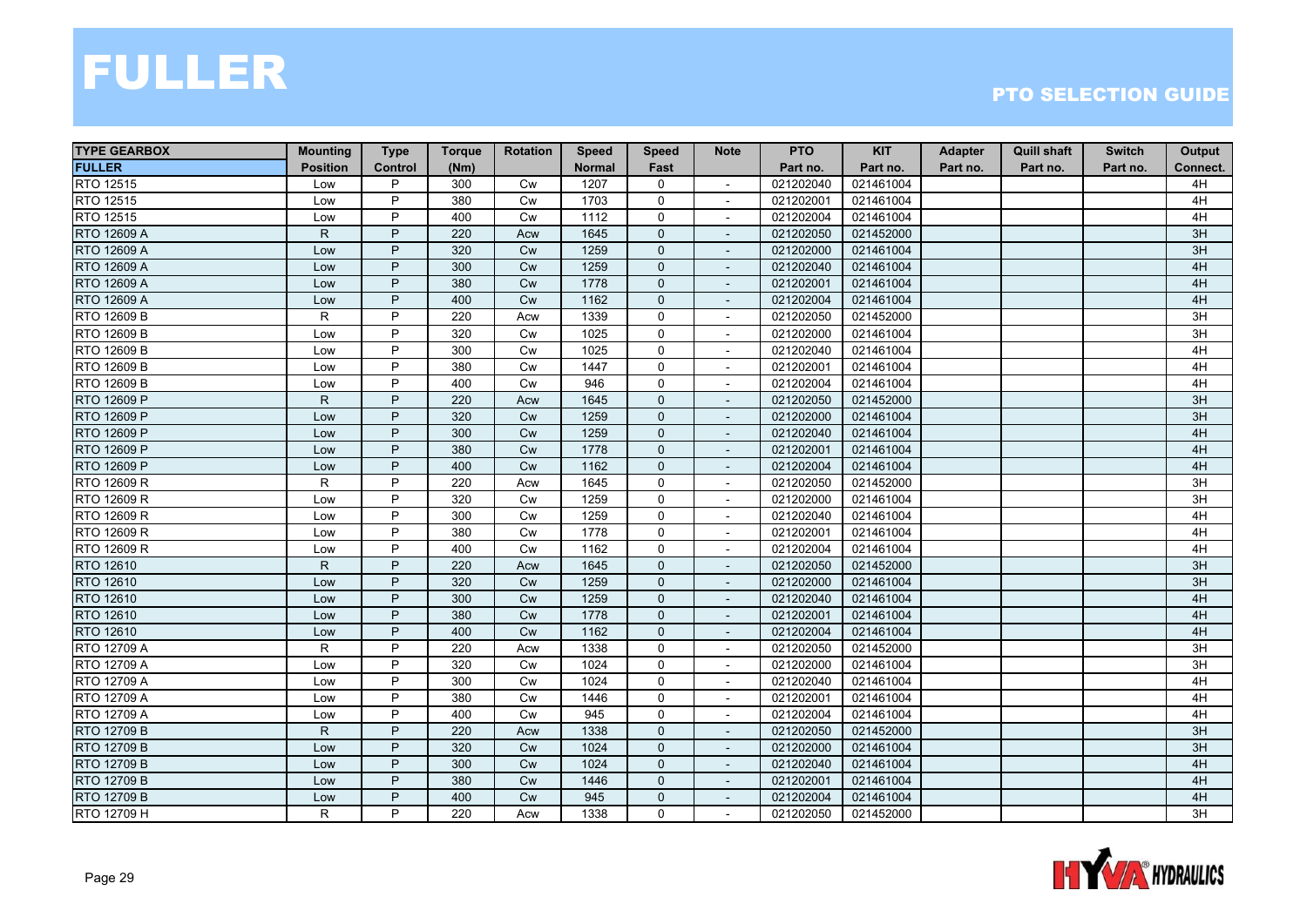| <b>TYPE GEARBOX</b>  | <b>Mounting</b> | <b>Type</b>    | <b>Torque</b> | <b>Rotation</b> | <b>Speed</b>  | <b>Speed</b>   | <b>Note</b>              | <b>PTO</b> | <b>KIT</b> | Adapter  | <b>Quill shaft</b> | <b>Switch</b> | Output          |
|----------------------|-----------------|----------------|---------------|-----------------|---------------|----------------|--------------------------|------------|------------|----------|--------------------|---------------|-----------------|
| <b>FULLER</b>        | <b>Position</b> | <b>Control</b> | (Nm)          |                 | <b>Normal</b> | Fast           |                          | Part no.   | Part no.   | Part no. | Part no.           | Part no.      | Connect.        |
| RTO 12709 H          | Low             | P              | 320           | Cw              | 1024          | 0              | $\sim$                   | 021202000  | 021461004  |          |                    |               | 3H              |
| RTO 12709 H          | Low             | P              | 300           | <b>Cw</b>       | 1024          | $\mathbf 0$    |                          | 021202040  | 021461004  |          |                    |               | 4H              |
| RTO 12709 H          | Low             | P              | 380           | Cw              | 1446          | 0              |                          | 021202001  | 021461004  |          |                    |               | 4H              |
| RTO 12709 H          | Low             | P              | 400           | Cw              | 945           | 0              | $\overline{\phantom{a}}$ | 021202004  | 021461004  |          |                    |               | 4H              |
| RTO 13609 A          | $\mathsf{R}$    | P              | 220           | Acw             | 1684          | $\mathbf{0}$   | $\sim$                   | 021202050  | 021452000  |          |                    |               | 3H              |
| RTO 13609 A          | Low             | P              | 320           | <b>Cw</b>       | 1289          | $\overline{0}$ | $\overline{\phantom{a}}$ | 021202000  | 021461004  |          |                    |               | 3H              |
| RTO 13609 A          | Low             | P              | 300           | Cw              | 1289          | 0              | $\sim$                   | 021202040  | 021461004  |          |                    |               | 4H              |
| RTO 13609 A          | Low             | P              | 380           | Cw              | 1820          | $\mathbf{0}$   |                          | 021202001  | 021461004  |          |                    |               | 4H              |
| RTO 13609 A          | Low             | P              | 400           | Cw              | 1184          | $\mathbf 0$    |                          | 021202004  | 021461004  |          |                    |               | 4H              |
| RTO 13609 B          | $\mathsf{R}$    | P              | 220           | Acw             | 1418          | 0              | $\blacksquare$           | 021202050  | 021452000  |          |                    |               | 3H              |
| RTO 13609 B          | Low             | P              | 320           | Cw              | 1085          | 0              | $\sim$                   | 021202000  | 021461004  |          |                    |               | $\overline{3H}$ |
| RTO 13609 B          | Low             | P              | 300           | Cw              | 1085          | 0              | $\overline{\phantom{a}}$ | 021202040  | 021461004  |          |                    |               | 4H              |
| RTO 13609 B          | Low             | P              | 380           | Cw              | 1532          | 0              | $\overline{\phantom{a}}$ | 021202001  | 021461004  |          |                    |               | 4H              |
| RTO 13609 B          | Low             | P              | 400           | <b>Cw</b>       | 1001          | $\mathbf 0$    |                          | 021202004  | 021461004  |          |                    |               | 4H              |
| RTO 13609 P          | $\mathsf{R}$    | P              | 220           | Acw             | 1684          | 0              |                          | 021202050  | 021452000  |          |                    |               | 3H              |
| RTO 13609 P          | Low             | P              | 320           | Cw              | 1289          | $\mathbf 0$    | $\overline{\phantom{a}}$ | 021202000  | 021461004  |          |                    |               | 3H              |
| RTO 13609 P          | Low             | P              | 300           | <b>Cw</b>       | 1289          | $\mathbf{0}$   | $\blacksquare$           | 021202040  | 021461004  |          |                    |               | 4H              |
| RTO 13609 P          | Low             | P              | 380           | Cw              | 1820          | $\overline{0}$ | $\overline{\phantom{a}}$ | 021202001  | 021461004  |          |                    |               | 4H              |
| RTO 13609 P          | Low             | P              | 400           | Cw              | 1184          | $\mathbf{0}$   | $\overline{\phantom{a}}$ | 021202004  | 021461004  |          |                    |               | 4H              |
| RTO 13609 R          | R.              | P              | 220           | Acw             | 1684          | $\mathbf 0$    | $\blacksquare$           | 021202050  | 021452000  |          |                    |               | 3H              |
| RTO 13609 R          | Low             | P              | 320           | <b>Cw</b>       | 1289          | 0              | $\overline{\phantom{a}}$ | 021202000  | 021461004  |          |                    |               | $\overline{3H}$ |
| RTO 13609 R          | Low             | P              | 300           | Cw              | 1289          | 0              | $\overline{\phantom{a}}$ | 021202040  | 021461004  |          |                    |               | 4H              |
| RTO 13609 R          | Low             | P              | 380           | Cw              | 1820          | $\mathsf{O}$   | $\sim$                   | 021202001  | 021461004  |          |                    |               | 4H              |
| RTO 13609 R          | Low             | P              | 400           | Cw              | 1184          | 0              | $\overline{\phantom{a}}$ | 021202004  | 021461004  |          |                    |               | 4H              |
| <b>RTO 13707 DLL</b> | $\mathsf{R}$    | P              | 220           | Acw             | 1446          | $\overline{0}$ | $\overline{\phantom{a}}$ | 021202050  | 021452000  |          |                    |               | 3H              |
| <b>RTO 13707 DLL</b> | Low             | P              | 320           | Cw              | 1107          | $\mathbf{0}$   |                          | 021202000  | 021461004  |          |                    |               | 3H              |
| <b>RTO 13707 DLL</b> | Low             | P              | 300           | Cw              | 1107          | 0              | $\overline{a}$           | 021202040  | 021461004  |          |                    |               | 4H              |
| <b>RTO 13707 DLL</b> | Low             | P              | 380           | Cw              | 1563          | $\mathbf 0$    |                          | 021202001  | 021461004  |          |                    |               | 4H              |
| <b>RTO 13707 DLL</b> | Low             | P              | 400           | Cw              | 1021          | $\mathbf{0}$   | $\overline{a}$           | 021202004  | 021461004  |          |                    |               | 4H              |
| <b>RTO 13707 MLL</b> | R               | P              | 220           | Acw             | 1446          | 0              | $\sim$                   | 021202050  | 021452000  |          |                    |               | 3H              |
| <b>RTO 13707 MLL</b> | Low             | P              | 320           | Cw              | 1107          | 0              | $\overline{\phantom{a}}$ | 021202000  | 021461004  |          |                    |               | 3H              |
| <b>RTO 13707 MLL</b> | Low             | P              | 300           | Cw              | 1107          | $\mathbf 0$    |                          | 021202040  | 021461004  |          |                    |               | 4H              |
| <b>RTO 13707 MLL</b> | Low             | P              | 380           | Cw              | 1563          | 0              | $\sim$                   | 021202001  | 021461004  |          |                    |               | 4H              |
| <b>RTO 13707 MLL</b> | Low             | P              | 400           | Cw              | 1021          | 0              |                          | 021202004  | 021461004  |          |                    |               | 4H              |
| RTO 13709 H          | $\mathsf{R}$    | P              | 220           | Acw             | 1446          | $\mathbf{0}$   | $\sim$                   | 021202050  | 021452000  |          |                    |               | 3H              |
| RTO 13709 H          | Low             | P              | 320           | Cw              | 1107          | $\overline{0}$ | $\overline{\phantom{a}}$ | 021202000  | 021461004  |          |                    |               | 3H              |
| RTO 13709 H          | Low             | P              | 300           | Cw              | 1107          | 0              | $\overline{\phantom{a}}$ | 021202040  | 021461004  |          |                    |               | 4H              |
| RTO 13709 H          | Low             | P              | 380           | <b>Cw</b>       | 1563          | $\mathbf{0}$   |                          | 021202001  | 021461004  |          |                    |               | 4H              |
| RTO 13709 H          | Low             | P              | 400           | <b>Cw</b>       | 1021          | $\overline{0}$ | $\overline{\phantom{a}}$ | 021202004  | 021461004  |          |                    |               | 4H              |

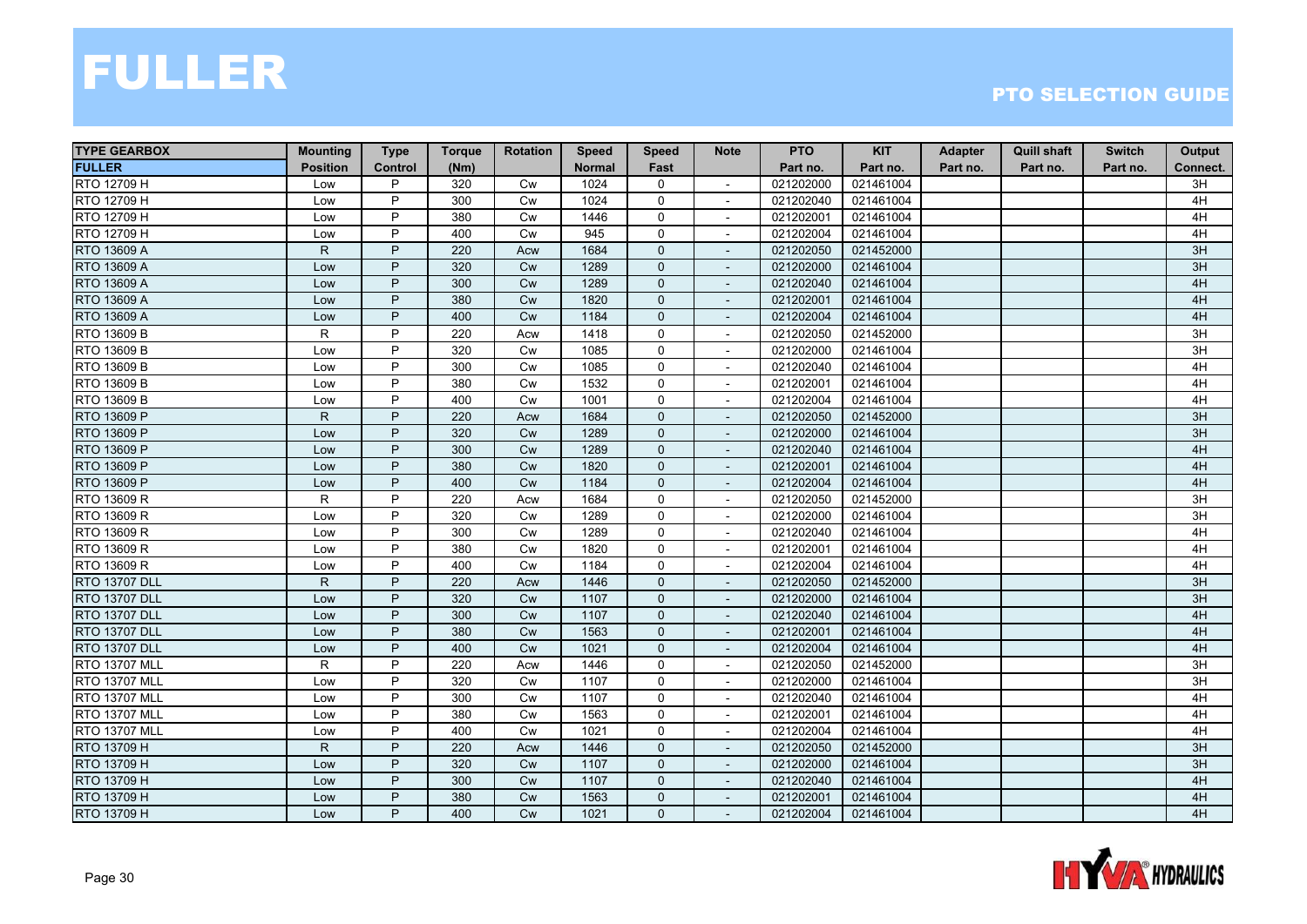| <b>TYPE GEARBOX</b>  | <b>Mounting</b> | <b>Type</b>    | <b>Torque</b> | <b>Rotation</b> | <b>Speed</b>  | <b>Speed</b>   | <b>Note</b>              | <b>PTO</b> | <b>KIT</b> | Adapter  | <b>Quill shaft</b> | <b>Switch</b> | Output          |
|----------------------|-----------------|----------------|---------------|-----------------|---------------|----------------|--------------------------|------------|------------|----------|--------------------|---------------|-----------------|
| <b>FULLER</b>        | <b>Position</b> | <b>Control</b> | (Nm)          |                 | <b>Normal</b> | Fast           |                          | Part no.   | Part no.   | Part no. | Part no.           | Part no.      | Connect.        |
| RTO 14109 A          | R               | P              | 220           | Acw             | 1684          | 0              | $\sim$                   | 021202050  | 021452000  |          |                    |               | 3H              |
| RTO 14109 A          | Low             | P              | 320           | <b>Cw</b>       | 1289          | $\mathbf 0$    |                          | 021202000  | 021461004  |          |                    |               | 3H              |
| RTO 14109 A          | Low             | P              | 300           | Cw              | 1289          | 0              |                          | 021202040  | 021461004  |          |                    |               | 4H              |
| RTO 14109 A          | Low             | P              | 380           | Cw              | 1820          | 0              | $\overline{\phantom{a}}$ | 021202001  | 021461004  |          |                    |               | 4H              |
| RTO 14109 A          | Low             | P              | 400           | Cw              | 1184          | $\mathbf 0$    | $\sim$                   | 021202004  | 021461004  |          |                    |               | 4H              |
| <b>RTO 14109 AT</b>  | $\mathsf{R}$    | P              | 220           | Acw             | 1339          | 0              | $\overline{\phantom{a}}$ | 021202050  | 021452000  |          |                    |               | 3H              |
| RTO 14109 AT         | Low             | P              | 320           | Cw              | 1025          | 0              | $\sim$                   | 021202000  | 021461004  |          |                    |               | 3H              |
| RTO 14109 AT         | Low             | P              | 300           | <b>Cw</b>       | 1025          | $\mathbf{0}$   |                          | 021202040  | 021461004  |          |                    |               | 4H              |
| <b>RTO 14109 AT</b>  | Low             | P              | 380           | Cw              | 1447          | $\mathbf 0$    |                          | 021202001  | 021461004  |          |                    |               | 4H              |
| RTO 14109 AT         | Low             | P              | 400           | Cw              | 946           | $\mathbf 0$    | $\blacksquare$           | 021202004  | 021461004  |          |                    |               | 4H              |
| RTO 14109 B          | $\mathsf{R}$    | P              | 220           | Acw             | 1339          | 0              | $\sim$                   | 021202050  | 021452000  |          |                    |               | 3H              |
| RTO 14109 B          | Low             | P              | 320           | Cw              | 1025          | 0              | $\sim$                   | 021202000  | 021461004  |          |                    |               | 3H              |
| RTO 14109 B          | Low             | P              | 300           | Cw              | 1025          | 0              | $\overline{\phantom{a}}$ | 021202040  | 021461004  |          |                    |               | 4H              |
| RTO 14109 B          | Low             | P              | 380           | <b>Cw</b>       | 1447          | $\mathbf 0$    |                          | 021202001  | 021461004  |          |                    |               | 4H              |
| RTO 14109 B          | Low             | P              | 400           | Cw              | 946           | 0              |                          | 021202004  | 021461004  |          |                    |               | 4H              |
| <b>RTO 14109 MAT</b> | $\mathsf{R}$    | P              | 220           | Acw             | 1339          | 0              | $\blacksquare$           | 021202050  | 021452000  |          |                    |               | 3H              |
| <b>RTO 14109 MAT</b> | Low             | P              | 320           | Cw              | 1025          | $\mathbf{0}$   | $\blacksquare$           | 021202000  | 021461004  |          |                    |               | 3H              |
| <b>RTO 14109 MAT</b> | Low             | P              | 300           | Cw              | 1025          | 0              | $\overline{\phantom{a}}$ | 021202040  | 021461004  |          |                    |               | 4H              |
| <b>RTO 14109 MAT</b> | Low             | P              | 380           | Cw              | 1447          | $\mathbf{0}$   | $\overline{\phantom{a}}$ | 021202001  | 021461004  |          |                    |               | 4H              |
| <b>RTO 14109 MAT</b> | Low             | P              | 400           | <b>Cw</b>       | 946           | $\mathbf{0}$   |                          | 021202004  | 021461004  |          |                    |               | 4H              |
| RTO 14515            | R               | P              | 220           | Acw             | 1420          | 0              | $\blacksquare$           | 021202050  | 021452000  |          |                    |               | 3H              |
| RTO 14515            | Low             | P              | 320           | Cw              | 1135          | 0              | $\overline{\phantom{a}}$ | 021202000  | 021461004  |          |                    |               | $\overline{3H}$ |
| RTO 14515            | Low             | P              | 300           | Cw              | 1135          | $\mathsf{O}$   | $\sim$                   | 021202040  | 021461004  |          |                    |               | 4H              |
| RTO 14515            | Low             | P              | 380           | Cw              | 1602          | 0              | $\overline{\phantom{a}}$ | 021202001  | 021461004  |          |                    |               | 4H              |
| RTO 14515            | Low             | P              | 400           | <b>Cw</b>       | 1046          | 0              | $\overline{\phantom{a}}$ | 021202004  | 021461004  |          |                    |               | 4H              |
| RTO 14607 LL         | $\mathsf{R}$    | P              | 220           | Acw             | 1420          | $\mathbf{0}$   |                          | 021202050  | 021452000  |          |                    |               | 3H              |
| RTO 14607 LL         | Low             | P              | 320           | Cw              | 1135          | 0              | $\overline{a}$           | 021202000  | 021461004  |          |                    |               | 3H              |
| RTO 14607 LL         | Low             | P              | 300           | Cw              | 1135          | $\mathbf 0$    |                          | 021202040  | 021461004  |          |                    |               | 4H              |
| <b>RTO 14607 LL</b>  | Low             | P              | 380           | Cw              | 1602          | $\mathbf{0}$   | $\overline{a}$           | 021202001  | 021461004  |          |                    |               | 4H              |
| RTO 14607 LL         | Low             | P              | 400           | Cw              | 1046          | $\overline{0}$ | $\overline{\phantom{a}}$ | 021202004  | 021461004  |          |                    |               | 4H              |
| RTO 14608 LL         | $\mathsf{R}$    | P              | 220           | Acw             | 1496          | 0              | $\overline{\phantom{a}}$ | 021202050  | 021452000  |          |                    |               | 3H              |
| RTO 14608 LL         | Low             | P              | 320           | Cw              | 1195          | $\mathbf 0$    |                          | 021202000  | 021461004  |          |                    |               | 3H              |
| RTO 14608 LL         | Low             | P              | 300           | Cw              | 1195          | 0              | $\sim$                   | 021202040  | 021461004  |          |                    |               | 4H              |
| RTO 14608 LL         | Low             | P              | 380           | Cw              | 1783          | 0              |                          | 021202001  | 021461004  |          |                    |               | 4H              |
| RTO 14608 LL         | Low             | P              | 400           | Cw              | 1164          | $\mathsf{O}$   | $\sim$                   | 021202004  | 021461004  |          |                    |               | 4H              |
| RTO 14609 A          | $\mathsf{R}$    | P              | 200           | Acw             | 1496          | $\overline{0}$ | $\overline{\phantom{a}}$ | 021202050  | 021452000  |          |                    |               | 3H              |
| RTO 14609 A          | Low             | P              | 320           | Cw              | 1195          | 0              | $\overline{\phantom{a}}$ | 021202000  | 021461004  |          |                    |               | 3H              |
| RTO 14609 A          | Low             | P              | 300           | <b>Cw</b>       | 1195          | $\mathbf{0}$   |                          | 021202040  | 021461004  |          |                    |               | 4H              |
| RTO 14609 A          | Low             | P              | 380           | Cw              | 1783          | $\overline{0}$ | $\overline{\phantom{a}}$ | 021202001  | 021461004  |          |                    |               | 4H              |

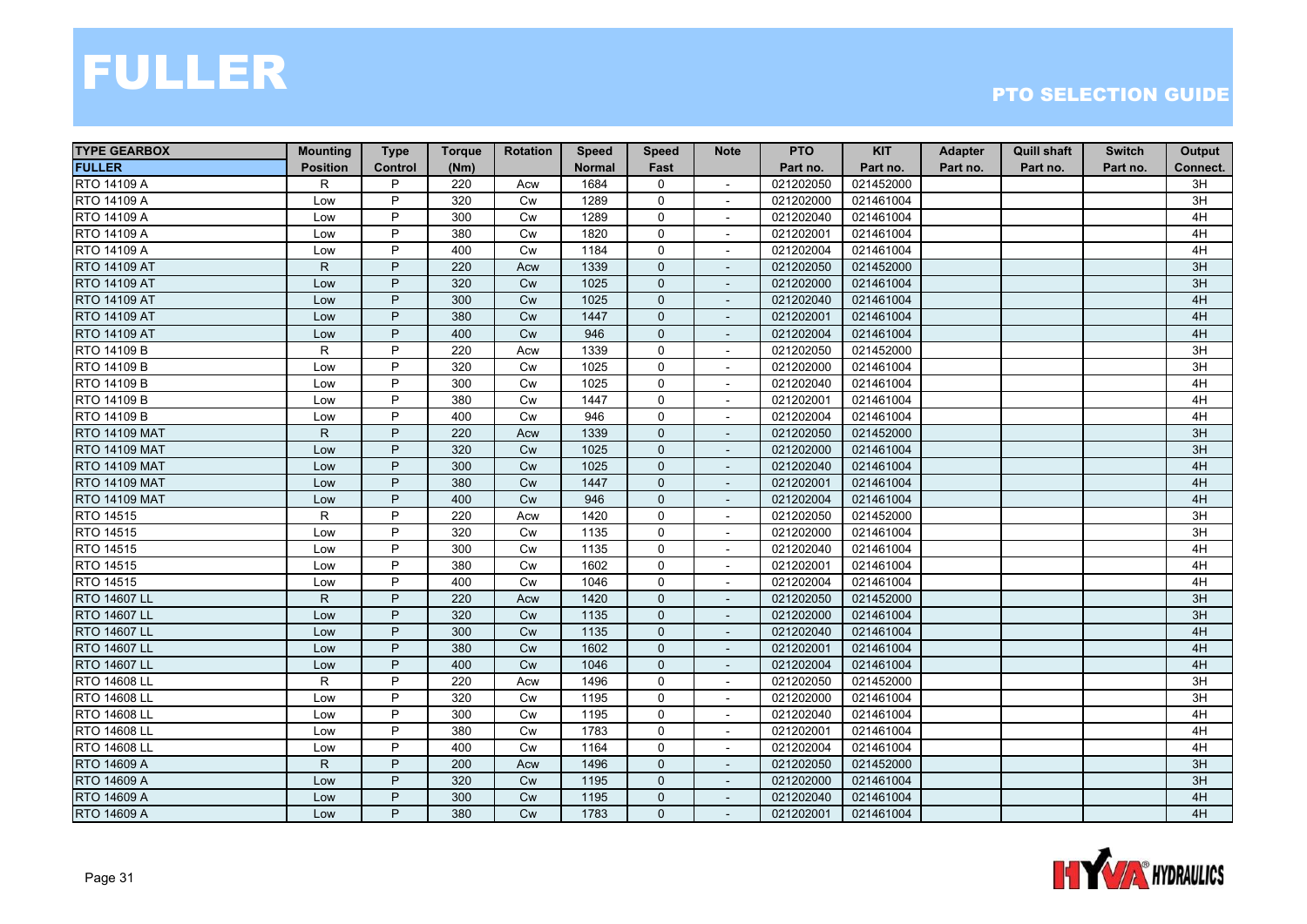| <b>TYPE GEARBOX</b> | <b>Mounting</b> | <b>Type</b>    | <b>Torque</b> | <b>Rotation</b> | <b>Speed</b>  | <b>Speed</b>        | <b>Note</b>              | <b>PTO</b> | <b>KIT</b> | Adapter  | <b>Quill shaft</b> | <b>Switch</b> | Output   |
|---------------------|-----------------|----------------|---------------|-----------------|---------------|---------------------|--------------------------|------------|------------|----------|--------------------|---------------|----------|
| <b>FULLER</b>       | <b>Position</b> | Control        | (Nm)          |                 | <b>Normal</b> | Fast                |                          | Part no.   | Part no.   | Part no. | Part no.           | Part no.      | Connect. |
| RTO 14609 A         | Low             | P              | 400           | <b>Cw</b>       | 1164          | 0                   | $\overline{\phantom{a}}$ | 021202004  | 021461004  |          |                    |               | 4H       |
| RTO 14609 B         | R               | P              | 200           | Acw             | 1496          | 0                   | $\overline{\phantom{a}}$ | 021202050  | 021452000  |          |                    |               | 3H       |
| RTO 14609 B         | Low             | P              | 320           | <b>Cw</b>       | 1195          | 0                   |                          | 021202000  | 021461004  |          |                    |               | 3H       |
| RTO 14609 B         | Low             | P              | 300           | Cw              | 1195          | 0                   | $\sim$                   | 021202040  | 021461004  |          |                    |               | 4H       |
| RTO 14609 B         | Low             | P              | 380           | <b>Cw</b>       | 1783          | 0                   |                          | 021202001  | 021461004  |          |                    |               | 4H       |
| RTO 14609 B         | Low             | P              | 400           | Cw              | 1164          | 0                   | $\overline{\phantom{a}}$ | 021202004  | 021461004  |          |                    |               | 4H       |
| <b>RTO 14609 LL</b> | $\mathsf{R}$    | P              | 220           | Acw             | 1496          | $\overline{0}$      | $\overline{\phantom{a}}$ | 021202050  | 021452000  |          |                    |               | 3H       |
| RTO 14609 LL        | Low             | P              | 320           | <b>Cw</b>       | 1195          | 0                   |                          | 021202000  | 021461004  |          |                    |               | 3H       |
| RTO 14609 LL        | Low             | P              | 300           | Cw              | 1195          | $\mathbf 0$         |                          | 021202040  | 021461004  |          |                    |               | 4H       |
| RTO 14609 LL        | Low             | P              | 380           | <b>Cw</b>       | 1783          | $\mathbf{0}$        | $\sim$                   | 021202001  | 021461004  |          |                    |               | 4H       |
| RTO 14609 LL        | Low             | P              | 400           | Cw              | 1164          | 0                   |                          | 021202004  | 021461004  |          |                    |               | 4H       |
| RTO 14609 P         | R               | P              | 220           | Acw             | 1496          | 0                   | $\overline{\phantom{a}}$ | 021202050  | 021452000  |          |                    |               | 3H       |
| RTO 14609 P         | Low             | P              | 320           | Cw              | 1195          | $\mathbf 0$         | $\blacksquare$           | 021202000  | 021461004  |          |                    |               | 3H       |
| RTO 14609 P         | Low             | P              | 300           | Cw              | 1195          | 0                   | $\overline{\phantom{a}}$ | 021202040  | 021461004  |          |                    |               | 4H       |
| RTO 14609 P         | Low             | P              | 380           | Cw              | 1783          | 0                   |                          | 021202001  | 021461004  |          |                    |               | 4H       |
| RTO 14609 P         | Low             | P              | 400           | Cw              | 1164          | $\mathbf 0$         | $\sim$                   | 021202004  | 021461004  |          |                    |               | 4H       |
| RTO 14610           | $\mathsf{R}$    | P              | 220           | Acw             | 1420          | $\mathbf{0}$        |                          | 021202050  | 021452000  |          |                    |               | 3H       |
| RTO 14610           | Low             | P              | 320           | <b>Cw</b>       | 1135          | 0                   | $\overline{\phantom{a}}$ | 021202000  | 021461004  |          |                    |               | 3H       |
| RTO 14610           | Low             | P              | 300           | Cw              | 1135          | $\mathbf{0}$        | $\overline{\phantom{a}}$ | 021202040  | 021461004  |          |                    |               | 4H       |
| RTO 14610           | Low             | P              | 380           | Cw              | 1602          | $\mathbf{0}$        |                          | 021202001  | 021461004  |          |                    |               | 4H       |
| RTO 14610           | Low             | P              | 400           | Cw              | 1046          | $\mathbf{0}$        | $\overline{a}$           | 021202004  | 021461004  |          |                    |               | 4H       |
| RTO 14613           | $\mathsf{R}$    | P              | 220           | Acw             | 1114          | $\mathbf 0$         | $\sim$                   | 021202050  | 021452000  |          |                    |               | 3H       |
| RTO 14613           | Low             | P              | 320           | <b>Cw</b>       | 890           | 0                   | $\overline{\phantom{a}}$ | 021202000  | 021461004  |          |                    |               | 3H       |
| RTO 14613           | Low             | P              | 300           | Cw              | 890           | 0                   | $\overline{\phantom{a}}$ | 021202040  | 021461004  |          |                    |               | 4H       |
| RTO 14613           | Low             | P              | 380           | Cw              | 1257          | 0                   | $\overline{\phantom{a}}$ | 021202001  | 021461004  |          |                    |               | 4H       |
| RTO 14613           | Low             | P              | 400           | Cw              | 821           | $\mathbf 0$         | $\overline{\phantom{a}}$ | 021202004  | 021461004  |          |                    |               | 4H       |
| RTO 14618 A         | $\mathsf{R}$    | P              | 220           | Acw             | 1262          | $\mathbf{0}$        |                          | 021202050  | 021452000  |          |                    |               | 3H       |
| RTO 14618 A         | Low             | P              | 320           | Cw              | 1008          | $\mathbf 0$         | $\blacksquare$           | 021202000  | 021461004  |          |                    |               | 3H       |
| <b>RTO 14618 A</b>  | Low             | P              | 300           | Cw              | 1008          | $\mathbf{0}$        | $\blacksquare$           | 021202040  | 021461004  |          |                    |               | 4H       |
| <b>RTO 14618 A</b>  | Low             | P              | 380           | Cw              | 1423          | 0                   | $\overline{\phantom{a}}$ | 021202001  | 021461004  |          |                    |               | 4H       |
| RTO 14618 A         | Low             | P              | 400           | Cw              | 929           | 0                   | $\overline{\phantom{a}}$ | 021202004  | 021461004  |          |                    |               | 4H       |
| RTO 14708 LL        | $\mathsf{R}$    | P              | 220           | Acw             | 1638          | $\mathsf{O}$        |                          | 021202050  | 021452000  |          |                    |               | 3H       |
| RTO 14708 LL        | Low             | P              | 320           | Cw              | 1254          | 0                   | $\sim$                   | 021202000  | 021461004  |          |                    |               | 3H       |
| RTO 14708 LL        | Low             | P              | 300           | Cw              | 1254          | 0                   | $\overline{\phantom{a}}$ | 021202040  | 021461004  |          |                    |               | 4H       |
| <b>RTO 14708 LL</b> | Low             | $\overline{P}$ | 380           | Cw              | 1771          | $\mathsf{O}\xspace$ | $\sim$                   | 021202001  | 021461004  |          |                    |               | 4H       |
| RTO 14708 LL        | Low             | P              | 400           | Cw              | 1157          | 0                   | $\blacksquare$           | 021202004  | 021461004  |          |                    |               | 4H       |
| <b>RTO 14709 B</b>  | $\mathsf{R}$    | P              | 220           | Acw             | 1320          | 0                   | $\overline{\phantom{a}}$ | 021202050  | 021452000  |          |                    |               | 3H       |
| <b>RTO 14709 B</b>  | Low             | P              | 320           | Cw              | 1011          | $\mathbf{0}$        |                          | 021202000  | 021461004  |          |                    |               | 3H       |
| RTO 14709 B         | Low             | P              | 300           | <b>Cw</b>       | 1011          | $\overline{0}$      | $\overline{\phantom{a}}$ | 021202040  | 021461004  |          |                    |               | 4H       |

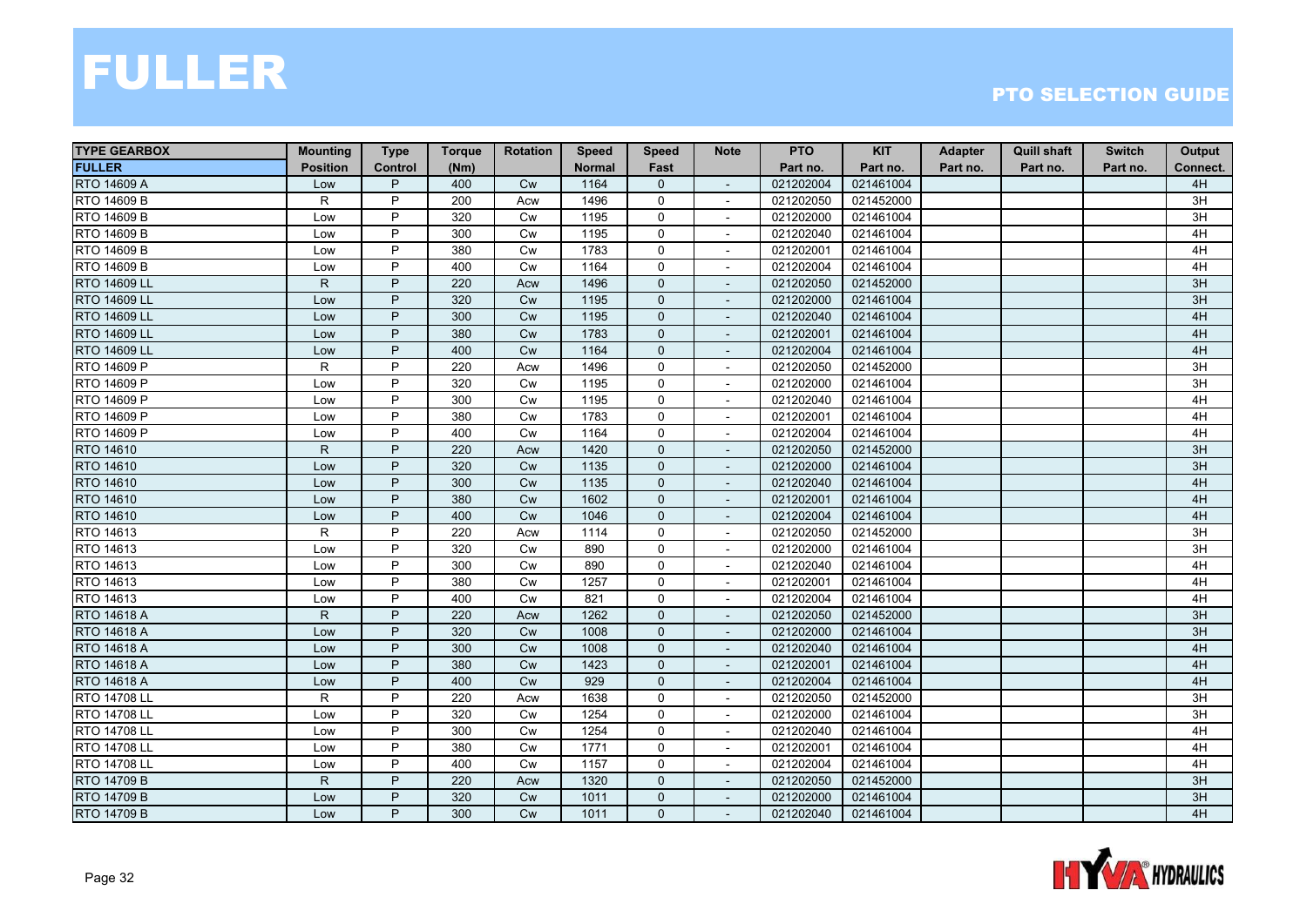| <b>TYPE GEARBOX</b>  | <b>Mounting</b> | <b>Type</b>    | <b>Torque</b> | <b>Rotation</b> | <b>Speed</b>  | <b>Speed</b>        | <b>Note</b>              | <b>PTO</b> | <b>KIT</b> | Adapter  | <b>Quill shaft</b> | <b>Switch</b> | Output   |
|----------------------|-----------------|----------------|---------------|-----------------|---------------|---------------------|--------------------------|------------|------------|----------|--------------------|---------------|----------|
| <b>FULLER</b>        | <b>Position</b> | Control        | (Nm)          |                 | <b>Normal</b> | Fast                |                          | Part no.   | Part no.   | Part no. | Part no.           | Part no.      | Connect. |
| <b>RTO 14709 B</b>   | Low             | P              | 380           | <b>Cw</b>       | 1428          | 0                   | $\overline{\phantom{a}}$ | 021202001  | 021461004  |          |                    |               | 4H       |
| <b>RTO 14709 B</b>   | Low             | P              | 400           | <b>Cw</b>       | 933           | $\overline{0}$      |                          | 021202004  | 021461004  |          |                    |               | 4H       |
| RTO 14709 H          | $\mathsf{R}$    | P              | 220           | Acw             | 1320          | 0                   |                          | 021202050  | 021452000  |          |                    |               | 3H       |
| RTO 14709 H          | Low             | P              | 320           | Cw              | 1011          | $\mathbf 0$         | $\sim$                   | 021202000  | 021461004  |          |                    |               | 3H       |
| RTO 14709 H          | Low             | P              | 300           | <b>Cw</b>       | 1011          | 0                   |                          | 021202040  | 021461004  |          |                    |               | 4H       |
| RTO 14709 H          | Low             | P              | 380           | Cw              | 1428          | 0                   | $\overline{\phantom{a}}$ | 021202001  | 021461004  |          |                    |               | 4H       |
| RTO 14709 H          | Low             | P              | 400           | <b>Cw</b>       | 933           | $\Omega$            | $\blacksquare$           | 021202004  | 021461004  |          |                    |               | 4H       |
| <b>RTO 14709 MLL</b> | $\mathsf{R}$    | P              | 220           | Acw             | 1320          | 0                   |                          | 021202050  | 021452000  |          |                    |               | 3H       |
| <b>RTO 14709 MLL</b> | Low             | P              | 320           | Cw              | 1011          | $\mathbf 0$         |                          | 021202000  | 021461004  |          |                    |               | 3H       |
| <b>RTO 14709 MLL</b> | Low             | P              | 300           | Cw              | 1011          | $\mathbf{0}$        | $\sim$                   | 021202040  | 021461004  |          |                    |               | 4H       |
| <b>RTO 14709 MLL</b> | Low             | P              | 380           | <b>Cw</b>       | 1428          | 0                   |                          | 021202001  | 021461004  |          |                    |               | 4H       |
| <b>RTO 14709 MLL</b> | Low             | P              | 400           | <b>Cw</b>       | 933           | $\overline{0}$      | $\overline{\phantom{a}}$ | 021202004  | 021461004  |          |                    |               | 4H       |
| RTO 14710 B          | $\mathsf{R}$    | P              | 220           | Acw             | 1638          | 0                   | $\blacksquare$           | 021202050  | 021452000  |          |                    |               | 3H       |
| RTO 14710 B          | Low             | P              | 320           | <b>Cw</b>       | 1254          | 0                   | $\overline{\phantom{a}}$ | 021202000  | 021461004  |          |                    |               | 3H       |
| RTO 14710 B          | Low             | P              | 300           | Cw              | 1254          | 0                   |                          | 021202040  | 021461004  |          |                    |               | 4H       |
| RTO 14710 B          | Low             | P              | 380           | Cw              | 1771          | $\mathbf 0$         | $\sim$                   | 021202001  | 021461004  |          |                    |               | 4H       |
| RTO 14710 B          | Low             | P              | 400           | <b>Cw</b>       | 1157          | $\mathbf 0$         | $\overline{\phantom{a}}$ | 021202004  | 021461004  |          |                    |               | 4H       |
| RTO 14715            | $\mathsf{R}$    | P              | 220           | Acw             | 1638          | 0                   | $\overline{\phantom{a}}$ | 021202050  | 021452000  |          |                    |               | 3H       |
| RTO 14715            | Low             | P              | 320           | Cw              | 1254          | $\mathbf{0}$        | $\overline{\phantom{a}}$ | 021202000  | 021461004  |          |                    |               | 3H       |
| RTO 14715            | Low             | P              | 300           | Cw              | 1254          | $\mathbf{0}$        |                          | 021202040  | 021461004  |          |                    |               | 4H       |
| RTO 14715            | Low             | P              | 380           | Cw              | 1771          | $\mathbf{0}$        | $\overline{a}$           | 021202001  | 021461004  |          |                    |               | 4H       |
| RTO 14715            | Low             | P              | 400           | Cw              | 1157          | $\mathbf{0}$        | $\sim$                   | 021202004  | 021461004  |          |                    |               | 4H       |
| RTO 14813            | R               | P              | 220           | Acw             | 1252          | 0                   | $\overline{\phantom{a}}$ | 021202050  | 021452000  |          |                    |               | 3H       |
| RTO 14813            | Low             | P              | 320           | Cw              | 959           | 0                   | $\blacksquare$           | 021202000  | 021461004  |          |                    |               | 3H       |
| RTO 14813            | Low             | P              | 300           | Cw              | 959           | $\mathbf 0$         | $\blacksquare$           | 021202040  | 021461004  |          |                    |               | 4H       |
| RTO 14813            | Low             | P              | 380           | Cw              | 1353          | $\mathbf 0$         | $\overline{\phantom{a}}$ | 021202001  | 021461004  |          |                    |               | 4H       |
| RTO 14813            | Low             | P              | 400           | <b>Cw</b>       | 884           | 0                   |                          | 021202004  | 021461004  |          |                    |               | 4H       |
| RTO 15613            | $\mathsf{R}$    | P              | 220           | Acw             | 1112          | $\mathbf 0$         | $\blacksquare$           | 021202050  | 021452000  |          |                    |               | 3H       |
| RTO 15613            | Low             | P              | 320           | Cw              | 889           | $\mathbf{0}$        | $\blacksquare$           | 021202000  | 021461004  |          |                    |               | 3H       |
| RTO 15613            | Low             | P              | 300           | Cw              | 889           | 0                   | $\overline{\phantom{a}}$ | 021202040  | 021461004  |          |                    |               | 4H       |
| RTO 15613            | Low             | P              | 380           | Cw              | 1255          | 0                   | $\overline{\phantom{a}}$ | 021202001  | 021461004  |          |                    |               | 4H       |
| RTO 15613            | Low             | P              | 400           | Cw              | 820           | $\mathbf{0}$        |                          | 021202004  | 021461004  |          |                    |               | 4H       |
| RTO 15613 A          | R               | P              | 220           | Acw             | 1112          | 0                   | $\sim$                   | 021202050  | 021452000  |          |                    |               | 3H       |
| RTO 15613 A          | Low             | P              | 320           | Cw              | 889           | 0                   | $\overline{\phantom{a}}$ | 021202000  | 021461004  |          |                    |               | 3H       |
| RTO 15613 A          | Low             | $\overline{P}$ | 300           | Cw              | 889           | $\mathsf{O}\xspace$ | $\sim$                   | 021202040  | 021461004  |          |                    |               | 4H       |
| RTO 15613 A          | Low             | P              | 380           | Cw              | 1255          | 0                   | $\blacksquare$           | 021202001  | 021461004  |          |                    |               | 4H       |
| RTO 15613 A          | Low             | P              | 400           | Cw              | 820           | 0                   | $\overline{\phantom{a}}$ | 021202004  | 021461004  |          |                    |               | 4H       |
| RTO 15613 B          | $\mathsf{R}$    | P              | 220           | Acw             | 1112          | $\mathbf{0}$        |                          | 021202050  | 021452000  |          |                    |               | 3H       |
| RTO 15613 B          | Low             | P              | 320           | <b>Cw</b>       | 889           | $\overline{0}$      | $\overline{\phantom{a}}$ | 021202000  | 021461004  |          |                    |               | 3H       |

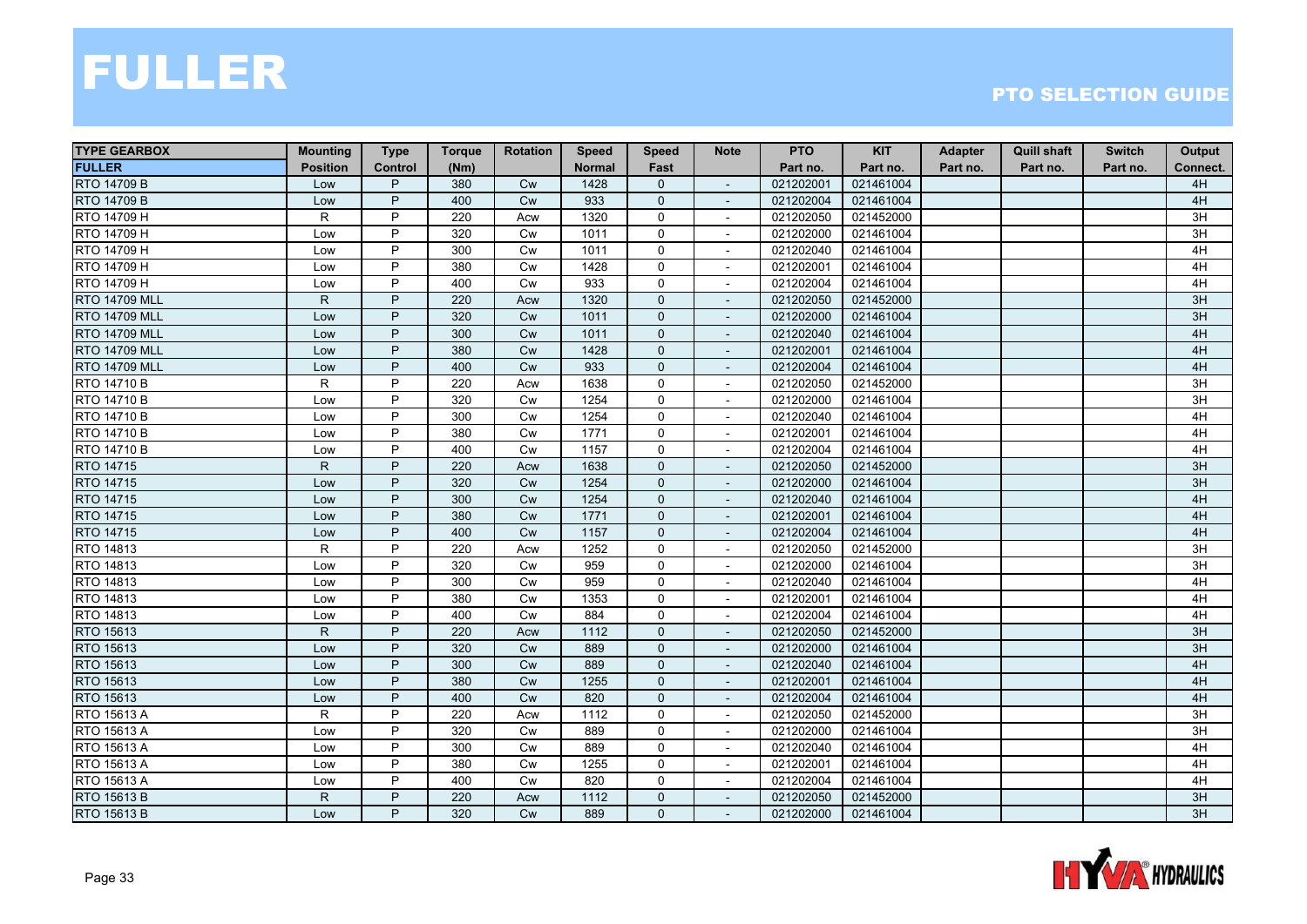| <b>TYPE GEARBOX</b> | <b>Mounting</b> | <b>Type</b>    | <b>Torque</b> | <b>Rotation</b> | <b>Speed</b>  | <b>Speed</b>   | <b>Note</b>              | <b>PTO</b> | <b>KIT</b> | Adapter  | <b>Quill shaft</b> | <b>Switch</b> | Output   |
|---------------------|-----------------|----------------|---------------|-----------------|---------------|----------------|--------------------------|------------|------------|----------|--------------------|---------------|----------|
| <b>FULLER</b>       | <b>Position</b> | <b>Control</b> | (Nm)          |                 | <b>Normal</b> | Fast           |                          | Part no.   | Part no.   | Part no. | Part no.           | Part no.      | Connect. |
| RTO 15613 B         | Low             | P              | 300           | <b>Cw</b>       | 889           | $\mathbf{0}$   | $\overline{\phantom{a}}$ | 021202040  | 021461004  |          |                    |               | 4H       |
| RTO 15613 B         | Low             | P              | 380           | <b>Cw</b>       | 1255          | $\mathbf{0}$   |                          | 021202001  | 021461004  |          |                    |               | 4H       |
| RTO 15613 B         | Low             | P              | 400           | Cw              | 820           | $\mathbf 0$    |                          | 021202004  | 021461004  |          |                    |               | 4H       |
| RTO 15615           | R               | P              | 220           | Acw             | 1420          | $\mathbf 0$    | $\sim$                   | 021202050  | 021452000  |          |                    |               | 3H       |
| RTO 15615           | Low             | P              | 320           | <b>Cw</b>       | 1135          | $\mathbf 0$    |                          | 021202000  | 021461004  |          |                    |               | 3H       |
| RTO 15615           | Low             | P              | 300           | Cw              | 1135          | 0              | $\overline{\phantom{a}}$ | 021202040  | 021461004  |          |                    |               | 4H       |
| RTO 15615           | Low             | P              | 380           | <b>Cw</b>       | 1602          | $\Omega$       | $\blacksquare$           | 021202001  | 021461004  |          |                    |               | 4H       |
| RTO 15615           | Low             | P              | 400           | <b>Cw</b>       | 1046          | 0              |                          | 021202004  | 021461004  |          |                    |               | 4H       |
| RTO 15618           | ${\sf R}$       | P              | 220           | Acw             | 1112          | $\mathbf 0$    |                          | 021202050  | 021452000  |          |                    |               | 3H       |
| RTO 15618           | Low             | P              | 320           | <b>Cw</b>       | 889           | $\mathbf{0}$   | $\sim$                   | 021202000  | 021461004  |          |                    |               | 3H       |
| RTO 15618           | Low             | P              | 300           | <b>Cw</b>       | 889           | $\mathbf 0$    | $\overline{\phantom{a}}$ | 021202040  | 021461004  |          |                    |               | 4H       |
| RTO 15618           | Low             | P              | 380           | <b>Cw</b>       | 1255          | $\mathbf{0}$   | $\overline{\phantom{a}}$ | 021202001  | 021461004  |          |                    |               | 4H       |
| RTO 15618           | Low             | P              | 400           | Cw              | 820           | $\mathbf{0}$   | $\overline{\phantom{a}}$ | 021202004  | 021461004  |          |                    |               | 4H       |
| RTO 15715           | $\mathsf{R}$    | P              | 220           | Acw             | 1463          | 0              | $\blacksquare$           | 021202050  | 021452000  |          |                    |               | 3H       |
| RTO 15715           | Low             | P              | 320           | Cw              | 1120          | $\mathsf{O}$   |                          | 021202000  | 021461004  |          |                    |               | 3H       |
| RTO 15715           | Low             | P              | 300           | Cw              | 1120          | $\mathbf 0$    | $\sim$                   | 021202040  | 021461004  |          |                    |               | 4H       |
| RTO 15715           | Low             | P              | 380           | <b>Cw</b>       | 1581          | $\mathbf 0$    | $\overline{\phantom{a}}$ | 021202001  | 021461004  |          |                    |               | 4H       |
| RTO 15715           | Low             | P              | 400           | <b>Cw</b>       | 1033          | 0              | $\sim$                   | 021202004  | 021461004  |          |                    |               | 4H       |
| RTO 16618           | $\mathsf{R}$    | P              | 220           | Acw             | 1252          | $\mathbf{0}$   | $\overline{\phantom{a}}$ | 021202050  | 021452000  |          |                    |               | 3H       |
| RTO 16618           | Low             | P              | 320           | <b>Cw</b>       | 959           | $\mathbf{0}$   |                          | 021202000  | 021461004  |          |                    |               | 3H       |
| RTO 16618           | Low             | P              | 300           | <b>Cw</b>       | 959           | $\mathbf{0}$   | $\overline{\phantom{a}}$ | 021202040  | 021461004  |          |                    |               | 4H       |
| RTO 16618           | Low             | P              | 380           | <b>Cw</b>       | 1353          | $\mathbf{0}$   | $\overline{a}$           | 021202001  | 021461004  |          |                    |               | 4H       |
| RTO 16618           | Low             | P              | 400           | Cw              | 884           | $\mathbf 0$    | $\sim$                   | 021202004  | 021461004  |          |                    |               | 4H       |
| RTO 16709 B         | R               | P              | 220           | Acw             | 1320          | 0              | $\blacksquare$           | 021202050  | 021452000  |          |                    |               | 3H       |
| RTO 16709 B         | Low             | P              | 320           | <b>Cw</b>       | 1011          | 0              | $\sim$                   | 021202000  | 021461004  |          |                    |               | 3H       |
| RTO 16709 B         | Low             | P              | 300           | Cw              | 1011          | $\mathbf 0$    | $\sim$                   | 021202040  | 021461004  |          |                    |               | 4H       |
| RTO 16709 B         | Low             | P              | 380           | <b>Cw</b>       | 1428          | 0              |                          | 021202001  | 021461004  |          |                    |               | 4H       |
| RTO 16709 B         | Low             | P              | 400           | Cw              | 933           | 0              |                          | 021202004  | 021461004  |          |                    |               | 4H       |
| RTO 16709 H         | $\mathsf{R}$    | P              | 220           | Acw             | 1320          | $\mathbf{0}$   | $\sim$                   | 021202050  | 021452000  |          |                    |               | 3H       |
| RTO 16709 H         | Low             | P              | 320           | Cw              | 1011          | $\mathbf{0}$   | $\overline{\phantom{a}}$ | 021202000  | 021461004  |          |                    |               | 3H       |
| RTO 16709 H         | Low             | P              | 300           | <b>Cw</b>       | 1011          | $\mathbf{0}$   | $\overline{\phantom{a}}$ | 021202040  | 021461004  |          |                    |               | 4H       |
| RTO 16709 H         | Low             | P              | 380           | <b>Cw</b>       | 1428          | $\mathbf{0}$   |                          | 021202001  | 021461004  |          |                    |               | 4H       |
| RTO 16709 H         | Low             | P              | 400           | Cw              | 933           | $\mathbf 0$    | $\overline{\phantom{a}}$ | 021202004  | 021461004  |          |                    |               | 4H       |
| <b>RTO 910</b>      | R               | P              | 220           | Acw             | 1620          | 0              |                          | 021202050  | 021452000  |          |                    |               | 3H       |
| <b>RTO 910</b>      | Low             | $\overline{P}$ | 320           | Cw              | 1240          | $\mathbf{0}$   | $\sim$                   | 021202000  | 021461004  |          |                    |               | 3H       |
| <b>RTO 910</b>      | Low             | P              | 300           | Cw              | 1240          | 0              | $\blacksquare$           | 021202040  | 021461004  |          |                    |               | 4H       |
| <b>RTO 910</b>      | Low             | P              | 380           | Cw              | 1750          | 0              | $\overline{\phantom{a}}$ | 021202001  | 021461004  |          |                    |               | 4H       |
| <b>RTO 910</b>      | Low             | P              | 400           | <b>Cw</b>       | 1144          | $\mathbf 0$    |                          | 021202004  | 021461004  |          |                    |               | 4H       |
| <b>RTO 9109</b>     | $\mathsf{R}$    | P              | 220           | Acw             | 1620          | $\overline{0}$ | $\overline{\phantom{a}}$ | 021202050  | 021452000  |          |                    |               | 3H       |

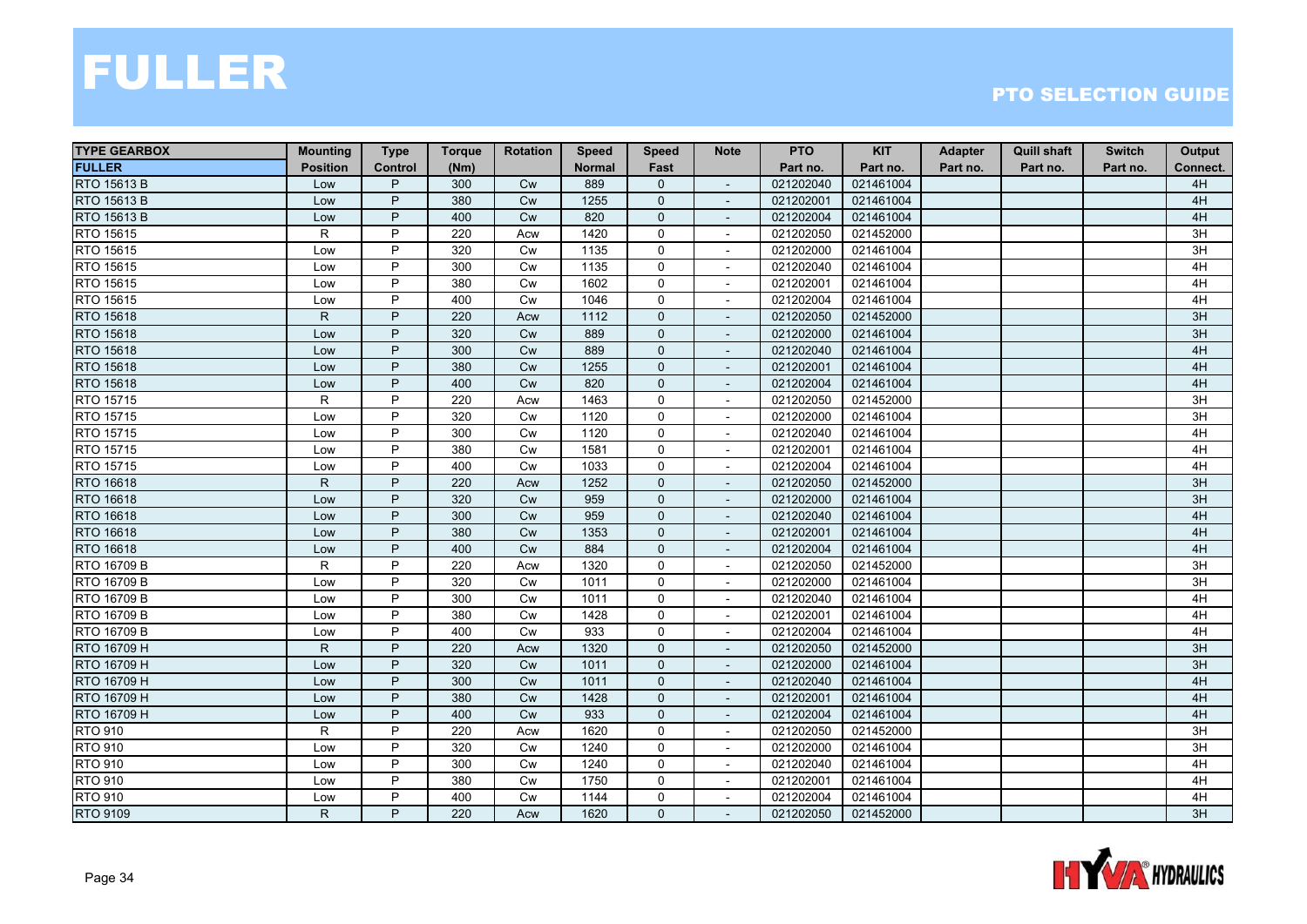| <b>TYPE GEARBOX</b> | <b>Mounting</b> | <b>Type</b> | <b>Torque</b> | <b>Rotation</b> | <b>Speed</b>  | <b>Speed</b> | <b>Note</b>              | <b>PTO</b> | <b>KIT</b> | Adapter  | <b>Quill shaft</b> | <b>Switch</b> | Output   |
|---------------------|-----------------|-------------|---------------|-----------------|---------------|--------------|--------------------------|------------|------------|----------|--------------------|---------------|----------|
| <b>FULLER</b>       | <b>Position</b> | Control     | (Nm)          |                 | <b>Normal</b> | Fast         |                          | Part no.   | Part no.   | Part no. | Part no.           | Part no.      | Connect. |
| RTO 9109            | Low             | P           | 320           | <b>Cw</b>       | 1240          | $\Omega$     | $\overline{\phantom{a}}$ | 021202000  | 021461004  |          |                    |               | 3H       |
| <b>RTO 9109</b>     | Low             | P           | 300           | <b>Cw</b>       | 1240          | $\mathbf{0}$ |                          | 021202040  | 021461004  |          |                    |               | 4H       |
| RTO 9109            | Low             | P           | 380           | <b>Cw</b>       | 1750          | $\mathbf 0$  |                          | 021202001  | 021461004  |          |                    |               | 4H       |
| <b>RTO 9109</b>     | Low             | P           | 400           | Cw              | 1144          | $\mathbf{0}$ | $\sim$                   | 021202004  | 021461004  |          |                    |               | 4H       |
| RTO 9109 A          | R               | P           | 220           | Acw             | 1620          | $\mathbf 0$  | $\overline{\phantom{a}}$ | 021202050  | 021452000  |          |                    |               | 3H       |
| RTO 9109 A          | Low             | P           | 320           | <b>Cw</b>       | 1240          | $\mathbf 0$  | $\overline{\phantom{a}}$ | 021202000  | 021461004  |          |                    |               | 3H       |
| RTO 9109 A          | Low             | P           | 300           | <b>Cw</b>       | 1240          | $\Omega$     | $\sim$                   | 021202040  | 021461004  |          |                    |               | 4H       |
| RTO 9109 A          | Low             | P           | 380           | <b>Cw</b>       | 1750          | 0            |                          | 021202001  | 021461004  |          |                    |               | 4H       |
| RTO 9109 A          | Low             | P           | 400           | Cw              | 1144          | $\mathbf 0$  |                          | 021202004  | 021461004  |          |                    |               | 4H       |
| <b>RTO 9109 AT</b>  | R.              | P           | 220           | Acw             | 1620          | $\mathbf{0}$ | $\overline{a}$           | 021202050  | 021452000  |          |                    |               | 3H       |
| <b>RTO 9109 AT</b>  | Low             | P           | 320           | <b>Cw</b>       | 1240          | $\mathbf 0$  | $\overline{\phantom{a}}$ | 021202000  | 021461004  |          |                    |               | 3H       |
| <b>RTO 9109 AT</b>  | Low             | P           | 300           | <b>Cw</b>       | 1240          | $\mathbf 0$  | $\overline{\phantom{a}}$ | 021202040  | 021461004  |          |                    |               | 4H       |
| <b>RTO 9109 AT</b>  | Low             | P           | 380           | Cw              | 1750          | $\mathbf{0}$ | $\overline{\phantom{a}}$ | 021202001  | 021461004  |          |                    |               | 4H       |
| <b>RTO 9109 AT</b>  | Low             | P           | 400           | Cw              | 1144          | $\mathbf 0$  |                          | 021202004  | 021461004  |          |                    |               | 4H       |
| RTO 9109 B          | $\mathsf{R}$    | P           | 220           | Acw             | 1338          | $\mathbf 0$  |                          | 021202050  | 021452000  |          |                    |               | 3H       |
| RTO 9109 B          | Low             | P           | 320           | <b>Cw</b>       | 1024          | $\mathbf 0$  | $\overline{\phantom{a}}$ | 021202000  | 021461004  |          |                    |               | 3H       |
| RTO 9109 B          | Low             | P           | 300           | <b>Cw</b>       | 1024          | $\mathbf 0$  | $\overline{\phantom{a}}$ | 021202040  | 021461004  |          |                    |               | 4H       |
| RTO 9109 B          | Low             | P           | 380           | <b>Cw</b>       | 1445          | $\mathbf 0$  | $\overline{\phantom{a}}$ | 021202001  | 021461004  |          |                    |               | 4H       |
| RTO 9109 B          | Low             | P           | 400           | Cw              | 944           | $\mathbf 0$  | $\blacksquare$           | 021202004  | 021461004  |          |                    |               | 4H       |
| <b>RTO 9109 MAT</b> | $\mathsf{R}$    | P           | 220           | Acw             | 1338          | $\mathbf{0}$ |                          | 021202050  | 021452000  |          |                    |               | 3H       |
| <b>RTO 9109 MAT</b> | Low             | P           | 320           | <b>Cw</b>       | 1024          | $\mathbf{0}$ |                          | 021202000  | 021461004  |          |                    |               | 3H       |
| <b>RTO 9109 MAT</b> | Low             | P           | 300           | Cw              | 1024          | $\mathbf{0}$ | $\overline{a}$           | 021202040  | 021461004  |          |                    |               | 4H       |
| <b>RTO 9109 MAT</b> | Low             | P           | 380           | Cw              | 1445          | $\mathbf{0}$ | $\blacksquare$           | 021202001  | 021461004  |          |                    |               | 4H       |
| <b>RTO 9109 MAT</b> | Low             | P           | 400           | <b>Cw</b>       | 944           | $\mathbf 0$  | $\overline{\phantom{a}}$ | 021202004  | 021461004  |          |                    |               | 4H       |
| <b>RTO 913</b>      | $\mathsf{R}$    | P           | 220           | Acw             | 1120          | $\mathbf 0$  | $\sim$                   | 021202050  | 021452000  |          |                    |               | 3H       |
| <b>RTO 913</b>      | Low             | P           | 320           | Cw              | 895           | $\mathbf 0$  |                          | 021202000  | 021461004  |          |                    |               | 3H       |
| <b>RTO 913</b>      | Low             | P           | 300           | <b>Cw</b>       | 895           | $\mathbf 0$  | $\sim$                   | 021202040  | 021461004  |          |                    |               | 4H       |
| <b>RTO 9508</b>     | R               | P           | 220           | Acw             | 996           | $\mathbf{0}$ | $\overline{\phantom{a}}$ | 021202050  | 021452000  |          |                    |               | 3H       |
| <b>RTO 9508</b>     | Low             | P           | 320           | Cw              | 763           | $\mathbf{0}$ | $\overline{a}$           | 021202000  | 021461004  |          |                    |               | 3H       |
| <b>RTO 9508</b>     | Low             | P           | 300           | <b>Cw</b>       | 763           | $\mathbf 0$  | $\overline{\phantom{a}}$ | 021202040  | 021461004  |          |                    |               | 4H       |
| <b>RTO 9508</b>     | Low             | P           | 380           | <b>Cw</b>       | 1077          | $\mathbf{0}$ | $\overline{\phantom{a}}$ | 021202001  | 021461004  |          |                    |               | 4H       |
| <b>RTO 9508</b>     | Low             | P           | 400           | Cw              | 704           | $\mathbf{0}$ |                          | 021202004  | 021461004  |          |                    |               | 4H       |
| RTO 9509 A          | $\mathsf{R}$    | P           | 220           | Acw             | 1510          | 0            | $\overline{\phantom{a}}$ | 021202050  | 021452000  |          |                    |               | 3H       |
| RTO 9509 A          | Low             | P           | 320           | Cw              | 1207          | $\mathsf{O}$ |                          | 021202000  | 021461004  |          |                    |               | 3H       |
| <b>RTO 9509 A</b>   | Low             | P           | 300           | Cw              | 1207          | $\mathbf 0$  | $\sim$                   | 021202040  | 021461004  |          |                    |               | 4H       |
| <b>RTO 9509 A</b>   | Low             | P           | 380           | <b>Cw</b>       | 1703          | $\mathbf 0$  | $\overline{\phantom{a}}$ | 021202001  | 021461004  |          |                    |               | 4H       |
| <b>RTO 9509 A</b>   | Low             | P           | 400           | <b>Cw</b>       | 1112          | $\mathbf 0$  | $\overline{\phantom{a}}$ | 021202004  | 021461004  |          |                    |               | 4H       |
| <b>RTO 9509 B</b>   | $\mathsf{R}$    | P           | 220           | Acw             | 1262          | $\Omega$     |                          | 021202050  | 021452000  |          |                    |               | 3H       |
| RTO 9509 B          | Low             | P           | 320           | <b>Cw</b>       | 1008          | $\mathbf{0}$ | $\overline{\phantom{a}}$ | 021202000  | 021461004  |          |                    |               | 3H       |

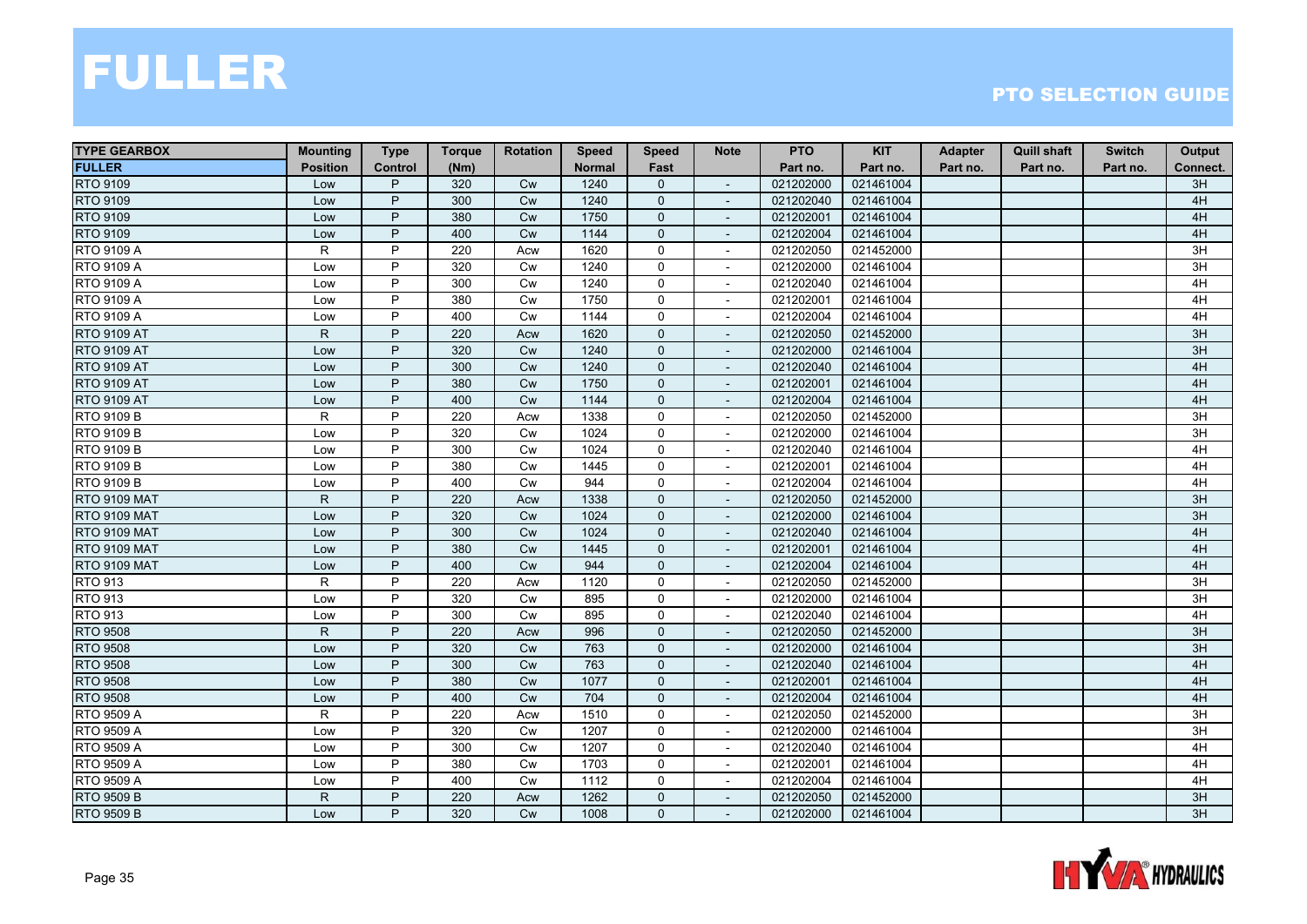| <b>TYPE GEARBOX</b> | <b>Mounting</b> | <b>Type</b>    | <b>Torque</b> | <b>Rotation</b> | <b>Speed</b>  | <b>Speed</b>   | <b>Note</b>              | <b>PTO</b> | <b>KIT</b> | Adapter  | <b>Quill shaft</b> | <b>Switch</b> | Output   |
|---------------------|-----------------|----------------|---------------|-----------------|---------------|----------------|--------------------------|------------|------------|----------|--------------------|---------------|----------|
| <b>FULLER</b>       | <b>Position</b> | <b>Control</b> | (Nm)          |                 | <b>Normal</b> | Fast           |                          | Part no.   | Part no.   | Part no. | Part no.           | Part no.      | Connect. |
| <b>RTO 9509 B</b>   | Low             | P              | 300           | <b>Cw</b>       | 1008          | $\Omega$       | $\overline{\phantom{a}}$ | 021202040  | 021461004  |          |                    |               | 4H       |
| <b>RTO 9509 B</b>   | Low             | P              | 380           | <b>Cw</b>       | 1423          | $\mathbf{0}$   |                          | 021202001  | 021461004  |          |                    |               | 4H       |
| <b>RTO 9509 B</b>   | Low             | P              | 400           | Cw              | 929           | $\mathbf 0$    |                          | 021202004  | 021461004  |          |                    |               | 4H       |
| <b>RTO 9513</b>     | R               | P              | 220           | Acw             | 1120          | $\mathbf 0$    | $\sim$                   | 021202050  | 021452000  |          |                    |               | 3H       |
| RTO 9513            | Low             | P              | 320           | <b>Cw</b>       | 896           | 0              |                          | 021202000  | 021461004  |          |                    |               | 3H       |
| RTO 9513            | Low             | P              | 300           | <b>Cw</b>       | 896           | 0              | $\overline{\phantom{a}}$ | 021202040  | 021461004  |          |                    |               | 4H       |
| RTO 9513            | Low             | P              | 380           | <b>Cw</b>       | 1265          | $\Omega$       | $\sim$                   | 021202001  | 021461004  |          |                    |               | 4H       |
| RTO 9513            | Low             | P              | 400           | <b>Cw</b>       | 826           | 0              |                          | 021202004  | 021461004  |          |                    |               | 4H       |
| <b>RTO 958 LL</b>   | ${\sf R}$       | P              | 220           | Acw             | 1510          | $\mathbf 0$    |                          | 021202050  | 021452000  |          |                    |               | 3H       |
| <b>RTO 958 LL</b>   | Low             | P              | 320           | <b>Cw</b>       | 1207          | $\mathbf{0}$   | $\sim$                   | 021202000  | 021461004  |          |                    |               | 3H       |
| <b>RTO 958 LL</b>   | Low             | P              | 300           | <b>Cw</b>       | 1207          | $\mathbf 0$    | $\overline{\phantom{a}}$ | 021202040  | 021461004  |          |                    |               | 4H       |
| <b>RTO 958 LL</b>   | Low             | P              | 380           | <b>Cw</b>       | 1703          | $\mathbf{0}$   | $\overline{\phantom{a}}$ | 021202001  | 021461004  |          |                    |               | 4H       |
| <b>RTO 958 LL</b>   | Low             | P              | 400           | <b>Cw</b>       | 1112          | $\mathbf{0}$   | $\overline{\phantom{a}}$ | 021202004  | 021461004  |          |                    |               | 4H       |
| RTOF 11609 D        | R               | P              | 220           | Acw             | 1262          | 0              | $\blacksquare$           | 021202050  | 021452000  |          |                    |               | 3H       |
| RTOF 11609 D        | Low             | P              | 320           | Cw              | 1008          | $\mathsf{O}$   |                          | 021202000  | 021461004  |          |                    |               | 3H       |
| RTOF 11609 D        | Low             | P              | 300           | Cw              | 1008          | $\mathbf 0$    | $\sim$                   | 021202040  | 021461004  |          |                    |               | 4H       |
| RTOF 11609 D        | Low             | P              | 380           | <b>Cw</b>       | 1423          | $\mathbf 0$    | $\overline{\phantom{a}}$ | 021202001  | 021461004  |          |                    |               | 4H       |
| RTOF 11609 D        | Low             | P              | 400           | <b>Cw</b>       | 929           | 0              | $\sim$                   | 021202004  | 021461004  |          |                    |               | 4H       |
| RTOF 11613          | $\mathsf{R}$    | P              | 220           | Acw             | 1117          | $\mathbf{0}$   | $\overline{\phantom{a}}$ | 021202050  | 021452000  |          |                    |               | 3H       |
| RTOF 11613          | Low             | P              | 320           | Cw              | 890           | $\mathbf{0}$   |                          | 021202000  | 021461004  |          |                    |               | 3H       |
| <b>RTOF 11613</b>   | Low             | P              | 300           | <b>Cw</b>       | 890           | $\mathbf{0}$   | $\overline{\phantom{a}}$ | 021202040  | 021461004  |          |                    |               | 4H       |
| <b>RTOF 11613</b>   | Low             | P              | 380           | <b>Cw</b>       | 1257          | $\mathbf{0}$   | $\overline{\phantom{a}}$ | 021202001  | 021461004  |          |                    |               | 4H       |
| <b>RTOF 11613</b>   | Low             | P              | 400           | Cw              | 821           | $\mathbf 0$    | $\sim$                   | 021202004  | 021461004  |          |                    |               | 4H       |
| <b>RTOF 12509</b>   | R               | P              | 220           | Acw             | 1510          | $\mathbf 0$    | $\blacksquare$           | 021202050  | 021452000  |          |                    |               | 3H       |
| <b>RTOF 12509</b>   | Low             | P              | 320           | <b>Cw</b>       | 1207          | 0              | $\sim$                   | 021202000  | 021461004  |          |                    |               | 3H       |
| <b>RTOF 12509</b>   | Low             | P              | 300           | Cw              | 1207          | $\mathbf 0$    | $\sim$                   | 021202040  | 021461004  |          |                    |               | 4H       |
| <b>RTOF 12509</b>   | Low             | P              | 380           | <b>Cw</b>       | 1703          | 0              |                          | 021202001  | 021461004  |          |                    |               | 4H       |
| <b>RTOF 12509</b>   | Low             | P              | 400           | Cw              | 1112          | 0              |                          | 021202004  | 021461004  |          |                    |               | 4H       |
| <b>RTOF 12510</b>   | $\mathsf{R}$    | P              | 220           | Acw             | 1420          | $\mathbf{0}$   | $\sim$                   | 021202050  | 021452000  |          |                    |               | 3H       |
| <b>RTOF 12510</b>   | Low             | P              | 320           | Cw              | 1134          | $\mathbf{0}$   | $\overline{\phantom{a}}$ | 021202000  | 021461004  |          |                    |               | 3H       |
| <b>RTOF 12510</b>   | Low             | P              | 300           | <b>Cw</b>       | 1134          | $\mathbf{0}$   | $\overline{\phantom{a}}$ | 021202040  | 021461004  |          |                    |               | 4H       |
| <b>RTOF 12510</b>   | Low             | P              | 380           | Cw              | 1600          | $\mathbf{0}$   |                          | 021202001  | 021461004  |          |                    |               | 4H       |
| <b>RTOF 12510</b>   | Low             | P              | 400           | Cw              | 1045          | $\mathbf 0$    | $\overline{\phantom{a}}$ | 021202004  | 021461004  |          |                    |               | 4H       |
| RTOF 14609 B        | R               | P              | 220           | Acw             | 1262          | 0              | $\blacksquare$           | 021202050  | 021452000  |          |                    |               | 3H       |
| <b>RTOF 14609 B</b> | Low             | $\overline{P}$ | 320           | Cw              | 1008          | $\mathbf 0$    | $\sim$                   | 021202000  | 021461004  |          |                    |               | 3H       |
| <b>RTOF 14609 B</b> | Low             | P              | 300           | <b>Cw</b>       | 1008          | 0              | $\blacksquare$           | 021202040  | 021461004  |          |                    |               | 4H       |
| <b>RTOF 14609 B</b> | Low             | P              | 380           | Cw              | 1423          | 0              | $\overline{\phantom{a}}$ | 021202001  | 021461004  |          |                    |               | 4H       |
| <b>RTOF 14609 B</b> | Low             | P              | 400           | <b>Cw</b>       | 929           | $\mathbf 0$    |                          | 021202004  | 021461004  |          |                    |               | 4H       |
| <b>RTOF 14613</b>   | $\mathsf{R}$    | P              | 220           | Acw             | 1114          | $\overline{0}$ | $\overline{\phantom{a}}$ | 021202050  | 021452000  |          |                    |               | 3H       |

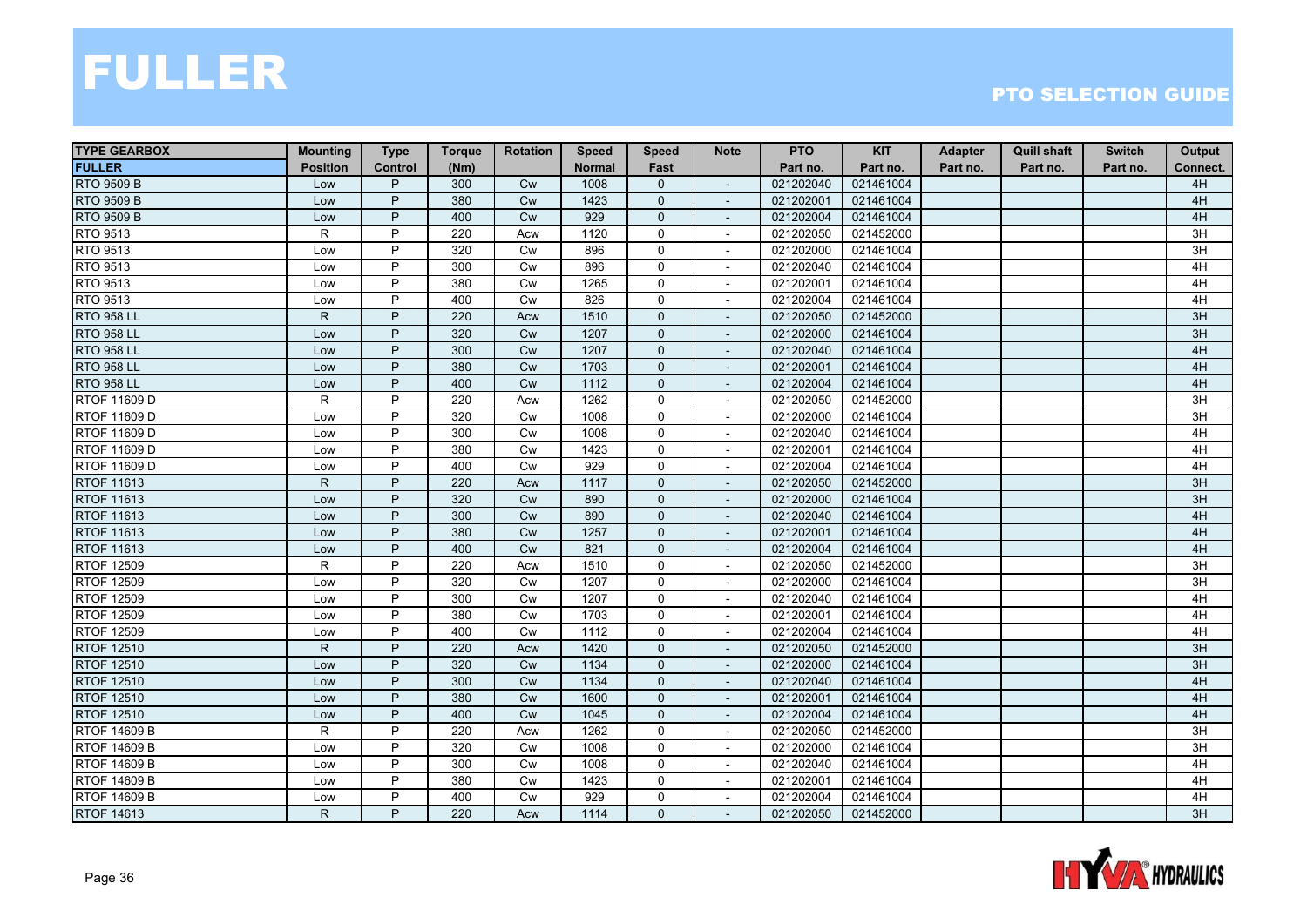| <b>TYPE GEARBOX</b> | <b>Mounting</b> | <b>Type</b> | <b>Torque</b> | <b>Rotation</b> | <b>Speed</b>  | <b>Speed</b>   | <b>Note</b>              | <b>PTO</b> | <b>KIT</b> | Adapter  | <b>Quill shaft</b> | <b>Switch</b> | Output          |
|---------------------|-----------------|-------------|---------------|-----------------|---------------|----------------|--------------------------|------------|------------|----------|--------------------|---------------|-----------------|
| <b>FULLER</b>       | <b>Position</b> | Control     | (Nm)          |                 | <b>Normal</b> | Fast           |                          | Part no.   | Part no.   | Part no. | Part no.           | Part no.      | Connect.        |
| <b>RTOF 14613</b>   | Low             | P           | 320           | Cw              | 890           | 0              | $\overline{\phantom{a}}$ | 021202000  | 021461004  |          |                    |               | 3H              |
| <b>RTOF 14613</b>   | Low             | P           | 300           | <b>Cw</b>       | 890           | $\mathbf{0}$   |                          | 021202040  | 021461004  |          |                    |               | 4H              |
| RTOF 14613          | Low             | P           | 380           | Cw              | 1257          | 0              |                          | 021202001  | 021461004  |          |                    |               | 4H              |
| <b>RTOF 14613</b>   | Low             | P           | 400           | Cw              | 821           | 0              | $\blacksquare$           | 021202004  | 021461004  |          |                    |               | 4H              |
| <b>RTOF 910</b>     | $\mathsf{R}$    | P           | 220           | Acw             | 1620          | 0              | $\sim$                   | 021202050  | 021452000  |          |                    |               | $\overline{3H}$ |
| <b>RTOF 910</b>     | Low             | P           | 320           | <b>Cw</b>       | 1240          | 0              | $\overline{\phantom{a}}$ | 021202000  | 021461004  |          |                    |               | 3H              |
| <b>RTOF 910</b>     | Low             | P           | 300           | Cw              | 1240          | 0              | $\overline{\phantom{a}}$ | 021202040  | 021461004  |          |                    |               | 4H              |
| <b>RTOF 910</b>     | Low             | P           | 380           | <b>Cw</b>       | 1750          | $\mathbf 0$    | $\overline{\phantom{a}}$ | 021202001  | 021461004  |          |                    |               | 4H              |
| RTOF 910            | Low             | P           | 400           | Cw              | 1144          | 0              | $\blacksquare$           | 021202004  | 021461004  |          |                    |               | 4H              |
| <b>RTOF 913</b>     | $\mathsf{R}$    | P           | 220           | Acw             | 1120          | $\mathbf 0$    | $\blacksquare$           | 021202050  | 021452000  |          |                    |               | 3H              |
| RTOF 913            | Low             | P           | 320           | Cw              | 895           | $\mathbf 0$    | $\blacksquare$           | 021202000  | 021461004  |          |                    |               | 3H              |
| <b>RTOF 913</b>     | Low             | P           | 300           | Cw              | 895           | 0              | $\overline{\phantom{a}}$ | 021202040  | 021461004  |          |                    |               | 4H              |
| <b>RTOF 9509 A</b>  | R               | P           | 220           | Acw             | 1510          | 0              | $\overline{\phantom{a}}$ | 021202050  | 021452000  |          |                    |               | 3H              |
| <b>RTOF 9509 A</b>  | Low             | P           | 320           | Cw              | 1207          | $\mathbf 0$    |                          | 021202000  | 021461004  |          |                    |               | 3H              |
| <b>RTOF 9509 A</b>  | Low             | P           | 300           | Cw              | 1207          | 0              |                          | 021202040  | 021461004  |          |                    |               | 4H              |
| <b>RTOF 9509 A</b>  | Low             | P           | 380           | Cw              | 1703          | 0              | $\blacksquare$           | 021202001  | 021461004  |          |                    |               | 4H              |
| <b>RTOF 9509 A</b>  | Low             | P           | 400           | Cw              | 1112          | 0              | $\overline{\phantom{a}}$ | 021202004  | 021461004  |          |                    |               | 4H              |
| <b>RTOF 9509 B</b>  | $\mathsf{R}$    | P           | 220           | Acw             | 1262          | $\overline{0}$ | $\overline{\phantom{a}}$ | 021202050  | 021452000  |          |                    |               | 3H              |
| <b>RTOF 9509 B</b>  | Low             | P           | 320           | Cw              | 1008          | $\mathbf{0}$   | $\overline{\phantom{a}}$ | 021202000  | 021461004  |          |                    |               | 3H              |
| <b>RTOF 9509 B</b>  | Low             | P           | 300           | <b>Cw</b>       | 1008          | $\mathbf{0}$   |                          | 021202040  | 021461004  |          |                    |               | 4H              |
| <b>RTOF 9509 B</b>  | Low             | P           | 380           | <b>Cw</b>       | 1423          | 0              | $\blacksquare$           | 021202001  | 021461004  |          |                    |               | 4H              |
| <b>RTOF 9509 B</b>  | Low             | P           | 400           | Cw              | 929           | 0              | $\blacksquare$           | 021202004  | 021461004  |          |                    |               | 4H              |
| <b>RTOF 9531</b>    | R               | P           | 220           | Acw             | 1120          | $\mathsf{O}$   | $\mathbf{r}$             | 021202050  | 021452000  |          |                    |               | 3H              |
| <b>RTOF 9531</b>    | Low             | P           | 320           | Cw              | 896           | 0              | $\overline{\phantom{a}}$ | 021202000  | 021461004  |          |                    |               | 3H              |
| <b>RTOF 9531</b>    | Low             | P           | 300           | <b>Cw</b>       | 896           | 0              | $\overline{\phantom{a}}$ | 021202040  | 021461004  |          |                    |               | 4H              |
| <b>RTOF 9531</b>    | Low             | P           | 380           | <b>Cw</b>       | 1265          | $\mathbf 0$    | $\blacksquare$           | 021202001  | 021461004  |          |                    |               | 4H              |
| <b>RTOF 9531</b>    | Low             | P           | 400           | Cw              | 826           | 0              | $\sim$                   | 021202004  | 021461004  |          |                    |               | 4H              |
| <b>RTOO 913</b>     | $\mathsf{R}$    | P           | 220           | Acw             | 1338          | $\mathbf 0$    |                          | 021202050  | 021452000  |          |                    |               | 3H              |
| <b>RTOO 913</b>     | Low             | P           | 320           | Cw              | 1024          | $\mathbf{0}$   | $\overline{a}$           | 021202000  | 021461004  |          |                    |               | 3H              |
| <b>RTOO 913</b>     | Low             | P           | 300           | Cw              | 1024          | $\overline{0}$ | $\overline{\phantom{a}}$ | 021202040  | 021461004  |          |                    |               | 4H              |
| <b>RTOO 913</b>     | Low             | P           | 380           | <b>Cw</b>       | 1445          | $\mathbf{0}$   | $\overline{\phantom{a}}$ | 021202001  | 021461004  |          |                    |               | 4H              |
| <b>RTOO 913</b>     | Low             | P           | 400           | <b>Cw</b>       | 944           | $\mathbf{0}$   |                          | 021202004  | 021461004  |          |                    |               | 4H              |
| RTOO 9513           | R               | P           | 220           | Acw             | 1262          | 0              | $\sim$                   | 021202050  | 021452000  |          |                    |               | 3H              |
| RTOO 9513           | Low             | P           | 320           | Cw              | 1008          | 0              |                          | 021202000  | 021461004  |          |                    |               | 3H              |
| RTOO 9513           | Low             | P           | 300           | Cw              | 1008          | $\mathsf{O}$   | $\sim$                   | 021202040  | 021461004  |          |                    |               | 4H              |
| RTOO 9513           | Low             | P           | 380           | Cw              | 1423          | 0              | $\overline{\phantom{a}}$ | 021202001  | 021461004  |          |                    |               | 4H              |
| RTOO 9513           | Low             | P           | 400           | Cw              | 929           | 0              | $\overline{\phantom{a}}$ | 021202004  | 021461004  |          |                    |               | 4H              |
| <b>RTOOF 11613</b>  | $\mathsf{R}$    | P           | 220           | Acw             | 1262          | $\mathbf{0}$   |                          | 021202050  | 021452000  |          |                    |               | 3H              |
| <b>RTOOF 11613</b>  | Low             | P           | 320           | <b>Cw</b>       | 1008          | $\overline{0}$ | $\overline{\phantom{a}}$ | 021202000  | 021461004  |          |                    |               | 3H              |

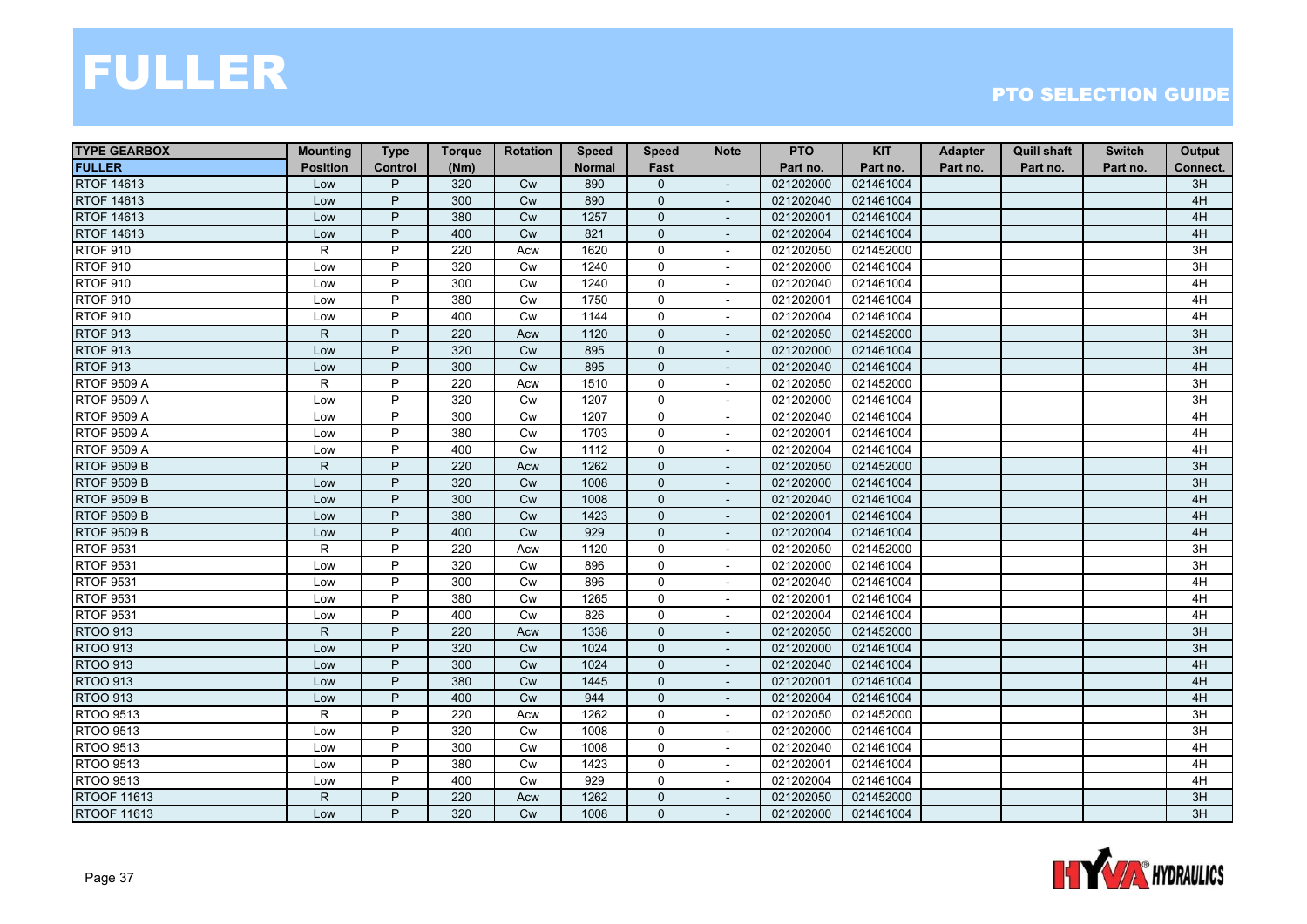| <b>TYPE GEARBOX</b> | <b>Mounting</b> | <b>Type</b>    | <b>Torque</b> | <b>Rotation</b> | <b>Speed</b>  | <b>Speed</b>   | <b>Note</b>              | <b>PTO</b> | <b>KIT</b> | Adapter  | <b>Quill shaft</b> | <b>Switch</b> | Output   |
|---------------------|-----------------|----------------|---------------|-----------------|---------------|----------------|--------------------------|------------|------------|----------|--------------------|---------------|----------|
| <b>FULLER</b>       | <b>Position</b> | <b>Control</b> | (Nm)          |                 | <b>Normal</b> | Fast           |                          | Part no.   | Part no.   | Part no. | Part no.           | Part no.      | Connect. |
| <b>RTOOF 11613</b>  | Low             | P              | 300           | <b>Cw</b>       | 1008          | $\Omega$       | $\overline{\phantom{a}}$ | 021202040  | 021461004  |          |                    |               | 4H       |
| <b>RTOOF 11613</b>  | Low             | P              | 380           | <b>Cw</b>       | 1423          | $\mathbf{0}$   |                          | 021202001  | 021461004  |          |                    |               | 4H       |
| <b>RTOOF 11613</b>  | Low             | P              | 400           | Cw              | 929           | $\mathbf 0$    |                          | 021202004  | 021461004  |          |                    |               | 4H       |
| RTOOF 913           | R               | P              | 220           | Acw             | 1338          | $\mathbf 0$    | $\sim$                   | 021202050  | 021452000  |          |                    |               | 3H       |
| RTOOF 913           | Low             | P              | 320           | <b>Cw</b>       | 1024          | $\mathbf 0$    |                          | 021202000  | 021461004  |          |                    |               | 3H       |
| RTOOF 913           | Low             | P              | 300           | Cw              | 1024          | 0              | $\overline{\phantom{a}}$ | 021202040  | 021461004  |          |                    |               | 4H       |
| RTOOF 913           | Low             | P              | 380           | <b>Cw</b>       | 1445          | $\Omega$       | $\sim$                   | 021202001  | 021461004  |          |                    |               | 4H       |
| RTOOF 913           | Low             | P              | 400           | <b>Cw</b>       | 944           | 0              |                          | 021202004  | 021461004  |          |                    |               | 4H       |
| RTOOX 11613         | ${\sf R}$       | P              | 220           | Acw             | 1262          | $\mathbf 0$    |                          | 021202050  | 021452000  |          |                    |               | 3H       |
| RTOOX 11613         | Low             | P              | 320           | <b>Cw</b>       | 1008          | $\mathbf{0}$   | $\blacksquare$           | 021202000  | 021461004  |          |                    |               | 3H       |
| RTOOX 11613         | Low             | P              | 300           | <b>Cw</b>       | 1008          | $\mathbf 0$    | $\overline{\phantom{a}}$ | 021202040  | 021461004  |          |                    |               | 4H       |
| <b>RTOOX 11613</b>  | Low             | P              | 380           | <b>Cw</b>       | 1423          | $\mathbf{0}$   | $\overline{\phantom{a}}$ | 021202001  | 021461004  |          |                    |               | 4H       |
| <b>RTOOX 11613</b>  | Low             | P              | 400           | Cw              | 929           | $\mathbf{0}$   | $\overline{\phantom{a}}$ | 021202004  | 021461004  |          |                    |               | 4H       |
| RTOOX 14613         | $\mathsf{R}$    | P              | 220           | Acw             | 1262          | 0              | $\sim$                   | 021202050  | 021452000  |          |                    |               | 3H       |
| RTOOX 14613         | Low             | P              | 320           | Cw              | 1008          | $\mathsf{O}$   |                          | 021202000  | 021461004  |          |                    |               | 3H       |
| RTOOX 14613         | Low             | P              | 300           | Cw              | 1008          | $\mathbf 0$    | $\sim$                   | 021202040  | 021461004  |          |                    |               | 4H       |
| RTOOX 14613         | Low             | P              | 380           | <b>Cw</b>       | 1423          | $\mathbf 0$    | $\overline{\phantom{a}}$ | 021202001  | 021461004  |          |                    |               | 4H       |
| RTOOX 14613         | Low             | P              | 400           | <b>Cw</b>       | 929           | 0              | $\sim$                   | 021202004  | 021461004  |          |                    |               | 4H       |
| <b>RTOX 11609 A</b> | $\mathsf{R}$    | P              | 220           | Acw             | 1496          | $\mathbf{0}$   | $\overline{\phantom{a}}$ | 021202050  | 021452000  |          |                    |               | 3H       |
| <b>RTOX 11609 A</b> | Low             | P              | 320           | Cw              | 1195          | $\mathbf 0$    |                          | 021202000  | 021461004  |          |                    |               | 3H       |
| <b>RTOX 11609 A</b> | Low             | P              | 300           | Cw              | 1195          | $\mathbf{0}$   | $\overline{\phantom{a}}$ | 021202040  | 021461004  |          |                    |               | 4H       |
| <b>RTOX 11609 A</b> | Low             | P              | 380           | Cw              | 1687          | $\mathbf{0}$   | $\overline{\phantom{a}}$ | 021202001  | 021461004  |          |                    |               | 4H       |
| <b>RTOX 11609 A</b> | Low             | P              | 400           | Cw              | 1102          | $\mathbf 0$    | $\sim$                   | 021202004  | 021461004  |          |                    |               | 4H       |
| <b>RTOX 14609 A</b> | R               | P              | 220           | Acw             | 1496          | $\mathbf 0$    | $\overline{\phantom{a}}$ | 021202050  | 021452000  |          |                    |               | 3H       |
| <b>RTOX 14609 A</b> | Low             | P              | 320           | <b>Cw</b>       | 1195          | 0              | $\sim$                   | 021202000  | 021461004  |          |                    |               | 3H       |
| RTOX 14609 A        | Low             | P              | 300           | Cw              | 1195          | $\mathbf 0$    | $\sim$                   | 021202040  | 021461004  |          |                    |               | 4H       |
| <b>RTOX 14609 A</b> | Low             | P              | 380           | <b>Cw</b>       | 1783          | 0              |                          | 021202001  | 021461004  |          |                    |               | 4H       |
| <b>RTOX 14609 A</b> | Low             | P              | 400           | Cw              | 1164          | 0              |                          | 021202004  | 021461004  |          |                    |               | 4H       |
| <b>RTOX 14609 B</b> | $\mathsf{R}$    | P              | 220           | Acw             | 1262          | $\mathbf{0}$   | $\sim$                   | 021202050  | 021452000  |          |                    |               | 3H       |
| <b>RTOX 14609 B</b> | Low             | P              | 320           | Cw              | 1008          | $\mathbf{0}$   | $\overline{\phantom{a}}$ | 021202000  | 021461004  |          |                    |               | 3H       |
| <b>RTOX 14609 B</b> | Low             | P              | 300           | <b>Cw</b>       | 1008          | $\mathbf{0}$   | $\overline{\phantom{a}}$ | 021202040  | 021461004  |          |                    |               | 4H       |
| <b>RTOX 14609 B</b> | Low             | P              | 380           | Cw              | 1423          | $\mathbf{0}$   |                          | 021202001  | 021461004  |          |                    |               | 4H       |
| <b>RTOX 14609 B</b> | Low             | P              | 400           | Cw              | 929           | $\mathbf 0$    | $\overline{\phantom{a}}$ | 021202004  | 021461004  |          |                    |               | 4H       |
| RTOX 14613          | R               | P              | 220           | Acw             | 1262          | 0              | $\blacksquare$           | 021202050  | 021452000  |          |                    |               | 3H       |
| <b>RTOX 14613</b>   | Low             | P              | 320           | Cw              | 1008          | $\mathbf 0$    | $\sim$                   | 021202000  | 021461004  |          |                    |               | 3H       |
| RTOX 14613          | Low             | P              | 300           | Cw              | 1008          | 0              | $\overline{\phantom{a}}$ | 021202040  | 021461004  |          |                    |               | 4H       |
| RTOX 14613          | Low             | P              | 380           | Cw              | 1423          | 0              | $\overline{\phantom{a}}$ | 021202001  | 021461004  |          |                    |               | 4H       |
| RTOX 14613          | Low             | P              | 400           | <b>Cw</b>       | 929           | $\mathbf 0$    |                          | 021202004  | 021461004  |          |                    |               | 4H       |
| RTX 11609 A         | $\mathsf{R}$    | P              | 220           | Acw             | 1496          | $\overline{0}$ | $\overline{\phantom{a}}$ | 021202050  | 021452000  |          |                    |               | 3H       |

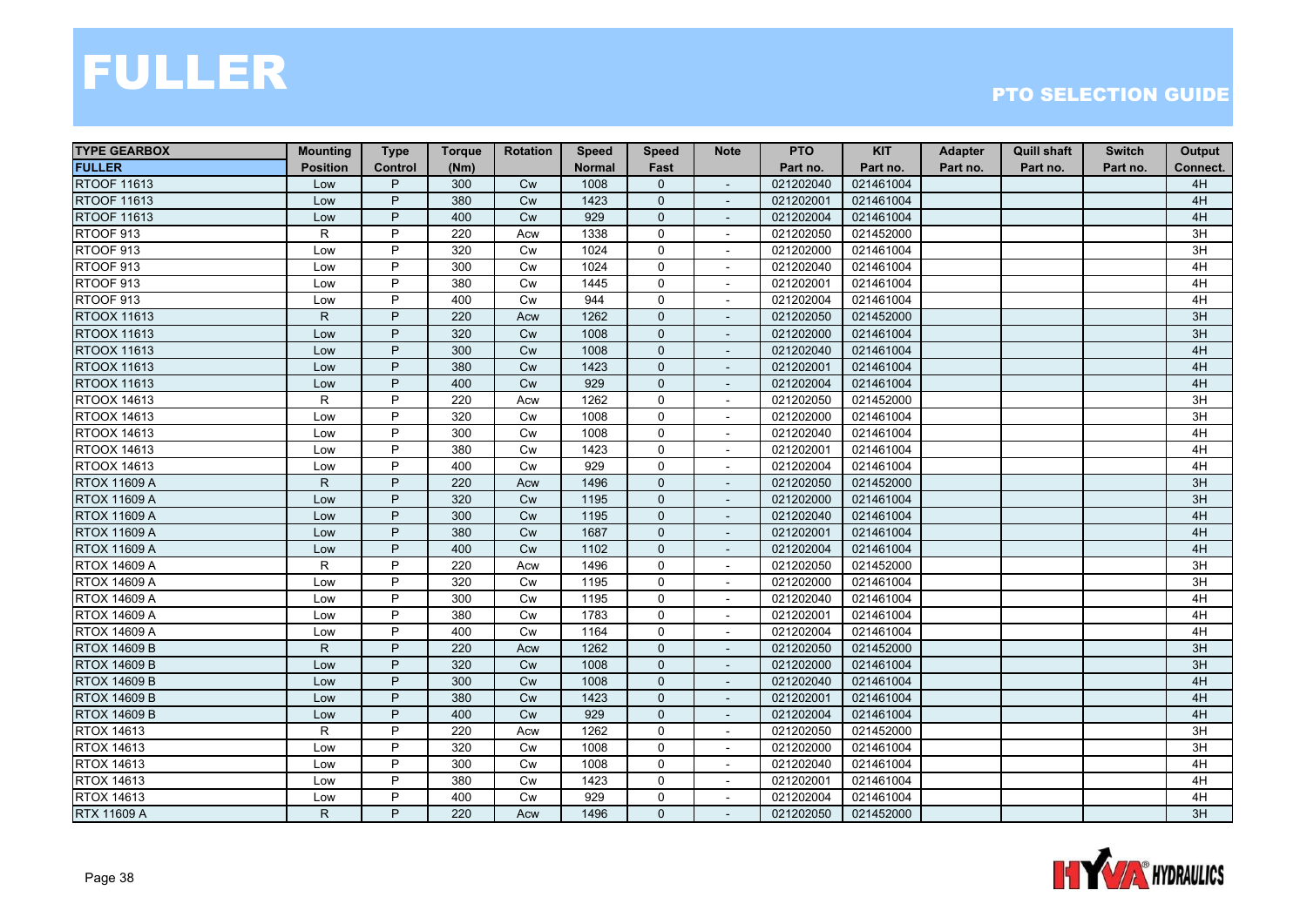| <b>TYPE GEARBOX</b> | <b>Mounting</b> | <b>Type</b>    | <b>Torque</b> | <b>Rotation</b> | <b>Speed</b>     | <b>Speed</b> | <b>Note</b>              | <b>PTO</b> | <b>KIT</b> | <b>Adapter</b> | <b>Quill shaft</b> | <b>Switch</b> | Output   |
|---------------------|-----------------|----------------|---------------|-----------------|------------------|--------------|--------------------------|------------|------------|----------------|--------------------|---------------|----------|
| <b>FULLER</b>       | <b>Position</b> | <b>Control</b> | (Nm)          |                 | <b>Normal</b>    | Fast         |                          | Part no.   | Part no.   | Part no.       | Part no.           | Part no.      | Connect. |
| <b>RTX 11609 A</b>  | Low             | P              | 320           | <b>Cw</b>       | 1195             | $\Omega$     | $\overline{\phantom{a}}$ | 021202000  | 021461004  |                |                    |               | 3H       |
| <b>RTX 11609 A</b>  | Low             | P              | 300           | <b>Cw</b>       | 1195             | $\mathbf{0}$ |                          | 021202040  | 021461004  |                |                    |               | 4H       |
| <b>RTX 11609 A</b>  | Low             | P              | 380           | <b>Cw</b>       | 1687             | $\mathbf 0$  |                          | 021202001  | 021461004  |                |                    |               | 4H       |
| <b>RTX 11609 A</b>  | Low             | P              | 400           | Cw              | $\frac{1102}{ }$ | $\mathbf{0}$ | $\sim$                   | 021202004  | 021461004  |                |                    |               | 4H       |
| RTX 11609 B         | $\mathsf{R}$    | P              | 220           | Acw             | 1262             | $\mathbf 0$  | $\overline{\phantom{a}}$ | 021202050  | 021452000  |                |                    |               | 3H       |
| RTX 11609 B         | Low             | P              | 320           | <b>Cw</b>       | 1008             | 0            | $\blacksquare$           | 021202000  | 021461004  |                |                    |               | 3H       |
| RTX 11609 B         | Low             | P              | 300           | <b>Cw</b>       | 1008             | $\Omega$     | $\sim$                   | 021202040  | 021461004  |                |                    |               | 4H       |
| RTX 11609 B         | Low             | P              | 380           | Cw              | 1423             | 0            | $\overline{\phantom{a}}$ | 021202001  | 021461004  |                |                    |               | 4H       |
| RTX 11609 B         | Low             | P              | 400           | Cw              | 929              | $\mathbf 0$  |                          | 021202004  | 021461004  |                |                    |               | 4H       |
| RTX 11609 R         | R.              | P              | 220           | Acw             | 1705             | $\mathbf{0}$ | $\overline{a}$           | 021202050  | 021452000  |                |                    |               | 3H       |
| <b>RTX 11609 R</b>  | Low             | P              | 320           | <b>Cw</b>       | 1306             | $\mathbf{0}$ | $\overline{\phantom{a}}$ | 021202000  | 021461004  |                |                    |               | 3H       |
| <b>RTX 11609 R</b>  | Low             | P              | 300           | <b>Cw</b>       | 1306             | $\mathbf 0$  | $\overline{\phantom{a}}$ | 021202040  | 021461004  |                |                    |               | 4H       |
| RTX 11609 R         | Low             | P              | 380           | Cw              | 1843             | $\mathbf{0}$ | $\overline{\phantom{a}}$ | 021202001  | 021461004  |                |                    |               | 4H       |
| RTX 11609 R         | Low             | P              | 400           | Cw              | 1205             | $\mathbf 0$  |                          | 021202004  | 021461004  |                |                    |               | 4H       |
| RTX 11613 B         | $\mathsf{R}$    | P              | 220           | Acw             | 1496             | $\mathbf 0$  |                          | 021202050  | 021452000  |                |                    |               | 3H       |
| RTX 11613 B         | R               | P              | 220           | Acw             | 1262             | $\Omega$     | $\sim$                   | 021202050  | 021452000  |                |                    |               | 3H       |
| RTX 11613 B         | Low             | P              | 320           | <b>Cw</b>       | 1195             | $\mathbf 0$  | $\overline{\phantom{a}}$ | 021202000  | 021461004  |                |                    |               | 3H       |
| RTX 11613 B         | Low             | P              | 320           | <b>Cw</b>       | 1008             | 0            | $\frac{1}{2}$            | 021202000  | 021461004  |                |                    |               | 3H       |
| RTX 11613 B         | Low             | P              | 300           | Cw              | 1195             | $\mathbf 0$  | $\blacksquare$           | 021202040  | 021461004  |                |                    |               | 4H       |
| RTX 11613 B         | Low             | P              | 300           | Cw              | 1008             | $\mathbf 0$  | ÷.                       | 021202040  | 021461004  |                |                    |               | 4H       |
| RTX 11613 B         | Low             | P              | 380           | <b>Cw</b>       | 1687             | $\mathbf 0$  |                          | 021202001  | 021461004  |                |                    |               | 4H       |
| RTX 11613 B         | Low             | P              | 380           | <b>Cw</b>       | 1423             | $\mathbf 0$  | $\overline{a}$           | 021202001  | 021461004  |                |                    |               | 4H       |
| <b>RTX 11613 B</b>  | Low             | P              | 400           | <b>Cw</b>       | 1102             | $\mathbf 0$  | ÷.                       | 021202004  | 021461004  |                |                    |               | 4H       |
| <b>RTX 11613 B</b>  | Low             | P              | 400           | <b>Cw</b>       | 929              | 0            | $\overline{\phantom{a}}$ | 021202004  | 021461004  |                |                    |               | 4H       |
| <b>RTX 11708 LL</b> | R               | P              | 220           | Acw             | 1638             | $\mathbf 0$  | $\overline{\phantom{a}}$ | 021202050  | 021452000  |                |                    |               | 3H       |
| <b>RTX 11708 LL</b> | Low             | P              | 320           | <b>Cw</b>       | 1254             | $\mathbf{0}$ |                          | 021202000  | 021461004  |                |                    |               | 3H       |
| <b>RTX 11708 LL</b> | Low             | P              | 300           | <b>Cw</b>       | 1254             | $\mathbf{0}$ | $\overline{a}$           | 021202040  | 021461004  |                |                    |               | 4H       |
| <b>RTX 11708 LL</b> | Low             | P              | 380           | Cw              | 1771             | $\mathbf{0}$ | $\overline{\phantom{a}}$ | 021202001  | 021461004  |                |                    |               | 4H       |
| <b>RTX 11708 LL</b> | Low             | P              | 400           | Cw              | 1157             | $\mathbf{0}$ | $\overline{\phantom{a}}$ | 021202004  | 021461004  |                |                    |               | 4H       |
| <b>RTX 11709 H</b>  | $\mathsf{R}$    | P              | 220           | Acw             | 1441             | $\mathbf 0$  | $\overline{\phantom{a}}$ | 021202050  | 021452000  |                |                    |               | 3H       |
| RTX 11709 H         | Low             | P              | 320           | <b>Cw</b>       | 1103             | 0            | $\overline{\phantom{a}}$ | 021202000  | 021461004  |                |                    |               | 3H       |
| RTX 11709 H         | Low             | P              | 300           | <b>Cw</b>       | 1103             | $\mathbf 0$  |                          | 021202040  | 021461004  |                |                    |               | 4H       |
| RTX 11709 H         | Low             | P              | 380           | Cw              | 1558             | 0            | $\overline{\phantom{a}}$ | 021202001  | 021461004  |                |                    |               | 4H       |
| RTX 11709 H         | Low             | P              | 400           | Cw              | 1018             | $\mathbf 0$  |                          | 021202004  | 021461004  |                |                    |               | 4H       |
| <b>RTX 11710 B</b>  | $\mathsf{R}$    | P              | 220           | Acw             | 1638             | $\mathbf{0}$ | $\sim$                   | 021202050  | 021452000  |                |                    |               | 3H       |
| <b>RTX 11710 B</b>  | Low             | P              | 320           | <b>Cw</b>       | 1254             | $\mathbf{0}$ | $\sim$                   | 021202000  | 021461004  |                |                    |               | 3H       |
| <b>RTX 11710 B</b>  | Low             | P              | 300           | <b>Cw</b>       | 1254             | $\mathbf{0}$ | $\overline{\phantom{a}}$ | 021202040  | 021461004  |                |                    |               | 4H       |
| <b>RTX 11710 B</b>  | Low             | P              | 380           | <b>Cw</b>       | 1771             | $\Omega$     |                          | 021202001  | 021461004  |                |                    |               | 4H       |
| <b>RTX 11710 B</b>  | Low             | P              | 400           | <b>Cw</b>       | 1157             | $\mathbf{0}$ | $\overline{\phantom{a}}$ | 021202004  | 021461004  |                |                    |               | 4H       |

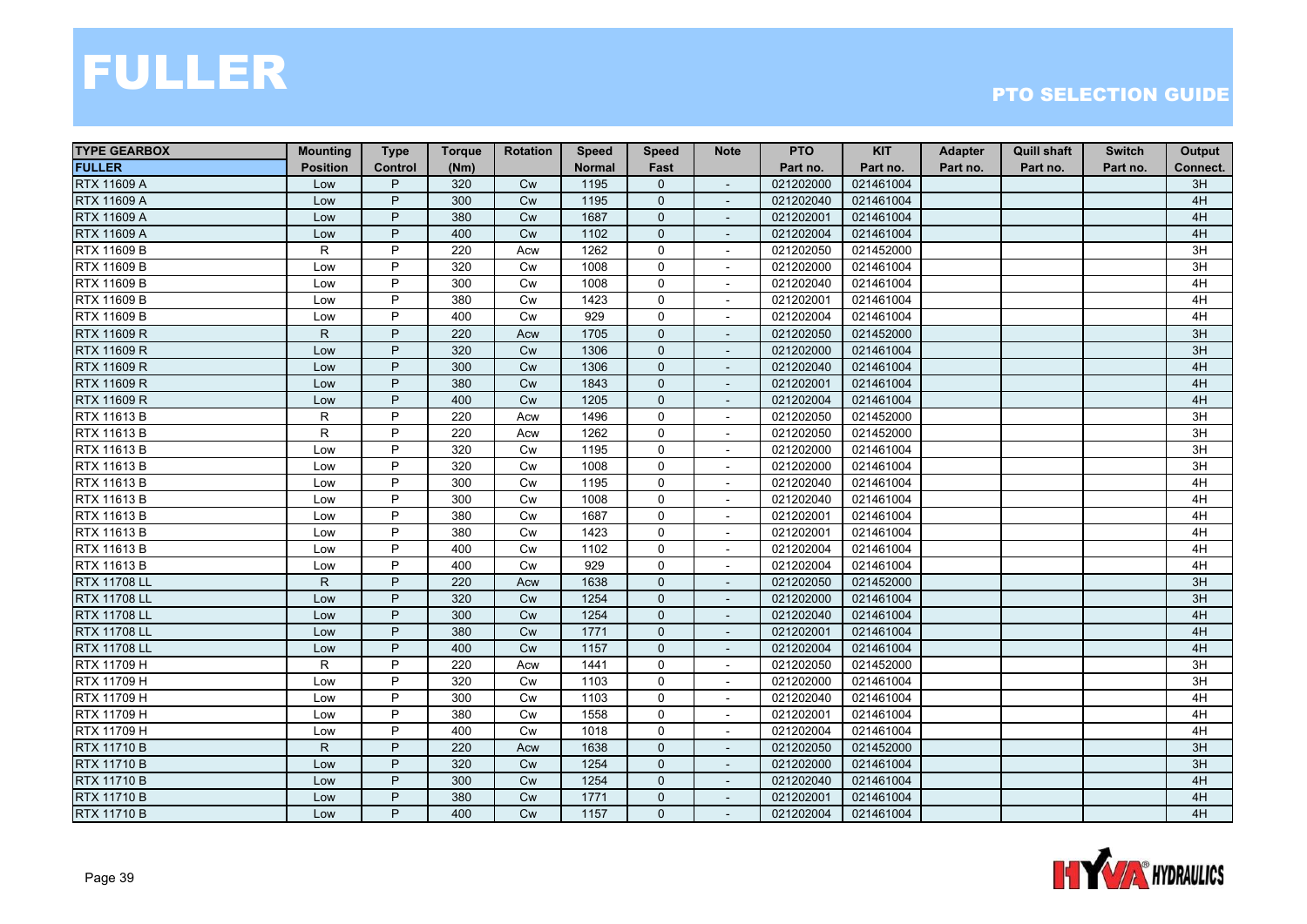| <b>TYPE GEARBOX</b> | <b>Mounting</b> | <b>Type</b>    | <b>Torque</b> | <b>Rotation</b> | <b>Speed</b>  | <b>Speed</b>   | <b>Note</b>              | <b>PTO</b> | <b>KIT</b> | Adapter  | <b>Quill shaft</b> | <b>Switch</b> | Output          |
|---------------------|-----------------|----------------|---------------|-----------------|---------------|----------------|--------------------------|------------|------------|----------|--------------------|---------------|-----------------|
| <b>FULLER</b>       | <b>Position</b> | <b>Control</b> | (Nm)          |                 | <b>Normal</b> | Fast           |                          | Part no.   | Part no.   | Part no. | Part no.           | Part no.      | Connect.        |
| <b>RTX 12710 B</b>  | R               | P              | 220           | Acw             | 1338          | 0              | $\sim$                   | 021202050  | 021452000  |          |                    |               | 3H              |
| RTX 12710 B         | Low             | P              | 320           | <b>Cw</b>       | 1024          | $\mathbf 0$    |                          | 021202000  | 021461004  |          |                    |               | 3H              |
| RTX 12710 B         | Low             | P              | 300           | Cw              | 1024          | 0              |                          | 021202040  | 021461004  |          |                    |               | 4H              |
| <b>RTX 12710 B</b>  | Low             | P              | 380           | Cw              | 1446          | 0              | $\sim$                   | 021202001  | 021461004  |          |                    |               | 4H              |
| <b>RTX 12710 B</b>  | Low             | P              | 400           | Cw              | 945           | $\mathbf 0$    | $\sim$                   | 021202004  | 021461004  |          |                    |               | 4H              |
| RTX 12710 C         | $\mathsf{R}$    | P              | 220           | Acw             | 1338          | $\mathbf{0}$   | $\sim$                   | 021202050  | 021452000  |          |                    |               | 3H              |
| RTX 12710 C         | Low             | P              | 320           | <b>Cw</b>       | 1024          | $\mathbf{0}$   | $\sim$                   | 021202000  | 021461004  |          |                    |               | 3H              |
| RTX 12710 C         | Low             | P              | 300           | Cw              | 1024          | $\mathbf{0}$   |                          | 021202040  | 021461004  |          |                    |               | 4H              |
| RTX 12710 C         | Low             | P              | 380           | Cw              | 1446          | $\mathbf 0$    |                          | 021202001  | 021461004  |          |                    |               | 4H              |
| <b>RTX 12710 C</b>  | Low             | P              | 400           | Cw              | 945           | $\mathbf 0$    | $\sim$                   | 021202004  | 021461004  |          |                    |               | 4H              |
| <b>RTX 13710 B</b>  | $\mathsf{R}$    | P              | 220           | Acw             | 1684          | 0              | $\sim$                   | 021202050  | 021452000  |          |                    |               | $\overline{3H}$ |
| RTX 13710 B         | Low             | P              | 320           | <b>Cw</b>       | 1289          | 0              | $\sim$                   | 021202000  | 021461004  |          |                    |               | 3H              |
| RTX 13710 B         | Low             | P              | 300           | Cw              | 1289          | $\mathbf 0$    | $\overline{\phantom{a}}$ | 021202040  | 021461004  |          |                    |               | 4H              |
| RTX 13710 B         | Low             | P              | 380           | <b>Cw</b>       | 1820          | $\mathbf 0$    | $\blacksquare$           | 021202001  | 021461004  |          |                    |               | 4H              |
| RTX 13710 B         | Low             | P              | 400           | Cw              | 1184          | 0              | $\sim$                   | 021202004  | 021461004  |          |                    |               | 4H              |
| RTX 13710 C         | $\mathsf{R}$    | P              | 220           | Acw             | 1446          | $\mathbf 0$    | $\sim$                   | 021202050  | 021452000  |          |                    |               | 3H              |
| RTX 13710 C         | Low             | P              | 320           | Cw              | 1107          | $\mathbf{0}$   | $\sim$                   | 021202000  | 021461004  |          |                    |               | 3H              |
| RTX 13710 C         | Low             | P              | 300           | <b>Cw</b>       | 1107          | $\mathbf 0$    | $\sim$                   | 021202040  | 021461004  |          |                    |               | 4H              |
| RTX 13710 C         | Low             | P              | 380           | <b>Cw</b>       | 1563          | $\mathbf{0}$   | $\sim$                   | 021202001  | 021461004  |          |                    |               | 4H              |
| RTX 13710 C         | Low             | P              | 400           | Cw              | 1021          | $\mathbf{0}$   |                          | 021202004  | 021461004  |          |                    |               | 4H              |
| RTX 14609 A         | R               | P              | 220           | Acw             | 1496          | 0              | $\sim$                   | 021202050  | 021452000  |          |                    |               | 3H              |
| RTX 14609 A         | Low             | P              | 320           | Cw              | 1195          | 0              | $\sim$                   | 021202000  | 021461004  |          |                    |               | $\overline{3H}$ |
| RTX 14609 A         | Low             | P              | 300           | Cw              | 1195          | 0              | $\sim$                   | 021202040  | 021461004  |          |                    |               | 4H              |
| RTX 14609 A         | Low             | P              | 380           | <b>Cw</b>       | 1783          | 0              | $\sim$                   | 021202001  | 021461004  |          |                    |               | 4H              |
| RTX 14609 A         | Low             | P              | 400           | <b>Cw</b>       | 1164          | $\mathbf 0$    | $\overline{\phantom{a}}$ | 021202004  | 021461004  |          |                    |               | 4H              |
| <b>RTX 14609 B</b>  | $\mathsf{R}$    | P              | 220           | Acw             | 1262          | $\mathbf{0}$   |                          | 021202050  | 021452000  |          |                    |               | 3H              |
| <b>RTX 14609 B</b>  | Low             | P              | 320           | Cw              | 1008          | $\mathbf 0$    | $\overline{\phantom{a}}$ | 021202000  | 021461004  |          |                    |               | 3H              |
| <b>RTX 14609 B</b>  | Low             | P              | 300           | Cw              | 1008          | $\mathbf{0}$   |                          | 021202040  | 021461004  |          |                    |               | 4H              |
| <b>RTX 14609 B</b>  | Low             | P              | 380           | Cw              | 1423          | $\mathbf{0}$   | $\sim$                   | 021202001  | 021461004  |          |                    |               | 4H              |
| <b>RTX 14609 B</b>  | Low             | P              | 400           | <b>Cw</b>       | 929           | $\mathbf{0}$   | $\overline{\phantom{a}}$ | 021202004  | 021461004  |          |                    |               | 4H              |
| RTX 14609 R         | R               | P              | 220           | Acw             | 1496          | 0              | $\overline{\phantom{a}}$ | 021202050  | 021452000  |          |                    |               | 3H              |
| RTX 14609 R         | Low             | P              | 320           | Cw              | 1195          | $\mathbf{0}$   |                          | 021202000  | 021461004  |          |                    |               | 3H              |
| RTX 14609 R         | Low             | P              | 300           | Cw              | 1195          | 0              | $\overline{\phantom{a}}$ | 021202040  | 021461004  |          |                    |               | 4H              |
| RTX 14609 R         | Low             | P              | 380           | Cw              | 1783          | 0              |                          | 021202001  | 021461004  |          |                    |               | 4H              |
| RTX 14609 R         | Low             | P              | 400           | <b>Cw</b>       | 1164          | $\mathbf 0$    | $\sim$                   | 021202004  | 021461004  |          |                    |               | 4H              |
| RTX 14615           | $\mathsf{R}$    | P              | 220           | Acw             | 1496          | $\mathbf{0}$   | $\overline{\phantom{a}}$ | 021202050  | 021452000  |          |                    |               | 3H              |
| <b>RTX 14615</b>    | Low             | P              | 320           | <b>Cw</b>       | 1195          | $\mathbf{0}$   | $\overline{\phantom{a}}$ | 021202000  | 021461004  |          |                    |               | 3H              |
| <b>RTX 14615</b>    | Low             | P              | 300           | Cw              | 1195          | $\mathbf{0}$   |                          | 021202040  | 021461004  |          |                    |               | 4H              |
| RTX 14615           | Low             | P              | 380           | <b>Cw</b>       | 1783          | $\overline{0}$ | $\overline{\phantom{a}}$ | 021202001  | 021461004  |          |                    |               | 4H              |

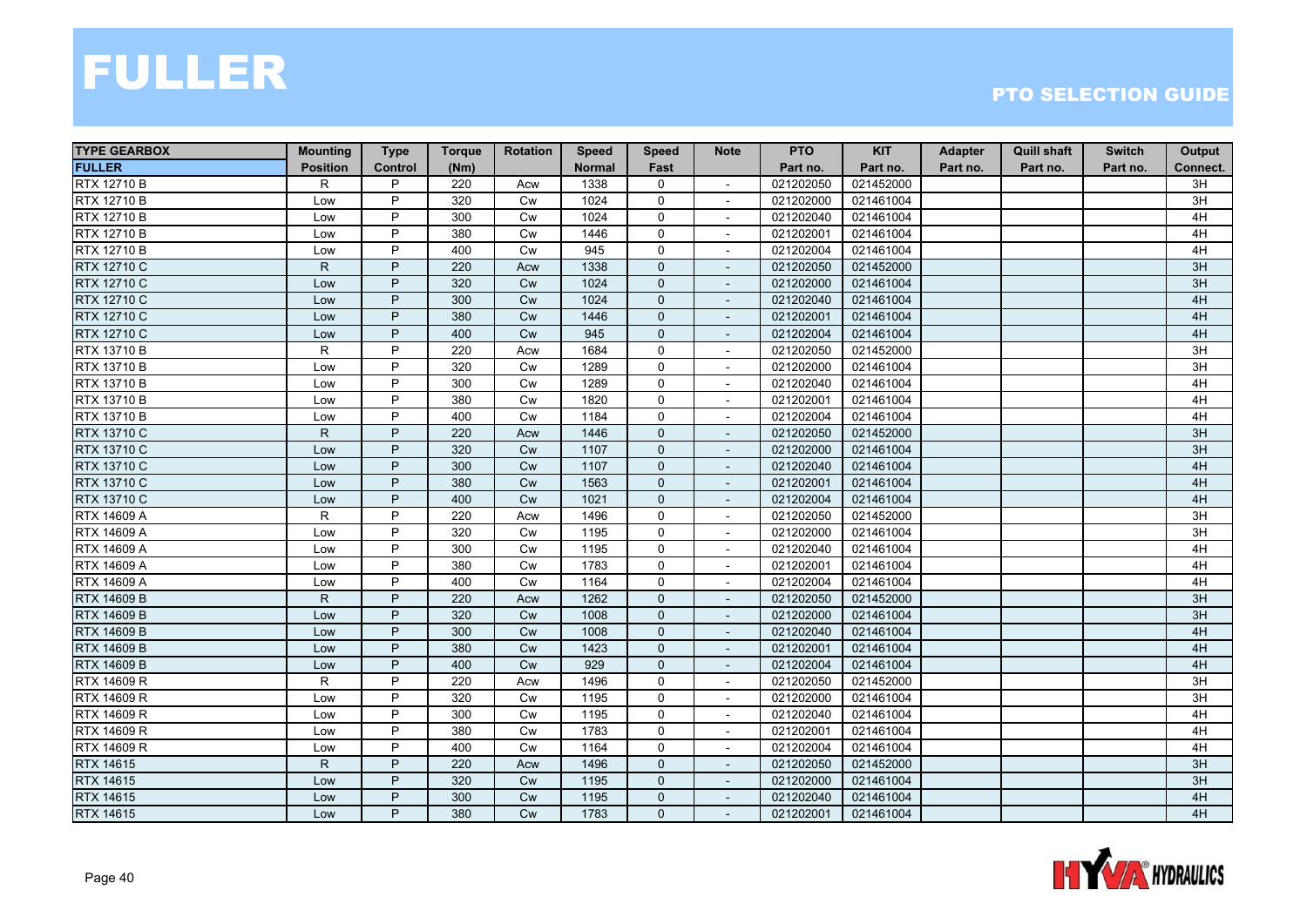| <b>TYPE GEARBOX</b> | <b>Mounting</b> | <b>Type</b>    | <b>Torque</b> | <b>Rotation</b> | <b>Speed</b>  | <b>Speed</b>   | <b>Note</b>              | <b>PTO</b> | <b>KIT</b> | Adapter  | <b>Quill shaft</b> | <b>Switch</b> | Output   |
|---------------------|-----------------|----------------|---------------|-----------------|---------------|----------------|--------------------------|------------|------------|----------|--------------------|---------------|----------|
| <b>FULLER</b>       | <b>Position</b> | <b>Control</b> | (Nm)          |                 | <b>Normal</b> | Fast           |                          | Part no.   | Part no.   | Part no. | Part no.           | Part no.      | Connect. |
| <b>RTX 14615</b>    | Low             | P              | 400           | <b>Cw</b>       | 1164          | $\mathbf{0}$   | $\overline{\phantom{a}}$ | 021202004  | 021461004  |          |                    |               | 4H       |
| <b>RTX 14708</b>    | R               | P              | 220           | Acw             | 1638          | 0              | $\overline{\phantom{a}}$ | 021202050  | 021452000  |          |                    |               | 3H       |
| <b>RTX 14708</b>    | Low             | P              | 320           | <b>Cw</b>       | 1254          | $\mathsf{O}$   |                          | 021202000  | 021461004  |          |                    |               | 3H       |
| <b>RTX 14708</b>    | Low             | P              | 300           | Cw              | 1254          | $\mathbf 0$    | $\sim$                   | 021202040  | 021461004  |          |                    |               | 4H       |
| <b>RTX 14708</b>    | Low             | P              | 380           | <b>Cw</b>       | 1771          | $\mathbf 0$    |                          | 021202001  | 021461004  |          |                    |               | 4H       |
| <b>RTX 14708</b>    | Low             | P              | 400           | <b>Cw</b>       | 1157          | 0              | $\overline{\phantom{a}}$ | 021202004  | 021461004  |          |                    |               | 4H       |
| RTX 14709 H         | $\mathsf{R}$    | P              | 220           | Acw             | 1320          | $\Omega$       | $\overline{\phantom{a}}$ | 021202050  | 021452000  |          |                    |               | 3H       |
| RTX 14709 H         | Low             | P              | 320           | <b>Cw</b>       | 1011          | $\mathbf 0$    |                          | 021202000  | 021461004  |          |                    |               | 3H       |
| RTX 14709 H         | Low             | P              | 300           | Cw              | 1011          | $\mathbf 0$    |                          | 021202040  | 021461004  |          |                    |               | 4H       |
| RTX 14709 H         | Low             | P              | 380           | Cw              | 1428          | $\mathbf{0}$   | $\blacksquare$           | 021202001  | 021461004  |          |                    |               | 4H       |
| RTX 14709 H         | Low             | P              | 400           | <b>Cw</b>       | 933           | $\mathbf 0$    | $\overline{\phantom{a}}$ | 021202004  | 021461004  |          |                    |               | 4H       |
| <b>RTX 14710 B</b>  | R               | P              | 220           | Acw             | 1638          | 0              | $\blacksquare$           | 021202050  | 021452000  |          |                    |               | 3H       |
| <b>RTX 14710 B</b>  | Low             | P              | 320           | Cw              | 1254          | $\mathbf 0$    | $\overline{\phantom{a}}$ | 021202000  | 021461004  |          |                    |               | 3H       |
| <b>RTX 14710 B</b>  | Low             | P              | 300           | Cw              | 1254          | 0              | $\sim$                   | 021202040  | 021461004  |          |                    |               | 4H       |
| <b>RTX 14710 B</b>  | Low             | P              | 380           | Cw              | 1771          | 0              |                          | 021202001  | 021461004  |          |                    |               | 4H       |
| <b>RTX 14710 B</b>  | Low             | P              | 400           | Cw              | 1157          | $\mathbf 0$    | $\sim$                   | 021202004  | 021461004  |          |                    |               | 4H       |
| <b>RTX 14710 C</b>  | $\mathsf{R}$    | P              | 220           | Acw             | 1320          | $\mathbf{0}$   |                          | 021202050  | 021452000  |          |                    |               | 3H       |
| <b>RTX 14710 C</b>  | Low             | P              | 320           | <b>Cw</b>       | 1011          | $\mathbf 0$    | $\overline{\phantom{a}}$ | 021202000  | 021461004  |          |                    |               | 3H       |
| <b>RTX 14710 C</b>  | Low             | P              | 300           | Cw              | 1011          | $\mathbf{0}$   | $\overline{\phantom{a}}$ | 021202040  | 021461004  |          |                    |               | 4H       |
| <b>RTX 14710 C</b>  | Low             | P              | 380           | <b>Cw</b>       | 1428          | $\mathbf{0}$   |                          | 021202001  | 021461004  |          |                    |               | 4H       |
| <b>RTX 14710 C</b>  | Low             | P              | 400           | <b>Cw</b>       | 933           | $\mathbf{0}$   | $\overline{\phantom{a}}$ | 021202004  | 021461004  |          |                    |               | 4H       |
| <b>RTX 14715</b>    | R               | P              | 220           | Acw             | 1638          | $\mathbf 0$    | $\sim$                   | 021202050  | 021452000  |          |                    |               | 3H       |
| <b>RTX 14715</b>    | Low             | P              | 320           | <b>Cw</b>       | 1254          | 0              | $\sim$                   | 021202000  | 021461004  |          |                    |               | 3H       |
| <b>RTX 14715</b>    | Low             | P              | 300           | Cw              | 1254          | $\mathbf 0$    | $\blacksquare$           | 021202040  | 021461004  |          |                    |               | 4H       |
| RTX 14715           | Low             | P              | 380           | Cw              | 1771          | 0              | $\overline{\phantom{a}}$ | 021202001  | 021461004  |          |                    |               | 4H       |
| RTX 14715           | Low             | P              | 400           | <b>Cw</b>       | 1157          | $\mathbf 0$    | $\sim$                   | 021202004  | 021461004  |          |                    |               | 4H       |
| <b>RTX 15710 B</b>  | $\mathsf{R}$    | P              | 220           | Acw             | 1088          | $\mathbf{0}$   |                          | 021202050  | 021452000  |          |                    |               | 3H       |
| <b>RTX 15710 B</b>  | Low             | P              | 320           | Cw              | 833           | $\mathbf 0$    | $\blacksquare$           | 021202000  | 021461004  |          |                    |               | 3H       |
| <b>RTX 15710 B</b>  | Low             | P              | 300           | Cw              | 833           | $\mathbf{0}$   | $\sim$                   | 021202040  | 021461004  |          |                    |               | 4H       |
| <b>RTX 15710 B</b>  | Low             | P              | 380           | Cw              | 1176          | $\mathbf{0}$   | $\overline{\phantom{a}}$ | 021202001  | 021461004  |          |                    |               | 4H       |
| <b>RTX 15710 B</b>  | Low             | P              | 400           | <b>Cw</b>       | 769           | $\mathbf{0}$   | $\overline{\phantom{a}}$ | 021202004  | 021461004  |          |                    |               | 4H       |
| RTX 15710 C         | $\mathsf{R}$    | P              | 220           | Acw             | 922           | $\mathbf 0$    |                          | 021202050  | 021452000  |          |                    |               | 3H       |
| RTX 15710 C         | Low             | P              | 320           | <b>Cw</b>       | 706           | 0              | $\overline{\phantom{a}}$ | 021202000  | 021461004  |          |                    |               | 3H       |
| RTX 15710 C         | Low             | P              | 300           | Cw              | 706           | 0              |                          | 021202040  | 021461004  |          |                    |               | 4H       |
| <b>RTX 15710 C</b>  | Low             | $\overline{P}$ | 380           | Cw              | 997           | $\mathbf{0}$   | $\sim$                   | 021202001  | 021461004  |          |                    |               | 4H       |
| RTX 15710 C         | Low             | P              | 400           | <b>Cw</b>       | 652           | 0              | $\overline{\phantom{a}}$ | 021202004  | 021461004  |          |                    |               | 4H       |
| <b>RTX 16709 B</b>  | $\mathsf{R}$    | P              | 220           | Acw             | 1320          | $\mathbf{0}$   | $\overline{\phantom{a}}$ | 021202050  | 021452000  |          |                    |               | 3H       |
| <b>RTX 16709 B</b>  | Low             | P              | 320           | <b>Cw</b>       | 1011          | $\Omega$       |                          | 021202000  | 021461004  |          |                    |               | 3H       |
| RTX 16709 B         | Low             | P              | 300           | <b>Cw</b>       | 1011          | $\overline{0}$ | $\overline{\phantom{a}}$ | 021202040  | 021461004  |          |                    |               | 4H       |

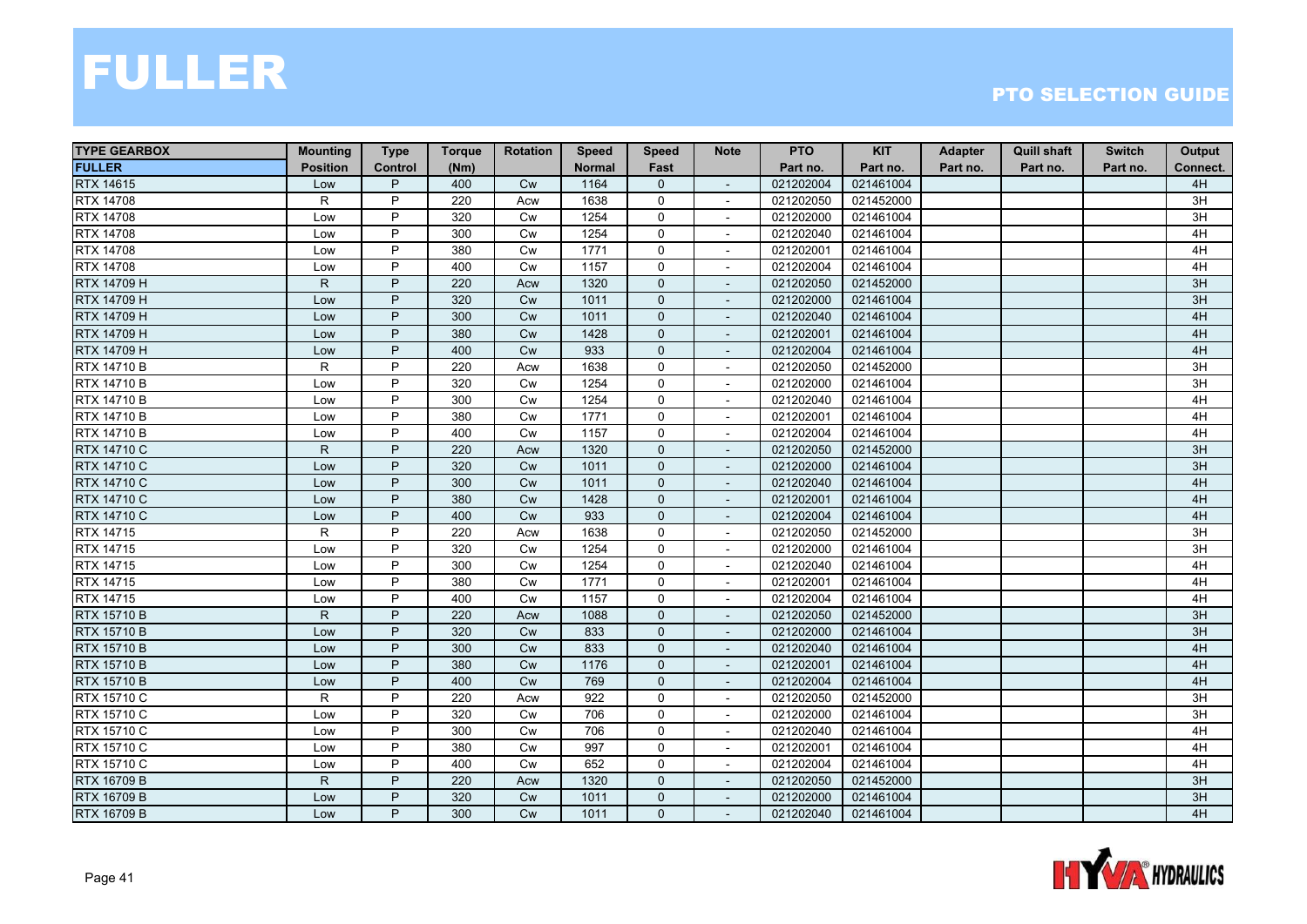| <b>TYPE GEARBOX</b> | <b>Mounting</b> | <b>Type</b>    | <b>Torque</b> | <b>Rotation</b> | <b>Speed</b>  | <b>Speed</b>   | <b>Note</b>              | <b>PTO</b> | <b>KIT</b> | Adapter  | <b>Quill shaft</b> | <b>Switch</b> | Output   |
|---------------------|-----------------|----------------|---------------|-----------------|---------------|----------------|--------------------------|------------|------------|----------|--------------------|---------------|----------|
| <b>FULLER</b>       | <b>Position</b> | <b>Control</b> | (Nm)          |                 | <b>Normal</b> | Fast           |                          | Part no.   | Part no.   | Part no. | Part no.           | Part no.      | Connect. |
| <b>RTX 16709 B</b>  | Low             | P              | 380           | <b>Cw</b>       | 1428          | $\mathbf{0}$   | $\overline{\phantom{a}}$ | 021202001  | 021461004  |          |                    |               | 4H       |
| <b>RTX 16709 B</b>  | Low             | P              | 400           | <b>Cw</b>       | 933           | $\mathbf{0}$   |                          | 021202004  | 021461004  |          |                    |               | 4H       |
| RTX 16709 H         | $\mathsf R$     | P              | 220           | Acw             | 1320          | $\mathsf{O}$   |                          | 021202050  | 021452000  |          |                    |               | 3H       |
| RTX 16709 H         | Low             | P              | 320           | Cw              | 1011          | $\mathbf 0$    | $\sim$                   | 021202000  | 021461004  |          |                    |               | 3H       |
| RTX 16709 H         | Low             | P              | 300           | <b>Cw</b>       | 1011          | 0              |                          | 021202040  | 021461004  |          |                    |               | 4H       |
| RTX 16709 H         | Low             | P              | 380           | Cw              | 1428          | 0              | $\overline{\phantom{a}}$ | 021202001  | 021461004  |          |                    |               | 4H       |
| RTX 16709 H         | Low             | P              | 400           | <b>Cw</b>       | 933           | $\Omega$       | $\blacksquare$           | 021202004  | 021461004  |          |                    |               | 4H       |
| <b>RTX 16710 B</b>  | $\mathsf{R}$    | P              | 220           | Acw             | 1684          | $\mathbf 0$    |                          | 021202050  | 021452000  |          |                    |               | 3H       |
| <b>RTX 16710 B</b>  | Low             | P              | 320           | Cw              | 1289          | $\mathbf 0$    |                          | 021202000  | 021461004  |          |                    |               | 3H       |
| <b>RTX 16710 B</b>  | Low             | P              | 300           | Cw              | 1289          | $\mathbf{0}$   | $\blacksquare$           | 021202040  | 021461004  |          |                    |               | 4H       |
| <b>RTX 16710 B</b>  | Low             | P              | 380           | <b>Cw</b>       | 1820          | $\mathbf 0$    | $\overline{\phantom{a}}$ | 021202001  | 021461004  |          |                    |               | 4H       |
| <b>RTX 16710 B</b>  | Low             | P              | 400           | <b>Cw</b>       | 1184          | $\mathbf{0}$   | $\overline{\phantom{a}}$ | 021202004  | 021461004  |          |                    |               | 4H       |
| RTX 16710 C         | R               | P              | 220           | Acw             | 1320          | 0              | $\overline{\phantom{a}}$ | 021202050  | 021452000  |          |                    |               | 3H       |
| RTX 16710 C         | Low             | P              | 320           | <b>Cw</b>       | 1011          | 0              | $\blacksquare$           | 021202000  | 021461004  |          |                    |               | 3H       |
| RTX 16710 C         | Low             | P              | 300           | Cw              | 1011          | 0              |                          | 021202040  | 021461004  |          |                    |               | 4H       |
| RTX 16710 C         | Low             | P              | 380           | Cw              | 1428          | $\mathbf 0$    | $\sim$                   | 021202001  | 021461004  |          |                    |               | 4H       |
| RTX 16710 C         | Low             | P              | 400           | <b>Cw</b>       | 933           | $\mathbf 0$    | $\overline{\phantom{a}}$ | 021202004  | 021461004  |          |                    |               | 4H       |
| T 11605 A           | $\mathsf{R}$    | P              | 220           | Acw             | 922           | $\mathbf 0$    | $\overline{\phantom{a}}$ | 021202050  | 021452000  |          |                    |               | 3H       |
| T 11605 A           | Low             | P              | 320           | Cw              | 706           | $\mathbf{0}$   | $\overline{\phantom{a}}$ | 021202000  | 021461004  |          |                    |               | 3H       |
| T 11605 A           | Low             | P              | 300           | <b>Cw</b>       | 706           | $\mathbf{0}$   |                          | 021202040  | 021461004  |          |                    |               | 4H       |
| T 11605 A           | Low             | P              | 380           | <b>Cw</b>       | 997           | $\mathbf{0}$   | $\overline{\phantom{a}}$ | 021202001  | 021461004  |          |                    |               | 4H       |
| T 11605 A           | Low             | P              | 400           | <b>Cw</b>       | 652           | $\mathbf{0}$   | $\sim$                   | 021202004  | 021461004  |          |                    |               | 4H       |
| T 11605 B           | $\mathsf R$     | P              | 220           | Acw             | 922           | 0              | $\sim$                   | 021202050  | 021452000  |          |                    |               | 3H       |
| T 11605 B           | Low             | P              | 320           | Cw              | 706           | $\mathbf 0$    | $\overline{\phantom{a}}$ | 021202000  | 021461004  |          |                    |               | 3H       |
| T 11605 B           | Low             | P              | 300           | Cw              | 706           | 0              | $\sim$                   | 021202040  | 021461004  |          |                    |               | 4H       |
| T 11605 B           | Low             | P              | 380           | <b>Cw</b>       | 997           | $\mathbf 0$    | $\sim$                   | 021202001  | 021461004  |          |                    |               | 4H       |
| T 11605 B           | Low             | P              | 400           | <b>Cw</b>       | 652           | 0              |                          | 021202004  | 021461004  |          |                    |               | 4H       |
| T 11605 C           | $\mathsf{R}$    | P              | 220           | Acw             | 922           | $\mathbf 0$    | $\sim$                   | 021202050  | 021452000  |          |                    |               | 3H       |
| T 11605 C           | Low             | P              | 320           | Cw              | 706           | $\mathbf{0}$   | $\sim$                   | 021202000  | 021461004  |          |                    |               | 3H       |
| T 11605 C           | Low             | P              | 300           | Cw              | 706           | 0              | $\overline{\phantom{a}}$ | 021202040  | 021461004  |          |                    |               | 4H       |
| T 11605 C           | Low             | P              | 380           | <b>Cw</b>       | 997           | $\mathbf{0}$   | $\overline{\phantom{a}}$ | 021202001  | 021461004  |          |                    |               | 4H       |
| T 11605 C           | Low             | P              | 400           | Cw              | 652           | $\mathbf{0}$   |                          | 021202004  | 021461004  |          |                    |               | 4H       |
| T 11605 F           | R               | P              | 220           | Acw             | 922           | 0              | $\overline{\phantom{a}}$ | 021202050  | 021452000  |          |                    |               | 3H       |
| T 11605 F           | Low             | P              | 320           | Cw              | 706           | 0              |                          | 021202000  | 021461004  |          |                    |               | 3H       |
| T 11605 F           | Low             | $\overline{P}$ | 300           | Cw              | 706           | $\mathbf{0}$   | $\sim$                   | 021202040  | 021461004  |          |                    |               | 4H       |
| T 11605 F           | Low             | P              | 380           | <b>Cw</b>       | 997           | 0              | $\overline{\phantom{a}}$ | 021202001  | 021461004  |          |                    |               | 4H       |
| T 11605 F           | Low             | P              | 400           | <b>Cw</b>       | 652           | 0              | $\overline{\phantom{a}}$ | 021202004  | 021461004  |          |                    |               | 4H       |
| T 11607L            | $\mathsf{R}$    | P              | 220           | Acw             | 1463          | $\mathbf{0}$   |                          | 021202050  | 021452000  |          |                    |               | 3H       |
| T 11607L            | Low             | P              | 320           | <b>Cw</b>       | 1120          | $\overline{0}$ | $\overline{\phantom{a}}$ | 021202000  | 021461004  |          |                    |               | 3H       |

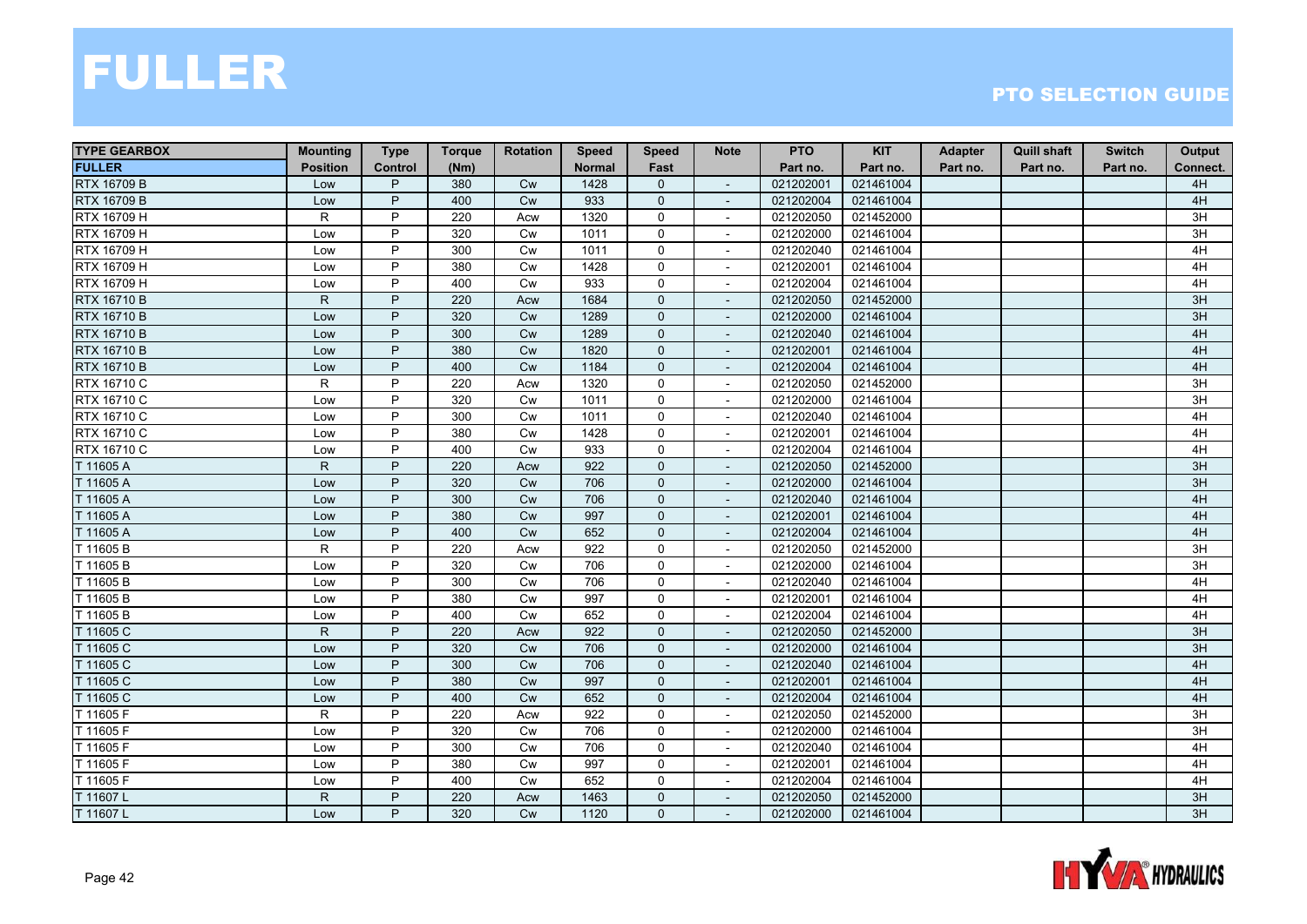| <b>TYPE GEARBOX</b> | <b>Mounting</b> | <b>Type</b>    | <b>Torque</b> | Rotation  | <b>Speed</b>  | <b>Speed</b>   | <b>Note</b>              | <b>PTO</b> | <b>KIT</b> | Adapter  | <b>Quill shaft</b> | <b>Switch</b> | Output   |
|---------------------|-----------------|----------------|---------------|-----------|---------------|----------------|--------------------------|------------|------------|----------|--------------------|---------------|----------|
| <b>FULLER</b>       | <b>Position</b> | <b>Control</b> | (Nm)          |           | <b>Normal</b> | Fast           |                          | Part no.   | Part no.   | Part no. | Part no.           | Part no.      | Connect. |
| T 11607L            | Low             | P              | 300           | <b>Cw</b> | 1120          | $\mathbf{0}$   | $\overline{\phantom{a}}$ | 021202040  | 021461004  |          |                    |               | 4H       |
| T 11607L            | Low             | P              | 380           | <b>Cw</b> | 1581          | $\mathbf{0}$   |                          | 021202001  | 021461004  |          |                    |               | 4H       |
| T 11607L            | Low             | P              | 400           | Cw        | 1033          | $\mathbf 0$    |                          | 021202004  | 021461004  |          |                    |               | 4H       |
| T 955 AL            | R               | P              | 220           | Acw       | 996           | $\mathbf 0$    | $\sim$                   | 021202050  | 021452000  |          |                    |               | 3H       |
| T 955 AL            | Low             | P              | 320           | <b>Cw</b> | 763           | 0              |                          | 021202000  | 021461004  |          |                    |               | 3H       |
| T 955 AL            | Low             | P              | 300           | Cw        | 763           | 0              | $\overline{\phantom{a}}$ | 021202040  | 021461004  |          |                    |               | 4H       |
| T 955 AL            | Low             | P              | 380           | <b>Cw</b> | 1077          | $\Omega$       | $\blacksquare$           | 021202001  | 021461004  |          |                    |               | 4H       |
| T 955 AL            | Low             | P              | 400           | Cw        | 704           | 0              |                          | 021202004  | 021461004  |          |                    |               | 4H       |
| <b>T 955 ALL</b>    | ${\sf R}$       | P              | 220           | Acw       | 996           | $\mathbf 0$    |                          | 021202050  | 021452000  |          |                    |               | 3H       |
| <b>T 955 ALL</b>    | Low             | P              | 320           | <b>Cw</b> | 763           | $\mathbf{0}$   | $\sim$                   | 021202000  | 021461004  |          |                    |               | 3H       |
| <b>T 955 ALL</b>    | Low             | P              | 300           | Cw        | 763           | $\mathbf 0$    | $\overline{\phantom{a}}$ | 021202040  | 021461004  |          |                    |               | 4H       |
| <b>T 955 ALL</b>    | Low             | P              | 380           | <b>Cw</b> | 1077          | $\mathbf{0}$   | $\overline{\phantom{a}}$ | 021202001  | 021461004  |          |                    |               | 4H       |
| <b>T 955 ALL</b>    | Low             | P              | 400           | Cw        | 704           | $\mathbf{0}$   | $\overline{\phantom{a}}$ | 021202004  | 021461004  |          |                    |               | 4H       |
| T 955 GL            | $\mathsf{R}$    | P              | 220           | Acw       | 1120          | 0              | $\blacksquare$           | 021202050  | 021452000  |          |                    |               | 3H       |
| T 955 GL            | Low             | P              | 320           | Cw        | 896           | 0              |                          | 021202000  | 021461004  |          |                    |               | 3H       |
| T 955 GL            | Low             | P              | 300           | <b>Cw</b> | 896           | $\mathbf 0$    | $\sim$                   | 021202040  | 021461004  |          |                    |               | 4H       |
| T 955 GL            | Low             | P              | 380           | <b>Cw</b> | 1265          | 0              | $\overline{\phantom{a}}$ | 021202001  | 021461004  |          |                    |               | 4H       |
| T 955 GL            | Low             | P              | 400           | <b>Cw</b> | 826           | 0              | $\blacksquare$           | 021202004  | 021461004  |          |                    |               | 4H       |
| TO 11605 A          | $\mathsf{R}$    | P              | 220           | Acw       | 1463          | $\mathbf{0}$   | $\overline{\phantom{a}}$ | 021202050  | 021452000  |          |                    |               | 3H       |
| TO 11605 A          | Low             | P              | 320           | Cw        | 1120          | $\mathbf 0$    |                          | 021202000  | 021461004  |          |                    |               | 3H       |
| TO 11605 A          | Low             | P              | 300           | Cw        | 1120          | $\mathbf{0}$   | $\overline{\phantom{a}}$ | 021202040  | 021461004  |          |                    |               | 4H       |
| TO 11605 A          | Low             | P              | 380           | Cw        | 1581          | $\mathbf{0}$   | $\overline{a}$           | 021202001  | 021461004  |          |                    |               | 4H       |
| TO 11605 A          | Low             | P              | 400           | Cw        | 1033          | $\mathbf 0$    | $\sim$                   | 021202004  | 021461004  |          |                    |               | 4H       |
| TO 11605 B          | R               | P              | 220           | Acw       | 1075          | 0              | $\overline{\phantom{a}}$ | 021202050  | 021452000  |          |                    |               | 3H       |
| TO 11605 B          | Low             | P              | 320           | <b>Cw</b> | 823           | 0              | $\overline{\phantom{a}}$ | 021202000  | 021461004  |          |                    |               | 3H       |
| TO 11605 B          | Low             | P              | 300           | <b>Cw</b> | 823           | $\mathbf 0$    | $\sim$                   | 021202040  | 021461004  |          |                    |               | 4H       |
| TO 11605 B          | Low             | P              | 380           | <b>Cw</b> | 1162          | 0              |                          | 021202001  | 021461004  |          |                    |               | 4H       |
| TO 11605 B          | Low             | P              | 400           | Cw        | 759           | 0              |                          | 021202004  | 021461004  |          |                    |               | 4H       |
| TO 11605 D          | $\mathsf{R}$    | P              | 220           | Acw       | 1463          | $\mathbf{0}$   | $\sim$                   | 021202050  | 021452000  |          |                    |               | 3H       |
| TO 11605 D          | Low             | P              | 320           | Cw        | 1120          | $\mathbf 0$    | $\overline{\phantom{a}}$ | 021202000  | 021461004  |          |                    |               | 3H       |
| TO 11605 D          | Low             | P              | 300           | <b>Cw</b> | 1120          | $\mathbf{0}$   | $\overline{\phantom{a}}$ | 021202040  | 021461004  |          |                    |               | 4H       |
| TO 11605 D          | Low             | P              | 380           | Cw        | 1581          | $\mathbf{0}$   |                          | 021202001  | 021461004  |          |                    |               | 4H       |
| TO 11605 D          | Low             | P              | 400           | Cw        | 1033          | $\mathbf 0$    | $\overline{\phantom{a}}$ | 021202004  | 021461004  |          |                    |               | 4H       |
| <b>TO 955 AL</b>    | R               | P              | 220           | Acw       | 996           | 0              | $\blacksquare$           | 021202050  | 021452000  |          |                    |               | 3H       |
| <b>TO 955 AL</b>    | Low             | $\overline{P}$ | 320           | <b>Cw</b> | 763           | $\mathsf{O}$   | $\sim$                   | 021202000  | 021461004  |          |                    |               | 3H       |
| <b>TO 955 AL</b>    | Low             | P              | 300           | <b>Cw</b> | 763           | 0              | $\overline{\phantom{a}}$ | 021202040  | 021461004  |          |                    |               | 4H       |
| <b>TO 955 AL</b>    | Low             | P              | 380           | Cw        | 1077          | 0              | $\overline{\phantom{a}}$ | 021202001  | 021461004  |          |                    |               | 4H       |
| <b>TO 955 AL</b>    | Low             | P              | 400           | <b>Cw</b> | 704           | $\mathbf 0$    |                          | 021202004  | 021461004  |          |                    |               | 4H       |
| <b>TO 955 ALL</b>   | $\mathsf{R}$    | P              | 220           | Acw       | 996           | $\overline{0}$ | $\overline{\phantom{a}}$ | 021202050  | 021452000  |          |                    |               | 3H       |

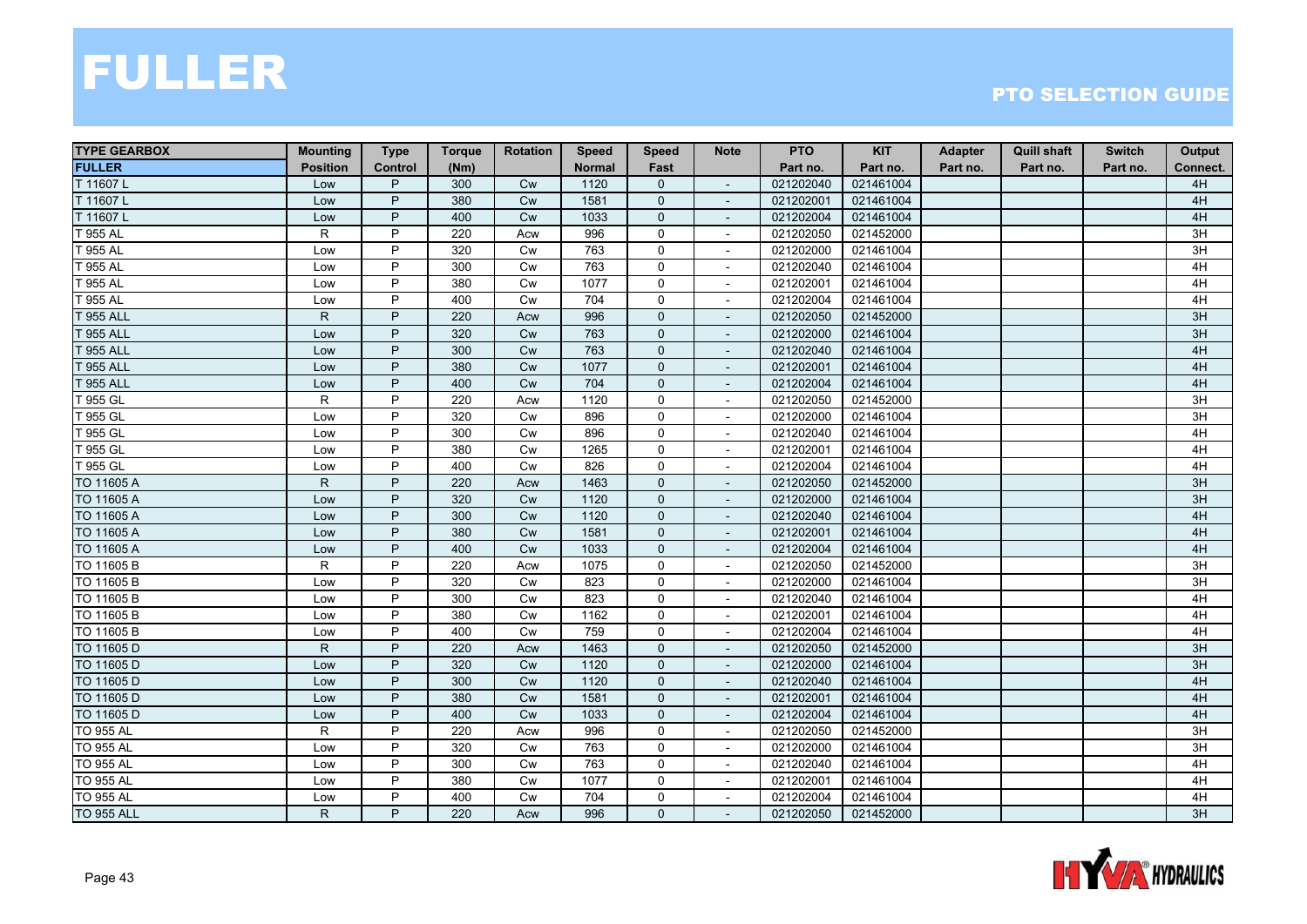

| <b>TYPE GEARBOX</b> | <b>Mounting</b> | <b>Type</b>    | <b>Torque</b> | <b>Rotation</b> | <b>Speed</b>  | <b>Speed</b> | <b>Note</b>              | <b>PTO</b> | <b>KIT</b> | <b>Adapter</b> | <b>Quill shaft</b> | <b>Switch</b> | Output   |
|---------------------|-----------------|----------------|---------------|-----------------|---------------|--------------|--------------------------|------------|------------|----------------|--------------------|---------------|----------|
| <b>FULLER</b>       | <b>Position</b> | <b>Control</b> | (Nm)          |                 | <b>Normal</b> | Fast         |                          | Part no.   | Part no.   | Part no.       | Part no.           | Part no.      | Connect. |
| <b>TO 955 ALL</b>   | Low             |                | 320           | <b>Cw</b>       | 763           |              |                          | 021202000  | 021461004  |                |                    |               | 3H       |
| <b>TO 955 ALL</b>   | Low             |                | 300           | <b>Cw</b>       | 763           |              |                          | 021202040  | 021461004  |                |                    |               | 4H       |
| <b>TO 955 ALL</b>   | Low             |                | 380           | <b>Cw</b>       | 1077          |              | $\overline{\phantom{a}}$ | 021202001  | 021461004  |                |                    |               | 4H       |
| <b>TO 955 ALL</b>   | Low             |                | 400           | <b>Cw</b>       | 704           |              |                          | 021202004  | 021461004  |                |                    |               | 4H       |
| <b>TO 955 DLL</b>   | R               |                | 220           | Acw             | 996           |              |                          | 021202050  | 021452000  |                |                    |               | 3H       |
| <b>TO 955 DLL</b>   | Low             |                | 320           | <b>Cw</b>       | 763           |              |                          | 021202000  | 021461004  |                |                    |               | 3H       |
| <b>TO 955 DLL</b>   | Low             |                | 300           | <b>Cw</b>       | 763           |              |                          | 021202040  | 021461004  |                |                    |               | 4H       |
| <b>TO 955 DLL</b>   | Low             |                | 380           | Cw              | 1077          |              |                          | 021202001  | 021461004  |                |                    |               | 4H       |
| <b>TO 955 DLL</b>   | Low             |                | 400           | Cw              | 704           |              |                          | 021202004  | 021461004  |                |                    |               | 4H       |

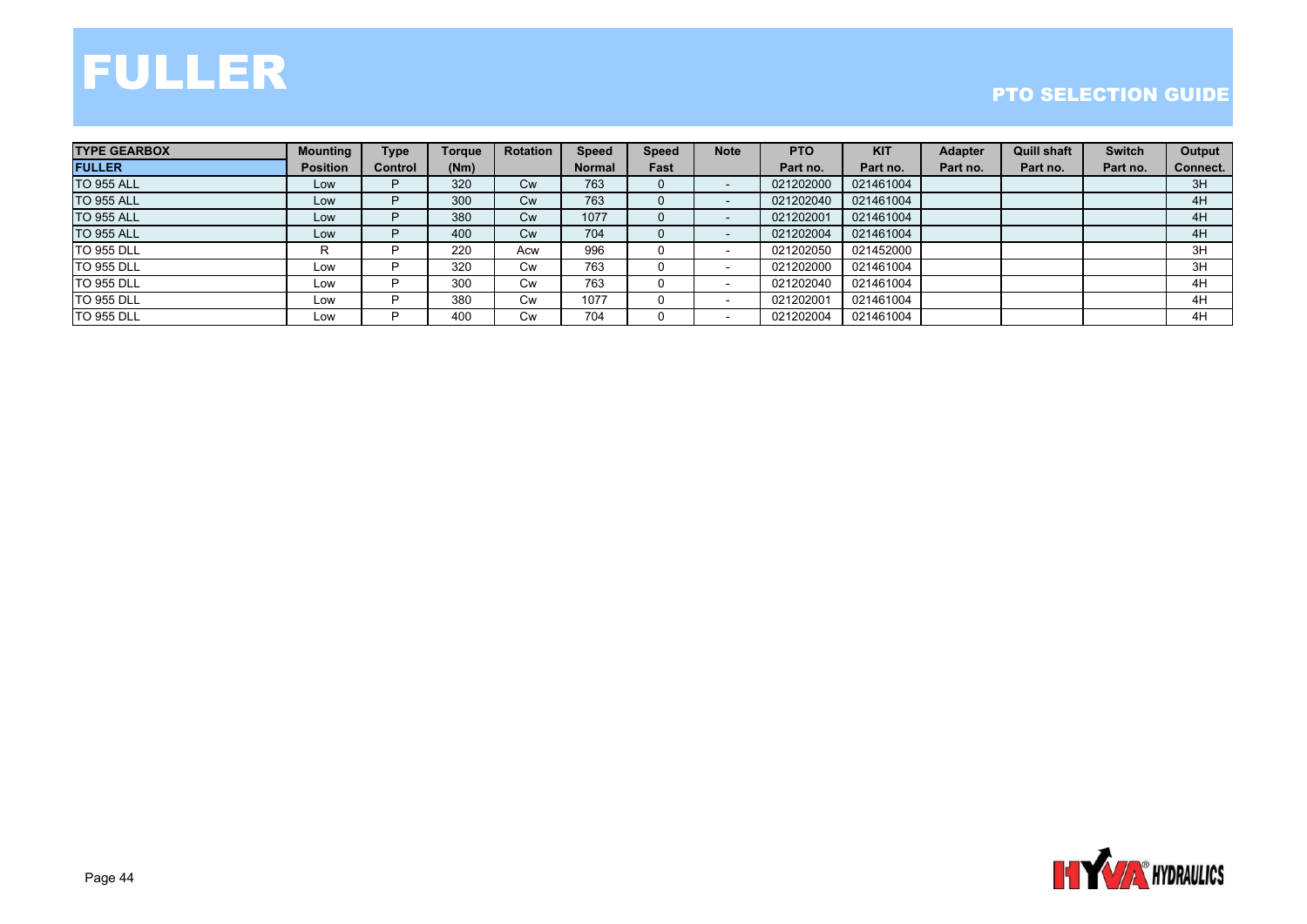# HINO

| <b>TYPE GEARBOX</b>  | <b>Mounting</b> | Type    | Torgue | <b>Rotation</b> | <b>Speed</b>  | <b>Speed</b> | <b>Note</b>              | <b>PTO</b> | <b>KIT</b> | <b>Adapter</b> | <b>Quill shaft</b> | <b>Switch</b> | Output   |
|----------------------|-----------------|---------|--------|-----------------|---------------|--------------|--------------------------|------------|------------|----------------|--------------------|---------------|----------|
| <b>HINO</b>          | <b>Position</b> | Control | (Nm)   |                 | <b>Normal</b> | Fast         |                          | Part no.   | Part no.   | Part no.       | Part no.           | Part no.      | Connect. |
| LG 05 S/5,602        |                 | м       | 200    | <b>Cw</b>       | 654           |              |                          | 021203040  | 021453004  |                |                    |               | 3H       |
| MF 06 S/6,714-1,000  |                 |         | 250    | Acw             | 702           |              |                          | 021203020  | 021453000  |                |                    |               | 3H       |
| MF 06 S/6,714-1,000  |                 |         | 250    | Acw             | 702           |              |                          | 021203010  | 021453000  |                |                    |               | 3H       |
| MF 06 S/7,395-1,000  |                 |         | 250    | Acw             | 702           |              | $\overline{\phantom{a}}$ | 021203020  | 021453000  |                |                    |               | 3H       |
| MF 06 S/7,395-1,000  |                 |         | 250    | Acw             | 702           |              | $\overline{\phantom{a}}$ | 021203010  | 021453000  |                |                    |               | 3H       |
| MF 06 S/8,189-1,000  |                 |         | 250    | Acw             | 702           |              | $\overline{\phantom{0}}$ | 021203020  | 021453000  |                |                    |               | 3H       |
| MF 06 S/8,189-1,000  |                 |         | 250    | Acw             | 702           |              |                          | 021203010  | 021453000  |                |                    |               | 3H       |
| MF 06 SR/8,189-1,000 |                 |         | 250    | Acw             | 702           |              | $\overline{\phantom{a}}$ | 021203020  | 021453000  |                |                    |               | 3H       |
| MF 06 SR/8,189-1,000 |                 |         | 250    | Acw             | 702           |              |                          | 021203010  | 021453000  |                |                    |               | 3H       |

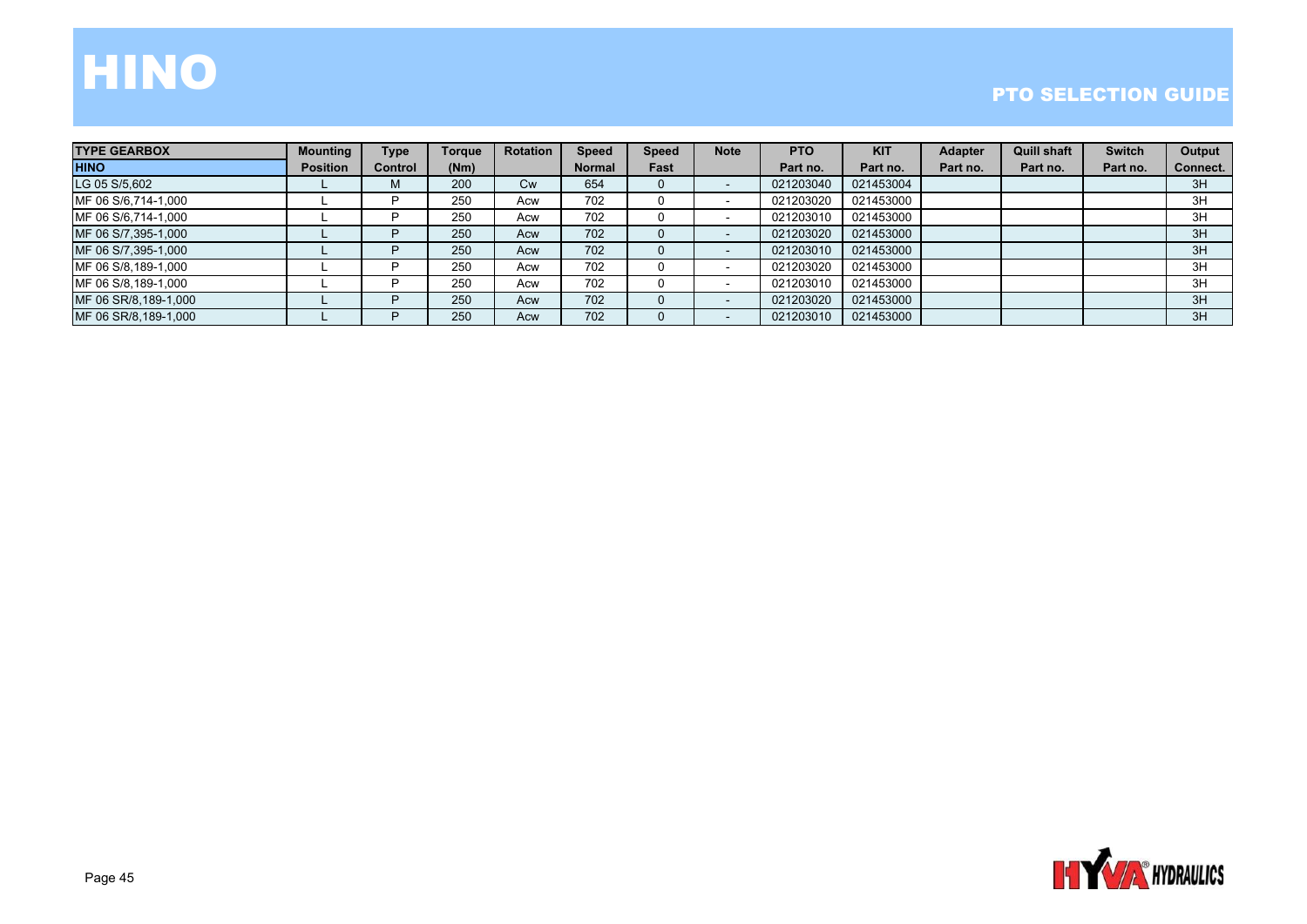# ISUZU

| <b>TYPE GEARBOX</b> | <b>Mounting</b> | <b>Type</b>    | <b>Torque</b> | <b>Rotation</b> | <b>Speed</b>  | <b>Speed</b> | <b>Note</b>              | <b>PTO</b> | <b>KIT</b> | Adapter  | <b>Quill shaft</b> | <b>Switch</b> | Output   |
|---------------------|-----------------|----------------|---------------|-----------------|---------------|--------------|--------------------------|------------|------------|----------|--------------------|---------------|----------|
| <b>ISUZU</b>        | <b>Position</b> | <b>Control</b> | (Nm)          |                 | <b>Normal</b> | Fast         |                          | Part no.   | Part no.   | Part no. | Part no.           | Part no.      | Connect. |
| MAG <sub>6G</sub>   |                 | P              | 220           | A/C             | 908           | $\mathbf{0}$ | T <sub>1</sub>           | 021204001  | 021453000  |          |                    |               | 3H       |
| MAG 6R              | $\mathbf{I}$    | P              | 220           | A/C             | 908           | 0            | T1                       | 021204001  | 021453000  |          |                    |               | 3H       |
| MAG 6V              |                 | P              | 220           | A/C             | 1000          | $\mathbf{0}$ | T1                       | 021204001  | 021453000  |          |                    |               | 3H       |
| MAG 6W              | $\mathsf{L}$    | P              | 220           | A/C             | 908           | $\mathbf 0$  | T1                       | 021204001  | 021453000  |          |                    |               | 3H       |
| MAG 6X              |                 | P              | 220           | A/C             | 908           | $\mathbf{0}$ | T <sub>1</sub>           | 021204001  | 021453000  |          |                    |               | 3H       |
| MAL <sub>5T</sub>   |                 | P              | 220           | A/C             | 1090          | 0            | T1                       | 021204001  | 021453000  |          |                    |               | 3H       |
| MAL 6P              |                 | P              | 220           | AVC             | 975           | $\mathbf{0}$ | T1                       | 021204001  | 021453000  |          |                    |               | 3H       |
| MAL <sub>6Q</sub>   | L               | P              | 220           | A/C             | 951           | $\mathbf 0$  | T1                       | 021204001  | 021453000  |          |                    |               | 3H       |
| MAL 6R              |                 | P              | 220           | A/C             | 1000          | $\mathbf{0}$ | T1                       | 021204001  | 021453000  |          |                    |               | 3H       |
| MAL <sub>6S</sub>   |                 | P              | 220           | A/C             | 951           | $\mathbf 0$  | T1                       | 021204001  | 021453000  |          |                    |               | 3H       |
| MAL 6T              |                 | P              | 220           | A/C             | 975           | $\mathbf{0}$ | T <sub>1</sub>           | 021204001  | 021453000  |          |                    |               | 3H       |
| MAL 7P              |                 | P              | 220           | A/C             | 975           | $\mathbf 0$  | T1                       | 021204001  | 021453000  |          |                    |               | 3H       |
| MAL 7Q              |                 | P              | 220           | A/C             | 951           | $\mathbf{0}$ | T1                       | 021204001  | 021453000  |          |                    |               | 3H       |
| MAL 7R              | L               | P              | 220           | A/C             | 1000          | $\mathbf 0$  | T1                       | 021204001  | 021453000  |          |                    |               | 3H       |
| MBG 5F              |                 | M              | 250           | Cw              | 730           | $\mathbf{0}$ | C <sub>1</sub>           | 021204031  | 021453001  |          |                    |               | 3H       |
| MBP 6Q/6,378        |                 | M              | 250           | Cw              | 780           | $\mathbf 0$  | C <sub>1</sub>           | 021204031  | 021453001  |          |                    |               | 3H       |
| MBP 6R/6,378        |                 | M              | 250           | <b>Cw</b>       | 780           | $\mathbf{0}$ | C <sub>1</sub>           | 021204031  | 021453001  |          |                    |               | 3H       |
| MJA 6P              |                 | P              | 220           | A/C             | 1186          | $\mathbf 0$  | T <sub>1</sub>           | 021204001  | 021453000  |          |                    |               | 3H       |
| MJA 6Q              |                 | P              | 220           | A/C             | 1262          | $\mathbf{0}$ | T1                       | 021204001  | 021453000  |          |                    |               | 3H       |
| MJA 6R              | T               | P              | 220           | A/C             | 1262          | $\mathbf 0$  | T1                       | 021204001  | 021453000  |          |                    |               | 3H       |
| MLD 6A              |                 | P              | 280           | Cw              | 754           | $\mathbf{0}$ | $\blacksquare$           | 021204051  | 021453001  |          |                    |               | 3H       |
| MLD 6A              |                 | P              | 320           | Cw              | 754           | $\mathbf 0$  | $\overline{\phantom{a}}$ | 021204060  | 021453001  |          |                    |               | 4H       |
| MLD 6B              | $\mathbf{I}$    | P              | 280           | Cw              | 807           | 0            | $\sim$                   | 021204051  | 021453001  |          |                    |               | 3H       |
| MLD 6B              |                 | P              | 320           | Cw              | 807           | $\mathbf{0}$ | $\mathbf{r}$             | 021204060  | 021453001  |          |                    |               | 4H       |
| <b>MLD 6D - 7Q</b>  |                 | P              | 280           | <b>Cw</b>       | 922           | $\mathbf{0}$ | $\blacksquare$           | 021204051  | 021453001  |          |                    |               | 3H       |
| <b>MLD 6D - 7Q</b>  |                 | P              | 320           | <b>Cw</b>       | 922           | $\mathbf{0}$ | $\overline{\phantom{a}}$ | 021204060  | 021453001  |          |                    |               | 4H       |
| MLD 6E              | $\mathbf{I}$    | P              | 280           | <b>Cw</b>       | 923           | $\mathbf 0$  |                          | 021204054  | 021453001  |          |                    |               | 3H       |
| MLD 6E              |                 | P              | 280           | <b>Cw</b>       | 831           | 0            | $\overline{\phantom{a}}$ | 021204077  | 021453001  |          |                    |               | 3H       |
| MLD 6E              | $\mathbf{I}$    | P              | 320           | <b>Cw</b>       | 831           | $\mathbf 0$  |                          | 021204079  | 021453001  |          |                    |               | 4H       |
| MLD 6F              |                 | P              | 280           | <b>Cw</b>       | 856           | $\mathbf{0}$ | $\sim$                   | 021204051  | 021453003  |          |                    |               | 3H       |
| MLD 6F              |                 | P              | 320           | Cw              | 856           | $\mathbf{0}$ | $\blacksquare$           | 021204060  | 021453003  |          |                    |               | 4H       |
| MLD 6S              |                 | P              | 280           | Cw              | 1270          | 0            | $\sim$                   | 021204054  | 021453003  |          |                    |               | 3H       |
| $MLD$ 6S            |                 | P              | 280           | Cw              | 1143          | $\mathbf{0}$ | $\sim$                   | 021204077  | 021453003  |          |                    |               | 3H       |
| MLD 6S              |                 | P              | 320           | <b>Cw</b>       | 1143          | 0            | $\sim$                   | 021204079  | 021453003  |          |                    |               | 4H       |
| MLD 6W - MLD 6Q     |                 | P              | 280           | <b>Cw</b>       | 1192          | $\mathbf{0}$ | $\sim$                   | 021204054  | 021453003  |          |                    |               | 3H       |
| MLD 6W - MLD 6Q     |                 | P              | 280           | <b>Cw</b>       | 1073          | $\mathbf{0}$ | $\sim$                   | 021204077  | 021453003  |          |                    |               | 3H       |
| MLD 6W - MLD 6Q     |                 | P              | 320           | <b>Cw</b>       | 1073          | $\mathbf{0}$ | $\overline{\phantom{a}}$ | 021204079  | 021453003  |          |                    |               | 4H       |
| MLD 7R              | L               | P              | 280           | <b>Cw</b>       | 923           | $\Omega$     | $\sim$                   | 021204054  | 021453001  |          |                    |               | 3H       |
| MLD 7R              |                 | P              | 280           | <b>Cw</b>       | 831           | $\Omega$     |                          | 021204077  | 021453001  |          |                    |               | 3H       |

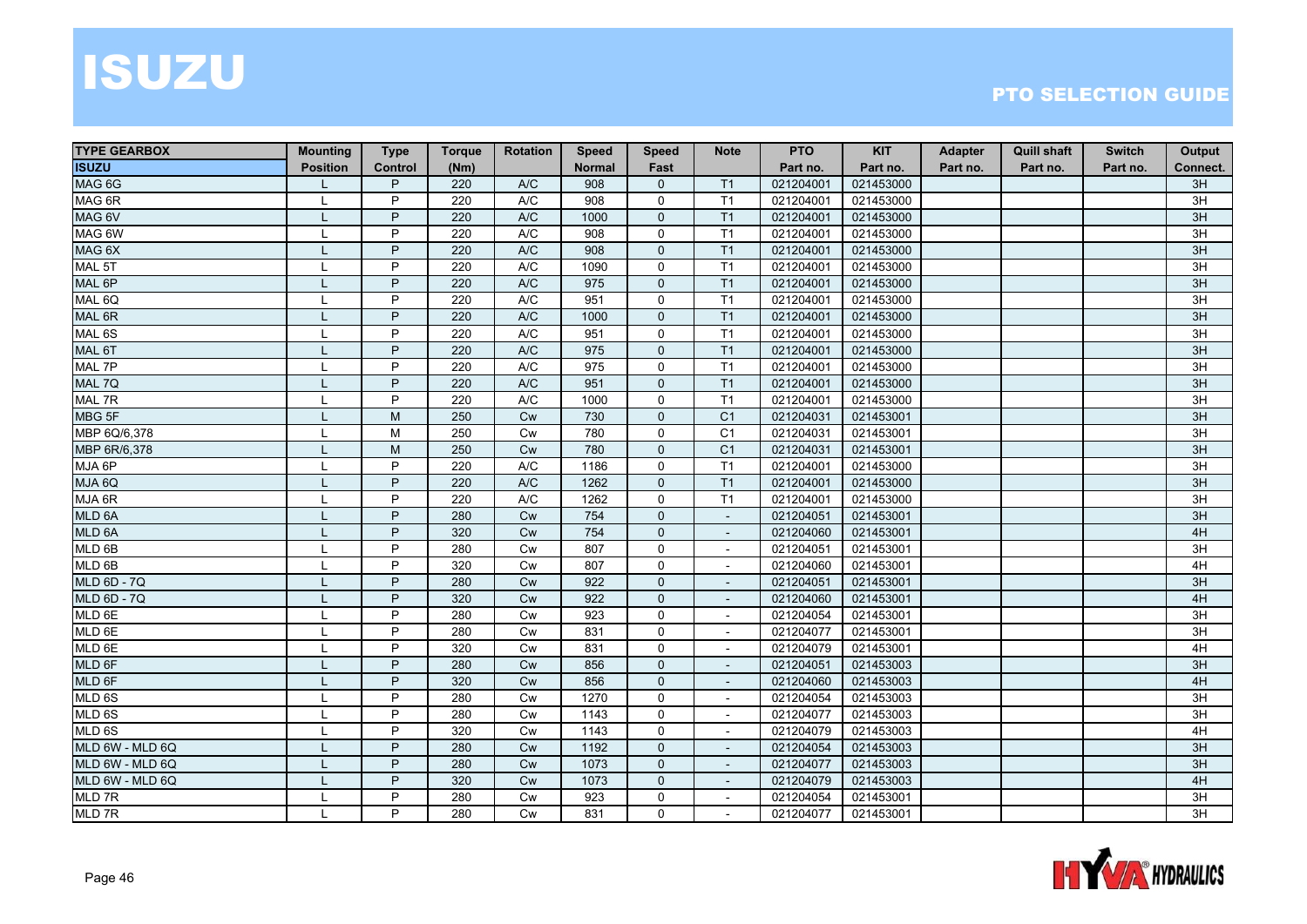# ISUZU

| <b>TYPE GEARBOX</b>    | <b>Mounting</b> | <b>Type</b>    | <b>Torque</b> | <b>Rotation</b> | <b>Speed</b>  | <b>Speed</b>   | <b>Note</b>              | <b>PTO</b> | <b>KIT</b> | Adapter  | <b>Quill shaft</b> | <b>Switch</b> | Output   |
|------------------------|-----------------|----------------|---------------|-----------------|---------------|----------------|--------------------------|------------|------------|----------|--------------------|---------------|----------|
| <b>ISUZU</b>           | <b>Position</b> | Control        | (Nm)          |                 | <b>Normal</b> | Fast           |                          | Part no.   | Part no.   | Part no. | Part no.           | Part no.      | Connect. |
| MLD 7R                 |                 | P              | 320           | <b>Cw</b>       | 831           | 0              | $\blacksquare$           | 021204079  | 021453001  |          |                    |               | 4H       |
| MSA 5D/5,670           | $\mathbf{I}$    | M              | 200           | Acw             | 638           | $\Omega$       |                          | 021204052  | 021453002  |          |                    |               | 3H       |
| MSA 5D/5,670           | T               | M              | 200           | Cw              | 451           | $\mathbf{0}$   | C <sub>1</sub>           | 021204000  | 021465013  |          |                    |               | 3H       |
| MSA 5S/4,987           | $\mathbf{I}$    | М              | 200           | Acw             | 758           | $\mathbf 0$    | M1                       | 021204052  | 021453002  |          |                    |               | 3H       |
| MSA 5S/4,987           | $\mathbf{I}$    | M              | 200           | <b>Cw</b>       | 537           | $\mathbf 0$    | C <sub>1</sub>           | 021204000  | 021465013  |          |                    |               | 3H       |
| MSB 5M/5,037           | T               | M              | 200           | <b>Cw</b>       | 576           | 0              | C <sub>1</sub>           | 021204053  | 021454001  |          |                    |               | 3H       |
| MSB 5M/5,608           | $\mathbf{I}$    | M              | 200           | <b>Cw</b>       | 576           | $\Omega$       | C <sub>1</sub>           | 021204053  | 021454001  |          |                    |               | 3H       |
| MSB 5P/5,037           | T               | M              | 200           | <b>Cw</b>       | 576           | $\Omega$       | C <sub>1</sub>           | 021204053  | 021454001  |          |                    |               | 3H       |
| MSB 5R/5,037           | T               | M              | 200           | Cw              | 576           | $\mathbf{0}$   | C <sub>1</sub>           | 021204053  | 021454001  |          |                    |               | 3H       |
| MSB 5S/5,016           | $\mathbf{I}$    | M              | 200           | Cw              | 643           | $\mathbf 0$    | C <sub>1</sub>           | 021204053  | 021454001  |          |                    |               | 3H       |
| MSB 5S/5,037           |                 | M              | 200           | Cw              | 576           | 0              | C <sub>1</sub>           | 021204053  | 021454001  |          |                    |               | 3H       |
| MXA 5D/5,670           | L               | М              | 200           | Acw             | 638           | 0              | $\sim$                   | 021204052  | 021453002  |          |                    |               | 3H       |
| MXA 5D/5,670           | $\mathbf{I}$    | M              | 200           | <b>Cw</b>       | 451           | $\Omega$       | C <sub>1</sub>           | 021204000  | 021465013  |          |                    |               | 3H       |
| MXA 5R/4,987           | L               | M              | 200           | Acw             | 758           | $\Omega$       | M1                       | 021204052  | 021453002  |          |                    |               | 3H       |
| MXA 5R/4,987           | T               | M              | 200           | <b>Cw</b>       | 537           | $\mathbf{0}$   | C <sub>1</sub>           | 021204000  | 021465013  |          |                    |               | 3H       |
| MXA 5S/5,670           | $\mathbf{I}$    | М              | 200           | Acw             | 638           | $\mathbf 0$    | $\sim$                   | 021204052  | 021453002  |          |                    |               | 3H       |
| MXA 5S/5,670           | $\mathbf{I}$    | M              | 200           | <b>Cw</b>       | 451           | $\mathbf 0$    | C <sub>1</sub>           | 021204000  | 021465013  |          |                    |               | 3H       |
| MXA 6R/4,987           |                 | M              | 200           | Acw             | 758           | 0              | M1                       | 021204052  | 021453002  |          |                    |               | 3H       |
| MXA 6R/4,987           |                 | M              | 200           | <b>Cw</b>       | 537           | $\Omega$       | C <sub>1</sub>           | 021204000  | 021465013  |          |                    |               | 3H       |
| MYY 5T/5,315 - 5D - 5R | L               | м              | 200           | <b>Cw</b>       | 821           | 0              | C <sub>1</sub>           | 021204030  | 021465005  |          |                    |               | 3H       |
| MYY 5T/5,315 - 5D - 5R | L               | E              | 200           | Cw              | 821           | $\mathbf 0$    | C <sub>4</sub>           | 021204050  | 021465005  |          |                    |               | 3H       |
| MYY 5T/5,315 - 5D - 5R | $\mathbf{I}$    | $\overline{P}$ | 200           | Cw              | 821           | $\mathbf 0$    | C <sub>2</sub>           | 021204061  | 021465005  |          |                    |               | 3H       |
| MYY 5T/5,315 SMOOTHER  |                 | E.             | 200           | Cw              | 821           | $\overline{0}$ | C <sub>10</sub>          | 021204050  | 021465005  |          |                    |               | 3H       |
| MYY 6F/6,369           | L               | М              | 250           | Cw              | 939           | 0              | C <sub>1</sub>           | 021204055  | 021453001  |          |                    |               | 3H       |
| MYY 6F/6,369           | L               | E              | 250           | Cw              | 939           | 0              | C <sub>4</sub>           | 021204056  | 021453001  |          |                    |               | 3H       |
| MYY 6F/6,369           | L               | P              | 250           | <b>Cw</b>       | 939           | $\Omega$       | C <sub>2</sub>           | 021204062  | 021453001  |          |                    |               | 3H       |
| MYY 6P/5,979           | L               | M              | 200           | Cw              | 730           | $\mathbf{0}$   | C <sub>1</sub>           | 021204030  | 021465005  |          |                    |               | 3H       |
| MYY 6P/5,979           | $\mathbf{I}$    | E.             | 200           | Cw              | 730           | $\mathbf{0}$   | C <sub>4</sub>           | 021204050  | 021465005  |          |                    |               | 3H       |
| MYY 6P/5,979           | T               | P              | 200           | Cw              | 730           | 0              | C <sub>2</sub>           | 021204061  | 021465005  |          |                    |               | 3H       |
| MYY 6S/5,979           | L               | М              | 200           | <b>Cw</b>       | 730           | 0              | C <sub>1</sub>           | 021204030  | 021465005  |          |                    |               | 3H       |
| MYY 6S/5,979           | L               | E              | 200           | <b>Cw</b>       | 730           | $\Omega$       | C <sub>4</sub>           | 021204050  | 021465005  |          |                    |               | 3H       |
| MYY 6S/5,979           | L               | P              | 200           | <b>Cw</b>       | 730           | $\Omega$       | C <sub>2</sub>           | 021204061  | 021465005  |          |                    |               | 3H       |
| MZW 6P                 | T               | P              | 280           | Cw              | 1000          | $\mathbf{0}$   | $\blacksquare$           | 021204070  | 021454000  |          |                    | 021416006     | 3H       |
| MZX 6P                 | $\mathbf{I}$    | E              | 250           | Cw              | $\mathbf 0$   | $\mathbf 0$    | $\overline{\phantom{a}}$ | 021204040  | 021453001  |          |                    |               | 3H       |
| MZZ 6F/6,369           |                 | M              | 250           | Cw              | 939           | $\mathbf{0}$   | C <sub>1</sub>           | 021204055  | 021453001  |          |                    |               | 3H       |
| MZZ 6F/6,369           |                 | E.             | 250           | Cw              | 939           | 0              | C <sub>4</sub>           | 021204056  | 021453001  |          |                    |               | 3H       |
| MZZ 6F/6,369           |                 | P              | 250           | <b>Cw</b>       | 939           | $\Omega$       | C <sub>2</sub>           | 021204062  | 021453001  |          |                    |               | 3H       |
| MZZ 6F/6.369 SMOOTHER  | L               | E              | 250           | <b>Cw</b>       | 939           | $\Omega$       | C <sub>10</sub>          | 021204056  | 021453001  |          |                    |               | 3H       |
| MZZ 6R/6,369           |                 | M              | 250           | Cw              | 939           | $\overline{0}$ | C <sub>1</sub>           | 021204055  | 021453001  |          |                    |               | 3H       |

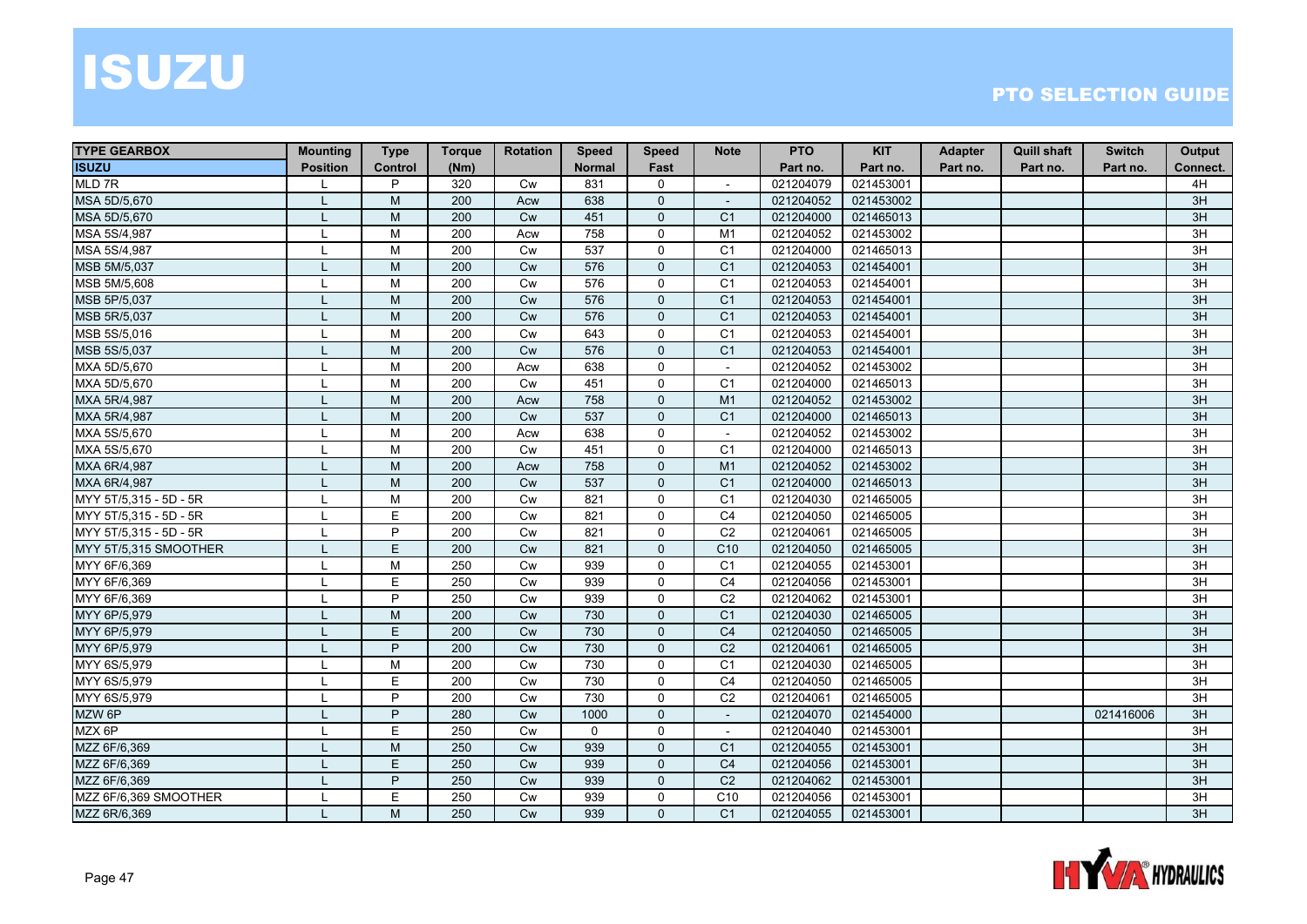## ISUZU

| <b>TYPE GEARBOX</b>   | <b>Mounting</b> | <b>Type</b>    | <b>Torgue</b> | <b>Rotation</b> | <b>Speed</b>  | <b>Speed</b> | <b>Note</b>     | <b>PTO</b> | <b>KIT</b> | <b>Adapter</b> | <b>Quill shaft</b> | <b>Switch</b> | Output   |
|-----------------------|-----------------|----------------|---------------|-----------------|---------------|--------------|-----------------|------------|------------|----------------|--------------------|---------------|----------|
| <b>ISUZU</b>          | <b>Position</b> | <b>Control</b> | (Nm)          |                 | <b>Normal</b> | Fast         |                 | Part no.   | Part no.   | Part no.       | Part no.           | Part no.      | Connect. |
| MZZ 6R/6,369          |                 |                | 250           | Cw              | 939           |              | C4              | 021204056  | 021453001  |                |                    |               | 3H       |
| MZZ 6R/6,369          |                 |                | 250           | Cw              | 939           |              | C <sub>2</sub>  | 021204062  | 021453001  |                |                    |               | 3H       |
| MZZ 6R/6.369 SMOOTHER |                 |                | 250           | Cw              | 939           |              | C10             | 021204056  | 021453001  |                |                    |               | 3H       |
| MZZ 6S/6,369          |                 |                | 250           | <b>Cw</b>       | 939           |              | C1              | 021204055  | 021453001  |                |                    |               | 3H       |
| MZZ 6S/6,369          |                 |                | 250           | <b>Cw</b>       | 939           |              | C4              | 021204056  | 021453001  |                |                    |               | 3H       |
| MZZ 6S/6,369          |                 |                | 250           | Cw              | 939           |              | C <sub>2</sub>  | 021204062  | 021453001  |                |                    |               | 3H       |
| MZZ 6S/6,369 SMOOTHER |                 |                | 250           | Cw              | 939           |              | C <sub>10</sub> | 021204056  | 021453001  |                |                    |               | 3H       |

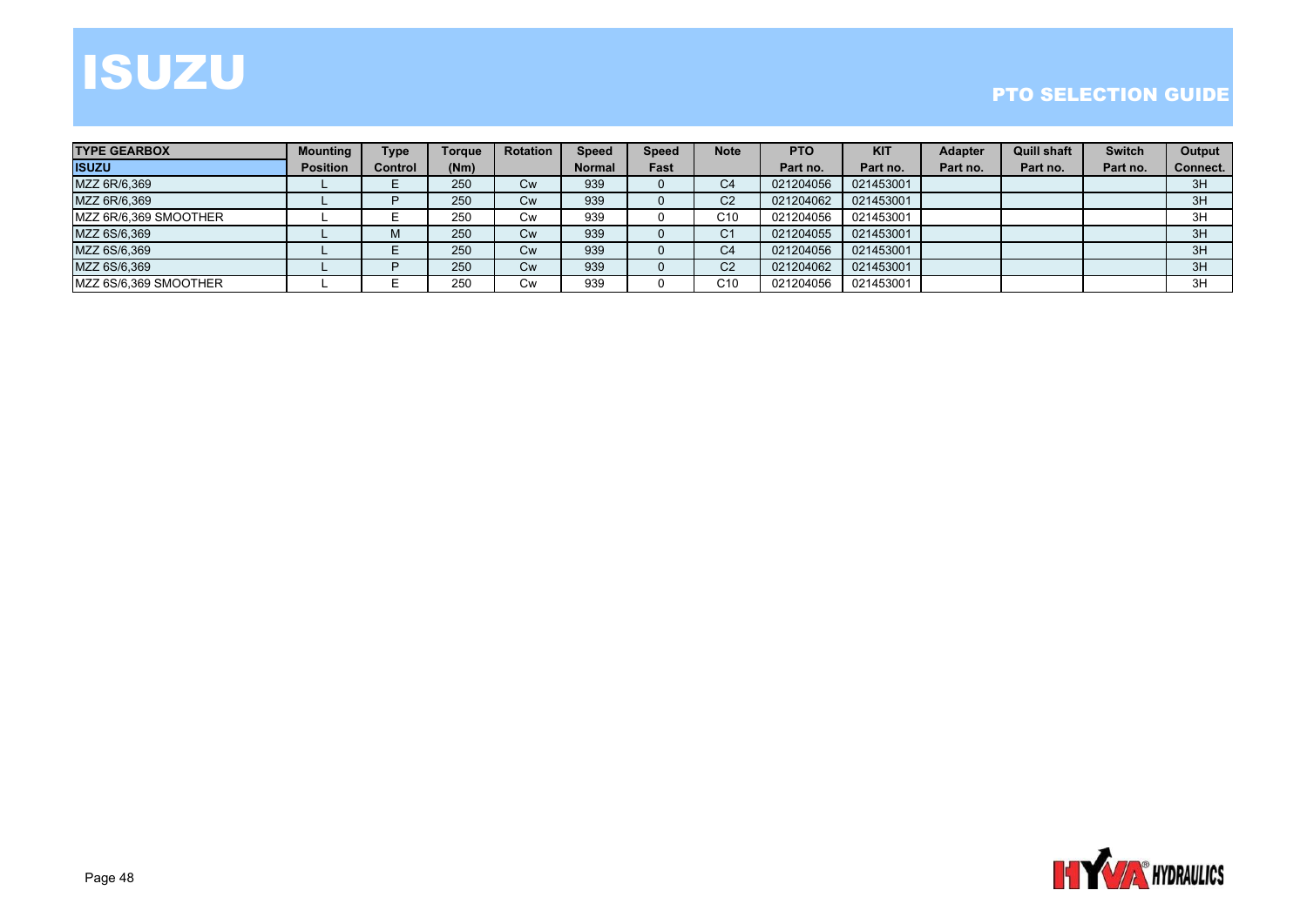# **IVECO**

| <b>ITYPE GEARBOX</b> | <b>Mounting</b> | <b>Type</b> | <b>Torque</b> | <b>Rotation</b> | <b>Speed</b>  | <b>Speed</b> | <b>Note</b>              | PTO       | <b>KIT</b> | <b>Adapter</b> | <b>Quill shaft</b> | <b>Switch</b> | Output   |
|----------------------|-----------------|-------------|---------------|-----------------|---------------|--------------|--------------------------|-----------|------------|----------------|--------------------|---------------|----------|
| <b>IVECO</b>         | <b>Position</b> | Control     | (Nm)          |                 | <b>Normal</b> | Fast         |                          | Part no.  | Part no.   | Part no.       | Part no.           | Part no.      | Connect. |
| SPR 2845.5 / 7,69    | rear            |             | 250           | Acw             | 644           |              |                          | 021205020 | 021463000  |                |                    | 021416000     | 4H       |
| SPR 2845.6 / 6,33    | R               |             | 200           | <b>Cw</b>       | 766           |              |                          | 021205010 | 021464003  |                |                    |               | 3H       |
| SPR 2845.6 / 6,33    | rear            |             | 300           | Acw             | 766           |              |                          | 021205021 | 021463000  |                |                    | 021416000     | 4H       |
| SPR 2855.5 / 6,33    | R               |             | 200           | <b>Cw</b>       | 1030          |              | $\overline{\phantom{a}}$ | 021205010 | 021464003  |                |                    |               | 3H       |
| SPR 2855.5 / 6.33    | rear            |             | 300           | Acw             | 1024          |              |                          | 021205021 | 021463000  |                |                    | 021416000     | 4H       |
| SPR 2855.6 / 6,33    | R               |             | 200           | Cw              | 1030          |              |                          | 021205010 | 021464003  |                |                    |               | 3H       |
| SPR 2855.6 / 6.33    | rear            |             | 300           | Acw             | 1024          |              |                          | 021205021 | 021463000  |                |                    | 021416000     | 4H       |
| SPR 2865.6 / 9.00    | rear            |             | 250           | Acw             | 660           |              |                          | 021205020 | 021463000  |                |                    | 021416000     | 4H       |
| SPR 2870.9 / 13,19   | rear            |             | 250           | Acw             | 1083          |              |                          | 021205020 | 021463000  |                | 021305000          | 021416000     | 4H       |

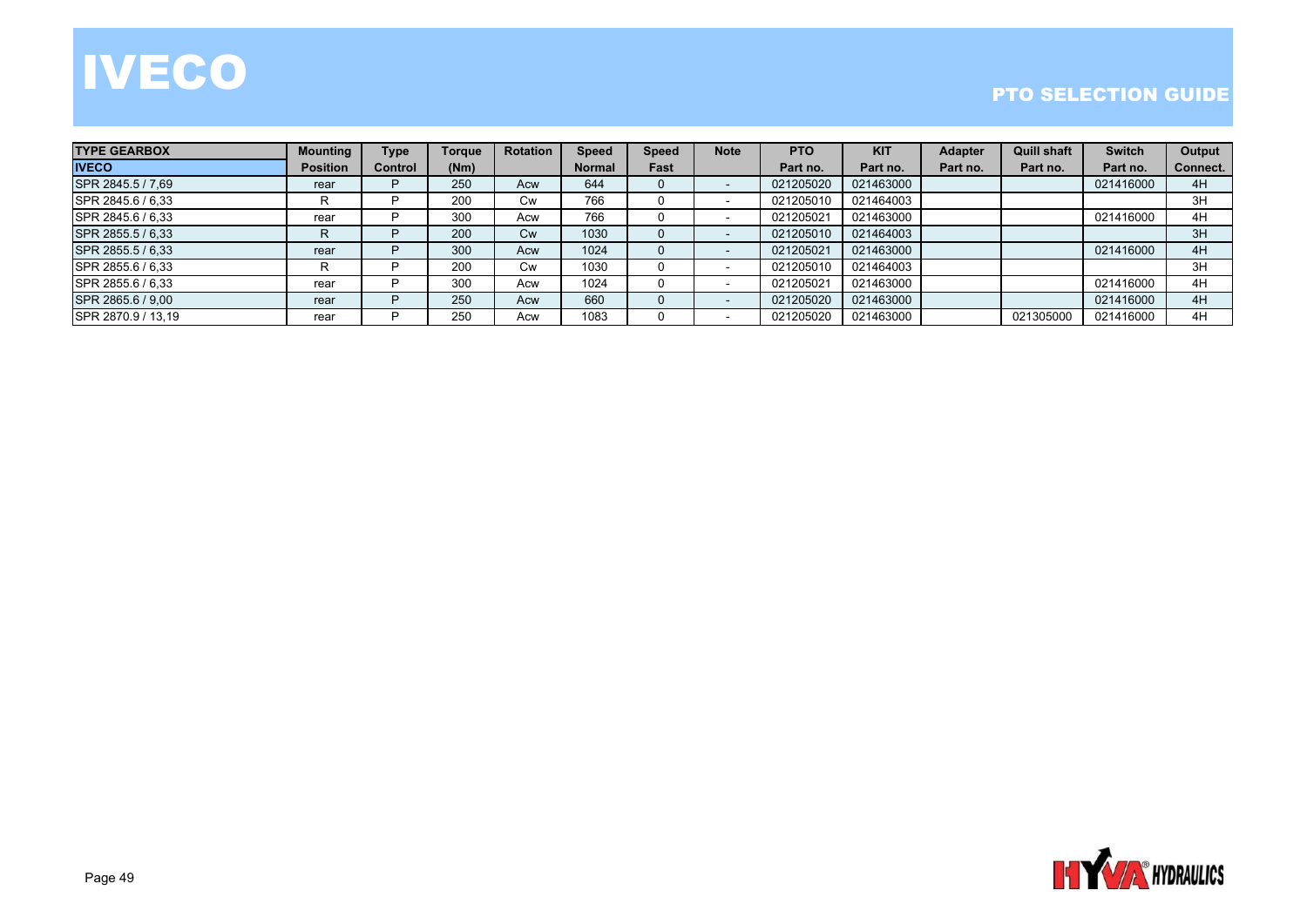### MAC K

| <b>TYPE GEARBOX</b> | <b>Mounting</b> | <b>Type</b> | <b>Torque</b> | Rotation  | <b>Speed</b>  | <b>Speed</b> | <b>Note</b>              | <b>PTO</b> | <b>KIT</b> | <b>Adapter</b> | <b>Quill shaft</b> | <b>Switch</b> | Output   |
|---------------------|-----------------|-------------|---------------|-----------|---------------|--------------|--------------------------|------------|------------|----------------|--------------------|---------------|----------|
| <b>MACK</b>         | <b>Position</b> | Control     | (Nm)          |           | <b>Normal</b> | Fast         |                          | Part no.   | Part no.   | Part no.       | Part no.           | Part no.      | Connect. |
| T 2050              |                 | P.          | 260           | <b>Cw</b> | 1137          | $\Omega$     | $\overline{\phantom{a}}$ | 021206001  | 021461004  |                |                    |               | 3H       |
| T 2050              | R               | P           | 220           | <b>Cw</b> | 1569          | $\mathbf{0}$ | $\sim$                   | 021206000  | 021452000  |                |                    |               | 3H       |
| T 2060              |                 | P           | 260           | <b>Cw</b> | 1137          | $\Omega$     | $\overline{\phantom{a}}$ | 021206001  | 021461004  |                |                    |               | 3H       |
| T 2060              | R               | P           | 220           | <b>Cw</b> | 1569          | $\mathbf 0$  | $\sim$                   | 021206000  | 021452000  |                |                    |               | 3H       |
| T 2070              |                 | P           | 260           | <b>Cw</b> | 1137          | $\Omega$     | $\overline{\phantom{a}}$ | 021206001  | 021461004  |                |                    |               | 3H       |
| T 2070              | R               | P           | 220           | <b>Cw</b> | 1569          | $\Omega$     | $\sim$                   | 021206000  | 021452000  |                |                    |               | 3H       |
| T 2080              |                 | D           | 260           | <b>Cw</b> | 1137          | $\Omega$     | $\overline{\phantom{a}}$ | 021206001  | 021461004  |                |                    |               | 3H       |
| T 2080              | R               | P           | 220           | <b>Cw</b> | 1569          | $\Omega$     | $\sim$                   | 021206000  | 021452000  |                |                    |               | 3H       |
| T 2090              |                 | P           | 260           | <b>Cw</b> | 953           | $\Omega$     | $\overline{\phantom{a}}$ | 021206001  | 021461004  |                |                    |               | 3H       |
| T 2090              | R.              | P           | 220           | <b>Cw</b> | 1315          | $\Omega$     | $\overline{\phantom{a}}$ | 021206000  | 021452000  |                |                    |               | 3H       |
| T 2100              |                 | P           | 260           | Cw        | 886           | 0            | $\overline{\phantom{a}}$ | 021206001  | 021461004  |                |                    |               | 3H       |
| T 2130              |                 | P           | 260           | <b>Cw</b> | 953           | $\Omega$     | $\sim$                   | 021206001  | 021461004  |                |                    |               | 3H       |
| T 2130              | R.              | P           | 220           | <b>Cw</b> | 1315          | $\mathbf{0}$ | $\overline{\phantom{a}}$ | 021206000  | 021452000  |                |                    |               | 3H       |
| T 2180              |                 | P           | 260           | Cw        | 900           | $\Omega$     | $\overline{\phantom{a}}$ | 021206001  | 021461004  |                |                    |               | 3H       |
| T 2180              | R               | D           | 220           | <b>Cw</b> | 1241          | $\Omega$     | $\overline{\phantom{a}}$ | 021206000  | 021452000  |                |                    |               | 3H       |
| T 309 GRANITE       |                 | D           | 260           | <b>Cw</b> | 953           | $\mathbf{0}$ | $\overline{\phantom{a}}$ | 021206001  | 021461004  |                |                    |               | 3H       |
| T 309 GRANITE       | R.              | P           | 220           | <b>Cw</b> | 1315          | $\mathbf{0}$ | $\overline{\phantom{a}}$ | 021206000  | 021452000  |                |                    |               | 3H       |
| T 310 MAXITORQUE    |                 | D           | 260           | <b>Cw</b> | 953           | 0            | $\blacksquare$           | 021206001  | 021461004  |                |                    |               | 3H       |
| T 310 MAXITORQUE    | R               | P           | 220           | <b>Cw</b> | 1315          | 0            | $\overline{\phantom{a}}$ | 021206000  | 021452000  |                |                    |               | 3H       |
| T 313 L             |                 | P           | 260           | <b>Cw</b> | 953           | $\Omega$     | $\overline{\phantom{a}}$ | 021206001  | 021461004  |                |                    |               | 3H       |
| T 313L              | R.              | P           | 220           | <b>Cw</b> | 1315          | $\mathbf{0}$ | $\overline{\phantom{a}}$ | 021206000  | 021452000  |                |                    |               | 3H       |
| T 318               |                 | P           | 260           | <b>Cw</b> | 953           | 0            | $\overline{\phantom{a}}$ | 021206001  | 021461004  |                |                    |               | 3H       |
| T 318               | R               | P           | 220           | <b>Cw</b> | 1315          | $\Omega$     | $\overline{\phantom{a}}$ | 021206000  | 021452000  |                |                    |               | 3H       |

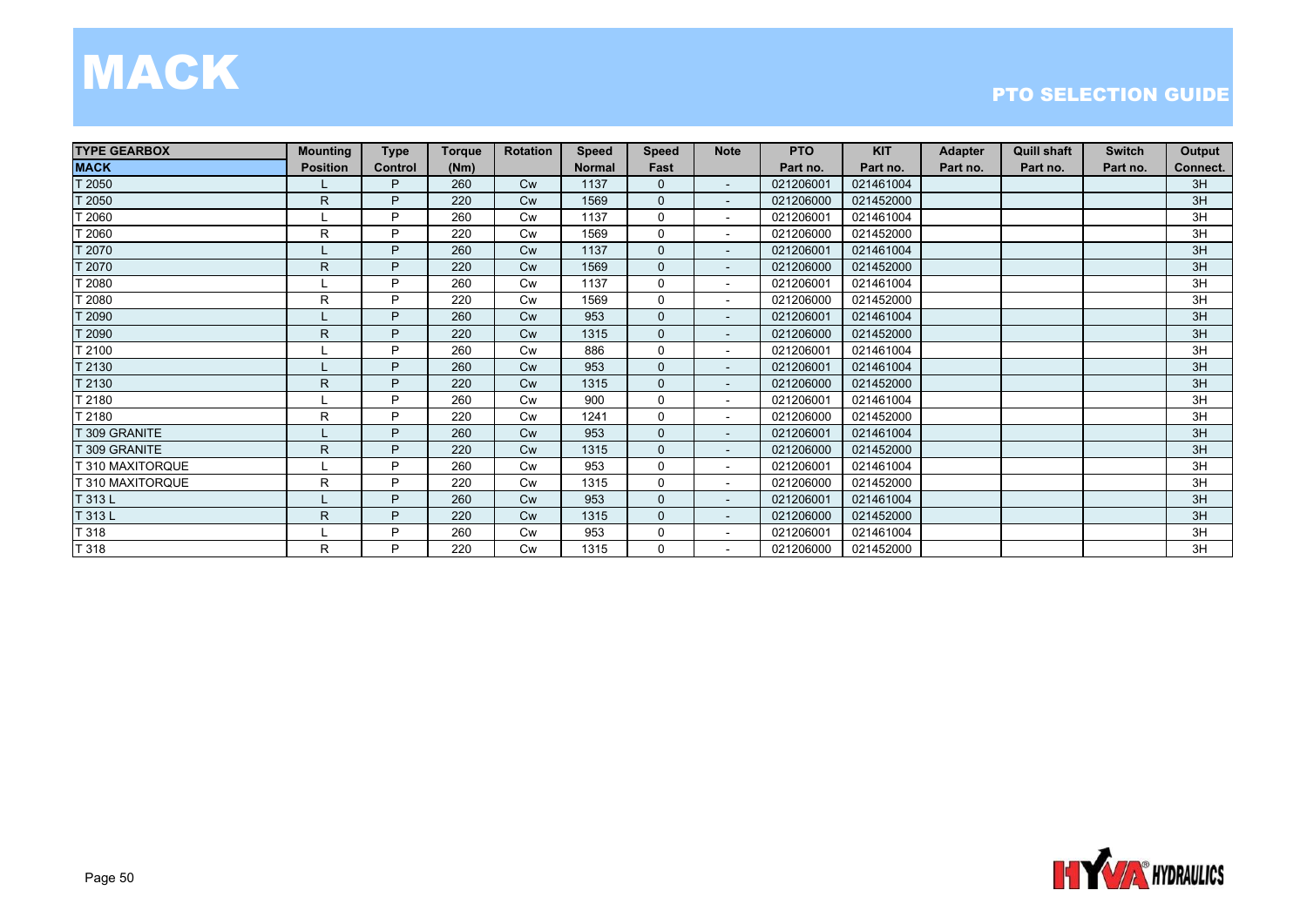| <b>TYPE GEARBOX</b>                    | <b>Mounting</b> | <b>Type</b> | <b>Torque</b> | <b>Rotation</b> | <b>Speed</b>  | <b>Speed</b> | <b>Note</b>    | <b>PTO</b> | <b>KIT</b> | <b>Adapter</b> | <b>Quill shaft</b> | <b>Switch</b> | Output    |
|----------------------------------------|-----------------|-------------|---------------|-----------------|---------------|--------------|----------------|------------|------------|----------------|--------------------|---------------|-----------|
| <b>MERCEDES</b>                        | <b>Position</b> | Control     | (Nm)          |                 | <b>Normal</b> | Fast         |                | Part no.   | Part no.   | Part no.       | Part no.           | Part no.      | Connect.  |
| G 100-12/10,0 (GC7)                    | rear            | P           | 400           | <b>Cw</b>       | 420           | 510          | M <sub>2</sub> | 021207022  | 021457003  |                |                    | 021416001     | 4H        |
| G 100-12/10,0 (GC7)                    | rear            | P           | 300           | Acw             | 760           | 925          | M <sub>2</sub> | 021207010  | 021457003  |                |                    | 021416000     | 4H        |
| G 125-16/14,0 (DAL/AFTER NR 206764)    | rear            | P           | 600           | Cw              | 810           | 960          | Q <sub>6</sub> | 021215011  | 021457000  |                | 021307002          | 021416001     | <b>FL</b> |
| G 125-16/14,0 (DAL/AFTER NR 206764)    | rear            | P           | 600           | <b>Cw</b>       | 810           | 960          | Q <sub>6</sub> | 021215010  | 021457000  |                | 021307002          | 021416001     | 4H        |
| G 125-16/14,0 (DAL/AFTER NR 206764)    | rear            | P           | 300           | Acw             | 1466          | 1737         | Q <sub>6</sub> | 021215022  | 021463000  |                | 021307002          | 021416000     | 4H        |
| G 125-16/14,0 (DAL/AFTER NR 206764)    | rear            | P           | 250           | Acw             | 1231          | 1459         | Q <sub>6</sub> | 021215025  | 021463000  |                | 021307002          | 021416000     | 4H        |
| G 125-16/14,0 (DAL/AFTER NR 206764)    | rear            | P           | 250           | Acw             | 1053          | 1248         | Q <sub>6</sub> | 021215024  | 021463000  |                | 021307002          | 021416000     | 4H        |
| G 125-16/14,0 (DAL/AFTER NR 206764)    | rear            | P           | 300           | Acw             | 1091          | 1293         | Q <sub>6</sub> | 021215040  | 021464005  |                | 021307002          | 021416002     | 4H        |
| G 125-16/14,0 (DAL/AFTER NR 206764)    | rear            | P           | 330           | Acw             | 1458          | 1728         | Q <sub>6</sub> | 021220030  |            | 021415010      | 021307002          | 021416000     | 4H        |
| G 125-16/14,0 (DAL/AFTER NR 206764)    | rear            | P           | 360           | Acw             | 1238          | 1467         | Q <sub>6</sub> | 021215023  |            | 021415010      | 021307002          | 021416000     | 4H        |
| G 125-16/14,0 (DAL/AFTER NR 206764)    | rear            | P           | 400           | Acw             | 1079          | 1279         | Q <sub>6</sub> | 021215050  |            | 021415010      | 021307002          | 021416000     | 4H        |
| G 125-16/14,0 (FINO A/UNTIL NR 206764) | rear            | P           | 330           | Acw             | 1458          | 1728         | Q <sub>5</sub> | 021220030  |            | 021407000      |                    | 021416000     | 4H        |
| G 125-16/14,0 (FINO A/UNTIL NR 206764) | rear            | P           | 360           | Acw             | 1238          | 1467         | Q <sub>5</sub> | 021215023  |            | 021407000      |                    | 021416000     | 4H        |
| G 125-16/14,0 (FINO A/UNTIL NR 206764) | rear            | P           | 400           | Acw             | 1079          | 1279         | Q <sub>5</sub> | 021215050  |            | 021407000      |                    | 021416000     | 4H        |
| G 125-16/14,0 (FINO A/UNTIL NR 206764) | rear            | P           | 400           | Cw              | 810           | 960          | Q <sub>5</sub> | 021207022  |            |                |                    | 021416001     | 4H        |
| G 125-16/14,0 (FINO A/UNTIL NR 206764) | rear            | P           | 300           | Acw             | 1466          | 1738         | Q <sub>5</sub> | 021207010  |            |                |                    | 021416000     | 4H        |
| G 131-9/14,57-1,0 (GT1)                | rear            | P           | 600           | <b>Cw</b>       | 740           | $\Omega$     | G <sub>8</sub> | 021215011  | 021457000  |                | 021307002          | 021416001     | <b>FL</b> |
| G 131-9/14,57-1,0 (GT1)                | rear            | P           | 600           | Cw              | 740           | $\Omega$     | G8             | 021215010  | 021457000  |                | 021307002          | 021416001     | 4H        |
| G 131-9/14,57-1,0 (GT1)                | rear            | P           | 300           | Acw             | 1341          | $\Omega$     | G <sub>8</sub> | 021215022  | 021463000  |                | 021307002          | 021416000     | 4H        |
| G 131-9/14,57-1,0 (GT1)                | rear            | P           | 250           | Acw             | 1130          | $\Omega$     | G <sub>8</sub> | 021215025  | 021463000  |                | 021307002          | 021416000     | 4H        |
| G 131-9/14,57-1,0 (GT1)                | rear            | P           | 250           | Acw             | 968           | $\Omega$     | G <sub>8</sub> | 021215024  | 021463000  |                | 021307002          | 021416000     | 4H        |
| G 131-9/14,57-1,0 (GT1)                | rear            | P           | 360           | Acw             | 1131          | $\Omega$     | G <sub>8</sub> | 021207030  |            |                | 021307002          | 021416000     | 4H        |
| G 131-9/14,57-1,0 (GT1)                | rear            | P           | 400           | Acw             | 986           | $\Omega$     | G <sub>8</sub> | 021207011  |            |                | 021307002          | 021416000     | 4H        |
| G 135-16/11,9 (DAL/AFTER NR 206764)    | rear            | P           | 600           | <b>Cw</b>       | 960           | 1130         | Q <sub>6</sub> | 021215011  | 021457000  |                | 021307002          | 021416001     | <b>FL</b> |
| G 135-16/11,9 (DAL/AFTER NR 206764)    | rear            | P           | 600           | <b>Cw</b>       | 960           | 1130         | Q <sub>6</sub> | 021215010  | 021457000  |                | 021307002          | 021416001     | 4H        |
| G 135-16/11,9 (DAL/AFTER NR 206764)    | rear            | P           | 300           | Acw             | 1737          | 2045         | Q <sub>6</sub> | 021215022  | 021463000  |                | 021307002          | 021416000     | 4H        |
| G 135-16/11,9 (DAL/AFTER NR 206764)    | rear            | P           | 250           | Acw             | 1459          | 1717         | Q <sub>6</sub> | 021215025  | 021463000  |                | 021307002          | 021416000     | 4H        |
| G 135-16/11,9 (DAL/AFTER NR 206764)    | rear            | P           | 250           | Acw             | 1248          | 1469         | Q <sub>6</sub> | 021215024  | 021463000  |                | 021307002          | 021416000     | 4H        |
| G 135-16/11,9 (DAL/AFTER NR 206764)    | rear            | P           | 300           | Acw             | 1293          | 1522         | Q <sub>6</sub> | 021215040  | 021464005  |                | 021307002          | 021416002     | 4H        |
| G 135-16/11,9 (DAL/AFTER NR 206764)    | rear            | P           | 330           | Acw             | 1728          | 2034         | Q <sub>6</sub> | 021220030  |            | 021415010      | 021307002          | 021416000     | 4H        |
| G 135-16/11,9 (DAL/AFTER NR 206764)    | rear            | P           | 360           | Acw             | 1467          | 1727         | Q6             | 021215023  |            | 021415010      | 021307002          | 021416000     | 4H        |
| G 135-16/11,9 (DAL/AFTER NR 206764)    | rear            | P           | 400           | Acw             | 1279          | 1506         | Q <sub>6</sub> | 021215050  |            | 021415010      | 021307002          | 021416000     | 4H        |
| G 135-16/11,9 (FINO A/UNTIL NR 206764) | rear            | P           | 330           | Acw             | 1728          | 2034         | Q <sub>5</sub> | 021220030  |            | 021407000      |                    | 021416000     | 4H        |
| G 135-16/11,9 (FINO A/UNTIL NR 206764) | rear            | P           | 360           | Acw             | 1467          | 1727         | Q <sub>5</sub> | 021215023  |            | 021407000      |                    | 021416000     | 4H        |
| G 135-16/11,9 (FINO A/UNTIL NR 206764) | rear            | P           | 400           | Acw             | 1279          | 1506         | Q <sub>5</sub> | 021215050  |            | 021407000      |                    | 021416000     | 4H        |
| G 135-16/11,9 (FINO A/UNTIL NR 206764) | rear            | P           | 400           | Cw              | 960           | 1130         | Q <sub>5</sub> | 021207022  |            |                |                    | 021416001     | 4H        |
| G 135-16/11,9 (FINO A/UNTIL NR 206764) | rear            | P           | 300           | Acw             | 1737          | 2045         | Q <sub>5</sub> | 021207010  |            |                |                    | 021416000     | 4H        |
| G 155-16/11,9 (DAL/AFTER NR 206764)    | rear            | P           | 600           | <b>Cw</b>       | 960           | 1130         | Q <sub>6</sub> | 021215011  | 021457000  |                | 021307002          | 021416001     | <b>FL</b> |
| G 155-16/11,9 (DAL/AFTER NR 206764)    | rear            | P           | 600           | <b>Cw</b>       | 960           | 1130         | Q <sub>6</sub> | 021215010  | 021457000  |                | 021307002          | 021416001     | 4H        |

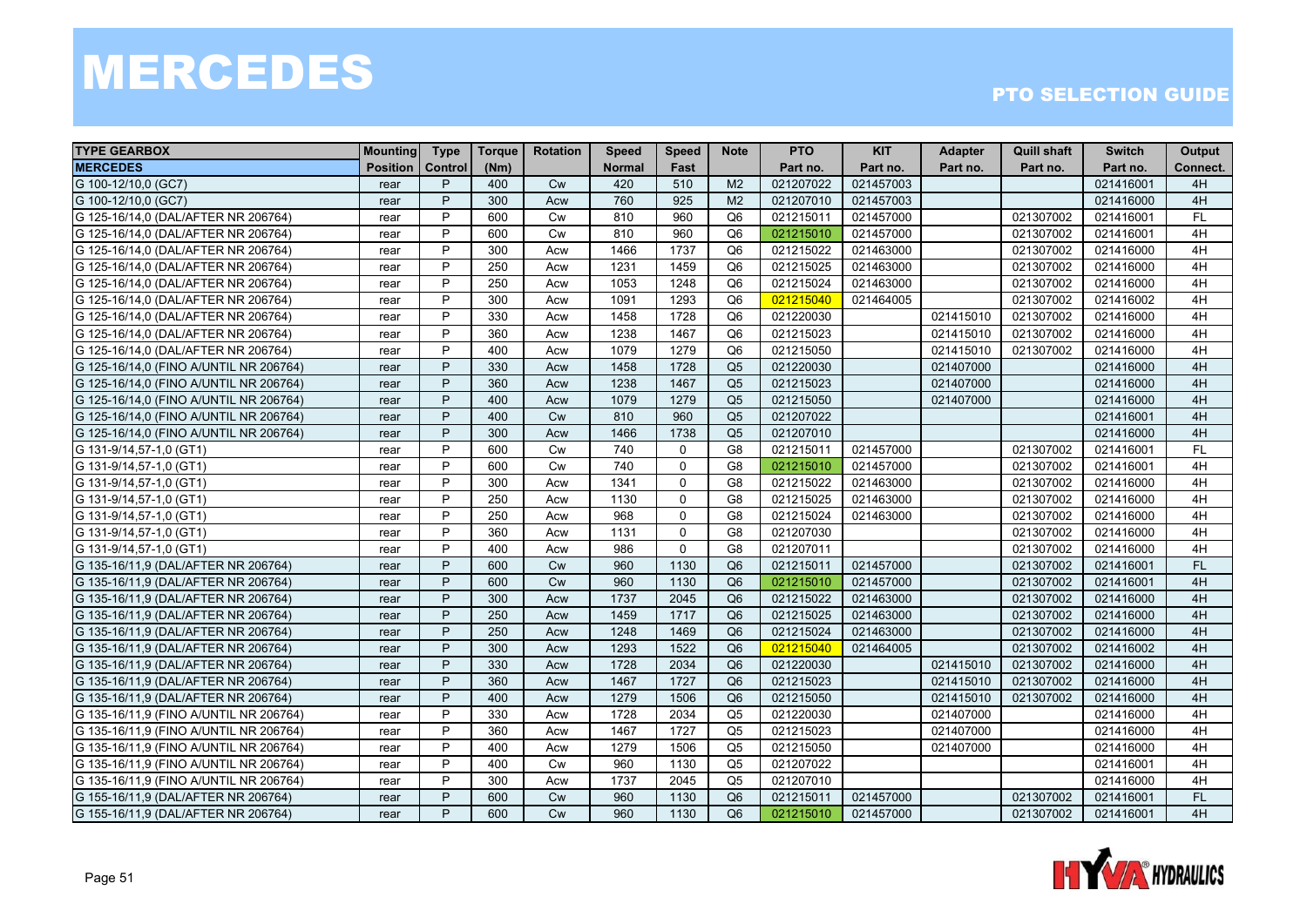| <b>TYPE GEARBOX</b>                    | <b>Mounting</b> | <b>Type</b> | <b>Torque</b> | <b>Rotation</b> | <b>Speed</b>  | <b>Speed</b> | <b>Note</b>    | <b>PTO</b> | <b>KIT</b> | <b>Adapter</b> | <b>Quill shaft</b> | <b>Switch</b> | Output    |
|----------------------------------------|-----------------|-------------|---------------|-----------------|---------------|--------------|----------------|------------|------------|----------------|--------------------|---------------|-----------|
| <b>MERCEDES</b>                        | <b>Position</b> | Control     | (Nm)          |                 | <b>Normal</b> | Fast         |                | Part no.   | Part no.   | Part no.       | Part no.           | Part no.      | Connect.  |
| G 155-16/11,9 (DAL/AFTER NR 206764)    | rear            | P           | 300           | Acw             | 1737          | 2045         | Q <sub>6</sub> | 021215022  | 021463000  |                | 021307002          | 021416000     | 4H        |
| G 155-16/11,9 (DAL/AFTER NR 206764)    | rear            | P           | 250           | Acw             | 1459          | 1717         | Q <sub>6</sub> | 021215025  | 021463000  |                | 021307002          | 021416000     | 4H        |
| G 155-16/11,9 (DAL/AFTER NR 206764)    | rear            | P           | 250           | Acw             | 1248          | 1469         | Q <sub>6</sub> | 021215024  | 021463000  |                | 021307002          | 021416000     | 4H        |
| G 155-16/11,9 (DAL/AFTER NR 206764)    | rear            | P           | 300           | Acw             | 1293          | 1522         | Q <sub>6</sub> | 021215040  | 021464005  |                | 021307002          | 021416002     | 4H        |
| G 155-16/11,9 (DAL/AFTER NR 206764)    | rear            | P           | 330           | Acw             | 1728          | 2034         | Q <sub>6</sub> | 021220030  |            | 021415010      | 021307002          | 021416000     | 4H        |
| G 155-16/11,9 (DAL/AFTER NR 206764)    | rear            | P           | 360           | Acw             | 1467          | 1727         | Q <sub>6</sub> | 021215023  |            | 021415010      | 021307002          | 021416000     | 4H        |
| G 155-16/11,9 (DAL/AFTER NR 206764)    | rear            | P           | 400           | Acw             | 1279          | 1506         | Q <sub>6</sub> | 021215050  |            | 021415010      | 021307002          | 021416000     | 4H        |
| G 155-16/11,9 (FINO A/UNTIL NR 206764) | rear            | P           | 330           | Acw             | 1728          | 2034         | Q <sub>5</sub> | 021220030  |            | 021407000      |                    | 021416000     | 4H        |
| G 155-16/11,9 (FINO A/UNTIL NR 206764) | rear            | P           | 360           | Acw             | 1467          | 1727         | Q <sub>5</sub> | 021215023  |            | 021407000      |                    | 021416000     | 4H        |
| G 155-16/11,9 (FINO A/UNTIL NR 206764) | rear            | P           | 400           | Acw             | 1279          | 1506         | Q <sub>5</sub> | 021215050  |            | 021407000      |                    | 021416000     | 4H        |
| G 155-16/11,9 (FINO A/UNTIL NR 206764) | rear            | P           | 400           | <b>Cw</b>       | 960           | 1130         | Q <sub>5</sub> | 021207022  |            |                |                    | 021416001     | 4H        |
| G 155-16/11,9 (FINO A/UNTIL NR 206764) | rear            | P           | 300           | Acw             | 1737          | 2045         | Q <sub>5</sub> | 021207010  |            |                |                    | 021416000     | 4H        |
| G 155-16/14,0 (DAL/AFTER NR 206764)    | rear            | P           | 600           | <b>Cw</b>       | 810           | 960          | Q <sub>6</sub> | 021215011  | 021457000  |                | 021307002          | 021416001     | <b>FL</b> |
| G 155-16/14,0 (DAL/AFTER NR 206764)    | rear            | P           | 600           | <b>Cw</b>       | 810           | 960          | Q <sub>6</sub> | 021215010  | 021457000  |                | 021307002          | 021416001     | 4H        |
| G 155-16/14,0 (DAL/AFTER NR 206764)    | rear            | P           | 300           | Acw             | 1466          | 1737         | Q <sub>6</sub> | 021215022  | 021463000  |                | 021307002          | 021416000     | 4H        |
| G 155-16/14,0 (DAL/AFTER NR 206764)    | rear            | P           | 250           | Acw             | 1231          | 1459         | Q <sub>6</sub> | 021215025  | 021463000  |                | 021307002          | 021416000     | 4H        |
| G 155-16/14,0 (DAL/AFTER NR 206764)    | rear            | P           | 250           | Acw             | 1053          | 1248         | Q <sub>6</sub> | 021215024  | 021463000  |                | 021307002          | 021416000     | 4H        |
| G 155-16/14,0 (DAL/AFTER NR 206764)    | rear            | P           | 300           | Acw             | 1091          | 1293         | Q <sub>6</sub> | 021215040  | 021464005  |                | 021307002          | 021416002     | 4H        |
| G 155-16/14,0 (DAL/AFTER NR 206764)    | rear            | P           | 330           | Acw             | 1458          | 1728         | Q <sub>6</sub> | 021220030  |            | 021415010      | 021307002          | 021416000     | 4H        |
| G 155-16/14,0 (DAL/AFTER NR 206764)    | rear            | P           | 360           | Acw             | 1238          | 1467         | Q <sub>6</sub> | 021215023  |            | 021415010      | 021307002          | 021416000     | 4H        |
| G 155-16/14,0 (DAL/AFTER NR 206764)    | rear            | P           | 400           | Acw             | 1079          | 1279         | Q <sub>6</sub> | 021215050  |            | 021415010      | 021307002          | 021416000     | 4H        |
| G 155-16/14,0 (FINO A/UNTIL NR 206764) | rear            | P           | 330           | Acw             | 1458          | 1728         | Q <sub>5</sub> | 021220030  |            | 021407000      |                    | 021416000     | 4H        |
| G 155-16/14,0 (FINO A/UNTIL NR 206764) | rear            | P           | 360           | Acw             | 1238          | 1467         | Q <sub>5</sub> | 021215023  |            | 021407000      |                    | 021416000     | 4H        |
| G 155-16/14,0 (FINO A/UNTIL NR 206764) | rear            | P           | 400           | Acw             | 1079          | 1279         | Q <sub>5</sub> | 021215050  |            | 021407000      |                    | 021416000     | 4H        |
| G 155-16/14,0 (FINO A/UNTIL NR 206764) | rear            | P           | 400           | <b>Cw</b>       | 810           | 960          | Q <sub>5</sub> | 021207022  |            |                |                    | 021416001     | 4H        |
| G 155-16/14,0 (FINO A/UNTIL NR 206764) | rear            | P           | 300           | Acw             | 1466          | 1738         | Q <sub>5</sub> | 021207010  |            |                |                    | 021416000     | 4H        |
| G 155-9/15,9 (DAL/AFTER NR 206764)     | rear            | P           | 600           | <b>Cw</b>       | 860           | $\mathbf{0}$ | Q <sub>6</sub> | 021215011  | 021457000  |                | 021307002          | 021416001     | FL        |
| G 155-9/15,9 (DAL/AFTER NR 206764)     | rear            | P           | 600           | <b>Cw</b>       | 860           | $\Omega$     | Q <sub>6</sub> | 021215010  | 021457000  |                | 021307002          | 021416001     | 4H        |
| G 155-9/15.9 (DAL/AFTER NR 206764)     | rear            | P           | 300           | Acw             | 1556          | $\mathbf{0}$ | Q <sub>6</sub> | 021215022  | 021463000  |                | 021307002          | 021416000     | 4H        |
| G 155-9/15.9 (DAL/AFTER NR 206764)     | rear            | P           | 300           | Acw             | 1307          | $\mathbf{0}$ | O6             | 021215025  | 021463000  |                | 021307002          | 021416000     | 4H        |
| G 155-9/15,9 (DAL/AFTER NR 206764)     | rear            | P           | 300           | Acw             | 1118          | $\mathbf{0}$ | Q <sub>6</sub> | 021215024  | 021463000  |                | 021307002          | 021416000     | 4H        |
| G 155-9/15,9 (DAL/AFTER NR 206764)     | rear            | P           | 300           | Acw             | 1158          | $\mathbf{0}$ | Q <sub>6</sub> | 021215040  | 021464005  |                | 021307002          | 021416002     | 4H        |
| G 155-9/15,9 (DAL/AFTER NR 206764)     | rear            | P           | 330           | Acw             | 1548          | $\Omega$     | Q <sub>6</sub> | 021220030  |            | 021415010      | 021307002          | 021416000     | 4H        |
| G 155-9/15.9 (DAL/AFTER NR 206764)     | rear            | P           | 360           | Acw             | 1315          | $\Omega$     | Q <sub>6</sub> | 021215023  |            | 021415010      | 021307002          | 021416000     | 4H        |
| G 155-9/15,9 (DAL/AFTER NR 206764)     | rear            | P           | 400           | Acw             | 1146          | $\mathbf 0$  | Q <sub>6</sub> | 021215050  |            | 021415010      | 021307002          | 021416000     | 4H        |
| G 155-9/15,9 (FINO A/UNTIL NR 206764)  | rear            | P           | 330           | Acw             | 1548          | $\mathbf 0$  | Q <sub>5</sub> | 021220030  |            | 021407000      |                    | 021416000     | 4H        |
| G 155-9/15,9 (FINO A/UNTIL NR 206764)  | rear            | P           | 360           | Acw             | 1315          | $\mathbf{0}$ | Q <sub>5</sub> | 021215023  |            | 021407000      |                    | 021416000     | 4H        |
| G 155-9/15,9 (FINO A/UNTIL NR 206764)  | rear            | P           | 400           | Acw             | 1146          | $\Omega$     | Q <sub>5</sub> | 021215050  |            | 021407000      |                    | 021416000     | 4H        |
| G 155-9/15,9 (FINO A/UNTIL NR 206764)  | rear            | P           | 400           | Cw              | 860           | $\mathbf{0}$ | Q <sub>5</sub> | 021207022  |            |                |                    | 021416001     | 4H        |

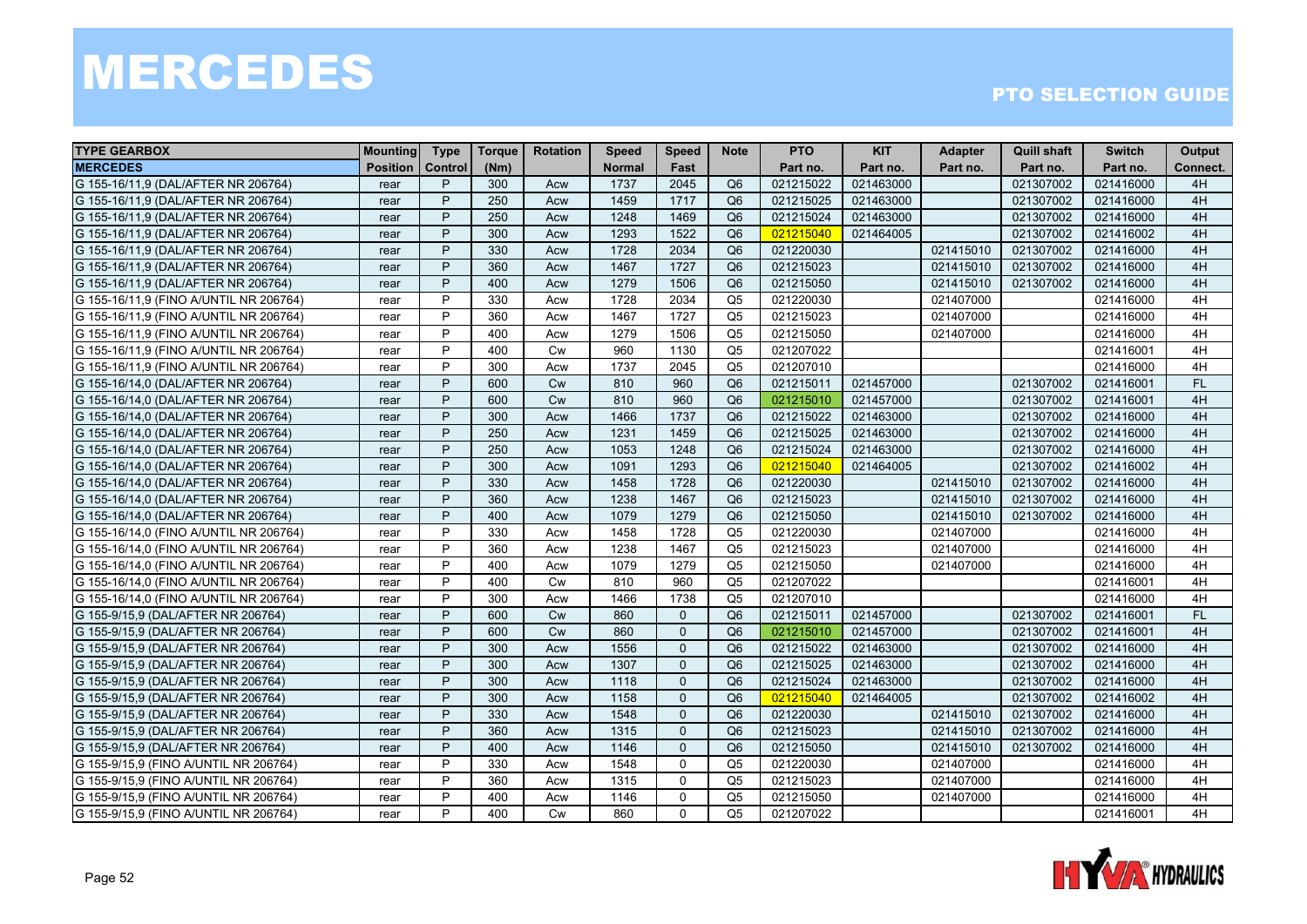| <b>TYPE GEARBOX</b>                    | <b>Mounting</b> | <b>Type</b> | <b>Torque</b> | <b>Rotation</b> | <b>Speed</b>  | <b>Speed</b> | <b>Note</b>    | <b>PTO</b> | <b>KIT</b> | <b>Adapter</b> | <b>Quill shaft</b> | <b>Switch</b> | Output    |
|----------------------------------------|-----------------|-------------|---------------|-----------------|---------------|--------------|----------------|------------|------------|----------------|--------------------|---------------|-----------|
| <b>MERCEDES</b>                        | <b>Position</b> | Control     | (Nm)          |                 | <b>Normal</b> | Fast         |                | Part no.   | Part no.   | Part no.       | Part no.           | Part no.      | Connect.  |
| G 155-9/15,9 (FINO A/UNTIL NR 206764)  | rear            | P           | 300           | Acw             | 1556          | $\mathbf{0}$ | Q <sub>5</sub> | 021207010  |            |                |                    | 021416000     | 4H        |
| G 180-16/11,9 (DAL/AFTER NR 206764)    | rear            | P           | 600           | <b>Cw</b>       | 960           | 1130         | Q <sub>6</sub> | 021215011  | 021457000  |                | 021307002          | 021416001     | FL        |
| G 180-16/11,9 (DAL/AFTER NR 206764)    | rear            | P           | 600           | Cw              | 960           | 1130         | Q <sub>6</sub> | 021215010  | 021457000  |                | 021307002          | 021416001     | 4H        |
| G 180-16/11,9 (DAL/AFTER NR 206764)    | rear            | P           | 300           | Acw             | 1737          | 2045         | Q <sub>6</sub> | 021215022  | 021463000  |                | 021307002          | 021416000     | 4H        |
| G 180-16/11,9 (DAL/AFTER NR 206764)    | rear            | P           | 250           | Acw             | 1459          | 1717         | Q <sub>6</sub> | 021215025  | 021463000  |                | 021307002          | 021416000     | 4H        |
| G 180-16/11,9 (DAL/AFTER NR 206764)    | rear            | P           | 250           | Acw             | 1248          | 1469         | Q <sub>6</sub> | 021215024  | 021463000  |                | 021307002          | 021416000     | 4H        |
| G 180-16/11,9 (DAL/AFTER NR 206764)    | rear            | P           | 300           | Acw             | 1293          | 1522         | Q <sub>6</sub> | 021215040  | 021464005  |                | 021307002          | 021416002     | 4H        |
| G 180-16/11,9 (DAL/AFTER NR 206764)    | rear            | P           | 330           | Acw             | 1728          | 2034         | Q <sub>6</sub> | 021220030  |            | 021415010      | 021307002          | 021416000     | 4H        |
| G 180-16/11,9 (DAL/AFTER NR 206764)    | rear            | P           | 360           | Acw             | 1467          | 1727         | Q <sub>6</sub> | 021215023  |            | 021415010      | 021307002          | 021416000     | 4H        |
| G 180-16/11,9 (DAL/AFTER NR 206764)    | rear            | P           | 400           | Acw             | 1279          | 1506         | Q <sub>6</sub> | 021215050  |            | 021415010      | 021307002          | 021416000     | 4H        |
| G 180-16/11,9 (FINO A/UNTIL NR 206764) | rear            | P           | 330           | Acw             | 1728          | 2034         | Q <sub>5</sub> | 021220030  |            | 021407000      |                    | 021416000     | 4H        |
| G 180-16/11,9 (FINO A/UNTIL NR 206764) | rear            | P           | 360           | Acw             | 1467          | 1727         | Q <sub>5</sub> | 021215023  |            | 021407000      |                    | 021416000     | 4H        |
| G 180-16/11,9 (FINO A/UNTIL NR 206764) | rear            | P           | 400           | Acw             | 1279          | 1506         | Q <sub>5</sub> | 021215050  |            | 021407000      |                    | 021416000     | 4H        |
| G 180-16/11,9 (FINO A/UNTIL NR 206764) | rear            | P           | 400           | Cw              | 960           | 1130         | Q <sub>5</sub> | 021207022  |            |                |                    | 021416001     | 4H        |
| G 180-16/11,9 (FINO A/UNTIL NR 206764) | rear            | P           | 300           | Acw             | 1737          | 2045         | Q <sub>5</sub> | 021207010  |            |                |                    | 021416000     | 4H        |
| G 200-16/11,9 (DAL/AFTER NR 206764)    | rear            | P           | 600           | <b>Cw</b>       | 960           | 1130         | Q <sub>6</sub> | 021215011  | 021457000  |                | 021307002          | 021416001     | <b>FL</b> |
| G 200-16/11,9 (DAL/AFTER NR 206764)    | rear            | P           | 600           | <b>Cw</b>       | 960           | 1130         | Q <sub>6</sub> | 021215010  | 021457000  |                | 021307002          | 021416001     | 4H        |
| G 200-16/11,9 (DAL/AFTER NR 206764)    | rear            | P           | 300           | Acw             | 1737          | 2045         | Q <sub>6</sub> | 021215022  | 021463000  |                | 021307002          | 021416000     | 4H        |
| G 200-16/11,9 (DAL/AFTER NR 206764)    | rear            | P           | 250           | Acw             | 1459          | 1717         | Q <sub>6</sub> | 021215025  | 021463000  |                | 021307002          | 021416000     | 4H        |
| G 200-16/11,9 (DAL/AFTER NR 206764)    | rear            | P           | 250           | Acw             | 1248          | 1469         | Q <sub>6</sub> | 021215024  | 021463000  |                | 021307002          | 021416000     | 4H        |
| G 200-16/11,9 (DAL/AFTER NR 206764)    | rear            | P           | 300           | Acw             | 1293          | 1522         | Q <sub>6</sub> | 021215040  | 021464005  |                | 021307002          | 021416002     | 4H        |
| G 200-16/11,9 (DAL/AFTER NR 206764)    | rear            | P           | 330           | Acw             | 1728          | 2034         | Q <sub>6</sub> | 021220030  |            | 021415010      | 021307002          | 021416000     | 4H        |
| G 200-16/11,9 (DAL/AFTER NR 206764)    | rear            | P           | 360           | Acw             | 1467          | 1727         | Q <sub>6</sub> | 021215023  |            | 021415010      | 021307002          | 021416000     | 4H        |
| G 200-16/11,9 (DAL/AFTER NR 206764)    | rear            | P           | 400           | Acw             | 1279          | 1506         | Q <sub>6</sub> | 021215050  |            | 021415010      | 021307002          | 021416000     | 4H        |
| G 200-16/11,9 (FINO A/UNTIL NR 206764) | rear            | P           | 330           | Acw             | 1728          | 2034         | Q <sub>5</sub> | 021220030  |            | 021407000      |                    | 021416000     | 4H        |
| G 200-16/11,9 (FINO A/UNTIL NR 206764) | rear            | P           | 360           | Acw             | 1467          | 1727         | Q <sub>5</sub> | 021215023  |            | 021407000      |                    | 021416000     | 4H        |
| G 200-16/11,9 (FINO A/UNTIL NR 206764) | rear            | P           | 400           | Acw             | 1279          | 1506         | Q <sub>5</sub> | 021215050  |            | 021407000      |                    | 021416000     | 4H        |
| G 200-16/11,9 (FINO A/UNTIL NR 206764) | rear            | P           | 400           | Cw              | 960           | 1130         | Q <sub>5</sub> | 021207022  |            |                |                    | 021416001     | 4H        |
| G 200-16/11,9 (FINO A/UNTIL NR 206764) | rear            | P           | 300           | Acw             | 1737          | 2045         | Q <sub>5</sub> | 021207010  |            |                |                    | 021416000     | 4H        |
| G 200-16/11,9 + RETARDER VOITH         | rear            | P           | 600           | <b>Cw</b>       | 960           | 1130         | M <sub>3</sub> | 021215011  | 021457000  |                | 021301000          | 021416001     | <b>FL</b> |
| G 200-16/11,9 + RETARDER VOITH         | rear            | P           | 600           | <b>Cw</b>       | 960           | 1130         | M <sub>3</sub> | 021215010  | 021457000  |                | 021301000          | 021416001     | 4H        |
| G 200-16/11,9 + RETARDER VOITH         | rear            | P           | 300           | Acw             | 1737          | 2045         | M <sub>3</sub> | 021215022  | 021463000  |                | 021301000          | 021416000     | 4H        |
| G 200-16/11,9 + RETARDER VOITH         | rear            | P           | 250           | Acw             | 1459          | 1717         | M <sub>3</sub> | 021215025  | 021463000  |                | 021301000          | 021416000     | 4H        |
| G 200-16/11,9 + RETARDER VOITH         | rear            | P           | 250           | Acw             | 1248          | 1469         | M <sub>3</sub> | 021215024  | 021463000  |                | 021301000          | 021416000     | 4H        |
| G 200-16/11,9 + RETARDER VOITH         | rear            | P           | 300           | Acw             | 1293          | 1522         | M3             | 021215040  | 021464005  |                | 021301000          | 021416002     | 4H        |
| G 200-16/11,9 + RETARDER VOITH         | rear            | P           | 330           | Acw             | 1728          | 2034         | M <sub>3</sub> | 021220030  |            | 021415010      | 021301000          | 021416000     | 4H        |
| G 200-16/11,9 + RETARDER VOITH         | rear            | P           | 360           | Acw             | 1467          | 1727         | M <sub>3</sub> | 021215023  |            | 021415010      | 021301000          | 021416000     | 4H        |
| G 200-16/11,9 + RETARDER VOITH         | rear            | P           | 400           | Acw             | 1279          | 1506         | M <sub>3</sub> | 021215050  |            | 021415010      | 021301000          | 021416000     | 4H        |
| G 210-16/14,2 + RETARDER VOITH         | rear            | P           | 380           | Acw             | 1328          | 1610         | 2G9            | 021220020  |            | 021407007      |                    | 021416000     | 4H/4H     |

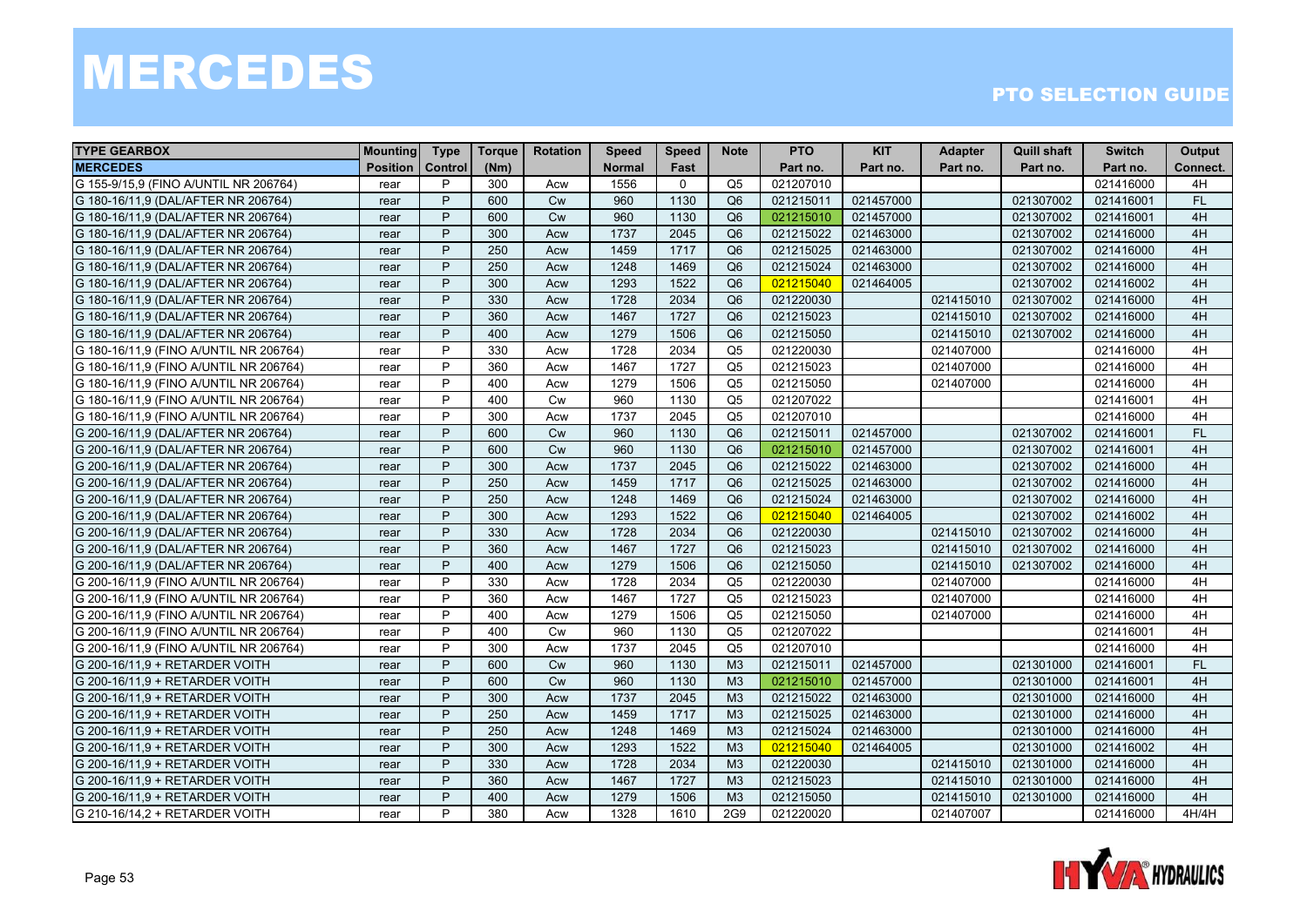| <b>TYPE GEARBOX</b>                      | <b>Mounting</b> | <b>Type</b> | Torque | <b>Rotation</b> | <b>Speed</b>  | <b>Speed</b> | <b>Note</b>     | <b>PTO</b> | <b>KIT</b> | <b>Adapter</b> | <b>Quill shaft</b> | <b>Switch</b> | Output    |
|------------------------------------------|-----------------|-------------|--------|-----------------|---------------|--------------|-----------------|------------|------------|----------------|--------------------|---------------|-----------|
| <b>MERCEDES</b>                          | <b>Position</b> | Control     | (Nm)   |                 | <b>Normal</b> | Fast         |                 | Part no.   | Part no.   | Part no.       | Part no.           | Part no.      | Connect.  |
| G 210-16/14,2 + RETARDER VOITH           | rear            | P           | 700    | Cw              | 850           | 1030         | M <sub>3</sub>  | 021215011  | 021457000  |                | 021301000          | 021416001     | FL        |
| G 210-16/14,2 + RETARDER VOITH           | rear            | P           | 700    | <b>Cw</b>       | 850           | 1030         | M3              | 021215010  | 021457000  |                | 021301000          | 021416001     | 4H        |
| G 210-16/14,2 + RETARDER VOITH           | rear            | P           | 300    | Acw             | 1538          | 1864         | M <sub>3</sub>  | 021215022  | 021463000  |                | 021301000          | 021416000     | 4H        |
| G 210-16/14,2 + RETARDER VOITH           | rear            | P           | 250    | Acw             | 1292          | 1565         | M <sub>3</sub>  | 021215025  | 021463000  |                | 021301000          | 021416000     | 4H        |
| G 210-16/14,2 + RETARDER VOITH           | rear            | P           | 250    | Acw             | 1105          | 1339         | M3              | 021215024  | 021463000  |                | 021301000          | 021416000     | 4H        |
| G 210-16/14,2 + RETARDER VOITH           | rear            | P           | 300    | Acw             | 1145          | 1387         | M <sub>3</sub>  | 021215040  | 021464005  |                | 021301000          | 021416002     | 4H        |
| G 210-16/14,2 + RETARDER VOITH           | rear            | P           | 380    | Acw             | 1328          | 1610         | 2G7             | 021215060  |            | 021407005      |                    | 021416000     | 4H/4H     |
| G 210-16/14,2 + RETARDER VOITH           | rear            | P           | 330    | Acw             | 1530          | 1854         | M <sub>3</sub>  | 021220030  |            | 021415010      | 021301000          | 021416000     | 4H        |
| G 210-16/14,2 + RETARDER VOITH           | rear            | P           | 360    | Acw             | 1300          | 1574         | M <sub>3</sub>  | 021215023  |            | 021415010      | 021301000          | 021416000     | 4H        |
| G 210-16/14,2 + RETARDER VOITH           | rear            | P           | 400    | Acw             | 1133          | 1373         | M3              | 021215050  |            | 021415010      | 021301000          | 021416000     | 4H        |
| G 210-16/14, 2-0, 83 (GC3)               | rear            | P           | 380    | Acw             | 1328          | 1610         | 2G10            | 021220020  |            | 021407006      |                    | 021416000     | 4H/4H     |
| G 210-16/14, 2-0, 83 (GC3)               | rear            | P           | 700    | Cw              | 850           | 1030         | Q <sub>6</sub>  | 021215011  | 021457000  |                | 021307002          | 021416001     | FL        |
| G 210-16/14, 2-0, 83 (GC3)               | rear            | P           | 700    | <b>Cw</b>       | 850           | 1030         | Q <sub>6</sub>  | 021215010  | 021457000  |                | 021307002          | 021416001     | 4H        |
| G 210-16/14, 2-0, 83 (GC3)               | rear            | P           | 300    | Acw             | 1538          | 1864         | Q <sub>6</sub>  | 021215022  | 021463000  |                | 021307002          | 021416000     | 4H        |
| G 210-16/14, 2-0, 83 (GC3)               | rear            | P           | 250    | Acw             | 1292          | 1565         | Q <sub>6</sub>  | 021215025  | 021463000  |                | 021307002          | 021416000     | 4H        |
| G 210-16/14, 2-0, 83 (GC3)               | rear            | P           | 250    | Acw             | 1105          | 1339         | Q <sub>6</sub>  | 021215024  | 021463000  |                | 021307002          | 021416000     | 4H        |
| G 210-16/14, 2-0, 83 (GC3)               | rear            | P           | 300    | Acw             | 1145          | 1387         | Q <sub>6</sub>  | 021215040  | 021464005  |                | 021307002          | 021416002     | 4H        |
| G 210-16/14, 2-0, 83 (GC3)               | rear            | P           | 380    | Acw             | 1328          | 1610         | <b>2G6</b>      | 021215060  |            | 021407004      |                    | 021416000     | 4H/4H     |
| G 210-16/14, 2-0, 83 (GC3)               | rear            | P           | 330    | Acw             | 1530          | 1854         | Q <sub>6</sub>  | 021220030  |            | 021415010      | 021307002          | 021416000     | 4H        |
| G 210-16/14, 2-0, 83 (GC3)               | rear            | P           | 360    | Acw             | 1300          | 1574         | Q <sub>6</sub>  | 021215023  |            | 021415010      | 021307002          | 021416000     | 4H        |
| G 210-16/14, 2-0, 83 (GC3)               | rear            | P           | 400    | Acw             | 1133          | 1373         | Q <sub>6</sub>  | 021215050  |            | 021415010      | 021307002          | 021416000     | 4H        |
| G 211-12/14,93 (GH2) POWERSHIFT FLNG.180 | rear            | P           | 700    | Cw              | 810           | 1030         | G <sub>8</sub>  | 021215011  | 021457000  |                | 021307002          | 021416001     | <b>FL</b> |
| G 211-12/14,93 (GH2) POWERSHIFT FLNG.180 | rear            | P           | 700    | <b>Cw</b>       | 810           | 1030         | G <sub>8</sub>  | 021215010  | 021457000  |                | 021307002          | 021416001     | 4H        |
| G 211-12/14,93 (GH2) POWERSHIFT FLNG.180 | rear            | P           | 300    | Acw             | 1468          | 1867         | G <sub>8</sub>  | 021215022  | 021463000  |                | 021307002          | 021416000     | 4H        |
| G 211-12/14,93 (GH2) POWERSHIFT FLNG.180 | rear            | P           | 250    | Acw             | 1237          | 1573         | G8              | 021215025  | 021463000  |                | 021307002          | 021416000     | 4H        |
| G 211-12/14,93 (GH2) POWERSHIFT FLNG.180 | rear            | P           | 400    | Acw             | 1080          | 1379         | G <sub>8</sub>  | 021207011  |            |                | 021307002          | 021416000     | 4H        |
| G 211-12/14,93(GH2)PSHIFT+VOITH FLNG.180 | rear            | P           | 700    | <b>Cw</b>       | 810           | 1030         | 1619            | 021215011  | 021457000  |                | 021301000          | 021416001     | <b>FL</b> |
| G 211-12/14,93(GH2)PSHIFT+VOITH FLNG.180 | rear            | P           | 700    | <b>Cw</b>       | 810           | 1030         | 1619            | 021215010  | 021457000  |                | 021301000          | 021416001     | 4H        |
| G 211-12/14,93(GH2)PSHIFT+VOITH FLNG.180 | rear            | P           | 300    | Acw             | 1468          | 1867         | 1619            | 021215022  | 021463000  |                | 021301000          | 021416000     | 4H        |
| G 211-12/14,93(GH2)PSHIFT+VOITH FLNG.180 | rear            | P           | 250    | Acw             | 1237          | 1573         | 1619            | 021215025  | 021463000  |                | 021301000          | 021416000     | 4H        |
| G 211-12/14,93(GH2)PSHIFT+VOITH FLNG.180 | rear            | P           | 400    | Acw             | 1080          | 1379         | 1619            | 021207011  |            |                | 021301000          | 021416000     | 4H        |
| G 211-16/17,0 (GD3) FLNG.180             | rear            | P           | 380    | Acw             | 1109          | 1328         | 2G10            | 021220020  |            | 021407006      |                    | 021416000     | 4H/4H     |
| G 211-16/17,0 (GD3) FLNG.180             | rear            | P           | 700    | <b>Cw</b>       | 710           | 850          | Q <sub>6</sub>  | 021215011  | 021457000  |                | 021307002          | 021416001     | <b>FL</b> |
| G 211-16/17,0 (GD3) FLNG.180             | rear            | P           | 700    | Cw              | 710           | 850          | Q <sub>6</sub>  | 021215010  | 021457000  |                | 021307002          | 021416001     | 4H        |
| G 211-16/17,0 (GD3) FLNG.180             | rear            | P           | 300    | Acw             | 1285          | 1538         | Q <sub>6</sub>  | 021215022  | 021463000  |                | 021307002          | 021416000     | 4H        |
| G 211-16/17,0 (GD3) FLNG.180             | rear            | P           | 250    | Acw             | 1079          | 1292         | Q <sub>6</sub>  | 021215025  | 021463000  |                | 021307002          | 021416000     | 4H        |
| G 211-16/17,0 (GD3) FLNG.180             | rear            | P           | 250    | Acw             | 923           | 1105         | Q <sub>6</sub>  | 021215024  | 021463000  |                | 021307002          | 021416000     | 4H        |
| G 211-16/17,0 (GD3) FLNG.180             | rear            | P           | 300    | Acw             | 956           | 1145         | Q <sub>6</sub>  | 021215040  | 021464005  |                | 021307002          | 021416002     | 4H        |
| G 211-16/17,0 (GD3) FLNG.180             | rear            | P           | 380    | Acw             | 1109          | 1328         | 2G <sub>6</sub> | 021215060  |            | 021407004      |                    | 021416000     | 4H/4H     |

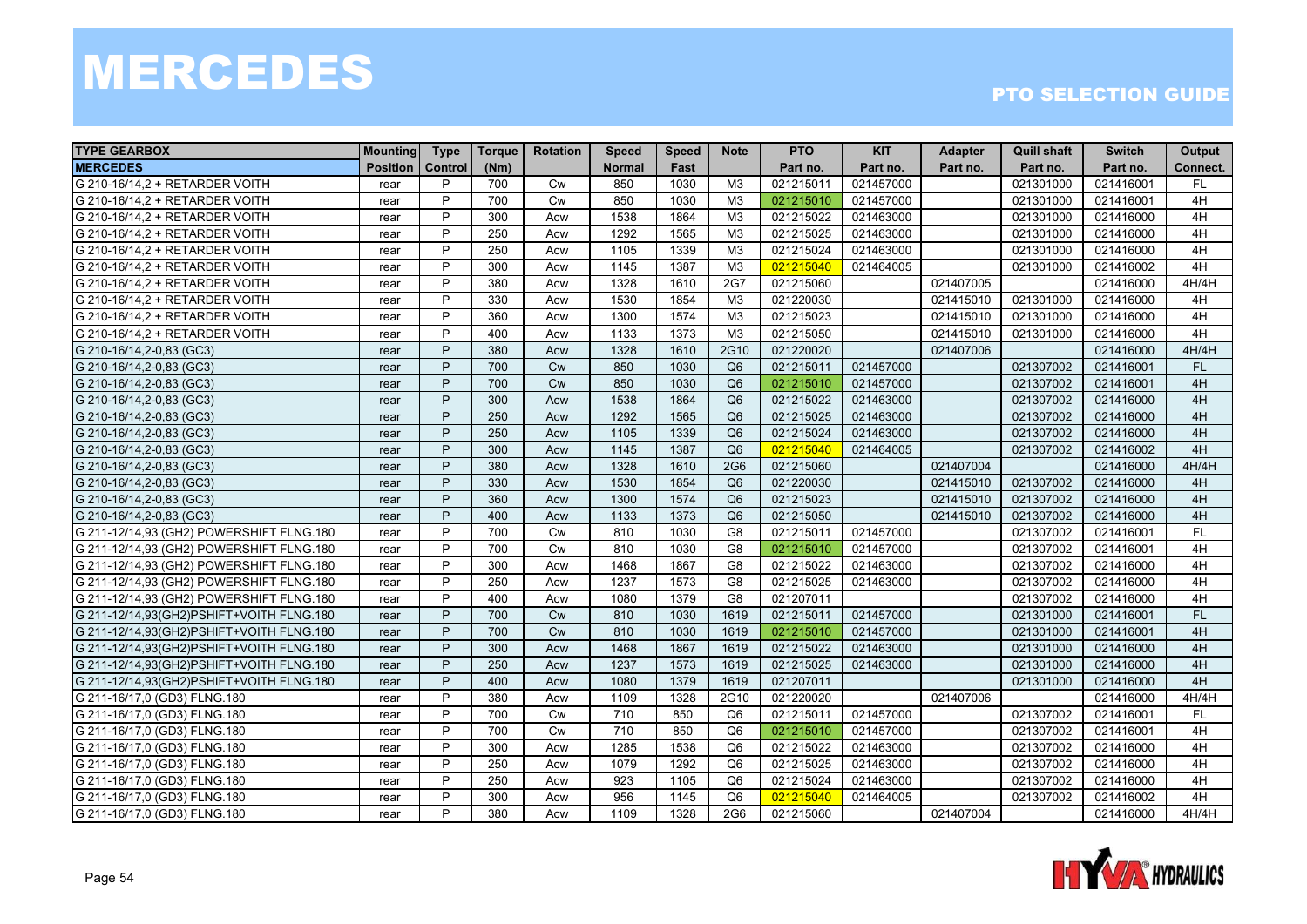| <b>TYPE GEARBOX</b>                | <b>Mounting</b> | <b>Type</b>    | <b>Torque</b> | <b>Rotation</b> | <b>Speed</b>  | <b>Speed</b> | <b>Note</b>    | <b>PTO</b> | <b>KIT</b> | Adapter   | <b>Quill shaft</b> | <b>Switch</b> | Output    |
|------------------------------------|-----------------|----------------|---------------|-----------------|---------------|--------------|----------------|------------|------------|-----------|--------------------|---------------|-----------|
| <b>MERCEDES</b>                    | <b>Position</b> | <b>Control</b> | (Nm)          |                 | <b>Normal</b> | Fast         |                | Part no.   | Part no.   | Part no.  | Part no.           | Part no.      | Connect.  |
| G 211-16/17,0 (GD3) FLNG.180       | rear            | P              | 350           | Acw             | 1287          | 1530         | Q <sub>6</sub> | 021220030  |            | 021415010 | 021307002          | 021416000     | 4H        |
| G 211-16/17,0 (GD3) FLNG.180       | rear            | P              | 400           | Acw             | 1086          | 1300         | O6             | 021215023  |            | 021415010 | 021307002          | 021416000     | 4H        |
| G 211-16/17,0 (GD3) FLNG.180       | rear            | P              | 450           | Acw             | 946           | 1133         | Q <sub>6</sub> | 021215050  |            | 021415010 | 021307002          | 021416000     | 4H        |
| G 211-16/17,0 (GD3) FLNG.180       | rear            | P              | 400           | Acw             | 946           | 1133         | Q <sub>6</sub> | 021207011  |            |           | 021307002          | 021416000     | 4H        |
| G 211-16/17,0 (GD3) FLNG.200       | rear            | P              | 700           | <b>Cw</b>       | 710           | 850          | 1620           | 021215011  | 021457000  |           | 021307002          | 021416001     | <b>FL</b> |
| G 211-16/17,0 (GD3) FLNG.200       | rear            | P              | 700           | <b>Cw</b>       | 710           | 850          | 1620           | 021215010  | 021457000  |           | 021307002          | 021416001     | 4H        |
| G 211-16/17,0 (GD3) FLNG.200       | rear            | P              | 300           | Acw             | 1285          | 1538         | 1620           | 021215022  | 021463000  |           | 021307002          | 021416000     | 4H        |
| G 211-16/17,0 (GD3) FLNG.200       | rear            | P              | 250           | Acw             | 1079          | 1292         | 1620           | 021215025  | 021463000  |           | 021307002          | 021416000     | 4H        |
| G 211-16/17,0 (GD3) FLNG.200       | rear            | P              | 250           | Acw             | 923           | 1105         | 1620           | 021215024  | 021463000  |           | 021307002          | 021416000     | 4H        |
| G 211-16/17,0 (GD3) FLNG.200       | rear            | P              | 400           | Acw             | 946           | 1133         | 1620           | 021207011  |            |           | 021307002          | 021416000     | 4H        |
| G 211-16/17.0 (GD3)+VOITH FLNG.180 | rear            | P              | 380           | Acw             | 1109          | 1328         | 2G9            | 021220020  |            | 021407007 |                    | 021416000     | 4H/4H     |
| G 211-16/17,0 (GD3)+VOITH FLNG.180 | rear            | P              | 700           | <b>Cw</b>       | 710           | 850          | M <sub>3</sub> | 021215011  | 021457000  |           | 021301000          | 021416001     | FL        |
| G 211-16/17,0 (GD3)+VOITH FLNG.180 | rear            | P              | 700           | Cw              | 710           | 850          | M3             | 021215010  | 021457000  |           | 021301000          | 021416001     | 4H        |
| G 211-16/17,0 (GD3)+VOITH FLNG.180 | rear            | P              | 300           | Acw             | 1285          | 1538         | M3             | 021215022  | 021463000  |           | 021301000          | 021416000     | 4H        |
| G 211-16/17,0 (GD3)+VOITH FLNG.180 | rear            | P              | 250           | Acw             | 1079          | 1292         | M3             | 021215025  | 021463000  |           | 021301000          | 021416000     | 4H        |
| G 211-16/17,0 (GD3)+VOITH FLNG.180 | rear            | P              | 250           | Acw             | 923           | 1105         | M3             | 021215024  | 021463000  |           | 021301000          | 021416000     | 4H        |
| G 211-16/17.0 (GD3)+VOITH FLNG.180 | rear            | P              | 300           | Acw             | 956           | 1145         | M <sub>3</sub> | 021215040  | 021464005  |           | 021301000          | 021416002     | 4H        |
| G 211-16/17,0 (GD3)+VOITH FLNG.180 | rear            | P              | 380           | Acw             | 1109          | 1328         | <b>2G7</b>     | 021215060  |            | 021407005 |                    | 021416000     | 4H/4H     |
| G 211-16/17,0 (GD3)+VOITH FLNG.180 | rear            | P              | 350           | Acw             | 1287          | 1530         | M3             | 021220030  |            | 021415010 | 021301000          | 021416000     | 4H        |
| G 211-16/17.0 (GD3)+VOITH FLNG.180 | rear            | P              | 400           | Acw             | 1086          | 1300         | M <sub>3</sub> | 021215023  |            | 021415010 | 021301000          | 021416000     | 4H        |
| G 211-16/17,0 (GD3)+VOITH FLNG.180 | rear            | P              | 450           | Acw             | 946           | 1133         | M3             | 021215050  |            | 021415010 | 021301000          | 021416000     | 4H        |
| G 211-16/17,0 (GD3)+VOITH FLNG.180 | rear            | P              | 400           | Acw             | 946           | 1133         | M3             | 021207011  |            |           | 021301000          | 021416000     | 4H        |
| G 211-16/17,0 (GD3)+VOITH FLNG.200 | rear            | P              | 700           | Cw              | 710           | 850          | 1621           | 021215011  | 021457000  |           | 021301000          | 021416001     | FL        |
| G 211-16/17,0 (GD3)+VOITH FLNG.200 | rear            | P              | 700           | <b>Cw</b>       | 710           | 850          | 1621           | 021215010  | 021457000  |           | 021301000          | 021416001     | 4H        |
| G 211-16/17,0 (GD3)+VOITH FLNG.200 | rear            | P              | 300           | Acw             | 1285          | 1538         | 1621           | 021215022  | 021463000  |           | 021301000          | 021416000     | 4H        |
| G 211-16/17.0 (GD3)+VOITH FLNG.200 | rear            | P              | 250           | Acw             | 1079          | 1292         | 1621           | 021215025  | 021463000  |           | 021301000          | 021416000     | 4H        |
| G 211-16/17,0 (GD3)+VOITH FLNG.200 | rear            | P              | 250           | Acw             | 923           | 1105         | 1621           | 021215024  | 021463000  |           | 021301000          | 021416000     | 4H        |
| G 211-16/17,0 (GD3)+VOITH FLNG.200 | rear            | P              | 400           | Acw             | 946           | 1133         | 1621           | 021207011  |            |           | 021301000          | 021416000     | 4H        |
| G 221-9/16, 15-1, 0 (GD5)          | rear            | P              | 380           | Acw             | 1157          | $\mathbf 0$  | 2G10           | 021220020  |            | 021407006 |                    | 021416000     | 4H/4H     |
| G 221-9/16, 15-1, 0 (GD5)          | rear            | P              | 700           | <b>Cw</b>       | 740           | $\mathbf{0}$ | Q <sub>6</sub> | 021215011  | 021457000  |           | 021307002          | 021416001     | FL        |
| G 221-9/16, 15-1, 0 (GD5)          | rear            | P              | 700           | Cw              | 740           | $\Omega$     | Q <sub>6</sub> | 021215010  | 021457000  |           | 021307002          | 021416001     | 4H        |
| G 221-9/16, 15-1, 0 (GD5)          | rear            | P              | 300           | Acw             | 1339          | $\Omega$     | Q <sub>6</sub> | 021215022  | 021463000  |           | 021307002          | 021416000     | 4H        |
| G 221-9/16, 15-1, 0 (GD5)          | rear            | P              | 250           | Acw             | 1125          | $\mathbf 0$  | Q <sub>6</sub> | 021215025  | 021463000  |           | 021307002          | 021416000     | 4H        |
| G 221-9/16, 15-1, 0 (GD5)          | rear            | P              | 250           | Acw             | 962           | $\Omega$     | Q <sub>6</sub> | 021215024  | 021463000  |           | 021307002          | 021416000     | 4H        |
| G 221-9/16, 15-1, 0 (GD5)          | rear            | P              | 300           | Acw             | 997           | $\Omega$     | Q <sub>6</sub> | 021215040  | 021464005  |           | 021307002          | 021416002     | 4H        |
| G 221-9/16,15-1,0 (GD5)            | rear            | P              | 380           | Acw             | 1157          | $\mathbf{0}$ | <b>2G6</b>     | 021215060  |            | 021407004 |                    | 021416000     | 4H/4H     |
| G 221-9/16, 15-1, 0 (GD5)          | rear            | P              | 330           | Acw             | 1332          | $\Omega$     | Q <sub>6</sub> | 021220030  |            | 021415010 | 021307002          | 021416000     | 4H        |
| G 221-9/16, 15-1, 0 (GD5)          | rear            | P              | 360           | Acw             | 1130          | $\Omega$     | Q <sub>6</sub> | 021215023  |            | 021415010 | 021307002          | 021416000     | 4H        |
| G 221-9/16,15-1,0 (GD5)            | rear            | P              | 400           | Acw             | 962           | $\Omega$     | Q <sub>6</sub> | 021215050  |            | 021415010 | 021307002          | 021416000     | 4H        |

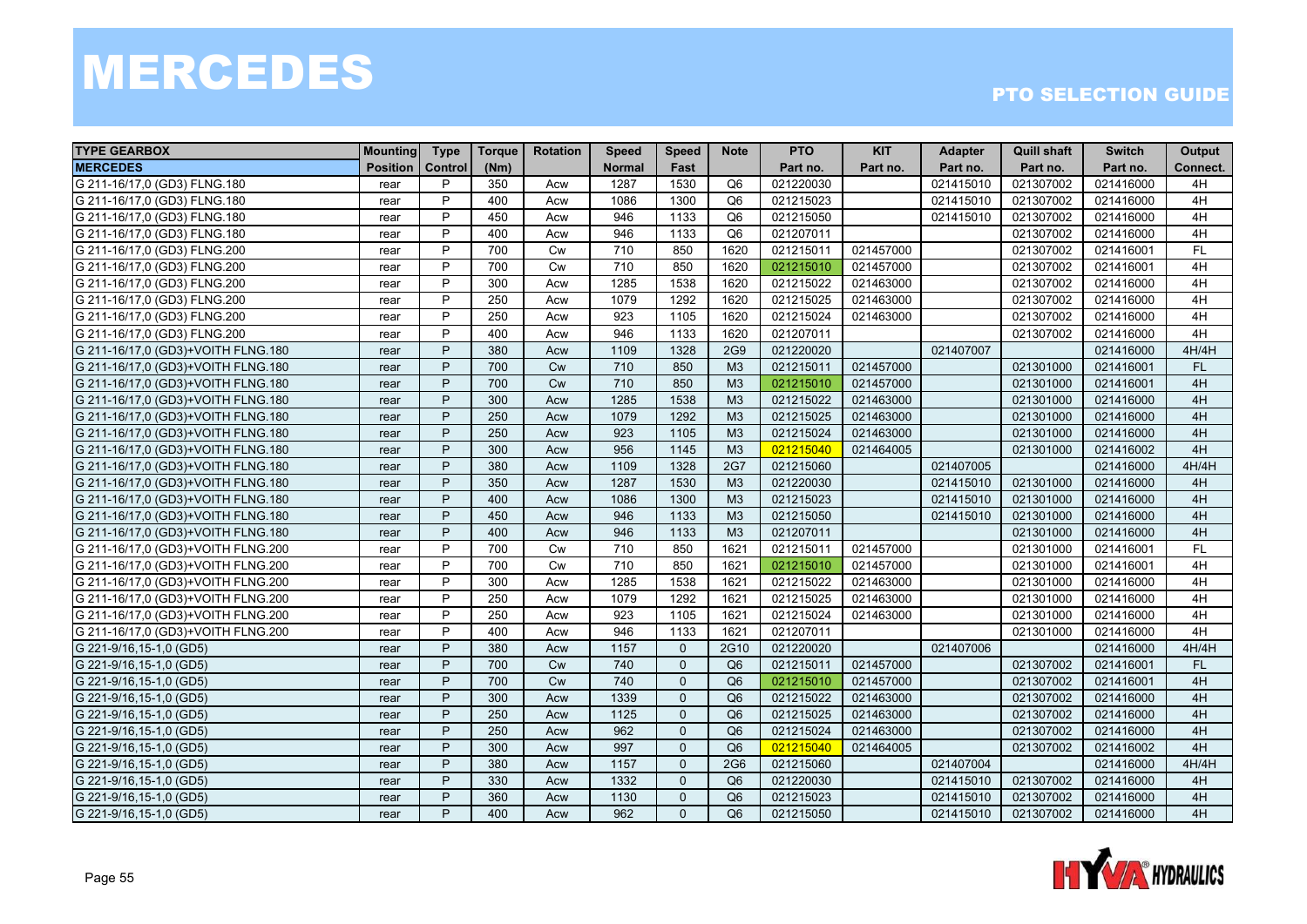| <b>TYPE GEARBOX</b>                | <b>Mounting</b> | <b>Type</b> | <b>Torque</b> | <b>Rotation</b> | <b>Speed</b>  | <b>Speed</b> | <b>Note</b>    | <b>PTO</b> | <b>KIT</b> | <b>Adapter</b> | <b>Quill shaft</b> | <b>Switch</b> | Output    |
|------------------------------------|-----------------|-------------|---------------|-----------------|---------------|--------------|----------------|------------|------------|----------------|--------------------|---------------|-----------|
| <b>MERCEDES</b>                    | <b>Position</b> | Control     | (Nm)          |                 | <b>Normal</b> | Fast         |                | Part no.   | Part no.   | Part no.       | Part no.           | Part no.      | Connect.  |
| G 230-16/14,2 (GH5) FLNG.180       | rear            | P           | 380           | Acw             | 1609          | 2063         | 2G10           | 021220020  |            | 021407006      |                    | 021416000     | 4H/4H     |
| G 230-16/14,2 (GH5) FLNG.180       | rear            | P           | 700           | <b>Cw</b>       | 1030          | 1320         | O6             | 021215011  | 021457000  |                | 021307002          | 021416001     | FL.       |
| G 230-16/14,2 (GH5) FLNG.180       | rear            | P           | 700           | Cw              | 1030          | 1320         | Q <sub>6</sub> | 021215010  | 021457000  |                | 021307002          | 021416001     | 4H        |
| G 230-16/14,2 (GH5) FLNG.180       | rear            | P           | 300           | Acw             | 1867          | 2389         | Q <sub>6</sub> | 021215022  | 021463000  |                | 021307002          | 021416000     | 4H        |
| G 230-16/14,2 (GH5) FLNG.180       | rear            | P           | 250           | Acw             | 1572          | 2016         | Q <sub>6</sub> | 021215025  | 021463000  |                | 021307002          | 021416000     | 4H        |
| G 230-16/14,2 (GH5) FLNG.180       | rear            | P           | 250           | Acw             | 1347          | 1727         | Q <sub>6</sub> | 021215024  | 021463000  |                | 021307002          | 021416000     | 4H        |
| G 230-16/14,2 (GH5) FLNG.180       | rear            | P           | 300           | Acw             | 1387          | 1662         | Q <sub>6</sub> | 021215040  | 021464005  |                | 021307002          | 021416002     | 4H        |
| G 230-16/14,2 (GH5) FLNG.180       | rear            | P           | 380           | Acw             | 1609          | 2063         | <b>2G6</b>     | 021215060  |            | 021407004      |                    | 021416000     | 4H/4H     |
| G 230-16/14,2 (GH5) FLNG.180       | rear            | P           | 330           | Acw             | 1854          | 2376         | Q <sub>6</sub> | 021220030  |            | 021415010      | 021307002          | 021416000     | 4H        |
| G 230-16/14,2 (GH5) FLNG.180       | rear            | P           | 360           | Acw             | 1574          | 2018         | Q6             | 021215023  |            | 021415010      | 021307002          | 021416000     | 4H        |
| G 230-16/14,2 (GH5) FLNG.180       | rear            | P           | 400           | Acw             | 1369          | 1760         | Q <sub>6</sub> | 021215050  |            | 021415010      | 021307002          | 021416000     | 4H        |
| G 230-16/14,2 (GH5) FLNG.180       | rear            | P           | 400           | Acw             | 1369          | 1760         | Q <sub>6</sub> | 021207011  |            |                | 021307002          | 021416000     | 4H        |
| G 230-16/14,2 (GH5) FLNG.200       | rear            | P           | 700           | Cw              | 1030          | 1320         | 1620           | 021215011  | 021457000  |                | 021307002          | 021416001     | <b>FL</b> |
| G 230-16/14,2 (GH5) FLNG.200       | rear            | P           | 700           | Cw              | 1030          | 1320         | 1620           | 021215010  | 021457000  |                | 021307002          | 021416001     | 4H        |
| G 230-16/14,2 (GH5) FLNG.200       | rear            | P           | 300           | Acw             | 1867          | 2389         | 1620           | 021215022  | 021463000  |                | 021307002          | 021416000     | 4H        |
| G 230-16/14,2 (GH5) FLNG.200       | rear            | P           | 250           | Acw             | 1572          | 2016         | 1620           | 021215025  | 021463000  |                | 021307002          | 021416000     | 4H        |
| G 230-16/14,2 (GH5) FLNG.200       | rear            | P           | 250           | Acw             | 1347          | 1727         | 1620           | 021215024  | 021463000  |                | 021307002          | 021416000     | 4H        |
| G 230-16/14,2 (GH5) FLNG.200       | rear            | P           | 400           | Acw             | 1369          | 1760         | 1620           | 021207011  |            |                | 021307002          | 021416000     | 4H        |
| G 230-16/14,2 (GH5)+VOITH FLNG.180 | rear            | P           | 380           | Acw             | 1609          | 2063         | <b>2G9</b>     | 021220020  |            | 021407007      |                    | 021416000     | 4H/4H     |
| G 230-16/14,2 (GH5)+VOITH FLNG.180 | rear            | P           | 700           | <b>Cw</b>       | 1030          | 1320         | M3             | 021215011  | 021457000  |                | 021301000          | 021416001     | FL.       |
| G 230-16/14,2 (GH5)+VOITH FLNG.180 | rear            | P           | 700           | <b>Cw</b>       | 1030          | 1320         | M3             | 021215010  | 021457000  |                | 021301000          | 021416001     | 4H        |
| G 230-16/14,2 (GH5)+VOITH FLNG.180 | rear            | P           | 300           | Acw             | 1867          | 2389         | M <sub>3</sub> | 021215022  | 021463000  |                | 021301000          | 021416000     | 4H        |
| G 230-16/14,2 (GH5)+VOITH FLNG.180 | rear            | P           | 250           | Acw             | 1572          | 2016         | M3             | 021215025  | 021463000  |                | 021301000          | 021416000     | 4H        |
| G 230-16/14,2 (GH5)+VOITH FLNG.180 | rear            | P           | 250           | Acw             | 1347          | 1727         | M <sub>3</sub> | 021215024  | 021463000  |                | 021301000          | 021416000     | 4H        |
| G 230-16/14,2 (GH5)+VOITH FLNG.180 | rear            | P           | 300           | Acw             | 1387          | 1668         | M <sub>3</sub> | 021215040  | 021464005  |                | 021301000          | 021416002     | 4H        |
| G 230-16/14,2 (GH5)+VOITH FLNG.180 | rear            | P           | 380           | Acw             | 1609          | 2063         | 2G7            | 021215060  |            | 021407005      |                    | 021416000     | 4H/4H     |
| G 230-16/14,2 (GH5)+VOITH FLNG.180 | rear            | P           | 330           | Acw             | 1854          | 2376         | M <sub>3</sub> | 021220030  |            | 021415010      | 021301000          | 021416000     | 4H        |
| G 230-16/14,2 (GH5)+VOITH FLNG.180 | rear            | P           | 360           | Acw             | 1574          | 2018         | M <sub>3</sub> | 021215023  |            | 021415010      | 021301000          | 021416000     | 4H        |
| G 230-16/14,2 (GH5)+VOITH FLNG.180 | rear            | P           | 400           | Acw             | 1369          | 1760         | M3             | 021215050  |            | 021415010      | 021301000          | 021416000     | 4H        |
| G 230-16/14,2 (GH5)+VOITH FLNG.180 | rear            | P           | 400           | Acw             | 1369          | 1760         | M3             | 021207011  |            |                | 021301000          | 021416000     | 4H        |
| G 230-16/14,2 (GH5)+VOITH FLNG.200 | rear            | P           | 700           | <b>Cw</b>       | 1030          | 1320         | 1621           | 021215011  | 021457000  |                | 021301000          | 021416001     | FL.       |
| G 230-16/14,2 (GH5)+VOITH FLNG.200 | rear            | P           | 700           | <b>Cw</b>       | 1030          | 1320         | 1621           | 021215010  | 021457000  |                | 021301000          | 021416001     | 4H        |
| G 230-16/14,2 (GH5)+VOITH FLNG.200 | rear            | P           | 300           | Acw             | 1867          | 2389         | 1621           | 021215022  | 021463000  |                | 021301000          | 021416000     | 4H        |
| G 230-16/14,2 (GH5)+VOITH FLNG.200 | rear            | P           | 250           | Acw             | 1572          | 2016         | 1621           | 021215025  | 021463000  |                | 021301000          | 021416000     | 4H        |
| G 230-16/14,2 (GH5)+VOITH FLNG.200 | rear            | P           | 250           | Acw             | 1347          | 1727         | 1621           | 021215024  | 021463000  |                | 021301000          | 021416000     | 4H        |
| G 230-16/14,2 (GH5)+VOITH FLNG.200 | rear            | P           | 400           | Acw             | 1369          | 1760         | 1621           | 021207011  |            |                | 021301000          | 021416000     | 4H        |
| G 231-16/17,0 (GH6) FLNG.180       | rear            | P           | 380           | Acw             | 1109          | 1328         | 2G10           | 021220020  |            | 021407006      |                    | 021416000     | 4H/4H     |
| G 231-16/17,0 (GH6) FLNG.180       | rear            | P           | 700           | <b>Cw</b>       | 710           | 850          | Q <sub>6</sub> | 021215011  | 021457000  |                | 021307002          | 021416001     | FL.       |
| G 231-16/17,0 (GH6) FLNG.180       | rear            | P           | 700           | <b>Cw</b>       | 710           | 850          | Q <sub>6</sub> | 021215010  | 021457000  |                | 021307002          | 021416001     | 4H        |

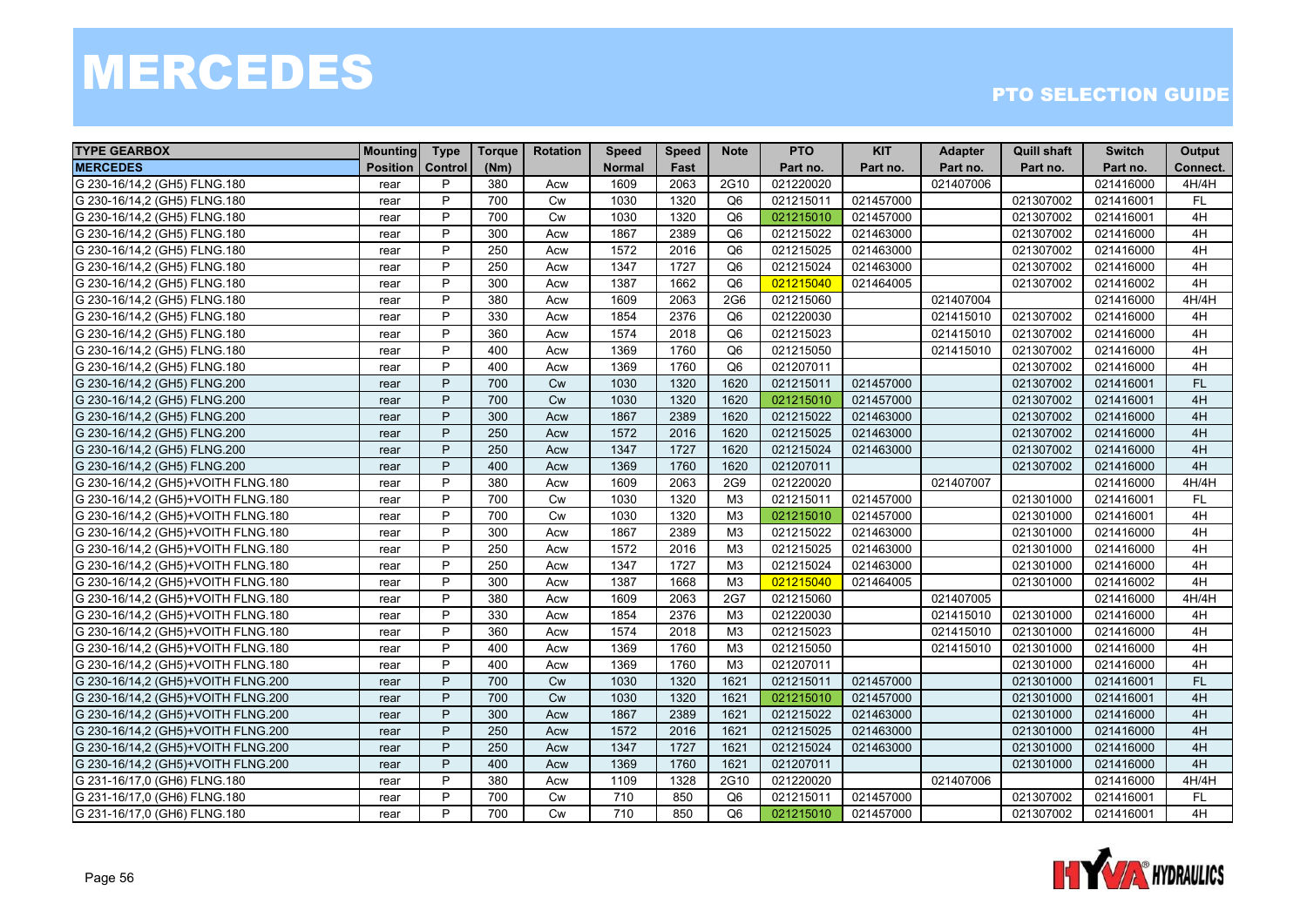| <b>TYPE GEARBOX</b>                | <b>Mounting</b> | <b>Type</b>    | <b>Torque</b> | <b>Rotation</b> | <b>Speed</b>  | <b>Speed</b> | <b>Note</b>     | <b>PTO</b> | <b>KIT</b> | <b>Adapter</b> | <b>Quill shaft</b> | <b>Switch</b> | Output    |
|------------------------------------|-----------------|----------------|---------------|-----------------|---------------|--------------|-----------------|------------|------------|----------------|--------------------|---------------|-----------|
| <b>MERCEDES</b>                    | <b>Position</b> | <b>Control</b> | (Nm)          |                 | <b>Normal</b> | Fast         |                 | Part no.   | Part no.   | Part no.       | Part no.           | Part no.      | Connect.  |
| G 231-16/17,0 (GH6) FLNG.180       | rear            | P              | 300           | Acw             | 1285          | 1538         | Q <sub>6</sub>  | 021215022  | 021463000  |                | 021307002          | 021416000     | 4H        |
| G 231-16/17,0 (GH6) FLNG.180       | rear            | P              | 250           | Acw             | 1079          | 1292         | Q <sub>6</sub>  | 021215025  | 021463000  |                | 021307002          | 021416000     | 4H        |
| G 231-16/17,0 (GH6) FLNG.180       | rear            | P              | 250           | Acw             | 923           | 1105         | Q <sub>6</sub>  | 021215024  | 021463000  |                | 021307002          | 021416000     | 4H        |
| G 231-16/17,0 (GH6) FLNG.180       | rear            | P              | 300           | Acw             | 956           | 1145         | Q <sub>6</sub>  | 021215040  | 021464005  |                | 021307002          | 021416002     | 4H        |
| G 231-16/17,0 (GH6) FLNG.180       | rear            | P              | 380           | Acw             | 1109          | 1328         | 2G <sub>6</sub> | 021215060  |            | 021407004      |                    | 021416000     | 4H/4H     |
| G 231-16/17,0 (GH6) FLNG.180       | rear            | P              | 350           | Acw             | 1287          | 1530         | Q <sub>6</sub>  | 021220030  |            | 021415010      | 021307002          | 021416000     | 4H        |
| G 231-16/17,0 (GH6) FLNG.180       | rear            | P              | 400           | Acw             | 1086          | 1300         | Q <sub>6</sub>  | 021215023  |            | 021415010      | 021307002          | 021416000     | 4H        |
| G 231-16/17,0 (GH6) FLNG.180       | rear            | P              | 450           | Acw             | 946           | 1133         | Q <sub>6</sub>  | 021215050  |            | 021415010      | 021307002          | 021416000     | 4H        |
| G 231-16/17,0 (GH6) FLNG.180       | rear            | P              | 400           | Acw             | 946           | 1133         | Q <sub>6</sub>  | 021207011  |            |                | 021307002          | 021416000     | 4H        |
| G 231-16/17,0 (GH6) FLNG.200       | rear            | P              | 700           | <b>Cw</b>       | 710           | 850          | 1620            | 021215011  | 021457000  |                | 021307002          | 021416001     | <b>FL</b> |
| G 231-16/17,0 (GH6) FLNG.200       | rear            | P              | 700           | Cw              | 710           | 850          | 1620            | 021215010  | 021457000  |                | 021307002          | 021416001     | 4H        |
| G 231-16/17,0 (GH6) FLNG.200       | rear            | P              | 300           | Acw             | 1285          | 1538         | 1620            | 021215022  | 021463000  |                | 021307002          | 021416000     | 4H        |
| G 231-16/17,0 (GH6) FLNG.200       | rear            | P              | 250           | Acw             | 1079          | 1292         | 1620            | 021215025  | 021463000  |                | 021307002          | 021416000     | 4H        |
| G 231-16/17,0 (GH6) FLNG.200       | rear            | P              | 250           | Acw             | 923           | 1105         | 1620            | 021215024  | 021463000  |                | 021307002          | 021416000     | 4H        |
| G 231-16/17,0 (GH6) FLNG.200       | rear            | P              | 400           | Acw             | 946           | 1133         | 1620            | 021207011  |            |                | 021307002          | 021416000     | 4H        |
| G 231-16/17,0 (GH6)+VOITH FLNG.180 | rear            | P              | 380           | Acw             | 1109          | 1328         | 2G9             | 021220020  |            | 021407007      |                    | 021416000     | 4H/4H     |
| G 231-16/17,0 (GH6)+VOITH FLNG.180 | rear            | P              | 700           | <b>Cw</b>       | 710           | 850          | M3              | 021215011  | 021457000  |                | 021301000          | 021416001     | <b>FL</b> |
| G 231-16/17,0 (GH6)+VOITH FLNG.180 | rear            | P              | 700           | <b>Cw</b>       | 710           | 850          | M <sub>3</sub>  | 021215010  | 021457000  |                | 021301000          | 021416001     | 4H        |
| G 231-16/17,0 (GH6)+VOITH FLNG.180 | rear            | P              | 300           | Acw             | 1285          | 1538         | M3              | 021215022  | 021463000  |                | 021301000          | 021416000     | 4H        |
| G 231-16/17,0 (GH6)+VOITH FLNG.180 | rear            | P              | 250           | Acw             | 1079          | 1292         | M <sub>3</sub>  | 021215025  | 021463000  |                | 021301000          | 021416000     | 4H        |
| G 231-16/17,0 (GH6)+VOITH FLNG.180 | rear            | P              | 250           | Acw             | 923           | 1105         | M3              | 021215024  | 021463000  |                | 021301000          | 021416000     | 4H        |
| G 231-16/17,0 (GH6)+VOITH FLNG.180 | rear            | P              | 300           | Acw             | 956           | 1145         | M3              | 021215040  | 021464005  |                | 021301000          | 021416002     | 4H        |
| G 231-16/17,0 (GH6)+VOITH FLNG.180 | rear            | P              | 380           | Acw             | 1109          | 1328         | 2G7             | 021215060  |            | 021407005      |                    | 021416000     | 4H/4H     |
| G 231-16/17,0 (GH6)+VOITH FLNG.180 | rear            | P              | 350           | Acw             | 1287          | 1530         | M <sub>3</sub>  | 021220030  |            | 021415010      | 021301000          | 021416000     | 4H        |
| G 231-16/17,0 (GH6)+VOITH FLNG.180 | rear            | P              | 400           | Acw             | 1086          | 1300         | M <sub>3</sub>  | 021215023  |            | 021415010      | 021301000          | 021416000     | 4H        |
| G 231-16/17,0 (GH6)+VOITH FLNG.180 | rear            | P              | 450           | Acw             | 946           | 1133         | M <sub>3</sub>  | 021215050  |            | 021415010      | 021301000          | 021416000     | 4H        |
| G 231-16/17,0 (GH6)+VOITH FLNG.180 | rear            | P              | 400           | Acw             | 946           | 1133         | M <sub>3</sub>  | 021207011  |            |                | 021301000          | 021416000     | 4H        |
| G 231-16/17,0 (GH6)+VOITH FLNG.200 | rear            | P              | 700           | <b>Cw</b>       | 710           | 850          | 1621            | 021215011  | 021457000  |                | 021301000          | 021416001     | <b>FL</b> |
| G 231-16/17,0 (GH6)+VOITH FLNG.200 | rear            | P              | 700           | Cw              | 710           | 850          | 1621            | 021215010  | 021457000  |                | 021301000          | 021416001     | 4H        |
| G 231-16/17,0 (GH6)+VOITH FLNG.200 | rear            | P              | 300           | Acw             | 1285          | 1538         | 1621            | 021215022  | 021463000  |                | 021301000          | 021416000     | 4H        |
| G 231-16/17,0 (GH6)+VOITH FLNG.200 | rear            | P              | 250           | Acw             | 1079          | 1292         | 1621            | 021215025  | 021463000  |                | 021301000          | 021416000     | 4H        |
| G 231-16/17,0 (GH6)+VOITH FLNG.200 | rear            | P              | 250           | Acw             | 923           | 1105         | 1621            | 021215024  | 021463000  |                | 021301000          | 021416000     | 4H        |
| G 231-16/17,0 (GH6)+VOITH FLNG.200 | rear            | P              | 400           | Acw             | 946           | 1133         | 1621            | 021207011  |            |                | 021301000          | 021416000     | 4H        |
| G 240-16/11,7 (GC2) FLNG. 180      | rear            | P              | 380           | Acw             | 1610          | 1938         | 2G10            | 021220020  |            | 021407006      |                    | 021416000     | 4H/4H     |
| G 240-16/11,7 (GC2) FLNG. 180      | rear            | P              | 700           | Cw              | 1030          | 1240         | Q <sub>6</sub>  | 021215011  | 021457000  |                | 021307002          | 021416001     | <b>FL</b> |
| G 240-16/11,7 (GC2) FLNG. 180      | rear            | P              | 700           | Cw              | 1030          | 1240         | Q <sub>6</sub>  | 021215010  | 021457000  |                | 021307002          | 021416001     | 4H        |
| G 240-16/11,7 (GC2) FLNG. 180      | rear            | P              | 300           | Acw             | 1864          | 2244         | Q <sub>6</sub>  | 021215022  | 021463000  |                | 021307002          | 021416000     | 4H        |
| G 240-16/11,7 (GC2) FLNG. 180      | rear            | P              | 250           | Acw             | 1565          | 1884         | Q <sub>6</sub>  | 021215025  | 021463000  |                | 021307002          | 021416000     | 4H        |
| G 240-16/11,7 (GC2) FLNG. 180      | rear            | P              | 250           | Acw             | 1339          | 1612         | Q <sub>6</sub>  | 021215024  | 021463000  |                | 021307002          | 021416000     | 4H        |

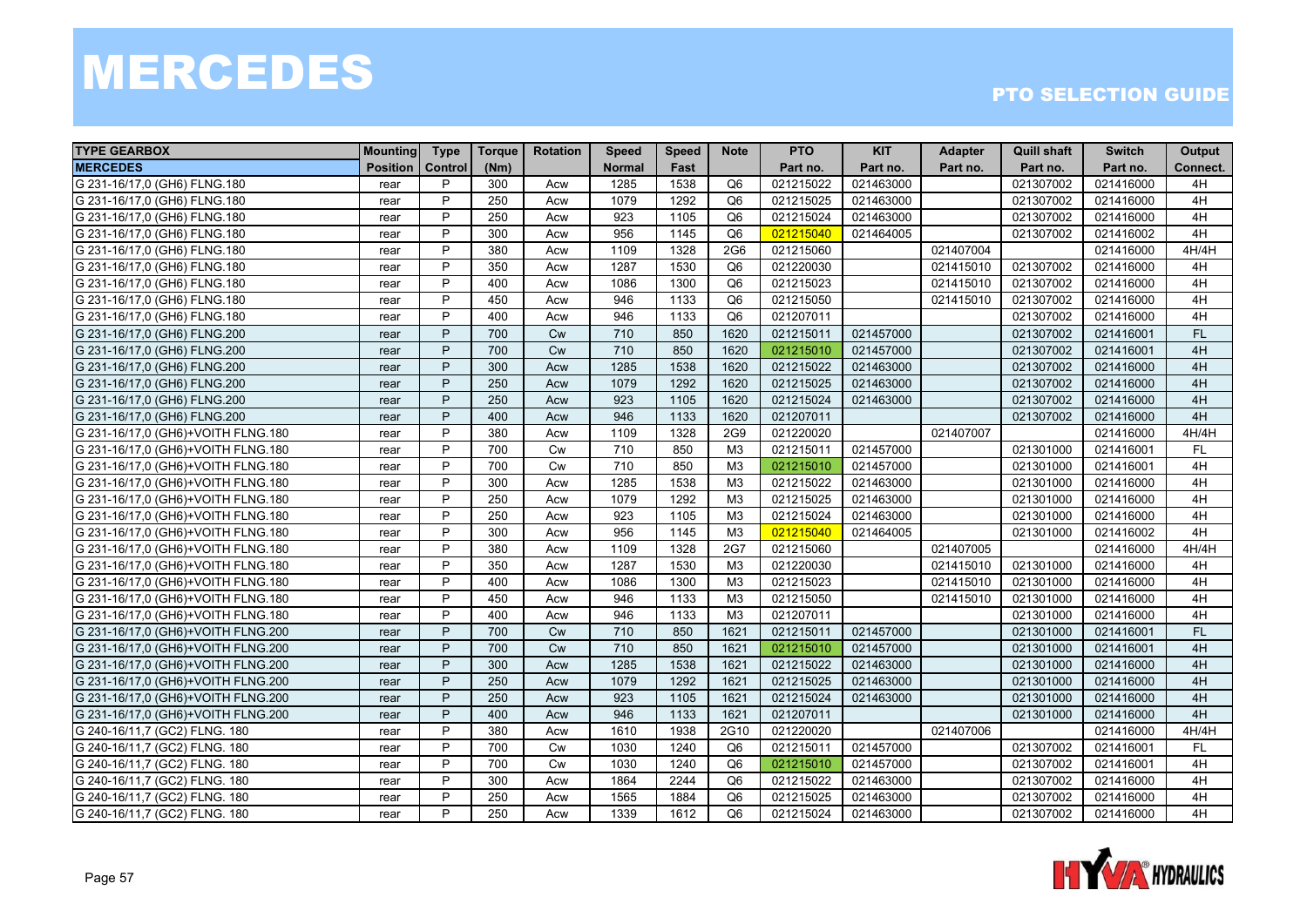| <b>TYPE GEARBOX</b>                      | <b>Mounting</b> | <b>Type</b>    | <b>Torque</b> | <b>Rotation</b> | <b>Speed</b>  | <b>Speed</b> | <b>Note</b>     | <b>PTO</b> | <b>KIT</b> | <b>Adapter</b> | <b>Quill shaft</b> | <b>Switch</b> | Output    |
|------------------------------------------|-----------------|----------------|---------------|-----------------|---------------|--------------|-----------------|------------|------------|----------------|--------------------|---------------|-----------|
| <b>MERCEDES</b>                          | <b>Position</b> | <b>Control</b> | (Nm)          |                 | <b>Normal</b> | Fast         |                 | Part no.   | Part no.   | Part no.       | Part no.           | Part no.      | Connect.  |
| G 240-16/11,7 (GC2) FLNG. 180            | rear            | P              | 300           | Acw             | 1387          | 1670         | Q <sub>6</sub>  | 021215040  | 021464005  |                | 021307002          | 021416002     | 4H        |
| G 240-16/11,7 (GC2) FLNG. 180            | rear            | P              | 380           | Acw             | 1610          | 1938         | 2G <sub>6</sub> | 021215060  |            | 021407004      |                    | 021416000     | 4H/4H     |
| G 240-16/11,7 (GC2) FLNG. 180            | rear            | P              | 330           | Acw             | 1854          | 2232         | Q <sub>6</sub>  | 021220030  |            | 021415010      | 021307002          | 021416000     | 4H        |
| G 240-16/11,7 (GC2) FLNG. 180            | rear            | P              | 360           | Acw             | 1574          | 1896         | Q <sub>6</sub>  | 021215023  |            | 021415010      | 021307002          | 021416000     | 4H        |
| G 240-16/11,7 (GC2) FLNG. 180            | rear            | P              | 400           | Acw             | 1380          | 1653         | Q <sub>6</sub>  | 021215050  |            | 021415010      | 021307002          | 021416000     | 4H        |
| G 240-16/11,7 (GC2) FLNG. 180            | rear            | P              | 400           | Acw             | 1373          | 1660         | Q <sub>6</sub>  | 021207011  |            |                | 021307002          | 021416000     | 4H        |
| G 240-16/11,7 (GC2) FLNG.200             | rear            | P              | 700           | <b>Cw</b>       | 1030          | 1240         | 1620            | 021215011  | 021457000  |                | 021307002          | 021416001     | <b>FL</b> |
| G 240-16/11,7 (GC2) FLNG.200             | rear            | P              | 700           | <b>Cw</b>       | 1030          | 1240         | 1620            | 021215010  | 021457000  |                | 021307002          | 021416001     | 4H        |
| G 240-16/11,7 (GC2) FLNG.200             | rear            | P              | 300           | Acw             | 1864          | 2244         | 1620            | 021215022  | 021463000  |                | 021307002          | 021416000     | 4H        |
| G 240-16/11,7 (GC2) FLNG.200             | rear            | P              | 250           | Acw             | 1565          | 1884         | 1620            | 021215025  | 021463000  |                | 021307002          | 021416000     | 4H        |
| G 240-16/11,7 (GC2) FLNG.200             | rear            | P              | 250           | Acw             | 1339          | 1612         | 1620            | 021215024  | 021463000  |                | 021307002          | 021416000     | 4H        |
| G 240-16/11,7 (GC2) FLNG.200             | rear            | P              | 400           | Acw             | 1373          | 1660         | 1620            | 021207011  |            |                | 021307002          | 021416000     | 4H        |
| G 240-16/11,7 (GC2)+VOITH FLNG.180       | rear            | P              | 380           | Acw             | 1610          | 1938         | 2G9             | 021220020  |            | 021407007      |                    | 021416000     | 4H/4H     |
| G 240-16/11,7 (GC2)+VOITH FLNG.180       | rear            | P              | 700           | Cw              | 1030          | 1240         | ΜЗ              | 021215011  | 021457000  |                | 021301000          | 021416001     | <b>FL</b> |
| G 240-16/11,7 (GC2)+VOITH FLNG.180       | rear            | P              | 700           | <b>Cw</b>       | 1030          | 1240         | M <sub>3</sub>  | 021215010  | 021457000  |                | 021301000          | 021416001     | 4H        |
| G 240-16/11,7 (GC2)+VOITH FLNG.180       | rear            | P              | 300           | Acw             | 1864          | 2244         | M3              | 021215022  | 021463000  |                | 021301000          | 021416000     | 4H        |
| G 240-16/11,7 (GC2)+VOITH FLNG.180       | rear            | P              | 250           | Acw             | 1565          | 1884         | M3              | 021215025  | 021463000  |                | 021301000          | 021416000     | 4H        |
| G 240-16/11,7 (GC2)+VOITH FLNG.180       | rear            | P              | 250           | Acw             | 1339          | 1612         | M3              | 021215024  | 021463000  |                | 021301000          | 021416000     | 4H        |
| G 240-16/11,7 (GC2)+VOITH FLNG.180       | rear            | P              | 300           | Acw             | 1387          | 1670         | M3              | 021215040  | 021464005  |                | 021301000          | 021416002     | 4H        |
| G 240-16/11,7 (GC2)+VOITH FLNG.180       | rear            | P              | 380           | Acw             | 1610          | 1938         | 2G7             | 021215060  |            | 021407005      |                    | 021416000     | 4H/4H     |
| G 240-16/11,7 (GC2)+VOITH FLNG.180       | rear            | P              | 330           | Acw             | 1854          | 2232         | M3              | 021220030  |            | 021415010      | 021301000          | 021416000     | 4H        |
| G 240-16/11,7 (GC2)+VOITH FLNG.180       | rear            | P              | 360           | Acw             | 1574          | 1896         | M3              | 021215023  |            | 021415010      | 021301000          | 021416000     | 4H        |
| G 240-16/11,7 (GC2)+VOITH FLNG.180       | rear            | P              | 400           | Acw             | 1380          | 1653         | M3              | 021215050  |            | 021415010      | 021301000          | 021416000     | 4H        |
| G 240-16/11,7 (GC2)+VOITH FLNG.180       | rear            | P              | 400           | Acw             | 1373          | 1660         | M3              | 021207011  |            |                | 021301000          | 021416000     | 4H        |
| G 240-16/11,7 (GC2)PSHIFT+VOITH FLNG.200 | rear            | P              | 700           | <b>Cw</b>       | 1030          | 1240         | 1621            | 021215011  | 021457000  |                | 021301000          | 021416001     | FL        |
| G 240-16/11.7 (GC2)PSHIFT+VOITH FLNG.200 | rear            | P              | 700           | <b>Cw</b>       | 1030          | 1240         | 1621            | 021215010  | 021457000  |                | 021301000          | 021416001     | 4H        |
| G 240-16/11,7 (GC2)PSHIFT+VOITH FLNG.200 | rear            | P              | 300           | Acw             | 1864          | 2244         | 1621            | 021215022  | 021463000  |                | 021301000          | 021416000     | 4H        |
| G 240-16/11,7 (GC2)PSHIFT+VOITH FLNG.200 | rear            | P              | 250           | Acw             | 1565          | 1884         | 1621            | 021215025  | 021463000  |                | 021301000          | 021416000     | 4H        |
| G 240-16/11,7 (GC2)PSHIFT+VOITH FLNG.200 | rear            | P              | 250           | Acw             | 1339          | 1612         | 1621            | 021215024  | 021463000  |                | 021301000          | 021416000     | 4H        |
| G 240-16/11,7 (GC2)PSHIFT+VOITH FLNG.200 | rear            | P              | 400           | Acw             | 1373          | 1660         | 1621            | 021207011  |            |                | 021301000          | 021416000     | 4H        |
| G 241-16/17,0 (GH7) POWERSHIFT FLNG.180  | rear            | P              | 380           | Acw             | 1109          | 1328         | 2G10            | 021220020  |            | 021407006      |                    | 021416000     | 4H/4H     |
| G 241-16/17,0 (GH7) POWERSHIFT FLNG.180  | rear            | P              | 700           | <b>Cw</b>       | 710           | 850          | Q6              | 021215011  | 021457000  |                | 021307002          | 021416001     | FL        |
| G 241-16/17,0 (GH7) POWERSHIFT FLNG.180  | rear            | P              | 700           | <b>Cw</b>       | 710           | 850          | Q <sub>6</sub>  | 021215010  | 021457000  |                | 021307002          | 021416001     | 4H        |
| G 241-16/17,0 (GH7) POWERSHIFT FLNG.180  | rear            | P              | 300           | Acw             | 1285          | 1538         | Q <sub>6</sub>  | 021215022  | 021463000  |                | 021307002          | 021416000     | 4H        |
| G 241-16/17,0 (GH7) POWERSHIFT FLNG.180  | rear            | P              | 250           | Acw             | 1079          | 1292         | Q <sub>6</sub>  | 021215025  | 021463000  |                | 021307002          | 021416000     | 4H        |
| G 241-16/17,0 (GH7) POWERSHIFT FLNG.180  | rear            | P              | 250           | Acw             | 923           | 1105         | Q <sub>6</sub>  | 021215024  | 021463000  |                | 021307002          | 021416000     | 4H        |
| G 241-16/17,0 (GH7) POWERSHIFT FLNG.180  | rear            | P              | 300           | Acw             | 956           | 1145         | Q <sub>6</sub>  | 021215040  | 021464005  |                | 021307002          | 021416002     | 4H        |
| G 241-16/17,0 (GH7) POWERSHIFT FLNG.180  | rear            | P              | 380           | Acw             | 1109          | 1328         | 2G <sub>6</sub> | 021215060  |            | 021407004      |                    | 021416000     | 4H/4H     |
| G 241-16/17,0 (GH7) POWERSHIFT FLNG.180  | rear            | P              | 350           | Acw             | 1287          | 1530         | Q <sub>6</sub>  | 021220030  |            | 021415010      | 021307002          | 021416000     | 4H        |

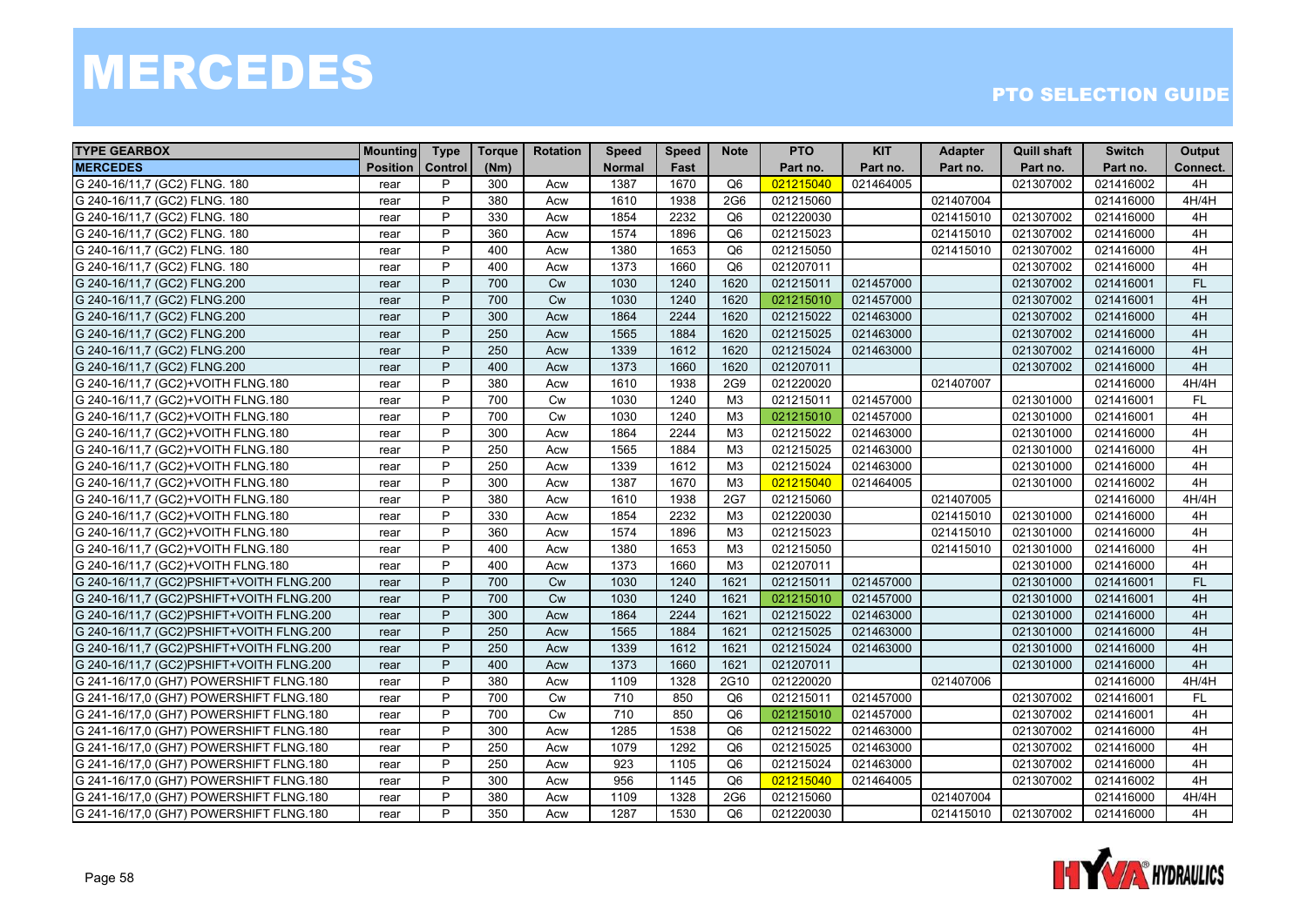| <b>TYPE GEARBOX</b>                      | <b>Mounting</b> | <b>Type</b> | Torque | <b>Rotation</b> | <b>Speed</b>  | <b>Speed</b> | <b>Note</b>     | <b>PTO</b> | <b>KIT</b> | <b>Adapter</b> | <b>Quill shaft</b> | <b>Switch</b> | Output    |
|------------------------------------------|-----------------|-------------|--------|-----------------|---------------|--------------|-----------------|------------|------------|----------------|--------------------|---------------|-----------|
| <b>MERCEDES</b>                          | <b>Position</b> | Control     | (Nm)   |                 | <b>Normal</b> | Fast         |                 | Part no.   | Part no.   | Part no.       | Part no.           | Part no.      | Connect.  |
| G 241-16/17.0 (GH7) POWERSHIFT FLNG.180  | rear            | P           | 400    | Acw             | 1086          | 1300         | Q <sub>6</sub>  | 021215023  |            | 021415010      | 021307002          | 021416000     | 4H        |
| G 241-16/17,0 (GH7) POWERSHIFT FLNG.180  | rear            | P           | 450    | Acw             | 946           | 1133         | Q <sub>6</sub>  | 021215050  |            | 021415010      | 021307002          | 021416000     | 4H        |
| G 241-16/17,0 (GH7) POWERSHIFT FLNG.180  | rear            | P           | 400    | Acw             | 946           | 1133         | Q <sub>6</sub>  | 021207011  |            |                | 021307002          | 021416000     | 4H        |
| G 241-16/17,0 (GH7) POWERSHIFT FLNG.200  | rear            | P           | 700    | <b>Cw</b>       | 710           | 850          | 1620            | 021215011  | 021457000  |                | 021307002          | 021416001     | <b>FL</b> |
| G 241-16/17,0 (GH7) POWERSHIFT FLNG.200  | rear            | P           | 700    | <b>Cw</b>       | 710           | 850          | 1620            | 021215010  | 021457000  |                | 021307002          | 021416001     | 4H        |
| G 241-16/17,0 (GH7) POWERSHIFT FLNG.200  | rear            | P           | 300    | Acw             | 1285          | 1538         | 1620            | 021215022  | 021463000  |                | 021307002          | 021416000     | 4H        |
| G 241-16/17,0 (GH7) POWERSHIFT FLNG.200  | rear            | P           | 250    | Acw             | 1079          | 1292         | 1620            | 021215025  | 021463000  |                | 021307002          | 021416000     | 4H        |
| G 241-16/17,0 (GH7) POWERSHIFT FLNG.200  | rear            | P           | 250    | Acw             | 923           | 1105         | 1620            | 021215024  | 021463000  |                | 021307002          | 021416000     | 4H        |
| G 241-16/17,0 (GH7) POWERSHIFT FLNG.200  | rear            | P           | 400    | Acw             | 946           | 1133         | 1620            | 021207011  |            |                | 021307002          | 021416000     | 4H        |
| G 241-16/17,0 (GH7)PSHIFT+VOITH FLNG.180 | rear            | P           | 380    | Acw             | 1109          | 1328         | 2G9             | 021220020  |            | 021407007      |                    | 021416000     | 4H/4H     |
| G 241-16/17,0 (GH7)PSHIFT+VOITH FLNG.180 | rear            | P           | 700    | Cw              | 710           | 850          | M3              | 021215011  | 021457000  |                | 021301000          | 021416001     | <b>FL</b> |
| G 241-16/17,0 (GH7)PSHIFT+VOITH FLNG.180 | rear            | P           | 700    | Cw              | 710           | 850          | M3              | 021215010  | 021457000  |                | 021301000          | 021416001     | 4H        |
| G 241-16/17,0 (GH7)PSHIFT+VOITH FLNG.180 | rear            | P           | 300    | Acw             | 1285          | 1538         | M <sub>3</sub>  | 021215022  | 021463000  |                | 021301000          | 021416000     | 4H        |
| G 241-16/17,0 (GH7)PSHIFT+VOITH FLNG.180 | rear            | P           | 250    | Acw             | 1079          | 1292         | M <sub>3</sub>  | 021215025  | 021463000  |                | 021301000          | 021416000     | 4H        |
| G 241-16/17,0 (GH7)PSHIFT+VOITH FLNG.180 | rear            | P           | 250    | Acw             | 923           | 1105         | M <sub>3</sub>  | 021215024  | 021463000  |                | 021301000          | 021416000     | 4H        |
| G 241-16/17,0 (GH7)PSHIFT+VOITH FLNG.180 | rear            | P           | 300    | Acw             | 956           | 1145         | M <sub>3</sub>  | 021215040  | 021464005  |                | 021301000          | 021416002     | 4H        |
| G 241-16/17,0 (GH7)PSHIFT+VOITH FLNG.180 | rear            | P           | 380    | Acw             | 1109          | 1328         | 2G7             | 021215060  |            | 021407005      |                    | 021416000     | 4H/4H     |
| G 241-16/17,0 (GH7)PSHIFT+VOITH FLNG.180 | rear            | P           | 350    | Acw             | 1287          | 1530         | M3              | 021220030  |            | 021415010      | 021301000          | 021416000     | 4H        |
| G 241-16/17,0 (GH7)PSHIFT+VOITH FLNG.180 | rear            | P           | 400    | Acw             | 1086          | 1300         | M3              | 021215023  |            | 021415010      | 021301000          | 021416000     | 4H        |
| G 241-16/17,0 (GH7)PSHIFT+VOITH FLNG.180 | rear            | P           | 450    | Acw             | 946           | 1133         | M <sub>3</sub>  | 021215050  |            | 021415010      | 021301000          | 021416000     | 4H        |
| G 241-16/17,0 (GH7)PSHIFT+VOITH FLNG.180 | rear            | P           | 400    | Acw             | 946           | 1133         | M <sub>3</sub>  | 021207011  |            |                | 021301000          | 021416000     | 4H        |
| G 241-16/17,0 (GH7)PSHIFT+VOITH FLNG.200 | rear            | P           | 700    | <b>Cw</b>       | 710           | 850          | 1621            | 021215011  | 021457000  |                | 021301000          | 021416001     | <b>FL</b> |
| G 241-16/17,0 (GH7)PSHIFT+VOITH FLNG.200 | rear            | P           | 700    | Cw              | 710           | 850          | 1621            | 021215010  | 021457000  |                | 021301000          | 021416001     | 4H        |
| G 241-16/17,0 (GH7)PSHIFT+VOITH FLNG.200 | rear            | P           | 300    | Acw             | 1285          | 1538         | 1621            | 021215022  | 021463000  |                | 021301000          | 021416000     | 4H        |
| G 241-16/17,0 (GH7)PSHIFT+VOITH FLNG.200 | rear            | P           | 250    | Acw             | 1079          | 1292         | 1621            | 021215025  | 021463000  |                | 021301000          | 021416000     | 4H        |
| G 241-16/17,0 (GH7)PSHIFT+VOITH FLNG.200 | rear            | P           | 250    | Acw             | 923           | 1105         | 1621            | 021215024  | 021463000  |                | 021301000          | 021416000     | 4H        |
| G 241-16/17,0 (GH7)PSHIFT+VOITH FLNG.200 | rear            | P           | 400    | Acw             | 946           | 1133         | 1621            | 021207011  |            |                | 021301000          | 021416000     | 4H        |
| G 260-16/9,75 (GC1) FLNG.180             | rear            | P           | 380    | Acw             | 1938          | 2344         | 2G10            | 021220020  |            | 021407006      |                    | 021416000     | 4H/4H     |
| G 260-16/9,75 (GC1) FLNG.180             | rear            | P           | 700    | <b>Cw</b>       | 1240          | 1500         | Q <sub>6</sub>  | 021215011  | 021457000  |                | 021307002          | 021416001     | <b>FL</b> |
| G 260-16/9,75 (GC1) FLNG.180             | rear            | P           | 700    | <b>Cw</b>       | 1240          | 1500         | Q <sub>6</sub>  | 021215010  | 021457000  |                | 021307002          | 021416001     | 4H        |
| G 260-16/9,75 (GC1) FLNG.180             | rear            | P           | 250    | Acw             | 1884          | 2280         | Q <sub>6</sub>  | 021215025  | 021463000  |                | 021307002          | 021416000     | 4H        |
| G 260-16/9,75 (GC1) FLNG.180             | rear            | P           | 250    | Acw             | 1612          | 1950         | Q <sub>6</sub>  | 021215024  | 021463000  |                | 021307002          | 021416000     | 4H        |
| G 260-16/9,75 (GC1) FLNG.180             | rear            | P           | 300    | Acw             | 1670          | 2021         | Q <sub>6</sub>  | 021215040  | 021464005  |                | 021307002          | 021416002     | 4H        |
| G 260-16/9,75 (GC1) FLNG.180             | rear            | P           | 380    | Acw             | 1938          | 2344         | 2G <sub>6</sub> | 021215060  |            | 021407004      |                    | 021416000     | 4H/4H     |
| G 260-16/9,75 (GC1) FLNG.180             | rear            | P           | 360    | Acw             | 1896          | 2293         | Q <sub>6</sub>  | 021215023  |            | 021415010      | 021307002          | 021416000     | 4H        |
| G 260-16/9,75 (GC1) FLNG.180             | rear            | P           | 400    | Acw             | 1653          | 2000         | Q <sub>6</sub>  | 021215050  |            | 021415010      | 021307002          | 021416000     | 4H        |
| G 260-16/9,75 (GC1)+VOITH FLNG.180       | rear            | P           | 380    | Acw             | 1938          | 2344         | <b>2G9</b>      | 021220020  |            | 021407007      |                    | 021416000     | 4H/4H     |
| G 260-16/9.75 (GC1)+VOITH FLNG.180       | rear            | P           | 700    | <b>Cw</b>       | 1240          | 1500         | M <sub>3</sub>  | 021215011  | 021457000  |                | 021301000          | 021416001     | <b>FL</b> |
| G 260-16/9,75 (GC1)+VOITH FLNG.180       | rear            | P           | 700    | Cw              | 1240          | 1500         | M <sub>3</sub>  | 021215010  | 021457000  |                | 021301000          | 021416001     | 4H        |

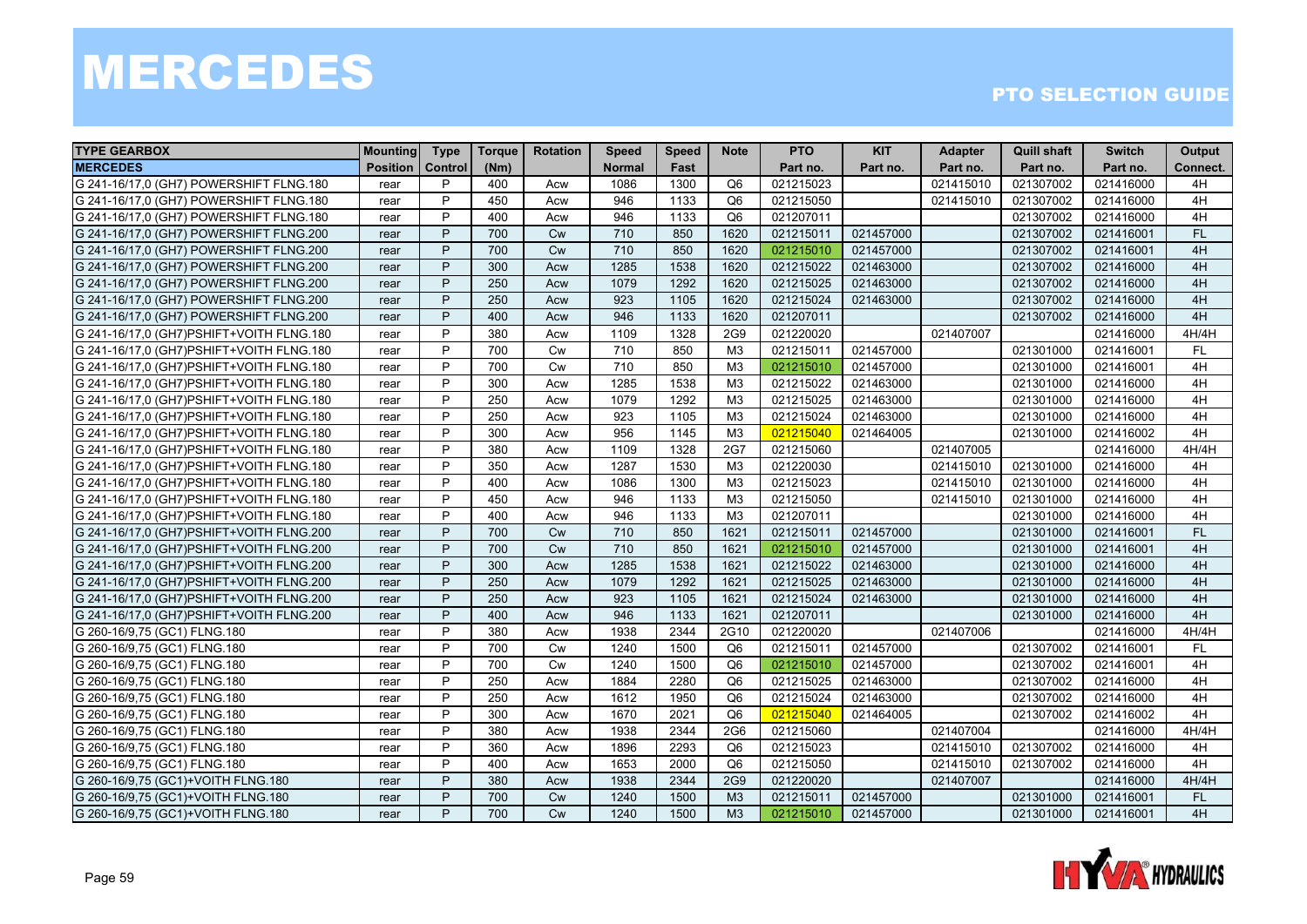| <b>TYPE GEARBOX</b>                      | <b>Mounting</b> | <b>Type</b>    | Torque | <b>Rotation</b> | <b>Speed</b>  | <b>Speed</b> | <b>Note</b>     | <b>PTO</b> | <b>KIT</b> | <b>Adapter</b> | <b>Quill shaft</b> | <b>Switch</b> | Output    |
|------------------------------------------|-----------------|----------------|--------|-----------------|---------------|--------------|-----------------|------------|------------|----------------|--------------------|---------------|-----------|
| <b>MERCEDES</b>                          | <b>Position</b> | <b>Control</b> | (Nm)   |                 | <b>Normal</b> | Fast         |                 | Part no.   | Part no.   | Part no.       | Part no.           | Part no.      | Connect.  |
| G 260-16/9,75 (GC1)+VOITH FLNG.180       | rear            | P              | 250    | Acw             | 1884          | 2280         | M <sub>3</sub>  | 021215025  | 021463000  |                | 021301000          | 021416000     | 4H        |
| G 260-16/9.75 (GC1)+VOITH FLNG.180       | rear            | P              | 250    | Acw             | 1612          | 1950         | M3              | 021215024  | 021463000  |                | 021301000          | 021416000     | 4H        |
| G 260-16/9.75 (GC1)+VOITH FLNG.180       | rear            | P              | 300    | Acw             | 1670          | 2021         | M <sub>3</sub>  | 021215040  | 021464005  |                | 021301000          | 021416002     | 4H        |
| G 260-16/9,75 (GC1)+VOITH FLNG.180       | rear            | P              | 380    | Acw             | 1938          | 2344         | <b>2G7</b>      | 021215060  |            | 021407005      |                    | 021416000     | 4H/4H     |
| G 260-16/9,75 (GC1)+VOITH FLNG.180       | rear            | P              | 360    | Acw             | 1896          | 2293         | M <sub>3</sub>  | 021215023  |            | 021415010      | 021301000          | 021416000     | 4H        |
| G 260-16/9,75 (GC1)+VOITH FLNG.180       | rear            | P              | 400    | Acw             | 1653          | 2000         | M <sub>3</sub>  | 021215050  |            | 021415010      | 021301000          | 021416000     | 4H        |
| G 280-16/11,7 (GH4) POWERSHIFT FLNG.180  | rear            | P              | 380    | Acw             | 1610          | 1938         | 2G10            | 021220020  |            | 021407006      |                    | 021416000     | 4H/4H     |
| G 280-16/11,7 (GH4) POWERSHIFT FLNG.180  | rear            | P              | 700    | <b>Cw</b>       | 1030          | 1240         | Q <sub>6</sub>  | 021215011  | 021457000  |                | 021307002          | 021416001     | FL.       |
| G 280-16/11,7 (GH4) POWERSHIFT FLNG.180  | rear            | P              | 700    | Cw              | 1030          | 1240         | Q <sub>6</sub>  | 021215010  | 021457000  |                | 021307002          | 021416001     | 4H        |
| G 280-16/11,7 (GH4) POWERSHIFT FLNG.180  | rear            | P              | 300    | Acw             | 1864          | 2244         | Q <sub>6</sub>  | 021215022  | 021463000  |                | 021307002          | 021416000     | 4H        |
| G 280-16/11,7 (GH4) POWERSHIFT FLNG.180  | rear            | P              | 250    | Acw             | 1565          | 1884         | Q <sub>6</sub>  | 021215025  | 021463000  |                | 021307002          | 021416000     | 4H        |
| G 280-16/11,7 (GH4) POWERSHIFT FLNG.180  | rear            | P              | 250    | Acw             | 1339          | 1612         | Q <sub>6</sub>  | 021215024  | 021463000  |                | 021307002          | 021416000     | 4H        |
| G 280-16/11,7 (GH4) POWERSHIFT FLNG.180  | rear            | P              | 300    | Acw             | 1387          | 1670         | Q <sub>6</sub>  | 021215040  | 021464005  |                | 021307002          | 021416002     | 4H        |
| G 280-16/11,7 (GH4) POWERSHIFT FLNG.180  | rear            | P              | 380    | Acw             | 1610          | 1938         | 2G <sub>6</sub> | 021215060  |            | 021407004      |                    | 021416000     | 4H/4H     |
| G 280-16/11,7 (GH4) POWERSHIFT FLNG.180  | rear            | P              | 330    | Acw             | 1854          | 2232         | Q <sub>6</sub>  | 021220030  |            | 021415010      | 021307002          | 021416000     | 4H        |
| G 280-16/11,7 (GH4) POWERSHIFT FLNG.180  | rear            | P              | 360    | Acw             | 1574          | 1896         | Q <sub>6</sub>  | 021215023  |            | 021415010      | 021307002          | 021416000     | 4H        |
| G 280-16/11,7 (GH4) POWERSHIFT FLNG.180  | rear            | P              | 400    | Acw             | 1380          | 1653         | Q <sub>6</sub>  | 021215050  |            | 021415010      | 021307002          | 021416000     | 4H        |
| G 280-16/11,7 (GH4) POWERSHIFT FLNG.180  | rear            | P              | 400    | Acw             | 1373          | 1660         | Q <sub>6</sub>  | 021207011  |            |                | 021307002          | 021416000     | 4H        |
| G 280-16/11,7 (GH4) POWERSHIFT FLNG.200  | rear            | P              | 700    | <b>Cw</b>       | 1030          | 1240         | 1620            | 021215011  | 021457000  |                | 021307002          | 021416001     | <b>FL</b> |
| G 280-16/11,7 (GH4) POWERSHIFT FLNG.200  | rear            | P              | 700    | <b>Cw</b>       | 1030          | 1240         | 1620            | 021215010  | 021457000  |                | 021307002          | 021416001     | 4H        |
| G 280-16/11,7 (GH4) POWERSHIFT FLNG.200  | rear            | P              | 300    | Acw             | 1864          | 2244         | 1620            | 021215022  | 021463000  |                | 021307002          | 021416000     | 4H        |
| G 280-16/11,7 (GH4) POWERSHIFT FLNG.200  | rear            | P              | 250    | Acw             | 1565          | 1884         | 1620            | 021215025  | 021463000  |                | 021307002          | 021416000     | 4H        |
| G 280-16/11,7 (GH4) POWERSHIFT FLNG.200  | rear            | P              | 250    | Acw             | 1339          | 1612         | 1620            | 021215024  | 021463000  |                | 021307002          | 021416000     | 4H        |
| G 280-16/11,7 (GH4) POWERSHIFT FLNG.200  | rear            | P              | 400    | Acw             | 1373          | 1660         | 1620            | 021207011  |            |                | 021307002          | 021416000     | 4H        |
| G 280-16/11,7 (GH4)PSHIFT+VOITH FLNG.180 | rear            | P              | 380    | Acw             | 1610          | 1938         | 2G9             | 021220020  |            | 021407007      |                    | 021416000     | 4H/4H     |
| G 280-16/11,7 (GH4)PSHIFT+VOITH FLNG.180 | rear            | P              | 700    | Cw              | 1030          | 1240         | M <sub>3</sub>  | 021215011  | 021457000  |                | 021301000          | 021416001     | <b>FL</b> |
| G 280-16/11,7 (GH4)PSHIFT+VOITH FLNG.180 | rear            | P              | 700    | <b>Cw</b>       | 1030          | 1240         | M <sub>3</sub>  | 021215010  | 021457000  |                | 021301000          | 021416001     | 4H        |
| G 280-16/11,7 (GH4)PSHIFT+VOITH FLNG.180 | rear            | P              | 300    | Acw             | 1864          | 2244         | M3              | 021215022  | 021463000  |                | 021301000          | 021416000     | 4H        |
| G 280-16/11,7 (GH4)PSHIFT+VOITH FLNG.180 | rear            | P              | 250    | Acw             | 1565          | 1884         | M <sub>3</sub>  | 021215025  | 021463000  |                | 021301000          | 021416000     | 4H        |
| G 280-16/11,7 (GH4)PSHIFT+VOITH FLNG.180 | rear            | P              | 250    | Acw             | 1339          | 1612         | M <sub>3</sub>  | 021215024  | 021463000  |                | 021301000          | 021416000     | 4H        |
| G 280-16/11,7 (GH4)PSHIFT+VOITH FLNG.180 | rear            | P              | 300    | Acw             | 1387          | 1670         | M3              | 021215040  | 021464005  |                | 021301000          | 021416002     | 4H        |
| G 280-16/11,7 (GH4)PSHIFT+VOITH FLNG.180 | rear            | P              | 380    | Acw             | 1610          | 1938         | <b>2G7</b>      | 021215060  |            | 021407005      |                    | 021416000     | 4H/4H     |
| G 280-16/11,7 (GH4)PSHIFT+VOITH FLNG.180 | rear            | P              | 330    | Acw             | 1854          | 2232         | M <sub>3</sub>  | 021220030  |            | 021415010      | 021301000          | 021416000     | 4H        |
| G 280-16/11,7 (GH4)PSHIFT+VOITH FLNG.180 | rear            | P              | 360    | Acw             | 1574          | 1896         | M <sub>3</sub>  | 021215023  |            | 021415010      | 021301000          | 021416000     | 4H        |
| G 280-16/11,7 (GH4)PSHIFT+VOITH FLNG.180 | rear            | P              | 400    | Acw             | 1380          | 1653         | M3              | 021215050  |            | 021415010      | 021301000          | 021416000     | 4H        |
| G 280-16/11,7 (GH4)PSHIFT+VOITH FLNG.180 | rear            | P              | 400    | Acw             | 1373          | 1660         | M <sub>3</sub>  | 021207011  |            |                | 021301000          | 021416000     | 4H        |
| G 280-16/11,7 (GH4)PSHIFT+VOITH FLNG.200 | rear            | P              | 700    | Cw              | 1030          | 1240         | 1621            | 021215011  | 021457000  |                | 021301000          | 021416001     | FL        |
| G 280-16/11.7 (GH4)PSHIFT+VOITH FLNG.200 | rear            | P              | 700    | <b>Cw</b>       | 1030          | 1240         | 1621            | 021215010  | 021457000  |                | 021301000          | 021416001     | 4H        |
| G 280-16/11,7 (GH4)PSHIFT+VOITH FLNG.200 | rear            | P              | 300    | Acw             | 1864          | 2244         | 1621            | 021215022  | 021463000  |                | 021301000          | 021416000     | 4H        |

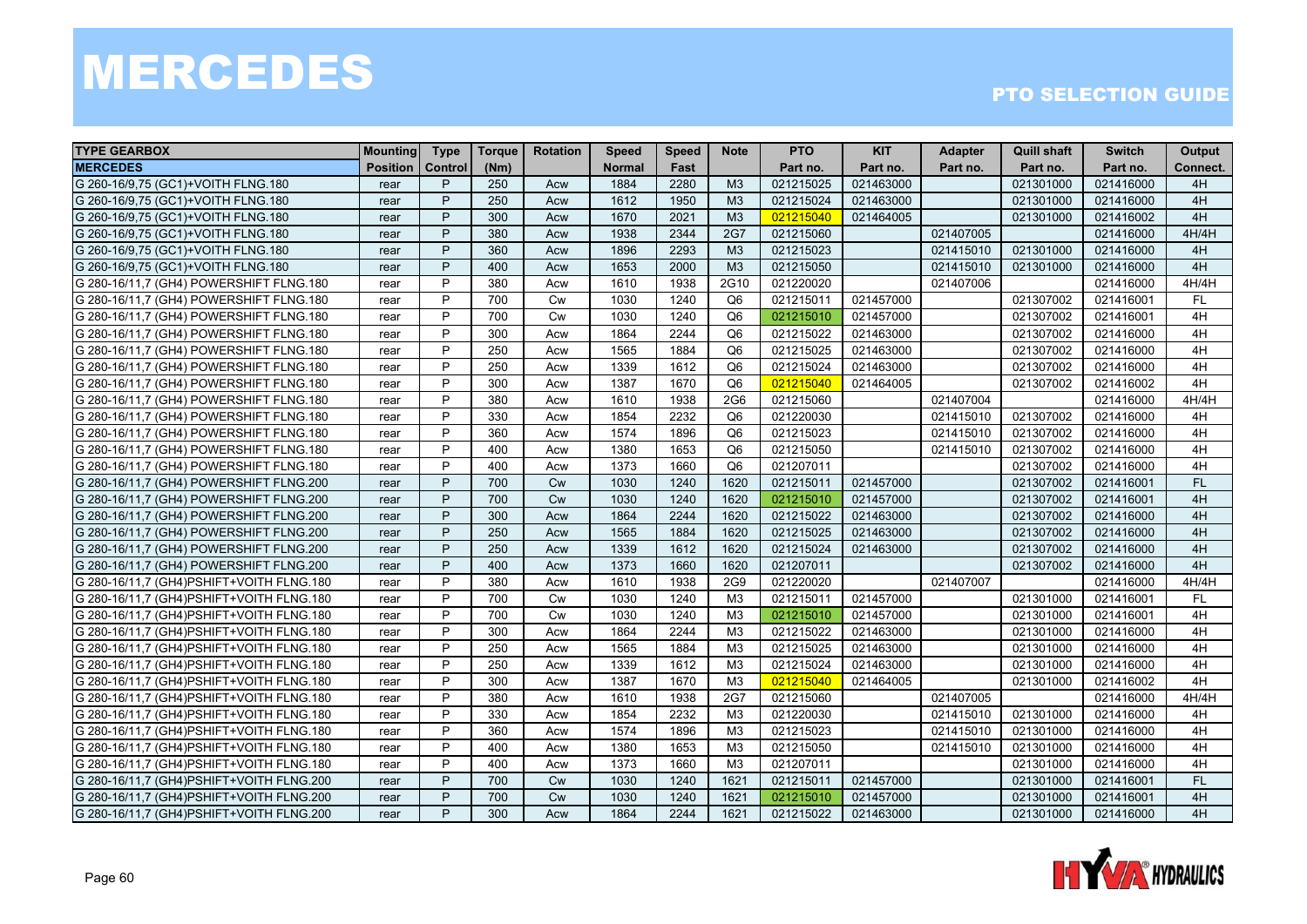| <b>TYPE GEARBOX</b>                      | <b>Mounting</b> | <b>Type</b> | <b>Torque</b> | <b>Rotation</b> | <b>Speed</b>  | <b>Speed</b> | <b>Note</b>              | <b>PTO</b> | <b>KIT</b> | <b>Adapter</b> | <b>Quill shaft</b> | <b>Switch</b> | Output    |
|------------------------------------------|-----------------|-------------|---------------|-----------------|---------------|--------------|--------------------------|------------|------------|----------------|--------------------|---------------|-----------|
| <b>MERCEDES</b>                          | <b>Position</b> | Control     | (Nm)          |                 | <b>Normal</b> | Fast         |                          | Part no.   | Part no.   | Part no.       | Part no.           | Part no.      | Connect.  |
| G 280-16/11,7 (GH4)PSHIFT+VOITH FLNG.200 | rear            | P           | 250           | Acw             | 1565          | 1884         | 1621                     | 021215025  | 021463000  |                | 021301000          | 021416000     | 4H        |
| G 280-16/11,7 (GH4)PSHIFT+VOITH FLNG.200 | rear            | P           | 250           | Acw             | 1339          | 1612         | 1621                     | 021215024  | 021463000  |                | 021301000          | 021416000     | 4H        |
| G 280-16/11.7 (GH4)PSHIFT+VOITH FLNG.200 | rear            | P           | 400           | Acw             | 1373          | 1660         | 1621                     | 021207011  |            |                | 021301000          | 021416000     | 4H        |
| G 281-12/14,93 (GH3) POWERSHIFT FLNG.180 | rear            | P           | 700           | <b>Cw</b>       | 810           | 1030         | G8                       | 021215011  | 021457000  |                | 021307002          | 021416001     | <b>FL</b> |
| G 281-12/14,93 (GH3) POWERSHIFT FLNG.180 | rear            | P           | 700           | Cw              | 810           | 1030         | G <sub>8</sub>           | 021215010  | 021457000  |                | 021307002          | 021416001     | 4H        |
| G 281-12/14,93 (GH3) POWERSHIFT FLNG.180 | rear            | P           | 300           | Acw             | 1468          | 1867         | G <sub>8</sub>           | 021215022  | 021463000  |                | 021307002          | 021416000     | 4H        |
| G 281-12/14,93 (GH3) POWERSHIFT FLNG.180 | rear            | P           | 250           | Acw             | 1237          | 1573         | G <sub>8</sub>           | 021215025  | 021463000  |                | 021307002          | 021416000     | 4H        |
| G 281-12/14,93 (GH3) POWERSHIFT FLNG.180 | rear            | P           | 400           | Acw             | 1080          | 1379         | G <sub>8</sub>           | 021207011  |            |                | 021307002          | 021416000     | 4H        |
| G 281-12/14,93(GH3)PSHIFT+VOITH FLNG.180 | rear            | P           | 700           | <b>Cw</b>       | 810           | 1030         | 1619                     | 021215011  | 021457000  |                | 021301000          | 021416001     | <b>FL</b> |
| G 281-12/14,93(GH3)PSHIFT+VOITH FLNG.180 | rear            | P           | 700           | <b>Cw</b>       | 810           | 1030         | 1619                     | 021215010  | 021457000  |                | 021301000          | 021416001     | 4H        |
| G 281-12/14,93(GH3)PSHIFT+VOITH FLNG.180 | rear            | P           | 300           | Acw             | 1468          | 1867         | 1619                     | 021215022  | 021463000  |                | 021301000          | 021416000     | 4H        |
| G 281-12/14,93(GH3)PSHIFT+VOITH FLNG.180 | rear            | P           | 250           | Acw             | 1237          | 1573         | 1619                     | 021215025  | 021463000  |                | 021301000          | 021416000     | 4H        |
| G 281-12/14,93(GH3)PSHIFT+VOITH FLNG.180 | rear            | P           | 400           | Acw             | 1080          | 1379         | 1619                     | 021207011  |            |                | 021301000          | 021416000     | 4H        |
| G 330-12/11,63 POWERSHIFT FLNG.180       | rear            | P           | 700           | <b>Cw</b>       | 1030          | 1330         | G <sub>8</sub>           | 021215011  | 021457000  |                | 021307002          | 021416001     | FL.       |
| G 330-12/11,63 POWERSHIFT FLNG.180       | rear            | P           | 700           | Cw              | 1030          | 1330         | G8                       | 021215010  | 021457000  |                | 021307002          | 021416001     | 4H        |
| G 330-12/11,63 POWERSHIFT FLNG.180       | rear            | P           | 300           | Acw             | 1867          | 2411         | G <sub>8</sub>           | 021215022  | 021463000  |                | 021307002          | 021416000     | 4H        |
| G 330-12/11.63 POWERSHIFT FLNG.180       | rear            | P           | 250           | Acw             | 1573          | 2031         | G <sub>8</sub>           | 021215025  | 021463000  |                | 021307002          | 021416000     | 4H        |
| G 330-12/11,63 POWERSHIFT FLNG.180       | rear            | P           | 250           | Acw             | 1347          | 1740         | G8                       | 021215024  | 021463000  |                | 021307002          | 021416000     | 4H        |
| G 330-12/11,63 POWERSHIFT FLNG.180       | rear            | P           | 400           | Acw             | 1373          | 1768         | G <sub>8</sub>           | 021207011  |            |                | 021307002          | 021416000     | 4H        |
| G 330-12/11,63 PSHIFT+VOITH FLNG.180     | rear            | P           | 700           | <b>Cw</b>       | 1030          | 1330         | 1619                     | 021215011  | 021457000  |                | 021301000          | 021416001     | <b>FL</b> |
| G 330-12/11,63 PSHIFT+VOITH FLNG.180     | rear            | P           | 700           | Cw              | 1030          | 1330         | 1619                     | 021215010  | 021457000  |                | 021301000          | 021416001     | 4H        |
| G 330-12/11,63 PSHIFT+VOITH FLNG.180     | rear            | P           | 300           | Acw             | 1867          | 2411         | 1619                     | 021215022  | 021463000  |                | 021301000          | 021416000     | 4H        |
| G 330-12/11,63 PSHIFT+VOITH FLNG.180     | rear            | P           | 250           | Acw             | 1573          | 2031         | 1619                     | 021215025  | 021463000  |                | 021301000          | 021416000     | 4H        |
| G 330-12/11,63 PSHIFT+VOITH FLNG.180     | rear            | P           | 250           | Acw             | 1347          | 1740         | 1619                     | 021215024  | 021463000  |                | 021301000          | 021416000     | 4H        |
| G 330-12/11.63 PSHIFT+VOITH FLNG.180     | rear            | P           | 400           | Acw             | 1373          | 1768         | 1619                     | 021207011  | 021463000  |                | 021301000          | 021416000     | 4H        |
| G 56-6                                   | rear            | P           | 350           | <b>Cw</b>       | 562           | $\Omega$     | $\sim$                   | 021207023  | 021465012  |                |                    | 021416001     | 4H        |
| G 60-6/9,2 (GC5)                         | rear            | P           | 320           | Acw             | 810           | $\mathbf{0}$ |                          | 021220030  |            | 021407003      |                    | 021416000     | 4H        |
| G 60-6/9,2 (GC5)                         | rear            | P           | 340           | Acw             | 688           | $\Omega$     | $\sim$                   | 021215023  |            | 021407003      |                    | 021416000     | 4H        |
| G 60-6/9,2 (GC5)                         | rear            | P           | 360           | Acw             | 600           | $\Omega$     | $\sim$                   | 021215050  |            | 021407003      |                    | 021416000     | 4H        |
| G 60-6/9,2 (GC5)                         | rear            | P           | 350           | <b>Cw</b>       | 450           | $\Omega$     | $\sim$                   | 021207020  | 021457001  |                |                    | 021416001     | 4H        |
| G 60-6/9,2 (GC5)                         | rear            | P           | 300           | Acw             | 815           | $\Omega$     | $\sim$                   | 021207000  | 021457001  |                |                    | 021416000     | 4H        |
| G 85-6/6,70 (GC6)                        | rear            | P           | 340           | Acw             | 1116          | $\mathbf{0}$ | $\sim$                   | 021220030  |            | 021407003      |                    | 021416000     | 4H        |
| G 85-6/6,70 (GC6)                        | rear            | P           | 360           | Acw             | 946           | $\Omega$     | $\sim$                   | 021215023  |            | 021407003      |                    | 021416000     | 4H        |
| G 85-6/6,70 (GC6)                        | rear            | P           | 380           | Acw             | 827           | $\mathbf{0}$ | $\overline{a}$           | 021215050  |            | 021407003      |                    | 021416000     | 4H        |
| G 85-6/6,70 (GC6)                        | rear            | P           | 350           | <b>Cw</b>       | 620           | $\Omega$     |                          | 021207020  | 021457001  |                |                    | 021416001     | 4H        |
| G 85-6/6,70 (GC6)                        | rear            | P           | 300           | Acw             | 1123          | $\Omega$     | $\sim$                   | 021207000  | 021457001  |                |                    | 021416000     | 4H        |
| G3/36-5/8,98                             | rear            | P           | 250           | <b>Cw</b>       | 395           | $\Omega$     | $\overline{\phantom{a}}$ | 021212101  | 021465011  |                |                    |               | 3H        |
| G3/40-5/7,508                            | rear            | P           | 250           | <b>Cw</b>       | 470           | $\Omega$     | $\sim$                   | 021212101  | 021465011  |                |                    |               | 3H        |
| G3/45-6/8,5                              | rear            | P           | 250           | <b>Cw</b>       | 460           | $\Omega$     |                          | 021212101  | 021465011  |                |                    |               | 3H        |

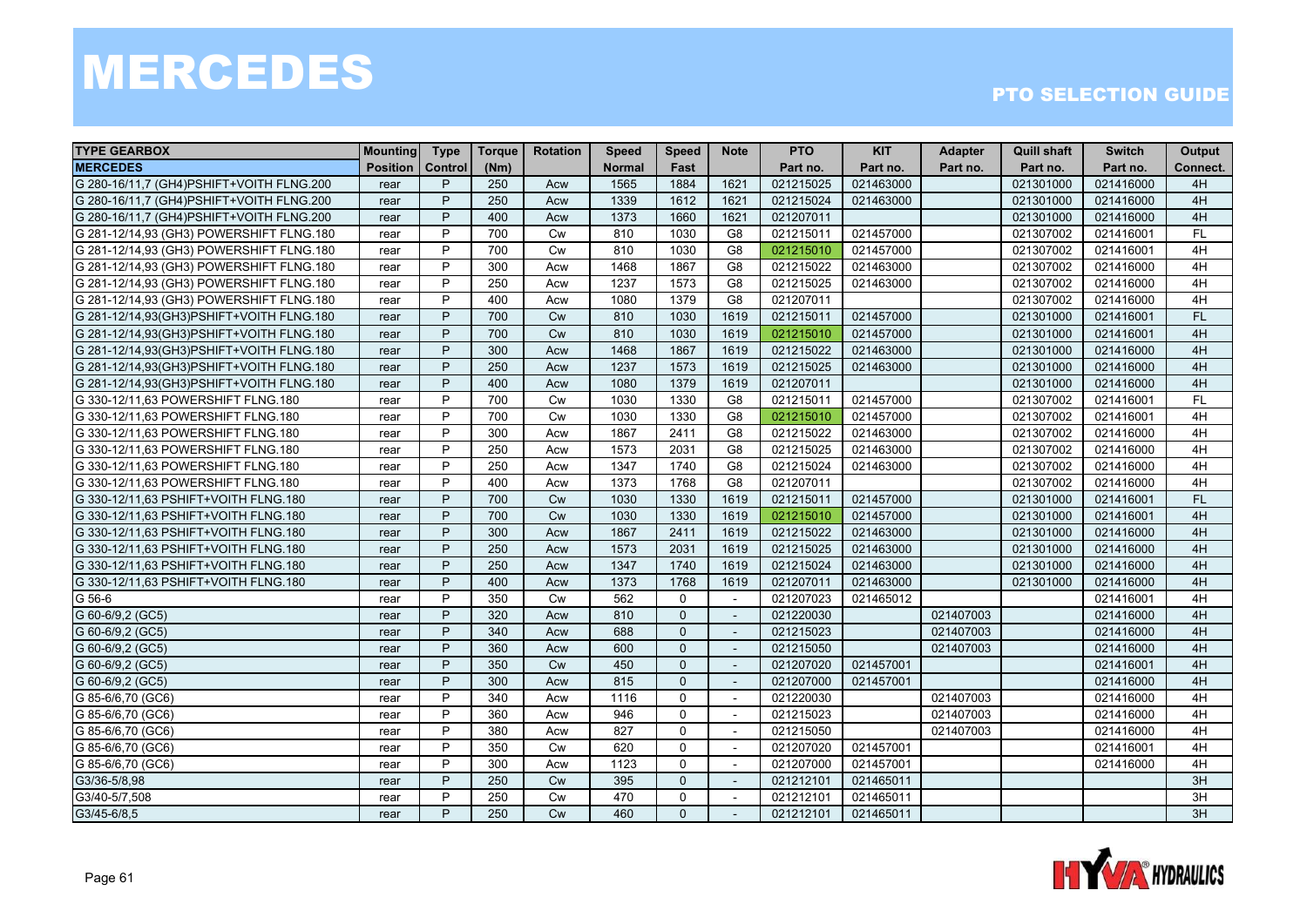| <b>TYPE GEARBOX</b>            | <b>Mounting</b> | <b>Type</b>    | <b>Torque</b> | <b>Rotation</b> | <b>Speed</b>  | <b>Speed</b> | <b>Note</b>              | <b>PTO</b> | <b>KIT</b> | <b>Adapter</b> | <b>Quill shaft</b> | <b>Switch</b> | Output   |
|--------------------------------|-----------------|----------------|---------------|-----------------|---------------|--------------|--------------------------|------------|------------|----------------|--------------------|---------------|----------|
| <b>MERCEDES</b>                | <b>Position</b> | Control        | (Nm)          |                 | <b>Normal</b> | Fast         |                          | Part no.   | Part no.   | Part no.       | Part no.           | Part no.      | Connect. |
| G3/50-5/8,5                    | rear            | P              | 250           | <b>Cw</b>       | 420           | $\Omega$     | $\sim$                   | 021212101  | 021465011  |                |                    |               | 3H       |
| G3/55-6/8,5                    | rear            | P              | 250           | <b>Cw</b>       | 460           | $\mathbf{0}$ |                          | 021212101  | 021465011  |                |                    |               | 3H       |
| G3/60-5/5,4                    | rear            | P              | 250           | Cw              | 653           | $\mathbf 0$  |                          | 021212101  | 021465011  |                |                    |               | 3H       |
| G3/60-5/6,106                  | rear            | P              | 250           | <b>Cw</b>       | 580           | $\Omega$     | $\overline{a}$           | 021212101  | 021465011  |                |                    |               | 3H       |
| G3/60-5/7,508                  | rear            | P              | 250           | <b>Cw</b>       | 470           | $\Omega$     |                          | 021212101  | 021465011  |                |                    |               | 3H       |
| $(EURO 2 + PMP)$<br>G4/65-6/9  | rear            | P              | 400           | <b>Cw</b>       | 470           | $\Omega$     | A2                       | 021207021  | 021457000  | 021407001      |                    | 021416001     | 4H       |
| G4/95-6/9<br>$(EURO 2 + PMP)$  | rear            | P              | 400           | <b>Cw</b>       | 470           | $\Omega$     | A2                       | 021207021  | 021457000  | 021407001      |                    | 021416001     | 4H       |
| G4/95-7/11<br>$(EURO 2 + PMP)$ | rear            | P              | 400           | Cw              | 410           | $\mathbf{0}$ | A2                       | 021207021  | 021457000  | 021407001      |                    | 021416001     | 4H       |
| G4/110-6/9                     | rear            | P              | 320           | Acw             | 846           | $\mathbf 0$  |                          | 021220030  |            | 021407000      |                    | 021416000     | 4H       |
| G4/110-6/9                     | rear            | P              | 350           | Acw             | 718           | $\mathbf 0$  | $\overline{a}$           | 021215023  |            | 021407000      |                    | 021416000     | 4H       |
| G4/110-6/9                     | rear            | P              | 380           | Acw             | 626           | $\Omega$     | $\sim$                   | 021215050  |            | 021407000      |                    | 021416000     | 4H       |
| G4/110-6/9                     | rear            | P              | 400           | <b>Cw</b>       | 470           | $\Omega$     | $\sim$                   | 021207022  | 021457004  |                |                    | 021416001     | 4H       |
| G4/110-6/9                     | rear            | P              | 300           | Acw             | 850           | $\mathbf 0$  | $\overline{\phantom{a}}$ | 021207010  | 021457004  |                |                    | 021416000     | 4H       |
| G4/110-6/9<br>$(EURO 2 + PMP)$ | rear            | P              | 400           | Cw              | 470           | $\mathbf 0$  | A2                       | 021207021  | 021457000  | 021407001      |                    | 021416001     | 4H       |
| G4/65-6/9                      | rear            | P              | 320           | Acw             | 846           | $\Omega$     |                          | 021220030  |            | 021407000      |                    | 021416000     | 4H       |
| G4/65-6/9                      | rear            | P              | 350           | Acw             | 718           | $\mathbf 0$  | $\overline{\phantom{a}}$ | 021215023  |            | 021407000      |                    | 021416000     | 4H       |
| G4/65-6/9                      | rear            | P              | 380           | Acw             | 626           | $\Omega$     |                          | 021215050  |            | 021407000      |                    | 021416000     | 4H       |
| G4/65-6/9                      | rear            | P              | 400           | Cw              | 470           | $\mathbf 0$  | $\sim$                   | 021207022  | 021457004  |                |                    | 021416001     | 4H       |
| G4/65-6/9                      | rear            | P              | 300           | Acw             | 850           | $\mathbf 0$  | ÷,                       | 021207010  | 021457004  |                |                    | 021416000     | 4H       |
| G4/95-6/9                      | rear            | P              | 320           | Acw             | 846           | $\mathbf{0}$ |                          | 021220030  |            | 021407000      |                    | 021416000     | 4H       |
| G4/95-6/9                      | rear            | P              | 350           | Acw             | 718           | $\Omega$     | $\overline{\phantom{a}}$ | 021215023  |            | 021407000      |                    | 021416000     | 4H       |
| G4/95-6/9                      | rear            | P              | 380           | Acw             | 626           | $\Omega$     | ÷.                       | 021215050  |            | 021407000      |                    | 021416000     | 4H       |
| G4/95-6/9                      | rear            | P              | 400           | Cw              | 470           | $\mathbf 0$  | $\overline{a}$           | 021207022  | 021457004  |                |                    | 021416001     | 4H       |
| G4/95-6/9                      | rear            | P              | 300           | Acw             | 850           | $\Omega$     | $\sim$                   | 021207010  | 021457004  |                |                    | 021416000     | 4H       |
| G4/95-7,11                     | rear            | P              | 320           | Acw             | 738           | $\Omega$     | $\sim$                   | 021220030  |            | 021407000      |                    | 021416000     | 4H       |
| G4/95-7,11                     | rear            | P              | 350           | Acw             | 627           | $\Omega$     |                          | 021215023  |            | 021407000      |                    | 021416000     | 4H       |
| G4/95-7,11                     | rear            | P              | 380           | Acw             | 547           | $\Omega$     |                          | 021215050  |            | 021407000      |                    | 021416000     | 4H       |
| G4/95-7,11                     | rear            | P              | 400           | <b>Cw</b>       | 410           | $\Omega$     |                          | 021207022  | 021457004  |                |                    | 021416001     | 4H       |
| G4/95-7,11                     | rear            | P              | 300           | Acw             | 742           | $\mathbf{0}$ | $\overline{a}$           | 021207010  | 021457004  |                |                    | 021416000     | 4H       |
| GV4/95-6/9                     | rear            | P              | 320           | Acw             | 846           | 1015         | $\overline{\phantom{a}}$ | 021220030  |            | 021407000      |                    | 021416000     | 4H       |
| GV4/95-6/9                     | rear            | P              | 350           | Acw             | 718           | 862          | $\sim$                   | 021215023  |            | 021407000      |                    | 021416000     | 4H       |
| GV4/95-6/9                     | rear            | P              | 380           | Acw             | 626           | 752          | $\sim$                   | 021215050  |            | 021407000      |                    | 021416000     | 4H       |
| GV4/95-6/9                     | rear            | P              | 400           | Cw              | 470           | 564          | $\overline{\phantom{a}}$ | 021207022  | 021457004  |                |                    | 021416001     | 4H       |
| GV4/95-6/9                     | rear            | P              | 300           | Acw             | 850           | 1020         |                          | 021207010  | 021457004  |                |                    | 021416000     | 4H       |
| GV4/ 95-6/9 (EURO 2 + PMP)     | rear            | $\overline{P}$ | 400           | Cw              | 470           | 564          | A2                       | 021207021  | 021457000  | 021407001      |                    | 021416001     | 4H       |
| GV4/110-6/9                    | rear            | P              | 320           | Acw             | 846           | 1015         | $\sim$                   | 021220030  |            | 021407000      |                    | 021416000     | 4H       |
| GV4/110-6/9                    | rear            | P              | 350           | Acw             | 718           | 862          | $\sim$                   | 021215023  |            | 021407000      |                    | 021416000     | 4H       |
| GV4/110-6/9                    | rear            | P              | 380           | Acw             | 626           | 752          | $\sim$                   | 021215050  |            | 021407000      |                    | 021416000     | 4H       |
| GV4/110-6/9                    | rear            | P              | 400           | Cw              | 470           | 564          | $\overline{a}$           | 021207022  | 021457004  |                |                    | 021416001     | 4H       |

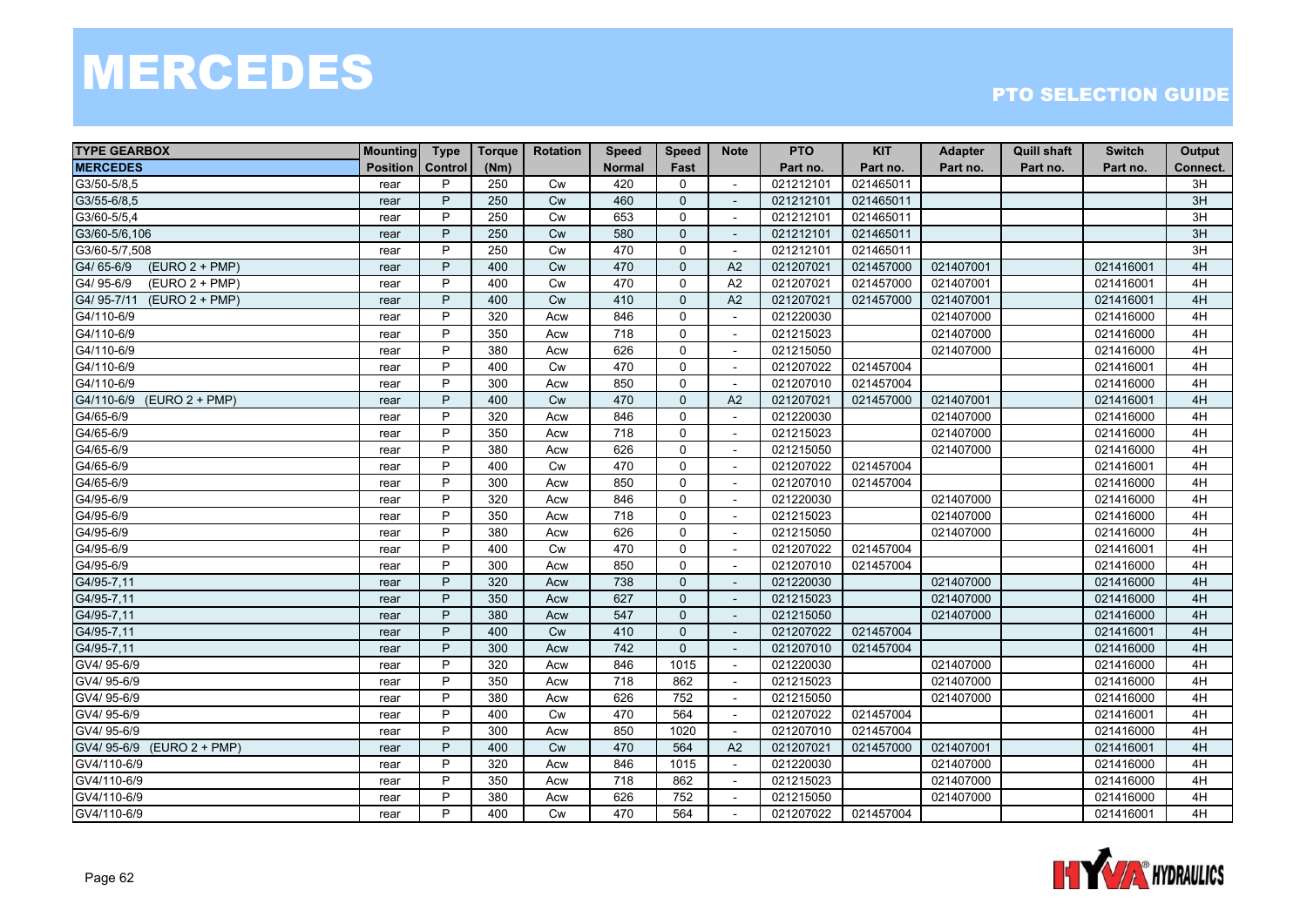| <b>TYPE GEARBOX</b>        | Mounting                    | <b>Type</b> | Γoraue⊦ | Rotation | <b>Speed</b> | Speed | <b>Note</b> | <b>PTO</b> | <b>KIT</b> | <b>Adapter</b> | <b>Quill shaft</b> | <b>Switch</b> | Output   |
|----------------------------|-----------------------------|-------------|---------|----------|--------------|-------|-------------|------------|------------|----------------|--------------------|---------------|----------|
| <b>MERCEDES</b>            | <b>Position   Control  </b> |             | (Nm)    |          | Normal       | Fast  |             | Part no.   | Part no.   | Part no.       | Part no.           | Part no.      | Connect. |
| GV4/110-6/9                | rear                        |             | 300     | Acw      | 850          | 1020  |             | 021207010  | 021457004  |                |                    | 021416000     | 4H       |
| GV4/110-6/9 (EURO 2 + PMP) | rear                        |             | 400     | Сw       | 470          | 564   | A2          | 021207021  | 021457000  | 021407001      |                    | 021416001     | 4H       |
| GV4/95-7.11                | rea                         |             | 320     | Acw      | 846          | 1015  |             | 021220030  |            | 021407000      |                    | 021416000     | 4H       |
| GV4/95-7,11                | rea                         |             | 350     | Acw      | 718          | 862   |             | 021215023  |            | 021407000      |                    | 021416000     | 4H       |
| GV4/95-7,11                | rea                         |             | 380     | Acw      | 626          | 752   |             | 021215050  |            | 021407000      |                    | 021416000     | 4H       |
| GV4/95-7,11                | rea                         |             | 400     | Cw       | 470          | 564   |             | 021207022  | 021457004  |                |                    | 021416001     | 4H       |
| GV4/95-7.11                | rea                         |             | 300     | Acw      | 850          | 1020  |             | 021207010  | 021457004  |                |                    | 021416000     | 4H       |

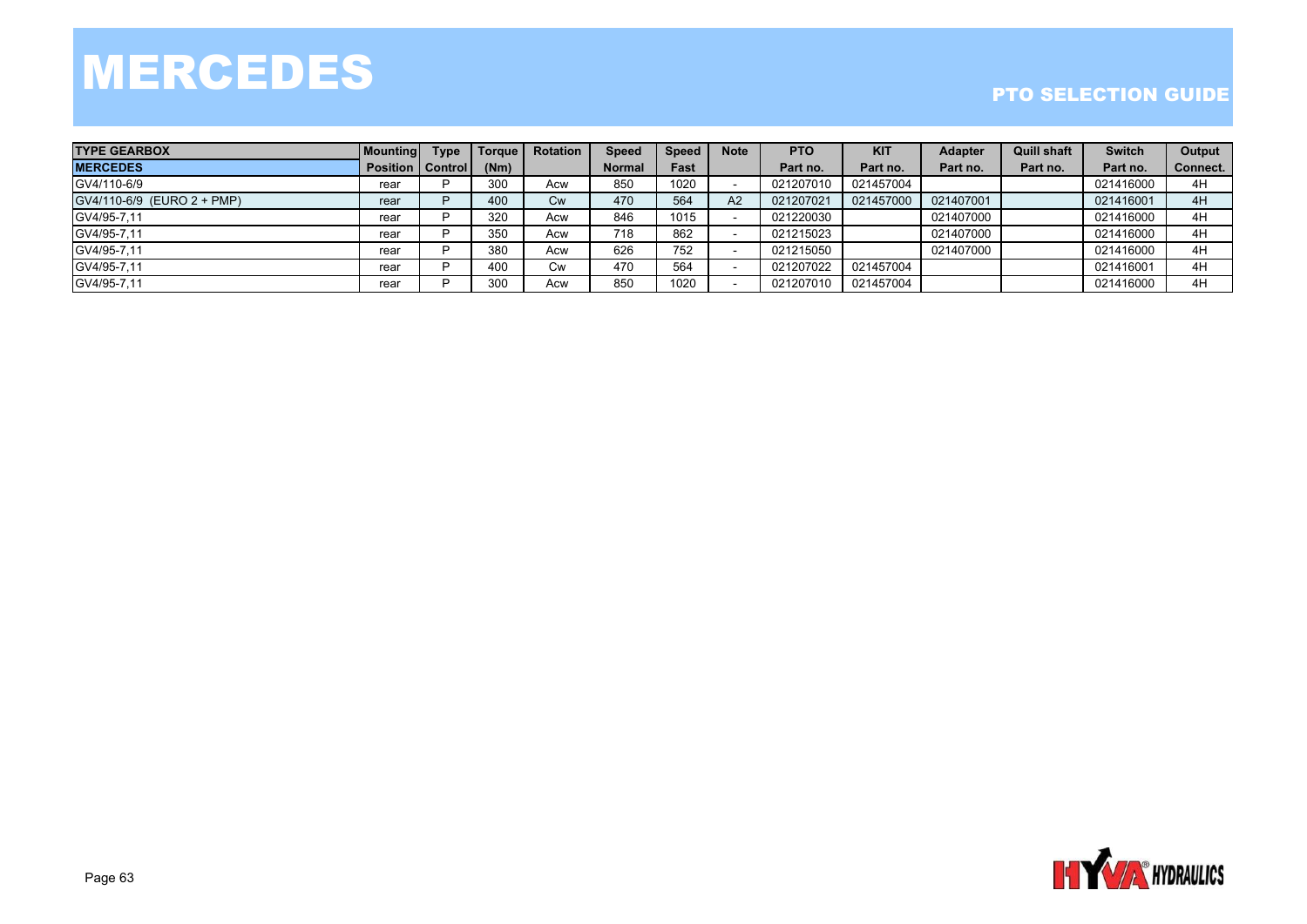### MITSUBISHI

| <b>TYPE GEARBOX</b>               | <b>Mounting</b> | <b>Type</b>    | <b>Torque</b> | <b>Rotation</b> | <b>Speed</b>  | <b>Speed</b>   | <b>Note</b>              | <b>PTO</b> | <b>KIT</b> | <b>Adapter</b> | <b>Quill shaft</b> | <b>Switch</b> | Output   |
|-----------------------------------|-----------------|----------------|---------------|-----------------|---------------|----------------|--------------------------|------------|------------|----------------|--------------------|---------------|----------|
| <b>MITSUBISHI</b>                 | <b>Position</b> | <b>Control</b> | (Nm)          |                 | <b>Normal</b> | Fast           |                          | Part no.   | Part no.   | Part no.       | Part no.           | Part no.      | Connect. |
| M 025 S5 5.380/0.722              |                 | M              | 150           | Cw              | 522           | 0              | C <sub>1</sub>           | 021208000  | 021458001  |                |                    |               | 3H       |
| M 025 S5 5,380/0,722              |                 | E.             | 150           | Cw              | 522           | 0              | C <sub>4</sub>           | 021208051  | 021458001  |                |                    |               | 3H       |
| M 027 S5-4,748/0,787              |                 | E.             | 150           | <b>Cw</b>       | 691           | $\Omega$       | C <sub>4</sub>           | 021208070  | 021458001  |                |                    |               | 3H       |
| M 035 S5-5.38/0.722               |                 | M              | 200           | <b>Cw</b>       | 492           | $\Omega$       | C <sub>1</sub>           | 021208020  | 021458001  |                |                    |               | 3H       |
| M 035 S5-5,38/0,722               |                 | E              | 200           | <b>Cw</b>       | 492           | $\overline{0}$ | C <sub>4</sub>           | 021208050  | 021458001  |                |                    |               | 3H       |
| M 035 S5-5,38/0,722               |                 | P              | 200           | <b>Cw</b>       | 492           | 0              | C <sub>2</sub>           | 021208040  | 021458001  |                |                    |               | 3H       |
| M 035 S6-5,52/0,698               |                 | м              | 200           | <b>Cw</b>       | 492           | 0              | C <sub>1</sub>           | 021208020  | 021458001  |                |                    |               | 3H       |
| M 035 S6-5.52/0.698               |                 | E              | 200           | <b>Cw</b>       | 492           | 0              | C <sub>4</sub>           | 021208050  | 021458001  |                |                    |               | 3H       |
| M 035 S6-5.52/0.698               |                 | P              | 200           | <b>Cw</b>       | 492           | 0              | C <sub>2</sub>           | 021208040  | 021458001  |                |                    |               | 3H       |
| M 036 S5-5,175/0,715              |                 | <b>D</b>       | 200           | <b>Cw</b>       | 555           | $\Omega$       | C <sub>2</sub>           | 021208003  | 021458001  |                |                    |               | 3H       |
| M 036 S5-5.175/0.715              |                 | $\mathcal{U}$  | 200           | <b>Cw</b>       | 555           | $\Omega$       | C <sub>3</sub>           | 021208060  | 021458001  |                |                    |               | 3H       |
| M 036 S6-5,175/0,669 (5,40/0,711) |                 | P              | 200           | <b>Cw</b>       | 555           | 0              | C <sub>2</sub>           | 021208003  | 021458001  |                |                    |               | 3H       |
| M 036 S6-5,175/0,669 (5,40/0,711) |                 | $\mathsf{V}$   | 200           | <b>Cw</b>       | 555           | 0              | C <sub>3</sub>           | 021208060  | 021458001  |                |                    |               | 3H       |
| M 038 S5 (MT)                     |                 | E.             | 150           | <b>Cw</b>       | 598           | $\Omega$       | C <sub>4</sub>           | 021208005  | 021458001  |                |                    |               | 3H       |
| M 038 S6 (AMT)                    |                 | E.             | 150           | <b>Cw</b>       | 609           | $\Omega$       | C <sub>4</sub>           | 021208005  | 021458001  |                |                    |               | 3H       |
| M 050S-5/6,875-1,00               |                 | D              | 280           | <b>Cw</b>       | 946           | 0              | $\overline{\phantom{a}}$ | 021208010  | 021458000  |                |                    |               | 3H       |
| M 050S6-OD/6,875-0,786            |                 | P              | 280           | Cw              | 946           | 0              | $\overline{\phantom{a}}$ | 021208010  | 021458000  |                |                    |               | 3H       |
| M 060S-5/6,875-1,00               |                 | P              | 280           | <b>Cw</b>       | 895           | $\Omega$       | $\blacksquare$           | 021208010  | 021464007  |                |                    |               | 3H       |
| M 060S6-OD 6.748/0.731            |                 | D              | 280           | <b>Cw</b>       | 895           | 0              | $\sim$                   | 021208010  | 021464007  |                |                    |               | 3H       |
| M 070-S6-O/D-6,807                |                 | P              | 245           | <b>Cw</b>       | 1287          | 0              |                          | 021208004  | 021464007  |                |                    |               | 3H       |
| M 120S 2X5                        |                 | P              | 280           | <b>Cw</b>       | 526           | 676            | $\overline{\phantom{a}}$ | 021208002  | 021458003  |                |                    |               | 3H       |
| M 130S 2x5/9.153-1.0              |                 | <b>D</b>       | 180           | Acw             | 747           | 958            | $\sim$                   | 021208001  | 021458004  |                |                    |               | 3H       |
| M 2S-5/5,494 (DENTI DIRITTI)      |                 | м              | 150           | Acw             | 492           | 0              | C <sub>1</sub>           | 021208030  | 021465004  |                |                    |               | 3H       |
| M 2S-5/5,886 (DENTI DIRITTI)      |                 | M              | 150           | Acw             | 492           | $\Omega$       | C <sub>1</sub>           | 021208030  | 021465004  |                |                    |               | 3H       |
| M 3S-5/5,181 (DENTI DIRITTI)      |                 | M              | 150           | Acw             | 522           | $\Omega$       | C <sub>1</sub>           | 021208030  | 021465004  |                |                    |               | 3H       |
| M 8S-2X5/10.06 RM 7.42            |                 | P              | 250           | Acw             | 587           | 0              |                          | 021208008  | 021464010  |                |                    |               | 3H       |
| M 8S-2X5/10,06 RM 7,722           |                 | P              | 250           | Acw             | 587           | $\Omega$       | $\overline{\phantom{a}}$ | 021208008  | 021464010  |                |                    |               | 3H       |
| M 8S-2X5/10,06 RM 8,155           |                 | P              | 250           | Acw             | 587           | 0              | $\overline{\phantom{a}}$ | 021208008  | 021464010  |                |                    |               | 3H       |
| M 8S-5/7.814 - M 8S-6/7.814       |                 | P              | 250           | Acw             | 703           | 0              |                          | 021209033  | 021464010  |                |                    |               | 3H       |
| M 8S-6/10,06                      |                 | P              | 250           | Acw             | 631           | $\overline{0}$ |                          | 021209033  | 021464010  |                |                    |               | 3H       |

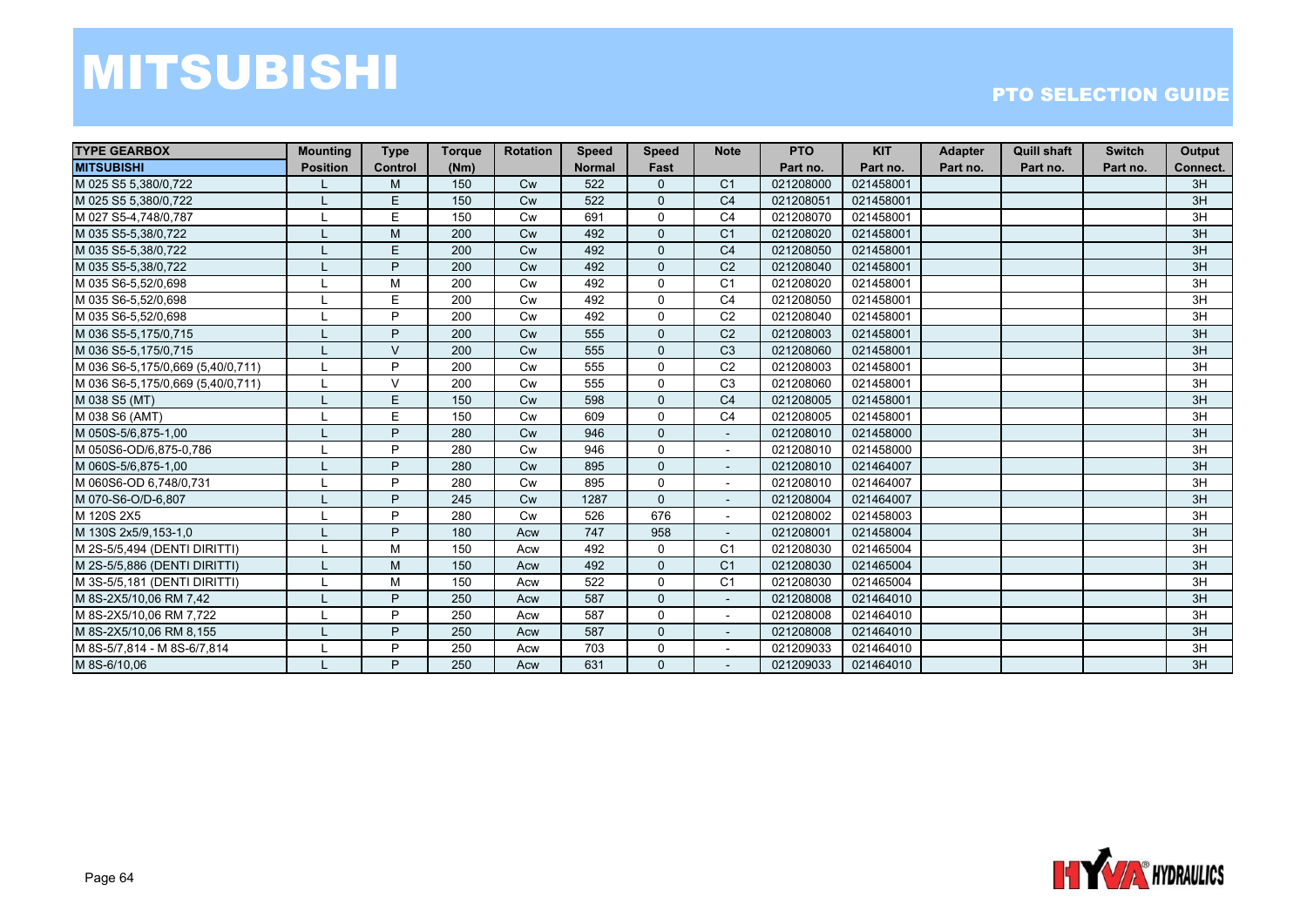# NISSAN

| <b>TYPE GEARBOX</b>   | <b>Mounting</b> | <b>Type</b>    | <b>Toraue</b> | <b>Rotation</b> | <b>Speed</b>  | <b>Speed</b> | <b>Note</b> | <b>PTO</b> | <b>KIT</b> | <b>Adapter</b> | <b>Quill shaft</b> | <b>Switch</b> | Output   |
|-----------------------|-----------------|----------------|---------------|-----------------|---------------|--------------|-------------|------------|------------|----------------|--------------------|---------------|----------|
| <b>NISSAN</b>         | <b>Position</b> | <b>Control</b> | (Nm)          |                 | <b>Normal</b> | Fast         |             | Part no.   | Part no.   | Part no.       | Part no.           | Part no.      | Connect. |
| M5 - 35               |                 |                | 128           | <b>Cw</b>       | 981           |              | C4          | 021209010  | 021465000  |                |                    |               | 3H       |
| MKS 60 A (HELIX GEAR) |                 |                | 220           | <b>Cw</b>       | 893           |              |             | 021209030  | 021465003  |                |                    | 021416006     | 3H       |
| <b>MKS 61 B</b>       |                 |                | 220           | <b>Cw</b>       | 952           |              |             | 021209030  | 021465003  |                |                    | 021416006     | 3H       |
| <b>MLS 62 A</b>       |                 |                | 300           | Cw              | 896           |              |             | 021209032  | 021465003  |                |                    |               | 3H       |
| MLS 62 B - MLS 63 B   |                 |                | 300           | Cw              | 967           |              |             | 021209032  | 021465003  |                |                    |               | 3H       |
| <b>MPS 61 B</b>       |                 |                | 250           | Acw             | 510           |              |             | 021209001  | 021459000  |                |                    |               | 3H       |
| <b>MPS 62 T</b>       |                 |                | 220           | <b>Cw</b>       | 994           |              |             | 021209000  | 021465003  |                |                    | 021416006     | 3H       |
| <b>MRT 21 A</b>       |                 |                | 250           | Acw             | 841           | 1036         |             | 021209002  | 021459001  |                |                    |               | 3H       |

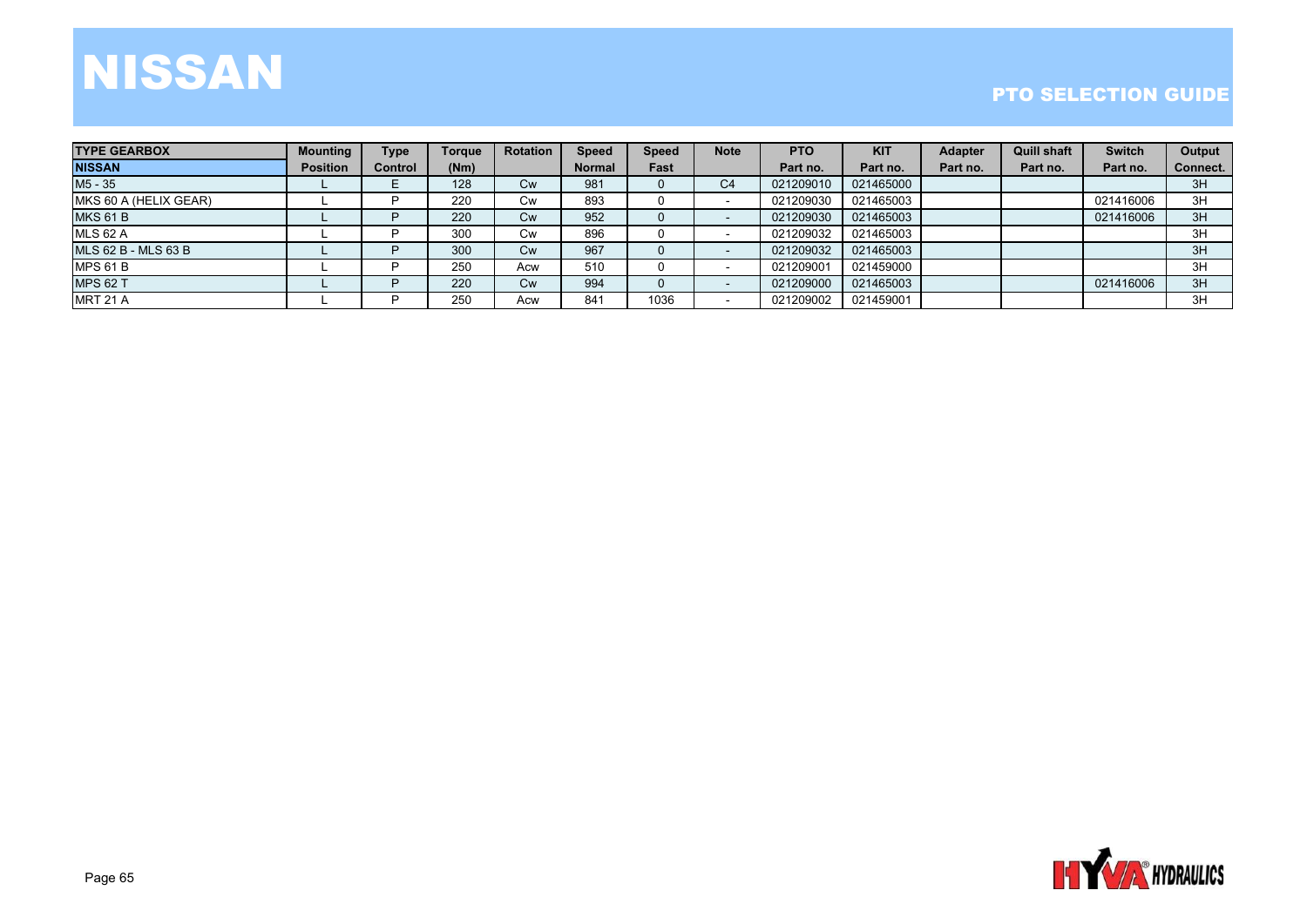# RENAULT-BERLIET

| <b>ITYPE GEARBOX</b>                | <b>Mounting</b> | Type           | <b>Toraue</b> | <b>Rotation</b> | <b>Speed</b>  | <b>Speed</b> | <b>Note</b> | <b>PTO</b> | <b>KIT</b> | <b>Adapter</b> | <b>Quill shaft</b> | <b>Switch</b> | Output   |
|-------------------------------------|-----------------|----------------|---------------|-----------------|---------------|--------------|-------------|------------|------------|----------------|--------------------|---------------|----------|
| <b>RENAULT-BERLIET</b>              | <b>Position</b> | <b>Control</b> | (Nm)          |                 | <b>Normal</b> | Fast         |             | Part no.   | Part no.   | Part no.       | Part no.           | Part no.      | Connect. |
| B 9-150                             | R.              |                | 260           | <b>Cw</b>       | 1050          |              |             | 021210000  | 021460000  |                |                    |               | 3H       |
| B 9-150                             | ĸ               |                | 400           | <b>Cw</b>       | 1050          |              |             | 021210010  | 021460000  |                |                    |               | 4H       |
| B 18 - 150                          |                 |                | 260           | Cw              | 1050          | 1218         |             | 021210000  | 021460000  |                |                    |               | 3H       |
| B 18 - 150                          |                 |                | 400           | Cw              | 1050          | 1218         |             | 021210010  | 021460000  |                |                    |               | 4H       |
| <b>BDSL 061</b>                     | ĸ               |                | 180           | <b>Cw</b>       | 1049          |              |             | 021210015  | 021464003  |                |                    |               | 3H       |
| <b>BDSL 132 R</b><br>$(11$ VELOC.)  | в.              |                | 180           | Cw              | 1049          | 1311         |             | 021210015  | 021464003  |                |                    |               | 3H       |
| <b>BDSL 2052 R</b><br>$(11$ VELOC.) | R.              |                | 180           | Cw              | 1049          | 1311         |             | 021210015  | 021464003  |                |                    |               | 3H       |

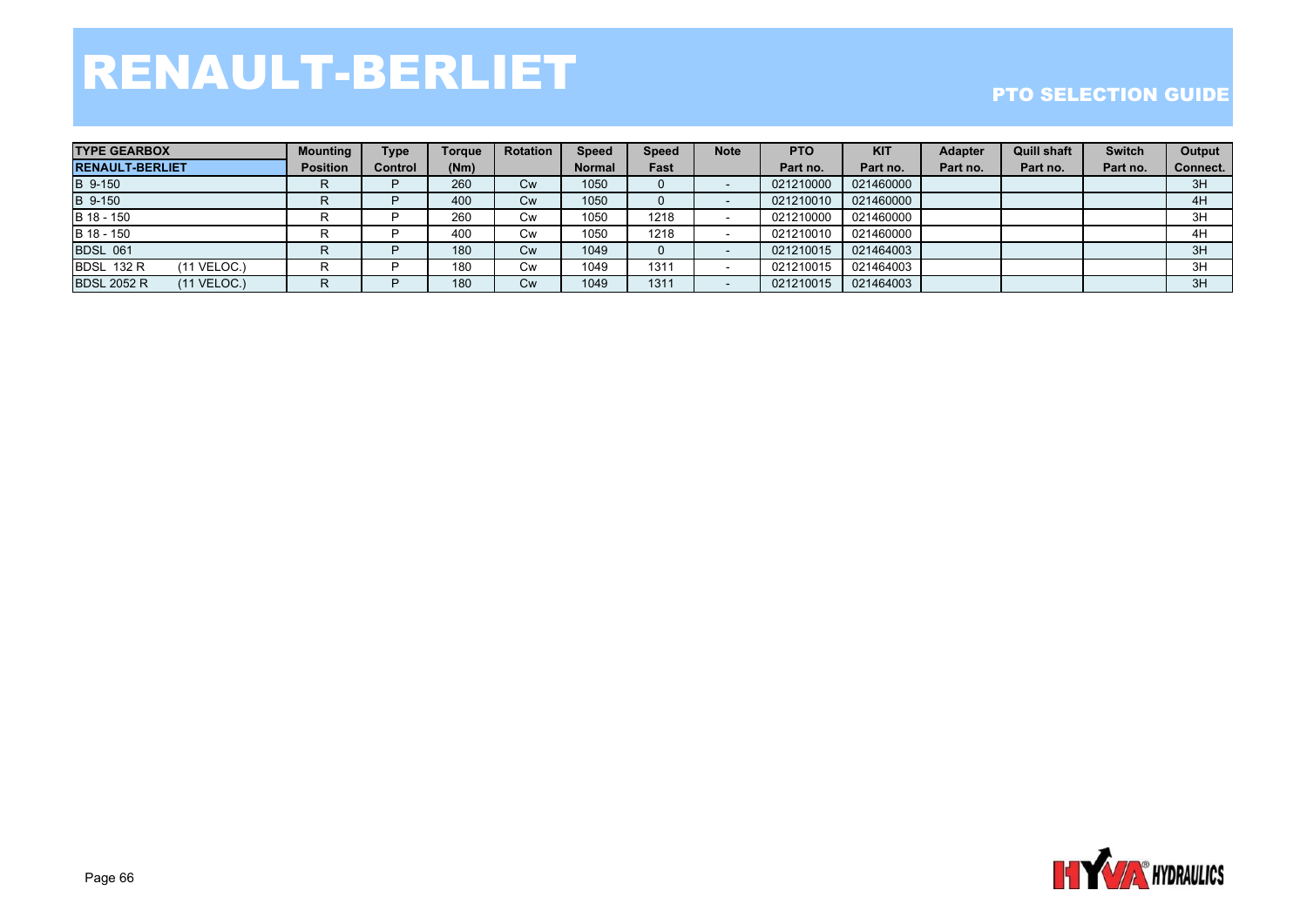### SCANIA

#### **PTO SELECTION GUIDE**

| <b>TYPE GEARBOX</b>        | <b>Mounting</b> | <b>Type</b> | <b>Torque</b> | <b>Rotation</b>         | <b>Speed</b>  | <b>Speed</b> | <b>Note</b>                 | <b>PTO</b> | <b>KIT</b> | <b>Adapter</b> | <b>Quill shaft</b> | <b>Switch</b> | Output   |
|----------------------------|-----------------|-------------|---------------|-------------------------|---------------|--------------|-----------------------------|------------|------------|----------------|--------------------|---------------|----------|
| <b>SCANIA</b>              | <b>Position</b> | Control     | (Nm)          |                         | <b>Normal</b> | Fast         |                             | Part no.   | Part no.   | Part no.       | Part no.           | Part no.      | Connect. |
| <b>GR - GRH 900</b>        | $\mathsf R$     | Þ           | 250           | Cw                      | 1083          | $\mathbf{0}$ | $\sim$                      | 021211061  | 021461001  |                |                    |               | 3H       |
| <b>GR - GRH 900</b>        | $\mathsf{R}$    | D.          | 480           | <b>Cw</b>               | 1182          | $\mathbf{0}$ | $\sim$                      | 021211072  | 021461002  |                |                    |               | 4H       |
| <b>IGR 801</b>             | R               | P.          | 250           | $\mathsf{C} \mathsf{w}$ | 1206          | 0            | $\sim$                      | 021211049  | 021461000  |                |                    |               | 3H       |
| GR 801                     | $\mathsf{R}$    | Þ           | 400           | C <sub>W</sub>          | 1128          | 0            | $\sim$                      | 021211030  | 021461000  |                |                    |               | 4H       |
| GR 870                     | $\mathsf{R}$    | P.          | 300           | C <sub>W</sub>          | 1010          | $\mathbf{0}$ | $\overline{\phantom{0}}$    | 021211010  | 021465001  |                |                    |               | 3H       |
| GR 871                     | $\mathsf{R}$    | D           | 300           | <b>Cw</b>               | 1010          | 0            | $\sim$                      | 021211010  | 021465001  |                |                    |               | 3H       |
| GR 875                     | $\mathsf{R}$    | P           | 450           | Cw                      | 1227          | $\Omega$     | G14                         | 021211076  | 021465006  |                |                    | 021416006     | 4H       |
| <b>GR 905</b>              | R               | P           | 450           | <b>Cw</b>               | 1227          | 0            | G <sub>14</sub>             | 021211076  | 021465006  |                |                    | 021416006     | 4H       |
| <b>GRS 890</b>             | $\mathsf{R}$    | P           | 260           | Cw                      | 1208          | 1483         | $\sim$                      | 021211000  | 021461000  |                |                    |               | 3H       |
| <b>GRS 890</b>             | $\mathsf{R}$    | P           | 600           | Cw                      | 1208          | 1485         | $\sim$                      | 021211040  | 021461000  |                |                    |               | 4H/4H    |
| <b>GRS 890</b>             | $\mathsf{R}$    | P.          | 480           | Cw                      | 1260          | 1547         | $\sim$                      | 021211071  | 021461000  |                |                    |               | 4H       |
| <b>GRS 895</b>             | $\mathsf{R}$    | P           | 450           | Cw                      | 1227          | 1523         | G <sub>14</sub>             | 021211076  | 021465006  |                |                    | 021416006     | 4H       |
| <b>GRS 900</b>             | $\mathsf{R}$    | Þ           | 260           | Cw                      | 1208          | 1483         | $\sim$ .                    | 021211000  | 021461000  |                |                    |               | 3H       |
| <b>GRS 900</b>             | $\mathsf{R}$    | Þ           | 600           | Cw                      | 1208          | 1485         | 2T2                         | 021211040  | 021461000  |                |                    |               | 4H/4H    |
| <b>GRS 900</b>             | $\mathsf{R}$    | D.          | 480           | Cw                      | 1260          | 1547         | $\sim$                      | 021211071  | 021461000  |                |                    |               | 4H       |
| <b>GRS 900 OPTICRUISE</b>  | $\mathsf{R}$    | P           | 260           | Cw                      | 1208          | 1483         | $\mathcal{L}_{\mathcal{A}}$ | 021211000  | 021461000  |                |                    |               | 3H       |
| <b>IGRS 900 OPTICRUISE</b> | $\mathsf{R}$    | Þ           | 600           | Cw                      | 1208          | 1485         | 2T <sub>2</sub>             | 021211040  | 021461000  |                |                    |               | 4H/4H    |
| <b>IGRS 900 OPTICRUISE</b> | $\mathsf{R}$    | D.          | 480           | $\mathsf{C}\mathsf{w}$  | 1260          | 1547         | $\sim$                      | 021211071  | 021461000  |                |                    |               | 4H       |
| <b>GRS 905</b>             | $\mathsf{R}$    | D.          | 0             | Cw                      | 1227          | 1523         | G14                         | 021211076  | 021465006  |                |                    | 021416006     | 4H       |
| <b>GRS 920</b>             | $\mathsf{R}$    | <b>D</b>    | 260           | C <sub>W</sub>          | 1208          | 1483         | $\sim$                      | 021211000  | 021461000  |                |                    |               | 3H       |
| <b>IGRS 920</b>            | R               | P.          | 600           | <b>Cw</b>               | 1208          | 1485         | <b>2T2</b>                  | 021211040  | 021461000  |                |                    |               | 4H/4H    |
| <b>GRS 920</b>             | $\mathsf{R}$    | P           | 480           | $\mathsf{C}\mathsf{w}$  | 1260          | 1547         | $\sim$                      | 021211071  | 021461000  |                |                    |               | 4H       |
| <b>GRSO 900</b>            | $\mathsf{R}$    | P           | 250           | C <sub>W</sub>          | 1380          | 1714         | $\sim$                      | 021211074  | 021461000  |                |                    |               | 3H       |
| <b>GRSO 905</b>            | $\mathsf{R}$    | Þ           | 450           | <b>Cw</b>               | 1451          | 1818         | M <sub>6</sub>              | 021211073  | 021461003  |                |                    |               | FL.      |
| <b>GRSO 905</b>            | R               | P           | 370           | <b>Cw</b>               | 1680          | 2105         | G <sub>14</sub>             | 021211075  | 021465006  |                |                    | 021416006     | 4H       |

 $(NO PTO ORIG) = This Hyva PTO can replace the original PTO.$ 

New Scania gearboxes require extra attention as PTO fitting is more complex due to limited fitting space. Please ask your Hyva for the specific Scania PTO appendix to learn more. For all Scania PTO's Hyva offers a competitive solution.

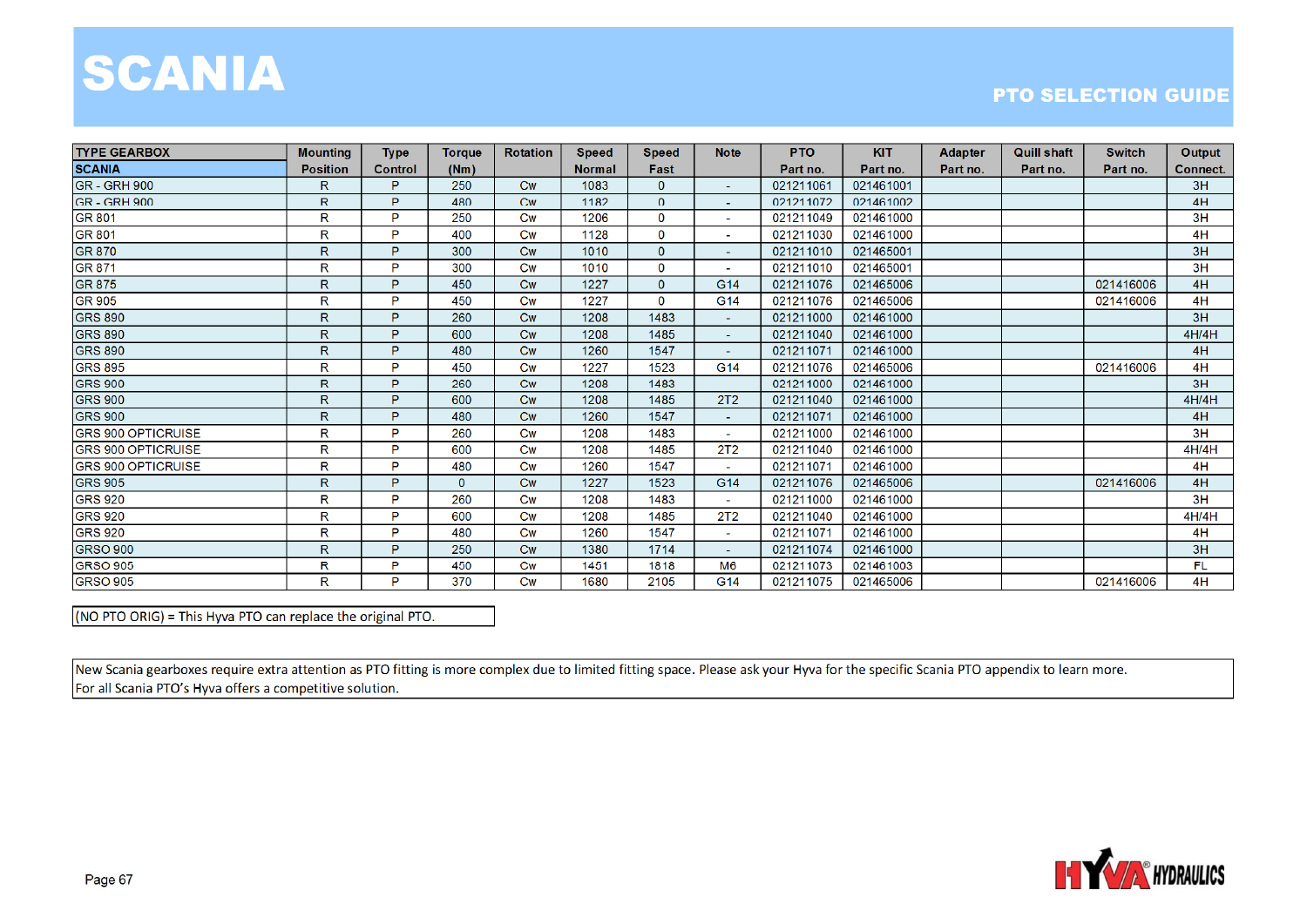# SHAANXI

| <b>ITYPE GEARBOX</b> | <b>Mounting</b> | <b>Type</b> | <b>Torgue</b> | Rotation | Speed         | <b>Speed</b> | <b>Note</b> | <b>PTO</b> | <b>KIT</b> | <b>Adapter</b> | <b>Quill shaft</b> | <b>Switch</b> | Output   |
|----------------------|-----------------|-------------|---------------|----------|---------------|--------------|-------------|------------|------------|----------------|--------------------|---------------|----------|
| <b>SHAANXI</b>       | <b>Position</b> | Control     | (Nm)          |          | <b>Normal</b> | Fast         |             | Part no.   | Part no.   | Part no.       | Part no.           | Part no.      | Connect. |
| 12JS-160T            | rear            |             | 250           | Acw      | 386           |              | C9          | 021212000  | 021465002  |                |                    |               | 3H       |
| 12JS-160T            | rear            |             | 250           | Acw      | 500           |              | C9          | 021212000  | 021465002  |                |                    |               | 3H       |
| 12JS-160T            | rear            |             | 250           | Acw      | 650           |              | C9          | 021212000  | 021465002  |                |                    |               | 3H       |
| 12JS-160T            | rear            |             | 250           | Acw      | 830           |              | C9          | 021212000  | 021465002  |                |                    |               | 3H       |
| 12JS-200T/TA         | rear            |             | 250           | Acw      | 386           |              | C9          | 021212000  | 021465002  |                |                    |               | 3H       |
| 12JS-200T/TA         | rear            |             | 250           | Acw      | 500           |              | C9          | 021212000  | 021465002  |                |                    |               | 3H       |
| 12JS-200T/TA         | rear            |             | 250           | Acw      | 650           |              | C9          | 021212000  | 021465002  |                |                    |               | 3H       |
| 12JS-200T/TA         | rear            |             | 250           | Acw      | 830           |              | C9          | 021212000  | 021465002  |                |                    |               | 3H       |

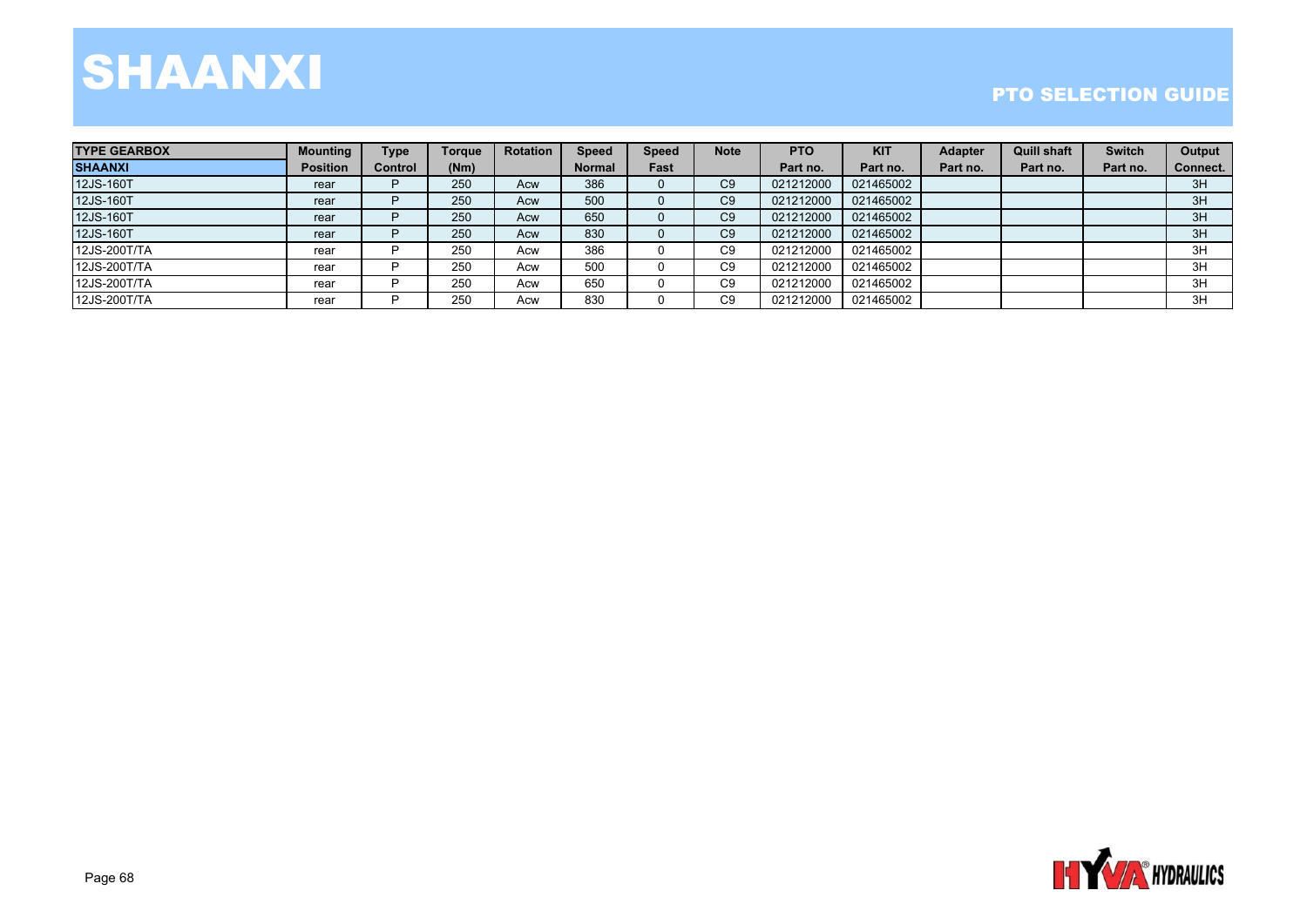| <b>TYPE GEARBOX</b>      | <b>Mounting</b> | <b>Type</b> | <b>Torque</b> | Rotation  | <b>Speed</b>  | <b>Speed</b> | <b>Note</b>    | <b>PTO</b> | <b>KIT</b> | <b>Adapter</b> | <b>Quill shaft</b> | <b>Switch</b> | Output    |
|--------------------------|-----------------|-------------|---------------|-----------|---------------|--------------|----------------|------------|------------|----------------|--------------------|---------------|-----------|
| <b>VOLVO</b>             | <b>Position</b> | Control     | (Nm)          |           | <b>Normal</b> | Fast         |                | Part no.   | Part no.   | Part no.       | Part no.           | Part no.      | Connect.  |
| AT 2412C + & NO RETARDER | rear            | P           | 250           | Acw       | 1071          | 1377         | M <sub>4</sub> | 021215000  |            |                | 021313001          |               | 3H        |
| AT 2412C + & NO RETARDER | rear            | P           | 380           | Acw       | 1094          | 1406         | 2G12           | 021220020  |            | 021413001      |                    | 021416000     | 4H/4H     |
| AT 2412C + & NO RETARDER | rear            | P           | 800           | Cw        | 700           | 900          | M <sub>4</sub> | 021215011  | 021457000  |                | 021313001          | 021416001     | FL.       |
| AT 2412C + & NO RETARDER | rear            | P           | 800           | <b>Cw</b> | 700           | 900          | M <sub>4</sub> | 021215010  | 021457000  |                | 021313001          | 021416001     | 4H        |
| AT 2412C + & NO RETARDER | rear            | P           | 300           | Acw       | 1267          | 1648         | M <sub>4</sub> | 021215022  | 021463000  |                | 021313001          | 021416000     | 4H        |
| AT 2412C + & NO RETARDER | rear            | P           | 250           | Acw       | 1071          | 1377         | M <sub>4</sub> | 021215025  | 021463000  |                | 021313001          | 021416000     | 4H        |
| AT 2412C + & NO RETARDER | rear            | P           | 250           | Acw       | 910           | 1170         | M <sub>4</sub> | 021215024  | 021463000  |                | 021313001          | 021416000     | 4H        |
| AT 2412C + & NO RETARDER | rear            | P           | 300           | Acw       | 943           | 1212         | M <sub>4</sub> | 021215040  | 021464005  |                | 021313001          | 021416002     | 4H        |
| AT 2412C + & NO RETARDER | rear            | P           | 380           | Acw       | 1094          | 1406         | 2G11           | 021215060  |            | 021413000      |                    | 021416000     | 4H/4H     |
| AT 2412C + & NO RETARDER | rear            | P           | 350           | Acw       | 1260          | 1620         | M <sub>4</sub> | 021220030  |            | 021415010      | 021313001          | 021416000     | 4H        |
| AT 2412C + & NO RETARDER | rear            | P           | 400           | Acw       | 1071          | 1377         | M <sub>4</sub> | 021215023  |            | 021415010      | 021313001          | 021416000     | 4H        |
| AT 2412C + & NO RETARDER | rear            | P           | 450           | Acw       | 910           | 1170         | M <sub>4</sub> | 021215050  |            | 021415010      | 021313001          | 021416000     | 4H        |
| AT 2412D + & NO RETARDER | rear            | P           | 250           | Acw       | 1071          | 1377         | M4             | 021215000  |            |                | 021313001          |               | 3H        |
| AT 2412D + & NO RETARDER | rear            | P           | 380           | Acw       | 1094          | 1406         | 2G12           | 021220020  |            | 021413001      |                    | 021416000     | 4H/4H     |
| AT 2412D + & NO RETARDER | rear            | P           | 800           | <b>Cw</b> | 700           | 900          | M4             | 021215011  | 021457000  |                | 021313001          | 021416001     | <b>FL</b> |
| AT 2412D + & NO RETARDER | rear            | P           | 800           | <b>Cw</b> | 700           | 900          | M4             | 021215010  | 021457000  |                | 021313001          | 021416001     | 4H        |
| AT 2412D + & NO RETARDER | rear            | P           | 300           | Acw       | 1267          | 1648         | M4             | 021215022  | 021463000  |                | 021313001          | 021416000     | 4H        |
| AT 2412D + & NO RETARDER | rear            | P           | 250           | Acw       | 1071          | 1377         | M <sub>4</sub> | 021215025  | 021463000  |                | 021313001          | 021416000     | 4H        |
| AT 2412D + & NO RETARDER | rear            | P           | 250           | Acw       | 910           | 1170         | M4             | 021215024  | 021463000  |                | 021313001          | 021416000     | 4H        |
| AT 2412D + & NO RETARDER | rear            | P           | 300           | Acw       | 943           | 1212         | M <sub>4</sub> | 021215040  | 021464005  |                | 021313001          | 021416002     | 4H        |
| AT 2412D + & NO RETARDER | rear            | P           | 380           | Acw       | 1094          | 1406         | 2G11           | 021215060  |            | 021413000      |                    | 021416000     | 4H/4H     |
| AT 2412D + & NO RETARDER | rear            | P           | 350           | Acw       | 1260          | 1620         | M4             | 021220030  |            | 021415010      | 021313001          | 021416000     | 4H        |
| AT 2412D + & NO RETARDER | rear            | P           | 400           | Acw       | 1071          | 1377         | M4             | 021215023  |            | 021415010      | 021313001          | 021416000     | 4H        |
| AT 2412D + & NO RETARDER | rear            | P           | 450           | Acw       | 910           | 1170         | M4             | 021215050  |            | 021415010      | 021313001          | 021416000     | 4H        |
| AT 2512C + & NO RETARDER | rear            | P           | 250           | Acw       | 1071          | 1377         | M <sub>4</sub> | 021215000  |            |                | 021313001          |               | 3H        |
| AT 2512C + & NO RETARDER | rear            | P           | 380           | Acw       | 1094          | 1406         | 2G12           | 021220020  |            | 021413001      |                    | 021416000     | 4H/4H     |
| AT 2512C + & NO RETARDER | rear            | P           | 800           | <b>Cw</b> | 700           | 900          | M <sub>4</sub> | 021215011  | 021457000  |                | 021313001          | 021416001     | FL.       |
| AT 2512C + & NO RETARDER | rear            | P           | 800           | Cw        | 700           | 900          | M <sub>4</sub> | 021215010  | 021457000  |                | 021313001          | 021416001     | 4H        |
| AT 2512C + & NO RETARDER | rear            | P           | 300           | Acw       | 1267          | 1648         | M <sub>4</sub> | 021215022  | 021463000  |                | 021313001          | 021416000     | 4H        |
| AT 2512C + & NO RETARDER | rear            | P           | 250           | Acw       | 1071          | 1377         | M <sub>4</sub> | 021215025  | 021463000  |                | 021313001          | 021416000     | 4H        |
| AT 2512C + & NO RETARDER | rear            | P           | 250           | Acw       | 910           | 1170         | M <sub>4</sub> | 021215024  | 021463000  |                | 021313001          | 021416000     | 4H        |
| AT 2512C + & NO RETARDER | rear            | P           | 300           | Acw       | 943           | 1212         | M <sub>4</sub> | 021215040  | 021464005  |                | 021313001          | 021416002     | 4H        |
| AT 2512C + & NO RETARDER | rear            | P           | 380           | Acw       | 1094          | 1406         | G11            | 021215060  |            | 021413000      |                    | 021416000     | 4H        |
| AT 2512C + & NO RETARDER | rear            | P           | 380           | Acw       | 1094          | 1406         | 2G11           | 021215060  |            | 021413000      |                    | 021416000     | 4H/4H     |
| AT 2512C + & NO RETARDER | rear            | P           | 350           | Acw       | 1260          | 1620         | M <sub>4</sub> | 021220030  |            | 021415010      | 021313001          | 021416000     | 4H        |
| AT 2512C + & NO RETARDER | rear            | P           | 400           | Acw       | 1071          | 1377         | M <sub>4</sub> | 021215023  |            | 021415010      | 021313001          | 021416000     | 4H        |
| AT 2512C + & NO RETARDER | rear            | P           | 450           | Acw       | 910           | 1170         | M <sub>4</sub> | 021215050  |            | 021415010      | 021313001          | 021416000     | 4H        |
| AT 2612D + & NO RETARDER | rear            | P           | 250           | Acw       | 1071          | 1377         | M <sub>4</sub> | 021215000  |            |                | 021313001          |               | 3H        |
| AT 2612D + & NO RETARDER | rear            | P           | 380           | Acw       | 1094          | 1406         | 2G12           | 021220020  |            | 021413001      |                    | 021416000     | 4H/4H     |

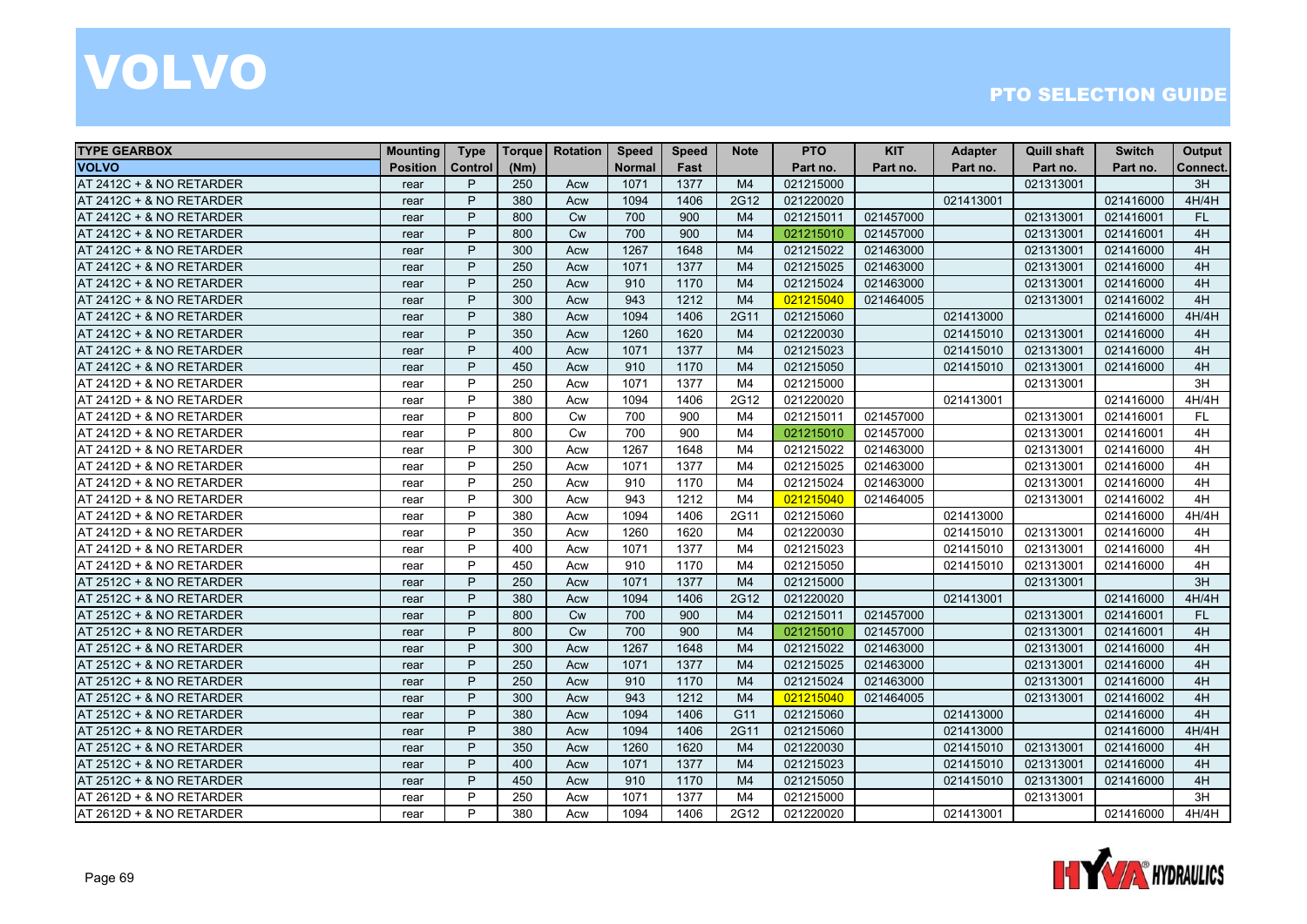| <b>TYPE GEARBOX</b>       | <b>Mounting</b> | <b>Type</b> | <b>Torque</b> | Rotation  | <b>Speed</b>  | <b>Speed</b> | <b>Note</b>    | <b>PTO</b> | <b>KIT</b> | <b>Adapter</b> | <b>Quill shaft</b> | <b>Switch</b> | Output    |
|---------------------------|-----------------|-------------|---------------|-----------|---------------|--------------|----------------|------------|------------|----------------|--------------------|---------------|-----------|
| <b>VOLVO</b>              | <b>Position</b> | Control     | (Nm)          |           | <b>Normal</b> | Fast         |                | Part no.   | Part no.   | Part no.       | Part no.           | Part no.      | Connect.  |
| AT 2612D + & NO RETARDER  | rear            | P           | 800           | <b>Cw</b> | 700           | 900          | M4             | 021215011  | 021457000  |                | 021313001          | 021416001     | <b>FL</b> |
| AT 2612D + & NO RETARDER  | rear            | P           | 800           | Cw        | 700           | 900          | M <sub>4</sub> | 021215010  | 021457000  |                | 021313001          | 021416001     | 4H        |
| AT 2612D + & NO RETARDER  | rear            | P           | 300           | Acw       | 1267          | 1648         | M4             | 021215022  | 021463000  |                | 021313001          | 021416000     | 4H        |
| AT 2612D + & NO RETARDER  | rear            | P           | 250           | Acw       | 1071          | 1377         | M4             | 021215025  | 021463000  |                | 021313001          | 021416000     | 4H        |
| AT 2612D + & NO RETARDER  | rear            | P           | 250           | Acw       | 910           | 1170         | M <sub>4</sub> | 021215024  | 021463000  |                | 021313001          | 021416000     | 4H        |
| AT 2612D + & NO RETARDER  | rear            | P           | 300           | Acw       | 943           | 1212         | M4             | 021215040  | 021464005  |                | 021313001          | 021416002     | 4H        |
| AT 2612D + & NO RETARDER  | rear            | P           | 380           | Acw       | 1094          | 1406         | 2G11           | 021215060  |            | 021413000      |                    | 021416000     | 4H/4H     |
| AT 2612D + & NO RETARDER  | rear            | P           | 350           | Acw       | 1260          | 1620         | M4             | 021220030  |            | 021415010      | 021313001          | 021416000     | 4H        |
| AT 2612D + & NO RETARDER  | rear            | P           | 400           | Acw       | 1071          | 1377         | M4             | 021215023  |            | 021415010      | 021313001          | 021416000     | 4H        |
| AT 2612D + & NO RETARDER  | rear            | P           | 450           | Acw       | 910           | 1170         | M <sub>4</sub> | 021215050  |            | 021415010      | 021313001          | 021416000     | 4H        |
| AT 2812C + & NO RETARDER  | rear            | P           | 250           | Acw       | 1071          | 1377         | M <sub>4</sub> | 021215000  |            |                | 021313001          |               | 3H        |
| AT 2812C + & NO RETARDER  | rear            | P           | 380           | Acw       | 1094          | 1406         | 2G12           | 021220020  |            | 021413001      |                    | 021416000     | 4H/4H     |
| AT 2812C + & NO RETARDER  | rear            | P           | 800           | <b>Cw</b> | 700           | 900          | M <sub>4</sub> | 021215011  | 021457000  |                | 021313001          | 021416001     | <b>FL</b> |
| AT 2812C + & NO RETARDER  | rear            | P           | 800           | Cw        | 700           | 900          | M <sub>4</sub> | 021215010  | 021457000  |                | 021313001          | 021416001     | 4H        |
| AT 2812C + & NO RETARDER  | rear            | P           | 300           | Acw       | 1267          | 1648         | M <sub>4</sub> | 021215022  | 021463000  |                | 021313001          | 021416000     | 4H        |
| AT 2812C + & NO RETARDER  | rear            | P           | 250           | Acw       | 1071          | 1377         | M <sub>4</sub> | 021215025  | 021463000  |                | 021313001          | 021416000     | 4H        |
| AT 2812C + & NO RETARDER  | rear            | P           | 250           | Acw       | 910           | 1170         | M <sub>4</sub> | 021215024  | 021463000  |                | 021313001          | 021416000     | 4H        |
| AT 2812C + & NO RETARDER  | rear            | P           | 300           | Acw       | 943           | 1212         | M <sub>4</sub> | 021215040  | 021464005  |                | 021313001          | 021416002     | 4H        |
| AT 2812C + & NO RETARDER  | rear            | P           | 380           | Acw       | 1094          | 1406         | 2G11           | 021215060  |            | 021413000      |                    | 021416000     | 4H/4H     |
| AT 2812C + & NO RETARDER  | rear            | P           | 350           | Acw       | 1260          | 1620         | M <sub>4</sub> | 021220030  |            | 021415010      | 021313001          | 021416000     | 4H        |
| AT 2812C + & NO RETARDER  | rear            | P           | 400           | Acw       | 1071          | 1377         | M <sub>4</sub> | 021215023  |            | 021415010      | 021313001          | 021416000     | 4H        |
| AT 2812C + & NO RETARDER  | rear            | P           | 450           | Acw       | 910           | 1170         | M <sub>4</sub> | 021215050  |            | 021415010      | 021313001          | 021416000     | 4H        |
| AT 2812D + & NO RETARDER  | rear            | P           | 250           | Acw       | 1071          | 1377         | M4             | 021215000  |            |                | 021313001          |               | 3H        |
| AT 2812D + & NO RETARDER  | rear            | P           | 380           | Acw       | 1094          | 1406         | 2G12           | 021220020  |            | 021413001      |                    | 021416000     | 4H/4H     |
| AT 2812D + & NO RETARDER  | rear            | P           | 800           | <b>Cw</b> | 700           | 900          | M <sub>4</sub> | 021215011  | 021457000  |                | 021313001          | 021416001     | <b>FL</b> |
| AT 2812D + & NO RETARDER  | rear            | P           | 800           | <b>Cw</b> | 700           | 900          | M4             | 021215010  | 021457000  |                | 021313001          | 021416001     | 4H        |
| AT 2812D + & NO RETARDER  | rear            | P           | 300           | Acw       | 1267          | 1648         | M4             | 021215022  | 021463000  |                | 021313001          | 021416000     | 4H        |
| AT 2812D + & NO RETARDER  | rear            | P           | 250           | Acw       | 1071          | 1377         | M <sub>4</sub> | 021215025  | 021463000  |                | 021313001          | 021416000     | 4H        |
| AT 2812D + & NO RETARDER  | rear            | P           | 250           | Acw       | 910           | 1170         | M4             | 021215024  | 021463000  |                | 021313001          | 021416000     | 4H        |
| AT 2812D + & NO RETARDER  | rear            | P           | 300           | Acw       | 943           | 1212         | M4             | 021215040  | 021464005  |                | 021313001          | 021416002     | 4H        |
| AT 2812D + & NO RETARDER  | rear            | P           | 380           | Acw       | 1094          | 1406         | 2G11           | 021215060  |            | 021413000      |                    | 021416000     | 4H/4H     |
| AT 2812D + & NO RETARDER  | rear            | P           | 350           | Acw       | 1260          | 1620         | M4             | 021220030  |            | 021415010      | 021313001          | 021416000     | 4H        |
| AT 2812D + & NO RETARDER  | rear            | P           | 400           | Acw       | 1071          | 1377         | M <sub>4</sub> | 021215023  |            | 021415010      | 021313001          | 021416000     | 4H        |
| AT 2812D + & NO RETARDER  | rear            | P           | 450           | Acw       | 910           | 1170         | M4             | 021215050  |            | 021415010      | 021313001          | 021416000     | 4H        |
| ATO 2512C + & NO RETARDER | rear            | P           | 380           | Acw       | 1407          | 1798         | 2G12           | 021220020  |            | 021413001      |                    | 021416000     | 4H/4H     |
| ATO 2512C + & NO RETARDER | rear            | P           | 800           | Cw        | 900           | 1150         | M <sub>4</sub> | 021215011  | 021457000  |                | 021313001          | 021416001     | FL.       |
| ATO 2512C + & NO RETARDER | rear            | P           | 800           | <b>Cw</b> | 900           | 1150         | M <sub>4</sub> | 021215010  | 021457000  |                | 021313001          | 021416001     | 4H        |
| ATO 2512C + & NO RETARDER | rear            | P           | 300           | Acw       | 1632          | 2085         | M <sub>4</sub> | 021215022  | 021463000  |                | 021313001          | 021416000     | 4H        |
| ATO 2512C + & NO RETARDER | rear            | P           | 250           | Acw       | 1374          | 1756         | M <sub>4</sub> | 021215025  | 021463000  |                | 021313001          | 021416000     | 4H        |

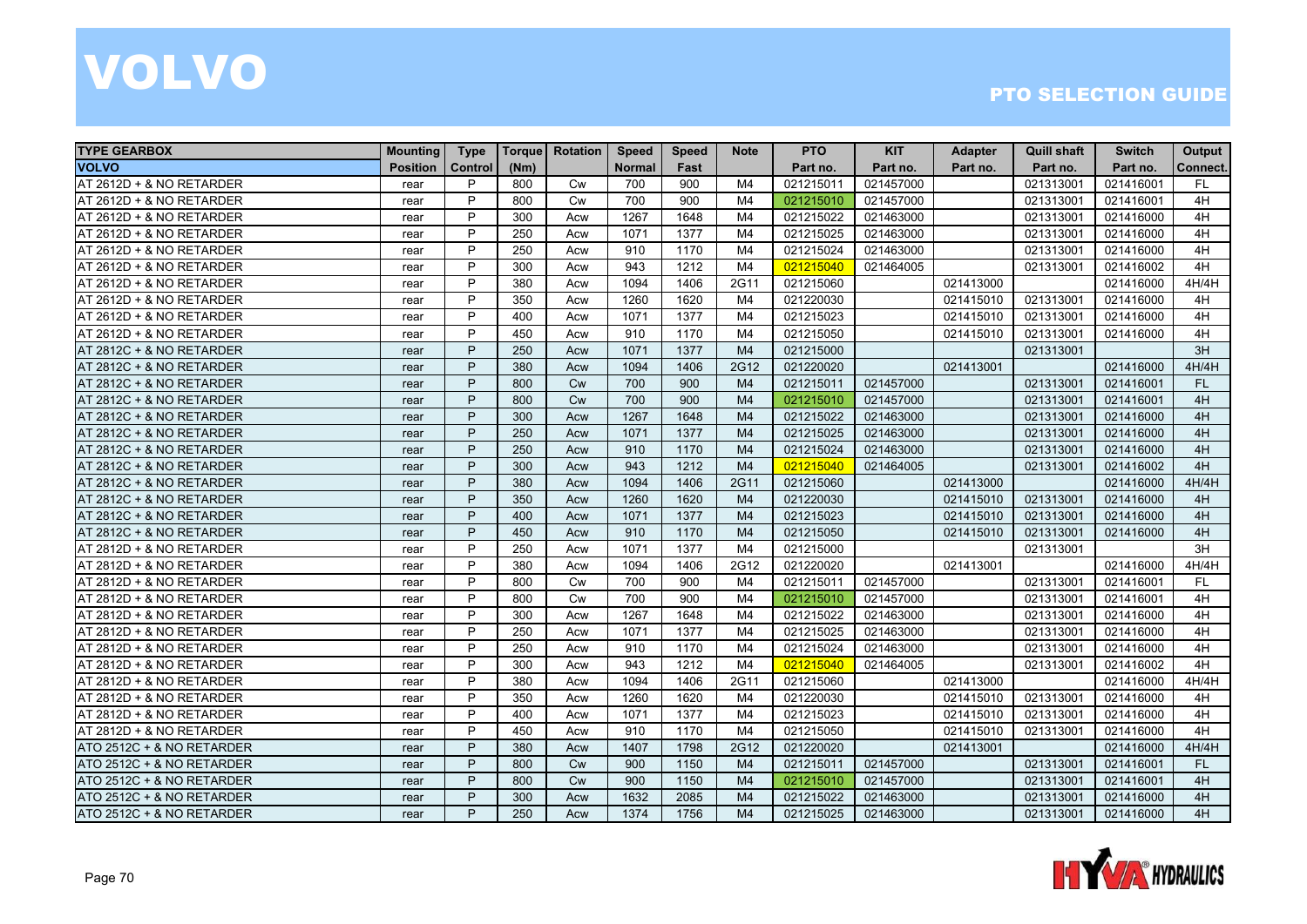| <b>TYPE GEARBOX</b>       | <b>Mounting</b> | <b>Type</b> | Torque | Rotation  | <b>Speed</b>  | <b>Speed</b> | <b>Note</b>    | <b>PTO</b> | <b>KIT</b> | <b>Adapter</b> | <b>Quill shaft</b> | <b>Switch</b> | Output    |
|---------------------------|-----------------|-------------|--------|-----------|---------------|--------------|----------------|------------|------------|----------------|--------------------|---------------|-----------|
| <b>VOLVO</b>              | <b>Position</b> | Control     | (Nm)   |           | <b>Normal</b> | Fast         |                | Part no.   | Part no.   | Part no.       | Part no.           | Part no.      | Connect.  |
| ATO 2512C + & NO RETARDER | rear            | P           | 250    | Acw       | 1177          | 1504         | M <sub>4</sub> | 021215024  | 021463000  |                | 021313001          | 021416000     | 4H        |
| ATO 2512C + & NO RETARDER | rear            | P           | 300    | Acw       | 1212          | 1549         | M <sub>4</sub> | 021215040  | 021464005  |                | 021313001          | 021416002     | 4H        |
| ATO 2512C + & NO RETARDER | rear            | P           | 380    | Acw       | 1407          | 1798         | 2G11           | 021215060  |            | 021413000      |                    | 021416000     | 4H/4H     |
| ATO 2512C + & NO RETARDER | rear            | P           | 350    | Acw       | 1620          | 2070         | M <sub>4</sub> | 021220030  |            | 021415010      | 021313001          | 021416000     | 4H        |
| ATO 2512C + & NO RETARDER | rear            | P           | 400    | Acw       | 1376          | 1758         | M <sub>4</sub> | 021215023  |            | 021415010      | 021313001          | 021416000     | 4H        |
| ATO 2512C + & NO RETARDER | rear            | P           | 450    | Acw       | 1200          | 1533         | M <sub>4</sub> | 021215050  |            | 021415010      | 021313001          | 021416000     | 4H        |
| ATO 2612D + & NO RETARDER | rear            | P           | 380    | Acw       | 1407          | 1798         | 2G12           | 021220020  |            | 021413001      |                    | 021416000     | 4H/4H     |
| ATO 2612D + & NO RETARDER | rear            | P           | 800    | <b>Cw</b> | 900           | 1150         | M4             | 021215011  | 021457000  |                | 021313001          | 021416001     | <b>FL</b> |
| ATO 2612D + & NO RETARDER | rear            | P           | 800    | <b>Cw</b> | 900           | 1150         | M4             | 021215010  | 021457000  |                | 021313001          | 021416001     | 4H        |
| ATO 2612D + & NO RETARDER | rear            | P           | 300    | Acw       | 1632          | 2085         | M4             | 021215022  | 021463000  |                | 021313001          | 021416000     | 4H        |
| ATO 2612D + & NO RETARDER | rear            | P           | 250    | Acw       | 1374          | 1756         | M4             | 021215025  | 021463000  |                | 021313001          | 021416000     | 4H        |
| ATO 2612D + & NO RETARDER | rear            | P           | 250    | Acw       | 1177          | 1504         | M4             | 021215024  | 021463000  |                | 021313001          | 021416000     | 4H        |
| ATO 2612D + & NO RETARDER | rear            | P           | 300    | Acw       | 1212          | 1549         | M <sub>4</sub> | 021215040  | 021464005  |                | 021313001          | 021416002     | 4H        |
| ATO 2612D + & NO RETARDER | rear            | P           | 380    | Acw       | 1407          | 1798         | 2G11           | 021215060  |            | 021413000      |                    | 021416000     | 4H/4H     |
| ATO 2612D + & NO RETARDER | rear            | P           | 350    | Acw       | 1620          | 2070         | M4             | 021220030  |            | 021415010      | 021313001          | 021416000     | 4H        |
| ATO 2612D + & NO RETARDER | rear            | P           | 400    | Acw       | 1376          | 1758         | M4             | 021215023  |            | 021415010      | 021313001          | 021416000     | 4H        |
| ATO 2612D + & NO RETARDER | rear            | P           | 450    | Acw       | 1200          | 1533         | M <sub>4</sub> | 021215050  |            | 021415010      | 021313001          | 021416000     | 4H        |
| ATO 3112C + & NO RETARDER | rear            | P           | 380    | Acw       | 1407          | 1798         | 2G12           | 021220020  |            | 021413001      |                    | 021416000     | 4H/4H     |
| ATO 3112C + & NO RETARDER | rear            | P           | 800    | <b>Cw</b> | 900           | 1150         | M <sub>4</sub> | 021215011  | 021457000  |                | 021313001          | 021416001     | <b>FL</b> |
| ATO 3112C + & NO RETARDER | rear            | P           | 800    | <b>Cw</b> | 900           | 1150         | M <sub>4</sub> | 021215010  | 021457000  |                | 021313001          | 021416001     | 4H        |
| ATO 3112C + & NO RETARDER | rear            | P           | 300    | Acw       | 1632          | 2085         | M <sub>4</sub> | 021215022  | 021463000  |                | 021313001          | 021416000     | 4H        |
| ATO 3112C + & NO RETARDER | rear            | P           | 250    | Acw       | 1374          | 1756         | M <sub>4</sub> | 021215025  | 021463000  |                | 021313001          | 021416000     | 4H        |
| ATO 3112C + & NO RETARDER | rear            | P           | 250    | Acw       | 1177          | 1504         | M <sub>4</sub> | 021215024  | 021463000  |                | 021313001          | 021416000     | 4H        |
| ATO 3112C + & NO RETARDER | rear            | P           | 300    | Acw       | 1212          | 1549         | M <sub>4</sub> | 021215040  | 021464005  |                | 021313001          | 021416002     | 4H        |
| ATO 3112C + & NO RETARDER | rear            | P           | 380    | Acw       | 1407          | 1798         | 2G11           | 021215060  |            | 021413000      |                    | 021416000     | 4H/4H     |
| ATO 3112C + & NO RETARDER | rear            | P           | 350    | Acw       | 1620          | 2070         | M <sub>4</sub> | 021220030  |            | 021415010      | 021313001          | 021416000     | 4H        |
| ATO 3112C + & NO RETARDER | rear            | P           | 400    | Acw       | 1376          | 1758         | M <sub>4</sub> | 021215023  |            | 021415010      | 021313001          | 021416000     | 4H        |
| ATO 3112C + & NO RETARDER | rear            | P           | 450    | Acw       | 1200          | 1533         | M <sub>4</sub> | 021215050  |            | 021415010      | 021313001          | 021416000     | 4H        |
| ATO 3112D + & NO RETARDER | rear            | P           | 380    | Acw       | 1407          | 1798         | 2G12           | 021220020  |            | 021413001      |                    | 021416000     | 4H/4H     |
| ATO 3112D + & NO RETARDER | rear            | P           | 800    | <b>Cw</b> | 900           | 1150         | M <sub>4</sub> | 021215011  | 021457000  |                | 021313001          | 021416001     | <b>FL</b> |
| ATO 3112D + & NO RETARDER | rear            | P           | 800    | <b>Cw</b> | 900           | 1150         | M4             | 021215010  | 021457000  |                | 021313001          | 021416001     | 4H        |
| ATO 3112D + & NO RETARDER | rear            | P           | 300    | Acw       | 1632          | 2085         | M4             | 021215022  | 021463000  |                | 021313001          | 021416000     | 4H        |
| ATO 3112D + & NO RETARDER | rear            | P           | 250    | Acw       | 1374          | 1756         | M4             | 021215025  | 021463000  |                | 021313001          | 021416000     | 4H        |
| ATO 3112D + & NO RETARDER | rear            | P           | 250    | Acw       | 1177          | 1504         | M4             | 021215024  | 021463000  |                | 021313001          | 021416000     | 4H        |
| ATO 3112D + & NO RETARDER | rear            | P           | 300    | Acw       | 1212          | 1549         | M <sub>4</sub> | 021215040  | 021464005  |                | 021313001          | 021416002     | 4H        |
| ATO 3112D + & NO RETARDER | rear            | P           | 380    | Acw       | 1407          | 1798         | 2G11           | 021215060  |            | 021413000      |                    | 021416000     | 4H/4H     |
| ATO 3112D + & NO RETARDER | rear            | P           | 350    | Acw       | 1620          | 2070         | M4             | 021220030  |            | 021415010      | 021313001          | 021416000     | 4H        |
| ATO 3112D + & NO RETARDER | rear            | P           | 400    | Acw       | 1376          | 1758         | M <sub>4</sub> | 021215023  |            | 021415010      | 021313001          | 021416000     | 4H        |
| ATO 3112D + & NO RETARDER | rear            | P           | 450    | Acw       | 1200          | 1533         | M <sub>4</sub> | 021215050  |            | 021415010      | 021313001          | 021416000     | 4H        |

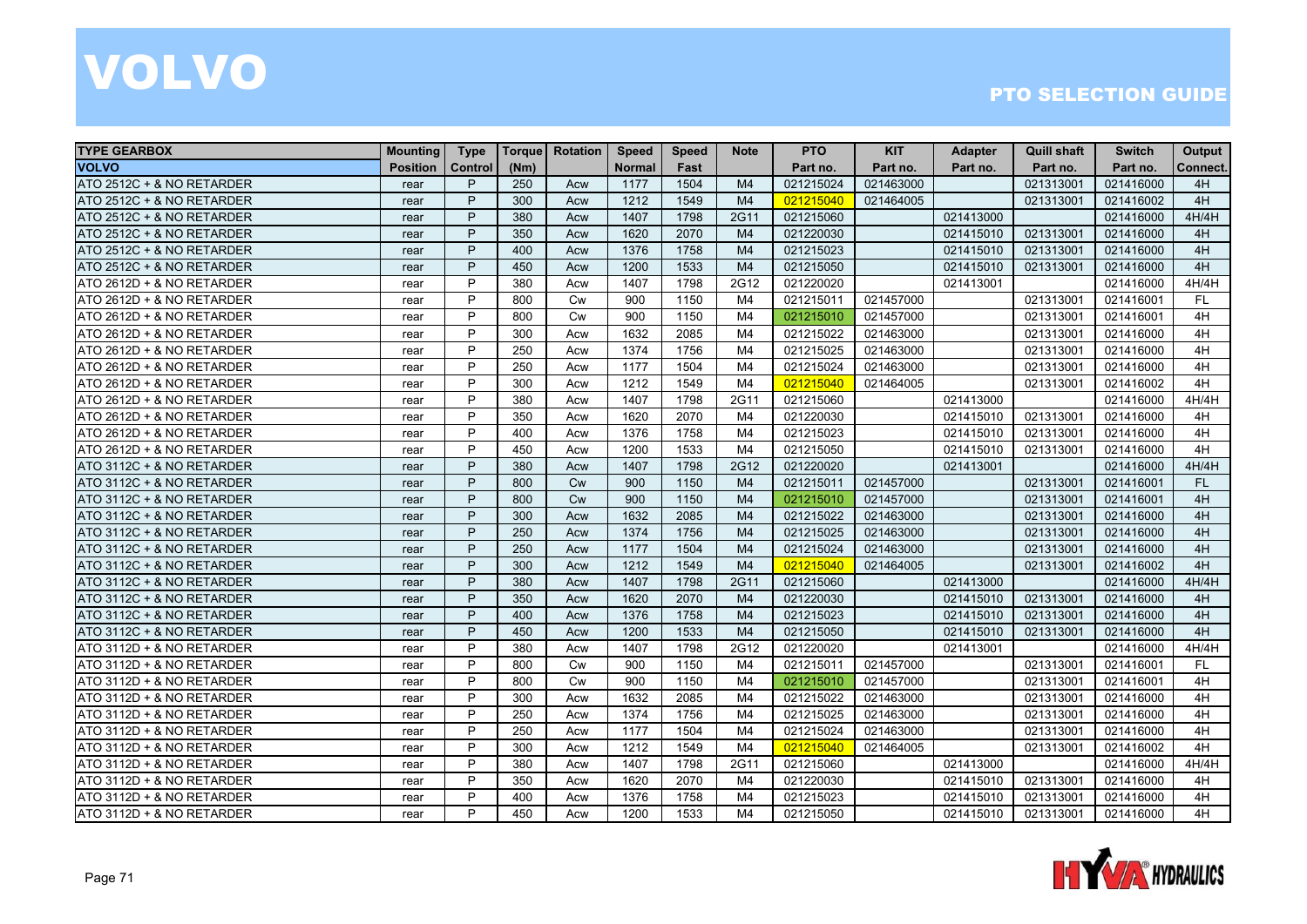| <b>TYPE GEARBOX</b> | <b>Mounting</b> | <b>Type</b> | <b>Torque</b> | Rotation  | Speed  | <b>Speed</b> | <b>Note</b>              | <b>PTO</b> | <b>KIT</b> | <b>Adapter</b> | <b>Quill shaft</b> | <b>Switch</b> | Output    |
|---------------------|-----------------|-------------|---------------|-----------|--------|--------------|--------------------------|------------|------------|----------------|--------------------|---------------|-----------|
| <b>VOLVO</b>        | <b>Position</b> | Control     | (Nm)          |           | Normal | Fast         |                          | Part no.   | Part no.   | Part no.       | Part no.           | Part no.      | Connect.  |
| R 1000              | rear            | P           | 600           | Cw        | 710    | $\Omega$     | $\mathbf{r}$             | 021215011  | 021457000  |                | 021313000          | 021416001     | FL.       |
| R 1000              | rear            | P           | 600           | Cw        | 710    | $\mathbf 0$  | $\overline{\phantom{a}}$ | 021215010  | 021457000  |                | 021313000          | 021416001     | 4H        |
| R 1000              | rear            | P           | 300           | Acw       | 1285   | $\mathbf 0$  |                          | 021215022  | 021463000  |                | 021313000          | 021416000     | 4H        |
| R 1000              | rear            | P           | 250           | Acw       | 1079   | $\mathbf{0}$ | $\blacksquare$           | 021215025  | 021463000  |                | 021313000          | 021416000     | 4H        |
| R 1000              | rear            | P           | 250           | Acw       | 923    | $\Omega$     | $\sim$                   | 021215024  | 021463000  |                | 021313000          | 021416000     | 4H        |
| R 1000              | rear            | P           | 300           | Acw       | 859    | $\mathbf 0$  | $\sim$                   | 021215040  | 021464005  |                | 021313000          | 021416002     | 4H        |
| R 1000              | rear            | P           | 350           | Acw       | 1278   | $\Omega$     | $\mathbf{r}$             | 021220030  |            | 021415010      | 021313000          | 021416000     | 4H        |
| R 1000              | rear            | P           | 400           | Acw       | 1086   | $\Omega$     | $\sim$                   | 021215023  |            | 021415010      | 021313000          | 021416000     | 4H        |
| R 1000              | rear            | P           | 450           | Acw       | 946    | $\Omega$     |                          | 021215050  |            | 021415010      | 021313000          | 021416000     | 4H        |
| R 1400              | rear            | P           | 600           | <b>Cw</b> | 710    | $\mathbf 0$  | $\sim$                   | 021215011  | 021457000  |                | 021313000          | 021416001     | <b>FL</b> |
| R 1400              | rear            | P           | 600           | Cw        | 710    | $\mathbf 0$  | $\blacksquare$           | 021215010  | 021457000  |                | 021313000          | 021416001     | 4H        |
| R 1400              | rear            | P           | 300           | Acw       | 1285   | $\Omega$     | $\sim$                   | 021215022  | 021463000  |                | 021313000          | 021416000     | 4H        |
| R 1400              | rear            | P           | 250           | Acw       | 1079   | $\Omega$     | $\sim$                   | 021215025  | 021463000  |                | 021313000          | 021416000     | 4H        |
| R 1400              | rear            | P           | 250           | Acw       | 923    | $\mathbf 0$  | $\sim$                   | 021215024  | 021463000  |                | 021313000          | 021416000     | 4H        |
| R 1400              | rear            | P           | 300           | Acw       | 859    | $\mathbf 0$  |                          | 021215040  | 021464005  |                | 021313000          | 021416002     | 4H        |
| R 1400              | rear            | P           | 350           | Acw       | 1278   | $\mathbf 0$  | $\overline{a}$           | 021220030  |            | 021415010      | 021313000          | 021416000     | 4H        |
| R 1400              | rear            | P           | 400           | Acw       | 1086   | $\Omega$     | $\blacksquare$           | 021215023  |            | 021415010      | 021313000          | 021416000     | 4H        |
| R 1400              | rear            | P           | 450           | Acw       | 946    | $\Omega$     | $\sim$                   | 021215050  |            | 021415010      | 021313000          | 021416000     | 4H        |
| R 1700              | rear            | P           | 600           | Cw        | 710    | $\mathbf 0$  | $\blacksquare$           | 021215011  | 021457000  |                | 021313000          | 021416001     | <b>FL</b> |
| R 1700              | rear            | P           | 600           | Cw        | 710    | $\Omega$     | $\overline{\phantom{a}}$ | 021215010  | 021457000  |                | 021313000          | 021416001     | 4H        |
| R 1700              | rear            | P           | 300           | Acw       | 1285   | $\Omega$     | $\blacksquare$           | 021215022  | 021463000  |                | 021313000          | 021416000     | 4H        |
| R 1700              | rear            | P           | 250           | Acw       | 1079   | $\mathbf{0}$ | $\sim$                   | 021215025  | 021463000  |                | 021313000          | 021416000     | 4H        |
| R 1700              | rear            | P           | 250           | Acw       | 923    | $\Omega$     | $\mathbf{r}$             | 021215024  | 021463000  |                | 021313000          | 021416000     | 4H        |
| R 1700              | rear            | P           | 300           | Acw       | 859    | $\mathbf{0}$ | $\blacksquare$           | 021215040  | 021464005  |                | 021313000          | 021416002     | 4H        |
| R 1700              | rear            | P           | 350           | Acw       | 1278   | $\Omega$     | $\sim$                   | 021220030  |            | 021415010      | 021313000          | 021416000     | 4H        |
| R 1700              | rear            | P           | 400           | Acw       | 1086   | $\Omega$     | $\overline{\phantom{a}}$ | 021215023  |            | 021415010      | 021313000          | 021416000     | 4H        |
| R 1700              | rear            | P           | 450           | Acw       | 946    | $\mathbf{0}$ | $\blacksquare$           | 021215050  |            | 021415010      | 021313000          | 021416000     | 4H        |
| <b>SR 1400</b>      | rear            | P           | 600           | Cw        | 710    | 880          | $\sim$                   | 021215011  | 021457000  |                | 021313000          | 021416001     | FL        |
| SR 1400             | rear            | P           | 600           | <b>Cw</b> | 710    | 880          | $\sim$                   | 021215010  | 021457000  |                | 021313000          | 021416001     | 4H        |
| SR 1400             | rear            | P           | 300           | Acw       | 1285   | 1592         | $\overline{\phantom{a}}$ | 021215022  | 021463000  |                | 021313000          | 021416000     | 4H        |
| SR 1400             | rear            | P           | 250           | Acw       | 1079   | 1337         | $\overline{\phantom{a}}$ | 021215025  | 021463000  |                | 021313000          | 021416000     | 4H        |
| SR 1400             | rear            | P           | 250           | Acw       | 923    | 1144         | $\sim$                   | 021215024  | 021463000  |                | 021313000          | 021416000     | 4H        |
| SR 1400             | rear            | P           | 300           | Acw       | 956    | 1185         | $\sim$                   | 021215040  | 021464005  |                | 021313000          | 021416002     | 4H        |
| SR 1400             | rear            | P           | 350           | Acw       | 1278   | 1584         | $\overline{\phantom{a}}$ | 021220030  |            | 021415010      | 021313000          | 021416000     | 4H        |
| <b>SR 1400</b>      | rear            | P           | 400           | Acw       | 1086   | 1345         | $\sim$                   | 021215023  |            | 021415010      | 021313000          | 021416000     | 4H        |
| SR 1400             | rear            | P           | 450           | Acw       | 946    | 1173         | $\bar{\phantom{a}}$      | 021215050  |            | 021415010      | 021313000          | 021416000     | 4H        |
| SR 1700             | rear            | P           | 600           | Cw        | 710    | 880          | $\sim$                   | 021215011  | 021457000  |                | 021313000          | 021416001     | <b>FL</b> |
| <b>SR 1700</b>      | rear            | P           | 600           | <b>Cw</b> | 710    | 880          |                          | 021215010  | 021457000  |                | 021313000          | 021416001     | 4H        |
| <b>SR 1700</b>      | rear            | P           | 300           | Acw       | 1285   | 1592         | $\sim$                   | 021215022  | 021463000  |                | 021313000          | 021416000     | 4H        |

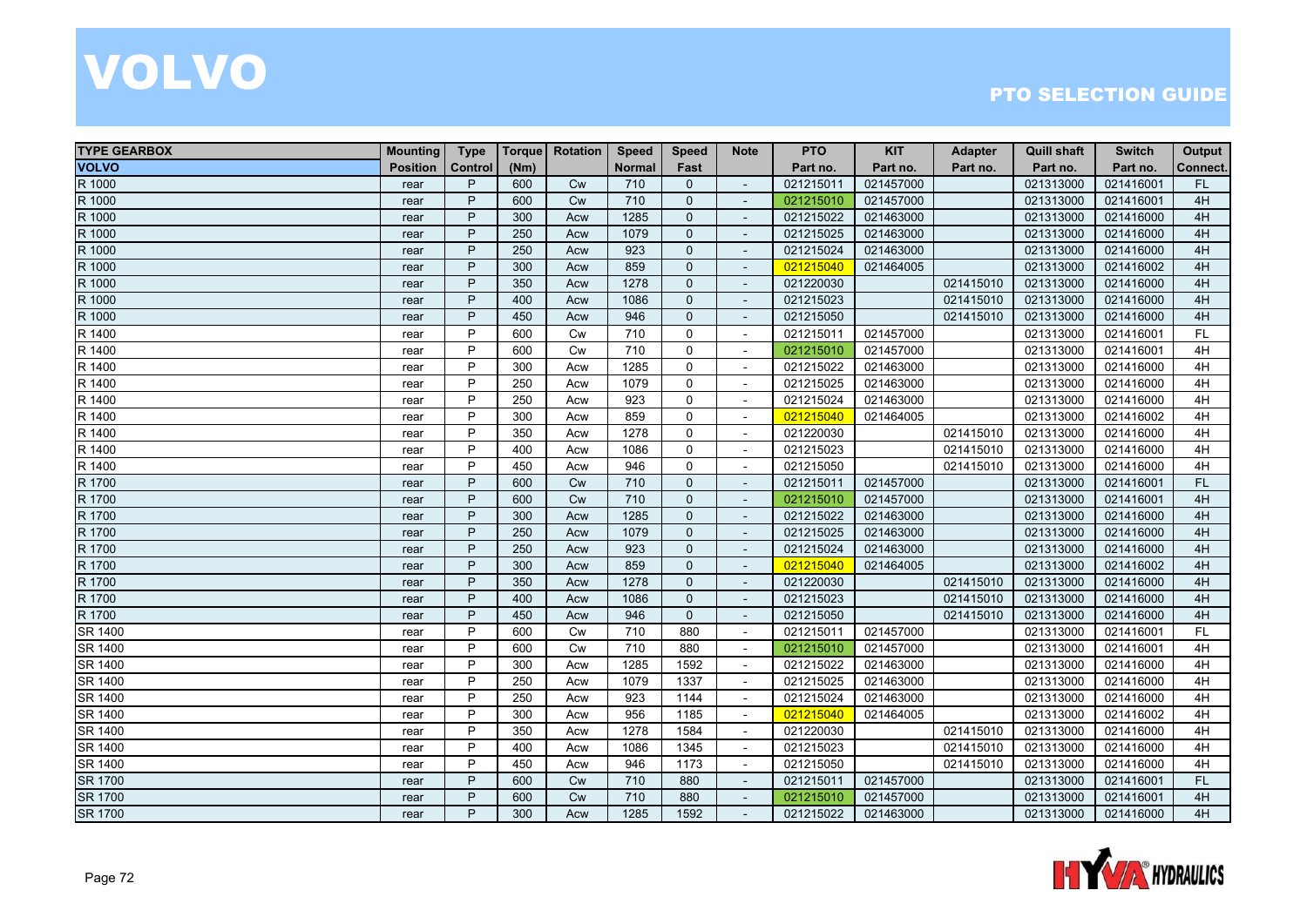| <b>TYPE GEARBOX</b> | <b>Mounting</b> | <b>Type</b> | Torque | Rotation  | <b>Speed</b>  | <b>Speed</b> | <b>Note</b>                 | <b>PTO</b> | <b>KIT</b> | <b>Adapter</b> | <b>Quill shaft</b> | <b>Switch</b> | Output    |
|---------------------|-----------------|-------------|--------|-----------|---------------|--------------|-----------------------------|------------|------------|----------------|--------------------|---------------|-----------|
| <b>VOLVO</b>        | <b>Position</b> | Control     | (Nm)   |           | <b>Normal</b> | Fast         |                             | Part no.   | Part no.   | Part no.       | Part no.           | Part no.      | Connect.  |
| <b>SR 1700</b>      | rear            | P           | 250    | Acw       | 1079          | 1337         | $\sim$                      | 021215025  | 021463000  |                | 021313000          | 021416000     | 4H        |
| <b>SR 1700</b>      | rear            | P           | 250    | Acw       | 923           | 1144         | $\overline{\phantom{a}}$    | 021215024  | 021463000  |                | 021313000          | 021416000     | 4H        |
| <b>SR 1700</b>      | rear            | P           | 300    | Acw       | 956           | 1185         | $\overline{\phantom{a}}$    | 021215040  | 021464005  |                | 021313000          | 021416002     | 4H        |
| <b>SR 1700</b>      | rear            | P           | 350    | Acw       | 1278          | 1584         | $\sim$                      | 021220030  |            | 021415010      | 021313000          | 021416000     | 4H        |
| <b>SR 1700</b>      | rear            | P           | 400    | Acw       | 1086          | 1345         | $\blacksquare$              | 021215023  |            | 021415010      | 021313000          | 021416000     | 4H        |
| <b>SR 1700</b>      | rear            | P           | 450    | Acw       | 946           | 1173         | $\blacksquare$              | 021215050  |            | 021415010      | 021313000          | 021416000     | 4H        |
| SR 1900             | rear            | P           | 600    | Cw        | 710           | 880          | $\sim$                      | 021215011  | 021457000  |                | 021313000          | 021416001     | FL        |
| SR 1900             | rear            | P           | 600    | <b>Cw</b> | 710           | 880          | $\blacksquare$              | 021215010  | 021457000  |                | 021313000          | 021416001     | 4H        |
| SR 1900             | rear            | P           | 300    | Acw       | 1285          | 1592         | $\sim$                      | 021215022  | 021463000  |                | 021313000          | 021416000     | 4H        |
| SR 1900             | rear            | P           | 250    | Acw       | 1079          | 1337         | $\sim$                      | 021215025  | 021463000  |                | 021313000          | 021416000     | 4H        |
| SR 1900             | rear            | P           | 250    | Acw       | 923           | 1144         | $\sim$                      | 021215024  | 021463000  |                | 021313000          | 021416000     | 4H        |
| SR 1900             | rear            | P           | 300    | Acw       | 956           | 1185         | $\sim$                      | 021215040  | 021464005  |                | 021313000          | 021416002     | 4H        |
| SR 1900             | rear            | P           | 350    | Acw       | 1278          | 1584         | $\blacksquare$              | 021220030  |            | 021415010      | 021313000          | 021416000     | 4H        |
| SR 1900             | rear            | P           | 400    | Acw       | 1086          | 1345         | $\blacksquare$              | 021215023  |            | 021415010      | 021313000          | 021416000     | 4H        |
| SR 1900             | rear            | P           | 450    | Acw       | 946           | 1173         | $\blacksquare$              | 021215050  |            | 021415010      | 021313000          | 021416000     | 4H        |
| <b>SR 2000</b>      | rear            | P           | 600    | <b>Cw</b> | 660           | 820          | $\overline{\phantom{a}}$    | 021215011  | 021457000  |                | 021313000          | 021416001     | <b>FL</b> |
| SR 2000             | rear            | P           | 600    | Cw        | 660           | 820          | $\sim$                      | 021215010  | 021457000  |                | 021313000          | 021416001     | 4H        |
| SR 2000             | rear            | P           | 300    | Acw       | 1194          | 1484         | $\mathbf{r}$                | 021215022  | 021463000  |                | 021313000          | 021416000     | 4H        |
| <b>SR 2000</b>      | rear            | P           | 250    | Acw       | 1003          | 1246         | $\mathcal{L}_{\mathcal{A}}$ | 021215025  | 021463000  |                | 021313000          | 021416000     | 4H        |
| SR 2000             | rear            | P           | 250    | Acw       | 858           | 1066         | $\overline{\phantom{a}}$    | 021215024  | 021463000  |                | 021313000          | 021416000     | 4H        |
| SR 2000             | rear            | P           | 300    | Acw       | 889           | 1104         | $\sim$                      | 021215040  | 021464005  |                | 021313000          | 021416002     | 4H        |
| SR 2000             | rear            | P           | 350    | Acw       | 1188          | 1476         | $\overline{a}$              | 021220030  |            | 021415010      | 021313000          | 021416000     | 4H        |
| SR 2000             | rear            | P           | 400    | Acw       | 1009          | 1254         | $\sim$                      | 021215023  |            | 021415010      | 021313000          | 021416000     | 4H        |
| <b>SR 2000</b>      | rear            | P           | 450    | Acw       | 880           | 1093         | $\blacksquare$              | 021215050  |            | 021415010      | 021313000          | 021416000     | 4H        |
| <b>SRO 2400</b>     | rear            | P           | 600    | Cw        | 820           | 1030         | $\overline{\phantom{a}}$    | 021215011  | 021457000  |                | 021313000          | 021416001     | FL        |
| <b>SRO 2400</b>     | rear            | P           | 600    | <b>Cw</b> | 820           | 1030         | $\blacksquare$              | 021215010  | 021457000  |                | 021313000          | 021416001     | 4H        |
| <b>SRO 2400</b>     | rear            | P           | 300    | Acw       | 1484          | 1864         | $\sim$                      | 021215022  | 021463000  |                | 021313000          | 021416000     | 4H        |
| <b>SRO 2400</b>     | rear            | P           | 250    | Acw       | 1246          | 1565         | $\sim$                      | 021215025  | 021463000  |                | 021313000          | 021416000     | 4H        |
| <b>SRO 2400</b>     | rear            | P           | 250    | Acw       | 1066          | 1339         | $\sim$                      | 021215024  | 021463000  |                | 021313000          | 021416000     | 4H        |
| <b>SRO 2400</b>     | rear            | P           | 300    | Acw       | 1104          | 1387         | $\sim$                      | 021215040  | 021464005  |                | 021313000          | 021416002     | 4H        |
| <b>SRO 2400</b>     | rear            | P           | 450    | Acw       | 1476          | 1854         | $\overline{\phantom{a}}$    | 021220030  |            | 021415010      | 021313000          | 021416000     | 4H        |
| <b>SRO 2400</b>     | rear            | P           | 450    | Acw       | 1254          | 1575         | $\sim$                      | 021215023  |            | 021415010      | 021313000          | 021416000     | 4H        |
| <b>SRO 2400</b>     | rear            | P           | 450    | Acw       | 1083          | 1373         | $\sim$                      | 021215050  |            | 021415010      | 021313000          | 021416000     | 4H        |
| <b>VT 1708</b>      | rear            | P           | 600    | Cw        | 710           | $\Omega$     | $\sim$                      | 021215011  | 021457000  |                | 021313000          | 021416001     | FL.       |
| <b>VT 1708</b>      | rear            | P           | 600    | Cw        | 710           | $\mathbf 0$  | $\mathbf{r}$                | 021215010  | 021457000  |                | 021313000          | 021416001     | 4H        |
| <b>VT 1708</b>      | rear            | P           | 300    | Acw       | 1285          | $\mathbf 0$  | $\blacksquare$              | 021215022  | 021463000  |                | 021313000          | 021416000     | 4H        |
| <b>VT 1708</b>      | rear            | P           | 250    | Acw       | 1079          | $\Omega$     | $\blacksquare$              | 021215025  | 021463000  |                | 021313000          | 021416000     | 4H        |
| <b>VT 1708</b>      | rear            | P           | 250    | Acw       | 923           | $\Omega$     |                             | 021215024  | 021463000  |                | 021313000          | 021416000     | 4H        |
| <b>VT 1708</b>      | rear            | P           | 300    | Acw       | 956           | $\Omega$     | $\sim$                      | 021215040  | 021464005  |                | 021313000          | 021416002     | 4H        |

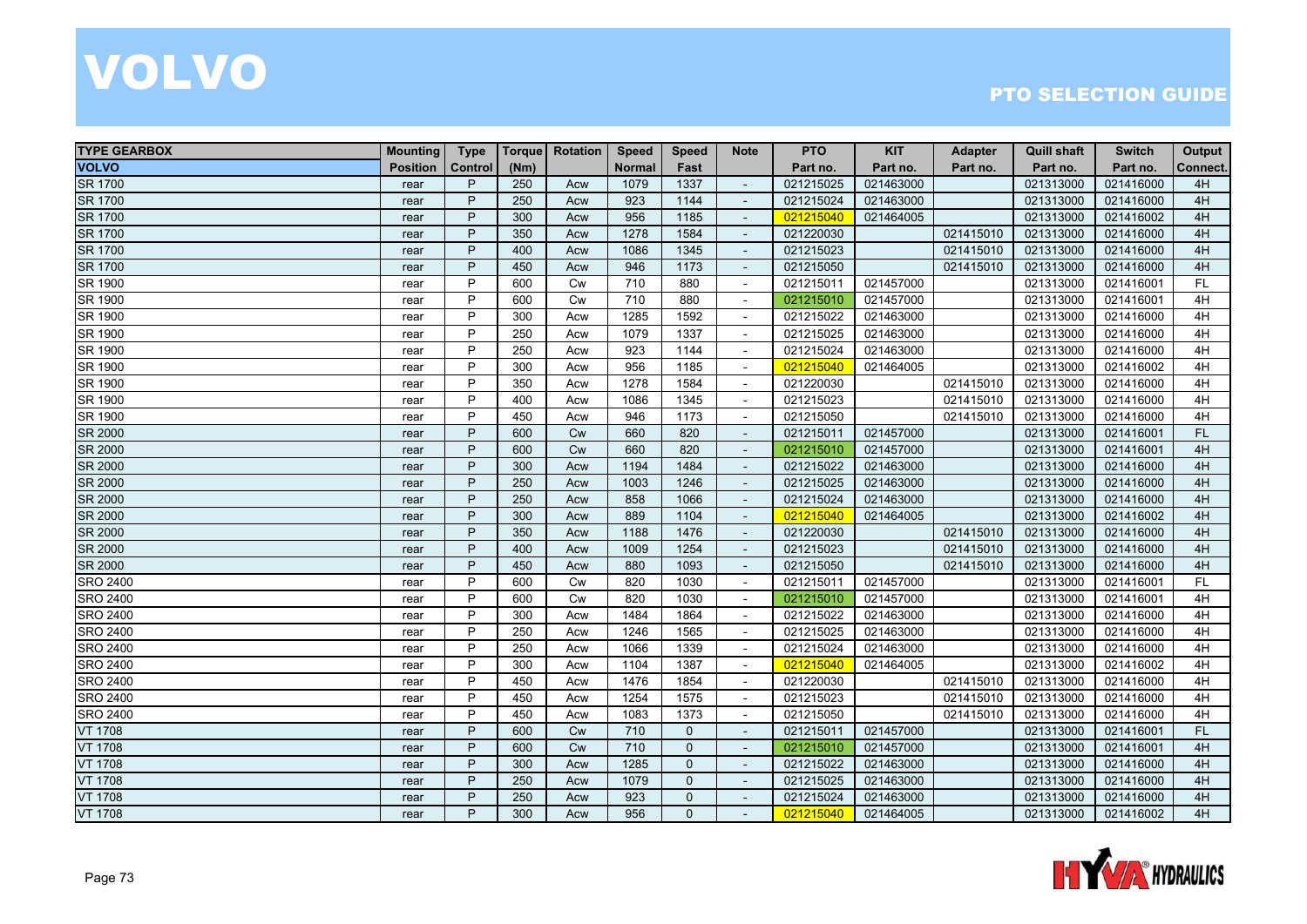| <b>TYPE GEARBOX</b>               | <b>Mounting</b> | <b>Type</b> | <b>Torque</b> | Rotation  | <b>Speed</b>  | <b>Speed</b> | <b>Note</b>              | <b>PTO</b> | <b>KIT</b> | <b>Adapter</b> | <b>Quill shaft</b> | <b>Switch</b> | Output    |
|-----------------------------------|-----------------|-------------|---------------|-----------|---------------|--------------|--------------------------|------------|------------|----------------|--------------------|---------------|-----------|
| <b>VOLVO</b>                      | <b>Position</b> | Control     | (Nm)          |           | <b>Normal</b> | Fast         |                          | Part no.   | Part no.   | Part no.       | Part no.           | Part no.      | Connect.  |
| <b>VT 1708</b>                    | rear            | P           | 350           | Acw       | 1278          | $\Omega$     | $\mathbf{v}$             | 021220030  |            | 021415010      | 021313000          | 021416000     | 4H        |
| <b>VT 1708</b>                    | rear            | P           | 400           | Acw       | 1086          | $\mathbf{0}$ | $\overline{\phantom{a}}$ | 021215023  |            | 021415010      | 021313000          | 021416000     | 4H        |
| <b>VT 1708</b>                    | rear            | P           | 450           | Acw       | 946           | $\mathbf{0}$ |                          | 021215050  |            | 021415010      | 021313000          | 021416000     | 4H        |
| <b>VT 2009B</b>                   | rear            | P           | 600           | <b>Cw</b> | 710           | $\Omega$     | $\sim$                   | 021215011  | 021457000  |                | 021313000          | 021416001     | <b>FL</b> |
| <b>VT 2009B</b>                   | rear            | P           | 600           | <b>Cw</b> | 710           | $\Omega$     | $\sim$                   | 021215010  | 021457000  |                | 021313000          | 021416001     | 4H        |
| <b>VT 2009B</b>                   | rear            | P           | 300           | Acw       | 1285          | $\Omega$     | $\sim$                   | 021215022  | 021463000  |                | 021313000          | 021416000     | 4H        |
| <b>VT 2009B</b>                   | rear            | P           | 250           | Acw       | 1079          | $\Omega$     | $\sim$                   | 021215025  | 021463000  |                | 021313000          | 021416000     | 4H        |
| <b>VT 2009B</b>                   | rear            | P           | 250           | Acw       | 923           | $\Omega$     | $\blacksquare$           | 021215024  | 021463000  |                | 021313000          | 021416000     | 4H        |
| VT 2009B                          | rear            | P           | 300           | Acw       | 956           | $\mathbf 0$  |                          | 021215040  | 021464005  |                | 021313000          | 021416002     | 4H        |
| VT 2009B                          | rear            | P           | 350           | Acw       | 1278          | $\Omega$     | $\sim$                   | 021220030  |            | 021415010      | 021313000          | 021416000     | 4H        |
| <b>VT 2009B</b>                   | rear            | P           | 400           | Acw       | 1086          | $\mathbf 0$  | $\overline{\phantom{a}}$ | 021215023  |            | 021415010      | 021313000          | 021416000     | 4H        |
| <b>VT 2009B</b>                   | rear            | P           | 450           | Acw       | 946           | $\mathbf 0$  | $\sim$                   | 021215050  |            | 021415010      | 021313000          | 021416000     | 4H        |
| <b>VT 2014</b>                    | rear            | P           | 600           | <b>Cw</b> | 710           | 880          | $\mathbf{r}$             | 021215011  | 021457000  |                | 021313000          | 021416001     | <b>FL</b> |
| <b>VT 2014</b>                    | rear            | P           | 600           | <b>Cw</b> | 710           | 880          | $\overline{\phantom{a}}$ | 021215010  | 021457000  |                | 021313000          | 021416001     | 4H        |
| <b>VT 2014</b>                    | rear            | P           | 300           | Acw       | 1285          | 1592         |                          | 021215022  | 021463000  |                | 021313000          | 021416000     | 4H        |
| VT 2014                           | rear            | P           | 250           | Acw       | 1079          | 1337         | $\sim$                   | 021215025  | 021463000  |                | 021313000          | 021416000     | 4H        |
| <b>VT 2014</b>                    | rear            | P           | 250           | Acw       | 923           | 1144         | $\sim$                   | 021215024  | 021463000  |                | 021313000          | 021416000     | 4H        |
| <b>VT 2014</b>                    | rear            | P           | 300           | Acw       | 956           | 1185         | $\mathbb{Z}^2$           | 021215040  | 021464005  |                | 021313000          | 021416002     | 4H        |
| <b>VT 2014</b>                    | rear            | P           | 350           | Acw       | 1278          | 1584         | $\sim$                   | 021220030  |            | 021415010      | 021313000          | 021416000     | 4H        |
| VT 2014                           | rear            | P           | 400           | Acw       | 1086          | 1345         | $\overline{\phantom{a}}$ | 021215023  |            | 021415010      | 021313000          | 021416000     | 4H        |
| <b>VT 2014</b>                    | rear            | P           | 450           | Acw       | 946           | 1173         |                          | 021215050  |            | 021415010      | 021313000          | 021416000     | 4H        |
| VT 2014 (C/W EXTERNAL OIL FILTER) | rear            | P           | 600           | Cw        | 710           | 880          | $\sim$                   | 021215011  | 021457000  |                | 021313000          | 021416001     | <b>FL</b> |
| VT 2014 (C/W EXTERNAL OIL FILTER) | rear            | P           | 600           | <b>Cw</b> | 710           | 880          | $\sim$                   | 021215010  | 021457000  |                | 021313000          | 021416001     | 4H        |
| VT 2014 (C/W EXTERNAL OIL FILTER) | rear            | P           | 300           | Acw       | 1285          | 1592         | $\sim$                   | 021215022  | 021463000  |                | 021313000          | 021416000     | 4H        |
| VT 2014 (C/W EXTERNAL OIL FILTER) | rear            | P           | 250           | Acw       | 1079          | 1337         | $\blacksquare$           | 021215025  | 021463000  |                | 021313000          | 021416000     | 4H        |
| VT 2014 (C/W EXTERNAL OIL FILTER) | rear            | P           | 250           | Acw       | 923           | 1144         | $\blacksquare$           | 021215024  | 021463000  |                | 021313000          | 021416000     | 4H        |
| VT 2014 (C/W EXTERNAL OIL FILTER) | rear            | P           | 300           | Acw       | 956           | 1185         | $\sim$                   | 021215040  | 021464005  |                | 021313000          | 021416002     | 4H        |
| VT 2014 (C/W EXTERNAL OIL FILTER) | rear            | P           | 350           | Acw       | 1278          | 1584         | $\sim$                   | 021220030  |            | 021415010      | 021313000          | 021416000     | 4H        |
| VT 2014 (C/W EXTERNAL OIL FILTER) | rear            | P           | 400           | Acw       | 1086          | 1345         | $\sim$                   | 021215023  |            | 021415010      | 021313000          | 021416000     | 4H        |
| VT 2014 (C/W EXTERNAL OIL FILTER) | rear            | P           | 450           | Acw       | 946           | 1173         | $\sim$                   | 021215050  |            | 021415010      | 021313000          | 021416000     | 4H        |
| VT 2014 + RETARDER VOITH          | rear            | P           | 600           | Cw        | 710           | 880          | $\omega$                 | 021215011  | 021457000  |                | 021313010          | 021416001     | FL        |
| VT 2014 + RETARDER VOITH          | rear            | P           | 600           | <b>Cw</b> | 710           | 880          | $\overline{\phantom{a}}$ | 021215010  | 021457000  |                | 021313010          | 021416001     | 4H        |
| VT 2014 + RETARDER VOITH          | rear            | P           | 300           | Acw       | 1285          | 1592         |                          | 021215022  | 021463000  |                | 021313010          | 021416000     | 4H        |
| VT 2014 + RETARDER VOITH          | rear            | P           | 250           | Acw       | 1079          | 1337         | $\sim$                   | 021215025  | 021463000  |                | 021313010          | 021416000     | 4H        |
| VT 2014 + RETARDER VOITH          | rear            | P           | 250           | Acw       | 923           | 1144         | $\blacksquare$           | 021215024  | 021463000  |                | 021313010          | 021416000     | 4H        |
| VT 2014 + RETARDER VOITH          | rear            | P           | 300           | Acw       | 956           | 1185         | $\mathbf{v}$             | 021215040  | 021464005  |                | 021313010          | 021416002     | 4H        |
| VT 2014 + RETARDER VOITH          | rear            | D           | 350           | Acw       | 1278          | 1584         | $\sim$                   | 021220030  |            | 021415010      | 021313010          | 021416000     | 4H        |
| VT 2014 + RETARDER VOITH          | rear            | P           | 400           | Acw       | 1085          | 1345         |                          | 021215023  |            | 021415010      | 021313010          | 021416000     | 4H        |
| VT 2014 + RETARDER VOITH          | rear            | P           | 450           | Acw       | 946           | 1173         | $\sim$                   | 021215050  |            | 021415010      | 021313010          | 021416000     | 4H        |

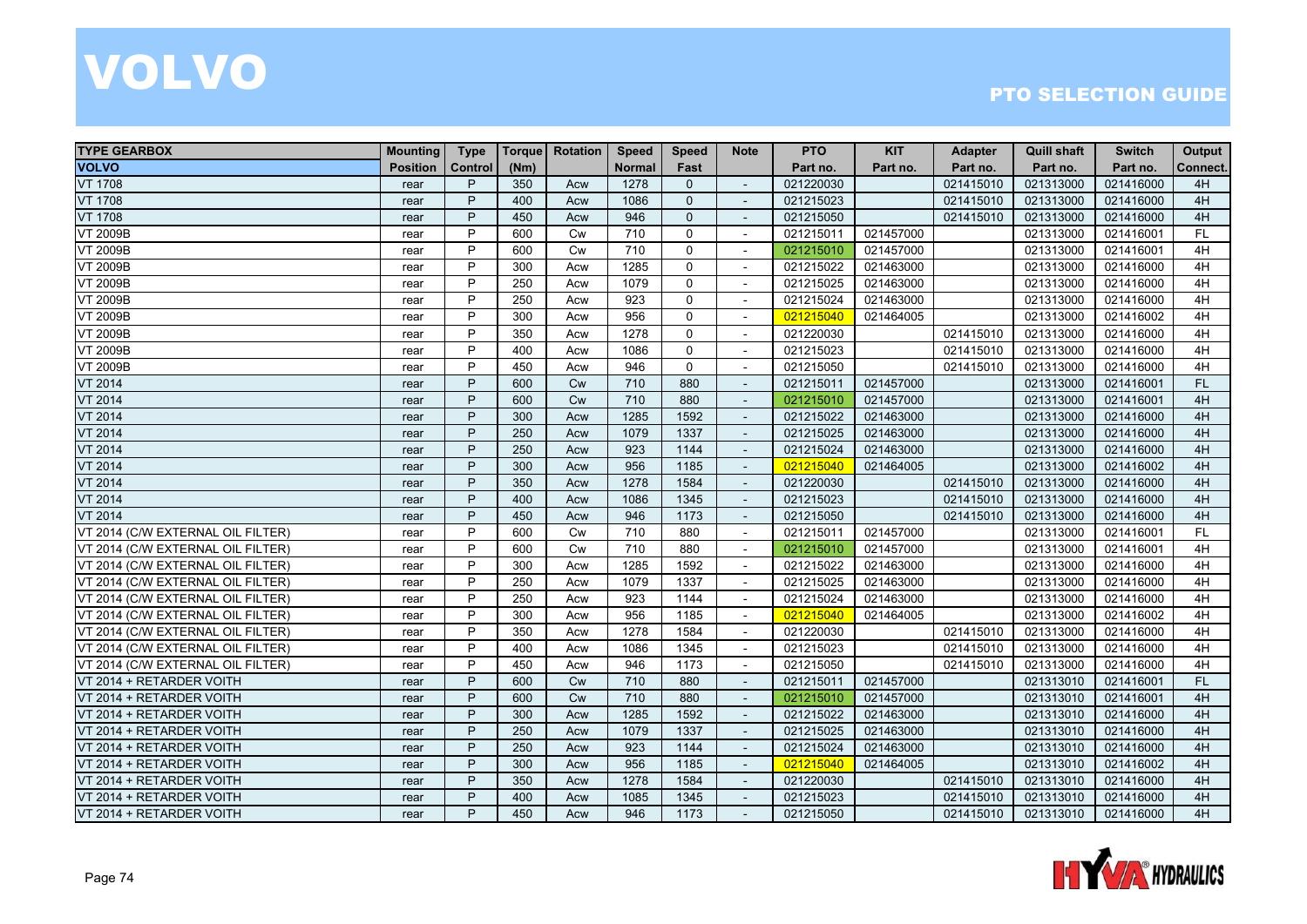| <b>TYPE GEARBOX</b>                      | <b>Mounting</b> | <b>Type</b> | <b>Torque</b> | Rotation  | <b>Speed</b>  | <b>Speed</b> | <b>Note</b>              | <b>PTO</b> | <b>KIT</b> | <b>Adapter</b> | <b>Quill shaft</b> | <b>Switch</b> | Output    |
|------------------------------------------|-----------------|-------------|---------------|-----------|---------------|--------------|--------------------------|------------|------------|----------------|--------------------|---------------|-----------|
| <b>VOLVO</b>                             | <b>Position</b> | Control     | (Nm)          |           | <b>Normal</b> | Fast         |                          | Part no.   | Part no.   | Part no.       | Part no.           | Part no.      | Connect.  |
| <b>VT 2214B</b>                          | rear            | P           | 600           | <b>Cw</b> | 710           | 880          | $\sim$                   | 021215011  | 021457000  |                | 021313000          | 021416001     | <b>FL</b> |
| <b>VT 2214B</b>                          | rear            | P           | 600           | Cw        | 710           | 880          | $\blacksquare$           | 021215010  | 021457000  |                | 021313000          | 021416001     | 4H        |
| <b>VT 2214B</b>                          | rear            | P           | 300           | Acw       | 1285          | 1592         | $\sim$                   | 021215022  | 021463000  |                | 021313000          | 021416000     | 4H        |
| <b>VT 2214B</b>                          | rear            | P           | 250           | Acw       | 1079          | 1337         | $\sim$                   | 021215025  | 021463000  |                | 021313000          | 021416000     | 4H        |
| <b>VT 2214B</b>                          | rear            | P           | 250           | Acw       | 923           | 1144         | $\sim$                   | 021215024  | 021463000  |                | 021313000          | 021416000     | 4H        |
| <b>VT 2214B</b>                          | rear            | P           | 300           | Acw       | 956           | 1185         | $\sim$                   | 021215040  | 021464005  |                | 021313000          | 021416002     | 4H        |
| <b>VT 2214B</b>                          | rear            | P           | 350           | Acw       | 1278          | 1584         | $\sim$                   | 021220030  |            | 021415010      | 021313000          | 021416000     | 4H        |
| <b>VT 2214B</b>                          | rear            | P           | 400           | Acw       | 1086          | 1345         | $\sim$                   | 021215023  |            | 021415010      | 021313000          | 021416000     | 4H        |
| <b>VT 2214B</b>                          | rear            | P           | 450           | Acw       | 946           | 1173         |                          | 021215050  |            | 021415010      | 021313000          | 021416000     | 4H        |
| VT 2214B (C/W EXTERNAL OIL FILTER)       | rear            | P           | 600           | Cw        | 710           | 880          | $\sim$                   | 021215011  | 021457000  |                | 021313000          | 021416001     | FL        |
| VT 2214B (C/W EXTERNAL OIL FILTER)       | rear            | P           | 600           | <b>Cw</b> | 710           | 880          | $\sim$                   | 021215010  | 021457000  |                | 021313000          | 021416001     | 4H        |
| VT 2214B (C/W EXTERNAL OIL FILTER)       | rear            | P           | 300           | Acw       | 1285          | 1592         | $\sim$                   | 021215022  | 021463000  |                | 021313000          | 021416000     | 4H        |
| VT 2214B (C/W EXTERNAL OIL FILTER)       | rear            | P           | 250           | Acw       | 1079          | 1337         | $\mathbf{r}$             | 021215025  | 021463000  |                | 021313000          | 021416000     | 4H        |
| VT 2214B (C/W EXTERNAL OIL FILTER)       | rear            | P           | 250           | Acw       | 923           | 1144         | $\overline{\phantom{a}}$ | 021215024  | 021463000  |                | 021313000          | 021416000     | 4H        |
| VT 2214B (C/W EXTERNAL OIL FILTER)       | rear            | P           | 300           | Acw       | 956           | 1185         |                          | 021215040  | 021464005  |                | 021313000          | 021416002     | 4H        |
| VT 2214B (C/W EXTERNAL OIL FILTER)       | rear            | P           | 350           | Acw       | 1278          | 1584         | $\sim$                   | 021220030  |            | 021415010      | 021313000          | 021416000     | 4H        |
| VT 2214B (C/W EXTERNAL OIL FILTER)       | rear            | P           | 400           | Acw       | 1086          | 1345         | $\sim$                   | 021215023  |            | 021415010      | 021313000          | 021416000     | 4H        |
| VT 2214B (C/W EXTERNAL OIL FILTER)       | rear            | P           | 450           | Acw       | 946           | 1173         | $\omega$                 | 021215050  |            | 021415010      | 021313000          | 021416000     | 4H        |
| VT 2214B + RETARDER VOITH                | rear            | P           | 600           | <b>Cw</b> | 710           | 880          | $\blacksquare$           | 021215011  | 021457000  |                | 021313010          | 021416001     | <b>FL</b> |
| VT 2214B + RETARDER VOITH                | rear            | P           | 600           | Cw        | 710           | 880          | $\sim$                   | 021215010  | 021457000  |                | 021313010          | 021416001     | 4H        |
| VT 2214B + RETARDER VOITH                | rear            | P           | 300           | Acw       | 1285          | 1592         | $\sim$                   | 021215022  | 021463000  |                | 021313010          | 021416000     | 4H        |
| VT 2214B + RETARDER VOITH                | rear            | P           | 250           | Acw       | 1079          | 1337         | $\sim$                   | 021215025  | 021463000  |                | 021313010          | 021416000     | 4H        |
| VT 2214B + RETARDER VOITH                | rear            | P           | 250           | Acw       | 923           | 1144         | $\sim$                   | 021215024  | 021463000  |                | 021313010          | 021416000     | 4H        |
| VT 2214B + RETARDER VOITH                | rear            | P           | 300           | Acw       | 956           | 1185         | $\sim$                   | 021215040  | 021464005  |                | 021313010          | 021416002     | 4H        |
| VT 2214B + RETARDER VOITH                | rear            | P           | 350           | Acw       | 1278          | 1584         | $\blacksquare$           | 021220030  |            | 021415010      | 021313010          | 021416000     | 4H        |
| VT 2214B + RETARDER VOITH                | rear            | P           | 400           | Acw       | 1085          | 1345         | $\blacksquare$           | 021215023  |            | 021415010      | 021313010          | 021416000     | 4H        |
| VT 2214B + RETARDER VOITH                | rear            | P           | 450           | Acw       | 946           | 1173         | $\overline{\phantom{a}}$ | 021215050  |            | 021415010      | 021313010          | 021416000     | 4H        |
| VT 2412 B I-SHIFT                        | rear            | P           | 800           | Cw        | 700           | 900          | M <sub>4</sub>           | 021215011  | 021457000  |                | 021313000          | 021416001     | FL        |
| VT 2412 B I-SHIFT                        | rear            | P           | 800           | Cw        | 700           | 900          | M <sub>4</sub>           | 021215010  | 021457000  |                | 021313000          | 021416001     | 4H        |
| VT 2412 B I-SHIFT                        | rear            | P           | 300           | Acw       | 1267          | 1648         | M <sub>4</sub>           | 021215022  | 021463000  |                | 021313000          | 021416000     | 4H        |
| VT 2412 B I-SHIFT                        | rear            | P           | 250           | Acw       | 1071          | 1377         | M <sub>4</sub>           | 021215025  | 021463000  |                | 021313000          | 021416000     | 4H        |
| VT 2412 B I-SHIFT                        | rear            | P           | 250           | Acw       | 910           | 1170         | M <sub>4</sub>           | 021215024  | 021463000  |                | 021313000          | 021416000     | 4H        |
| VT 2412 B I-SHIFT                        | rear            | P           | 300           | Acw       | 943           | 1212         | M <sub>4</sub>           | 021215040  | 021464005  |                | 021313000          | 021416002     | 4H        |
| VT 2412 B I-SHIFT                        | rear            | P           | 350           | Acw       | 1260          | 1620         | M <sub>4</sub>           | 021220030  |            | 021415010      | 021313000          | 021416000     | 4H        |
| VT 2412 B I-SHIFT                        | rear            | P           | 400           | Acw       | 1071          | 1377         | M <sub>4</sub>           | 021215023  |            | 021415010      | 021313000          | 021416000     | 4H        |
| VT 2412 B I-SHIFT                        | rear            | P           | 450           | Acw       | 910           | 1170         | M <sub>4</sub>           | 021215050  |            | 021415010      | 021313000          | 021416000     | 4H        |
| VT 2412 B I-SHIFT + INTARDER (NO CLUTCH) | rear            | P           | 800           | Cw        | 700           | 900          | M <sub>5</sub>           | 021215011  | 021457000  |                | 021313010          | 021416001     | FL        |
| VT 2412 B I-SHIFT + INTARDER (NO CLUTCH) | rear            | P           | 800           | <b>Cw</b> | 700           | 900          | M <sub>5</sub>           | 021215010  | 021457000  |                | 021313010          | 021416001     | 4H        |
| VT 2412 B I-SHIFT + INTARDER (NO CLUTCH) | rear            | P           | 300           | Acw       | 1267          | 1648         | M <sub>5</sub>           | 021215022  | 021463000  |                | 021313010          | 021416000     | 4H        |

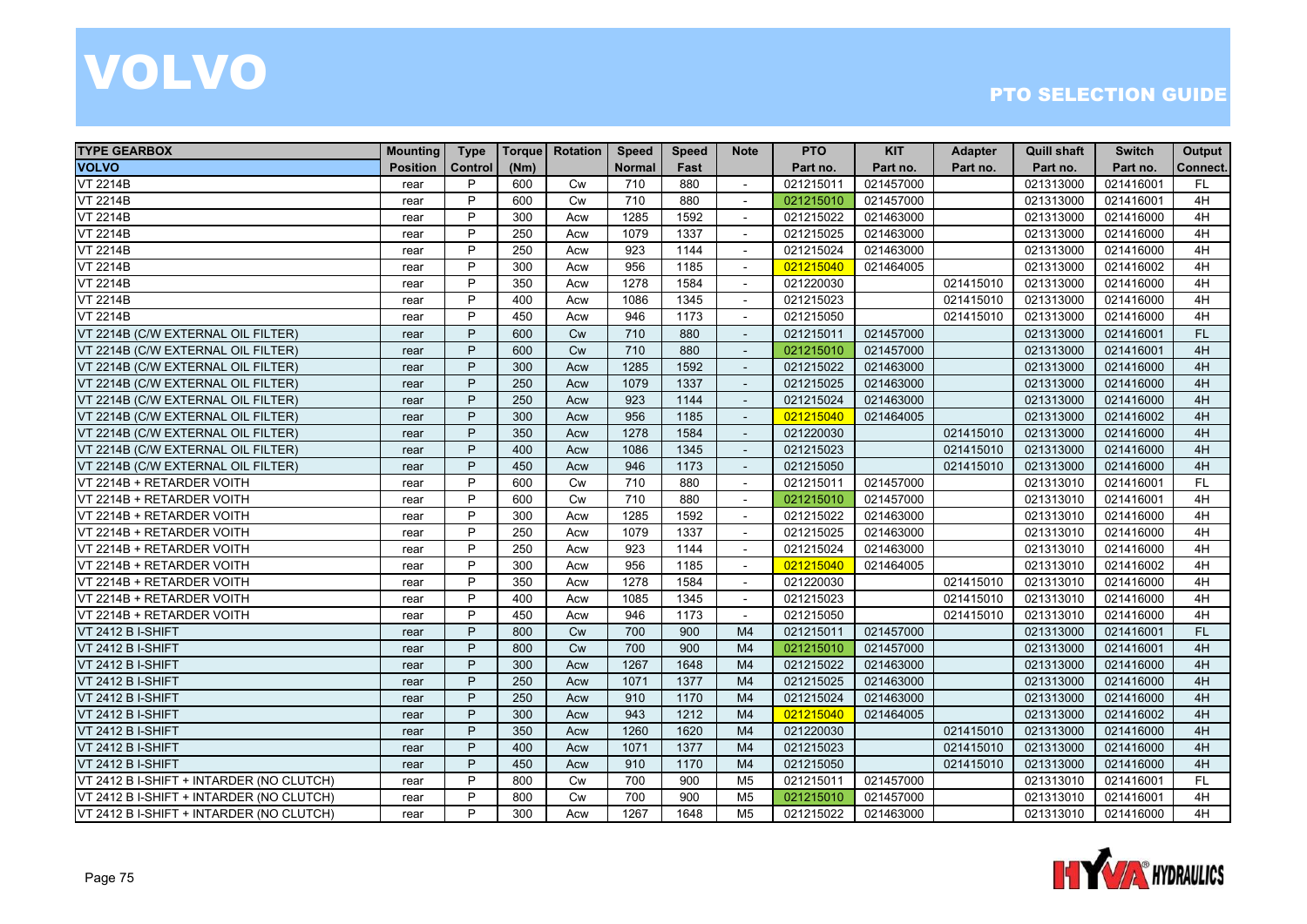| <b>TYPE GEARBOX</b>                      | <b>Mounting</b> | <b>Type</b> | <b>Torque</b> | <b>Rotation</b> | <b>Speed</b>  | <b>Speed</b> | <b>Note</b>              | <b>PTO</b> | <b>KIT</b> | <b>Adapter</b> | <b>Quill shaft</b> | <b>Switch</b> | Output    |
|------------------------------------------|-----------------|-------------|---------------|-----------------|---------------|--------------|--------------------------|------------|------------|----------------|--------------------|---------------|-----------|
| <b>VOLVO</b>                             | <b>Position</b> | Control     | (Nm)          |                 | <b>Normal</b> | Fast         |                          | Part no.   | Part no.   | Part no.       | Part no.           | Part no.      | Connect.  |
| VT 2412 B I-SHIFT + INTARDER (NO CLUTCH) | rear            | P           | 250           | Acw             | 1071          | 1377         | M <sub>5</sub>           | 021215025  | 021463000  |                | 021313010          | 021416000     | 4H        |
| VT 2412 B I-SHIFT + INTARDER (NO CLUTCH) | rear            | P           | 250           | Acw             | 910           | 1170         | M <sub>5</sub>           | 021215024  | 021463000  |                | 021313010          | 021416000     | 4H        |
| VT 2412 B I-SHIFT + INTARDER (NO CLUTCH) | rear            | P           | 300           | Acw             | 943           | 1212         | M <sub>5</sub>           | 021215040  | 021464005  |                | 021313010          | 021416002     | 4H        |
| VT 2412 B I-SHIFT + INTARDER (NO CLUTCH) | rear            | P           | 350           | Acw             | 1260          | 1620         | M <sub>5</sub>           | 021220030  |            | 021415010      | 021313010          | 021416000     | 4H        |
| VT 2412 B I-SHIFT + INTARDER (NO CLUTCH) | rear            | P           | 400           | Acw             | 1071          | 1377         | M <sub>5</sub>           | 021215023  |            | 021415010      | 021313010          | 021416000     | 4H        |
| VT 2412 B I-SHIFT + INTARDER (NO CLUTCH) | rear            | P           | 450           | Acw             | 910           | 1170         | M <sub>5</sub>           | 021215050  |            | 021415010      | 021313010          | 021416000     | 4H        |
| VT 2514 + RETARDER VOITH                 | rear            | P           | 600           | Cw              | 710           | 880          | $\overline{\phantom{a}}$ | 021215011  | 021457000  |                | 021313010          | 021416001     | <b>FL</b> |
| VT 2514 + RETARDER VOITH                 | rear            | P           | 600           | <b>Cw</b>       | 710           | 880          | $\sim$                   | 021215010  | 021457000  |                | 021313010          | 021416001     | 4H        |
| VT 2514 + RETARDER VOITH                 | rear            | P           | 300           | Acw             | 1285          | 1592         | $\blacksquare$           | 021215022  | 021463000  |                | 021313010          | 021416000     | 4H        |
| VT 2514 + RETARDER VOITH                 | rear            | P           | 250           | Acw             | 1079          | 1337         | $\sim$                   | 021215025  | 021463000  |                | 021313010          | 021416000     | 4H        |
| VT 2514 + RETARDER VOITH                 | rear            | P           | 250           | Acw             | 923           | 1144         | $\sim$                   | 021215024  | 021463000  |                | 021313010          | 021416000     | 4H        |
| VT 2514 + RETARDER VOITH                 | rear            | P           | 300           | Acw             | 956           | 1185         | $\sim$                   | 021215040  | 021464005  |                | 021313010          | 021416002     | 4H        |
| VT 2514 + RETARDER VOITH                 | rear            | P           | 350           | Acw             | 1278          | 1584         | $\overline{\phantom{a}}$ | 021220030  |            | 021415010      | 021313010          | 021416000     | 4H        |
| VT 2514 + RETARDER VOITH                 | rear            | P           | 400           | Acw             | 1085          | 1345         | $\overline{\phantom{a}}$ | 021215023  |            | 021415010      | 021313010          | 021416000     | 4H        |
| VT 2514 + RETARDER VOITH                 | rear            | P           | 450           | Acw             | 946           | 1173         |                          | 021215050  |            | 021415010      | 021313010          | 021416000     | 4H        |
| VT 2514 OD                               | rear            | P           | 600           | <b>Cw</b>       | 880           | 1100         | $\sim$                   | 021215011  | 021457000  |                | 021313000          | 021416001     | <b>FL</b> |
| VT 2514 OD                               | rear            | P           | 600           | Cw              | 880           | 1100         | $\blacksquare$           | 021215010  | 021457000  |                | 021313000          | 021416001     | 4H        |
| VT 2514 OD                               | rear            | P           | 300           | Acw             | 1584          | 1980         | $\sim$                   | 021215022  | 021463000  |                | 021313000          | 021416000     | 4H        |
| VT 2514 OD                               | rear            | P           | 250           | Acw             | 1338          | 1672         | $\sim$                   | 021215025  | 021463000  |                | 021313000          | 021416000     | 4H        |
| VT 2514 OD                               | rear            | P           | 250           | Acw             | 1144          | 1430         | $\sim$                   | 021215024  | 021463000  |                | 021313000          | 021416000     | 4H        |
| VT 2514 OD                               | rear            | P           | 300           | Acw             | 956           | 1482         |                          | 021215040  | 021464005  |                | 021313000          | 021416002     | 4H        |
| <b>VT 2514 OD</b>                        | rear            | P           | 450           | Acw             | 1584          | 1980         | $\sim$                   | 021220030  |            | 021415010      | 021313000          | 021416000     | 4H        |
| <b>VT 2514 OD</b>                        | rear            | P           | 450           | Acw             | 1345          | 1682         | $\overline{\phantom{a}}$ | 021215023  |            | 021415010      | 021313000          | 021416000     | 4H        |
| VT 2514 OD                               | rear            | P           | 450           | Acw             | 1173          | 1466         | $\sim$                   | 021215050  |            | 021415010      | 021313000          | 021416000     | 4H        |
| VT 2514 OD (C/W EXTERNAL OIL FILTER)     | rear            | P           | 600           | Cw              | 880           | 1100         | $\sim$                   | 021215011  | 021457000  |                | 021313000          | 021416001     | <b>FL</b> |
| VT 2514 OD (C/W EXTERNAL OIL FILTER)     | rear            | P           | 600           | <b>Cw</b>       | 880           | 1100         | $\overline{\phantom{a}}$ | 021215010  | 021457000  |                | 021313000          | 021416001     | 4H        |
| VT 2514 OD (C/W EXTERNAL OIL FILTER)     | rear            | P           | 300           | Acw             | 1584          | 1980         | $\sim$                   | 021215022  | 021463000  |                | 021313000          | 021416000     | 4H        |
| VT 2514 OD (C/W EXTERNAL OIL FILTER)     | rear            | P           | 250           | Acw             | 1338          | 1672         | $\sim$                   | 021215025  | 021463000  |                | 021313000          | 021416000     | 4H        |
| VT 2514 OD (C/W EXTERNAL OIL FILTER)     | rear            | P           | 250           | Acw             | 1144          | 1430         | $\sim$                   | 021215024  | 021463000  |                | 021313000          | 021416000     | 4H        |
| VT 2514 OD (C/W EXTERNAL OIL FILTER)     | rear            | P           | 300           | Acw             | 1185          | 1482         | $\blacksquare$           | 021215040  | 021464005  |                | 021313000          | 021416002     | 4H        |
| VT 2514 OD (C/W EXTERNAL OIL FILTER)     | rear            | P           | 350           | Acw             | 1584          | 1980         | $\overline{\phantom{a}}$ | 021220030  |            | 021415010      | 021313000          | 021416000     | 4H        |
| VT 2514 OD (C/W EXTERNAL OIL FILTER)     | rear            | P           | 400           | Acw             | 1345          | 1682         | $\sim$                   | 021215023  |            | 021415010      | 021313000          | 021416000     | 4H        |
| VT 2514 OD (C/W EXTERNAL OIL FILTER)     | rear            | P           | 450           | Acw             | 1173          | 1466         | $\sim$                   | 021215050  |            | 021415010      | 021313000          | 021416000     | 4H        |
| VT 2514 OD + RETARDER VOITH              | rear            | P           | 600           | <b>Cw</b>       | 880           | 1100         | $\sim$                   | 021215011  | 021457000  |                | 021313010          | 021416001     | <b>FL</b> |
| VT 2514 OD + RETARDER VOITH              | rear            | P           | 600           | Cw              | 880           | 1100         | $\sim$                   | 021215010  | 021457000  |                | 021313010          | 021416001     | 4H        |
| VT 2514 OD + RETARDER VOITH              | rear            | P           | 300           | Acw             | 1584          | 1980         | $\overline{\phantom{a}}$ | 021215022  | 021463000  |                | 021313010          | 021416000     | 4H        |
| VT 2514 OD + RETARDER VOITH              | rear            | P           | 250           | Acw             | 1338          | 1672         | $\overline{\phantom{a}}$ | 021215025  | 021463000  |                | 021313010          | 021416000     | 4H        |
| VT 2514 OD + RETARDER VOITH              | rear            | P           | 250           | Acw             | 1144          | 1430         |                          | 021215024  | 021463000  |                | 021313010          | 021416000     | 4H        |
| VT 2514 OD + RETARDER VOITH              | rear            | P           | 300           | Acw             | 1185          | 1482         | $\sim$                   | 021215040  | 021464005  |                | 021313010          | 021416002     | 4H        |

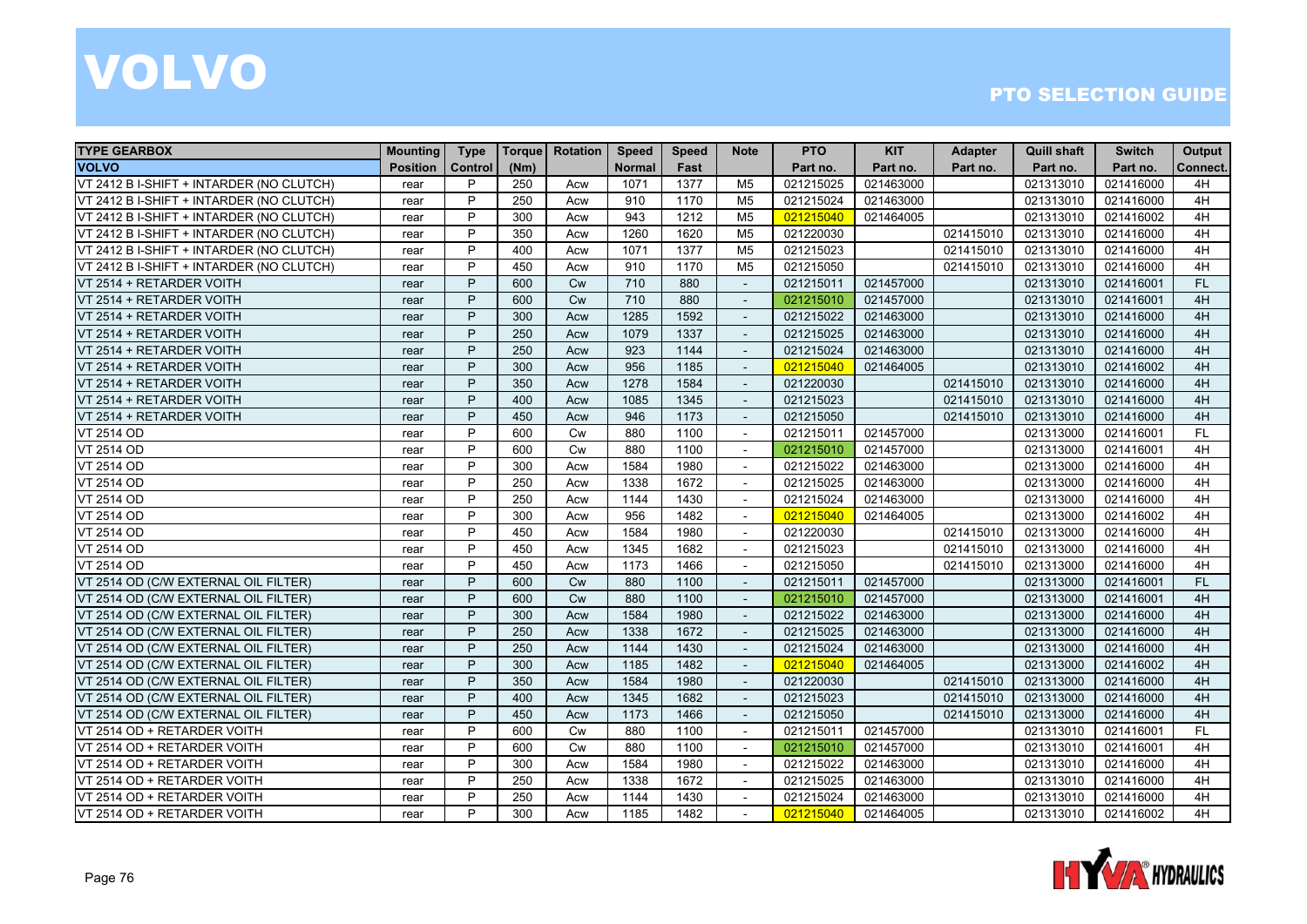| <b>TYPE GEARBOX</b>                | <b>Mounting</b> | <b>Type</b> | <b>Torque</b> | Rotation  | Speed         | <b>Speed</b> | <b>Note</b>              | <b>PTO</b> | <b>KIT</b> | <b>Adapter</b> | <b>Quill shaft</b> | <b>Switch</b> | Output    |
|------------------------------------|-----------------|-------------|---------------|-----------|---------------|--------------|--------------------------|------------|------------|----------------|--------------------|---------------|-----------|
| <b>VOLVO</b>                       | <b>Position</b> | Control     | (Nm)          |           | <b>Normal</b> | Fast         |                          | Part no.   | Part no.   | Part no.       | Part no.           | Part no.      | Connect.  |
| VT 2514 OD + RETARDER VOITH        | rear            | P           | 450           | Acw       | 1584          | 1980         | $\sim$                   | 021220030  |            | 021415010      | 021313010          | 021416000     | 4H        |
| VT 2514 OD + RETARDER VOITH        | rear            | P           | 450           | Acw       | 1345          | 1682         | $\blacksquare$           | 021215023  |            | 021415010      | 021313010          | 021416000     | 4H        |
| VT 2514 OD + RETARDER VOITH        | rear            | P           | 450           | Acw       | 1173          | 1466         |                          | 021215050  |            | 021415010      | 021313010          | 021416000     | 4H        |
| <b>VT 2514B</b>                    | rear            | P           | 600           | <b>Cw</b> | 710           | 880          | $\sim$                   | 021215011  | 021457000  |                | 021313000          | 021416001     | <b>FL</b> |
| <b>VT 2514B</b>                    | rear            | P           | 600           | <b>Cw</b> | 710           | 880          | $\sim$                   | 021215010  | 021457000  |                | 021313000          | 021416001     | 4H        |
| <b>VT 2514B</b>                    | rear            | P           | 300           | Acw       | 1285          | 1592         | $\sim$                   | 021215022  | 021463000  |                | 021313000          | 021416000     | 4H        |
| <b>VT 2514B</b>                    | rear            | P           | 250           | Acw       | 1079          | 1337         | $\mathbf{r}$             | 021215025  | 021463000  |                | 021313000          | 021416000     | 4H        |
| <b>VT 2514B</b>                    | rear            | P           | 250           | Acw       | 923           | 1144         | $\sim$                   | 021215024  | 021463000  |                | 021313000          | 021416000     | 4H        |
| <b>VT 2514B</b>                    | rear            | P           | 300           | Acw       | 956           | 1185         |                          | 021215040  | 021464005  |                | 021313000          | 021416002     | 4H        |
| VT 2514B                           | rear            | P           | 350           | Acw       | 1278          | 1584         | $\sim$                   | 021220030  |            | 021415010      | 021313000          | 021416000     | 4H        |
| <b>VT 2514B</b>                    | rear            | P           | 400           | Acw       | 1086          | 1345         | $\sim$                   | 021215023  |            | 021415010      | 021313000          | 021416000     | 4H        |
| <b>VT 2514B</b>                    | rear            | P           | 450           | Acw       | 946           | 1173         | $\omega$                 | 021215050  |            | 021415010      | 021313000          | 021416000     | 4H        |
| VT 2514B (C/W EXTERNAL OIL FILTER) | rear            | P           | 600           | <b>Cw</b> | 710           | 880          | $\sim$                   | 021215011  | 021457000  |                | 021313000          | 021416001     | <b>FL</b> |
| VT 2514B (C/W EXTERNAL OIL FILTER) | rear            | P           | 600           | Cw        | 710           | 880          | $\sim$                   | 021215010  | 021457000  |                | 021313000          | 021416001     | 4H        |
| VT 2514B (C/W EXTERNAL OIL FILTER) | rear            | P           | 300           | Acw       | 1285          | 1592         |                          | 021215022  | 021463000  |                | 021313000          | 021416000     | 4H        |
| VT 2514B (C/W EXTERNAL OIL FILTER) | rear            | P           | 250           | Acw       | 1079          | 1337         | $\sim$                   | 021215025  | 021463000  |                | 021313000          | 021416000     | 4H        |
| VT 2514B (C/W EXTERNAL OIL FILTER) | rear            | P           | 250           | Acw       | 923           | 1144         | $\overline{\phantom{a}}$ | 021215024  | 021463000  |                | 021313000          | 021416000     | 4H        |
| VT 2514B (C/W EXTERNAL OIL FILTER) | rear            | P           | 300           | Acw       | 956           | 1185         | $\sim$                   | 021215040  | 021464005  |                | 021313000          | 021416002     | 4H        |
| VT 2514B (C/W EXTERNAL OIL FILTER) | rear            | P           | 350           | Acw       | 1278          | 1584         | $\sim$                   | 021220030  |            | 021415010      | 021313000          | 021416000     | 4H        |
| VT 2514B (C/W EXTERNAL OIL FILTER) | rear            | P           | 400           | Acw       | 1086          | 1345         | $\sim$                   | 021215023  |            | 021415010      | 021313000          | 021416000     | 4H        |
| VT 2514B (C/W EXTERNAL OIL FILTER) | rear            | P           | 450           | Acw       | 946           | 1173         | $\overline{\phantom{a}}$ | 021215050  |            | 021415010      | 021313000          | 021416000     | 4H        |
| VT 2514B + RETARDER VOITH          | rear            | P           | 600           | <b>Cw</b> | 710           | 880          | $\sim$                   | 021215011  | 021457000  |                | 021313010          | 021416001     | <b>FL</b> |
| VT 2514B + RETARDER VOITH          | rear            | P           | 600           | Cw        | 710           | 880          | $\sim$                   | 021215010  | 021457000  |                | 021313010          | 021416001     | 4H        |
| VT 2514B + RETARDER VOITH          | rear            | P           | 300           | Acw       | 1285          | 1592         | $\blacksquare$           | 021215022  | 021463000  |                | 021313010          | 021416000     | 4H        |
| VT 2514B + RETARDER VOITH          | rear            | P           | 250           | Acw       | 1079          | 1337         | $\sim$                   | 021215025  | 021463000  |                | 021313010          | 021416000     | 4H        |
| VT 2514B + RETARDER VOITH          | rear            | P           | 250           | Acw       | 923           | 1144         |                          | 021215024  | 021463000  |                | 021313010          | 021416000     | 4H        |
| VT 2514B + RETARDER VOITH          | rear            | P           | 300           | Acw       | 956           | 1185         | $\sim$                   | 021215040  | 021464005  |                | 021313010          | 021416002     | 4H        |
| VT 2514B + RETARDER VOITH          | rear            | P           | 350           | Acw       | 1278          | 1584         | $\sim$                   | 021220030  |            | 021415010      | 021313010          | 021416000     | 4H        |
| VT 2514B + RETARDER VOITH          | rear            | P           | 400           | Acw       | 1085          | 1345         | $\blacksquare$           | 021215023  |            | 021415010      | 021313010          | 021416000     | 4H        |
| VT 2514B + RETARDER VOITH          | rear            | P           | 450           | Acw       | 946           | 1173         | $\blacksquare$           | 021215050  |            | 021415010      | 021313010          | 021416000     | 4H        |
| <b>VT 2814B</b>                    | rear            | P           | 600           | <b>Cw</b> | 710           | 880          | $\blacksquare$           | 021215011  | 021457000  |                | 021313000          | 021416001     | <b>FL</b> |
| <b>VT 2814B</b>                    | rear            | P           | 600           | Cw        | 710           | 880          | $\sim$                   | 021215010  | 021457000  |                | 021313000          | 021416001     | 4H        |
| <b>VT 2814B</b>                    | rear            | P           | 300           | Acw       | 1285          | 1592         | $\sim$                   | 021215022  | 021463000  |                | 021313000          | 021416000     | 4H        |
| <b>VT 2814B</b>                    | rear            | P           | 250           | Acw       | 1079          | 1337         | $\overline{\phantom{a}}$ | 021215025  | 021463000  |                | 021313000          | 021416000     | 4H        |
| <b>VT 2814B</b>                    | rear            | P           | 250           | Acw       | 923           | 1144         | $\sim$                   | 021215024  | 021463000  |                | 021313000          | 021416000     | 4H        |
| <b>VT 2814B</b>                    | rear            | P           | 300           | Acw       | 956           | 1185         | $\mathbf{r}$             | 021215040  | 021464005  |                | 021313000          | 021416002     | 4H        |
| <b>VT 2814B</b>                    | rear            | P           | 350           | Acw       | 1278          | 1584         | $\overline{\phantom{a}}$ | 021220030  |            | 021415010      | 021313000          | 021416000     | 4H        |
| <b>VT 2814B</b>                    | rear            | P           | 400           | Acw       | 1086          | 1345         |                          | 021215023  |            | 021415010      | 021313000          | 021416000     | 4H        |
| <b>VT 2814B</b>                    | rear            | P           | 450           | Acw       | 946           | 1173         | $\sim$                   | 021215050  |            | 021415010      | 021313000          | 021416000     | 4H        |

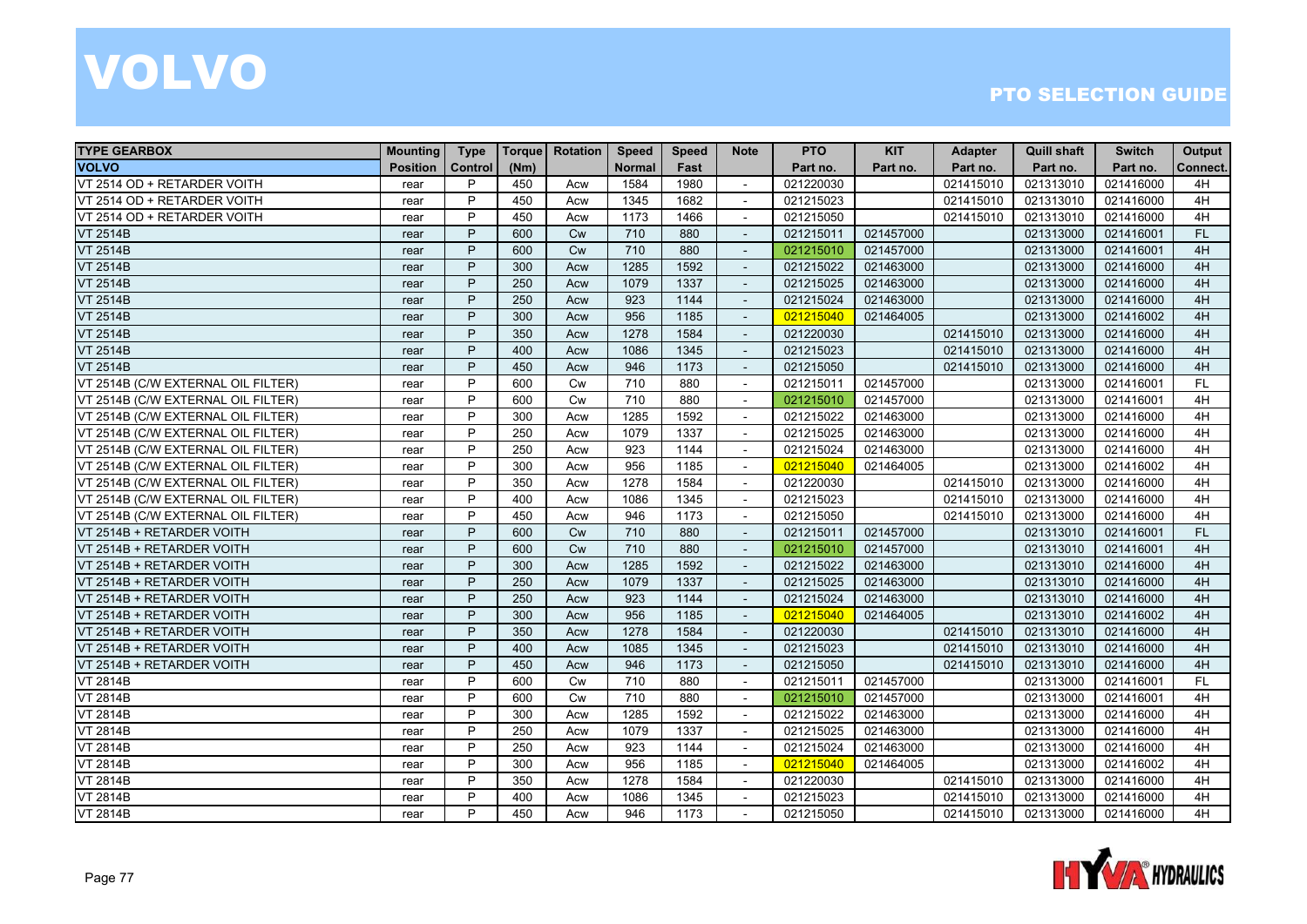| <b>TYPE GEARBOX</b>                   | <b>Mounting</b> | <b>Type</b> | <b>Torque</b> | Rotation  | Speed         | <b>Speed</b> | <b>Note</b>              | <b>PTO</b> | <b>KIT</b> | <b>Adapter</b> | <b>Quill shaft</b> | <b>Switch</b> | Output    |
|---------------------------------------|-----------------|-------------|---------------|-----------|---------------|--------------|--------------------------|------------|------------|----------------|--------------------|---------------|-----------|
| <b>VOLVO</b>                          | <b>Position</b> | Control     | (Nm)          |           | <b>Normal</b> | Fast         |                          | Part no.   | Part no.   | Part no.       | Part no.           | Part no.      | Connect.  |
| <b>VTO 2214 OD</b>                    | rear            | P           | 600           | <b>Cw</b> | 880           | 1100         | $\mathbf{r}$             | 021215011  | 021457000  |                | 021313000          | 021416001     | <b>FL</b> |
| <b>VTO 2214 OD</b>                    | rear            | P           | 600           | Cw        | 880           | 1100         | $\overline{\phantom{a}}$ | 021215010  | 021457000  |                | 021313000          | 021416001     | 4H        |
| <b>VTO 2214 OD</b>                    | rear            | P           | 300           | Acw       | 1584          | 1980         |                          | 021215022  | 021463000  |                | 021313000          | 021416000     | 4H        |
| <b>VTO 2214 OD</b>                    | rear            | P           | 250           | Acw       | 1338          | 1672         | $\blacksquare$           | 021215025  | 021463000  |                | 021313000          | 021416000     | 4H        |
| <b>VTO 2214 OD</b>                    | rear            | P           | 250           | Acw       | 1144          | 1430         | $\sim$                   | 021215024  | 021463000  |                | 021313000          | 021416000     | 4H        |
| <b>VTO 2214 OD</b>                    | rear            | P           | 300           | Acw       | 1185          | 1482         | $\sim$                   | 021215040  | 021464005  |                | 021313000          | 021416002     | 4H        |
| <b>VTO 2214 OD</b>                    | rear            | P           | 350           | Acw       | 1584          | 1980         | $\mathbf{r}$             | 021220030  |            | 021415010      | 021313000          | 021416000     | 4H        |
| <b>VTO 2214 OD</b>                    | rear            | P           | 400           | Acw       | 1345          | 1682         | $\sim$                   | 021215023  |            | 021415010      | 021313000          | 021416000     | 4H        |
| <b>VTO 2214 OD</b>                    | rear            | P           | 450           | Acw       | 1173          | 1466         |                          | 021215050  |            | 021415010      | 021313000          | 021416000     | 4H        |
| VTO 2214B (OD)                        | rear            | P           | 600           | Cw        | 880           | 1100         | $\sim$                   | 021215011  | 021457000  |                | 021313000          | 021416001     | <b>FL</b> |
| VTO 2214B (OD)                        | rear            | P           | 600           | <b>Cw</b> | 880           | 1100         | $\overline{\phantom{a}}$ | 021215010  | 021457000  |                | 021313000          | 021416001     | 4H        |
| VTO 2214B (OD)                        | rear            | P           | 300           | Acw       | 1584          | 1980         | $\sim$                   | 021215022  | 021463000  |                | 021313000          | 021416000     | 4H        |
| VTO 2214B (OD)                        | rear            | P           | 250           | Acw       | 1338          | 1672         | $\sim$                   | 021215025  | 021463000  |                | 021313000          | 021416000     | 4H        |
| VTO 2214B (OD)                        | rear            | P           | 250           | Acw       | 1144          | 1430         | $\sim$                   | 021215024  | 021463000  |                | 021313000          | 021416000     | 4H        |
| VTO 2214B (OD)                        | rear            | P           | 300           | Acw       | 956           | 1482         |                          | 021215040  | 021464005  |                | 021313000          | 021416002     | 4H        |
| VTO 2214B (OD)                        | rear            | P           | 450           | Acw       | 1584          | 1980         | $\sim$                   | 021220030  |            | 021415010      | 021313000          | 021416000     | 4H        |
| VTO 2214B (OD)                        | rear            | P           | 450           | Acw       | 1345          | 1682         | $\overline{\phantom{a}}$ | 021215023  |            | 021415010      | 021313000          | 021416000     | 4H        |
| VTO 2214B (OD)                        | rear            | P           | 450           | Acw       | 1173          | 1466         | $\sim$                   | 021215050  |            | 021415010      | 021313000          | 021416000     | 4H        |
| VTO 2214B (OD) + RETARDER VOITH       | rear            | P           | 600           | Cw        | 880           | 1100         | $\blacksquare$           | 021215011  | 021457000  |                | 021313010          | 021416001     | FL        |
| VTO 2214B (OD) + RETARDER VOITH       | rear            | P           | 600           | <b>Cw</b> | 880           | 1100         | $\overline{\phantom{a}}$ | 021215010  | 021457000  |                | 021313010          | 021416001     | 4H        |
| VTO 2214B (OD) + RETARDER VOITH       | rear            | P           | 300           | Acw       | 1584          | 1980         | $\sim$                   | 021215022  | 021463000  |                | 021313010          | 021416000     | 4H        |
| VTO 2214B (OD) + RETARDER VOITH       | rear            | P           | 250           | Acw       | 1338          | 1672         | $\sim$                   | 021215025  | 021463000  |                | 021313010          | 021416000     | 4H        |
| VTO 2214B (OD) + RETARDER VOITH       | rear            | P           | 250           | Acw       | 1144          | 1430         | $\sim$                   | 021215024  | 021463000  |                | 021313010          | 021416000     | 4H        |
| VTO 2214B (OD) + RETARDER VOITH       | rear            | P           | 300           | Acw       | 1185          | 1482         | $\mathbf{r}$             | 021215040  | 021464005  |                | 021313010          | 021416002     | 4H        |
| VTO 2214B (OD) + RETARDER VOITH       | rear            | P           | 450           | Acw       | 1584          | 1980         | $\mathbf{r}$             | 021220030  |            | 021415010      | 021313010          | 021416000     | 4H        |
| VTO 2214B (OD) + RETARDER VOITH       | rear            | P           | 450           | Acw       | 1345          | 1682         |                          | 021215023  |            | 021415010      | 021313010          | 021416000     | 4H        |
| VTO 2214B (OD) + RETARDER VOITH       | rear            | P           | 450           | Acw       | 1173          | 1466         | $\sim$                   | 021215050  |            | 021415010      | 021313010          | 021416000     | 4H        |
| VTO 2514 OD (C/W EXTERNAL OIL FILTER) | rear            | P           | 600           | <b>Cw</b> | 880           | 1100         | $\sim$                   | 021215011  | 021457000  |                | 021313000          | 021416001     | FL        |
| VTO 2514 OD (C/W EXTERNAL OIL FILTER) | rear            | P           | 600           | <b>Cw</b> | 880           | 1100         | $\sim$                   | 021215010  | 021457000  |                | 021313000          | 021416001     | 4H        |
| VTO 2514 OD (C/W EXTERNAL OIL FILTER) | rear            | P           | 300           | Acw       | 1584          | 1980         | $\blacksquare$           | 021215022  | 021463000  |                | 021313000          | 021416000     | 4H        |
| VTO 2514 OD (C/W EXTERNAL OIL FILTER) | rear            | P           | 250           | Acw       | 1338          | 1672         | $\blacksquare$           | 021215025  | 021463000  |                | 021313000          | 021416000     | 4H        |
| VTO 2514 OD (C/W EXTERNAL OIL FILTER) | rear            | P           | 250           | Acw       | 1144          | 1430         | $\sim$                   | 021215024  | 021463000  |                | 021313000          | 021416000     | 4H        |
| VTO 2514 OD (C/W EXTERNAL OIL FILTER) | rear            | P           | 300           | Acw       | 1185          | 1482         | $\sim$                   | 021215040  | 021464005  |                | 021313000          | 021416002     | 4H        |
| VTO 2514 OD (C/W EXTERNAL OIL FILTER) | rear            | P           | 350           | Acw       | 1584          | 1980         | $\overline{\phantom{a}}$ | 021220030  |            | 021415010      | 021313000          | 021416000     | 4H        |
| VTO 2514 OD (C/W EXTERNAL OIL FILTER) | rear            | P           | 400           | Acw       | 1345          | 1682         | $\sim$                   | 021215023  |            | 021415010      | 021313000          | 021416000     | 4H        |
| VTO 2514 OD (C/W EXTERNAL OIL FILTER) | rear            | P           | 450           | Acw       | 1173          | 1466         | $\mathbf{r}$             | 021215050  |            | 021415010      | 021313000          | 021416000     | 4H        |
| VTO 2514B (OD)                        | rear            | P           | 600           | Cw        | 880           | 1100         | $\sim$                   | 021215011  | 021457000  |                | 021313000          | 021416001     | <b>FL</b> |
| VTO 2514B (OD)                        | rear            | P           | 600           | <b>Cw</b> | 880           | 1100         |                          | 021215010  | 021457000  |                | 021313000          | 021416001     | 4H        |
| VTO 2514B (OD)                        | rear            | P           | 300           | Acw       | 1584          | 1980         | $\sim$                   | 021215022  | 021463000  |                | 021313000          | 021416000     | 4H        |

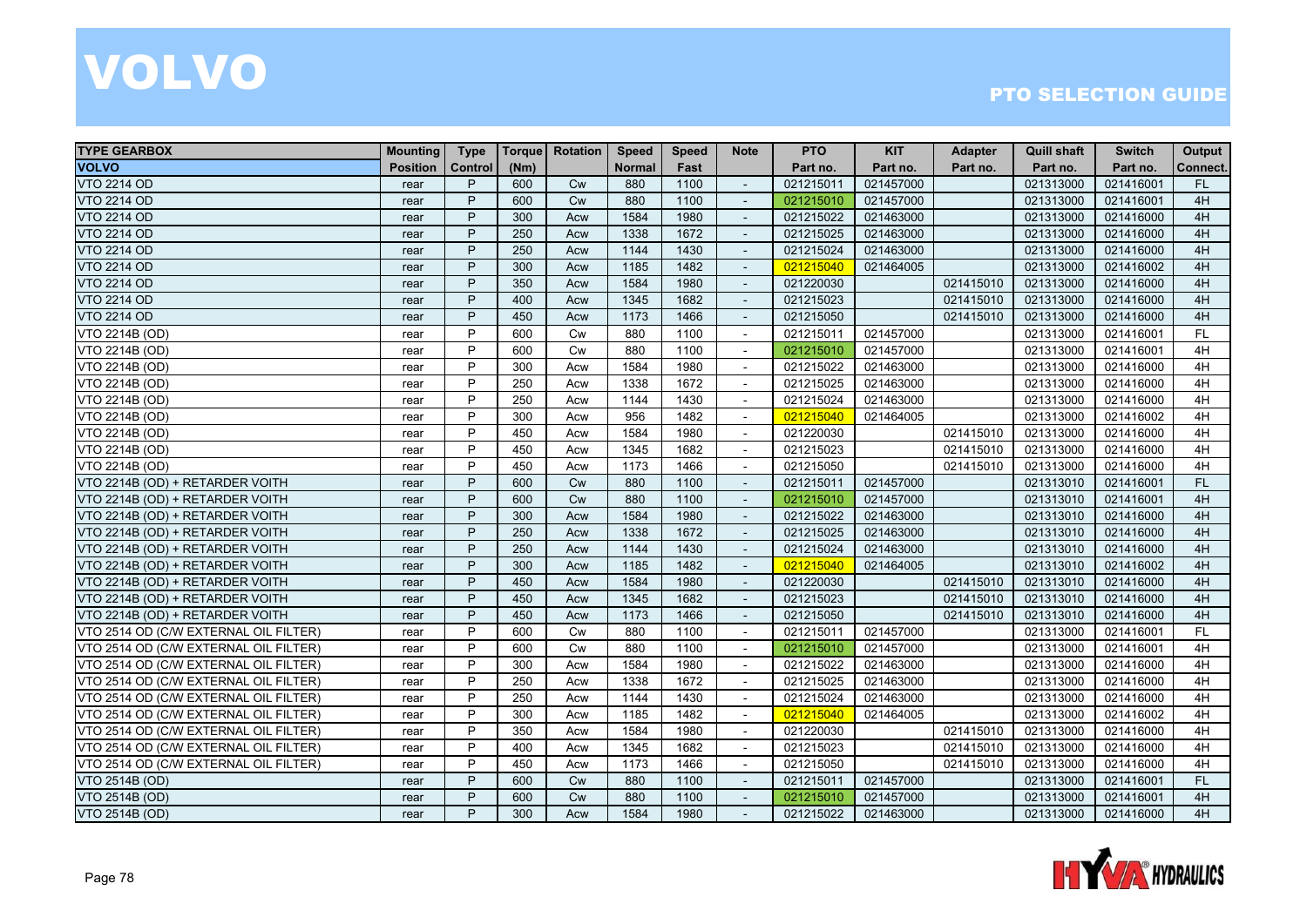| <b>TYPE GEARBOX</b>                   | <b>Mounting</b> | <b>Type</b> | <b>Torque</b> | Rotation  | <b>Speed</b>  | <b>Speed</b> | <b>Note</b>              | <b>PTO</b> | <b>KIT</b> | <b>Adapter</b> | <b>Quill shaft</b> | <b>Switch</b> | Output    |
|---------------------------------------|-----------------|-------------|---------------|-----------|---------------|--------------|--------------------------|------------|------------|----------------|--------------------|---------------|-----------|
| <b>VOLVO</b>                          | <b>Position</b> | Control     | (Nm)          |           | <b>Normal</b> | Fast         |                          | Part no.   | Part no.   | Part no.       | Part no.           | Part no.      | Connect.  |
| VTO 2514B (OD)                        | rear            | P           | 250           | Acw       | 1338          | 1672         | $\sim$                   | 021215025  | 021463000  |                | 021313000          | 021416000     | 4H        |
| VTO 2514B (OD)                        | rear            | P           | 250           | Acw       | 1144          | 1430         | $\overline{\phantom{a}}$ | 021215024  | 021463000  |                | 021313000          | 021416000     | 4H        |
| VTO 2514B (OD)                        | rear            | P           | 300           | Acw       | 956           | 1482         |                          | 021215040  | 021464005  |                | 021313000          | 021416002     | 4H        |
| VTO 2514B (OD)                        | rear            | P           | 450           | Acw       | 1584          | 1980         | $\overline{a}$           | 021220030  |            | 021415010      | 021313000          | 021416000     | 4H        |
| VTO 2514B (OD)                        | rear            | P           | 450           | Acw       | 1345          | 1682         | $\sim$                   | 021215023  |            | 021415010      | 021313000          | 021416000     | 4H        |
| VTO 2514B (OD)                        | rear            | P           | 450           | Acw       | 1173          | 1466         | $\sim$                   | 021215050  |            | 021415010      | 021313000          | 021416000     | 4H        |
| VTO 2514B (OD) + RETARDER VOITH       | rear            | P           | 600           | Cw        | 880           | 1100         | $\blacksquare$           | 021215011  | 021457000  |                | 021313010          | 021416001     | <b>FL</b> |
| VTO 2514B (OD) + RETARDER VOITH       | rear            | P           | 600           | <b>Cw</b> | 880           | 1100         | $\blacksquare$           | 021215010  | 021457000  |                | 021313010          | 021416001     | 4H        |
| VTO 2514B (OD) + RETARDER VOITH       | rear            | P           | 300           | Acw       | 1584          | 1980         |                          | 021215022  | 021463000  |                | 021313010          | 021416000     | 4H        |
| VTO 2514B (OD) + RETARDER VOITH       | rear            | P           | 250           | Acw       | 1338          | 1672         | $\sim$                   | 021215025  | 021463000  |                | 021313010          | 021416000     | 4H        |
| VTO 2514B (OD) + RETARDER VOITH       | rear            | P           | 250           | Acw       | 1144          | 1430         | $\overline{\phantom{a}}$ | 021215024  | 021463000  |                | 021313010          | 021416000     | 4H        |
| VTO 2514B (OD) + RETARDER VOITH       | rear            | P           | 300           | Acw       | 1185          | 1482         | $\sim$                   | 021215040  | 021464005  |                | 021313010          | 021416002     | 4H        |
| VTO 2514B (OD) + RETARDER VOITH       | rear            | P           | 450           | Acw       | 1584          | 1980         | $\blacksquare$           | 021220030  |            | 021415010      | 021313010          | 021416000     | 4H        |
| VTO 2514B (OD) + RETARDER VOITH       | rear            | P           | 450           | Acw       | 1345          | 1682         | $\overline{\phantom{a}}$ | 021215023  |            | 021415010      | 021313010          | 021416000     | 4H        |
| VTO 2514B (OD) + RETARDER VOITH       | rear            | P           | 450           | Acw       | 1173          | 1466         | $\sim$                   | 021215050  |            | 021415010      | 021313010          | 021416000     | 4H        |
| <b>VTO 2814B</b>                      | rear            | P           | 800           | Cw        | 890           | 1120         | $\sim$                   | 021215011  | 021457000  |                | 021313000          | 021416001     | FL        |
| <b>VTO 2814B</b>                      | rear            | P           | 800           | <b>Cw</b> | 890           | 1120         | $\overline{\phantom{a}}$ | 021215010  | 021457000  |                | 021313000          | 021416001     | 4H        |
| <b>VTO 2814B</b>                      | rear            | P           | 300           | Acw       | 1610          | 2027         | $\blacksquare$           | 021215022  | 021463000  |                | 021313000          | 021416000     | 4H        |
| <b>VTO 2814B</b>                      | rear            | P           | 250           | Acw       | 1360          | 1712         | $\blacksquare$           | 021215025  | 021463000  |                | 021313000          | 021416000     | 4H        |
| <b>VTO 2814B</b>                      | rear            | P           | 250           | Acw       | 1164          | 1465         | $\overline{\phantom{a}}$ | 021215024  | 021463000  |                | 021313000          | 021416000     | 4H        |
| <b>VTO 2814B</b>                      | rear            | P           | 300           | Acw       | 1199          | 1508         | $\sim$                   | 021215040  | 021464005  |                | 021313000          | 021416002     | 4H        |
| <b>VTO 2814B</b>                      | rear            | P           | 450           | Acw       | 1602          | 2016         | $\sim$                   | 021220030  |            | 021415010      | 021313000          | 021416000     | 4H        |
| <b>VTO 2814B</b>                      | rear            | P           | 450           | Acw       | 1360          | 1712         | $\sim$                   | 021215023  |            | 021415010      | 021313000          | 021416000     | 4H        |
| <b>VTO 2814B</b>                      | rear            | P           | 450           | Acw       | 1164          | 1465         | $\sim$                   | 021215050  |            | 021415010      | 021313000          | 021416000     | 4H        |
| VTO 2814B + RETARDER VOITH            | rear            | P           | 800           | Cw        | 890           | 1120         | $\blacksquare$           | 021215011  | 021457000  |                | 021313010          | 021416001     | <b>FL</b> |
| VTO 2814B + RETARDER VOITH            | rear            | P           | 800           | Cw        | 890           | 1120         |                          | 021215010  | 021457000  |                | 021313010          | 021416001     | 4H        |
| VTO 2814B + RETARDER VOITH            | rear            | P           | 300           | Acw       | 1610          | 2027         | $\sim$                   | 021215022  | 021463000  |                | 021313010          | 021416000     | 4H        |
| VTO 2814B + RETARDER VOITH            | rear            | P           | 250           | Acw       | 1360          | 1712         | $\sim$                   | 021215025  | 021463000  |                | 021313010          | 021416000     | 4H        |
| VTO 2814B + RETARDER VOITH            | rear            | P           | 250           | Acw       | 1164          | 1465         | $\sim$                   | 021215024  | 021463000  |                | 021313010          | 021416000     | 4H        |
| VTO 2814B + RETARDER VOITH            | rear            | P           | 300           | Acw       | 1199          | 1508         | $\sim$                   | 021215040  | 021464005  |                | 021313010          | 021416002     | 4H        |
| VTO 2814B + RETARDER VOITH            | rear            | P           | 450           | Acw       | 1602          | 2016         | $\blacksquare$           | 021220030  |            | 021415010      | 021313010          | 021416000     | 4H        |
| VTO 2814B + RETARDER VOITH            | rear            | P           | 450           | Acw       | 1360          | 1712         |                          | 021215023  |            | 021415010      | 021313010          | 021416000     | 4H        |
| VTO 2814B + RETARDER VOITH            | rear            | P           | 450           | Acw       | 1164          | 1465         | $\sim$                   | 021215050  |            | 021415010      | 021313010          | 021416000     | 4H        |
| VTO 2514 OD (C/W EXTERNAL OIL FILTER) | rear            | P           | 320           | Acw       | 1041          | 1311         | $\sim$                   | 021220010  |            | 021415000      | 021313000          |               | 4H        |
| VTO 2514 OD (C/W EXTERNAL OIL FILTER) | rear            | P           | 350           | Acw       | 1584          | 1980         | $\sim$                   | 021220030  |            | 021415010      | 021313000          | 021416000     | 4H        |
| VTO 2514 OD (C/W EXTERNAL OIL FILTER) | rear            | P           | 400           | Acw       | 1345          | 1682         | $\mathbf{r}$             | 021215023  |            | 021415010      | 021313000          | 021416000     | 4H        |
| VTO 2514 OD (C/W EXTERNAL OIL FILTER) | rear            | P           | 450           | Acw       | 1173          | 1466         | $\sim$                   | 021215050  |            | 021415010      | 021313000          | 021416000     | 4H        |
| VTO 2514B (OD)                        | rear            | P           | 600           | <b>Cw</b> | 880           | 1100         |                          | 021215011  | 021457000  |                | 021313000          | 021416001     | <b>FL</b> |
| VTO 2514B (OD)                        | rear            | P           | 600           | Cw        | 880           | 1100         | $\sim$                   | 021215010  | 021457000  |                | 021313000          | 021416001     | 4H        |

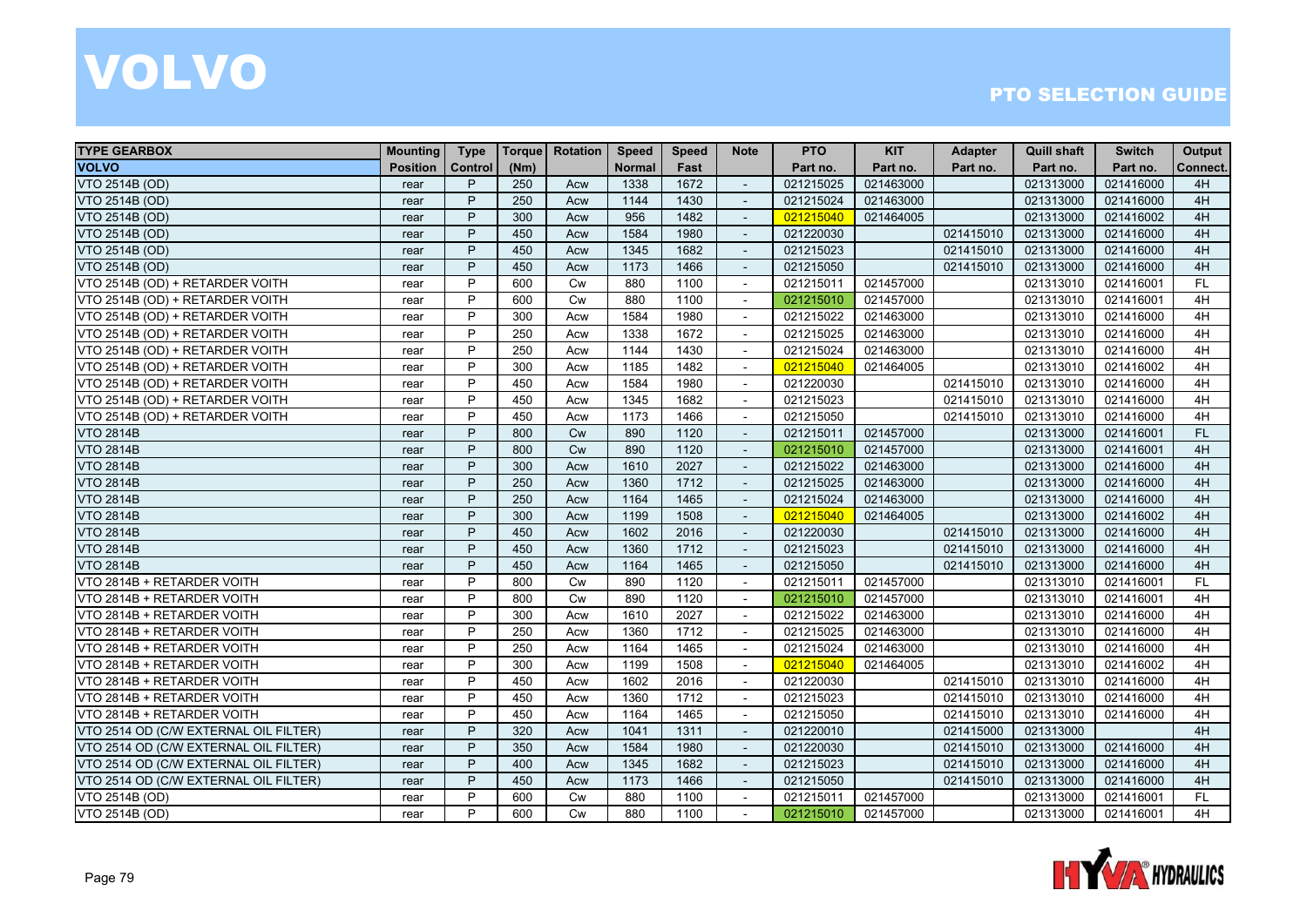| <b>TYPE GEARBOX</b>             | <b>Mounting</b> | <b>Type</b> | <b>Torque</b> | Rotation  | Speed         | <b>Speed</b> | <b>Note</b>              | <b>PTO</b> | <b>KIT</b> | <b>Adapter</b> | <b>Quill shaft</b> | <b>Switch</b> | Output    |
|---------------------------------|-----------------|-------------|---------------|-----------|---------------|--------------|--------------------------|------------|------------|----------------|--------------------|---------------|-----------|
| <b>VOLVO</b>                    | <b>Position</b> | Control     | (Nm)          |           | <b>Normal</b> | Fast         |                          | Part no.   | Part no.   | Part no.       | Part no.           | Part no.      | Connect.  |
| VTO 2514B (OD)                  | rear            | P           | 300           | Acw       | 1584          | 1980         |                          | 021215022  | 021463000  |                | 021313000          | 021416000     | 4H        |
| VTO 2514B (OD)                  | rear            | P           | 250           | Acw       | 1338          | 1672         | $\sim$                   | 021215025  | 021463000  |                | 021313000          | 021416000     | 4H        |
| VTO 2514B (OD)                  | rear            | D           | 250           | Acw       | 1144          | 1430         | $\sim$                   | 021215024  | 021463000  |                | 021313000          | 021416000     | 4H        |
| VTO 2514B (OD)                  | rear            | P           | 300           | Acw       | 956           | 1482         | $\sim$                   | 021215040  | 021464005  |                | 021313000          | 021416002     | 4H        |
| VTO 2514B (OD)                  | rear            | P           | 350           | Acw       | 1041          | 1311         | $\blacksquare$           | 021215021  |            | 021415000      | 021313000          |               | <b>FL</b> |
| VTO 2514B (OD)                  | rear            | P           | 320           | Acw       | 1041          | 1311         | $\overline{\phantom{a}}$ | 021220010  |            | 021415000      | 021313000          |               | 4H        |
| VTO 2514B (OD)                  | rear            | P           | 450           | Acw       | 1584          | 1980         | $\overline{\phantom{a}}$ | 021220030  |            | 021415010      | 021313000          | 021416000     | 4H        |
| VTO 2514B (OD)                  | rear            | P           | 450           | Acw       | 1345          | 1682         |                          | 021215023  |            | 021415010      | 021313000          | 021416000     | 4H        |
| VTO 2514B (OD)                  | rear            | P           | 450           | Acw       | 1173          | 1466         |                          | 021215050  |            | 021415010      | 021313000          | 021416000     | 4H        |
| VTO 2514B (OD) + RETARDER VOITH | rear            | P           | 600           | Cw        | 880           | 1100         |                          | 021215011  | 021457000  |                | 021313010          | 021416001     | FL        |
| VTO 2514B (OD) + RETARDER VOITH | rear            | P           | 600           | Cw        | 880           | 1100         | $\sim$                   | 021215010  | 021457000  |                | 021313010          | 021416001     | 4H        |
| VTO 2514B (OD) + RETARDER VOITH | rear            | P           | 300           | Acw       | 1584          | 1980         | $\sim$                   | 021215022  | 021463000  |                | 021313000          | 021416000     | 4H        |
| VTO 2514B (OD) + RETARDER VOITH | rear            | P           | 250           | Acw       | 1338          | 1672         | $\sim$                   | 021215025  | 021463000  |                | 021313000          | 021416000     | 4H        |
| VTO 2514B (OD) + RETARDER VOITH | rear            | P           | 250           | Acw       | 1144          | 1430         | $\overline{a}$           | 021215024  | 021463000  |                | 021313000          | 021416000     | 4H        |
| VTO 2514B (OD) + RETARDER VOITH | rear            | P           | 300           | Acw       | 1185          | 1482         | $\overline{a}$           | 021215040  | 021464005  |                | 021313010          | 021416002     | 4H        |
| VTO 2514B (OD) + RETARDER VOITH | rear            | P           | 350           | Acw       | 1041          | 1311         | $\blacksquare$           | 021215021  |            | 021415000      | 021313010          |               | FL        |
| VTO 2514B (OD) + RETARDER VOITH | rear            | P           | 450           | Acw       | 1584          | 1980         | $\overline{\phantom{a}}$ | 021220030  |            | 021415010      | 021313010          | 021416000     | 4H        |
| VTO 2514B (OD) + RETARDER VOITH | rear            | P           | 450           | Acw       | 1345          | 1682         | $\overline{\phantom{a}}$ | 021215023  |            | 021415010      | 021313010          | 021416000     | 4H        |
| VTO 2514B (OD) + RETARDER VOITH | rear            | P           | 450           | Acw       | 1173          | 1466         | $\sim$                   | 021215050  |            | 021415010      | 021313010          | 021416000     | 4H        |
| <b>VTO 2814B</b>                | rear            | P           | 800           | <b>Cw</b> | 890           | 1120         |                          | 021215011  | 021457000  |                | 021313000          | 021416001     | <b>FL</b> |
| <b>VTO 2814B</b>                | rear            | P           | 800           | <b>Cw</b> | 890           | 1120         | $\overline{\phantom{a}}$ | 021215010  | 021457000  |                | 021313000          | 021416001     | 4H        |
| <b>VTO 2814B</b>                | rear            | P           | 300           | Acw       | 1610          | 2027         | $\sim$                   | 021215022  | 021463000  |                | 021313000          | 021416000     | 4H        |
| <b>VTO 2814B</b>                | rear            | P           | 250           | Acw       | 1360          | 1712         | $\sim$                   | 021215025  | 021463000  |                | 021313000          | 021416000     | 4H        |
| <b>VTO 2814B</b>                | rear            | P           | 250           | Acw       | 1164          | 1465         | $\overline{\phantom{a}}$ | 021215024  | 021463000  |                | 021313000          | 021416000     | 4H        |
| <b>VTO 2814B</b>                | rear            | P           | 300           | Acw       | 1199          | 1508         | $\sim$                   | 021215040  | 021464005  |                | 021313000          | 021416002     | 4H        |
| <b>VTO 2814B</b>                | rear            | P           | 450           | Acw       | 1602          | 2016         | $\sim$                   | 021220030  |            | 021415010      | 021313000          | 021416000     | 4H        |
| <b>VTO 2814B</b>                | rear            | D           | 450           | Acw       | 1360          | 1712         | $\sim$                   | 021215023  |            | 021415010      | 021313000          | 021416000     | 4H        |
| <b>VTO 2814B</b>                | rear            | P           | 450           | Acw       | 1164          | 1465         | $\sim$                   | 021215050  |            | 021415010      | 021313000          | 021416000     | 4H        |
| VTO 2814B + RETARDER VOITH      | rear            | P           | 800           | Cw        | 890           | 1120         | $\sim$                   | 021215011  | 021457000  |                | 021313010          | 021416001     | <b>FL</b> |
| VTO 2814B + RETARDER VOITH      | rear            | P           | 800           | <b>Cw</b> | 890           | 1120         | $\overline{\phantom{a}}$ | 021215010  | 021457000  |                | 021313010          | 021416001     | 4H        |
| VTO 2814B + RETARDER VOITH      | rear            | P           | 300           | Acw       | 1610          | 2027         |                          | 021215022  | 021463000  |                | 021313010          | 021416000     | 4H        |
| VTO 2814B + RETARDER VOITH      | rear            | P           | 250           | Acw       | 1360          | 1712         |                          | 021215025  | 021463000  |                | 021313010          | 021416000     | 4H        |
| VTO 2814B + RETARDER VOITH      | rear            | P           | 250           | Acw       | 1164          | 1465         |                          | 021215024  | 021463000  |                | 021313010          | 021416000     | 4H        |
| VTO 2814B + RETARDER VOITH      | rear            | P           | 300           | Acw       | 1199          | 1508         |                          | 021215040  | 021464005  |                | 021313010          | 021416002     | 4H        |
| VTO 2814B + RETARDER VOITH      | rear            | P           | 450           | Acw       | 1602          | 2016         | $\sim$                   | 021220030  |            | 021415010      | 021313010          | 021416000     | 4H        |
| VTO 2814B + RETARDER VOITH      | rear            | P           | 450           | Acw       | 1360          | 1712         | $\sim$                   | 021215023  |            | 021415010      | 021313010          | 021416000     | 4H        |
| VTO 2814B + RETARDER VOITH      | rear            | P           | 450           | Acw       | 1164          | 1465         |                          | 021215050  |            | 021415010      | 021313010          | 021416000     | 4H        |

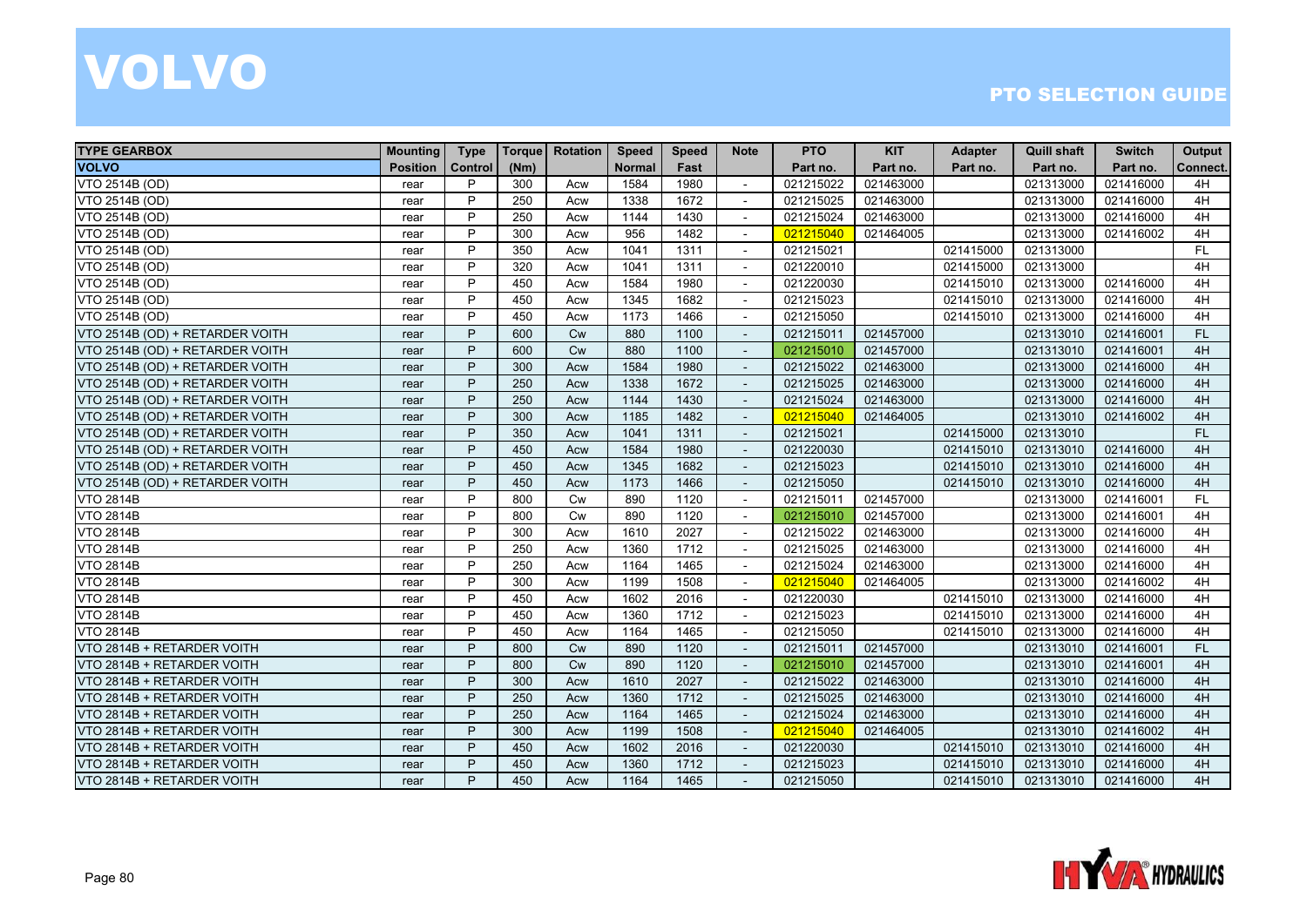| <b>TYPE GEARBOX</b>                 | <b>Mounting</b> | <b>Type</b> | <b>Torque</b> | <b>Rotation</b> | <b>Speed</b>  | <b>Speed</b> | <b>Note</b>     | <b>PTO</b> | <b>KIT</b> | Adapter   | <b>Quill shaft</b> | <b>Switch</b> | Output    |
|-------------------------------------|-----------------|-------------|---------------|-----------------|---------------|--------------|-----------------|------------|------------|-----------|--------------------|---------------|-----------|
| <b>ZF</b>                           | <b>Position</b> | Control     | (Nm)          |                 | <b>Normal</b> | Fast         |                 | Part no.   | Part no.   | Part no.  | Part no.           | Part no.      | Connect.  |
| 12AS-1630 TD/15,86-1,0              | rear            | P           | 380           | Acw             | 1282          | $\Omega$     | 2G2             | 021220020  |            | 021414003 | 021314005          | 021416000     | 4H/4H     |
| 12AS-1630 TD/15,86-1,0              | rear            | P           | 1000          | <b>Cw</b>       | 820           | $\Omega$     | C <sub>5</sub>  | 021215011  | 021457000  |           | 021314005          | 021416001     | <b>FL</b> |
| 12AS-1630 TD/15,86-1,0              | rear            | P           | 1000          | Cw              | 820           | $\Omega$     | C <sub>5</sub>  | 021215010  | 021457000  |           | 021314005          | 021416001     | 4H        |
| 12AS-1630 TD/15,86-1,0              | rear            | P           | 700           | Acw             | 1115          | $\Omega$     | G <sub>4</sub>  | 021214091  |            |           | 021314008          |               | 4H        |
| 12AS-1630 TD/15,86-1,0              | rear            | P           | 700           | Acw             | 1115          | $\Omega$     | G <sub>4</sub>  | 021214091  |            |           | 021314008          |               | 4H        |
| 12AS-1630 TD/15,86-1,0              | rear            | P           | 300           | Acw             | 1484          | $\Omega$     | C <sub>5</sub>  | 021215022  | 021463000  |           | 021314005          | 021416000     | 4H        |
| 12AS-1630 TD/15,86-1,0              | rear            | P           | 250           | Acw             | 1246          | $\mathbf{0}$ | C <sub>5</sub>  | 021215025  | 021463000  |           | 021314005          | 021416000     | 4H        |
| 12AS-1630 TD/15,86-1,0              | rear            | P           | 250           | Acw             | 1066          | $\Omega$     | C <sub>5</sub>  | 021215024  | 021463000  |           | 021314005          | 021416000     | 4H        |
| 12AS-1630 TD/15,86-1,0              | rear            | P           | 300           | Acw             | 1105          | $\Omega$     | C <sub>5</sub>  | 021215040  | 021464005  |           | 021314005          | 021416002     | 4H        |
| 12AS-1630 TD/15,86-1,0              | rear            | P           | 380           | Acw             | 1282          | $\Omega$     | 2G2             | 021215060  |            | 021414010 | 021314005          | 021416000     | 4H/4H     |
| 12AS-1630 TD/15,86-1,0              | rear            | P           | 350           | Acw             | 1476          | $\mathbf{0}$ | C <sub>5</sub>  | 021220030  |            | 021415010 | 021314005          | 021416000     | 4H        |
| 12AS-1630 TD/15,86-1,0              | rear            | P           | 400           | Acw             | 1254          | $\mathbf{0}$ | C <sub>5</sub>  | 021215023  |            | 021415010 | 021314005          | 021416000     | 4H        |
| 12AS-1630 TD/15,86-1,0              | rear            | P           | 450           | Acw             | 1093          | $\Omega$     | C <sub>5</sub>  | 021215050  |            | 021415010 | 021314005          | 021416000     | 4H        |
| 12AS-1631 TD+IT/15,86-1,0           | rear            | P           | 1000          | <b>Cw</b>       | 820           | $\Omega$     | C <sub>5</sub>  | 021215011  | 021464004  |           | 021314004          | 021416001     | FL        |
| 12AS-1631 TD+IT/15,86-1,0           | rear            | P           | 1000          | <b>Cw</b>       | 820           | $\Omega$     | C <sub>5</sub>  | 021215010  | 021464004  |           | 021314004          | 021416001     | 4H        |
| 12AS-1631 TD+IT/15,86-1,0           | rear            | P           | 300           | Acw             | 1484          | $\mathbf{0}$ | C <sub>5</sub>  | 021215022  | 021464000  |           | 021314004          | 021416000     | 4H        |
| 12AS-1631 TD+IT/15,86-1,0           | rear            | P           | 250           | Acw             | 1246          | $\mathbf{0}$ | C <sub>5</sub>  | 021215025  | 021464000  |           | 021314004          | 021416000     | 4H        |
| 12AS-1631 TD+IT/15,86-1,0           | rear            | P           | 250           | Acw             | 1066          | $\Omega$     | C <sub>5</sub>  | 021215024  | 021464000  |           | 021314004          | 021416000     | 4H        |
| 12AS-1631 TD+IT/15,86-1,0           | rear            | P           | 300           | Acw             | 1105          | $\Omega$     | C <sub>5</sub>  | 021215040  | 021464009  |           | 021314004          | 021416002     | 4H        |
| 12AS-1631 TD+IT/15,86-1,0           | rear            | P           | 350           | Acw             | 1476          | $\mathbf 0$  | C <sub>5</sub>  | 021220030  |            | 021407008 | 021314004          | 021416000     | 4H        |
| 12AS-1631 TD+IT/15,86-1,0           | rear            | P           | 400           | Acw             | 1254          | $\mathbf{0}$ | C <sub>5</sub>  | 021215023  |            | 021407008 | 021314004          | 021416000     | 4H        |
| 12AS-1631 TD+IT/15,86-1,0           | rear            | P           | 450           | Acw             | 1093          | $\Omega$     | C <sub>5</sub>  | 021215050  |            | 021407008 | 021314004          | 021416000     | 4H        |
| (TEC1800)<br>12AS-1800/14,89-1,0    | rear            | P           | 380           | Acw             | 1188          | $\Omega$     | 2G <sub>2</sub> | 021220020  |            | 021414003 | 021314005          | 021416000     | 4H/4H     |
| 12AS-1800/14,89-1,0<br>(TEC1800)    | rear            | P           | 1000          | <b>Cw</b>       | 760           | $\Omega$     | C <sub>5</sub>  | 021215011  | 021457000  |           | 021314005          | 021416001     | <b>FL</b> |
| 12AS-1800/14,89-1,0<br>(TEC1800)    | rear            | P           | 1000          | Cw              | 760           | $\Omega$     | C <sub>5</sub>  | 021215010  | 021457000  |           | 021314005          | 021416001     | 4H        |
| 12AS-1800/14,89-1,0<br>(TEC1800)    | rear            | P           | 300           | Acw             | 1375          | $\Omega$     | C <sub>5</sub>  | 021215022  | 021463000  |           | 021314005          | 021416000     | 4H        |
| (TEC1800)<br>12AS-1800/14,89-1,0    | rear            | P           | 250           | Acw             | 1155          | $\Omega$     | C <sub>5</sub>  | 021215025  | 021463000  |           | 021314005          | 021416000     | 4H        |
| 12AS-1800/14,89-1,0<br>(TEC1800)    | rear            | P           | 250           | Acw             | 988           | $\Omega$     | C <sub>5</sub>  | 021215024  | 021463000  |           | 021314005          | 021416000     | 4H        |
| 12AS-1800/14,89-1,0<br>(TEC1800)    | rear            | P           | 300           | Acw             | 1024          | $\mathbf{0}$ | C <sub>5</sub>  | 021215040  | 021464005  |           | 021314005          | 021416002     | 4H        |
| 12AS-1800/14,89-1,0<br>(TEC1800)    | rear            | P           | 380           | Acw             | 1188          | $\Omega$     | 2G <sub>2</sub> | 021215060  |            | 021414010 | 021314005          | 021416000     | 4H/4H     |
| 12AS-1800/14,89-1,0<br>(TEC1800)    | rear            | P           | 350           | Acw             | 1368          | $\Omega$     | C <sub>5</sub>  | 021220030  |            | 021415010 | 021314005          | 021416000     | 4H        |
| 12AS-1800/14,89-1,0<br>(TEC1800)    | rear            | P           | 400           | Acw             | 1162          | $\Omega$     | C <sub>5</sub>  | 021215023  |            | 021415010 | 021314005          | 021416000     | 4H        |
| 12AS-1800/14,89-1,0<br>(TEC1800)    | rear            | P           | 450           | Acw             | 994           | $\Omega$     | C <sub>5</sub>  | 021215050  |            | 021415010 | 021314005          | 021416000     | 4H        |
| 12AS-1800+IT/14,89-1,0 (TEC1800+IT) | rear            | P           | 1000          | Cw              | 760           | $\mathbf 0$  | C <sub>5</sub>  | 021215011  | 021464004  |           | 021314004          | 021416001     | <b>FL</b> |
| 12AS-1800+IT/14,89-1,0 (TEC1800+IT) | rear            | P           | 1000          | Cw              | 760           | $\mathbf 0$  | C <sub>5</sub>  | 021215010  | 021464004  |           | 021314004          | 021416001     | 4H        |
| 12AS-1800+IT/14,89-1,0 (TEC1800+IT) | rear            | P           | 300           | Acw             | 1375          | $\mathbf{0}$ | C <sub>5</sub>  | 021215022  | 021464000  |           | 021314004          | 021416000     | 4H        |
| 12AS-1800+IT/14,89-1,0 (TEC1800+IT) | rear            | P           | 250           | Acw             | 1155          | $\Omega$     | C <sub>5</sub>  | 021215025  | 021464000  |           | 021314004          | 021416000     | 4H        |
| 12AS-1800+IT/14,89-1,0 (TEC1800+IT) | rear            | P           | 250           | Acw             | 988           | $\Omega$     | C <sub>5</sub>  | 021215024  | 021464000  |           | 021314004          | 021416000     | 4H        |
| 12AS-1800+IT/14,89-1,0 (TEC1800+IT) | rear            | P           | 300           | Acw             | 1024          | $\Omega$     | C <sub>5</sub>  | 021215040  | 021464009  |           | 021314004          | 021416002     | 4H        |

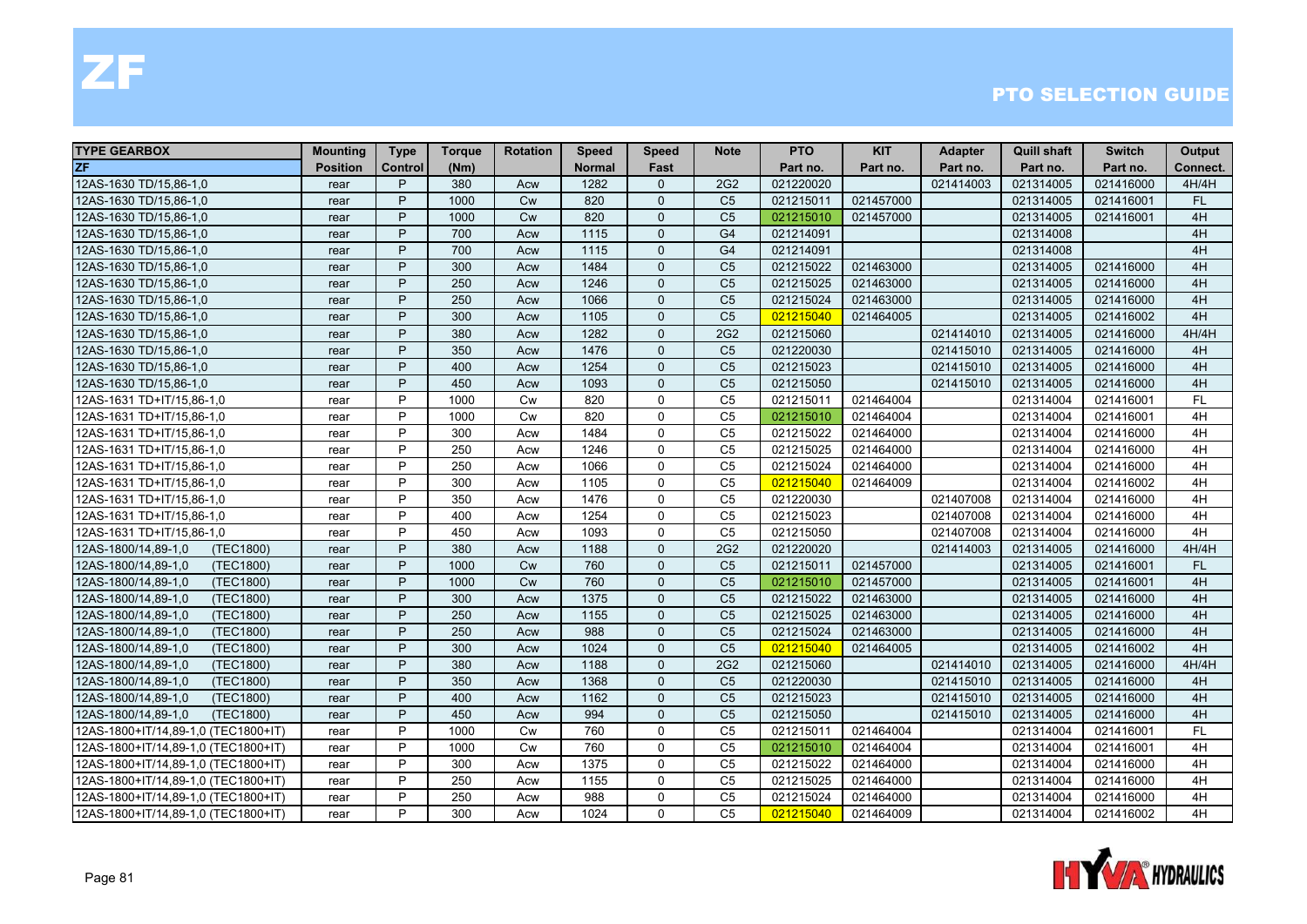| <b>TYPE GEARBOX</b>                 | <b>Mounting</b> | <b>Type</b> | <b>Torque</b> | <b>Rotation</b> | <b>Speed</b>  | <b>Speed</b> | <b>Note</b>    | <b>PTO</b> | <b>KIT</b> | <b>Adapter</b> | <b>Quill shaft</b> | <b>Switch</b> | Output    |
|-------------------------------------|-----------------|-------------|---------------|-----------------|---------------|--------------|----------------|------------|------------|----------------|--------------------|---------------|-----------|
| <b>ZF</b>                           | <b>Position</b> | Control     | (Nm)          |                 | <b>Normal</b> | Fast         |                | Part no.   | Part no.   | Part no.       | Part no.           | Part no.      | Connect.  |
| 12AS-1800+IT/14,89-1,0 (TEC1800+IT) | rear            | P           | 350           | Acw             | 1368          | $\Omega$     | C <sub>5</sub> | 021220030  |            | 021407008      | 021314004          | 021416000     | 4H        |
| 12AS-1800+IT/14,89-1,0 (TEC1800+IT) | rear            | P           | 400           | Acw             | 1162          | $\Omega$     | C <sub>5</sub> | 021215023  |            | 021407008      | 021314004          | 021416000     | 4H        |
| 12AS-1800+IT/14,89-1,0 (TEC1800+IT) | rear            | P           | 450           | Acw             | 994           | $\mathbf{0}$ | C <sub>5</sub> | 021215050  |            | 021407008      | 021314004          | 021416000     | 4H        |
| 12AS-1930 TD/15,86-1,0              | rear            | P           | 380           | Acw             | 1282          | $\Omega$     | 2G2            | 021220020  |            | 021414003      | 021314005          | 021416000     | 4H/4H     |
| 12AS-1930 TD/15,86-1,0              | rear            | P           | 1000          | <b>Cw</b>       | 820           | $\Omega$     | C <sub>5</sub> | 021215011  | 021457000  |                | 021314005          | 021416001     | FL.       |
| 12AS-1930 TD/15,86-1,0              | rear            | P           | 1000          | <b>Cw</b>       | 820           | $\Omega$     | C <sub>5</sub> | 021215010  | 021457000  |                | 021314005          | 021416001     | 4H        |
| 12AS-1930 TD/15,86-1,0              | rear            | P           | 700           | Acw             | 1115          | $\mathbf{0}$ | G <sub>4</sub> | 021214091  |            |                | 021314008          |               | 4H        |
| 12AS-1930 TD/15,86-1,0              | rear            | P           | 700           | Acw             | 1115          | $\Omega$     | G <sub>4</sub> | 021214091  |            |                | 021314008          |               | 4H        |
| 12AS-1930 TD/15,86-1,0              | rear            | P           | 300           | Acw             | 1484          | $\Omega$     | C <sub>5</sub> | 021215022  | 021463000  |                | 021314005          | 021416000     | 4H        |
| 12AS-1930 TD/15,86-1,0              | rear            | P           | 250           | Acw             | 1246          | $\Omega$     | C <sub>5</sub> | 021215025  | 021463000  |                | 021314005          | 021416000     | 4H        |
| 12AS-1930 TD/15,86-1,0              | rear            | P           | 250           | Acw             | 1066          | $\mathbf{0}$ | C <sub>5</sub> | 021215024  | 021463000  |                | 021314005          | 021416000     | 4H        |
| 12AS-1930 TD/15,86-1,0              | rear            | P           | 300           | Acw             | 1105          | $\mathbf{0}$ | C <sub>5</sub> | 021215040  | 021464005  |                | 021314005          | 021416002     | 4H        |
| 12AS-1930 TD/15,86-1,0              | rear            | P           | 380           | Acw             | 1282          | $\Omega$     | 2G2            | 021215060  |            | 021414010      | 021314005          | 021416000     | 4H/4H     |
| 12AS-1930 TD/15,86-1,0              | rear            | P           | 350           | Acw             | 1476          | $\Omega$     | C <sub>5</sub> | 021220030  |            | 021415010      | 021314005          | 021416000     | 4H        |
| 12AS-1930 TD/15,86-1,0              | rear            | P           | 400           | Acw             | 1254          | $\Omega$     | C <sub>5</sub> | 021215023  |            | 021415010      | 021314005          | 021416000     | 4H        |
| 12AS-1930 TD/15,86-1,0              | rear            | P           | 450           | Acw             | 1093          | $\Omega$     | C <sub>5</sub> | 021215050  |            | 021415010      | 021314005          | 021416000     | 4H        |
| 12AS-1930 TO/12,33-0,78             | rear            | P           | 350           | Acw             | 2110          | $\mathbf{0}$ | 2G2            | 021220020  |            | 021414003      | 021314005          | 021416000     | 4H/4H     |
| 12AS-1930 TO/12,33-0,78             | rear            | P           | 1000          | <b>Cw</b>       | 1350          | $\Omega$     | C <sub>5</sub> | 021215011  | 021457000  |                | 021314005          | 021416001     | <b>FL</b> |
| 12AS-1930 TO/12,33-0,78             | rear            | P           | 1000          | <b>Cw</b>       | 1350          | $\Omega$     | C <sub>5</sub> | 021215010  | 021457000  |                | 021314005          | 021416001     | 4H        |
| 12AS-1930 TO/12,33-0,78             | rear            | P           | 200           | Acw             | 2052          | $\mathbf 0$  | C <sub>5</sub> | 021215025  | 021463000  |                | 021314005          | 021416000     | 4H        |
| 12AS-1930 TO/12,33-0,78             | rear            | P           | 220           | Acw             | 1755          | $\mathbf{0}$ | C <sub>5</sub> | 021215024  | 021463000  |                | 021314005          | 021416000     | 4H        |
| 12AS-1930 TO/12,33-0,78             | rear            | P           | 280           | Acw             | 1818          | $\Omega$     | C <sub>5</sub> | 021215040  | 021464005  |                | 021314005          | 021416002     | 4H        |
| 12AS-1930 TO/12,33-0,78             | rear            | P           | 350           | Acw             | 2110          | $\mathbf{0}$ | 2G2            | 021215060  |            | 021414010      | 021314005          | 021416000     | 4H/4H     |
| 12AS-1930 TO/12,33-0,78             | rear            | P           | 300           | Acw             | 2064          | $\Omega$     | C <sub>5</sub> | 021215023  |            | 021415010      | 021314005          | 021416000     | 4H        |
| 12AS-1930 TO/12,33-0,78             | rear            | P           | 340           | Acw             | 1799          | $\Omega$     | C <sub>5</sub> | 021215050  |            | 021415010      | 021314005          | 021416000     | 4H        |
| 12AS-1931 TD+IT/15,86-1,0           | rear            | P           | 1000          | <b>Cw</b>       | 820           | $\Omega$     | C <sub>5</sub> | 021215011  | 021464004  |                | 021314004          | 021416001     | <b>FL</b> |
| 12AS-1931 TD+IT/15,86-1,0           | rear            | P           | 1000          | <b>Cw</b>       | 820           | $\Omega$     | C <sub>5</sub> | 021215010  | 021464004  |                | 021314004          | 021416001     | 4H        |
| 12AS-1931 TD+IT/15,86-1,0           | rear            | P           | 300           | Acw             | 1484          | $\Omega$     | C <sub>5</sub> | 021215022  | 021464000  |                | 021314004          | 021416000     | 4H        |
| 12AS-1931 TD+IT/15,86-1,0           | rear            | P           | 250           | Acw             | 1246          | $\mathbf{0}$ | C <sub>5</sub> | 021215025  | 021464000  |                | 021314004          | 021416000     | 4H        |
| 12AS-1931 TD+IT/15,86-1,0           | rear            | P           | 250           | Acw             | 1066          | $\Omega$     | C <sub>5</sub> | 021215024  | 021464000  |                | 021314004          | 021416000     | 4H        |
| 12AS-1931 TD+IT/15,86-1,0           | rear            | P           | 300           | Acw             | 1105          | $\Omega$     | C <sub>5</sub> | 021215040  | 021464009  |                | 021314004          | 021416002     | 4H        |
| 12AS-1931 TD+IT/15,86-1,0           | rear            | P           | 350           | Acw             | 1476          | $\Omega$     | C <sub>5</sub> | 021220030  |            | 021407008      | 021314004          | 021416000     | 4H        |
| 12AS-1931 TD+IT/15,86-1,0           | rear            | P           | 400           | Acw             | 1254          | $\Omega$     | C <sub>5</sub> | 021215023  |            | 021407008      | 021314004          | 021416000     | 4H        |
| 12AS-1931 TD+IT/15,86-1,0           | rear            | P           | 450           | Acw             | 1093          | $\mathbf{0}$ | C <sub>5</sub> | 021215050  |            | 021407008      | 021314004          | 021416000     | 4H        |
| 12AS-1931 TO+IT/12,33-0,78          | rear            | P           | 1000          | Cw              | 1350          | $\mathbf 0$  | C <sub>5</sub> | 021215011  | 021464004  |                | 021314004          | 021416001     | <b>FL</b> |
| 12AS-1931 TO+IT/12,33-0,78          | rear            | P           | 1000          | <b>Cw</b>       | 1350          | $\mathbf{0}$ | C <sub>5</sub> | 021215010  | 021464004  |                | 021314004          | 021416001     | 4H        |
| 12AS-1931 TO+IT/12,33-0,78          | rear            | P           | 200           | Acw             | 2052          | $\Omega$     | C <sub>5</sub> | 021215025  | 021464000  |                | 021314004          | 021416000     | 4H        |
| 12AS-1931 TO+IT/12,33-0,78          | rear            | P           | 220           | Acw             | 1755          | $\Omega$     | C <sub>5</sub> | 021215024  | 021464000  |                | 021314004          | 021416000     | 4H        |
| 12AS-1931 TO+IT/12,33-0,78          | rear            | P           | 280           | Acw             | 1818          | $\Omega$     | C <sub>5</sub> | 021215040  | 021464009  |                | 021314004          | 021416002     | 4H        |

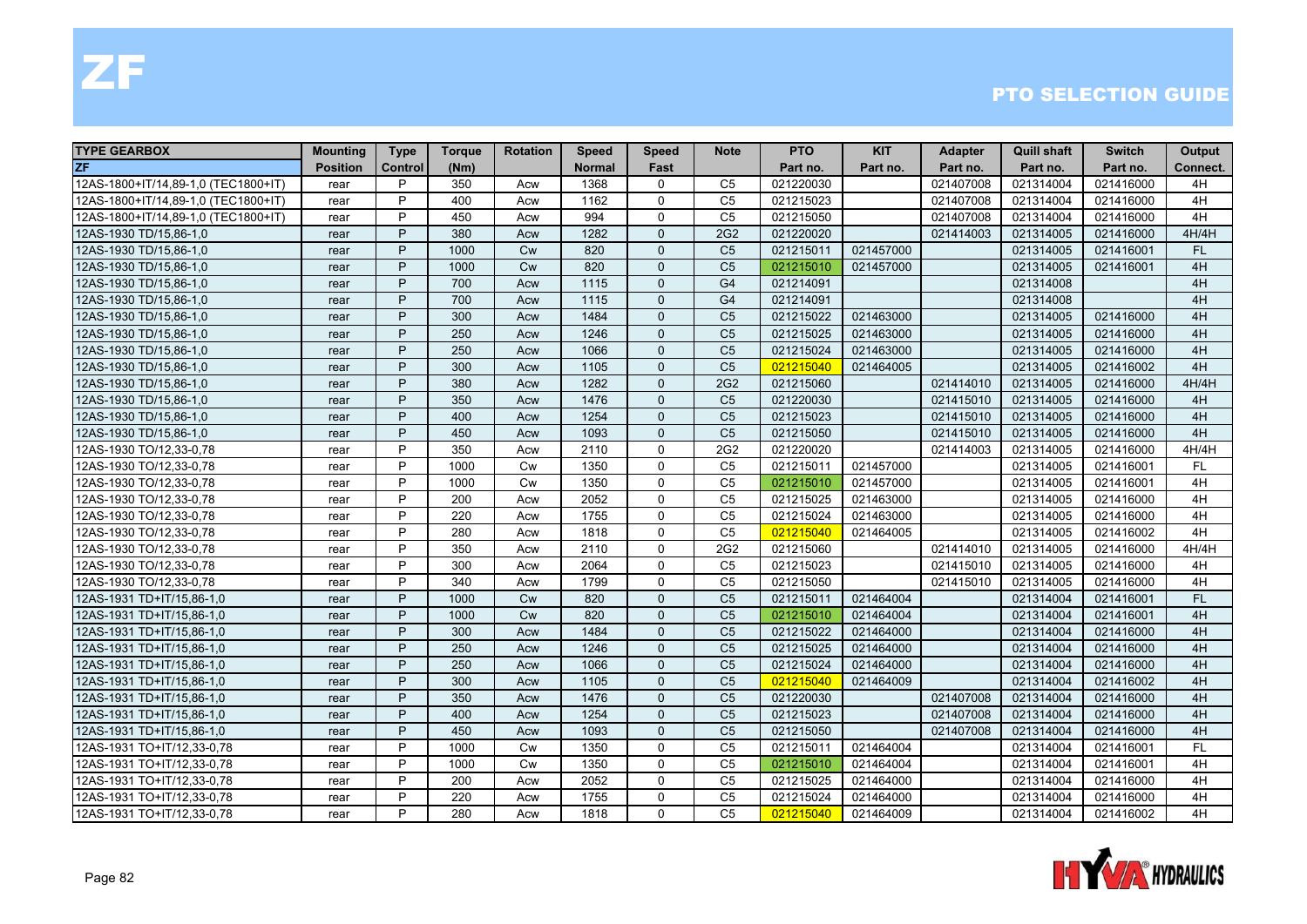| <b>TYPE GEARBOX</b>        | Mounting        | <b>Type</b> | <b>Torque</b> | <b>Rotation</b> | <b>Speed</b>  | <b>Speed</b> | <b>Note</b>     | <b>PTO</b> | <b>KIT</b> | <b>Adapter</b> | <b>Quill shaft</b> | <b>Switch</b> | Output    |
|----------------------------|-----------------|-------------|---------------|-----------------|---------------|--------------|-----------------|------------|------------|----------------|--------------------|---------------|-----------|
| <b>ZF</b>                  | <b>Position</b> | Control     | (Nm)          |                 | <b>Normal</b> | Fast         |                 | Part no.   | Part no.   | Part no.       | Part no.           | Part no.      | Connect.  |
| 12AS-1931 TO+IT/12,33-0,78 | rear            | P           | 300           | Acw             | 2064          | $\Omega$     | C <sub>5</sub>  | 021215023  |            | 021407008      | 021314004          | 021416000     | 4H        |
| 12AS-1931 TO+IT/12,33-0,78 | rear            | P           | 340           | Acw             | 1799          | $\Omega$     | C <sub>5</sub>  | 021215050  |            | 021407008      | 021314004          | 021416000     | 4H        |
| 12AS-2130 TD/15,86-1,0     | rear            | P           | 380           | Acw             | 1282          | $\Omega$     | 2G2             | 021220020  |            | 021414003      | 021314005          | 021416000     | 4H/4H     |
| 12AS-2130 TD/15,86-1,0     | rear            | P           | 1000          | Cw              | 820           | $\Omega$     | C <sub>5</sub>  | 021215011  | 021457000  |                | 021314005          | 021416001     | FL.       |
| 12AS-2130 TD/15,86-1,0     | rear            | P           | 1000          | <b>Cw</b>       | 820           | $\Omega$     | C <sub>5</sub>  | 021215010  | 021457000  |                | 021314005          | 021416001     | 4H        |
| 12AS-2130 TD/15,86-1,0     | rear            | P           | 700           | Acw             | 1115          | $\Omega$     | G <sub>4</sub>  | 021214091  |            |                | 021314008          |               | 4H        |
| 12AS-2130 TD/15,86-1,0     | rear            | P           | 700           | Acw             | 1115          | $\Omega$     | G <sub>4</sub>  | 021214091  |            |                | 021314008          |               | 4H        |
| 12AS-2130 TD/15,86-1,0     | rear            | P           | 300           | Acw             | 1484          | $\Omega$     | C <sub>5</sub>  | 021215022  | 021463000  |                | 021314005          | 021416000     | 4H        |
| 12AS-2130 TD/15,86-1,0     | rear            | P           | 250           | Acw             | 1246          | $\Omega$     | C <sub>5</sub>  | 021215025  | 021463000  |                | 021314005          | 021416000     | 4H        |
| 12AS-2130 TD/15,86-1,0     | rear            | P           | 250           | Acw             | 1066          | $\Omega$     | C <sub>5</sub>  | 021215024  | 021463000  |                | 021314005          | 021416000     | 4H        |
| 12AS-2130 TD/15,86-1,0     | rear            | P           | 300           | Acw             | 1105          | $\mathbf{0}$ | C <sub>5</sub>  | 021215040  | 021464005  |                | 021314005          | 021416002     | 4H        |
| 12AS-2130 TD/15,86-1,0     | rear            | P           | 380           | Acw             | 1282          | $\Omega$     | 2G2             | 021215060  |            | 021414010      | 021314005          | 021416000     | 4H/4H     |
| 12AS-2130 TD/15,86-1,0     | rear            | P           | 350           | Acw             | 1476          | $\Omega$     | C <sub>5</sub>  | 021220030  |            | 021415010      | 021314005          | 021416000     | 4H        |
| 12AS-2130 TD/15,86-1,0     | rear            | P           | 400           | Acw             | 1254          | $\Omega$     | C <sub>5</sub>  | 021215023  |            | 021415010      | 021314005          | 021416000     | 4H        |
| 12AS-2130 TD/15,86-1,0     | rear            | P           | 450           | Acw             | 1093          | $\Omega$     | C <sub>5</sub>  | 021215050  |            | 021415010      | 021314005          | 021416000     | 4H        |
| 12AS-2130 TO/12,33-0,78    | rear            | P           | 350           | Acw             | 2110          | $\Omega$     | 2G <sub>2</sub> | 021220020  |            | 021414003      | 021314005          | 021416000     | 4H/4H     |
| 12AS-2130 TO/12,33-0,78    | rear            | P           | 1000          | <b>Cw</b>       | 1350          | $\mathbf{0}$ | C <sub>5</sub>  | 021215011  | 021457000  |                | 021314005          | 021416001     | <b>FL</b> |
| 12AS-2130 TO/12,33-0,78    | rear            | P           | 1000          | <b>Cw</b>       | 1350          | $\Omega$     | C <sub>5</sub>  | 021215010  | 021457000  |                | 021314005          | 021416001     | 4H        |
| 12AS-2130 TO/12,33-0,78    | rear            | P           | 200           | Acw             | 2052          | $\Omega$     | C <sub>5</sub>  | 021215025  | 021463000  |                | 021314005          | 021416000     | 4H        |
| 12AS-2130 TO/12,33-0,78    | rear            | P           | 220           | Acw             | 1755          | $\mathbf 0$  | C <sub>5</sub>  | 021215024  | 021463000  |                | 021314005          | 021416000     | 4H        |
| 12AS-2130 TO/12,33-0,78    | rear            | P           | 280           | Acw             | 1818          | $\mathbf{0}$ | C <sub>5</sub>  | 021215040  | 021464005  |                | 021314005          | 021416002     | 4H        |
| 12AS-2130 TO/12,33-0,78    | rear            | P           | 350           | Acw             | 2110          | $\mathbf{0}$ | 2G <sub>2</sub> | 021215060  |            | 021414010      | 021314005          | 021416000     | 4H/4H     |
| 12AS-2130 TO/12,33-0,78    | rear            | P           | 300           | Acw             | 2064          | $\Omega$     | C <sub>5</sub>  | 021215023  |            | 021415010      | 021314005          | 021416000     | 4H        |
| 12AS-2130 TO/12,33-0,78    | rear            | P           | 340           | Acw             | 1799          | $\Omega$     | C <sub>5</sub>  | 021215050  |            | 021415010      | 021314005          | 021416000     | 4H        |
| 12AS-2131 TD+IT/15,86-1,0  | rear            | P           | 1000          | <b>Cw</b>       | 820           | $\Omega$     | C <sub>5</sub>  | 021215011  | 021464004  |                | 021314004          | 021416001     | <b>FL</b> |
| 12AS-2131 TD+IT/15,86-1,0  | rear            | P           | 1000          | Cw              | 820           | $\Omega$     | C <sub>5</sub>  | 021215010  | 021464004  |                | 021314004          | 021416001     | 4H        |
| 12AS-2131 TD+IT/15,86-1,0  | rear            | P           | 300           | Acw             | 1484          | $\Omega$     | C <sub>5</sub>  | 021215022  | 021464000  |                | 021314004          | 021416000     | 4H        |
| 12AS-2131 TD+IT/15,86-1,0  | rear            | P           | 250           | Acw             | 1246          | $\Omega$     | C <sub>5</sub>  | 021215025  | 021464000  |                | 021314004          | 021416000     | 4H        |
| 12AS-2131 TD+IT/15,86-1,0  | rear            | P           | 250           | Acw             | 1066          | $\Omega$     | C <sub>5</sub>  | 021215024  | 021464000  |                | 021314004          | 021416000     | 4H        |
| 12AS-2131 TD+IT/15,86-1,0  | rear            | P           | 300           | Acw             | 1105          | $\Omega$     | C <sub>5</sub>  | 021215040  | 021464009  |                | 021314004          | 021416002     | 4H        |
| 12AS-2131 TD+IT/15,86-1,0  | rear            | P           | 350           | Acw             | 1476          | $\Omega$     | C <sub>5</sub>  | 021220030  |            | 021407008      | 021314004          | 021416000     | 4H        |
| 12AS-2131 TD+IT/15,86-1,0  | rear            | P           | 400           | Acw             | 1254          | $\Omega$     | C <sub>5</sub>  | 021215023  |            | 021407008      | 021314004          | 021416000     | 4H        |
| 12AS-2131 TD+IT/15,86-1,0  | rear            | P           | 450           | Acw             | 1093          | $\Omega$     | C <sub>5</sub>  | 021215050  |            | 021407008      | 021314004          | 021416000     | 4H        |
| 12AS-2131 TO+IT/12,33-0,78 | rear            | P           | 1000          | <b>Cw</b>       | 1350          | $\mathbf 0$  | C <sub>5</sub>  | 021215011  | 021464004  |                | 021314004          | 021416001     | <b>FL</b> |
| 12AS-2131 TO+IT/12,33-0,78 | rear            | P           | 1000          | Cw              | 1350          | $\Omega$     | C <sub>5</sub>  | 021215010  | 021464004  |                | 021314004          | 021416001     | 4H        |
| 12AS-2131 TO+IT/12,33-0,78 | rear            | P           | 200           | Acw             | 2052          | $\mathbf{0}$ | C <sub>5</sub>  | 021215025  | 021464000  |                | 021314004          | 021416000     | 4H        |
| 12AS-2131 TO+IT/12,33-0,78 | rear            | P           | 220           | Acw             | 1755          | $\Omega$     | C <sub>5</sub>  | 021215024  | 021464000  |                | 021314004          | 021416000     | 4H        |
| 12AS-2131 TO+IT/12,33-0,78 | rear            | P           | 280           | Acw             | 1818          | $\Omega$     | C <sub>5</sub>  | 021215040  | 021464009  |                | 021314004          | 021416002     | 4H        |
| 12AS-2131 TO+IT/12,33-0,78 | rear            | P           | 300           | Acw             | 2064          | $\Omega$     | C <sub>5</sub>  | 021215023  |            | 021407008      | 021314004          | 021416000     | 4H        |

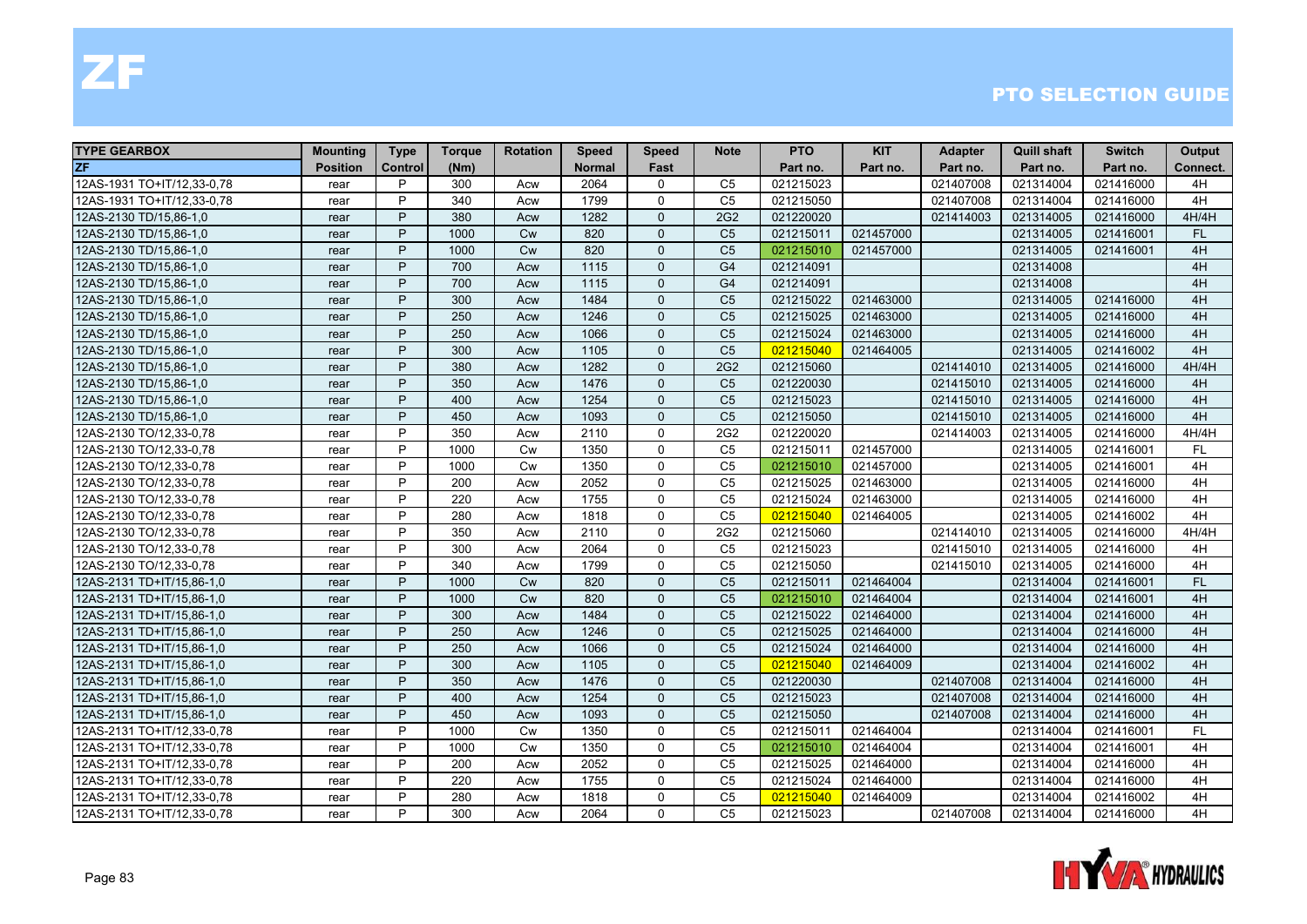| <b>TYPE GEARBOX</b>        | <b>Mounting</b> | <b>Type</b> | <b>Torque</b> | <b>Rotation</b> | <b>Speed</b>  | <b>Speed</b> | <b>Note</b>     | <b>PTO</b> | <b>KIT</b> | <b>Adapter</b> | <b>Quill shaft</b> | <b>Switch</b> | Output    |
|----------------------------|-----------------|-------------|---------------|-----------------|---------------|--------------|-----------------|------------|------------|----------------|--------------------|---------------|-----------|
| <b>ZF</b>                  | <b>Position</b> | Control     | (Nm)          |                 | <b>Normal</b> | Fast         |                 | Part no.   | Part no.   | Part no.       | Part no.           | Part no.      | Connect.  |
| 12AS-2131 TO+IT/12.33-0.78 | rear            | P           | 340           | Acw             | 1799          | $\Omega$     | C <sub>5</sub>  | 021215050  |            | 021407008      | 021314004          | 021416000     | 4H        |
| 12AS-2140 TD/15.86-1.0     | rear            | P           | 380           | Acw             | 1282          | $\Omega$     | 2G2             | 021220020  |            | 021414003      | 021314005          | 021416000     | 4H/4H     |
| 12AS-2140 TD/15,86-1,0     | rear            | P           | 1000          | <b>Cw</b>       | 820           | $\Omega$     | C <sub>5</sub>  | 021215011  | 021457000  |                | 021314005          | 021416001     | <b>FL</b> |
| 12AS-2140 TD/15,86-1,0     | rear            | P           | 1000          | Cw              | 820           | $\Omega$     | C <sub>5</sub>  | 021215010  | 021457000  |                | 021314005          | 021416001     | 4H        |
| 12AS-2140 TD/15,86-1,0     | rear            | P           | 700           | Acw             | 1115          | $\Omega$     | G <sub>4</sub>  | 021214091  |            |                | 021314008          |               | 4H        |
| 12AS-2140 TD/15,86-1,0     | rear            | P           | 700           | Acw             | 1115          | $\Omega$     | G <sub>4</sub>  | 021214091  |            |                | 021314008          |               | 4H        |
| 12AS-2140 TD/15,86-1,0     | rear            | P           | 300           | Acw             | 1484          | $\Omega$     | C <sub>5</sub>  | 021215022  | 021463000  |                | 021314005          | 021416000     | 4H        |
| 12AS-2140 TD/15,86-1,0     | rear            | P           | 250           | Acw             | 1246          | $\Omega$     | C <sub>5</sub>  | 021215025  | 021463000  |                | 021314005          | 021416000     | 4H        |
| 12AS-2140 TD/15,86-1,0     | rear            | P           | 250           | Acw             | 1066          | $\Omega$     | C <sub>5</sub>  | 021215024  | 021463000  |                | 021314005          | 021416000     | 4H        |
| 12AS-2140 TD/15,86-1,0     | rear            | P           | 300           | Acw             | 1105          | $\Omega$     | C <sub>5</sub>  | 021215040  | 021464005  |                | 021314005          | 021416002     | 4H        |
| 12AS-2140 TD/15,86-1,0     | rear            | P           | 380           | Acw             | 1282          | $\Omega$     | 2G <sub>2</sub> | 021215060  |            | 021414010      | 021314005          | 021416000     | 4H/4H     |
| 12AS-2140 TD/15,86-1,0     | rear            | P           | 350           | Acw             | 1476          | $\Omega$     | C <sub>5</sub>  | 021220030  |            | 021415010      | 021314005          | 021416000     | 4H        |
| 12AS-2140 TD/15,86-1,0     | rear            | P           | 400           | Acw             | 1254          | $\Omega$     | C <sub>5</sub>  | 021215023  |            | 021415010      | 021314005          | 021416000     | 4H        |
| 12AS-2140 TD/15,86-1,0     | rear            | P           | 450           | Acw             | 1093          | $\Omega$     | C <sub>5</sub>  | 021215050  |            | 021415010      | 021314005          | 021416000     | 4H        |
| 12AS-2141 TD+IT/15,86-1,0  | rear            | P           | 1000          | <b>Cw</b>       | 820           | $\mathbf{0}$ | C <sub>5</sub>  | 021215011  | 021464004  |                | 021314004          | 021416001     | <b>FL</b> |
| 12AS-2141 TD+IT/15,86-1,0  | rear            | P           | 1000          | <b>Cw</b>       | 820           | $\Omega$     | C <sub>5</sub>  | 021215010  | 021464004  |                | 021314004          | 021416001     | 4H        |
| 12AS-2141 TD+IT/15,86-1,0  | rear            | P           | 300           | Acw             | 1484          | $\mathbf{0}$ | C <sub>5</sub>  | 021215022  | 021464000  |                | 021314004          | 021416000     | 4H        |
| 12AS-2141 TD+IT/15,86-1,0  | rear            | P           | 250           | Acw             | 1246          | $\Omega$     | C <sub>5</sub>  | 021215025  | 021464000  |                | 021314004          | 021416000     | 4H        |
| 12AS-2141 TD+IT/15,86-1,0  | rear            | P           | 250           | Acw             | 1066          | $\Omega$     | C <sub>5</sub>  | 021215024  | 021464000  |                | 021314004          | 021416000     | 4H        |
| 12AS-2141 TD+IT/15,86-1,0  | rear            | P           | 300           | Acw             | 1105          | $\mathbf{0}$ | C <sub>5</sub>  | 021215040  | 021464009  |                | 021314004          | 021416002     | 4H        |
| 12AS-2141 TD+IT/15,86-1,0  | rear            | P           | 350           | Acw             | 1476          | $\Omega$     | C <sub>5</sub>  | 021220030  |            | 021407008      | 021314004          | 021416000     | 4H        |
| 12AS-2141 TD+IT/15,86-1,0  | rear            | P           | 400           | Acw             | 1254          | $\Omega$     | C <sub>5</sub>  | 021215023  |            | 021407008      | 021314004          | 021416000     | 4H        |
| 12AS-2141 TD+IT/15,86-1,0  | rear            | P           | 450           | Acw             | 1093          | $\mathbf{0}$ | C <sub>5</sub>  | 021215050  |            | 021407008      | 021314004          | 021416000     | 4H        |
| 12AS-2301 TD+IT/15,86-1,0  | rear            | P           | 1000          | <b>Cw</b>       | 820           | $\Omega$     | C <sub>5</sub>  | 021215011  | 021464004  |                | 021314004          | 021416001     | <b>FL</b> |
| 12AS-2301 TD+IT/15,86-1,0  | rear            | P           | 1000          | Cw              | 820           | $\Omega$     | C <sub>5</sub>  | 021215010  | 021464004  |                | 021314004          | 021416001     | 4H        |
| 12AS-2301 TD+IT/15,86-1,0  | rear            | P           | 300           | Acw             | 1484          | $\Omega$     | C <sub>5</sub>  | 021215022  | 021464000  |                | 021314004          | 021416000     | 4H        |
| 12AS-2301 TD+IT/15,86-1,0  | rear            | P           | 250           | Acw             | 1246          | $\Omega$     | C <sub>5</sub>  | 021215025  | 021464000  |                | 021314004          | 021416000     | 4H        |
| 12AS-2301 TD+IT/15,86-1,0  | rear            | P           | 250           | Acw             | 1066          | $\Omega$     | C <sub>5</sub>  | 021215024  | 021464000  |                | 021314004          | 021416000     | 4H        |
| 12AS-2301 TD+IT/15,86-1,0  | rear            | P           | 300           | Acw             | 1105          | $\Omega$     | C <sub>5</sub>  | 021215040  | 021464009  |                | 021314004          | 021416002     | 4H        |
| 12AS-2301 TD+IT/15,86-1,0  | rear            | P           | 350           | Acw             | 1476          | $\Omega$     | C <sub>5</sub>  | 021220030  |            | 021407008      | 021314004          | 021416000     | 4H        |
| 12AS-2301 TD+IT/15,86-1,0  | rear            | P           | 400           | Acw             | 1254          | $\Omega$     | C <sub>5</sub>  | 021215023  |            | 021407008      | 021314004          | 021416000     | 4H        |
| 12AS-2301 TD+IT/15,86-1,0  | rear            | P           | 450           | Acw             | 1093          | $\Omega$     | C <sub>5</sub>  | 021215050  |            | 021407008      | 021314004          | 021416000     | 4H        |
| 12AS-2330 TD/15,86-1,0     | rear            | P           | 380           | Acw             | 1282          | $\mathbf 0$  | 2G <sub>2</sub> | 021220020  |            | 021414003      | 021314005          | 021416000     | 4H/4H     |
| 12AS-2330 TD/15,86-1,0     | rear            | P           | 1000          | Cw              | 820           | $\mathbf{0}$ | C <sub>5</sub>  | 021215011  | 021457000  |                | 021314005          | 021416001     | <b>FL</b> |
| 12AS-2330 TD/15,86-1,0     | rear            | P           | 1000          | Cw              | 820           | $\mathbf{0}$ | C <sub>5</sub>  | 021215010  | 021457000  |                | 021314005          | 021416001     | 4H        |
| 12AS-2330 TD/15,86-1,0     | rear            | P           | 700           | Acw             | 1115          | $\Omega$     | G4              | 021214091  |            |                | 021314008          |               | 4H        |
| 12AS-2330 TD/15,86-1,0     | rear            | P           | 700           | Acw             | 1115          | $\Omega$     | G4              | 021214091  |            |                | 021314008          |               | 4H        |
| 12AS-2330 TD/15,86-1,0     | rear            | P           | 300           | Acw             | 1484          | $\Omega$     | C <sub>5</sub>  | 021215022  | 021463000  |                | 021314005          | 021416000     | 4H        |
| 12AS-2330 TD/15,86-1,0     | rear            | P           | 250           | Acw             | 1246          | $\Omega$     | C <sub>5</sub>  | 021215025  | 021463000  |                | 021314005          | 021416000     | 4H        |

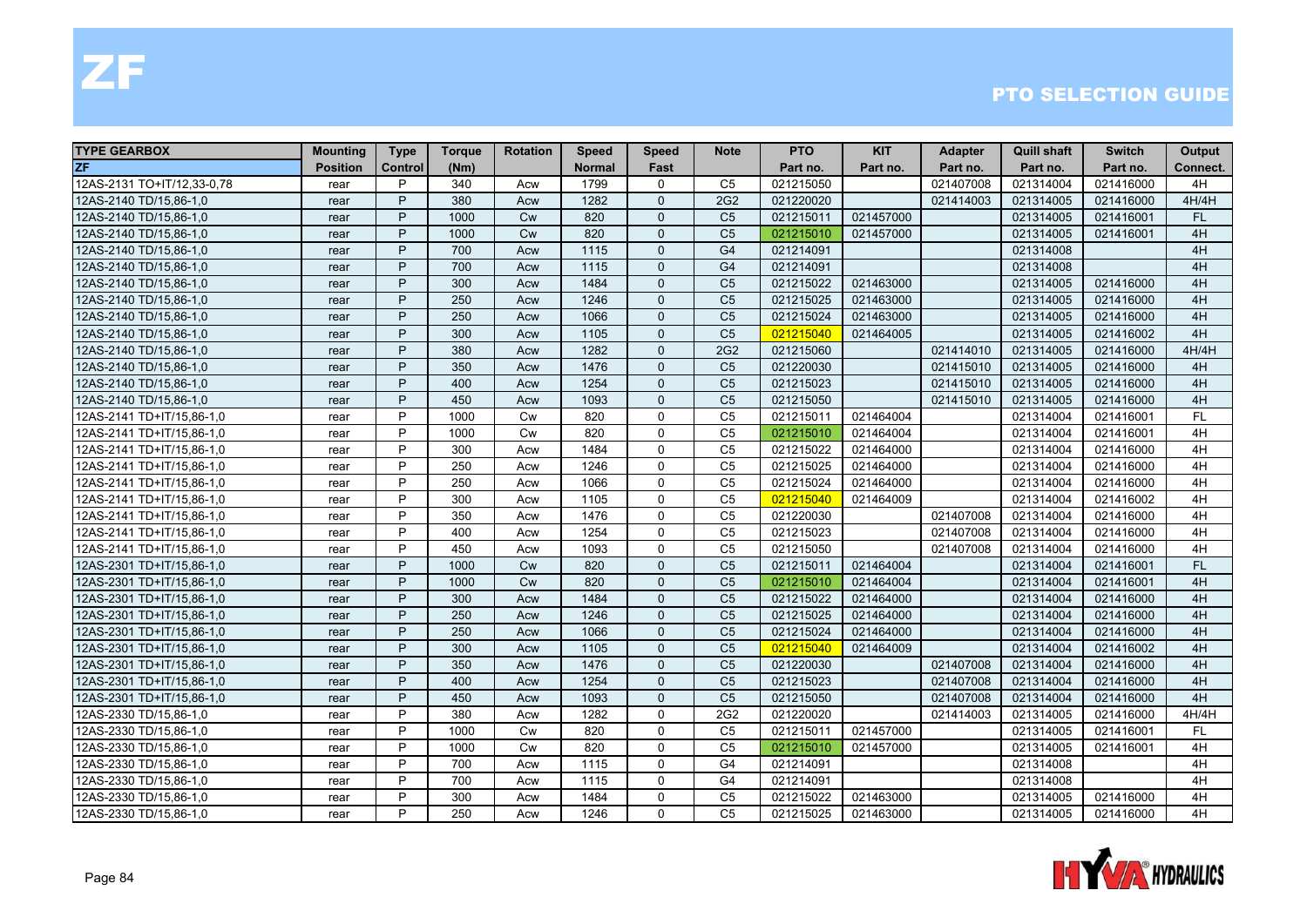| <b>TYPE GEARBOX</b>        | <b>Mounting</b> | <b>Type</b> | <b>Torque</b> | <b>Rotation</b> | <b>Speed</b>  | <b>Speed</b> | <b>Note</b>    | <b>PTO</b> | <b>KIT</b> | <b>Adapter</b> | <b>Quill shaft</b> | <b>Switch</b> | Output    |
|----------------------------|-----------------|-------------|---------------|-----------------|---------------|--------------|----------------|------------|------------|----------------|--------------------|---------------|-----------|
| <b>ZF</b>                  | <b>Position</b> | Control     | (Nm)          |                 | <b>Normal</b> | Fast         |                | Part no.   | Part no.   | Part no.       | Part no.           | Part no.      | Connect.  |
| 12AS-2330 TD/15,86-1,0     | rear            | P           | 250           | Acw             | 1066          | $\Omega$     | C <sub>5</sub> | 021215024  | 021463000  |                | 021314005          | 021416000     | 4H        |
| 12AS-2330 TD/15,86-1,0     | rear            | P           | 300           | Acw             | 1105          | $\Omega$     | C <sub>5</sub> | 021215040  | 021464005  |                | 021314005          | 021416002     | 4H        |
| 12AS-2330 TD/15,86-1,0     | rear            | P           | 380           | Acw             | 1282          | $\mathbf{0}$ | 2G2            | 021215060  |            | 021414010      | 021314005          | 021416000     | 4H/4H     |
| 12AS-2330 TD/15,86-1,0     | rear            | P           | 350           | Acw             | 1476          | $\mathbf{0}$ | C <sub>5</sub> | 021220030  |            | 021415010      | 021314005          | 021416000     | 4H        |
| 12AS-2330 TD/15,86-1,0     | rear            | P           | 400           | Acw             | 1254          | $\Omega$     | C <sub>5</sub> | 021215023  |            | 021415010      | 021314005          | 021416000     | 4H        |
| 12AS-2330 TD/15,86-1,0     | rear            | P           | 450           | Acw             | 1093          | $\Omega$     | C <sub>5</sub> | 021215050  |            | 021415010      | 021314005          | 021416000     | 4H        |
| 12AS-2330 TO/12,33-0,78    | rear            | P           | 350           | Acw             | 2110          | $\Omega$     | <b>2G2</b>     | 021220020  |            | 021414003      | 021314005          | 021416000     | 4H/4H     |
| 12AS-2330 TO/12,33-0,78    | rear            | P           | 1000          | Cw              | 1350          | $\Omega$     | C <sub>5</sub> | 021215011  | 021457000  |                | 021314005          | 021416001     | FL.       |
| 12AS-2330 TO/12,33-0,78    | rear            | P           | 1000          | Cw              | 1350          | $\Omega$     | C <sub>5</sub> | 021215010  | 021457000  |                | 021314005          | 021416001     | 4H        |
| 12AS-2330 TO/12,33-0,78    | rear            | P           | 200           | Acw             | 2052          | $\Omega$     | C <sub>5</sub> | 021215025  | 021463000  |                | 021314005          | 021416000     | 4H        |
| 12AS-2330 TO/12,33-0,78    | rear            | P           | 220           | Acw             | 1755          | $\mathbf{0}$ | C <sub>5</sub> | 021215024  | 021463000  |                | 021314005          | 021416000     | 4H        |
| 12AS-2330 TO/12,33-0,78    | rear            | P           | 280           | Acw             | 1818          | $\mathbf{0}$ | C <sub>5</sub> | 021215040  | 021464005  |                | 021314005          | 021416002     | 4H        |
| 12AS-2330 TO/12,33-0,78    | rear            | P           | 350           | Acw             | 2110          | $\Omega$     | 2G2            | 021215060  |            | 021414010      | 021314005          | 021416000     | 4H/4H     |
| 12AS-2330 TO/12,33-0,78    | rear            | P           | 300           | Acw             | 2064          | $\Omega$     | C <sub>5</sub> | 021215023  |            | 021415010      | 021314005          | 021416000     | 4H        |
| 12AS-2330 TO/12,33-0,78    | rear            | P           | 340           | Acw             | 1799          | $\Omega$     | C <sub>5</sub> | 021215050  |            | 021415010      | 021314005          | 021416000     | 4H        |
| 12AS-2331 TD+IT/15,86-1,0  | rear            | P           | 1000          | Cw              | 820           | $\mathbf{0}$ | C <sub>5</sub> | 021215011  | 021464004  |                | 021314004          | 021416001     | <b>FL</b> |
| 12AS-2331 TD+IT/15,86-1,0  | rear            | P           | 1000          | <b>Cw</b>       | 820           | $\mathbf{0}$ | C <sub>5</sub> | 021215010  | 021464004  |                | 021314004          | 021416001     | 4H        |
| 12AS-2331 TD+IT/15,86-1,0  | rear            | P           | 300           | Acw             | 1484          | $\Omega$     | C <sub>5</sub> | 021215022  | 021464000  |                | 021314004          | 021416000     | 4H        |
| 12AS-2331 TD+IT/15,86-1,0  | rear            | P           | 250           | Acw             | 1246          | $\Omega$     | C <sub>5</sub> | 021215025  | 021464000  |                | 021314004          | 021416000     | 4H        |
| 12AS-2331 TD+IT/15,86-1,0  | rear            | P           | 250           | Acw             | 1066          | $\mathbf 0$  | C <sub>5</sub> | 021215024  | 021464000  |                | 021314004          | 021416000     | 4H        |
| 12AS-2331 TD+IT/15,86-1,0  | rear            | P           | 300           | Acw             | 1105          | $\mathbf 0$  | C <sub>5</sub> | 021215040  | 021464009  |                | 021314004          | 021416002     | 4H        |
| 12AS-2331 TD+IT/15,86-1,0  | rear            | P           | 350           | Acw             | 1476          | $\Omega$     | C <sub>5</sub> | 021220030  |            | 021407008      | 021314004          | 021416000     | 4H        |
| 12AS-2331 TD+IT/15,86-1,0  | rear            | P           | 400           | Acw             | 1254          | $\mathbf{0}$ | C <sub>5</sub> | 021215023  |            | 021407008      | 021314004          | 021416000     | 4H        |
| 12AS-2331 TD+IT/15,86-1,0  | rear            | P           | 450           | Acw             | 1093          | $\Omega$     | C <sub>5</sub> | 021215050  |            | 021407008      | 021314004          | 021416000     | 4H        |
| 12AS-2331 TO+IT/12,33-0,78 | rear            | P           | 1000          | Cw              | 1350          | $\Omega$     | C <sub>5</sub> | 021215011  | 021464004  |                | 021314004          | 021416001     | <b>FL</b> |
| 12AS-2331 TO+IT/12,33-0,78 | rear            | P           | 1000          | <b>Cw</b>       | 1350          | $\Omega$     | C <sub>5</sub> | 021215010  | 021464004  |                | 021314004          | 021416001     | 4H        |
| 12AS-2331 TO+IT/12,33-0,78 | rear            | P           | 200           | Acw             | 2052          | $\Omega$     | C <sub>5</sub> | 021215025  | 021464000  |                | 021314004          | 021416000     | 4H        |
| 12AS-2331 TO+IT/12,33-0,78 | rear            | P           | 220           | Acw             | 1755          | $\Omega$     | C <sub>5</sub> | 021215024  | 021464000  |                | 021314004          | 021416000     | 4H        |
| 12AS-2331 TO+IT/12,33-0,78 | rear            | P           | 280           | Acw             | 1818          | $\mathbf{0}$ | C <sub>5</sub> | 021215040  | 021464009  |                | 021314004          | 021416002     | 4H        |
| 12AS-2331 TO+IT/12,33-0,78 | rear            | P           | 300           | Acw             | 2064          | $\Omega$     | C <sub>5</sub> | 021215023  |            | 021407008      | 021314004          | 021416000     | 4H        |
| 12AS-2331 TO+IT/12,33-0,78 | rear            | P           | 340           | Acw             | 1799          | $\Omega$     | C <sub>5</sub> | 021215050  |            | 021407008      | 021314004          | 021416000     | 4H        |
| 12AS-2340 TD/15,86-1,0     | rear            | P           | 380           | Acw             | 1282          | $\mathbf{0}$ | 2G2            | 021220020  |            | 021414003      | 021314005          | 021416000     | 4H/4H     |
| 12AS-2340 TD/15,86-1,0     | rear            | P           | 1000          | <b>Cw</b>       | 820           | $\Omega$     | C <sub>5</sub> | 021215011  | 021457000  |                | 021314005          | 021416001     | FL        |
| 12AS-2340 TD/15,86-1,0     | rear            | P           | 1000          | Cw              | 820           | $\mathbf 0$  | C <sub>5</sub> | 021215010  | 021457000  |                | 021314005          | 021416001     | 4H        |
| 12AS-2340 TD/15,86-1,0     | rear            | P           | 700           | Acw             | 1115          | $\mathbf 0$  | G4             | 021214091  |            |                | 021314008          |               | 4H        |
| 12AS-2340 TD/15,86-1,0     | rear            | P           | 700           | Acw             | 1115          | $\mathbf{0}$ | G4             | 021214091  |            |                | 021314008          |               | 4H        |
| 12AS-2340 TD/15,86-1,0     | rear            | P           | 300           | Acw             | 1484          | $\Omega$     | C <sub>5</sub> | 021215022  | 021463000  |                | 021314005          | 021416000     | 4H        |
| 12AS-2340 TD/15,86-1,0     | rear            | P           | 250           | Acw             | 1246          | $\Omega$     | C <sub>5</sub> | 021215025  | 021463000  |                | 021314005          | 021416000     | 4H        |
| 12AS-2340 TD/15,86-1,0     | rear            | P           | 250           | Acw             | 1066          | $\Omega$     | C <sub>5</sub> | 021215024  | 021463000  |                | 021314005          | 021416000     | 4H        |

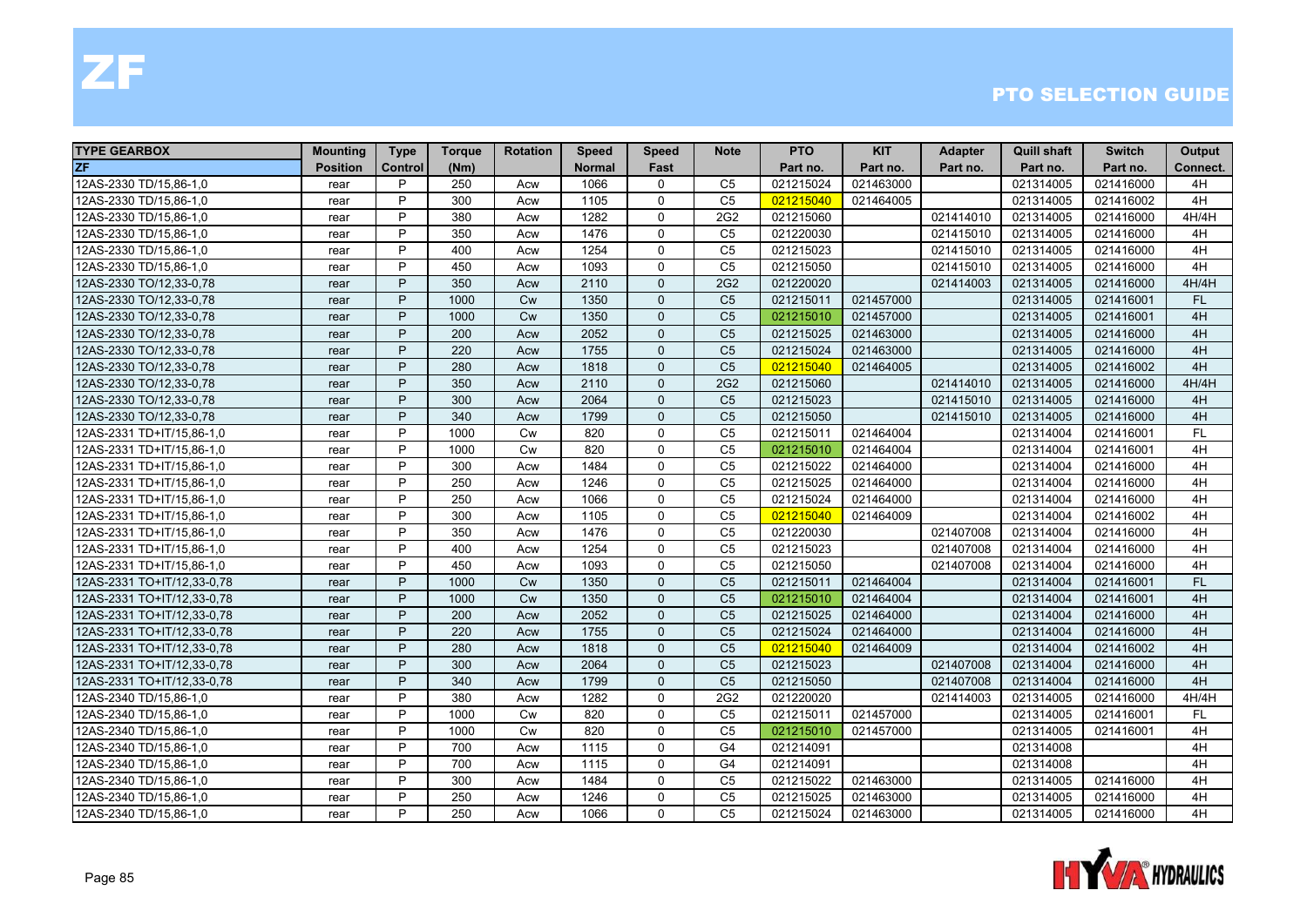| <b>TYPE GEARBOX</b>       | Mounting        | <b>Type</b> | <b>Torque</b> | <b>Rotation</b> | <b>Speed</b>  | <b>Speed</b> | <b>Note</b>     | <b>PTO</b> | <b>KIT</b> | <b>Adapter</b> | <b>Quill shaft</b> | <b>Switch</b> | Output    |
|---------------------------|-----------------|-------------|---------------|-----------------|---------------|--------------|-----------------|------------|------------|----------------|--------------------|---------------|-----------|
| <b>ZF</b>                 | <b>Position</b> | Control     | (Nm)          |                 | <b>Normal</b> | Fast         |                 | Part no.   | Part no.   | Part no.       | Part no.           | Part no.      | Connect.  |
| 12AS-2340 TD/15.86-1.0    | rear            | P           | 300           | Acw             | 1105          | $\Omega$     | C <sub>5</sub>  | 021215040  | 021464005  |                | 021314005          | 021416002     | 4H        |
| 12AS-2340 TD/15,86-1,0    | rear            | P           | 380           | Acw             | 1282          | $\Omega$     | 2G2             | 021215060  |            | 021414010      | 021314005          | 021416000     | 4H/4H     |
| 12AS-2340 TD/15,86-1,0    | rear            | P           | 350           | Acw             | 1476          | $\Omega$     | C <sub>5</sub>  | 021220030  |            | 021415010      | 021314005          | 021416000     | 4H        |
| 12AS-2340 TD/15,86-1,0    | rear            | P           | 400           | Acw             | 1254          | $\Omega$     | C <sub>5</sub>  | 021215023  |            | 021415010      | 021314005          | 021416000     | 4H        |
| 12AS-2340 TD/15,86-1,0    | rear            | P           | 450           | Acw             | 1093          | $\Omega$     | C <sub>5</sub>  | 021215050  |            | 021415010      | 021314005          | 021416000     | 4H        |
| 12AS-2341 TD+IT/15,86-1,0 | rear            | P           | 1000          | <b>Cw</b>       | 820           | $\Omega$     | C <sub>5</sub>  | 021215011  | 021464004  |                | 021314004          | 021416001     | <b>FL</b> |
| 12AS-2341 TD+IT/15,86-1,0 | rear            | P           | 1000          | Cw              | 820           | $\Omega$     | C <sub>5</sub>  | 021215010  | 021464004  |                | 021314004          | 021416001     | 4H        |
| 12AS-2341 TD+IT/15,86-1,0 | rear            | P           | 300           | Acw             | 1484          | $\Omega$     | C <sub>5</sub>  | 021215022  | 021464000  |                | 021314004          | 021416000     | 4H        |
| 12AS-2341 TD+IT/15,86-1,0 | rear            | P           | 250           | Acw             | 1246          | $\Omega$     | C <sub>5</sub>  | 021215025  | 021464000  |                | 021314004          | 021416000     | 4H        |
| 12AS-2341 TD+IT/15,86-1,0 | rear            | P           | 250           | Acw             | 1066          | $\Omega$     | C <sub>5</sub>  | 021215024  | 021464000  |                | 021314004          | 021416000     | 4H        |
| 12AS-2341 TD+IT/15,86-1,0 | rear            | P           | 300           | Acw             | 1105          | $\Omega$     | C <sub>5</sub>  | 021215040  | 021464009  |                | 021314004          | 021416002     | 4H        |
| 12AS-2341 TD+IT/15,86-1,0 | rear            | P           | 350           | Acw             | 1476          | $\Omega$     | C <sub>5</sub>  | 021220030  |            | 021407008      | 021314004          | 021416000     | 4H        |
| 12AS-2341 TD+IT/15,86-1,0 | rear            | P           | 400           | Acw             | 1254          | $\Omega$     | C <sub>5</sub>  | 021215023  |            | 021407008      | 021314004          | 021416000     | 4H        |
| 12AS-2341 TD+IT/15,86-1,0 | rear            | P           | 450           | Acw             | 1093          | $\Omega$     | C <sub>5</sub>  | 021215050  |            | 021407008      | 021314004          | 021416000     | 4H        |
| 12AS-2430 TD/15,86-1,0    | rear            | P           | 380           | Acw             | 1282          | $\mathbf{0}$ | 2G <sub>2</sub> | 021220020  |            | 021414003      | 021314005          | 021416000     | 4H/4H     |
| 12AS-2430 TD/15,86-1,0    | rear            | P           | 1000          | <b>Cw</b>       | 820           | $\Omega$     | C <sub>5</sub>  | 021215011  | 021457000  |                | 021314005          | 021416001     | FL.       |
| 12AS-2430 TD/15,86-1,0    | rear            | P           | 1000          | <b>Cw</b>       | 820           | $\mathbf{0}$ | C <sub>5</sub>  | 021215010  | 021457000  |                | 021314005          | 021416001     | 4H        |
| 12AS-2430 TD/15,86-1,0    | rear            | P           | 700           | Acw             | 1115          | $\Omega$     | G <sub>4</sub>  | 021214091  |            |                | 021314008          |               | 4H        |
| 12AS-2430 TD/15,86-1,0    | rear            | P           | 700           | Acw             | 1115          | $\Omega$     | G4              | 021214091  |            |                | 021314008          |               | 4H        |
| 12AS-2430 TD/15,86-1,0    | rear            | P           | 300           | Acw             | 1484          | $\mathbf{0}$ | C <sub>5</sub>  | 021215022  | 021463000  |                | 021314005          | 021416000     | 4H        |
| 12AS-2430 TD/15,86-1,0    | rear            | P           | 250           | Acw             | 1246          | $\Omega$     | C <sub>5</sub>  | 021215025  | 021463000  |                | 021314005          | 021416000     | 4H        |
| 12AS-2430 TD/15,86-1,0    | rear            | P           | 250           | Acw             | 1066          | $\Omega$     | C <sub>5</sub>  | 021215024  | 021463000  |                | 021314005          | 021416000     | 4H        |
| 12AS-2430 TD/15,86-1,0    | rear            | P           | 300           | Acw             | 1105          | $\mathbf 0$  | C <sub>5</sub>  | 021215040  | 021464005  |                | 021314005          | 021416002     | 4H        |
| 12AS-2430 TD/15,86-1,0    | rear            | P           | 380           | Acw             | 1282          | $\Omega$     | 2G2             | 021215060  |            | 021414010      | 021314005          | 021416000     | 4H/4H     |
| 12AS-2430 TD/15,86-1,0    | rear            | P           | 350           | Acw             | 1476          | $\Omega$     | C <sub>5</sub>  | 021220030  |            | 021415010      | 021314005          | 021416000     | 4H        |
| 12AS-2430 TD/15,86-1,0    | rear            | P           | 400           | Acw             | 1254          | $\Omega$     | C <sub>5</sub>  | 021215023  |            | 021415010      | 021314005          | 021416000     | 4H        |
| 12AS-2430 TD/15,86-1,0    | rear            | P           | 450           | Acw             | 1093          | $\Omega$     | C <sub>5</sub>  | 021215050  |            | 021415010      | 021314005          | 021416000     | 4H        |
| 12AS-2431 TD+IT/15,86-1,0 | rear            | P           | 1000          | Cw              | 820           | $\Omega$     | C <sub>5</sub>  | 021215011  | 021464004  |                | 021314004          | 021416001     | FL.       |
| 12AS-2431 TD+IT/15,86-1,0 | rear            | P           | 1000          | Cw              | 820           | $\Omega$     | C <sub>5</sub>  | 021215010  | 021464004  |                | 021314004          | 021416001     | 4H        |
| 12AS-2431 TD+IT/15,86-1,0 | rear            | P           | 300           | Acw             | 1484          | $\Omega$     | C <sub>5</sub>  | 021215022  | 021464000  |                | 021314004          | 021416000     | 4H        |
| 12AS-2431 TD+IT/15,86-1,0 | rear            | P           | 250           | Acw             | 1246          | $\Omega$     | C <sub>5</sub>  | 021215025  | 021464000  |                | 021314004          | 021416000     | 4H        |
| 12AS-2431 TD+IT/15,86-1,0 | rear            | P           | 250           | Acw             | 1066          | $\Omega$     | C <sub>5</sub>  | 021215024  | 021464000  |                | 021314004          | 021416000     | 4H        |
| 12AS-2431 TD+IT/15,86-1,0 | rear            | P           | 300           | Acw             | 1105          | $\mathbf{0}$ | C <sub>5</sub>  | 021215040  | 021464009  |                | 021314004          | 021416002     | 4H        |
| 12AS-2431 TD+IT/15,86-1,0 | rear            | P           | 350           | Acw             | 1476          | $\mathbf{0}$ | C <sub>5</sub>  | 021220030  |            | 021407008      | 021314004          | 021416000     | 4H        |
| 12AS-2431 TD+IT/15,86-1,0 | rear            | P           | 400           | Acw             | 1254          | $\Omega$     | C <sub>5</sub>  | 021215023  |            | 021407008      | 021314004          | 021416000     | 4H        |
| 12AS-2431 TD+IT/15,86-1,0 | rear            | P           | 450           | Acw             | 1093          | $\Omega$     | C <sub>5</sub>  | 021215050  |            | 021407008      | 021314004          | 021416000     | 4H        |
| 12AS-2530 TO/12,33-0,78   | rear            | P           | 350           | Acw             | 2110          | $\Omega$     | 2G <sub>2</sub> | 021220020  |            | 021414003      | 021314005          | 021416000     | 4H/4H     |
| 12AS-2530 TO/12,33-0,78   | rear            | P           | 1000          | <b>Cw</b>       | 1350          | $\Omega$     | C <sub>5</sub>  | 021215011  | 021457000  |                | 021314005          | 021416001     | <b>FL</b> |
| 12AS-2530 TO/12,33-0,78   | rear            | P           | 1000          | Cw              | 1350          | $\Omega$     | C <sub>5</sub>  | 021215010  | 021457000  |                | 021314005          | 021416001     | 4H        |

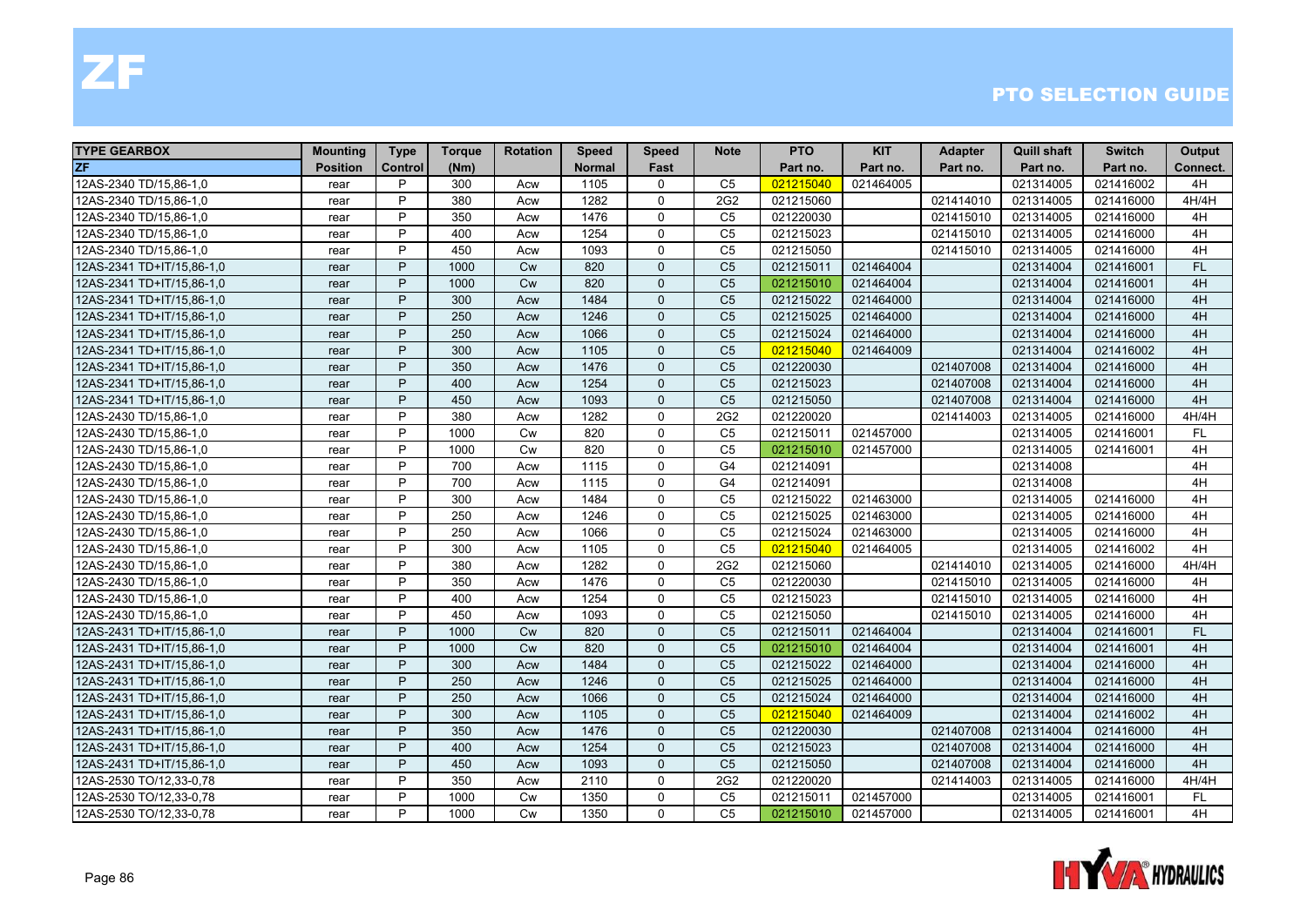| <b>TYPE GEARBOX</b>        | Mounting        | <b>Type</b> | <b>Torque</b> | <b>Rotation</b> | <b>Speed</b>  | <b>Speed</b> | <b>Note</b>     | <b>PTO</b> | <b>KIT</b> | <b>Adapter</b> | <b>Quill shaft</b> | <b>Switch</b> | Output    |
|----------------------------|-----------------|-------------|---------------|-----------------|---------------|--------------|-----------------|------------|------------|----------------|--------------------|---------------|-----------|
| <b>ZF</b>                  | <b>Position</b> | Control     | (Nm)          |                 | <b>Normal</b> | Fast         |                 | Part no.   | Part no.   | Part no.       | Part no.           | Part no.      | Connect.  |
| 12AS-2530 TO/12.33-0.78    | rear            | P           | 200           | Acw             | 2052          | $\Omega$     | C <sub>5</sub>  | 021215025  | 021463000  |                | 021314005          | 021416000     | 4H        |
| 12AS-2530 TO/12,33-0,78    | rear            | P           | 220           | Acw             | 1755          | $\Omega$     | C <sub>5</sub>  | 021215024  | 021463000  |                | 021314005          | 021416000     | 4H        |
| 12AS-2530 TO/12,33-0,78    | rear            | P           | 280           | Acw             | 1818          | $\Omega$     | C <sub>5</sub>  | 021215040  | 021464005  |                | 021314005          | 021416002     | 4H        |
| 12AS-2530 TO/12,33-0,78    | rear            | P           | 350           | Acw             | 2110          | $\mathbf{0}$ | 2G <sub>2</sub> | 021215060  |            | 021414010      | 021314005          | 021416000     | 4H/4H     |
| 12AS-2530 TO/12,33-0,78    | rear            | P           | 300           | Acw             | 2064          | $\Omega$     | C <sub>5</sub>  | 021215023  |            | 021415010      | 021314005          | 021416000     | 4H        |
| 12AS-2530 TO/12,33-0,78    | rear            | P           | 340           | Acw             | 1799          | $\Omega$     | C <sub>5</sub>  | 021215050  |            | 021415010      | 021314005          | 021416000     | 4H        |
| 12AS-2531 TO+IT/12,33-0,78 | rear            | P           | 1000          | Cw              | 1350          | $\Omega$     | C <sub>5</sub>  | 021215011  | 021464004  |                | 021314004          | 021416001     | <b>FL</b> |
| 12AS-2531 TO+IT/12,33-0,78 | rear            | P           | 1000          | Cw              | 1350          | $\Omega$     | C <sub>5</sub>  | 021215010  | 021464004  |                | 021314004          | 021416001     | 4H        |
| 12AS-2531 TO+IT/12,33-0,78 | rear            | P           | 200           | Acw             | 2052          | $\Omega$     | C <sub>5</sub>  | 021215025  | 021464000  |                | 021314004          | 021416000     | 4H        |
| 12AS-2531 TO+IT/12,33-0,78 | rear            | P           | 220           | Acw             | 1755          | $\Omega$     | C <sub>5</sub>  | 021215024  | 021464000  |                | 021314004          | 021416000     | 4H        |
| 12AS-2531 TO+IT/12,33-0,78 | rear            | P           | 280           | Acw             | 1818          | $\Omega$     | C <sub>5</sub>  | 021215040  | 021464009  |                | 021314004          | 021416002     | 4H        |
| 12AS-2531 TO+IT/12,33-0,78 | rear            | P           | 300           | Acw             | 2064          | $\Omega$     | C <sub>5</sub>  | 021215023  |            | 021407008      | 021314004          | 021416000     | 4H        |
| 12AS-2531 TO+IT/12,33-0,78 | rear            | P           | 340           | Acw             | 1799          | $\Omega$     | C <sub>5</sub>  | 021215050  |            | 021407008      | 021314004          | 021416000     | 4H        |
| 12AS-2540 TD/15,86-1,0     | rear            | P           | 380           | Acw             | 1282          | $\mathbf{0}$ | 2G <sub>2</sub> | 021220020  |            | 021414003      | 021314005          | 021416000     | 4H/4H     |
| 12AS-2540 TD/15,86-1,0     | rear            | P           | 1000          | Cw              | 820           | $\mathbf{0}$ | C <sub>5</sub>  | 021215011  | 021457000  |                | 021314005          | 021416001     | <b>FL</b> |
| 12AS-2540 TD/15,86-1,0     | rear            | P           | 1000          | <b>Cw</b>       | 820           | $\Omega$     | C <sub>5</sub>  | 021215010  | 021457000  |                | 021314005          | 021416001     | 4H        |
| 12AS-2540 TD/15,86-1,0     | rear            | P           | 700           | Acw             | 1115          | $\mathbf{0}$ | G <sub>4</sub>  | 021214091  |            |                | 021314008          |               | 4H        |
| 12AS-2540 TD/15,86-1,0     | rear            | P           | 700           | Acw             | 1115          | $\Omega$     | G <sub>4</sub>  | 021214091  |            |                | 021314008          |               | 4H        |
| 12AS-2540 TD/15,86-1,0     | rear            | P           | 300           | Acw             | 1484          | $\mathbf{0}$ | C <sub>5</sub>  | 021215022  | 021463000  |                | 021314005          | 021416000     | 4H        |
| 12AS-2540 TD/15,86-1,0     | rear            | P           | 250           | Acw             | 1246          | $\mathbf{0}$ | C <sub>5</sub>  | 021215025  | 021463000  |                | 021314005          | 021416000     | 4H        |
| 12AS-2540 TD/15,86-1,0     | rear            | P           | 250           | Acw             | 1066          | $\Omega$     | C <sub>5</sub>  | 021215024  | 021463000  |                | 021314005          | 021416000     | 4H        |
| 12AS-2540 TD/15,86-1,0     | rear            | P           | 300           | Acw             | 1105          | $\Omega$     | C <sub>5</sub>  | 021215040  | 021464005  |                | 021314005          | 021416002     | 4H        |
| 12AS-2540 TD/15,86-1,0     | rear            | P           | 380           | Acw             | 1282          | $\mathbf{0}$ | 2G <sub>2</sub> | 021215060  |            | 021414010      | 021314005          | 021416000     | 4H/4H     |
| 12AS-2540 TD/15,86-1,0     | rear            | P           | 350           | Acw             | 1476          | $\mathbf{0}$ | C <sub>5</sub>  | 021220030  |            | 021415010      | 021314005          | 021416000     | 4H        |
| 12AS-2540 TD/15,86-1,0     | rear            | P           | 400           | Acw             | 1254          | $\Omega$     | C <sub>5</sub>  | 021215023  |            | 021415010      | 021314005          | 021416000     | 4H        |
| 12AS-2540 TD/15,86-1,0     | rear            | P           | 450           | Acw             | 1093          | $\Omega$     | C <sub>5</sub>  | 021215050  |            | 021415010      | 021314005          | 021416000     | 4H        |
| 12AS-2540 TO/12,29-0,78    | rear            | P           | 350           | Acw             | 2110          | $\Omega$     | 2G2             | 021220020  |            | 021414003      | 021314005          | 021416000     | 4H/4H     |
| 12AS-2540 TO/12,29-0,78    | rear            | P           | 1000          | Cw              | 1350          | $\Omega$     | C <sub>5</sub>  | 021215011  | 021457000  |                | 021314005          | 021416001     | FL        |
| 12AS-2540 TO/12,29-0,78    | rear            | P           | 1000          | Cw              | 1350          | $\Omega$     | C <sub>5</sub>  | 021215010  | 021457000  |                | 021314005          | 021416001     | 4H        |
| 12AS-2540 TO/12,29-0,78    | rear            | P           | 200           | Acw             | 2052          | $\Omega$     | C <sub>5</sub>  | 021215025  | 021463000  |                | 021314005          | 021416000     | 4H        |
| 12AS-2540 TO/12,29-0,78    | rear            | P           | 220           | Acw             | 1755          | $\Omega$     | C <sub>5</sub>  | 021215024  | 021463000  |                | 021314005          | 021416000     | 4H        |
| 12AS-2540 TO/12,29-0,78    | rear            | P           | 280           | Acw             | 1818          | $\Omega$     | C <sub>5</sub>  | 021215040  | 021464005  |                | 021314005          | 021416002     | 4H        |
| 12AS-2540 TO/12,29-0,78    | rear            | P           | 350           | Acw             | 2110          | $\mathbf{0}$ | <b>2G2</b>      | 021215060  |            | 021414010      | 021314005          | 021416000     | 4H/4H     |
| 12AS-2540 TO/12,29-0,78    | rear            | P           | 300           | Acw             | 2064          | $\Omega$     | C <sub>5</sub>  | 021215023  |            | 021415010      | 021314005          | 021416000     | 4H        |
| 12AS-2540 TO/12,29-0,78    | rear            | P           | 340           | Acw             | 1799          | $\Omega$     | C <sub>5</sub>  | 021215050  |            | 021415010      | 021314005          | 021416000     | 4H        |
| 12AS-2541 TD+IT/15,86-1,0  | rear            | P           | 1000          | <b>Cw</b>       | 820           | $\Omega$     | C <sub>5</sub>  | 021215011  | 021464004  |                | 021314004          | 021416001     | <b>FL</b> |
| 12AS-2541 TD+IT/15,86-1,0  | rear            | P           | 1000          | <b>Cw</b>       | 820           | $\Omega$     | C <sub>5</sub>  | 021215010  | 021464004  |                | 021314004          | 021416001     | 4H        |
| 12AS-2541 TD+IT/15,86-1,0  | rear            | P           | 300           | Acw             | 1484          | $\Omega$     | C <sub>5</sub>  | 021215022  | 021464000  |                | 021314004          | 021416000     | 4H        |
| 12AS-2541 TD+IT/15,86-1,0  | rear            | P           | 250           | Acw             | 1246          | $\Omega$     | C <sub>5</sub>  | 021215025  | 021464000  |                | 021314004          | 021416000     | 4H        |

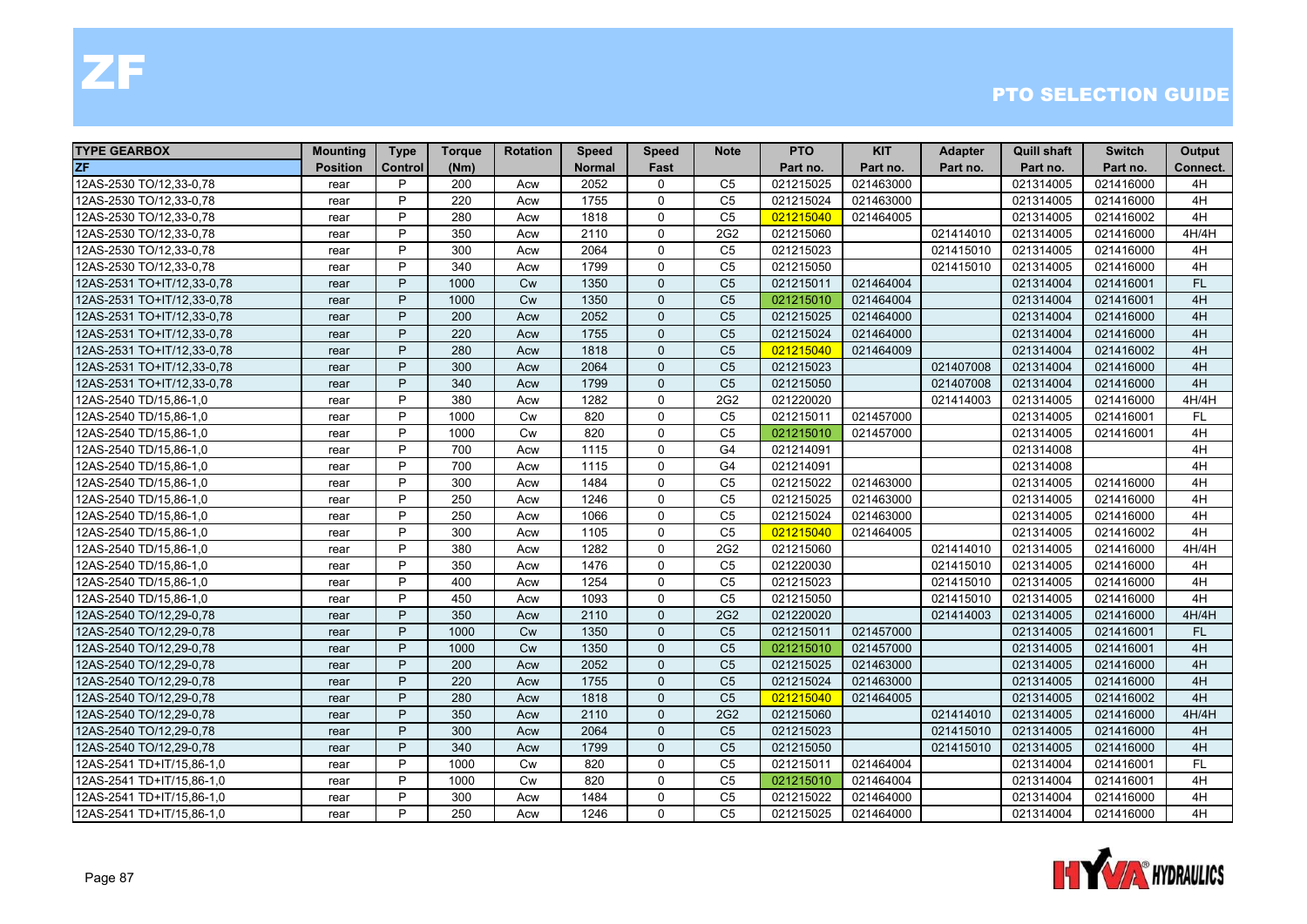| <b>TYPE GEARBOX</b>        | Mounting        | <b>Type</b> | Torque | <b>Rotation</b> | <b>Speed</b>  | <b>Speed</b> | <b>Note</b>     | <b>PTO</b> | <b>KIT</b> | <b>Adapter</b> | Quill shaft | <b>Switch</b> | Output    |
|----------------------------|-----------------|-------------|--------|-----------------|---------------|--------------|-----------------|------------|------------|----------------|-------------|---------------|-----------|
| <b>ZF</b>                  | <b>Position</b> | Control     | (Nm)   |                 | <b>Normal</b> | Fast         |                 | Part no.   | Part no.   | Part no.       | Part no.    | Part no.      | Connect.  |
| 12AS-2541 TD+IT/15.86-1.0  | rear            | P           | 250    | Acw             | 1066          | $\mathbf{0}$ | C <sub>5</sub>  | 021215024  | 021464000  |                | 021314004   | 021416000     | 4H        |
| 12AS-2541 TD+IT/15,86-1,0  | rear            | P           | 300    | Acw             | 1105          | $\mathbf{0}$ | C <sub>5</sub>  | 021215040  | 021464009  |                | 021314004   | 021416002     | 4H        |
| 12AS-2541 TD+IT/15,86-1,0  | rear            | P           | 350    | Acw             | 1476          | $\mathbf{0}$ | C <sub>5</sub>  | 021220030  |            | 021407008      | 021314004   | 021416000     | 4H        |
| 12AS-2541 TD+IT/15,86-1,0  | rear            | P           | 400    | Acw             | 1254          | $\Omega$     | C <sub>5</sub>  | 021215023  |            | 021407008      | 021314004   | 021416000     | 4H        |
| 12AS-2541 TD+IT/15,86-1,0  | rear            | P           | 450    | Acw             | 1093          | $\mathbf{0}$ | C <sub>5</sub>  | 021215050  |            | 021407008      | 021314004   | 021416000     | 4H        |
| 12AS-2541 TO+IT/12,29-0,78 | rear            | P           | 1000   | <b>Cw</b>       | 1350          | $\Omega$     | C <sub>5</sub>  | 021215011  | 021464004  |                | 021314004   | 021416001     | <b>FL</b> |
| 12AS-2541 TO+IT/12,29-0,78 | rear            | P           | 1000   | Cw              | 1350          | $\Omega$     | C <sub>5</sub>  | 021215010  | 021464004  |                | 021314004   | 021416001     | 4H        |
| 12AS-2541 TO+IT/12,29-0,78 | rear            | P           | 200    | Acw             | 2052          | $\Omega$     | C <sub>5</sub>  | 021215025  | 021464000  |                | 021314004   | 021416000     | 4H        |
| 12AS-2541 TO+IT/12,29-0,78 | rear            | P           | 220    | Acw             | 1755          | $\Omega$     | C <sub>5</sub>  | 021215024  | 021464000  |                | 021314004   | 021416000     | 4H        |
| 12AS-2541 TO+IT/12,29-0,78 | rear            | P           | 280    | Acw             | 1818          | $\Omega$     | C <sub>5</sub>  | 021215040  | 021464009  |                | 021314004   | 021416002     | 4H        |
| 12AS-2541 TO+IT/12,29-0,78 | rear            | P           | 300    | Acw             | 2064          | $\Omega$     | C <sub>5</sub>  | 021215023  |            | 021407008      | 021314004   | 021416000     | 4H        |
| 12AS-2541 TO+IT/12,29-0,78 | rear            | P           | 340    | Acw             | 1799          | $\Omega$     | C <sub>5</sub>  | 021215050  |            | 021407008      | 021314004   | 021416000     | 4H        |
| 12AS-2740 TO/12,29-0,78    | rear            | P           | 350    | Acw             | 2110          | $\Omega$     | 2G2             | 021220020  |            | 021414003      | 021314005   | 021416000     | 4H/4H     |
| 12AS-2740 TO/12,29-0,78    | rear            | P           | 1000   | <b>Cw</b>       | 1350          | $\Omega$     | C <sub>5</sub>  | 021215011  | 021457000  |                | 021314005   | 021416001     | FL.       |
| 12AS-2740 TO/12,29-0,78    | rear            | P           | 1000   | <b>Cw</b>       | 1350          | $\Omega$     | C <sub>5</sub>  | 021215010  | 021457000  |                | 021314005   | 021416001     | 4H        |
| 12AS-2740 TO/12,29-0,78    | rear            | P           | 200    | Acw             | 2052          | $\mathbf{0}$ | C <sub>5</sub>  | 021215025  | 021463000  |                | 021314005   | 021416000     | 4H        |
| 12AS-2740 TO/12,29-0,78    | rear            | P           | 220    | Acw             | 1755          | $\Omega$     | C <sub>5</sub>  | 021215024  | 021463000  |                | 021314005   | 021416000     | 4H        |
| 12AS-2740 TO/12,29-0,78    | rear            | P           | 280    | Acw             | 1818          | $\Omega$     | C <sub>5</sub>  | 021215040  | 021464005  |                | 021314005   | 021416002     | 4H        |
| 12AS-2740 TO/12,29-0,78    | rear            | P           | 350    | Acw             | 2110          | $\Omega$     | 2G <sub>2</sub> | 021215060  |            | 021414010      | 021314005   | 021416000     | 4H/4H     |
| 12AS-2740 TO/12,29-0,78    | rear            | P           | 300    | Acw             | 2064          | $\mathbf{0}$ | C <sub>5</sub>  | 021215023  |            | 021415010      | 021314005   | 021416000     | 4H        |
| 12AS-2740 TO/12,29-0,78    | rear            | P           | 340    | Acw             | 1799          | $\Omega$     | C <sub>5</sub>  | 021215050  |            | 021415010      | 021314005   | 021416000     | 4H        |
| 12AS-2741 TO+IT/12,29-0,78 | rear            | P           | 1000   | <b>Cw</b>       | 1350          | $\Omega$     | C <sub>5</sub>  | 021215011  | 021464004  |                | 021314004   | 021416001     | <b>FL</b> |
| 12AS-2741 TO+IT/12,29-0,78 | rear            | P           | 1000   | Cw              | 1350          | $\Omega$     | C <sub>5</sub>  | 021215010  | 021464004  |                | 021314004   | 021416001     | 4H        |
| 12AS-2741 TO+IT/12,29-0,78 | rear            | P           | 200    | Acw             | 2052          | $\Omega$     | C <sub>5</sub>  | 021215025  | 021464000  |                | 021314004   | 021416000     | 4H        |
| 12AS-2741 TO+IT/12,29-0,78 | rear            | P           | 220    | Acw             | 1755          | $\Omega$     | C <sub>5</sub>  | 021215024  | 021464000  |                | 021314004   | 021416000     | 4H        |
| 12AS-2741 TO+IT/12,29-0,78 | rear            | P           | 280    | Acw             | 1818          | $\Omega$     | C <sub>5</sub>  | 021215040  | 021464009  |                | 021314004   | 021416002     | 4H        |
| 12AS-2741 TO+IT/12,29-0,78 | rear            | P           | 300    | Acw             | 2064          | $\Omega$     | C <sub>5</sub>  | 021215023  |            | 021407008      | 021314004   | 021416000     | 4H        |
| 12AS-2741 TO+IT/12,29-0,78 | rear            | P           | 340    | Acw             | 1799          | $\Omega$     | C <sub>5</sub>  | 021215050  |            | 021407008      | 021314004   | 021416000     | 4H        |
| 12AS-2940 TO/12,29-0,78    | rear            | P           | 350    | Acw             | 2110          | 0            | 2G <sub>2</sub> | 021220020  |            | 021414003      | 021314005   | 021416000     | 4H/4H     |
| 12AS-2940 TO/12,29-0,78    | rear            | P           | 1000   | <b>Cw</b>       | 1350          | $\mathbf{0}$ | C <sub>5</sub>  | 021215011  | 021457000  |                | 021314005   | 021416001     | FL.       |
| 12AS-2940 TO/12,29-0,78    | rear            | P           | 1000   | <b>Cw</b>       | 1350          | $\mathbf{0}$ | C <sub>5</sub>  | 021215010  | 021457000  |                | 021314005   | 021416001     | 4H        |
| 12AS-2940 TO/12,29-0,78    | rear            | P           | 200    | Acw             | 2052          | $\Omega$     | C <sub>5</sub>  | 021215025  | 021463000  |                | 021314005   | 021416000     | 4H        |
| 12AS-2940 TO/12,29-0,78    | rear            | P           | 220    | Acw             | 1755          | $\Omega$     | C <sub>5</sub>  | 021215024  | 021463000  |                | 021314005   | 021416000     | 4H        |
| 12AS-2940 TO/12,29-0,78    | rear            | P           | 280    | Acw             | 1818          | $\Omega$     | C <sub>5</sub>  | 021215040  | 021464005  |                | 021314005   | 021416002     | 4H        |
| 12AS-2940 TO/12,29-0,78    | rear            | P           | 350    | Acw             | 2110          | $\mathbf{0}$ | 2G2             | 021215060  |            | 021414010      | 021314005   | 021416000     | 4H/4H     |
| 12AS-2940 TO/12,29-0,78    | rear            | P           | 300    | Acw             | 2064          | $\Omega$     | C <sub>5</sub>  | 021215023  |            | 021415010      | 021314005   | 021416000     | 4H        |
| 12AS-2940 TO/12,29-0,78    | rear            | P           | 340    | Acw             | 1799          | $\Omega$     | C <sub>5</sub>  | 021215050  |            | 021415010      | 021314005   | 021416000     | 4H        |
| 12AS-2941 TO+IT/12,29-0,78 | rear            | P           | 1000   | <b>Cw</b>       | 1350          | $\Omega$     | C <sub>5</sub>  | 021215011  | 021464004  |                | 021314004   | 021416001     | <b>FL</b> |
| 12AS-2941 TO+IT/12,29-0,78 | rear            | P           | 1000   | Cw              | 1350          | $\Omega$     | C <sub>5</sub>  | 021215010  | 021464004  |                | 021314004   | 021416001     | 4H        |

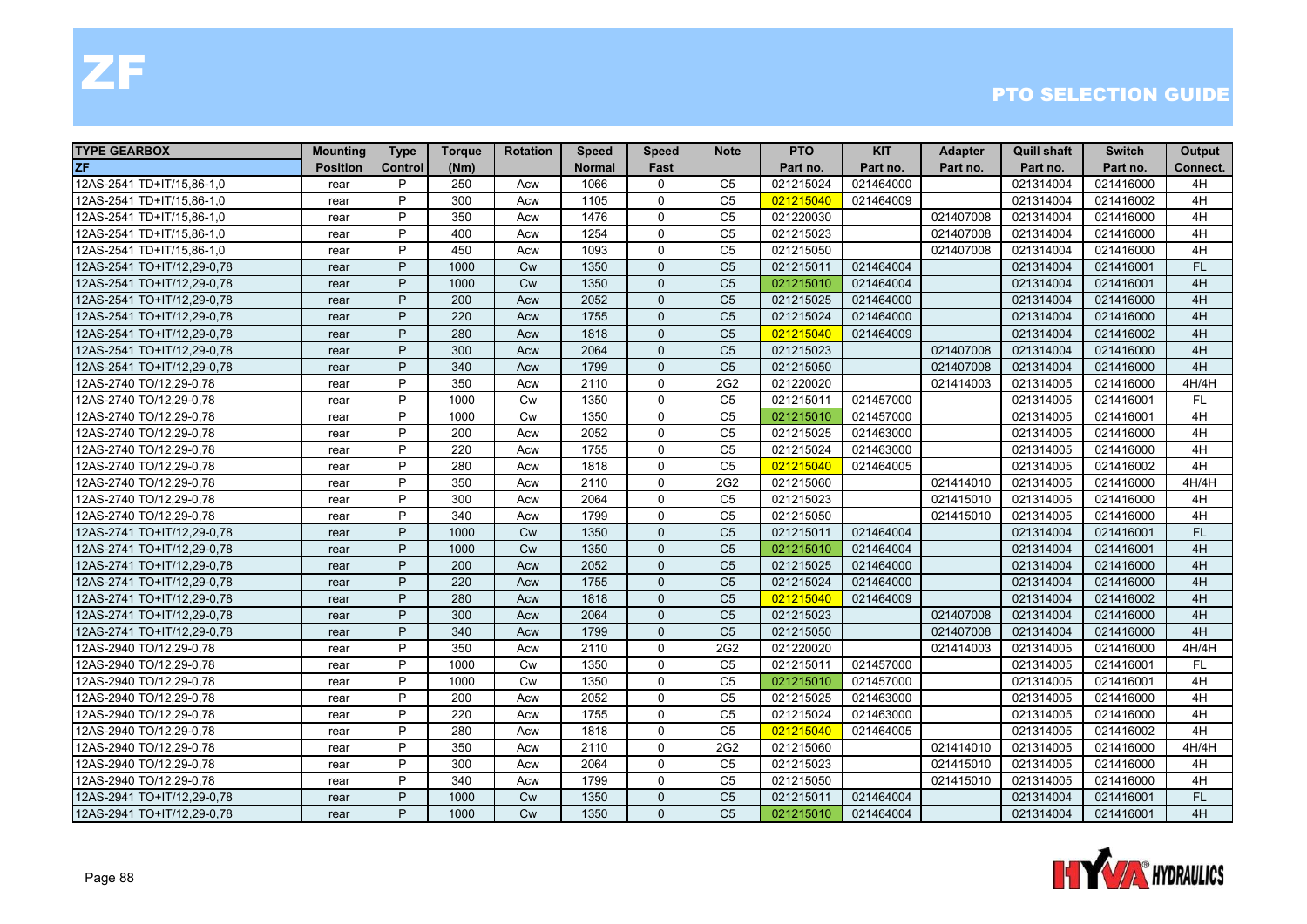| <b>TYPE GEARBOX</b>        | Mounting        | <b>Type</b> | Torque | <b>Rotation</b> | <b>Speed</b>  | <b>Speed</b> | <b>Note</b>              | <b>PTO</b> | <b>KIT</b> | <b>Adapter</b> | Quill shaft | <b>Switch</b> | Output    |
|----------------------------|-----------------|-------------|--------|-----------------|---------------|--------------|--------------------------|------------|------------|----------------|-------------|---------------|-----------|
| <b>ZF</b>                  | <b>Position</b> | Control     | (Nm)   |                 | <b>Normal</b> | Fast         |                          | Part no.   | Part no.   | Part no.       | Part no.    | Part no.      | Connect.  |
| 12AS-2941 TO+IT/12.29-0.78 | rear            | P           | 200    | Acw             | 2052          | $\Omega$     | C <sub>5</sub>           | 021215025  | 021464000  |                | 021314004   | 021416000     | 4H        |
| 12AS-2941 TO+IT/12.29-0.78 | rear            | P           | 220    | Acw             | 1755          | $\Omega$     | C <sub>5</sub>           | 021215024  | 021464000  |                | 021314004   | 021416000     | 4H        |
| 12AS-2941 TO+IT/12,29-0,78 | rear            | P           | 280    | Acw             | 1818          | $\Omega$     | C <sub>5</sub>           | 021215040  | 021464009  |                | 021314004   | 021416002     | 4H        |
| 12AS-2941 TO+IT/12,29-0,78 | rear            | P           | 300    | Acw             | 2064          | $\Omega$     | C <sub>5</sub>           | 021215023  |            | 021407008      | 021314004   | 021416000     | 4H        |
| 12AS-2941 TO+IT/12,29-0,78 | rear            | P           | 340    | Acw             | 1799          | $\Omega$     | C <sub>5</sub>           | 021215050  |            | 021407008      | 021314004   | 021416000     | 4H        |
| 12AS-3140 TO/12,29-0,78    | rear            | P           | 350    | Acw             | 2110          | $\Omega$     | 2G <sub>2</sub>          | 021220020  |            | 021414003      | 021314005   | 021416000     | 4H/4H     |
| 12AS-3140 TO/12,29-0,78    | rear            | P           | 1000   | <b>Cw</b>       | 1350          | $\Omega$     | C <sub>5</sub>           | 021215011  | 021457000  |                | 021314005   | 021416001     | FL.       |
| 12AS-3140 TO/12,29-0,78    | rear            | P           | 1000   | <b>Cw</b>       | 1350          | $\mathbf{0}$ | C <sub>5</sub>           | 021215010  | 021457000  |                | 021314005   | 021416001     | 4H        |
| 12AS-3140 TO/12,29-0,78    | rear            | P           | 200    | Acw             | 2052          | $\Omega$     | C <sub>5</sub>           | 021215025  | 021463000  |                | 021314005   | 021416000     | 4H        |
| 12AS-3140 TO/12,29-0,78    | rear            | P           | 220    | Acw             | 1755          | $\Omega$     | C <sub>5</sub>           | 021215024  | 021463000  |                | 021314005   | 021416000     | 4H        |
| 12AS-3140 TO/12,29-0,78    | rear            | P           | 280    | Acw             | 1818          | $\mathbf{0}$ | C <sub>5</sub>           | 021215040  | 021464005  |                | 021314005   | 021416002     | 4H        |
| 12AS-3140 TO/12,29-0,78    | rear            | P           | 350    | Acw             | 2110          | $\mathbf{0}$ | 2G2                      | 021215060  |            | 021414010      | 021314005   | 021416000     | 4H/4H     |
| 12AS-3140 TO/12,29-0,78    | rear            | P           | 300    | Acw             | 2064          | $\Omega$     | C <sub>5</sub>           | 021215023  |            | 021415010      | 021314005   | 021416000     | 4H        |
| 12AS-3140 TO/12,29-0,78    | rear            | P           | 340    | Acw             | 1799          | $\mathbf{0}$ | C <sub>5</sub>           | 021215050  |            | 021415010      | 021314005   | 021416000     | 4H        |
| 12AS-3141 TO+IT/12,29-0,78 | rear            | P           | 1000   | <b>Cw</b>       | 1350          | $\Omega$     | C <sub>5</sub>           | 021215011  | 021464004  |                | 021314004   | 021416001     | <b>FL</b> |
| 12AS-3141 TO+IT/12,29-0,78 | rear            | P           | 1000   | Cw              | 1350          | $\Omega$     | C <sub>5</sub>           | 021215010  | 021464004  |                | 021314004   | 021416001     | 4H        |
| 12AS-3141 TO+IT/12,29-0,78 | rear            | P           | 200    | Acw             | 2052          | $\Omega$     | C <sub>5</sub>           | 021215025  | 021464000  |                | 021314004   | 021416000     | 4H        |
| 12AS-3141 TO+IT/12,29-0,78 | rear            | P           | 220    | Acw             | 1755          | $\Omega$     | C <sub>5</sub>           | 021215024  | 021464000  |                | 021314004   | 021416000     | 4H        |
| 12AS-3141 TO+IT/12,29-0,78 | rear            | P           | 280    | Acw             | 1818          | $\Omega$     | C <sub>5</sub>           | 021215040  | 021464009  |                | 021314004   | 021416002     | 4H        |
| 12AS-3141 TO+IT/12,29-0,78 | rear            | P           | 300    | Acw             | 2064          | $\Omega$     | C <sub>5</sub>           | 021215023  |            | 021407008      | 021314004   | 021416000     | 4H        |
| 12AS-3141 TO+IT/12,29-0,78 | rear            | P           | 340    | Acw             | 1799          | $\Omega$     | C <sub>5</sub>           | 021215050  |            | 021407008      | 021314004   | 021416000     | 4H        |
| 12S-2130 TD/15,57-1,0      | rear            | P           | 380    | Acw             | 1266          | 1610         | 2G2                      | 021220020  |            | 021414003      | 021314000   | 021416000     | 4H/4H     |
| 12S-2130 TD/15,57-1,0      | rear            | P           | 1000   | Cw              | 810           | 1030         | $\sim$                   | 021215011  | 021457000  |                | 021314000   | 021416001     | <b>FL</b> |
| 12S-2130 TD/15,57-1,0      | rear            | P           | 1000   | Cw              | 810           | 1030         | $\overline{\phantom{a}}$ | 021215010  | 021457000  |                | 021314000   | 021416001     | 4H        |
| 12S-2130 TD/15,57-1,0      | rear            | P           | 620    | Acw             | 1306          | 1565         | G <sub>4</sub>           | 021214090  |            |                | 021314010   | 021416003     | 4H        |
| 12S-2130 TD/15,57-1,0      | rear            | P           | 620    | Acw             | 1306          | 1565         | G4                       | 021214090  |            |                | 021314010   | 021416003     | 4H        |
| 12S-2130 TD/15,57-1,0      | rear            | P           | 620    | Acw             | 1306          | 1565         | C <sub>11</sub>          | 021214035  |            |                | 021314010   | 021416003     | 4H        |
| 12S-2130 TD/15,57-1,0      | rear            | P           | 510    | Acw             | 1566          | 1876         | C <sub>11</sub>          | 021214035  |            |                | 021314010   | 021416003     | 4H        |
| 12S-2130 TD/15,57-1,0      | rear            | P           | 300    | Acw             | 1468          | 1867         | G <sub>3</sub>           | 021215022  | 021463000  |                | 021314000   | 021416000     | 4H        |
| 12S-2130 TD/15,57-1,0      | rear            | P           | 250    | Acw             | 1237          | 1573         | G <sub>3</sub>           | 021215025  | 021463000  |                | 021314000   | 021416000     | 4H        |
| 12S-2130 TD/15,57-1,0      | rear            | P           | 250    | Acw             | 1059          | 1347         | G <sub>3</sub>           | 021215024  | 021463000  |                | 021314000   | 021416000     | 4H        |
| 12S-2130 TD/15,57-1,0      | rear            | P           | 300    | Acw             | 1091          | 1387         |                          | 021215040  | 021464005  |                | 021314000   | 021416002     | 4H        |
| 12S-2130 TD/15,57-1,0      | rear            | P           | 380    | Acw             | 1266          | 1610         | 2G2                      | 021215060  |            | 021414010      | 021314000   | 021416000     | 4H/4H     |
| 12S-2130 TD/15,57-1,0      | rear            | P           | 350    | Acw             | 1458          | 1854         | G <sub>3</sub>           | 021220030  |            | 021415010      | 021314000   | 021416000     | 4H        |
| 12S-2130 TD/15,57-1,0      | rear            | P           | 400    | Acw             | 1239          | 1575         | G <sub>3</sub>           | 021215023  |            | 021415010      | 021314000   | 021416000     | 4H        |
| 12S-2130 TD/15,57-1,0      | rear            | P           | 450    | Acw             | 1080          | 1373         | G <sub>3</sub>           | 021215050  |            | 021415010      | 021314000   | 021416000     | 4H        |
| 12S-2131 TD+IT/15,57-1,0   | rear            | P           | 380    | Acw             | 1266          | 1610         | <b>2G1</b>               | 021220020  |            | 021414004      |             | 021416000     | 4H/4H     |
| 12S-2131 TD+IT/15,57-1,0   | rear            | P           | 1000   | Cw              | 810           | 1030         |                          | 021215011  | 021464002  |                | 021314002   | 021416001     | FL.       |
| 12S-2131 TD+IT/15,57-1,0   | rear            | P           | 1000   | <b>Cw</b>       | 810           | 1030         | $\overline{\phantom{a}}$ | 021215010  | 021464002  |                | 021314002   | 021416001     | 4H        |

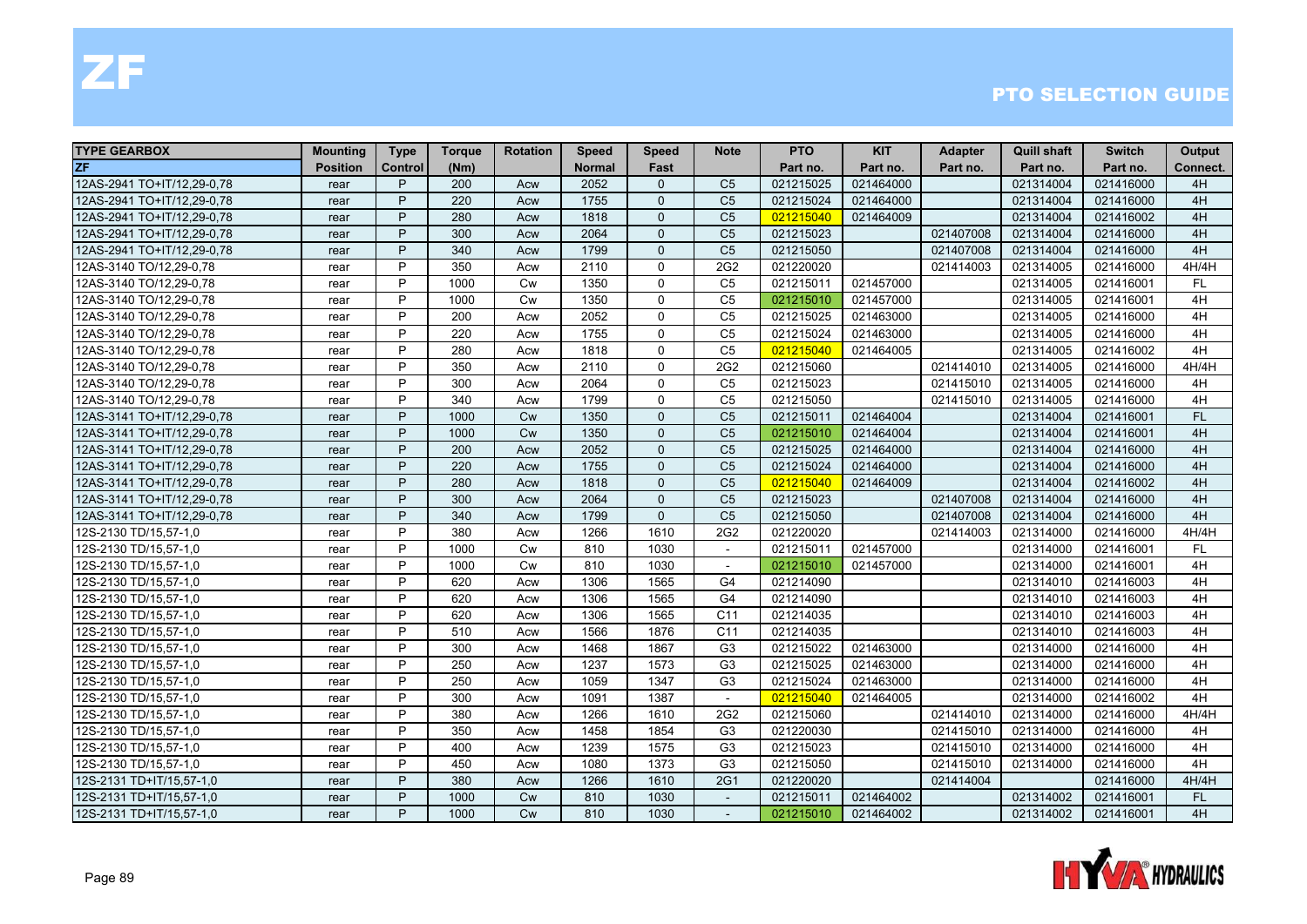| <b>TYPE GEARBOX</b>      | <b>Mounting</b> | <b>Type</b> | <b>Torque</b> | <b>Rotation</b> | Speed         | <b>Speed</b> | <b>Note</b>              | <b>PTO</b> | <b>KIT</b> | <b>Adapter</b> | <b>Quill shaft</b> | <b>Switch</b> | Output    |
|--------------------------|-----------------|-------------|---------------|-----------------|---------------|--------------|--------------------------|------------|------------|----------------|--------------------|---------------|-----------|
| ZF                       | <b>Position</b> | Control     | (Nm)          |                 | <b>Normal</b> | Fast         |                          | Part no.   | Part no.   | Part no.       | Part no.           | Part no.      | Connect.  |
| 12S-2131 TD+IT/15,57-1,0 | rear            | P           | 300           | Acw             | 1468          | 1867         | $\sim$                   | 021215022  | 021464001  |                | 021314002          | 021416000     | 4H        |
| 12S-2131 TD+IT/15,57-1,0 | rear            | P           | 250           | Acw             | 1237          | 1573         | $\overline{\phantom{a}}$ | 021215025  | 021464001  |                | 021314002          | 021416000     | 4H        |
| 12S-2131 TD+IT/15,57-1,0 | rear            | P           | 250           | Acw             | 1059          | 1347         |                          | 021215024  | 021464001  |                | 021314002          | 021416000     | 4H        |
| 12S-2131 TD+IT/15,57-1,0 | rear            | P           | 300           | Acw             | 1091          | 1387         | $\sim$                   | 021215040  | 021465007  |                | 021314002          | 021416002     | 4H        |
| 12S-2330 TD/15,57-1,0    | rear            | P           | 380           | Acw             | 1266          | 1610         | 2G <sub>2</sub>          | 021220020  |            | 021414003      | 021314000          | 021416000     | 4H/4H     |
| 12S-2330 TD/15,57-1,0    | rear            | P           | 1000          | <b>Cw</b>       | 810           | 1030         | $\sim$                   | 021215011  | 021457000  |                | 021314000          | 021416001     | <b>FL</b> |
| 12S-2330 TD/15,57-1,0    | rear            | P           | 1000          | <b>Cw</b>       | 810           | 1030         | $\sim$                   | 021215010  | 021457000  |                | 021314000          | 021416001     | 4H        |
| 12S-2330 TD/15,57-1,0    | rear            | P           | 620           | Acw             | 1306          | 1565         | 2G4                      | 021214090  |            |                | 021314010          | 021416003     | 4H/4H     |
| 12S-2330 TD/15,57-1,0    | rear            | P           | 620           | Acw             | 1306          | 1565         | C <sub>11</sub>          | 021214035  |            |                | 021314010          | 021416003     | 4H        |
| 12S-2330 TD/15,57-1,0    | rear            | P           | 510           | Acw             | 1566          | 1876         | C11                      | 021214035  |            |                | 021314010          | 021416003     | 4H        |
| 12S-2330 TD/15,57-1,0    | rear            | P           | 300           | Acw             | 1468          | 1867         | G <sub>3</sub>           | 021215022  | 021463000  |                | 021314000          | 021416000     | 4H        |
| 12S-2330 TD/15,57-1,0    | rear            | P           | 250           | Acw             | 1237          | 1573         | G <sub>3</sub>           | 021215025  | 021463000  |                | 021314000          | 021416000     | 4H        |
| 12S-2330 TD/15,57-1,0    | rear            | P           | 250           | Acw             | 1059          | 1347         | G <sub>3</sub>           | 021215024  | 021463000  |                | 021314000          | 021416000     | 4H        |
| 12S-2330 TD/15,57-1,0    | rear            | P           | 300           | Acw             | 1091          | 1387         | $\overline{\phantom{a}}$ | 021215040  | 021464005  |                | 021314000          | 021416002     | 4H        |
| 12S-2330 TD/15,57-1,0    | rear            | P           | 380           | Acw             | 1266          | 1610         | 2G <sub>2</sub>          | 021215060  |            | 021414010      | 021314000          | 021416000     | 4H/4H     |
| 12S-2330 TD/15,57-1,0    | rear            | P           | 350           | Acw             | 1458          | 1854         | G <sub>3</sub>           | 021220030  |            | 021415010      | 021314000          | 021416000     | 4H        |
| 12S-2330 TD/15,57-1,0    | rear            | P           | 400           | Acw             | 1239          | 1575         | G <sub>3</sub>           | 021215023  |            | 021415010      | 021314000          | 021416000     | 4H        |
| 12S-2330 TD/15,57-1,0    | rear            | P           | 450           | Acw             | 1080          | 1373         | G <sub>3</sub>           | 021215050  |            | 021415010      | 021314000          | 021416000     | 4H        |
| 12S-2331 TD+IT/15,57-1,0 | rear            | P           | 380           | Acw             | 1266          | 1610         | 2G1                      | 021220020  |            | 021414004      |                    | 021416000     | 4H/4H     |
| 12S-2331 TD+IT/15,57-1,0 | rear            | P           | 1000          | <b>Cw</b>       | 810           | 1030         | $\sim$                   | 021215011  | 021464002  |                | 021314002          | 021416001     | <b>FL</b> |
| 12S-2331 TD+IT/15,57-1,0 | rear            | P           | 1000          | <b>Cw</b>       | 810           | 1030         | $\blacksquare$           | 021215010  | 021464002  |                | 021314002          | 021416001     | 4H        |
| 12S-2331 TD+IT/15,57-1,0 | rear            | P           | 300           | Acw             | 1468          | 1867         | $\sim$                   | 021215022  | 021464001  |                | 021314002          | 021416000     | 4H        |
| 12S-2331 TD+IT/15,57-1,0 | rear            | P           | 250           | Acw             | 1237          | 1573         | $\overline{\phantom{a}}$ | 021215025  | 021464001  |                | 021314002          | 021416000     | 4H        |
| 12S-2331 TD+IT/15,57-1,0 | rear            | P           | 250           | Acw             | 1059          | 1347         | $\overline{\phantom{a}}$ | 021215024  | 021464001  |                | 021314002          | 021416000     | 4H        |
| 12S-2331 TD+IT/15,57-1,0 | rear            | P           | 300           | Acw             | 1091          | 1387         | $\sim$                   | 021215040  | 021465007  |                | 021314002          | 021416002     | 4H        |
| 12S-2830 TD/15,57-1,0    | rear            | P           | 380           | Acw             | 1266          | 1610         | 2G <sub>2</sub>          | 021220020  |            | 021414003      | 021314000          | 021416000     | 4H/4H     |
| 12S-2830 TD/15,57-1,0    | rear            | P           | 1000          | <b>Cw</b>       | 810           | 1030         | $\overline{a}$           | 021215011  | 021457000  |                | 021314000          | 021416001     | FL        |
| 12S-2830 TD/15,57-1,0    | rear            | P           | 1000          | <b>Cw</b>       | 810           | 1030         | $\overline{\phantom{a}}$ | 021215010  | 021457000  |                | 021314000          | 021416001     | 4H        |
| 12S-2830 TD/15,57-1,0    | rear            | P           | 620           | Acw             | 1306          | 1565         | 2G4                      | 021214090  |            |                | 021314010          | 021416003     | 4H/4H     |
| 12S-2830 TD/15,57-1,0    | rear            | P           | 620           | Acw             | 1306          | 1565         | C11                      | 021214035  |            |                | 021314010          | 021416003     | 4H        |
| 12S-2830 TD/15,57-1,0    | rear            | P           | 510           | Acw             | 1566          | 1876         | C11                      | 021214035  |            |                | 021314010          | 021416003     | 4H        |
| 12S-2830 TD/15,57-1,0    | rear            | P           | 300           | Acw             | 1468          | 1867         | G <sub>3</sub>           | 021215022  | 021463000  |                | 021314000          | 021416000     | 4H        |
| 12S-2830 TD/15,57-1,0    | rear            | P           | 250           | Acw             | 1237          | 1573         | G <sub>3</sub>           | 021215025  | 021463000  |                | 021314000          | 021416000     | 4H        |
| 12S-2830 TD/15,57-1,0    | rear            | P           | 250           | Acw             | 1059          | 1347         | G <sub>3</sub>           | 021215024  | 021463000  |                | 021314000          | 021416000     | 4H        |
| 12S-2830 TD/15,57-1,0    | rear            | P           | 300           | Acw             | 1091          | 1387         | $\sim$                   | 021215040  | 021464005  |                | 021314000          | 021416002     | 4H        |
| 12S-2830 TD/15,57-1,0    | rear            | P           | 380           | Acw             | 1266          | 1610         | 2G <sub>2</sub>          | 021215060  |            | 021414010      | 021314000          | 021416000     | 4H/4H     |
| 12S-2830 TD/15,57-1,0    | rear            | P           | 350           | Acw             | 1458          | 1854         | G <sub>3</sub>           | 021220030  |            | 021415010      | 021314000          | 021416000     | 4H        |
| 12S-2830 TD/15,57-1,0    | rear            | P           | 400           | Acw             | 1239          | 1575         | G <sub>3</sub>           | 021215023  |            | 021415010      | 021314000          | 021416000     | 4H        |
| 12S-2830 TD/15,57-1,0    | rear            | P           | 450           | Acw             | 1080          | 1373         | G <sub>3</sub>           | 021215050  |            | 021415010      | 021314000          | 021416000     | 4H        |

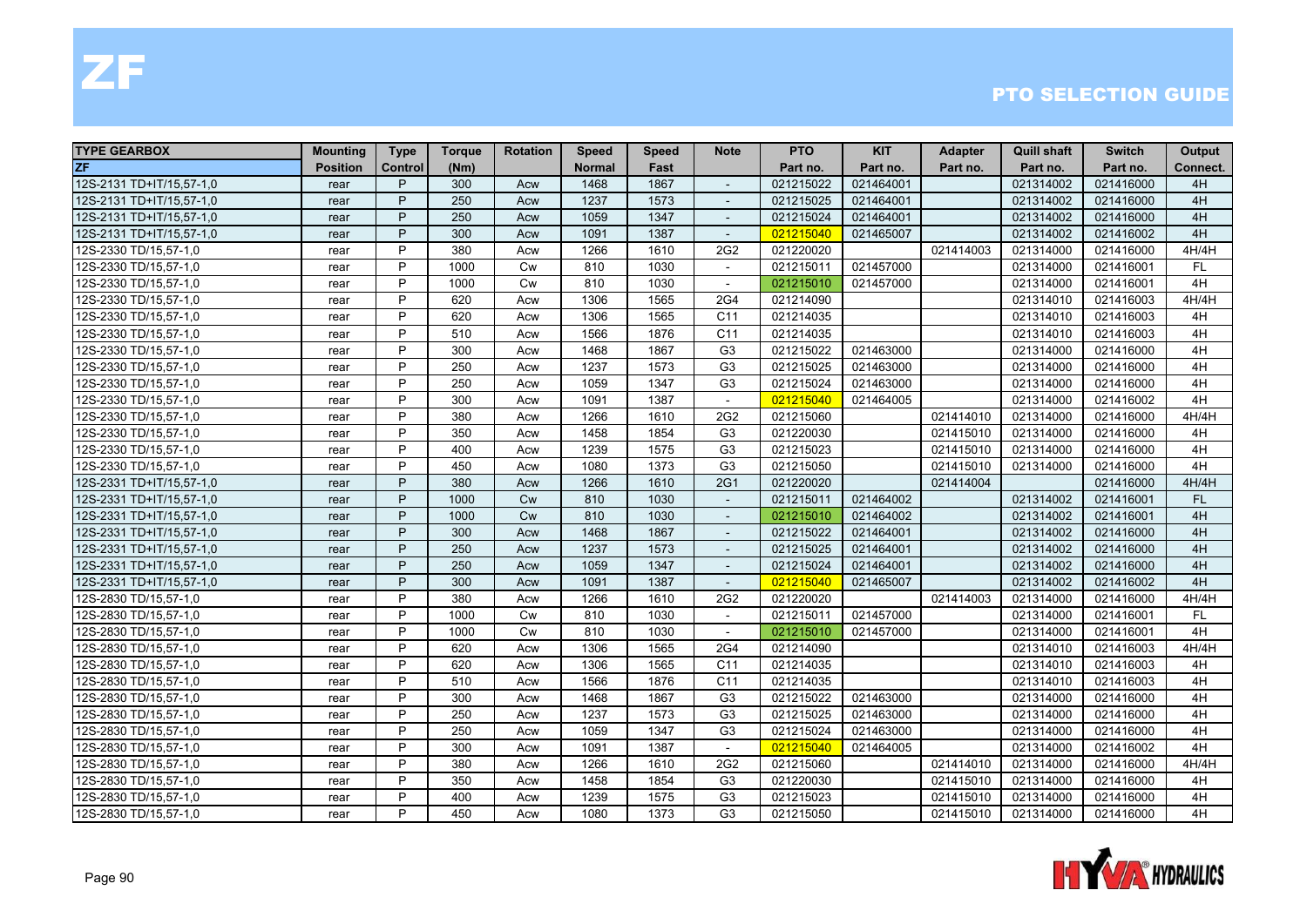| <b>TYPE GEARBOX</b>                 | <b>Mounting</b> | <b>Type</b> | <b>Torque</b> | <b>Rotation</b> | Speed         | <b>Speed</b> | <b>Note</b>              | <b>PTO</b> | <b>KIT</b> | <b>Adapter</b> | <b>Quill shaft</b> | <b>Switch</b> | Output    |
|-------------------------------------|-----------------|-------------|---------------|-----------------|---------------|--------------|--------------------------|------------|------------|----------------|--------------------|---------------|-----------|
| <b>ZF</b>                           | <b>Position</b> | Control     | (Nm)          |                 | <b>Normal</b> | Fast         |                          | Part no.   | Part no.   | Part no.       | Part no.           | Part no.      | Connect.  |
| 12S-2831 TD+IT/15,57-1,0            | rear            | P           | 380           | Acw             | 1266          | 1610         | <b>2G1</b>               | 021220020  |            | 021414004      |                    | 021416000     | 4H/4H     |
| 12S-2831 TD+IT/15,57-1,0            | rear            | P           | 1000          | <b>Cw</b>       | 810           | 1030         | $\overline{\phantom{a}}$ | 021215011  | 021464002  |                | 021314002          | 021416001     | FL        |
| 12S-2831 TD+IT/15,57-1,0            | rear            | P           | 1000          | <b>Cw</b>       | 810           | 1030         |                          | 021215010  | 021464002  |                | 021314002          | 021416001     | 4H        |
| 12S-2831 TD+IT/15.57-1.0            | rear            | P           | 300           | Acw             | 1468          | 1867         | $\overline{a}$           | 021215022  | 021464001  |                | 021314002          | 021416000     | 4H        |
| 12S-2831 TD+IT/15,57-1,0            | rear            | P           | 250           | Acw             | 1237          | 1573         | $\overline{\phantom{a}}$ | 021215025  | 021464001  |                | 021314002          | 021416000     | 4H        |
| 12S-2831 TD+IT/15,57-1,0            | rear            | P           | 250           | Acw             | 1059          | 1347         | $\overline{\phantom{a}}$ | 021215024  | 021464001  |                | 021314002          | 021416000     | 4H        |
| 12S-2831 TD+IT/15,57-1,0            | rear            | P           | 300           | Acw             | 1091          | 1387         | $\sim$                   | 021215040  | 021465007  |                | 021314002          | 021416002     | 4H        |
| 16AS-2200/15,89-1,0<br>(TEC2200)    | rear            | P           | 380           | Acw             | 1110          | $\mathbf{0}$ | 2G <sub>2</sub>          | 021220020  |            | 021414003      | 021314005          | 021416000     | 4H/4H     |
| (TEC2200)<br>16AS-2200/15,89-1,0    | rear            | P           | 1000          | <b>Cw</b>       | 710           | $\mathbf{0}$ | C <sub>5</sub>           | 021215011  | 021457000  |                | 021314005          | 021416001     | <b>FL</b> |
| (TEC2200)<br>16AS-2200/15,89-1,0    | rear            | P           | 1000          | <b>Cw</b>       | 710           | 0            | C <sub>5</sub>           | 021215010  | 021457000  |                | 021314005          | 021416001     | 4H        |
| 16AS-2200/15,89-1,0<br>(TEC2200)    | rear            | P           | 300           | Acw             | 1285          | $\Omega$     | C <sub>5</sub>           | 021215022  | 021463000  |                | 021314005          | 021416000     | 4H        |
| 16AS-2200/15,89-1,0<br>(TEC2200)    | rear            | P           | 250           | Acw             | 1079          | $\mathbf{0}$ | C <sub>5</sub>           | 021215025  | 021463000  |                | 021314005          | 021416000     | 4H        |
| 16AS-2200/15,89-1,0<br>(TEC2200)    | rear            | P           | 250           | Acw             | 923           | $\mathbf{0}$ | C <sub>5</sub>           | 021215024  | 021463000  |                | 021314005          | 021416000     | 4H        |
| 16AS-2200/15,89-1,0<br>(TEC2200)    | rear            | P           | 300           | Acw             | 956           | $\Omega$     | C <sub>5</sub>           | 021215040  | 021464005  |                | 021314005          | 021416002     | 4H        |
| (TEC2200)<br>16AS-2200/15,89-1,0    | rear            | P           | 380           | Acw             | 1110          | $\Omega$     | 2G <sub>2</sub>          | 021215060  |            | 021414010      | 021314005          | 021416000     | 4H/4H     |
| (TEC2200)<br>16AS-2200/15,89-1,0    | rear            | P           | 350           | Acw             | 1278          | $\Omega$     | C <sub>5</sub>           | 021220030  |            | 021415010      | 021314005          | 021416000     | 4H        |
| 16AS-2200/15,89-1,0<br>(TEC2200)    | rear            | P           | 400           | Acw             | 1086          | $\Omega$     | C <sub>5</sub>           | 021215023  |            | 021415010      | 021314005          | 021416000     | 4H        |
| 16AS-2200/15,89-1,0<br>(TEC2200)    | rear            | P           | 450           | Acw             | 946           | $\mathbf{0}$ | C <sub>5</sub>           | 021215050  |            | 021415010      | 021314005          | 021416000     | 4H        |
| 16AS-2200+IT/15,89-1,0 (TEC2200+IT) | rear            | P           | 1000          | <b>Cw</b>       | 710           | $\Omega$     | C <sub>5</sub>           | 021215011  | 021464004  |                | 021314004          | 021416001     | <b>FL</b> |
| 16AS-2200+IT/15,89-1,0 (TEC2200+IT) | rear            | P           | 1000          | <b>Cw</b>       | 710           | $\Omega$     | C <sub>5</sub>           | 021215010  | 021464004  |                | 021314004          | 021416001     | 4H        |
| 16AS-2200+IT/15,89-1,0 (TEC2200+IT) | rear            | P           | 300           | Acw             | 1285          | $\Omega$     | C <sub>5</sub>           | 021215022  | 021464000  |                | 021314004          | 021416000     | 4H        |
| 16AS-2200+IT/15,89-1,0 (TEC2200+IT) | rear            | P           | 250           | Acw             | 1079          | $\Omega$     | C <sub>5</sub>           | 021215025  | 021464000  |                | 021314004          | 021416000     | 4H        |
| 16AS-2200+IT/15,89-1,0 (TEC2200+IT) | rear            | P           | 250           | Acw             | 923           | $\Omega$     | C <sub>5</sub>           | 021215024  | 021464000  |                | 021314004          | 021416000     | 4H        |
| 16AS-2200+IT/15,89-1,0 (TEC2200+IT) | rear            | P           | 300           | Acw             | 956           | $\Omega$     | C <sub>5</sub>           | 021215040  | 021464009  |                | 021314004          | 021416002     | 4H        |
| 16AS-2200+IT/15,89-1,0 (TEC2200+IT) | rear            | P           | 350           | Acw             | 1278          | $\Omega$     | C <sub>5</sub>           | 021220030  |            | 021407008      | 021314004          | 021416000     | 4H        |
| 16AS-2200+IT/15,89-1,0 (TEC2200+IT) | rear            | P           | 400           | Acw             | 1086          | $\Omega$     | C <sub>5</sub>           | 021215023  |            | 021407008      | 021314004          | 021416000     | 4H        |
| 16AS-2200+IT/15,89-1,0 (TEC2200+IT) | rear            | P           | 450           | Acw             | 946           | $\Omega$     | C <sub>5</sub>           | 021215050  |            | 021407008      | 021314004          | 021416000     | 4H        |
| 16AS-2230 TD/17,03-1,0              | rear            | P           | 380           | Acw             | 1188          | $\Omega$     | 2G <sub>2</sub>          | 021220020  |            | 021414003      | 021314005          | 021416000     | 4H/4H     |
| 16AS-2230 TD/17,03-1,0              | rear            | P           | 1000          | <b>Cw</b>       | 760           | $\Omega$     | C <sub>5</sub>           | 021215011  | 021457000  |                | 021314005          | 021416001     | <b>FL</b> |
| 16AS-2230 TD/17,03-1,0              | rear            | P           | 1000          | <b>Cw</b>       | 760           | $\mathbf{0}$ | C <sub>5</sub>           | 021215010  | 021457000  |                | 021314005          | 021416001     | 4H        |
| 16AS-2230 TD/17,03-1,0              | rear            | P           | 700           | Acw             | 1034          | $\Omega$     | <b>2G4</b>               | 021214091  |            |                | 021314008          |               | 4H/4H     |
| 16AS-2230 TD/17,03-1,0              | rear            | P           | 300           | Acw             | 1376          | $\mathbf{0}$ | C <sub>5</sub>           | 021215022  | 021463000  |                | 021314005          | 021416000     | 4H        |
| 16AS-2230 TD/17,03-1,0              | rear            | P           | 250           | Acw             | 1155          | $\Omega$     | C <sub>5</sub>           | 021215025  | 021463000  |                | 021314005          | 021416000     | 4H        |
| 16AS-2230 TD/17,03-1,0              | rear            | P           | 250           | Acw             | 988           | $\Omega$     | C <sub>5</sub>           | 021215024  | 021463000  |                | 021314005          | 021416000     | 4H        |
| 16AS-2230 TD/17,03-1,0              | rear            | P           | 300           | Acw             | 1024          | $\mathbf 0$  | C <sub>5</sub>           | 021215040  | 021464005  |                | 021314005          | 021416002     | 4H        |
| 16AS-2230 TD/17,03-1,0              | rear            | P           | 380           | Acw             | 1188          | $\Omega$     | 2G <sub>2</sub>          | 021215060  |            | 021414010      | 021314005          | 021416000     | 4H/4H     |
| 16AS-2230 TD/17,03-1,0              | rear            | P           | 350           | Acw             | 1368          | $\Omega$     | C <sub>5</sub>           | 021220030  |            | 021415010      | 021314005          | 021416000     | 4H        |
| 16AS-2230 TD/17,03-1,0              | rear            | P           | 400           | Acw             | 1162          | $\Omega$     | C <sub>5</sub>           | 021215023  |            | 021415010      | 021314005          | 021416000     | 4H        |
| 16AS-2230 TD/17,03-1,0              | rear            | P           | 450           | Acw             | 1013          | $\mathbf{0}$ | C <sub>5</sub>           | 021215050  |            | 021415010      | 021314005          | 021416000     | 4H        |

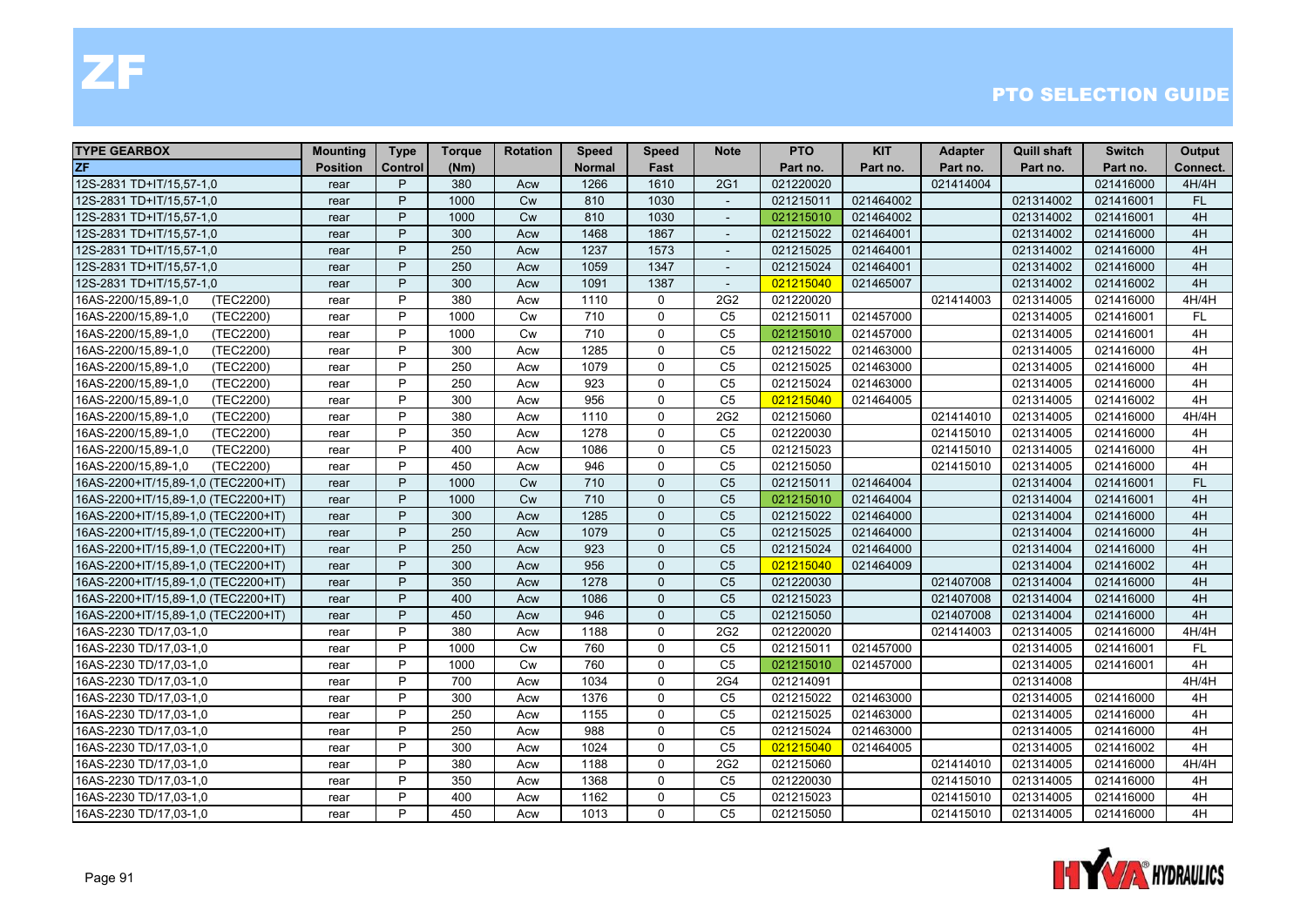| <b>TYPE GEARBOX</b>        | <b>Mounting</b> | <b>Type</b> | <b>Torque</b> | <b>Rotation</b> | <b>Speed</b>  | <b>Speed</b> | <b>Note</b>              | <b>PTO</b> | <b>KIT</b> | <b>Adapter</b> | <b>Quill shaft</b> | <b>Switch</b> | Output    |
|----------------------------|-----------------|-------------|---------------|-----------------|---------------|--------------|--------------------------|------------|------------|----------------|--------------------|---------------|-----------|
| ZF                         | <b>Position</b> | Control     | (Nm)          |                 | <b>Normal</b> | Fast         |                          | Part no.   | Part no.   | Part no.       | Part no.           | Part no.      | Connect.  |
| 16AS-2231 TD+IT/17.03-1.0  | rear            | P           | 1000          | <b>Cw</b>       | 760           | $\Omega$     | C <sub>5</sub>           | 021215011  | 021464004  |                | 021314004          | 021416001     | <b>FL</b> |
| 16AS-2231 TD+IT/17,03-1,0  | rear            | P           | 1000          | <b>Cw</b>       | 760           | $\Omega$     | C <sub>5</sub>           | 021215010  | 021464004  |                | 021314004          | 021416001     | 4H        |
| 16AS-2231 TD+IT/17,03-1,0  | rear            | P           | 300           | Acw             | 1376          | $\Omega$     | C <sub>5</sub>           | 021215022  | 021464000  |                | 021314004          | 021416000     | 4H        |
| 16AS-2231 TD+IT/17,03-1,0  | rear            | P           | 250           | Acw             | 1155          | $\Omega$     | C <sub>5</sub>           | 021215025  | 021464000  |                | 021314004          | 021416000     | 4H        |
| 16AS-2231 TD+IT/17,03-1,0  | rear            | P           | 250           | Acw             | 988           | $\Omega$     | C <sub>5</sub>           | 021215024  | 021464000  |                | 021314004          | 021416000     | 4H        |
| 16AS-2231 TD+IT/17,03-1,0  | rear            | P           | 300           | Acw             | 1024          | $\Omega$     | C <sub>5</sub>           | 021215040  | 021464009  |                | 021314004          | 021416002     | 4H        |
| 16AS-2231 TD+IT/17,03-1,0  | rear            | P           | 350           | Acw             | 1368          | $\mathbf{0}$ | C <sub>5</sub>           | 021220030  |            | 021407008      | 021314004          | 021416000     | 4H        |
| 16AS-2231 TD+IT/17,03-1,0  | rear            | P           | 400           | Acw             | 1162          | $\Omega$     | C <sub>5</sub>           | 021215023  |            | 021407008      | 021314004          | 021416000     | 4H        |
| 16AS-2231 TD+IT/17,03-1,0  | rear            | P           | 450           | Acw             | 1013          | $\Omega$     | C <sub>5</sub>           | 021215050  |            | 021407008      | 021314004          | 021416000     | 4H        |
| 16AS-2630 TO/14,12-0,83    | rear            | P           | 380           | Acw             | 1735          | $\mathbf{0}$ | 2G2                      | 021220020  |            | 021414003      | 021314005          | 021416000     | 4H/4H     |
| 16AS-2630 TO/14,12-0,83    | rear            | P           | 1000          | Cw              | 1110          | $\mathbf 0$  | C <sub>5</sub>           | 021215011  | 021457000  |                | 021314005          | 021416001     | <b>FL</b> |
| 16AS-2630 TO/14,12-0,83    | rear            | P           | 1000          | Cw              | 1110          | $\mathbf 0$  | C <sub>5</sub>           | 021215010  | 021457000  |                | 021314005          | 021416001     | 4H        |
| 16AS-2630 TO/14,12-0,83    | rear            | P           | 700           | Acw             | 1510          | $\Omega$     | 2C12                     | 021214091  |            |                | 021314008          |               | 4H/4H     |
| 16AS-2630 TO/14,12-0,83    | rear            | P           | 250           | Acw             | 1687          | $\mathbf{0}$ | C <sub>5</sub>           | 021215025  | 021463000  |                | 021314005          | 021416000     | 4H        |
| 16AS-2630 TO/14,12-0,83    | rear            | P           | 250           | Acw             | 1443          | $\Omega$     | C <sub>5</sub>           | 021215024  | 021463000  |                | 021314005          | 021416000     | 4H        |
| 16AS-2630 TO/14,12-0,83    | rear            | P           | 300           | Acw             | 1495          | $\mathbf 0$  | C <sub>5</sub>           | 021215040  | 021464005  |                | 021314005          | 021416002     | 4H        |
| 16AS-2630 TO/14,12-0,83    | rear            | P           | 380           | Acw             | 1735          | $\Omega$     | 2G <sub>2</sub>          | 021215060  |            | 021414010      | 021314005          | 021416000     | 4H/4H     |
| 16AS-2630 TO/14,12-0,83    | rear            | P           | 350           | Acw             | 1697          | $\mathbf{0}$ | C <sub>5</sub>           | 021215023  |            | 021415010      | 021314005          | 021416000     | 4H        |
| 16AS-2630 TO/14,12-0,83    | rear            | P           | 400           | Acw             | 1480          | $\Omega$     | C <sub>5</sub>           | 021215050  |            | 021415010      | 021314005          | 021416000     | 4H        |
| 16AS-2631 TO+IT/14,12-0,83 | rear            | P           | 1000          | <b>Cw</b>       | 1110          | $\Omega$     | C <sub>5</sub>           | 021215011  | 021464004  |                | 021314004          | 021416001     | <b>FL</b> |
| 16AS-2631 TO+IT/14,12-0,83 | rear            | P           | 1000          | Cw              | 1110          | $\mathbf{0}$ | C <sub>5</sub>           | 021215010  | 021464004  |                | 021314004          | 021416001     | 4H        |
| 16AS-2631 TO+IT/14,12-0,83 | rear            | P           | 300           | Acw             | 1998          | $\Omega$     | C <sub>5</sub>           | 021215022  | 021464000  |                | 021314004          | 021416000     | 4H        |
| 16AS-2631 TO+IT/14,12-0,83 | rear            | P           | 250           | Acw             | 1698          | $\Omega$     | C <sub>5</sub>           | 021215025  | 021464000  |                | 021314004          | 021416000     | 4H        |
| 16AS-2631 TO+IT/14,12-0,83 | rear            | P           | 250           | Acw             | 1443          | $\Omega$     | C <sub>5</sub>           | 021215024  | 021464000  |                | 021314004          | 021416000     | 4H        |
| 16AS-2631 TO+IT/14,12-0,83 | rear            | P           | 300           | Acw             | 1495          | $\Omega$     | C <sub>5</sub>           | 021215040  | 021464009  |                | 021314004          | 021416002     | 4H        |
| 16AS-2631 TO+IT/14,12-0,83 | rear            | P           | 350           | Acw             | 1697          | $\Omega$     | C <sub>5</sub>           | 021215023  |            | 021407008      | 021314004          | 021416000     | 4H        |
| 16AS-2631 TO+IT/14,12-0,83 | rear            | P           | 400           | Acw             | 1480          | $\Omega$     | C <sub>5</sub>           | 021215050  |            | 021407008      | 021314004          | 021416000     | 4H        |
| 16K-130/10,14              | rear            | P           | 600           | Cw              | 820           | 968          | $\sim$                   | 021215011  | 021457000  |                | 021314006          | 021416001     | <b>FL</b> |
| 16K-130/10,14              | rear            | P           | 600           | <b>Cw</b>       | 820           | 968          | $\sim$                   | 021215010  | 021457000  |                | 021314006          | 021416001     | 4H        |
| 16K-130/10,14              | rear            | P           | 300           | Acw             | 1484          | 1752         | $\overline{\phantom{a}}$ | 021215022  | 021463000  |                | 021314006          | 021416000     | 4H        |
| 16K-130/10,14              | rear            | P           | 250           | Acw             | 1246          | 1471         | $\sim$                   | 021215025  | 021463000  |                | 021314006          | 021416000     | 4H        |
| 16K-130/10,14              | rear            | P           | 250           | Acw             | 1066          | 1258         |                          | 021215024  | 021463000  |                | 021314006          | 021416000     | 4H        |
| 16K-130/10,14              | rear            | P           | 300           | Acw             | 1105          | 1304         | $\overline{\phantom{a}}$ | 021215040  | 021464005  |                | 021314006          | 021416002     | 4H        |
| 16K-130/10,14              | rear            | P           | 330           | Acw             | 1476          | 1742         | $\overline{\phantom{a}}$ | 021220030  |            | 021415010      | 021314006          | 021416000     | 4H        |
| 16K-130/10,14              | rear            | P           | 360           | Acw             | 1254          | 1480         | $\sim$                   | 021215023  |            | 021415010      | 021314006          | 021416000     | 4H        |
| 16K-130/10,14              | rear            | P           | 400           | Acw             | 1093          | 1290         | $\overline{\phantom{a}}$ | 021215050  |            | 021415010      | 021314006          | 021416000     | 4H        |
| 16S-109/13,31-1,0          | rear            | P           | 800           | <b>Cw</b>       | 790           | 930          | $\overline{\phantom{a}}$ | 021215011  | 021457000  |                | 021314003          | 021416001     | FL        |
| 16S-109/13,31-1,0          | rear            | P           | 800           | Cw              | 790           | 930          |                          | 021215010  | 021457000  |                | 021314003          | 021416001     | 4H        |
| 16S-109/13,31-1,0          | rear            | P           | 300           | Acw             | 1430          | 1683         | $\overline{\phantom{a}}$ | 021215022  | 021463000  |                | 021314003          | 021416000     | 4H        |

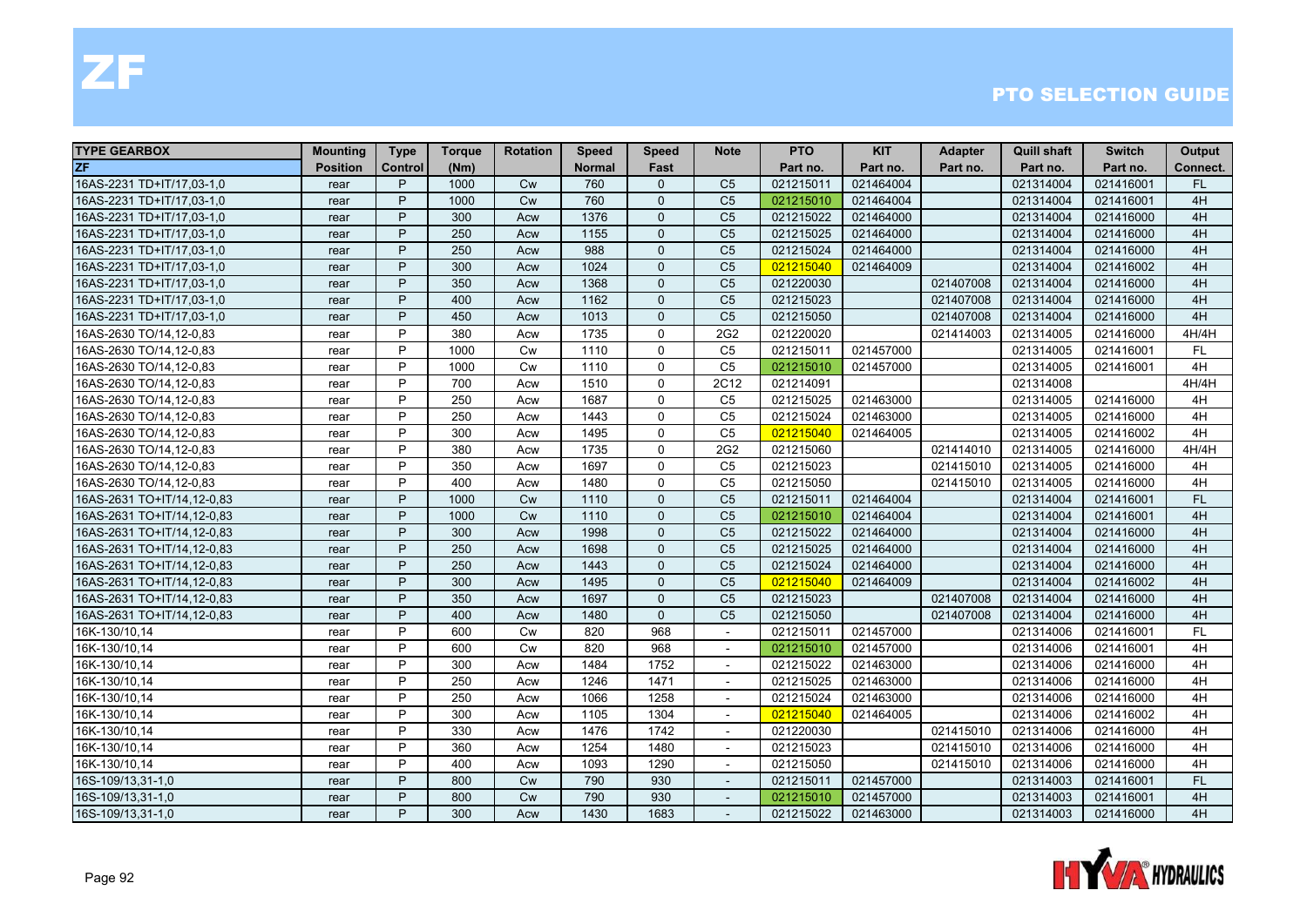| <b>TYPE GEARBOX</b> | Mounting        | <b>Type</b> | <b>Torque</b> | <b>Rotation</b> | <b>Speed</b>  | <b>Speed</b> | <b>Note</b>              | <b>PTO</b> | <b>KIT</b> | <b>Adapter</b> | <b>Quill shaft</b> | <b>Switch</b> | Output    |
|---------------------|-----------------|-------------|---------------|-----------------|---------------|--------------|--------------------------|------------|------------|----------------|--------------------|---------------|-----------|
| <b>ZF</b>           | <b>Position</b> | Control     | (Nm)          |                 | <b>Normal</b> | Fast         |                          | Part no.   | Part no.   | Part no.       | Part no.           | Part no.      | Connect.  |
| 16S-109/13,31-1,0   | rear            | P           | 250           | Acw             | 1209          | 1413         | $\blacksquare$           | 021215025  | 021463000  |                | 021314003          | 021416000     | 4H        |
| 16S-109/13,31-1,0   | rear            | P           | 250           | Acw             | 1027          | 1209         |                          | 021215024  | 021463000  |                | 021314003          | 021416000     | 4H        |
| 16S-109/13,31-1,0   | rear            | P           | 300           | Acw             | 1064          | 1253         |                          | 021215040  | 021464005  |                | 021314003          | 021416002     | 4H        |
| 16S-109/13,31-1,0   | rear            | P           | 330           | Acw             | 1422          | 1674         | $\overline{a}$           | 021220030  |            | 021415010      | 021314003          | 021416000     | 4H        |
| 16S-109/13,31-1,0   | rear            | P           | 360           | Acw             | 1208          | 1422         | $\overline{\phantom{a}}$ | 021215023  |            | 021415010      | 021314003          | 021416000     | 4H        |
| 16S-109/13,31-1,0   | rear            | P           | 400           | Acw             | 1053          | 1240         | $\overline{\phantom{a}}$ | 021215050  |            | 021415010      | 021314003          | 021416000     | 4H        |
| 16S-109/13,41-1,0   | rear            | P           | 800           | <b>Cw</b>       | 790           | 930          | $\overline{\phantom{a}}$ | 021215011  | 021457000  |                | 021314003          | 021416001     | <b>FL</b> |
| 16S-109/13,41-1,0   | rear            | P           | 800           | Cw              | 790           | 930          | $\overline{\phantom{a}}$ | 021215010  | 021457000  |                | 021314003          | 021416001     | 4H        |
| 16S-109/13,41-1,0   | rear            | P           | 300           | Acw             | 1430          | 1683         |                          | 021215022  | 021463000  |                | 021314003          | 021416000     | 4H        |
| 16S-109/13,41-1,0   | rear            | P           | 250           | Acw             | 1209          | 1413         | $\sim$                   | 021215025  | 021463000  |                | 021314003          | 021416000     | 4H        |
| 16S-109/13,41-1,0   | rear            | P           | 250           | Acw             | 1027          | 1209         | $\overline{\phantom{a}}$ | 021215024  | 021463000  |                | 021314003          | 021416000     | 4H        |
| 16S-109/13,41-1,0   | rear            | P           | 300           | Acw             | 1064          | 1253         | $\overline{\phantom{a}}$ | 021215040  | 021464005  |                | 021314003          | 021416002     | 4H        |
| 16S-109/13,41-1,0   | rear            | P           | 330           | Acw             | 1422          | 1674         | $\overline{\phantom{a}}$ | 021220030  |            | 021415010      | 021314003          | 021416000     | 4H        |
| 16S-109/13,41-1,0   | rear            | P           | 360           | Acw             | 1208          | 1422         |                          | 021215023  |            | 021415010      | 021314003          | 021416000     | 4H        |
| 16S-109/13,41-1,0   | rear            | P           | 400           | Acw             | 1053          | 1240         | $\overline{a}$           | 021215050  |            | 021415010      | 021314003          | 021416000     | 4H        |
| 16S-130/17,28       | rear            | P           | 600           | Cw              | 740           | 903          | $\overline{a}$           | 021215011  | 021457000  |                | 021314006          | 021416001     | <b>FL</b> |
| 16S-130/17,28       | rear            | P           | 600           | Cw              | 740           | 903          | $\overline{\phantom{a}}$ | 021215010  | 021457000  |                | 021314006          | 021416001     | 4H        |
| 16S-130/17,28       | rear            | P           | 300           | Acw             | 1339          | 1634         | $\overline{\phantom{a}}$ | 021215022  | 021463000  |                | 021314006          | 021416000     | 4H        |
| 16S-130/17,28       | rear            | P           | 250           | Acw             | 1125          | 1372         | $\blacksquare$           | 021215025  | 021463000  |                | 021314006          | 021416000     | 4H        |
| 16S-130/17,28       | rear            | P           | 250           | Acw             | 962           | 1174         |                          | 021215024  | 021463000  |                | 021314006          | 021416000     | 4H        |
| 16S-130/17,28       | rear            | P           | 300           | Acw             | 1105          | 1304         | $\overline{\phantom{a}}$ | 021215040  | 021464005  |                | 021314006          | 021416002     | 4H        |
| 16S-130/17,28       | rear            | P           | 330           | Acw             | 1322          | 1625         | $\overline{a}$           | 021220030  |            | 021415010      | 021314006          | 021416000     | 4H        |
| 16S-130/17,28       | rear            | P           | 360           | Acw             | 1131          | 1380         | $\sim$                   | 021215023  |            | 021415010      | 021314006          | 021416000     | 4H        |
| 16S-130/17,28       | rear            | P           | 400           | Acw             | 986           | 1204         | $\overline{\phantom{a}}$ | 021215050  |            | 021415010      | 021314006          | 021416000     | 4H        |
| 16S-150/13,80-0,84  | rear            | P           | 600           | Cw              | 770           | 920          | Q3                       | 021215011  | 021457000  |                |                    | 021416001     | <b>FL</b> |
| 16S-150/13,80-0,84  | rear            | P           | 600           | Cw              | 770           | 920          | Q3                       | 021215010  | 021457000  |                |                    | 021416001     | 4H        |
| 16S-150/13,80-0,84  | rear            | P           | 300           | Acw             | 1394          | 1665         | Q <sub>4</sub>           | 021215022  | 021463000  |                |                    | 021416000     | 4H        |
| 16S-150/13,80-0,84  | rear            | P           | 250           | Acw             | 1170          | 1398         | Q <sub>4</sub>           | 021215025  | 021463000  |                |                    | 021416000     | 4H        |
| 16S-150/13,80-0,84  | rear            | P           | 250           | Acw             | 1001          | 1196         | Q <sub>4</sub>           | 021215024  | 021463000  |                |                    | 021416000     | 4H        |
| 16S-150/13,80-0,84  | rear            | P           | 300           | Acw             | 1037          | 1239         | Q3                       | 021215040  | 021464005  |                |                    | 021416002     | 4H        |
| 16S-150/13,80-0,84  | rear            | P           | 350           | Acw             | 1386          | 1656         | Q <sub>4</sub>           | 021220030  |            | 021415010      |                    | 021416000     | 4H        |
| 16S-150/13,80-0,84  | rear            | P           | 400           | Acw             | 1178          | 1406         | Q <sub>4</sub>           | 021215023  |            | 021415010      |                    | 021416000     | 4H        |
| 16S-150/13,80-0,84  | rear            | P           | 450           | Acw             | 1026          | 1226         | Q <sub>4</sub>           | 021215050  |            | 021415010      |                    | 021416000     | 4H        |
| 16S-150/16,47-1,00  | rear            | P           | 600           | Cw              | 770           | 920          | Q3                       | 021215011  | 021457000  |                |                    | 021416001     | <b>FL</b> |
| 16S-150/16,47-1,00  | rear            | P           | 600           | Cw              | 770           | 920          | Q3                       | 021215010  | 021457000  |                |                    | 021416001     | 4H        |
| 16S-150/16,47-1,00  | rear            | P           | 300           | Acw             | 1394          | 1665         | Q <sub>4</sub>           | 021215022  | 021463000  |                |                    | 021416000     | 4H        |
| 16S-150/16,47-1,00  | rear            | P           | 250           | Acw             | 1170          | 1398         | Q <sub>4</sub>           | 021215025  | 021463000  |                |                    | 021416000     | 4H        |
| 16S-150/16,47-1,00  | rear            | P           | 250           | Acw             | 1001          | 1196         | Q <sub>4</sub>           | 021215024  | 021463000  |                |                    | 021416000     | 4H        |
| 16S-150/16,47-1,00  | rear            | P           | 300           | Acw             | 1037          | 1239         | Q3                       | 021215040  | 021464005  |                |                    | 021416002     | 4H        |

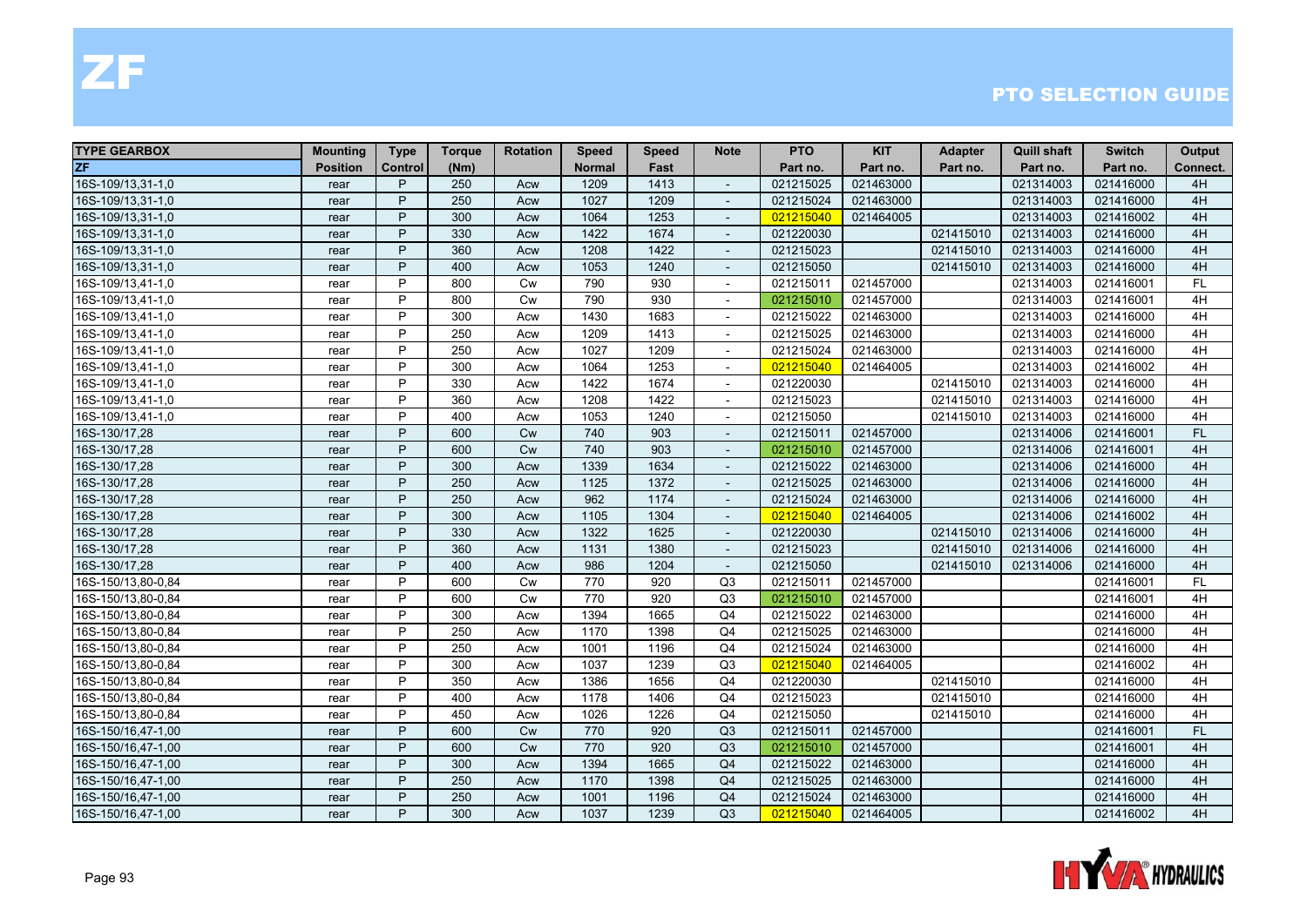| <b>TYPE GEARBOX</b>           | Mounting        | <b>Type</b> | <b>Torque</b> | <b>Rotation</b> | Speed         | <b>Speed</b> | <b>Note</b>              | <b>PTO</b> | <b>KIT</b> | <b>Adapter</b> | Quill shaft | <b>Switch</b> | Output    |
|-------------------------------|-----------------|-------------|---------------|-----------------|---------------|--------------|--------------------------|------------|------------|----------------|-------------|---------------|-----------|
| <b>ZF</b>                     | <b>Position</b> | Control     | (Nm)          |                 | <b>Normal</b> | Fast         |                          | Part no.   | Part no.   | Part no.       | Part no.    | Part no.      | Connect.  |
| 16S-150/16,47-1,00            | rear            | P           | 350           | Acw             | 1386          | 1656         | Q <sub>4</sub>           | 021220030  |            | 021415010      |             | 021416000     | 4H        |
| 16S-150/16,47-1,00            | rear            | P           | 400           | Acw             | 1178          | 1406         | Q <sub>4</sub>           | 021215023  |            | 021415010      |             | 021416000     | 4H        |
| 16S-150/16,47-1,00            | rear            | P           | 450           | Acw             | 1026          | 1226         | Q <sub>4</sub>           | 021215050  |            | 021415010      |             | 021416000     | 4H        |
| 16S-151 TD (DD)/16,41-1,00    | rear            | P           | 380           | Acw             | 1203          | 1422         | 2G2                      | 021220020  |            | 021414003      | 021314000   | 021416000     | 4H/4H     |
| 16S-151 TD (DD)/16,41-1,00    | rear            | P           | 1000          | <b>Cw</b>       | 770           | 910          | $\sim$                   | 021215011  | 021457000  |                | 021314000   | 021416001     | FL        |
| 16S-151 TD (DD)/16,41-1,00    | rear            | P           | 1000          | Cw              | 770           | 910          | $\overline{\phantom{a}}$ | 021215010  | 021457000  |                | 021314000   | 021416001     | 4H        |
| 16S-151 TD (DD)/16,41-1,00    | rear            | P           | 620           | Acw             | 1241          | 1467         | 2G4                      | 021214090  |            |                | 021314010   | 021416003     | 4H/4H     |
| 16S-151 TD (DD)/16,41-1,00    | rear            | P           | 620           | Acw             | 1241          | 1467         | C <sub>11</sub>          | 021214035  |            |                | 021314010   | 021416003     | 4H        |
| 16S-151 TD (DD)/16,41-1,00    | rear            | P           | 510           | Acw             | 1489          | 1760         | C11                      | 021214035  |            |                | 021314010   | 021416003     | 4H        |
| 16S-151 TD (DD)/16,41-1,00    | rear            | P           | 300           | Acw             | 1394          | 1647         | G <sub>3</sub>           | 021215022  | 021463000  |                | 021314000   | 021416000     | 4H        |
| 16S-151 TD (DD)/16,41-1,00    | rear            | P           | 250           | Acw             | 1177          | 1383         | G <sub>3</sub>           | 021215025  | 021463000  |                | 021314000   | 021416000     | 4H        |
| 16S-151 TD (DD)/16,41-1,00    | rear            | P           | 250           | Acw             | 1007          | 1183         | G <sub>3</sub>           | 021215024  | 021463000  |                | 021314000   | 021416000     | 4H        |
| 16S-151 TD (DD)/16,41-1,00    | rear            | P           | 300           | Acw             | 1037          | 1239         | $\sim$                   | 021215040  | 021464005  |                | 021314000   | 021416002     | 4H        |
| 16S-151 TD (DD)/16,41-1,00    | rear            | P           | 380           | Acw             | 1203          | 1422         | 2G2                      | 021215060  |            | 021414010      | 021314000   | 021416000     | 4H/4H     |
| 16S-151 TD (DD)/16,41-1,00    | rear            | P           | 350           | Acw             | 1386          | 1638         | G <sub>3</sub>           | 021220030  |            | 021415010      | 021314000   | 021416000     | 4H        |
| 16S-151 TD (DD)/16,41-1,00    | rear            | P           | 400           | Acw             | 1178          | 1391         | G <sub>3</sub>           | 021215023  |            | 021415010      | 021314000   | 021416000     | 4H        |
| 16S-151 TD (DD)/16,41-1,00    | rear            | P           | 450           | Acw             | 1026          | 1213         | G <sub>3</sub>           | 021215050  |            | 021415010      | 021314000   | 021416000     | 4H        |
| 16S-151 TD (DD)+IT/16,41-1,00 | rear            | P           | 380           | Acw             | 1203          | 1422         | <b>2G1</b>               | 021220020  |            | 021414004      |             | 021416000     | 4H/4H     |
| 16S-151 TD (DD)+IT/16,41-1,00 | rear            | P           | 1000          | <b>Cw</b>       | 770           | 910          | $\blacksquare$           | 021215011  | 021464002  |                | 021314002   | 021416001     | <b>FL</b> |
| 16S-151 TD (DD)+IT/16,41-1,00 | rear            | P           | 1000          | <b>Cw</b>       | 770           | 910          |                          | 021215010  | 021464002  |                | 021314002   | 021416001     | 4H        |
| 16S-151 TD (DD)+IT/16,41-1,00 | rear            | P           | 250           | Acw             | 1394          | 1647         | $\overline{\phantom{a}}$ | 021215022  | 021464001  |                | 021314002   | 021416000     | 4H        |
| 16S-151 TD (DD)+IT/16,41-1,00 | rear            | P           | 250           | Acw             | 1177          | 1383         | $\overline{a}$           | 021215025  | 021464001  |                | 021314002   | 021416000     | 4H        |
| 16S-151 TD (DD)+IT/16,41-1,00 | rear            | P           | 300           | Acw             | 1007          | 1183         | $\sim$                   | 021215024  | 021464001  |                | 021314002   | 021416000     | 4H        |
| 16S-151 TD (DD)+IT/16,41-1,00 | rear            | P           | 300           | Acw             | 1037          | 1239         | $\sim$                   | 021215040  | 021465007  |                | 021314002   | 021416002     | 4H        |
| 16S-151 TO (OD)/13,80-0,84    | rear            | P           | 380           | Acw             | 1422          | 1704         | 2G <sub>2</sub>          | 021220020  |            | 021414003      | 021314000   | 021416000     | 4H/4H     |
| 16S-151 TO (OD)/13,80-0,84    | rear            | P           | 1000          | <b>Cw</b>       | 910           | 1090         | $\overline{a}$           | 021215011  | 021457000  |                | 021314000   | 021416001     | <b>FL</b> |
| 16S-151 TO (OD)/13,80-0,84    | rear            | P           | 1000          | <b>Cw</b>       | 910           | 1090         | $\overline{a}$           | 021215010  | 021457000  |                | 021314000   | 021416001     | 4H        |
| 16S-151 TO (OD)/13,80-0,84    | rear            | P           | 620           | Acw             | 1467          | 1758         | 2G4                      | 021214090  |            |                | 021314010   | 021416003     | 4H/4H     |
| 16S-151 TO (OD)/13,80-0,84    | rear            | P           | 620           | Acw             | 1467          | 1758         | C11                      | 021214035  |            |                | 021314010   | 021416003     | 4H        |
| 16S-151 TO (OD)/13,80-0,84    | rear            | P           | 510           | Acw             | 1760          | 2108         | C11                      | 021214035  |            |                | 021314010   | 021416003     | 4H        |
| 16S-151 TO (OD)/13,80-0,84    | rear            | P           | 300           | Acw             | 1647          | 1972         | G <sub>3</sub>           | 021215022  | 021463000  |                | 021314000   | 021416000     | 4H        |
| 16S-151 TO (OD)/13,80-0,84    | rear            | P           | 250           | Acw             | 1383          | 1656         | G <sub>3</sub>           | 021215025  | 021463000  |                | 021314000   | 021416000     | 4H        |
| 16S-151 TO (OD)/13,80-0,84    | rear            | P           | 250           | Acw             | 1183          | 1417         | G <sub>3</sub>           | 021215024  | 021463000  |                | 021314000   | 021416000     | 4H        |
| 16S-151 TO (OD)/13,80-0,84    | rear            | P           | 300           | Acw             | 1226          | 1468         | $\overline{\phantom{a}}$ | 021215040  | 021464005  |                | 021314000   | 021416002     | 4H        |
| 16S-151 TO (OD)/13,80-0,84    | rear            | P           | 380           | Acw             | 1422          | 1704         | 2G <sub>2</sub>          | 021215060  |            | 021414010      | 021314000   | 021416000     | 4H/4H     |
| 16S-151 TO (OD)/13,80-0,84    | rear            | P           | 350           | Acw             | 1638          | 1962         | G <sub>3</sub>           | 021220030  |            | 021415010      | 021314000   | 021416000     | 4H        |
| 16S-151 TO (OD)/13,80-0,84    | rear            | P           | 400           | Acw             | 1391          | 1667         | G <sub>3</sub>           | 021215023  |            | 021415010      | 021314000   | 021416000     | 4H        |
| 16S-151 TO (OD)/13,80-0,84    | rear            | P           | 450           | Acw             | 1213          | 1453         | G <sub>3</sub>           | 021215050  |            | 021415010      | 021314000   | 021416000     | 4H        |
| 16S-151 TO (OD)+IT/13,80-0,84 | rear            | P           | 380           | Acw             | 1203          | 1704         | <b>2G1</b>               | 021220020  |            | 021414004      |             | 021416000     | 4H/4H     |

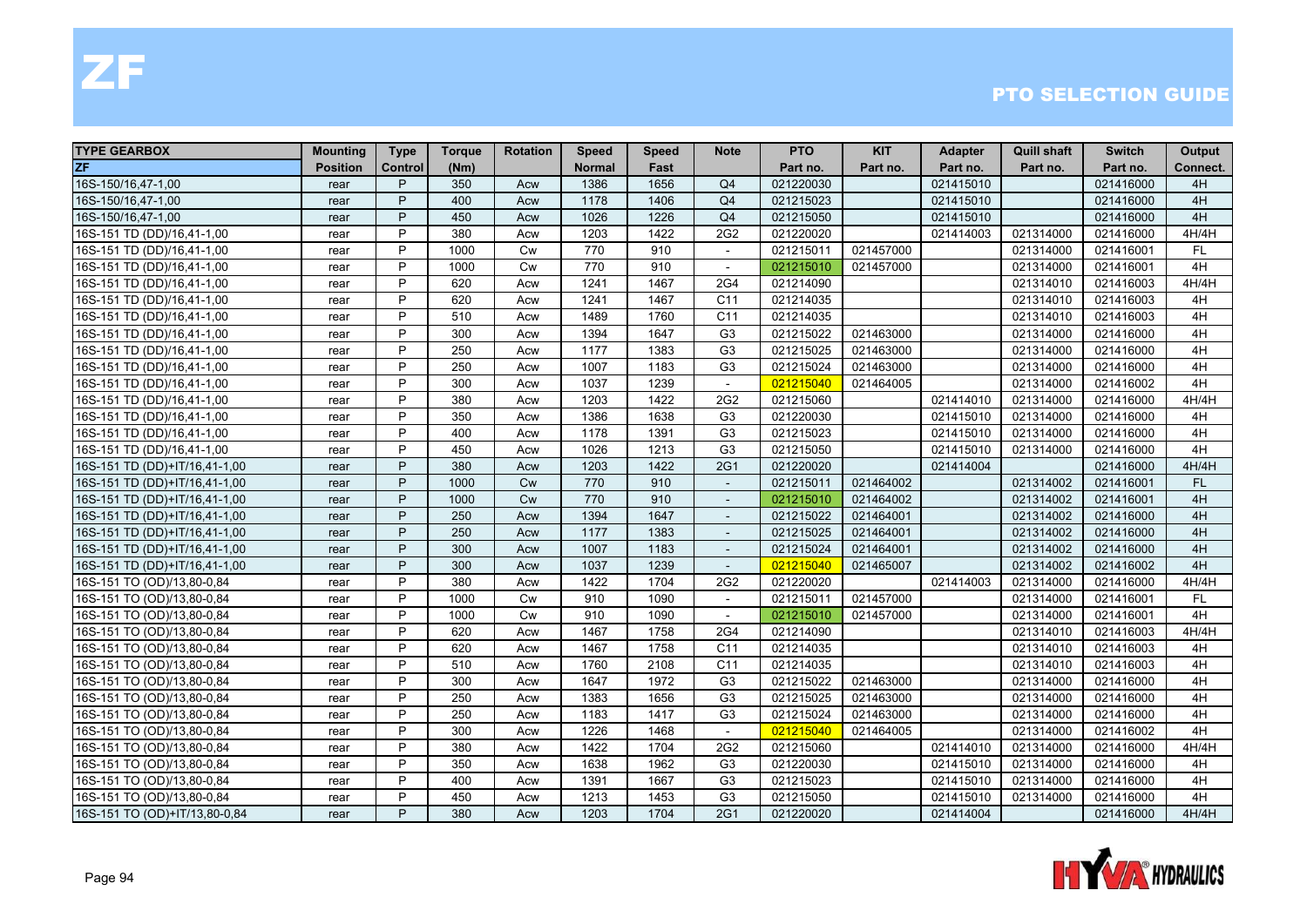| <b>TYPE GEARBOX</b>           | <b>Mounting</b> | <b>Type</b> | Torque | <b>Rotation</b> | <b>Speed</b>  | <b>Speed</b> | <b>Note</b>    | <b>PTO</b> | <b>KIT</b> | <b>Adapter</b> | <b>Quill shaft</b> | <b>Switch</b> | Output    |
|-------------------------------|-----------------|-------------|--------|-----------------|---------------|--------------|----------------|------------|------------|----------------|--------------------|---------------|-----------|
| ZF                            | <b>Position</b> | Control     | (Nm)   |                 | <b>Normal</b> | Fast         |                | Part no.   | Part no.   | Part no.       | Part no.           | Part no.      | Connect.  |
| 16S-151 TO (OD)+IT/13,80-0,84 | rear            | P           | 1000   | <b>Cw</b>       | 910           | 1090         | $\sim$         | 021215011  | 021464002  |                | 021314002          | 021416001     | <b>FL</b> |
| 16S-151 TO (OD)+IT/13,80-0,84 | rear            | P           | 1000   | Cw              | 910           | 1090         | $\sim$         | 021215010  | 021464002  |                | 021314002          | 021416001     | 4H        |
| 16S-151 TO (OD)+IT/13,80-0,84 | rear            | P           | 300    | Acw             | 1647          | 1972         |                | 021215022  | 021464001  |                | 021314002          | 021416000     | 4H        |
| 16S-151 TO (OD)+IT/13,80-0,84 | rear            | P           | 250    | Acw             | 1383          | 1656         | $\sim$         | 021215025  | 021464001  |                | 021314002          | 021416000     | 4H        |
| 16S-151 TO (OD)+IT/13,80-0,84 | rear            | P           | 250    | Acw             | 1183          | 1417         | $\sim$         | 021215024  | 021464001  |                | 021314002          | 021416000     | 4H        |
| 16S-151 TO (OD)+IT/13,80-0,84 | rear            | P           | 300    | Acw             | 1226          | 1468         | $\sim$         | 021215040  | 021465007  |                | 021314002          | 021416002     | 4H        |
| 16S-151/13,74-0,84            | rear            | P           | 600    | <b>Cw</b>       | 770           | 920          | Q <sub>3</sub> | 021215011  | 021457000  |                |                    | 021416001     | <b>FL</b> |
| 16S-151/13,74-0,84            | rear            | P           | 600    | <b>Cw</b>       | 770           | 920          | Q3             | 021215010  | 021457000  |                |                    | 021416001     | 4H        |
| 16S-151/13,74-0,84            | rear            | P           | 300    | Acw             | 1394          | 1665         | Q <sub>4</sub> | 021215022  | 021463000  |                |                    | 021416000     | 4H        |
| 16S-151/13,74-0,84            | rear            | P           | 250    | Acw             | 1170          | 1398         | Q <sub>4</sub> | 021215025  | 021463000  |                |                    | 021416000     | 4H        |
| 16S-151/13,74-0,84            | rear            | P           | 250    | Acw             | 1001          | 1196         | Q <sub>4</sub> | 021215024  | 021463000  |                |                    | 021416000     | 4H        |
| 16S-151/13,74-0,84            | rear            | P           | 300    | Acw             | 1037          | 1239         | Q3             | 021215040  | 021464005  |                |                    | 021416002     | 4H        |
| 16S-151/13,74-0,84            | rear            | P           | 350    | Acw             | 1386          | 1656         | Q <sub>4</sub> | 021220030  |            | 021415010      |                    | 021416000     | 4H        |
| 16S-151/13,74-0,84            | rear            | P           | 400    | Acw             | 1178          | 1406         | Q <sub>4</sub> | 021215023  |            | 021415010      |                    | 021416000     | 4H        |
| 16S-151/13,74-0,84            | rear            | P           | 450    | Acw             | 1026          | 1226         | Q <sub>4</sub> | 021215050  |            | 021415010      |                    | 021416000     | 4H        |
| 16S-151/13,74-0,84 + INTARDER | rear            | P           | 600    | Cw              | 770           | 920          | Q2             | 021215011  | 021464002  |                |                    | 021416001     | <b>FL</b> |
| 16S-151/13,74-0,84 + INTARDER | rear            | P           | 600    | <b>Cw</b>       | 770           | 920          | Q2             | 021215010  | 021464002  |                |                    | 021416001     | 4H        |
| 16S-151/13,74-0,84 + INTARDER | rear            | P           | 300    | Acw             | 1394          | 1665         | Q2             | 021215022  | 021464001  |                |                    | 021416000     | 4H        |
| 16S-151/13,74-0,84 + INTARDER | rear            | P           | 250    | Acw             | 1170          | 1398         | Q2             | 021215025  | 021464001  |                |                    | 021416000     | 4H        |
| 16S-151/13,74-0,84 + INTARDER | rear            | P           | 250    | Acw             | 1001          | 1196         | Q2             | 021215024  | 021464001  |                |                    | 021416000     | 4H        |
| 16S-151/13,74-0,84 + INTARDER | rear            | P           | 300    | Acw             | 1037          | 1239         | Q2             | 021215040  | 021465007  |                |                    | 021416002     | 4H        |
| 16S-151/16,41-1,00            | rear            | P           | 600    | <b>Cw</b>       | 770           | 920          | Q3             | 021215011  | 021457000  |                |                    | 021416001     | FL.       |
| 16S-151/16,41-1,00            | rear            | P           | 600    | Cw              | 770           | 920          | Q3             | 021215010  | 021457000  |                |                    | 021416001     | 4H        |
| 16S-151/16,41-1,00            | rear            | P           | 300    | Acw             | 1394          | 1665         | Q <sub>4</sub> | 021215022  | 021463000  |                |                    | 021416000     | 4H        |
| 16S-151/16,41-1,00            | rear            | P           | 250    | Acw             | 1170          | 1398         | Q <sub>4</sub> | 021215025  | 021463000  |                |                    | 021416000     | 4H        |
| 16S-151/16,41-1,00            | rear            | P           | 250    | Acw             | 1001          | 1196         | Q <sub>4</sub> | 021215024  | 021463000  |                |                    | 021416000     | 4H        |
| 16S-151/16,41-1,00            | rear            | P           | 300    | Acw             | 1037          | 1239         | Q3             | 021215040  | 021464005  |                |                    | 021416002     | 4H        |
| 16S-151/16,41-1,00            | rear            | P           | 350    | Acw             | 1386          | 1656         | Q4             | 021220030  |            | 021415010      |                    | 021416000     | 4H        |
| 16S-151/16,41-1,00            | rear            | P           | 400    | Acw             | 1178          | 1406         | Q <sub>4</sub> | 021215023  |            | 021415010      |                    | 021416000     | 4H        |
| 16S-151/16,41-1,00            | rear            | P           | 450    | Acw             | 1026          | 1226         | Q <sub>4</sub> | 021215050  |            | 021415010      |                    | 021416000     | 4H        |
| 16S-151/16,41-1,00 + INTARDER | rear            | P           | 600    | Cw              | 770           | 920          | Q2             | 021215011  | 021464002  |                |                    | 021416001     | FL        |
| 16S-151/16,41-1,00 + INTARDER | rear            | P           | 600    | Cw              | 770           | 920          | Q2             | 021215010  | 021464002  |                |                    | 021416001     | 4H        |
| 16S-151/16,41-1,00 + INTARDER | rear            | P           | 300    | Acw             | 1394          | 1665         | Q2             | 021215022  | 021464001  |                |                    | 021416000     | 4H        |
| 16S-151/16,41-1,00 + INTARDER | rear            | P           | 250    | Acw             | 1170          | 1398         | Q2             | 021215025  | 021464001  |                |                    | 021416000     | 4H        |
| 16S-151/16,41-1,00 + INTARDER | rear            | P           | 250    | Acw             | 1001          | 1196         | Q2             | 021215024  | 021464001  |                |                    | 021416000     | 4H        |
| 16S-151/16,41-1,00 + INTARDER | rear            | P           | 300    | Acw             | 1037          | 1239         | Q2             | 021215040  | 021465007  |                |                    | 021416002     | 4H        |
| 16S-151/16,47-1,00            | rear            | P           | 600    | Cw              | 770           | 920          | Q3             | 021215011  | 021457000  |                |                    | 021416001     | FL        |
| 16S-151/16,47-1,00            | rear            | P           | 600    | <b>Cw</b>       | 770           | 920          | Q3             | 021215010  | 021457000  |                |                    | 021416001     | 4H        |
| 16S-151/16,47-1,00            | rear            | P           | 300    | Acw             | 1394          | 1665         | Q4             | 021215022  | 021463000  |                |                    | 021416000     | 4H        |

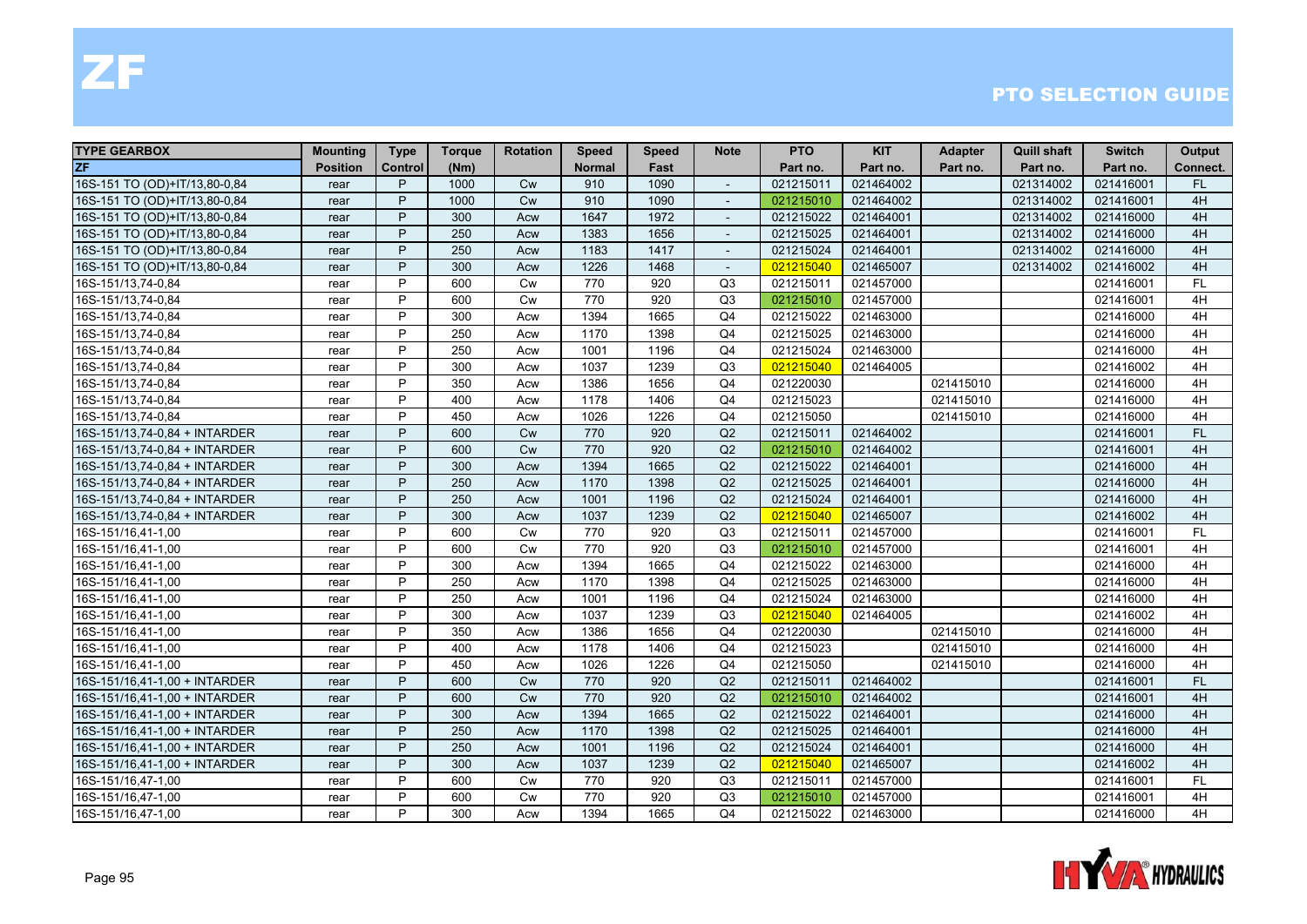| <b>TYPE GEARBOX</b>           | <b>Mounting</b> | <b>Type</b>    | <b>Torque</b> | <b>Rotation</b> | <b>Speed</b>  | <b>Speed</b> | <b>Note</b>              | <b>PTO</b> | <b>KIT</b> | <b>Adapter</b> | <b>Quill shaft</b> | <b>Switch</b> | Output    |
|-------------------------------|-----------------|----------------|---------------|-----------------|---------------|--------------|--------------------------|------------|------------|----------------|--------------------|---------------|-----------|
| ZF                            | <b>Position</b> | <b>Control</b> | (Nm)          |                 | <b>Normal</b> | Fast         |                          | Part no.   | Part no.   | Part no.       | Part no.           | Part no.      | Connect.  |
| 16S-151/16,47-1,00            | rear            | P              | 250           | Acw             | 1170          | 1398         | Q <sub>4</sub>           | 021215025  | 021463000  |                |                    | 021416000     | 4H        |
| 16S-151/16,47-1,00            | rear            | P              | 250           | Acw             | 1001          | 1196         | Q <sub>4</sub>           | 021215024  | 021463000  |                |                    | 021416000     | 4H        |
| 16S-151/16,47-1,00            | rear            | P              | 300           | Acw             | 1037          | 1239         | Q <sub>3</sub>           | 021215040  | 021464005  |                |                    | 021416002     | 4H        |
| 16S-151/16,47-1,00            | rear            | P              | 350           | Acw             | 1386          | 1656         | Q <sub>4</sub>           | 021220030  |            | 021415010      |                    | 021416000     | 4H        |
| 16S-151/16,47-1,00            | rear            | P              | 400           | Acw             | 1178          | 1406         | Q <sub>4</sub>           | 021215023  |            | 021415010      |                    | 021416000     | 4H        |
| 16S-151/16,47-1,00            | rear            | P              | 450           | Acw             | 1026          | 1226         | Q <sub>4</sub>           | 021215050  |            | 021415010      |                    | 021416000     | 4H        |
| 16S-151/16,47-1,00 + INTARDER | rear            | P              | 600           | <b>Cw</b>       | 770           | 920          | Q2                       | 021215011  | 021464002  |                |                    | 021416001     | <b>FL</b> |
| 16S-151/16,47-1,00 + INTARDER | rear            | P              | 600           | Cw              | 770           | 920          | Q2                       | 021215010  | 021464002  |                |                    | 021416001     | 4H        |
| 16S-151/16,47-1,00 + INTARDER | rear            | P              | 300           | Acw             | 1394          | 1665         | Q2                       | 021215022  | 021464001  |                |                    | 021416000     | 4H        |
| 16S-151/16,47-1,00 + INTARDER | rear            | P              | 250           | Acw             | 1170          | 1398         | Q2                       | 021215025  | 021464001  |                |                    | 021416000     | 4H        |
| 16S-151/16,47-1,00 + INTARDER | rear            | P              | 250           | Acw             | 1001          | 1196         | Q2                       | 021215024  | 021464001  |                |                    | 021416000     | 4H        |
| 16S-151/16,47-1,00 + INTARDER | rear            | P              | 300           | Acw             | 1037          | 1239         | Q2                       | 021215040  | 021465007  |                |                    | 021416002     | 4H        |
| 16S-151/16,53-1,00            | rear            | P              | 600           | Cw              | 770           | 920          | Q <sub>3</sub>           | 021215011  | 021457000  |                |                    | 021416001     | <b>FL</b> |
| 16S-151/16,53-1,00            | rear            | P              | 600           | Cw              | 770           | 920          | Q3                       | 021215010  | 021457000  |                |                    | 021416001     | 4H        |
| 16S-151/16,53-1,00            | rear            | P              | 300           | Acw             | 1394          | 1665         | Q <sub>4</sub>           | 021215022  | 021463000  |                |                    | 021416000     | 4H        |
| 16S-151/16,53-1,00            | rear            | P              | 250           | Acw             | 1170          | 1398         | Q <sub>4</sub>           | 021215025  | 021463000  |                |                    | 021416000     | 4H        |
| 16S-151/16,53-1,00            | rear            | P              | 250           | Acw             | 1001          | 1196         | Q <sub>4</sub>           | 021215024  | 021463000  |                |                    | 021416000     | 4H        |
| 16S-151/16,53-1,00            | rear            | P              | 300           | Acw             | 1037          | 1239         | Q3                       | 021215040  | 021464005  |                |                    | 021416002     | 4H        |
| 16S-151/16,53-1,00            | rear            | P              | 350           | Acw             | 1386          | 1656         | Q <sub>4</sub>           | 021220030  |            | 021415010      |                    | 021416000     | 4H        |
| 16S-151/16,53-1,00            | rear            | P              | 400           | Acw             | 1178          | 1406         | Q <sub>4</sub>           | 021215023  |            | 021415010      |                    | 021416000     | 4H        |
| 16S-151/16,53-1,00            | rear            | P              | 450           | Acw             | 1026          | 1226         | Q4                       | 021215050  |            | 021415010      |                    | 021416000     | 4H        |
| 16S-160/11,46                 | rear            | P              | 600           | <b>Cw</b>       | 820           | 968          | $\sim$                   | 021215011  | 021457000  |                | 021314006          | 021416001     | <b>FL</b> |
| 16S-160/11,46                 | rear            | P              | 600           | <b>Cw</b>       | 820           | 968          | $\blacksquare$           | 021215010  | 021457000  |                | 021314006          | 021416001     | 4H        |
| 16S-160/11,46                 | rear            | P              | 300           | Acw             | 1484          | 1752         | $\sim$                   | 021215022  | 021463000  |                | 021314006          | 021416000     | 4H        |
| 16S-160/11,46                 | rear            | P              | 250           | Acw             | 1246          | 1471         | $\sim$                   | 021215025  | 021463000  |                | 021314006          | 021416000     | 4H        |
| 16S-160/11,46                 | rear            | P              | 250           | Acw             | 1066          | 1258         | $\overline{\phantom{a}}$ | 021215024  | 021463000  |                | 021314006          | 021416000     | 4H        |
| 16S-160/11,46                 | rear            | P              | 300           | Acw             | 1105          | 1304         | $\overline{a}$           | 021215040  | 021464005  |                | 021314006          | 021416002     | 4H        |
| 16S-160/11,46                 | rear            | P              | 330           | Acw             | 1476          | 1742         | $\sim$                   | 021220030  |            | 021415010      | 021314006          | 021416000     | 4H        |
| 16S-160/11,46                 | rear            | P              | 360           | Acw             | 1254          | 1480         | $\overline{\phantom{a}}$ | 021215023  |            | 021415010      | 021314006          | 021416000     | 4H        |
| 16S-160/11,46                 | rear            | P              | 400           | Acw             | 1093          | 1290         | $\blacksquare$           | 021215050  |            | 021415010      | 021314006          | 021416000     | 4H        |
| 16S-160/13,68                 | rear            | P              | 600           | <b>Cw</b>       | 820           | 968          | $\overline{\phantom{a}}$ | 021215011  | 021457000  |                | 021314006          | 021416001     | <b>FL</b> |
| 16S-160/13,68                 | rear            | P              | 600           | <b>Cw</b>       | 820           | 968          | $\overline{\phantom{a}}$ | 021215010  | 021457000  |                | 021314006          | 021416001     | 4H        |
| 16S-160/13,68                 | rear            | P              | 300           | Acw             | 1484          | 1752         | $\sim$                   | 021215022  | 021463000  |                | 021314006          | 021416000     | 4H        |
| 16S-160/13,68                 | rear            | P              | 250           | Acw             | 1246          | 1471         | $\overline{\phantom{a}}$ | 021215025  | 021463000  |                | 021314006          | 021416000     | 4H        |
| 16S-160/13,68                 | rear            | P              | 250           | Acw             | 1066          | 1258         | $\sim$                   | 021215024  | 021463000  |                | 021314006          | 021416000     | 4H        |
| 16S-160/13,68                 | rear            | P              | 300           | Acw             | 1105          | 1304         | $\sim$                   | 021215040  | 021464005  |                | 021314006          | 021416002     | 4H        |
| 16S-160/13,68                 | rear            | P              | 330           | Acw             | 1476          | 1742         | $\overline{\phantom{a}}$ | 021220030  |            | 021415010      | 021314006          | 021416000     | 4H        |
| 16S-160/13,68                 | rear            | P              | 360           | Acw             | 1254          | 1480         |                          | 021215023  |            | 021415010      | 021314006          | 021416000     | 4H        |
| 16S-160/13,68                 | rear            | P              | 400           | Acw             | 1093          | 1290         | $\overline{\phantom{a}}$ | 021215050  |            | 021415010      | 021314006          | 021416000     | 4H        |

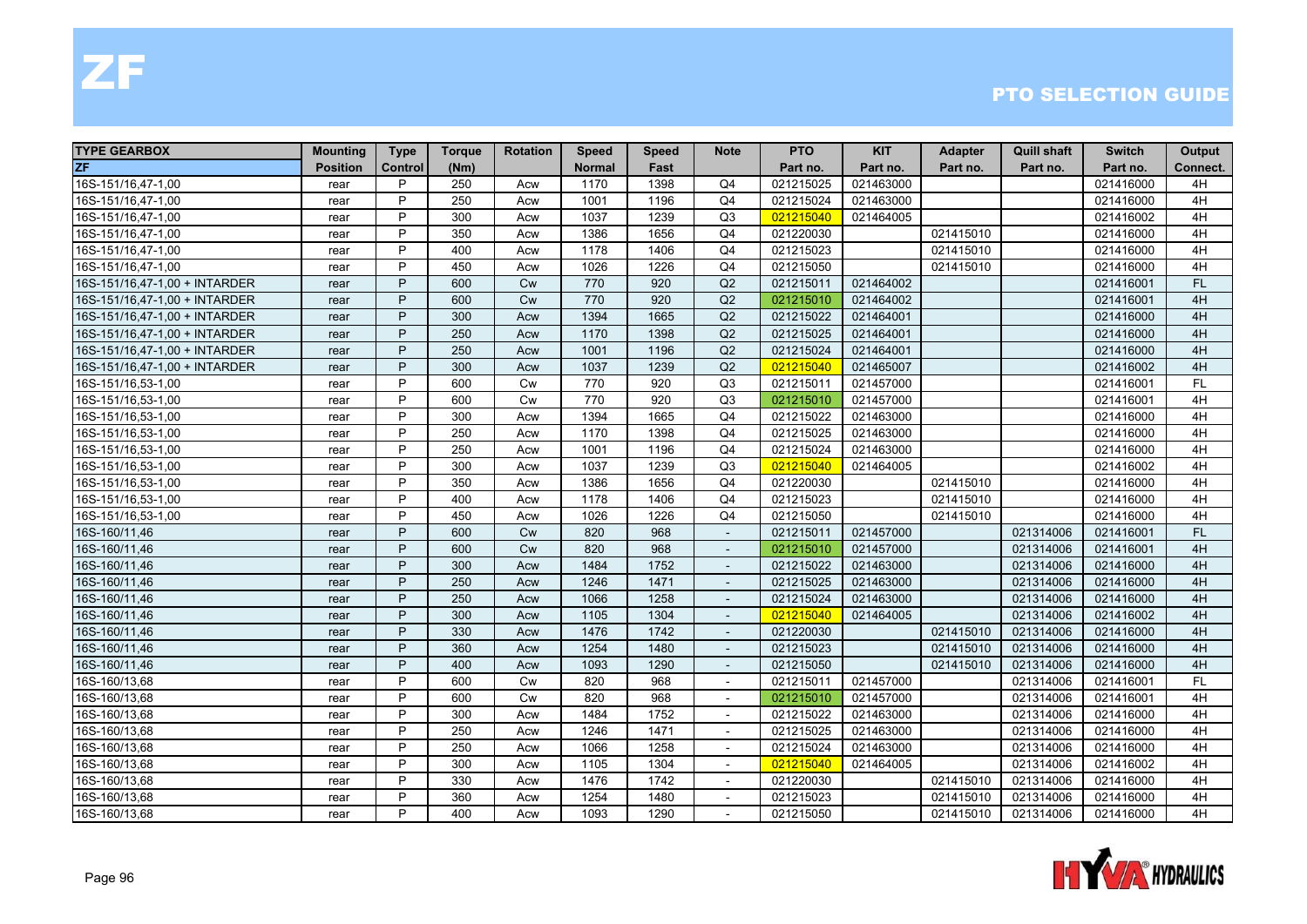| <b>TYPE GEARBOX</b>           | <b>Mounting</b> | <b>Type</b> | <b>Torque</b> | <b>Rotation</b> | <b>Speed</b>  | <b>Speed</b> | <b>Note</b>              | <b>PTO</b> | <b>KIT</b> | <b>Adapter</b> | <b>Quill shaft</b> | <b>Switch</b> | Output    |
|-------------------------------|-----------------|-------------|---------------|-----------------|---------------|--------------|--------------------------|------------|------------|----------------|--------------------|---------------|-----------|
| <b>ZF</b>                     | <b>Position</b> | Control     | (Nm)          |                 | <b>Normal</b> | Fast         |                          | Part no.   | Part no.   | Part no.       | Part no.           | Part no.      | Connect.  |
| 16S-160/13,85                 | rear            | P           | 600           | <b>Cw</b>       | 820           | 968          | $\overline{\phantom{a}}$ | 021215011  | 021457000  |                | 021314006          | 021416001     | <b>FL</b> |
| 16S-160/13,85                 | rear            | P           | 600           | <b>Cw</b>       | 820           | 968          |                          | 021215010  | 021457000  |                | 021314006          | 021416001     | 4H        |
| 16S-160/13,85                 | rear            | P           | 300           | Acw             | 1484          | 1752         |                          | 021215022  | 021463000  |                | 021314006          | 021416000     | 4H        |
| 16S-160/13,85                 | rear            | P           | 250           | Acw             | 1246          | 1471         | $\sim$                   | 021215025  | 021463000  |                | 021314006          | 021416000     | 4H        |
| 16S-160/13,85                 | rear            | P           | 250           | Acw             | 1066          | 1258         | $\overline{\phantom{a}}$ | 021215024  | 021463000  |                | 021314006          | 021416000     | 4H        |
| 16S-160/13,85                 | rear            | P           | 300           | Acw             | 1105          | 1304         | $\blacksquare$           | 021215040  | 021464005  |                | 021314006          | 021416002     | 4H        |
| 16S-160/13,85                 | rear            | P           | 330           | Acw             | 1476          | 1742         | $\sim$                   | 021220030  |            | 021415010      | 021314006          | 021416000     | 4H        |
| 16S-160/13,85                 | rear            | P           | 360           | Acw             | 1254          | 1480         |                          | 021215023  |            | 021415010      | 021314006          | 021416000     | 4H        |
| 16S-160/13,85                 | rear            | P           | 400           | Acw             | 1093          | 1290         |                          | 021215050  |            | 021415010      | 021314006          | 021416000     | 4H        |
| 16S-1620 TD (DD)/16,41-1,0    | rear            | P           | 380           | Acw             | 1204          | 1422         | 2G <sub>2</sub>          | 021220020  |            | 021414003      | 021314000          | 021416000     | 4H/4H     |
| 16S-1620 TD (DD)/16,41-1,0    | rear            | P           | 1000          | <b>Cw</b>       | 770           | 910          | $\sim$                   | 021215011  | 021457000  |                | 021314000          | 021416001     | <b>FL</b> |
| 16S-1620 TD (DD)/16,41-1,0    | rear            | P           | 1000          | <b>Cw</b>       | 770           | 910          | $\overline{\phantom{a}}$ | 021215010  | 021457000  |                | 021314000          | 021416001     | 4H        |
| 16S-1620 TD (DD)/16,41-1,0    | rear            | P           | 620           | Acw             | 1241          | 1467         | 2G4                      | 021214090  |            |                | 021314010          | 021416003     | 4H/4H     |
| 16S-1620 TD (DD)/16,41-1,0    | rear            | P           | 620           | Acw             | 1241          | 1467         | C <sub>11</sub>          | 021214035  |            |                | 021314010          | 021416003     | 4H        |
| 16S-1620 TD (DD)/16,41-1,0    | rear            | P           | 510           | Acw             | 1489          | 1760         | C <sub>11</sub>          | 021214035  |            |                | 021314010          | 021416003     | 4H        |
| 16S-1620 TD (DD)/16,41-1,0    | rear            | P           | 300           | Acw             | 1394          | 1647         | G <sub>3</sub>           | 021215022  | 021463000  |                | 021314000          | 021416000     | 4H        |
| 16S-1620 TD (DD)/16,41-1,0    | rear            | P           | 250           | Acw             | 1177          | 1383         | G <sub>3</sub>           | 021215025  | 021463000  |                | 021314000          | 021416000     | 4H        |
| 16S-1620 TD (DD)/16,41-1,0    | rear            | P           | 250           | Acw             | 1007          | 1183         | G <sub>3</sub>           | 021215024  | 021463000  |                | 021314000          | 021416000     | 4H        |
| 16S-1620 TD (DD)/16,41-1,0    | rear            | P           | 300           | Acw             | 1037          | 1226         | $\sim$                   | 021215040  | 021464005  |                | 021314000          | 021416002     | 4H        |
| 16S-1620 TD (DD)/16,41-1,0    | rear            | P           | 380           | Acw             | 1204          | 1422         | 2G <sub>2</sub>          | 021215060  |            | 021414010      | 021314000          | 021416000     | 4H/4H     |
| 16S-1620 TD (DD)/16,41-1,0    | rear            | P           | 350           | Acw             | 1386          | 1638         | G <sub>3</sub>           | 021220030  |            | 021415010      | 021314000          | 021416000     | 4H        |
| 16S-1620 TD (DD)/16,41-1,0    | rear            | P           | 400           | Acw             | 1178          | 1391         | G <sub>3</sub>           | 021215023  |            | 021415010      | 021314000          | 021416000     | 4H        |
| 16S-1620 TD (DD)/16,41-1,0    | rear            | P           | 450           | Acw             | 1026          | 1213         | G <sub>3</sub>           | 021215050  |            | 021415010      | 021314000          | 021416000     | 4H        |
| 16S-1621 TD (DD)+IT/16,41-1,0 | rear            | P           | 380           | Acw             | 1204          | 1422         | 2G1                      | 021220020  |            | 021414004      |                    | 021416000     | 4H/4H     |
| 16S-1621 TD (DD)+IT/16,41-1,0 | rear            | P           | 1000          | Cw              | 770           | 910          | $\sim$                   | 021215011  | 021464002  |                | 021314002          | 021416001     | FL.       |
| 16S-1621 TD (DD)+IT/16,41-1,0 | rear            | P           | 1000          | <b>Cw</b>       | 770           | 910          |                          | 021215010  | 021464002  |                | 021314002          | 021416001     | 4H        |
| 16S-1621 TD (DD)+IT/16,41-1,0 | rear            | P           | 250           | Acw             | 1394          | 1647         | $\overline{a}$           | 021215022  | 021464001  |                | 021314002          | 021416000     | 4H        |
| 16S-1621 TD (DD)+IT/16,41-1,0 | rear            | P           | 250           | Acw             | 1177          | 1383         | $\blacksquare$           | 021215025  | 021464001  |                | 021314002          | 021416000     | 4H        |
| 16S-1621 TD (DD)+IT/16,41-1,0 | rear            | P           | 300           | Acw             | 1007          | 1183         | $\blacksquare$           | 021215024  | 021464001  |                | 021314002          | 021416000     | 4H        |
| 16S-1621 TD (DD)+IT/16,41-1,0 | rear            | P           | 300           | Acw             | 1037          | 1226         | $\sim$                   | 021215040  | 021465007  |                | 021314002          | 021416002     | 4H        |
| 16S-1630 TD (DD)/16,41-1,0    | rear            | P           | 380           | Acw             | 1204          | 1422         | 2G <sub>2</sub>          | 021220020  |            | 021414003      | 021314000          | 021416000     | 4H/4H     |
| 16S-1630 TD (DD)/16,41-1,0    | rear            | P           | 1000          | <b>Cw</b>       | 770           | 910          |                          | 021215011  | 021457000  |                | 021314000          | 021416001     | <b>FL</b> |
| 16S-1630 TD (DD)/16,41-1,0    | rear            | P           | 1000          | Cw              | 770           | 910          | $\overline{\phantom{a}}$ | 021215010  | 021457000  |                | 021314000          | 021416001     | 4H        |
| 16S-1630 TD (DD)/16,41-1,0    | rear            | P           | 620           | Acw             | 1241          | 1467         | 2G4                      | 021214090  |            |                | 021314010          | 021416003     | 4H/4H     |
| 16S-1630 TD (DD)/16,41-1,0    | rear            | P           | 620           | Acw             | 1241          | 1467         | C <sub>11</sub>          | 021214035  |            |                | 021314010          | 021416003     | 4H        |
| 16S-1630 TD (DD)/16,41-1,0    | rear            | P           | 510           | Acw             | 1489          | 1760         | C <sub>11</sub>          | 021214035  |            |                | 021314010          | 021416003     | 4H        |
| 16S-1630 TD (DD)/16,41-1,0    | rear            | P           | 300           | Acw             | 1394          | 1647         | G <sub>3</sub>           | 021215022  | 021463000  |                | 021314000          | 021416000     | 4H        |
| 16S-1630 TD (DD)/16,41-1,0    | rear            | P           | 250           | Acw             | 1177          | 1383         | G <sub>3</sub>           | 021215025  | 021463000  |                | 021314000          | 021416000     | 4H        |
| 16S-1630 TD (DD)/16,41-1,0    | rear            | P           | 250           | Acw             | 1007          | 1183         | G <sub>3</sub>           | 021215024  | 021463000  |                | 021314000          | 021416000     | 4H        |

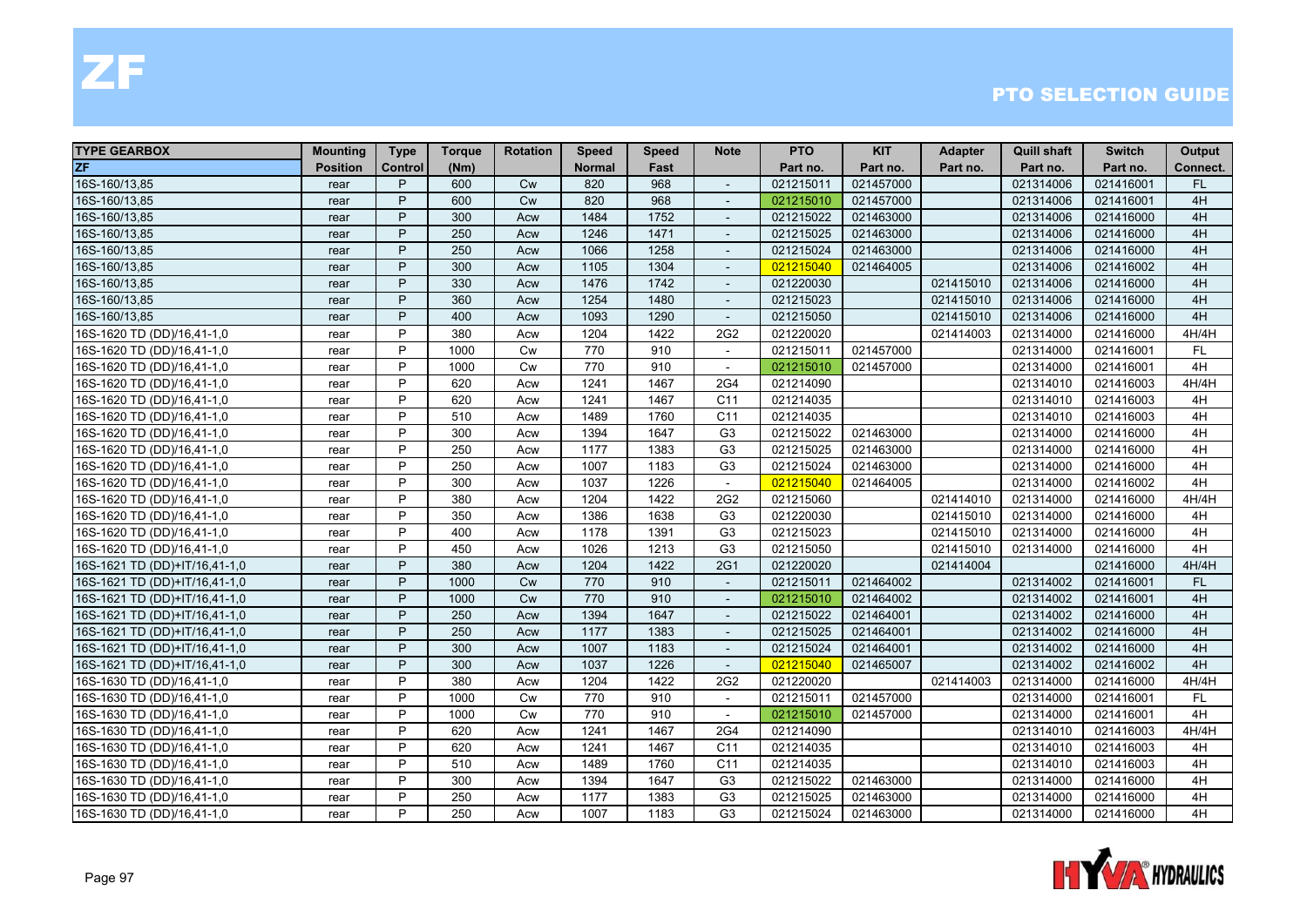| <b>TYPE GEARBOX</b>           | <b>Mounting</b> | <b>Type</b> | <b>Torque</b> | <b>Rotation</b> | Speed         | <b>Speed</b> | <b>Note</b>              | <b>PTO</b> | <b>KIT</b> | <b>Adapter</b> | <b>Quill shaft</b> | <b>Switch</b> | Output    |
|-------------------------------|-----------------|-------------|---------------|-----------------|---------------|--------------|--------------------------|------------|------------|----------------|--------------------|---------------|-----------|
| <b>ZF</b>                     | <b>Position</b> | Control     | (Nm)          |                 | <b>Normal</b> | Fast         |                          | Part no.   | Part no.   | Part no.       | Part no.           | Part no.      | Connect.  |
| 16S-1630 TD (DD)/16,41-1,0    | rear            | P           | 300           | Acw             | 1037          | 1226         | $\sim$                   | 021215040  | 021464005  |                | 021314000          | 021416002     | 4H        |
| 16S-1630 TD (DD)/16,41-1,0    | rear            | P           | 380           | Acw             | 1204          | 1422         | 2G2                      | 021215060  |            | 021414010      | 021314000          | 021416000     | 4H/4H     |
| 16S-1630 TD (DD)/16,41-1,0    | rear            | P           | 350           | Acw             | 1386          | 1638         | G <sub>3</sub>           | 021220030  |            | 021415010      | 021314000          | 021416000     | 4H        |
| 16S-1630 TD (DD)/16,41-1,0    | rear            | P           | 400           | Acw             | 1178          | 1391         | G <sub>3</sub>           | 021215023  |            | 021415010      | 021314000          | 021416000     | 4H        |
| 16S-1630 TD (DD)/16,41-1,0    | rear            | P           | 450           | Acw             | 1026          | 1213         | G <sub>3</sub>           | 021215050  |            | 021415010      | 021314000          | 021416000     | 4H        |
| 16S-1630 TD (DD)+IT/16,41-1,0 | rear            | P           | 380           | Acw             | 1204          | 1422         | 2G1                      | 021220020  |            | 021414004      |                    | 021416000     | 4H/4H     |
| 16S-1630 TD (DD)+IT/16,41-1,0 | rear            | P           | 1000          | <b>Cw</b>       | 770           | 910          | $\sim$                   | 021215011  | 021464002  |                | 021314002          | 021416001     | <b>FL</b> |
| 16S-1630 TD (DD)+IT/16,41-1,0 | rear            | P           | 1000          | <b>Cw</b>       | 770           | 910          | $\overline{\phantom{a}}$ | 021215010  | 021464002  |                | 021314002          | 021416001     | 4H        |
| 16S-1630 TD (DD)+IT/16,41-1,0 | rear            | P           | 250           | Acw             | 1394          | 1647         |                          | 021215022  | 021464001  |                | 021314002          | 021416000     | 4H        |
| 16S-1630 TD (DD)+IT/16,41-1,0 | rear            | P           | 250           | Acw             | 1177          | 1383         | $\sim$                   | 021215025  | 021464001  |                | 021314002          | 021416000     | 4H        |
| 16S-1630 TD (DD)+IT/16,41-1,0 | rear            | P           | 300           | Acw             | 1007          | 1183         | $\overline{\phantom{a}}$ | 021215024  | 021464001  |                | 021314002          | 021416000     | 4H        |
| 16S-1630 TD (DD)+IT/16,41-1,0 | rear            | P           | 300           | Acw             | 1037          | 1226         | $\sim$                   | 021215040  | 021465007  |                | 021314002          | 021416002     | 4H        |
| 16S-181 TD (DD)/16,41-1,00    | rear            | P           | 380           | Acw             | 1203          | 1422         | 2G2                      | 021220020  |            | 021414003      | 021314000          | 021416000     | 4H/4H     |
| 16S-181 TD (DD)/16,41-1,00    | rear            | P           | 1000          | Cw              | 770           | 910          | $\overline{\phantom{a}}$ | 021215011  | 021457000  |                | 021314000          | 021416001     | <b>FL</b> |
| 16S-181 TD (DD)/16,41-1,00    | rear            | P           | 1000          | Cw              | 770           | 910          | $\sim$                   | 021215010  | 021457000  |                | 021314000          | 021416001     | 4H        |
| 16S-181 TD (DD)/16,41-1,00    | rear            | P           | 620           | Acw             | 1241          | 1467         | 2G4                      | 021214090  |            |                | 021314010          | 021416003     | 4H/4H     |
| 16S-181 TD (DD)/16,41-1,00    | rear            | P           | 620           | Acw             | 1241          | 1467         | C <sub>11</sub>          | 021214035  |            |                | 021314010          | 021416003     | 4H        |
| 16S-181 TD (DD)/16,41-1,00    | rear            | P           | 510           | Acw             | 1489          | 1760         | C11                      | 021214035  |            |                | 021314010          | 021416003     | 4H        |
| 16S-181 TD (DD)/16,41-1,00    | rear            | P           | 300           | Acw             | 1394          | 1647         | G <sub>3</sub>           | 021215022  | 021463000  |                | 021314000          | 021416000     | 4H        |
| 16S-181 TD (DD)/16,41-1,00    | rear            | P           | 250           | Acw             | 1177          | 1383         | G <sub>3</sub>           | 021215025  | 021463000  |                | 021314000          | 021416000     | 4H        |
| 16S-181 TD (DD)/16,41-1,00    | rear            | P           | 250           | Acw             | 1007          | 1183         | G <sub>3</sub>           | 021215024  | 021463000  |                | 021314000          | 021416000     | 4H        |
| 16S-181 TD (DD)/16,41-1,00    | rear            | P           | 300           | Acw             | 1037          | 1239         | $\sim$                   | 021215040  | 021464005  |                | 021314000          | 021416002     | 4H        |
| 16S-181 TD (DD)/16,41-1,00    | rear            | P           | 380           | Acw             | 1203          | 1422         | 2G2                      | 021215060  |            | 021414010      | 021314000          | 021416000     | 4H/4H     |
| 16S-181 TD (DD)/16,41-1,00    | rear            | P           | 350           | Acw             | 1386          | 1638         | G <sub>3</sub>           | 021220030  |            | 021415010      | 021314000          | 021416000     | 4H        |
| 16S-181 TD (DD)/16,41-1,00    | rear            | P           | 400           | Acw             | 1178          | 1391         | G <sub>3</sub>           | 021215023  |            | 021415010      | 021314000          | 021416000     | 4H        |
| 16S-181 TD (DD)/16,41-1,00    | rear            | P           | 450           | Acw             | 1026          | 1213         | G <sub>3</sub>           | 021215050  |            | 021415010      | 021314000          | 021416000     | 4H        |
| 16S-181 TD (DD)+IT/16,41-1,00 | rear            | P           | 380           | Acw             | 1203          | 1422         | <b>2G1</b>               | 021220020  |            | 021414004      |                    | 021416000     | 4H/4H     |
| 16S-181 TD (DD)+IT/16,41-1,00 | rear            | P           | 1000          | <b>Cw</b>       | 770           | 910          | $\overline{\phantom{a}}$ | 021215011  | 021464002  |                | 021314002          | 021416001     | <b>FL</b> |
| 16S-181 TD (DD)+IT/16,41-1,00 | rear            | P           | 1000          | <b>Cw</b>       | 770           | 910          | $\overline{\phantom{a}}$ | 021215010  | 021464002  |                | 021314002          | 021416001     | 4H        |
| 16S-181 TD (DD)+IT/16,41-1,00 | rear            | P           | 250           | Acw             | 1394          | 1647         | $\overline{\phantom{a}}$ | 021215022  | 021464001  |                | 021314002          | 021416000     | 4H        |
| 16S-181 TD (DD)+IT/16,41-1,00 | rear            | P           | 250           | Acw             | 1177          | 1383         | $\sim$                   | 021215025  | 021464001  |                | 021314002          | 021416000     | 4H        |
| 16S-181 TD (DD)+IT/16,41-1,00 | rear            | P           | 300           | Acw             | 1007          | 1183         | $\overline{\phantom{a}}$ | 021215024  | 021464001  |                | 021314002          | 021416000     | 4H        |
| 16S-181 TD (DD)+IT/16,41-1,00 | rear            | P           | 300           | Acw             | 1037          | 1239         | $\overline{\phantom{a}}$ | 021215040  | 021465007  |                | 021314002          | 021416002     | 4H        |
| 16S-181 TO (OD)/13,80-0,84    | rear            | P           | 380           | Acw             | 1422          | 1704         | 2G2                      | 021220020  |            | 021414003      | 021314000          | 021416000     | 4H/4H     |
| 16S-181 TO (OD)/13,80-0,84    | rear            | P           | 1000          | Cw              | 910           | 1090         | $\sim$                   | 021215011  | 021457000  |                | 021314000          | 021416001     | <b>FL</b> |
| 16S-181 TO (OD)/13,80-0,84    | rear            | P           | 1000          | <b>Cw</b>       | 910           | 1090         | $\sim$                   | 021215010  | 021457000  |                | 021314000          | 021416001     | 4H        |
| 16S-181 TO (OD)/13,80-0,84    | rear            | P           | 620           | Acw             | 1467          | 1758         | 2G4                      | 021214090  |            |                | 021314010          | 021416003     | 4H/4H     |
| 16S-181 TO (OD)/13,80-0,84    | rear            | P           | 620           | Acw             | 1467          | 1758         | C <sub>11</sub>          | 021214035  |            |                | 021314010          | 021416003     | 4H        |
| 16S-181 TO (OD)/13,80-0,84    | rear            | P           | 510           | Acw             | 1760          | 2108         | C <sub>11</sub>          | 021214035  |            |                | 021314010          | 021416003     | 4H        |

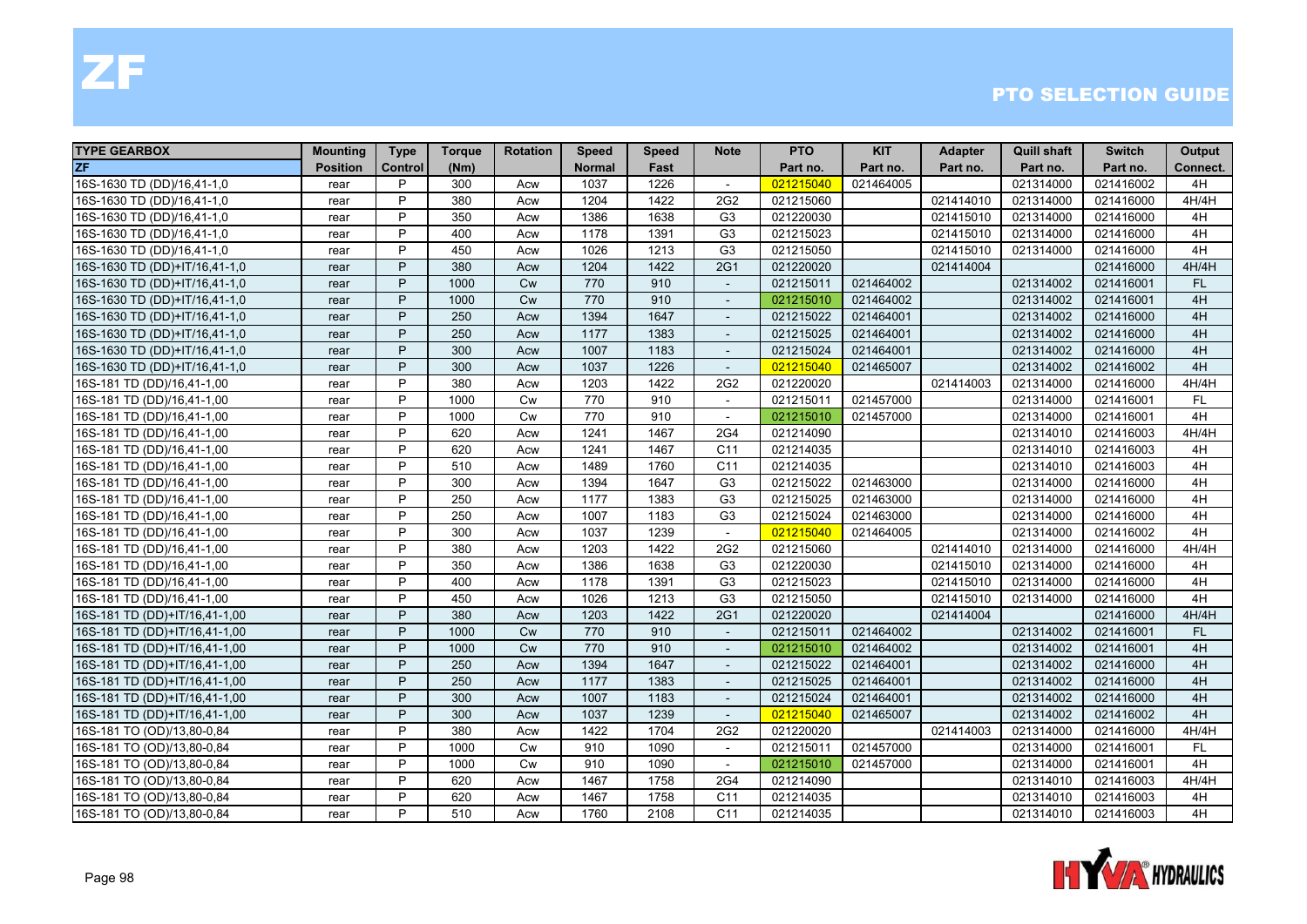| <b>TYPE GEARBOX</b>           | <b>Mounting</b> | <b>Type</b> | <b>Torque</b> | <b>Rotation</b> | <b>Speed</b>  | <b>Speed</b> | <b>Note</b>              | <b>PTO</b> | <b>KIT</b> | <b>Adapter</b> | <b>Quill shaft</b> | <b>Switch</b> | Output    |
|-------------------------------|-----------------|-------------|---------------|-----------------|---------------|--------------|--------------------------|------------|------------|----------------|--------------------|---------------|-----------|
| ZF                            | <b>Position</b> | Control     | (Nm)          |                 | <b>Normal</b> | Fast         |                          | Part no.   | Part no.   | Part no.       | Part no.           | Part no.      | Connect.  |
| 16S-181 TO (OD)/13,80-0,84    | rear            | P           | 300           | Acw             | 1647          | 1972         | G <sub>3</sub>           | 021215022  | 021463000  |                | 021314000          | 021416000     | 4H        |
| 16S-181 TO (OD)/13,80-0,84    | rear            | P           | 250           | Acw             | 1383          | 1656         | G <sub>3</sub>           | 021215025  | 021463000  |                | 021314000          | 021416000     | 4H        |
| 16S-181 TO (OD)/13,80-0,84    | rear            | P           | 250           | Acw             | 1183          | 1417         | G <sub>3</sub>           | 021215024  | 021463000  |                | 021314000          | 021416000     | 4H        |
| 16S-181 TO (OD)/13,80-0,84    | rear            | P           | 300           | Acw             | 1226          | 1468         | $\overline{\phantom{a}}$ | 021215040  | 021464005  |                | 021314000          | 021416002     | 4H        |
| 16S-181 TO (OD)/13,80-0,84    | rear            | P           | 380           | Acw             | 1422          | 1704         | 2G <sub>2</sub>          | 021215060  |            | 021414010      | 021314000          | 021416000     | 4H/4H     |
| 16S-181 TO (OD)/13,80-0,84    | rear            | P           | 350           | Acw             | 1638          | 1962         | G <sub>3</sub>           | 021220030  |            | 021415010      | 021314000          | 021416000     | 4H        |
| 16S-181 TO (OD)/13,80-0,84    | rear            | P           | 400           | Acw             | 1391          | 1667         | G <sub>3</sub>           | 021215023  |            | 021415010      | 021314000          | 021416000     | 4H        |
| 16S-181 TO (OD)/13,80-0,84    | rear            | P           | 450           | Acw             | 1213          | 1453         | G <sub>3</sub>           | 021215050  |            | 021415010      | 021314000          | 021416000     | 4H        |
| 16S-181 TO (OD)+IT/13,80-0,84 | rear            | P           | 380           | Acw             | 1203          | 1704         | <b>2G1</b>               | 021220020  |            | 021414004      |                    | 021416000     | 4H/4H     |
| 16S-181 TO (OD)+IT/13,80-0,84 | rear            | P           | 1000          | <b>Cw</b>       | 910           | 1090         | $\sim$                   | 021215011  | 021464002  |                | 021314002          | 021416001     | FL.       |
| 16S-181 TO (OD)+IT/13,80-0,84 | rear            | P           | 1000          | Cw              | 910           | 1090         | $\overline{\phantom{a}}$ | 021215010  | 021464002  |                | 021314002          | 021416001     | 4H        |
| 16S-181 TO (OD)+IT/13,80-0,84 | rear            | P           | 300           | Acw             | 1647          | 1972         | $\sim$                   | 021215022  | 021464001  |                | 021314002          | 021416000     | 4H        |
| 16S-181 TO (OD)+IT/13,80-0,84 | rear            | P           | 250           | Acw             | 1383          | 1656         | $\overline{\phantom{a}}$ | 021215025  | 021464001  |                | 021314002          | 021416000     | 4H        |
| 16S-181 TO (OD)+IT/13,80-0,84 | rear            | P           | 250           | Acw             | 1183          | 1417         | $\overline{\phantom{a}}$ | 021215024  | 021464001  |                | 021314002          | 021416000     | 4H        |
| 16S-181 TO (OD)+IT/13,80-0,84 | rear            | P           | 300           | Acw             | 1226          | 1468         |                          | 021215040  | 021465007  |                | 021314002          | 021416002     | 4H        |
| 16S-181/13,74-0,84            | rear            | P           | 600           | Cw              | 770           | 920          | Q3                       | 021215011  | 021457000  |                |                    | 021416001     | <b>FL</b> |
| 16S-181/13,74-0,84            | rear            | P           | 600           | <b>Cw</b>       | 770           | 920          | Q3                       | 021215010  | 021457000  |                |                    | 021416001     | 4H        |
| 16S-181/13,74-0,84            | rear            | P           | 300           | Acw             | 1394          | 1665         | Q4                       | 021215022  | 021463000  |                |                    | 021416000     | 4H        |
| 16S-181/13,74-0,84            | rear            | P           | 250           | Acw             | 1170          | 1398         | Q <sub>4</sub>           | 021215025  | 021463000  |                |                    | 021416000     | 4H        |
| 16S-181/13,74-0,84            | rear            | P           | 250           | Acw             | 1001          | 1196         | Q <sub>4</sub>           | 021215024  | 021463000  |                |                    | 021416000     | 4H        |
| 16S-181/13,74-0,84            | rear            | P           | 300           | Acw             | 1037          | 1239         | Q3                       | 021215040  | 021464005  |                |                    | 021416002     | 4H        |
| 16S-181/13,74-0,84            | rear            | P           | 350           | Acw             | 1386          | 1656         | Q4                       | 021220030  |            | 021415010      |                    | 021416000     | 4H        |
| 16S-181/13,74-0,84            | rear            | P           | 400           | Acw             | 1178          | 1406         | Q <sub>4</sub>           | 021215023  |            | 021415010      |                    | 021416000     | 4H        |
| 16S-181/13,74-0,84            | rear            | P           | 450           | Acw             | 1026          | 1226         | Q <sub>4</sub>           | 021215050  |            | 021415010      |                    | 021416000     | 4H        |
| 16S-181/13,74-0,84 + INTARDER | rear            | P           | 600           | Cw              | 770           | 920          | Q2                       | 021215011  | 021464002  |                |                    | 021416001     | <b>FL</b> |
| 16S-181/13,74-0,84 + INTARDER | rear            | P           | 600           | Cw              | 770           | 920          | Q2                       | 021215010  | 021464002  |                |                    | 021416001     | 4H        |
| 16S-181/13,74-0,84 + INTARDER | rear            | P           | 300           | Acw             | 1394          | 1665         | Q2                       | 021215022  | 021464001  |                |                    | 021416000     | 4H        |
| 16S-181/13,74-0,84 + INTARDER | rear            | P           | 250           | Acw             | 1170          | 1398         | Q2                       | 021215025  | 021464001  |                |                    | 021416000     | 4H        |
| 16S-181/13,74-0,84 + INTARDER | rear            | P           | 250           | Acw             | 1001          | 1196         | Q2                       | 021215024  | 021464001  |                |                    | 021416000     | 4H        |
| 16S-181/13,74-0,84 + INTARDER | rear            | P           | 300           | Acw             | 1037          | 1239         | Q2                       | 021215040  | 021465007  |                |                    | 021416002     | 4H        |
| 16S-181/16,41-1,00            | rear            | P           | 600           | Cw              | 770           | 920          | Q3                       | 021215011  | 021457000  |                |                    | 021416001     | FL        |
| 16S-181/16,41-1,00            | rear            | P           | 600           | Cw              | 770           | 920          | Q3                       | 021215010  | 021457000  |                |                    | 021416001     | 4H        |
| 16S-181/16,41-1,00            | rear            | P           | 300           | Acw             | 1394          | 1665         | Q <sub>4</sub>           | 021215022  | 021463000  |                |                    | 021416000     | 4H        |
| 16S-181/16,41-1,00            | rear            | P           | 250           | Acw             | 1170          | 1398         | Q <sub>4</sub>           | 021215025  | 021463000  |                |                    | 021416000     | 4H        |
| 16S-181/16,41-1,00            | rear            | P           | 250           | Acw             | 1001          | 1196         | Q4                       | 021215024  | 021463000  |                |                    | 021416000     | 4H        |
| 16S-181/16,41-1,00            | rear            | P           | 300           | Acw             | 1037          | 1239         | Q <sub>3</sub>           | 021215040  | 021464005  |                |                    | 021416002     | 4H        |
| 16S-181/16,41-1,00            | rear            | P           | 350           | Acw             | 1386          | 1656         | Q4                       | 021220030  |            | 021415010      |                    | 021416000     | 4H        |
| 16S-181/16,41-1,00            | rear            | P           | 400           | Acw             | 1178          | 1406         | Q <sub>4</sub>           | 021215023  |            | 021415010      |                    | 021416000     | 4H        |
| 16S-181/16,41-1,00            | rear            | P           | 450           | Acw             | 1026          | 1226         | Q4                       | 021215050  |            | 021415010      |                    | 021416000     | 4H        |

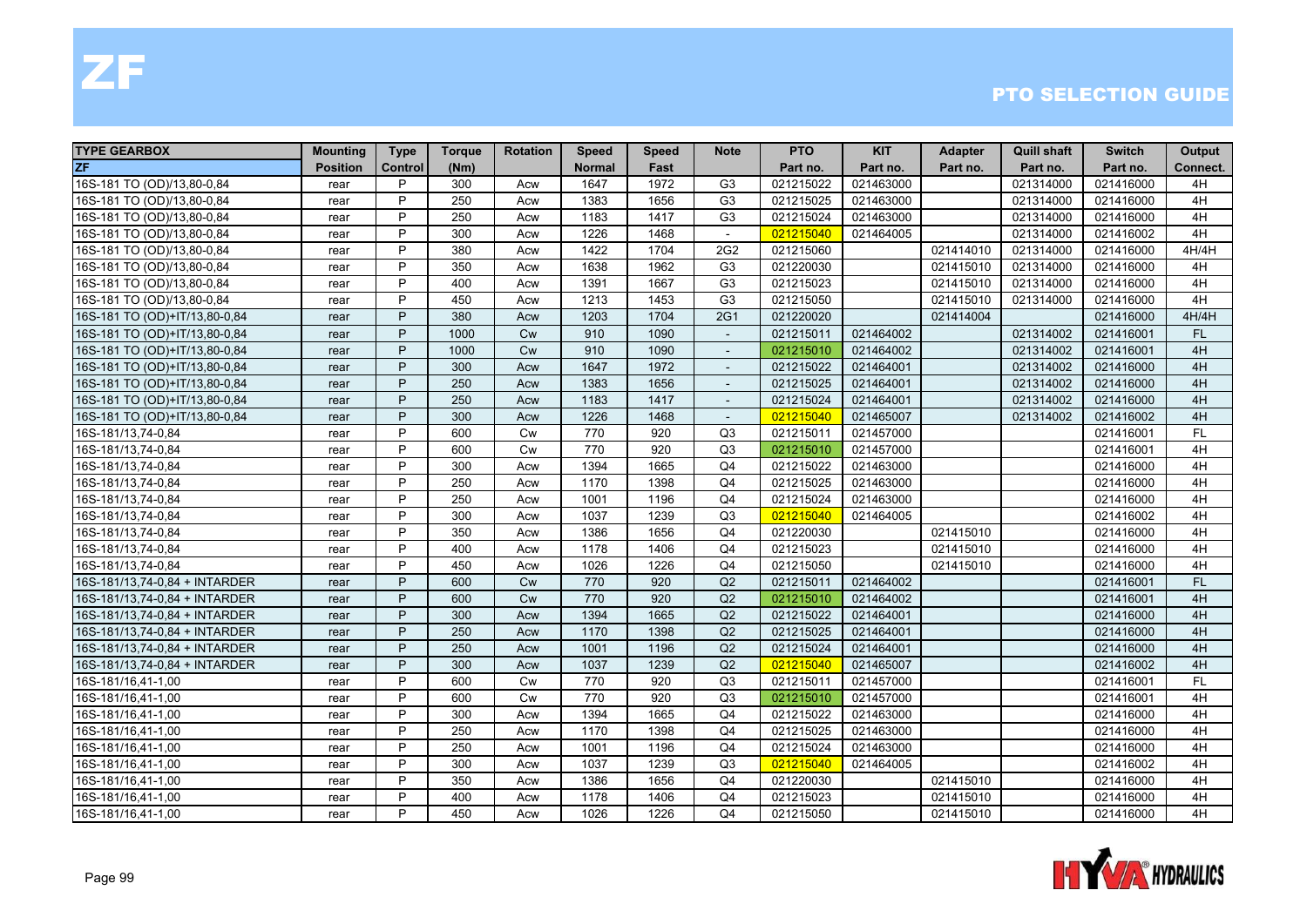| <b>TYPE GEARBOX</b>            | <b>Mounting</b> | <b>Type</b> | <b>Torque</b> | <b>Rotation</b> | <b>Speed</b>  | <b>Speed</b> | Note                     | <b>PTO</b> | <b>KIT</b> | <b>Adapter</b> | <b>Quill shaft</b> | <b>Switch</b> | Output    |
|--------------------------------|-----------------|-------------|---------------|-----------------|---------------|--------------|--------------------------|------------|------------|----------------|--------------------|---------------|-----------|
| <b>ZF</b>                      | <b>Position</b> | Control     | (Nm)          |                 | <b>Normal</b> | Fast         |                          | Part no.   | Part no.   | Part no.       | Part no.           | Part no.      | Connect.  |
| 16S-181/16,41-1,00 + INTARDER  | rear            | P           | 600           | <b>Cw</b>       | 770           | 920          | Q2                       | 021215011  | 021464002  |                |                    | 021416001     | <b>FL</b> |
| 16S-181/16,41-1,00 + INTARDER  | rear            | P           | 600           | <b>Cw</b>       | 770           | 920          | Q2                       | 021215010  | 021464002  |                |                    | 021416001     | 4H        |
| 16S-181/16,41-1,00 + INTARDER  | rear            | P           | 300           | Acw             | 1394          | 1665         | Q2                       | 021215022  | 021464001  |                |                    | 021416000     | 4H        |
| 16S-181/16,41-1,00 + INTARDER  | rear            | P           | 250           | Acw             | 1170          | 1398         | Q2                       | 021215025  | 021464001  |                |                    | 021416000     | 4H        |
| 16S-181/16,41-1,00 + INTARDER  | rear            | P           | 250           | Acw             | 1001          | 1196         | Q2                       | 021215024  | 021464001  |                |                    | 021416000     | 4H        |
| 16S-181/16,41-1,00 + INTARDER  | rear            | P           | 300           | Acw             | 1037          | 1239         | Q2                       | 021215040  | 021465007  |                |                    | 021416002     | 4H        |
| 16S-181/16,47-1,00             | rear            | P           | 600           | Cw              | 770           | 920          | Q <sub>3</sub>           | 021215011  | 021457000  |                |                    | 021416001     | FL        |
| 16S-181/16,47-1,00             | rear            | P           | 600           | <b>Cw</b>       | 770           | 920          | Q <sub>3</sub>           | 021215010  | 021457000  |                |                    | 021416001     | 4H        |
| 16S-181/16,47-1,00             | rear            | P           | 300           | Acw             | 1394          | 1665         | Q <sub>4</sub>           | 021215022  | 021463000  |                |                    | 021416000     | 4H        |
| 16S-181/16,47-1,00             | rear            | P           | 250           | Acw             | 1170          | 1398         | Q4                       | 021215025  | 021463000  |                |                    | 021416000     | 4H        |
| 16S-181/16,47-1,00             | rear            | P           | 250           | Acw             | 1001          | 1196         | Q <sub>4</sub>           | 021215024  | 021463000  |                |                    | 021416000     | 4H        |
| 16S-181/16,47-1,00             | rear            | P           | 300           | Acw             | 1037          | 1239         | Q3                       | 021215040  | 021464005  |                |                    | 021416002     | 4H        |
| 16S-181/16,47-1,00             | rear            | P           | 350           | Acw             | 1386          | 1656         | Q <sub>4</sub>           | 021220030  |            | 021415010      |                    | 021416000     | 4H        |
| 16S-181/16,47-1,00             | rear            | P           | 400           | Acw             | 1178          | 1406         | Q <sub>4</sub>           | 021215023  |            | 021415010      |                    | 021416000     | 4H        |
| 16S-181/16,47-1,00             | rear            | P           | 450           | Acw             | 1026          | 1226         | Q <sub>4</sub>           | 021215050  |            | 021415010      |                    | 021416000     | 4H        |
| 16S-181/16,47-1,00 + INTARDER  | rear            | P           | 600           | <b>Cw</b>       | 770           | 920          | Q2                       | 021215011  | 021464002  |                |                    | 021416001     | <b>FL</b> |
| 16S-181/16,47-1,00 + INTARDER  | rear            | P           | 600           | <b>Cw</b>       | 770           | 920          | Q2                       | 021215010  | 021464002  |                |                    | 021416001     | 4H        |
| 16S-181/16,47-1,00 + INTARDER  | rear            | P           | 300           | Acw             | 1394          | 1665         | Q2                       | 021215022  | 021464001  |                |                    | 021416000     | 4H        |
| 16S-181/16,47-1,00 + INTARDER  | rear            | P           | 250           | Acw             | 1170          | 1398         | Q2                       | 021215025  | 021464001  |                |                    | 021416000     | 4H        |
| 16S-181/16,47-1,00 + INTARDER  | rear            | P           | 250           | Acw             | 1001          | 1196         | Q2                       | 021215024  | 021464001  |                |                    | 021416000     | 4H        |
| 16S-181/16,47-1,00 + INTARDER  | rear            | P           | 300           | Acw             | 1037          | 1239         | Q2                       | 021215040  | 021465007  |                |                    | 021416002     | 4H        |
| 16S-1820 TO (OD)/13,80-0,84    | rear            | P           | 380           | Acw             | 1422          | 1704         | 2G2                      | 021220020  |            | 021414003      | 021314000          | 021416000     | 4H/4H     |
| 16S-1820 TO (OD)/13,80-0,84    | rear            | P           | 1000          | <b>Cw</b>       | 910           | 1090         | $\sim$                   | 021215011  | 021457000  |                | 021314000          | 021416001     | <b>FL</b> |
| 16S-1820 TO (OD)/13,80-0,84    | rear            | P           | 1000          | <b>Cw</b>       | 910           | 1090         | $\overline{\phantom{a}}$ | 021215010  | 021457000  |                | 021314000          | 021416001     | 4H        |
| 16S-1820 TO (OD)/13,80-0,84    | rear            | P           | 620           | Acw             | 1467          | 1758         | 2G4                      | 021214090  |            |                | 021314010          | 021416003     | 4H/4H     |
| 16S-1820 TO (OD)/13,80-0,84    | rear            | P           | 620           | Acw             | 1467          | 1758         | C <sub>11</sub>          | 021214035  |            |                | 021314010          | 021416003     | 4H        |
| 16S-1820 TO (OD)/13,80-0,84    | rear            | P           | 510           | Acw             | 1760          | 2108         | C11                      | 021214035  |            |                | 021314010          | 021416003     | 4H        |
| 16S-1820 TO (OD)/13,80-0,84    | rear            | P           | 300           | Acw             | 1647          | 1972         | G <sub>3</sub>           | 021215022  | 021463000  |                | 021314000          | 021416000     | 4H        |
| 16S-1820 TO (OD)/13,80-0,84    | rear            | P           | 250           | Acw             | 1383          | 1656         | G <sub>3</sub>           | 021215025  | 021463000  |                | 021314000          | 021416000     | 4H        |
| 16S-1820 TO (OD)/13,80-0,84    | rear            | P           | 250           | Acw             | 1183          | 1417         | G <sub>3</sub>           | 021215024  | 021463000  |                | 021314000          | 021416000     | 4H        |
| 16S-1820 TO (OD)/13,80-0,84    | rear            | P           | 300           | Acw             | 1226          | 1468         | $\blacksquare$           | 021215040  | 021464005  |                | 021314000          | 021416002     | 4H        |
| 16S-1820 TO (OD)/13,80-0,84    | rear            | P           | 380           | Acw             | 1422          | 1704         | 2G2                      | 021215060  |            | 021414010      | 021314000          | 021416000     | 4H/4H     |
| 16S-1820 TO (OD)/13,80-0,84    | rear            | P           | 350           | Acw             | 1638          | 1962         | G <sub>3</sub>           | 021220030  |            | 021415010      | 021314000          | 021416000     | 4H        |
| 16S-1820 TO (OD)/13,80-0,84    | rear            | P           | 400           | Acw             | 1391          | 1667         | G <sub>3</sub>           | 021215023  |            | 021415010      | 021314000          | 021416000     | 4H        |
| 16S-1820 TO (OD)/13,80-0,84    | rear            | P           | 450           | Acw             | 1213          | 1453         | G <sub>3</sub>           | 021215050  |            | 021415010      | 021314000          | 021416000     | 4H        |
| 16S-1821 TO (OD)+IT/13,80-0,84 | rear            | P           | 380           | Acw             | 1422          | 1704         | 2G1                      | 021220020  |            | 021414004      |                    | 021416000     | 4H/4H     |
| 16S-1821 TO (OD)+IT/13,80-0,84 | rear            | P           | 1000          | <b>Cw</b>       | 910           | 1090         | $\overline{\phantom{a}}$ | 021215011  | 021464002  |                | 021314002          | 021416001     | <b>FL</b> |
| 16S-1821 TO (OD)+IT/13,80-0,84 | rear            | P           | 1000          | <b>Cw</b>       | 910           | 1090         |                          | 021215010  | 021464002  |                | 021314002          | 021416001     | 4H        |
| 16S-1821 TO (OD)+IT/13,80-0,84 | rear            | P           | 300           | Acw             | 1647          | 1972         | $\sim$                   | 021215022  | 021464001  |                | 021314002          | 021416000     | 4H        |

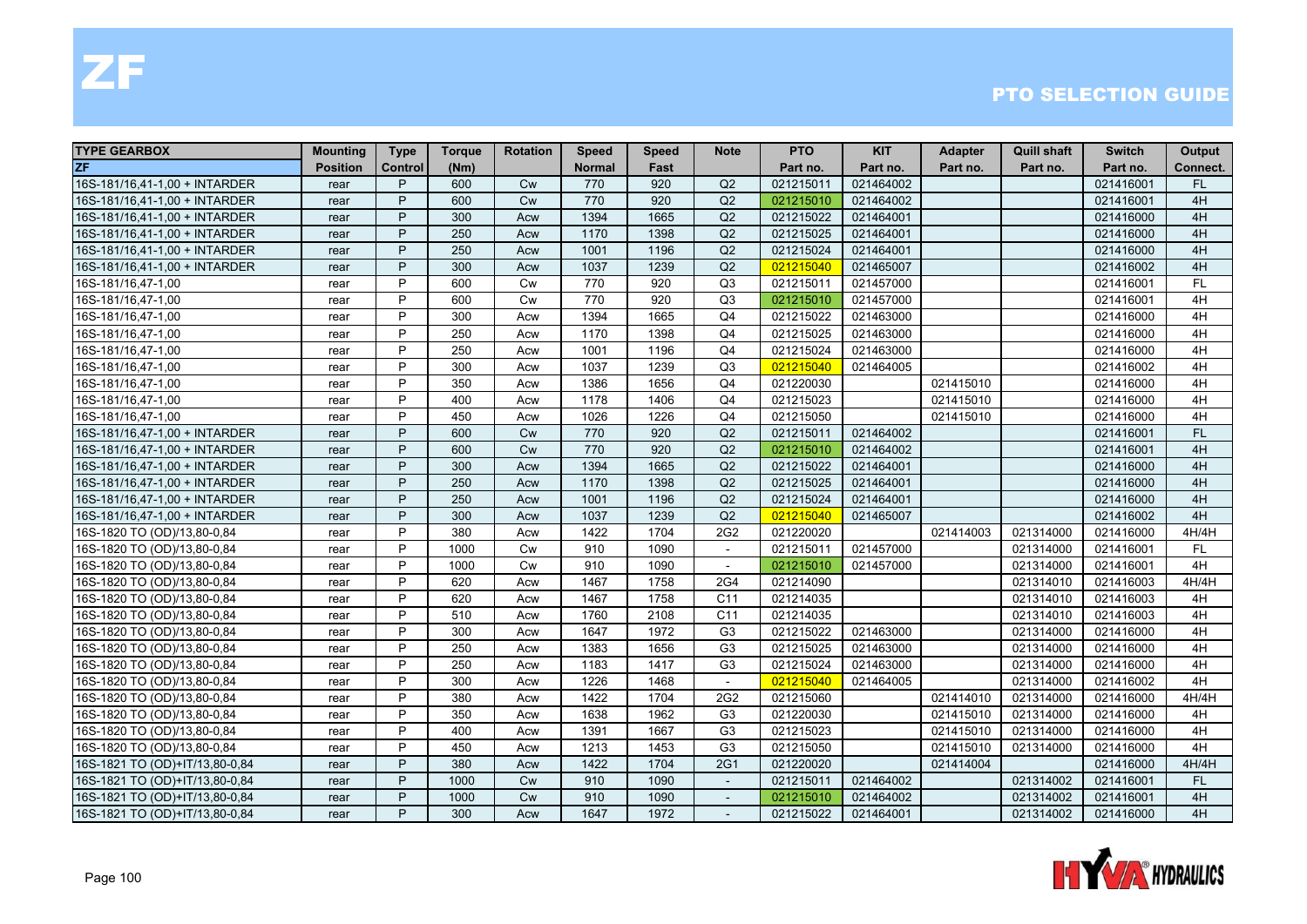| <b>TYPE GEARBOX</b>            | <b>Mounting</b> | <b>Type</b> | <b>Torque</b> | <b>Rotation</b> | <b>Speed</b>  | <b>Speed</b> | <b>Note</b>              | <b>PTO</b> | <b>KIT</b> | <b>Adapter</b> | <b>Quill shaft</b> | <b>Switch</b> | Output    |
|--------------------------------|-----------------|-------------|---------------|-----------------|---------------|--------------|--------------------------|------------|------------|----------------|--------------------|---------------|-----------|
| ZF                             | <b>Position</b> | Control     | (Nm)          |                 | <b>Normal</b> | Fast         |                          | Part no.   | Part no.   | Part no.       | Part no.           | Part no.      | Connect.  |
| 16S-1821 TO (OD)+IT/13,80-0,84 | rear            | P           | 250           | Acw             | 1383          | 1656         | $\sim$                   | 021215025  | 021464001  |                | 021314002          | 021416000     | 4H        |
| 16S-1821 TO (OD)+IT/13,80-0,84 | rear            | P           | 250           | Acw             | 1183          | 1417         | $\overline{\phantom{a}}$ | 021215024  | 021464001  |                | 021314002          | 021416000     | 4H        |
| 16S-1821 TO (OD)+IT/13,80-0,84 | rear            | P           | 300           | Acw             | 1226          | 1468         |                          | 021215040  | 021465007  |                | 021314002          | 021416002     | 4H        |
| 16S-1830 TO/13,80-0,84         | rear            | P           | 380           | Acw             | 1422          | 1704         | 2G2                      | 021220020  |            | 021414003      | 021314000          | 021416000     | 4H/4H     |
| 16S-1830 TO/13,80-0,84         | rear            | P           | 1000          | <b>Cw</b>       | 910           | 1090         | $\sim$                   | 021215011  | 021457000  |                | 021314000          | 021416001     | <b>FL</b> |
| 16S-1830 TO/13,80-0,84         | rear            | P           | 1000          | <b>Cw</b>       | 910           | 1090         | $\overline{\phantom{a}}$ | 021215010  | 021457000  |                | 021314000          | 021416001     | 4H        |
| 16S-1830 TO/13,80-0,84         | rear            | P           | 620           | Acw             | 1467          | 1758         | <b>2G4</b>               | 021214090  |            |                | 021314010          | 021416003     | 4H/4H     |
| 16S-1830 TO/13,80-0,84         | rear            | P           | 620           | Acw             | 1467          | 1758         | C <sub>11</sub>          | 021214035  |            |                | 021314010          | 021416003     | 4H        |
| 16S-1830 TO/13,80-0,84         | rear            | P           | 510           | Acw             | 1760          | 2108         | C <sub>11</sub>          | 021214035  |            |                | 021314010          | 021416003     | 4H        |
| 16S-1830 TO/13,80-0,84         | rear            | P           | 300           | Acw             | 1647          | 1972         | G <sub>3</sub>           | 021215022  | 021463000  |                | 021314000          | 021416000     | 4H        |
| 16S-1830 TO/13,80-0,84         | rear            | P           | 250           | Acw             | 1383          | 1656         | G <sub>3</sub>           | 021215025  | 021463000  |                | 021314000          | 021416000     | 4H        |
| 16S-1830 TO/13,80-0,84         | rear            | P           | 250           | Acw             | 1183          | 1417         | G <sub>3</sub>           | 021215024  | 021463000  |                | 021314000          | 021416000     | 4H        |
| 16S-1830 TO/13,80-0,84         | rear            | P           | 300           | Acw             | 1226          | 1468         | $\sim$                   | 021215040  | 021464005  |                | 021314000          | 021416002     | 4H        |
| 16S-1830 TO/13,80-0,84         | rear            | P           | 380           | Acw             | 1422          | 1704         | 2G2                      | 021215060  |            | 021414010      | 021314000          | 021416000     | 4H/4H     |
| 16S-1830 TO/13,80-0,84         | rear            | P           | 350           | Acw             | 1638          | 1962         | G <sub>3</sub>           | 021220030  |            | 021415010      | 021314000          | 021416000     | 4H        |
| 16S-1830 TO/13,80-0,84         | rear            | P           | 400           | Acw             | 1391          | 1667         | G <sub>3</sub>           | 021215023  |            | 021415010      | 021314000          | 021416000     | 4H        |
| 16S-1830 TO/13,80-0,84         | rear            | P           | 450           | Acw             | 1213          | 1453         | G <sub>3</sub>           | 021215050  |            | 021415010      | 021314000          | 021416000     | 4H        |
| 16S-1831 TO+IT/13,80-0,84      | rear            | P           | 380           | Acw             | 1422          | 1704         | 2G1                      | 021220020  |            | 021414004      |                    | 021416000     | 4H/4H     |
| 16S-1831 TO+IT/13,80-0,84      | rear            | P           | 1000          | Cw              | 910           | 1090         | $\blacksquare$           | 021215011  | 021464002  |                | 021314002          | 021416001     | <b>FL</b> |
| 16S-1831 TO+IT/13,80-0,84      | rear            | P           | 1000          | <b>Cw</b>       | 910           | 1090         |                          | 021215010  | 021464002  |                | 021314002          | 021416001     | 4H        |
| 16S-1831 TO+IT/13,80-0,84      | rear            | P           | 300           | Acw             | 1647          | 1972         | $\overline{\phantom{a}}$ | 021215022  | 021464001  |                | 021314002          | 021416000     | 4H        |
| 16S-1831 TO+IT/13,80-0,84      | rear            | P           | 250           | Acw             | 1383          | 1656         | $\overline{\phantom{a}}$ | 021215025  | 021464001  |                | 021314002          | 021416000     | 4H        |
| 16S-1831 TO+IT/13,80-0,84      | rear            | P           | 250           | Acw             | 1183          | 1417         | $\blacksquare$           | 021215024  | 021464001  |                | 021314002          | 021416000     | 4H        |
| 16S-1831 TO+IT/13,80-0,84      | rear            | P           | 300           | Acw             | 1226          | 1468         | $\overline{\phantom{a}}$ | 021215040  | 021465007  |                | 021314002          | 021416002     | 4H        |
| 16S-190/11,46                  | rear            | P           | 600           | <b>Cw</b>       | 820           | 968          | $\overline{\phantom{a}}$ | 021215011  | 021457000  |                | 021314006          | 021416001     | FL.       |
| 16S-190/11,46                  | rear            | P           | 600           | <b>Cw</b>       | 820           | 968          |                          | 021215010  | 021457000  |                | 021314006          | 021416001     | 4H        |
| 16S-190/11,46                  | rear            | P           | 300           | Acw             | 1484          | 1752         | $\overline{\phantom{a}}$ | 021215022  | 021463000  |                | 021314006          | 021416000     | 4H        |
| 16S-190/11,46                  | rear            | P           | 250           | Acw             | 1246          | 1471         |                          | 021215025  | 021463000  |                | 021314006          | 021416000     | 4H        |
| 16S-190/11,46                  | rear            | P           | 250           | Acw             | 1066          | 1258         | $\sim$                   | 021215024  | 021463000  |                | 021314006          | 021416000     | 4H        |
| 16S-190/11,46                  | rear            | P           | 300           | Acw             | 1105          | 1304         | $\overline{\phantom{a}}$ | 021215040  | 021464005  |                | 021314006          | 021416002     | 4H        |
| 16S-190/11,46                  | rear            | P           | 330           | Acw             | 1476          | 1742         | $\overline{\phantom{a}}$ | 021220030  |            | 021415010      | 021314006          | 021416000     | 4H        |
| 16S-190/11,46                  | rear            | P           | 360           | Acw             | 1254          | 1480         |                          | 021215023  |            | 021415010      | 021314006          | 021416000     | 4H        |
| 16S-190/11,46                  | rear            | P           | 400           | Acw             | 1093          | 1290         | $\overline{\phantom{a}}$ | 021215050  |            | 021415010      | 021314006          | 021416000     | 4H        |
| 16S-190/13,68                  | rear            | P           | 600           | <b>Cw</b>       | 820           | 968          | $\overline{\phantom{a}}$ | 021215011  | 021457000  |                | 021314006          | 021416001     | <b>FL</b> |
| 16S-190/13,68                  | rear            | P           | 600           | <b>Cw</b>       | 820           | 968          | $\sim$                   | 021215010  | 021457000  |                | 021314006          | 021416001     | 4H        |
| 16S-190/13,68                  | rear            | P           | 300           | Acw             | 1484          | 1752         | $\overline{\phantom{a}}$ | 021215022  | 021463000  |                | 021314006          | 021416000     | 4H        |
| 16S-190/13,68                  | rear            | P           | 250           | Acw             | 1246          | 1471         | $\overline{\phantom{a}}$ | 021215025  | 021463000  |                | 021314006          | 021416000     | 4H        |
| 16S-190/13,68                  | rear            | P           | 250           | Acw             | 1066          | 1258         |                          | 021215024  | 021463000  |                | 021314006          | 021416000     | 4H        |
| 16S-190/13,68                  | rear            | P           | 300           | Acw             | 1105          | 1304         | $\sim$                   | 021215040  | 021464005  |                | 021314006          | 021416002     | 4H        |

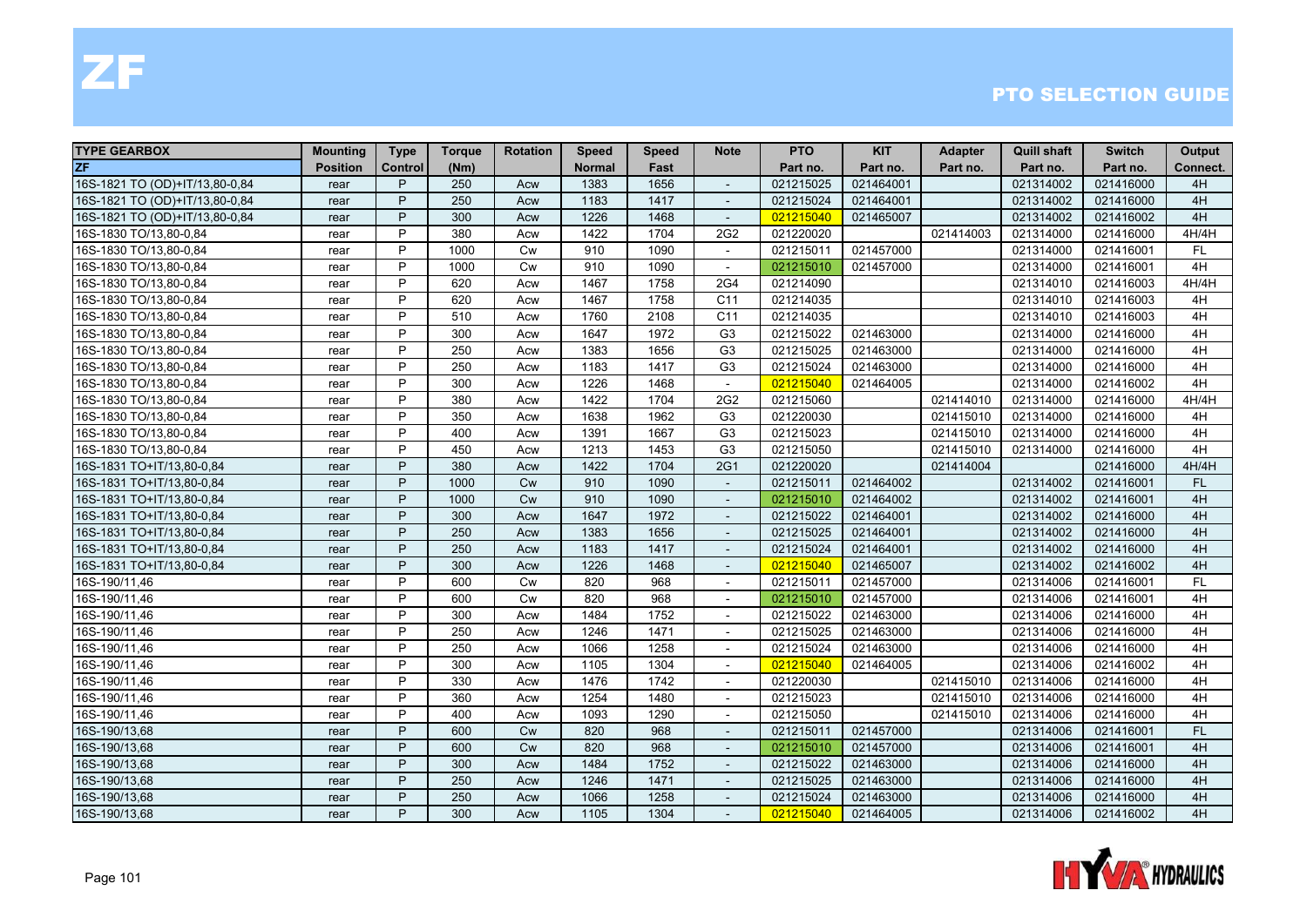| <b>TYPE GEARBOX</b>           | Mounting        | <b>Type</b> | <b>Torque</b> | <b>Rotation</b> | <b>Speed</b>  | <b>Speed</b> | <b>Note</b>              | <b>PTO</b> | <b>KIT</b> | <b>Adapter</b> | <b>Quill shaft</b> | <b>Switch</b> | Output    |
|-------------------------------|-----------------|-------------|---------------|-----------------|---------------|--------------|--------------------------|------------|------------|----------------|--------------------|---------------|-----------|
| <b>ZF</b>                     | <b>Position</b> | Control     | (Nm)          |                 | <b>Normal</b> | Fast         |                          | Part no.   | Part no.   | Part no.       | Part no.           | Part no.      | Connect.  |
| 16S-190/13,68                 | rear            | P           | 330           | Acw             | 1476          | 1742         | $\sim$                   | 021220030  |            | 021415010      | 021314006          | 021416000     | 4H        |
| 16S-190/13.68                 | rear            | P           | 360           | Acw             | 1254          | 1480         | $\overline{\phantom{a}}$ | 021215023  |            | 021415010      | 021314006          | 021416000     | 4H        |
| 16S-190/13,68                 | rear            | P           | 400           | Acw             | 1093          | 1290         |                          | 021215050  |            | 021415010      | 021314006          | 021416000     | 4H        |
| 16S-190/17,06                 | rear            | P           | 600           | Cw              | 740           | 903          | $\overline{\phantom{a}}$ | 021215011  | 021457000  |                | 021314006          | 021416001     | <b>FL</b> |
| 16S-190/17,06                 | rear            | P           | 600           | <b>Cw</b>       | 740           | 903          | $\sim$                   | 021215010  | 021457000  |                | 021314006          | 021416001     | 4H        |
| 16S-190/17,06                 | rear            | P           | 300           | Acw             | 1339          | 1634         | $\overline{\phantom{a}}$ | 021215022  | 021463000  |                | 021314006          | 021416000     | 4H        |
| 16S-190/17,06                 | rear            | P           | 250           | Acw             | 1125          | 1372         | $\overline{\phantom{a}}$ | 021215025  | 021463000  |                | 021314006          | 021416000     | 4H        |
| 16S-190/17,06                 | rear            | P           | 250           | Acw             | 962           | 1174         | $\overline{\phantom{a}}$ | 021215024  | 021463000  |                | 021314006          | 021416000     | 4H        |
| 16S-190/17,06                 | rear            | P           | 300           | Acw             | 1105          | 1304         | $\sim$                   | 021215040  | 021464005  |                | 021314006          | 021416002     | 4H        |
| 16S-190/17,06                 | rear            | P           | 330           | Acw             | 1322          | 1625         | $\overline{\phantom{a}}$ | 021220030  |            | 021415010      | 021314006          | 021416000     | 4H        |
| 16S-190/17,06                 | rear            | P           | 360           | Acw             | 1131          | 1380         | $\overline{\phantom{a}}$ | 021215023  |            | 021415010      | 021314006          | 021416000     | 4H        |
| 16S-190/17,06                 | rear            | P           | 400           | Acw             | 986           | 1204         | $\sim$                   | 021215050  |            | 021415010      | 021314006          | 021416000     | 4H        |
| 16S-1920 TD (DD)/16,41-1,0    | rear            | P           | 380           | Acw             | 1204          | 1422         | 2G <sub>2</sub>          | 021220020  |            | 021414003      | 021314000          | 021416000     | 4H/4H     |
| 16S-1920 TD (DD)/16,41-1,0    | rear            | P           | 1000          | Cw              | 770           | 910          | $\blacksquare$           | 021215011  | 021457000  |                | 021314000          | 021416001     | <b>FL</b> |
| 16S-1920 TD (DD)/16,41-1,0    | rear            | P           | 1000          | Cw              | 770           | 910          |                          | 021215010  | 021457000  |                | 021314000          | 021416001     | 4H        |
| 16S-1920 TD (DD)/16,41-1,0    | rear            | P           | 620           | Acw             | 1241          | 1467         | 2G4                      | 021214090  |            |                | 021314010          | 021416003     | 4H/4H     |
| 16S-1920 TD (DD)/16,41-1,0    | rear            | P           | 620           | Acw             | 1241          | 1467         | C <sub>11</sub>          | 021214035  |            |                | 021314010          | 021416003     | 4H        |
| 16S-1920 TD (DD)/16,41-1,0    | rear            | P           | 510           | Acw             | 1489          | 1760         | C <sub>11</sub>          | 021214035  |            |                | 021314010          | 021416003     | 4H        |
| 16S-1920 TD (DD)/16,41-1,0    | rear            | P           | 300           | Acw             | 1394          | 1647         | G <sub>3</sub>           | 021215022  | 021463000  |                | 021314000          | 021416000     | 4H        |
| 16S-1920 TD (DD)/16,41-1,0    | rear            | P           | 250           | Acw             | 1177          | 1383         | G <sub>3</sub>           | 021215025  | 021463000  |                | 021314000          | 021416000     | 4H        |
| 16S-1920 TD (DD)/16,41-1,0    | rear            | P           | 250           | Acw             | 1007          | 1183         | G <sub>3</sub>           | 021215024  | 021463000  |                | 021314000          | 021416000     | 4H        |
| 16S-1920 TD (DD)/16,41-1,0    | rear            | P           | 300           | Acw             | 1037          | 1226         | $\sim$                   | 021215040  | 021464005  |                | 021314000          | 021416002     | 4H        |
| 16S-1920 TD (DD)/16,41-1,0    | rear            | P           | 380           | Acw             | 1204          | 1422         | 2G <sub>2</sub>          | 021215060  |            | 021414010      | 021314000          | 021416000     | 4H/4H     |
| 16S-1920 TD (DD)/16,41-1,0    | rear            | P           | 350           | Acw             | 1386          | 1638         | G <sub>3</sub>           | 021220030  |            | 021415010      | 021314000          | 021416000     | 4H        |
| 16S-1920 TD (DD)/16,41-1,0    | rear            | P           | 400           | Acw             | 1178          | 1391         | G <sub>3</sub>           | 021215023  |            | 021415010      | 021314000          | 021416000     | 4H        |
| 16S-1920 TD (DD)/16,41-1,0    | rear            | P           | 450           | Acw             | 1026          | 1213         | G <sub>3</sub>           | 021215050  |            | 021415010      | 021314000          | 021416000     | 4H        |
| 16S-1921 TD (DD)+IT/16,41-1,0 | rear            | P           | 380           | Acw             | 1204          | 1422         | 2G1                      | 021220020  |            | 021414004      |                    | 021416000     | 4H/4H     |
| 16S-1921 TD (DD)+IT/16,41-1,0 | rear            | P           | 1000          | <b>Cw</b>       | 770           | 910          | $\overline{\phantom{a}}$ | 021215011  | 021464002  |                | 021314002          | 021416001     | <b>FL</b> |
| 16S-1921 TD (DD)+IT/16,41-1,0 | rear            | P           | 1000          | <b>Cw</b>       | 770           | 910          | $\sim$                   | 021215010  | 021464002  |                | 021314002          | 021416001     | 4H        |
| 16S-1921 TD (DD)+IT/16,41-1,0 | rear            | P           | 250           | Acw             | 1394          | 1647         | $\sim$                   | 021215022  | 021464001  |                | 021314002          | 021416000     | 4H        |
| 16S-1921 TD (DD)+IT/16,41-1,0 | rear            | P           | 250           | Acw             | 1177          | 1383         | $\overline{\phantom{a}}$ | 021215025  | 021464001  |                | 021314002          | 021416000     | 4H        |
| 16S-1921 TD (DD)+IT/16,41-1,0 | rear            | P           | 300           | Acw             | 1007          | 1183         | $\overline{\phantom{a}}$ | 021215024  | 021464001  |                | 021314002          | 021416000     | 4H        |
| 16S-1921 TD (DD)+IT/16,41-1,0 | rear            | P           | 300           | Acw             | 1037          | 1226         | $\overline{\phantom{a}}$ | 021215040  | 021465007  |                | 021314002          | 021416002     | 4H        |
| 16S-1930 TD/16,41-1,0         | rear            | P           | 380           | Acw             | 1204          | 1422         | 2G <sub>2</sub>          | 021220020  |            | 021414003      | 021314000          | 021416000     | 4H/4H     |
| 16S-1930 TD/16,41-1,0         | rear            | P           | 1000          | Cw              | 770           | 910          | $\mathbf{r}$             | 021215011  | 021457000  |                | 021314000          | 021416001     | FL        |
| 16S-1930 TD/16,41-1,0         | rear            | P           | 1000          | Cw              | 770           | 910          | $\overline{\phantom{a}}$ | 021215010  | 021457000  |                | 021314000          | 021416001     | 4H        |
| 16S-1930 TD/16,41-1,0         | rear            | P           | 620           | Acw             | 1241          | 1467         | 2G4                      | 021214090  |            |                | 021314010          | 021416003     | 4H/4H     |
| 16S-1930 TD/16,41-1,0         | rear            | P           | 620           | Acw             | 1241          | 1467         | C <sub>11</sub>          | 021214035  |            |                | 021314010          | 021416003     | 4H        |
| 16S-1930 TD/16,41-1,0         | rear            | P           | 510           | Acw             | 1489          | 1760         | C <sub>11</sub>          | 021214035  |            |                | 021314010          | 021416003     | 4H        |

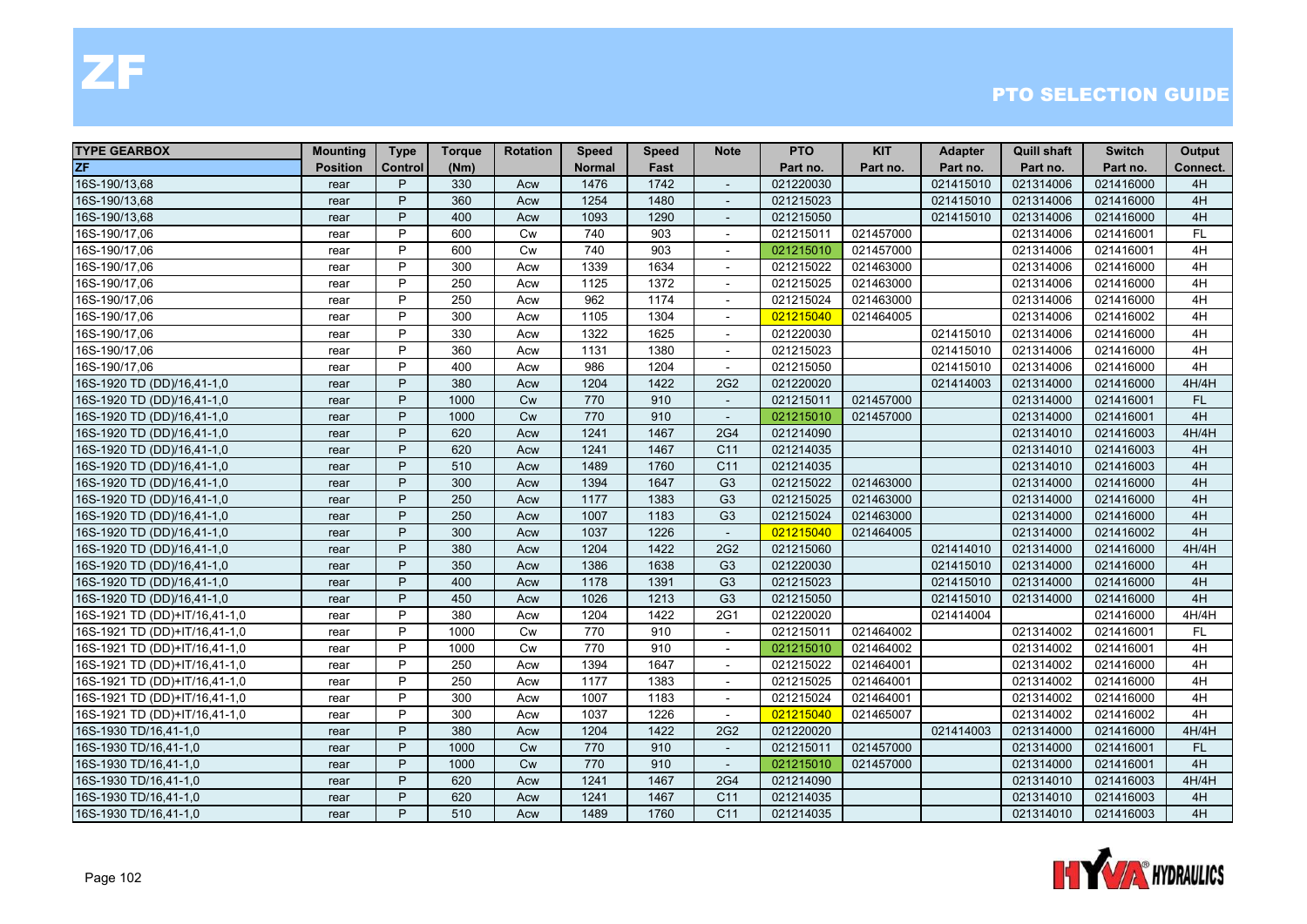| <b>TYPE GEARBOX</b>        | <b>Mounting</b> | <b>Type</b> | <b>Torque</b> | <b>Rotation</b> | <b>Speed</b>  | <b>Speed</b> | <b>Note</b>              | <b>PTO</b> | <b>KIT</b> | <b>Adapter</b> | <b>Quill shaft</b> | <b>Switch</b> | Output    |
|----------------------------|-----------------|-------------|---------------|-----------------|---------------|--------------|--------------------------|------------|------------|----------------|--------------------|---------------|-----------|
| <b>ZF</b>                  | <b>Position</b> | Control     | (Nm)          |                 | <b>Normal</b> | Fast         |                          | Part no.   | Part no.   | Part no.       | Part no.           | Part no.      | Connect.  |
| 16S-1930 TD/16.41-1.0      | rear            | P           | 300           | Acw             | 1394          | 1647         | G <sub>3</sub>           | 021215022  | 021463000  |                | 021314000          | 021416000     | 4H        |
| 16S-1930 TD/16,41-1,0      | rear            | P           | 250           | Acw             | 1177          | 1383         | G <sub>3</sub>           | 021215025  | 021463000  |                | 021314000          | 021416000     | 4H        |
| 16S-1930 TD/16,41-1,0      | rear            | P           | 250           | Acw             | 1007          | 1183         | G <sub>3</sub>           | 021215024  | 021463000  |                | 021314000          | 021416000     | 4H        |
| 16S-1930 TD/16,41-1,0      | rear            | P           | 300           | Acw             | 1037          | 1226         | $\sim$                   | 021215040  | 021464005  |                | 021314000          | 021416002     | 4H        |
| 16S-1930 TD/16,41-1,0      | rear            | P           | 380           | Acw             | 1204          | 1422         | 2G <sub>2</sub>          | 021215060  |            | 021414010      | 021314000          | 021416000     | 4H/4H     |
| 16S-1930 TD/16,41-1,0      | rear            | P           | 350           | Acw             | 1386          | 1638         | G <sub>3</sub>           | 021220030  |            | 021415010      | 021314000          | 021416000     | 4H        |
| 16S-1930 TD/16,41-1,0      | rear            | P           | 400           | Acw             | 1178          | 1391         | G <sub>3</sub>           | 021215023  |            | 021415010      | 021314000          | 021416000     | 4H        |
| 16S-1930 TD/16,41-1,0      | rear            | P           | 450           | Acw             | 1026          | 1213         | G <sub>3</sub>           | 021215050  |            | 021415010      | 021314000          | 021416000     | 4H        |
| 16S-1931 TD+IT/16,41-1,0   | rear            | P           | 380           | Acw             | 1204          | 1422         | <b>2G1</b>               | 021220020  |            | 021414004      |                    | 021416000     | 4H/4H     |
| 16S-1931 TD+IT/16,41-1,0   | rear            | P           | 1000          | <b>Cw</b>       | 770           | 910          | $\overline{\phantom{a}}$ | 021215011  | 021464002  |                | 021314002          | 021416001     | FL.       |
| 16S-1931 TD+IT/16,41-1,0   | rear            | P           | 1000          | <b>Cw</b>       | 770           | 910          | $\overline{\phantom{a}}$ | 021215010  | 021464002  |                | 021314002          | 021416001     | 4H        |
| 16S-1931 TD+IT/16,41-1,0   | rear            | P           | 250           | Acw             | 1394          | 1647         | $\overline{\phantom{a}}$ | 021215022  | 021464001  |                | 021314002          | 021416000     | 4H        |
| 16S-1931 TD+IT/16,41-1,0   | rear            | P           | 250           | Acw             | 1177          | 1383         | $\sim$                   | 021215025  | 021464001  |                | 021314002          | 021416000     | 4H        |
| 16S-1931 TD+IT/16,41-1,0   | rear            | P           | 300           | Acw             | 1007          | 1183         |                          | 021215024  | 021464001  |                | 021314002          | 021416000     | 4H        |
| 16S-1931 TD+IT/16,41-1,0   | rear            | P           | 300           | Acw             | 1037          | 1226         | $\sim$                   | 021215040  | 021465007  |                | 021314002          | 021416002     | 4H        |
| 16S-220/13,80-0,84         | rear            | P           | 600           | <b>Cw</b>       | 770           | 920          | Q3                       | 021215011  | 021457000  |                |                    | 021416001     | <b>FL</b> |
| 16S-220/13,80-0,84         | rear            | P           | 600           | <b>Cw</b>       | 770           | 920          | Q3                       | 021215010  | 021457000  |                |                    | 021416001     | 4H        |
| 16S-220/13,80-0,84         | rear            | P           | 300           | Acw             | 1394          | 1665         | Q <sub>4</sub>           | 021215022  | 021463000  |                |                    | 021416000     | 4H        |
| 16S-220/13,80-0,84         | rear            | P           | 250           | Acw             | 1170          | 1398         | Q <sub>4</sub>           | 021215025  | 021463000  |                |                    | 021416000     | 4H        |
| 16S-220/13,80-0,84         | rear            | P           | 250           | Acw             | 1001          | 1196         | Q <sub>4</sub>           | 021215024  | 021463000  |                |                    | 021416000     | 4H        |
| 16S-220/13,80-0,84         | rear            | P           | 300           | Acw             | 1037          | 1239         | Q3                       | 021215040  | 021464005  |                |                    | 021416002     | 4H        |
| 16S-220/13,80-0,84         | rear            | P           | 350           | Acw             | 1386          | 1656         | Q <sub>4</sub>           | 021220030  |            | 021415010      |                    | 021416000     | 4H        |
| 16S-220/13,80-0,84         | rear            | P           | 400           | Acw             | 1178          | 1406         | Q <sub>4</sub>           | 021215023  |            | 021415010      |                    | 021416000     | 4H        |
| 16S-220/13,80-0,84         | rear            | P           | 450           | Acw             | 1026          | 1226         | Q <sub>4</sub>           | 021215050  |            | 021415010      |                    | 021416000     | 4H        |
| 16S-220/16,47-1,00         | rear            | P           | 600           | <b>Cw</b>       | 770           | 920          | Q3                       | 021215011  | 021457000  |                |                    | 021416001     | FL.       |
| 16S-220/16,47-1,00         | rear            | P           | 600           | <b>Cw</b>       | 770           | 920          | Q3                       | 021215010  | 021457000  |                |                    | 021416001     | 4H        |
| 16S-220/16,47-1,00         | rear            | P           | 300           | Acw             | 1394          | 1665         | Q <sub>4</sub>           | 021215022  | 021463000  |                |                    | 021416000     | 4H        |
| 16S-220/16,47-1,00         | rear            | P           | 250           | Acw             | 1170          | 1398         | Q <sub>4</sub>           | 021215025  | 021463000  |                |                    | 021416000     | 4H        |
| 16S-220/16,47-1,00         | rear            | P           | 250           | Acw             | 1001          | 1196         | Q <sub>4</sub>           | 021215024  | 021463000  |                |                    | 021416000     | 4H        |
| 16S-220/16,47-1,00         | rear            | P           | 300           | Acw             | 1037          | 1239         | Q <sub>3</sub>           | 021215040  | 021464005  |                |                    | 021416002     | 4H        |
| 16S-220/16,47-1,00         | rear            | P           | 350           | Acw             | 1386          | 1656         | Q4                       | 021220030  |            | 021415010      |                    | 021416000     | 4H        |
| 16S-220/16,47-1,00         | rear            | P           | 400           | Acw             | 1178          | 1406         | Q <sub>4</sub>           | 021215023  |            | 021415010      |                    | 021416000     | 4H        |
| 16S-220/16,47-1,00         | rear            | P           | 450           | Acw             | 1026          | 1226         | Q <sub>4</sub>           | 021215050  |            | 021415010      |                    | 021416000     | 4H        |
| 16S-221 TD (DD)/16,41-1,00 | rear            | P           | 380           | Acw             | 1203          | 1422         | 2G <sub>2</sub>          | 021220020  |            | 021414003      | 021314000          | 021416000     | 4H/4H     |
| 16S-221 TD (DD)/16,41-1,00 | rear            | P           | 1000          | Cw              | 770           | 910          | $\sim$                   | 021215011  | 021457000  |                | 021314000          | 021416001     | FL        |
| 16S-221 TD (DD)/16,41-1,00 | rear            | P           | 1000          | <b>Cw</b>       | 770           | 910          | $\sim$                   | 021215010  | 021457000  |                | 021314000          | 021416001     | 4H        |
| 16S-221 TD (DD)/16,41-1,00 | rear            | P           | 620           | Acw             | 1241          | 1467         | 2G4                      | 021214090  |            |                | 021314010          | 021416003     | 4H/4H     |
| 16S-221 TD (DD)/16,41-1,00 | rear            | P           | 620           | Acw             | 1241          | 1467         | C <sub>11</sub>          | 021214035  |            |                | 021314010          | 021416003     | 4H        |
| 16S-221 TD (DD)/16,41-1,00 | rear            | P           | 510           | Acw             | 1489          | 1760         | C <sub>11</sub>          | 021214035  |            |                | 021314010          | 021416003     | 4H        |

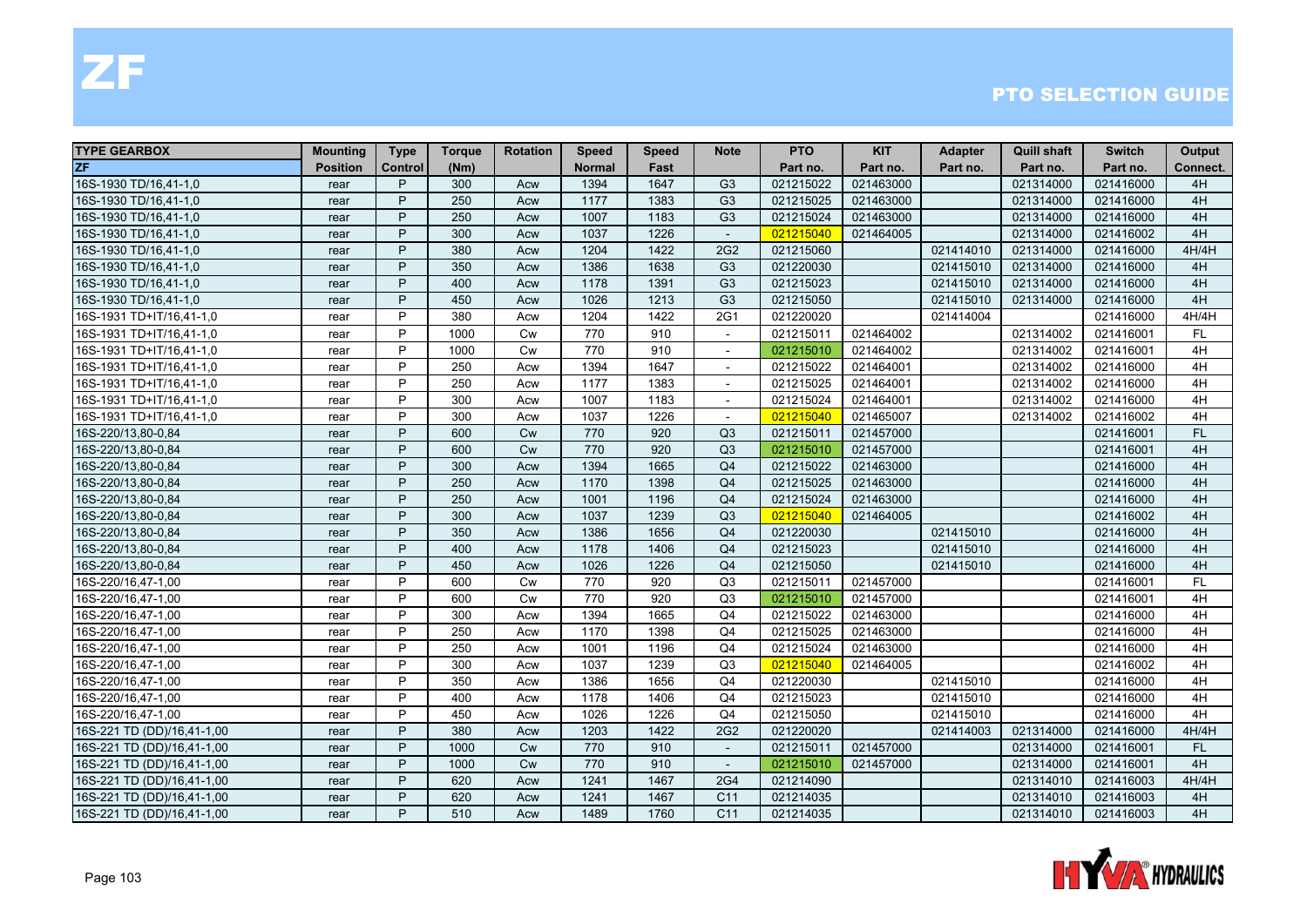| <b>TYPE GEARBOX</b>           | Mounting        | <b>Type</b> | Torque | <b>Rotation</b> | <b>Speed</b>  | <b>Speed</b> | <b>Note</b>              | <b>PTO</b> | <b>KIT</b> | <b>Adapter</b> | Quill shaft | <b>Switch</b> | Output    |
|-------------------------------|-----------------|-------------|--------|-----------------|---------------|--------------|--------------------------|------------|------------|----------------|-------------|---------------|-----------|
| <b>ZF</b>                     | <b>Position</b> | Control     | (Nm)   |                 | <b>Normal</b> | Fast         |                          | Part no.   | Part no.   | Part no.       | Part no.    | Part no.      | Connect.  |
| 16S-221 TD (DD)/16,41-1,00    | rear            | P           | 300    | Acw             | 1394          | 1647         | G <sub>3</sub>           | 021215022  | 021463000  |                | 021314000   | 021416000     | 4H        |
| 16S-221 TD (DD)/16,41-1,00    | rear            | P           | 250    | Acw             | 1177          | 1383         | G <sub>3</sub>           | 021215025  | 021463000  |                | 021314000   | 021416000     | 4H        |
| 16S-221 TD (DD)/16,41-1,00    | rear            | P           | 250    | Acw             | 1007          | 1183         | G <sub>3</sub>           | 021215024  | 021463000  |                | 021314000   | 021416000     | 4H        |
| 16S-221 TD (DD)/16,41-1,00    | rear            | P           | 300    | Acw             | 1037          | 1239         | $\sim$                   | 021215040  | 021464005  |                | 021314000   | 021416002     | 4H        |
| 16S-221 TD (DD)/16,41-1,00    | rear            | P           | 380    | Acw             | 1203          | 1422         | 2G2                      | 021215060  |            | 021414010      | 021314000   | 021416000     | 4H/4H     |
| 16S-221 TD (DD)/16,41-1,00    | rear            | P           | 350    | Acw             | 1386          | 1638         | G <sub>3</sub>           | 021220030  |            | 021415010      | 021314000   | 021416000     | 4H        |
| 16S-221 TD (DD)/16,41-1,00    | rear            | P           | 400    | Acw             | 1178          | 1391         | G <sub>3</sub>           | 021215023  |            | 021415010      | 021314000   | 021416000     | 4H        |
| 16S-221 TD (DD)/16,41-1,00    | rear            | P           | 450    | Acw             | 1026          | 1213         | G <sub>3</sub>           | 021215050  |            | 021415010      | 021314000   | 021416000     | 4H        |
| 16S-221 TD (DD)+IT/16,41-1,00 | rear            | P           | 380    | Acw             | 1203          | 1422         | 2G1                      | 021220020  |            | 021414004      |             | 021416000     | 4H/4H     |
| 16S-221 TD (DD)+IT/16,41-1,00 | rear            | P           | 1000   | Cw              | 770           | 910          | $\overline{\phantom{a}}$ | 021215011  | 021464002  |                | 021314002   | 021416001     | FL        |
| 16S-221 TD (DD)+IT/16,41-1,00 | rear            | P           | 1000   | Cw              | 770           | 910          | $\sim$                   | 021215010  | 021464002  |                | 021314002   | 021416001     | 4H        |
| 16S-221 TD (DD)+IT/16,41-1,00 | rear            | P           | 250    | Acw             | 1394          | 1647         | $\overline{\phantom{a}}$ | 021215022  | 021464001  |                | 021314002   | 021416000     | 4H        |
| 16S-221 TD (DD)+IT/16,41-1,00 | rear            | P           | 250    | Acw             | 1177          | 1383         | $\overline{\phantom{a}}$ | 021215025  | 021464001  |                | 021314002   | 021416000     | 4H        |
| 16S-221 TD (DD)+IT/16,41-1,00 | rear            | P           | 300    | Acw             | 1007          | 1183         |                          | 021215024  | 021464001  |                | 021314002   | 021416000     | 4H        |
| 16S-221 TD (DD)+IT/16,41-1,00 | rear            | P           | 300    | Acw             | 1037          | 1239         | $\overline{\phantom{a}}$ | 021215040  | 021465007  |                | 021314002   | 021416002     | 4H        |
| 16S-221 TO (OD)/13,80-0,84    | rear            | P           | 380    | Acw             | 1422          | 1704         | 2G <sub>2</sub>          | 021220020  |            | 021414003      | 021314000   | 021416000     | 4H/4H     |
| 16S-221 TO (OD)/13,80-0,84    | rear            | P           | 1000   | Cw              | 910           | 1090         | $\overline{a}$           | 021215011  | 021457000  |                | 021314000   | 021416001     | <b>FL</b> |
| 16S-221 TO (OD)/13,80-0,84    | rear            | P           | 1000   | <b>Cw</b>       | 910           | 1090         | $\sim$                   | 021215010  | 021457000  |                | 021314000   | 021416001     | 4H        |
| 16S-221 TO (OD)/13,80-0,84    | rear            | P           | 620    | Acw             | 1467          | 1758         | <b>2G4</b>               | 021214090  |            |                | 021314010   | 021416003     | 4H/4H     |
| 16S-221 TO (OD)/13,80-0,84    | rear            | P           | 620    | Acw             | 1467          | 1758         | C <sub>11</sub>          | 021214035  |            |                | 021314010   | 021416003     | 4H        |
| 16S-221 TO (OD)/13,80-0,84    | rear            | P           | 510    | Acw             | 1760          | 2108         | C <sub>11</sub>          | 021214035  |            |                | 021314010   | 021416003     | 4H        |
| 16S-221 TO (OD)/13,80-0,84    | rear            | P           | 300    | Acw             | 1647          | 1972         | G <sub>3</sub>           | 021215022  | 021463000  |                | 021314000   | 021416000     | 4H        |
| 16S-221 TO (OD)/13,80-0,84    | rear            | P           | 250    | Acw             | 1383          | 1656         | G <sub>3</sub>           | 021215025  | 021463000  |                | 021314000   | 021416000     | 4H        |
| 16S-221 TO (OD)/13,80-0,84    | rear            | P           | 250    | Acw             | 1183          | 1417         | G <sub>3</sub>           | 021215024  | 021463000  |                | 021314000   | 021416000     | 4H        |
| 16S-221 TO (OD)/13,80-0,84    | rear            | P           | 300    | Acw             | 1226          | 1468         | $\sim$                   | 021215040  | 021464005  |                | 021314000   | 021416002     | 4H        |
| 16S-221 TO (OD)/13,80-0,84    | rear            | P           | 380    | Acw             | 1422          | 1704         | <b>2G2</b>               | 021215060  |            | 021414010      | 021314000   | 021416000     | 4H/4H     |
| 16S-221 TO (OD)/13,80-0,84    | rear            | P           | 350    | Acw             | 1638          | 1962         | G <sub>3</sub>           | 021220030  |            | 021415010      | 021314000   | 021416000     | 4H        |
| 16S-221 TO (OD)/13,80-0,84    | rear            | P           | 400    | Acw             | 1391          | 1667         | G <sub>3</sub>           | 021215023  |            | 021415010      | 021314000   | 021416000     | 4H        |
| 16S-221 TO (OD)/13,80-0,84    | rear            | P           | 450    | Acw             | 1213          | 1453         | G <sub>3</sub>           | 021215050  |            | 021415010      | 021314000   | 021416000     | 4H        |
| 16S-221 TO (OD)+IT/13,80-0,84 | rear            | P           | 380    | Acw             | 1203          | 1704         | 2G1                      | 021220020  |            | 021414004      |             | 021416000     | 4H/4H     |
| 16S-221 TO (OD)+IT/13,80-0,84 | rear            | P           | 1000   | <b>Cw</b>       | 910           | 1090         | $\sim$                   | 021215011  | 021464002  |                | 021314002   | 021416001     | <b>FL</b> |
| 16S-221 TO (OD)+IT/13,80-0,84 | rear            | P           | 1000   | Cw              | 910           | 1090         |                          | 021215010  | 021464002  |                | 021314002   | 021416001     | 4H        |
| 16S-221 TO (OD)+IT/13,80-0,84 | rear            | P           | 300    | Acw             | 1647          | 1972         | $\sim$                   | 021215022  | 021464001  |                | 021314002   | 021416000     | 4H        |
| 16S-221 TO (OD)+IT/13,80-0,84 | rear            | P           | 250    | Acw             | 1383          | 1656         | $\sim$                   | 021215025  | 021464001  |                | 021314002   | 021416000     | 4H        |
| 16S-221 TO (OD)+IT/13,80-0,84 | rear            | P           | 250    | Acw             | 1183          | 1417         | $\sim$                   | 021215024  | 021464001  |                | 021314002   | 021416000     | 4H        |
| 16S-221 TO (OD)+IT/13,80-0,84 | rear            | P           | 300    | Acw             | 1226          | 1468         | $\sim$                   | 021215040  | 021465007  |                | 021314002   | 021416002     | 4H        |
| 16S-221 WSK/13,80-0,84        | rear            | P           | 380    | Acw             | 1422          | 1704         | 2G <sub>2</sub>          | 021220020  |            | 021414003      | 021314000   | 021416000     | 4H/4H     |
| 16S-221 WSK/13,80-0,84        | rear            | P           | 1000   | <b>Cw</b>       | 910           | 1090         | $\blacksquare$           | 021215011  | 021457000  |                | 021314000   | 021416001     | <b>FL</b> |
| 16S-221 WSK/13,80-0,84        | rear            | P           | 1000   | <b>Cw</b>       | 910           | 1090         |                          | 021215010  | 021457000  |                | 021314000   | 021416001     | 4H        |

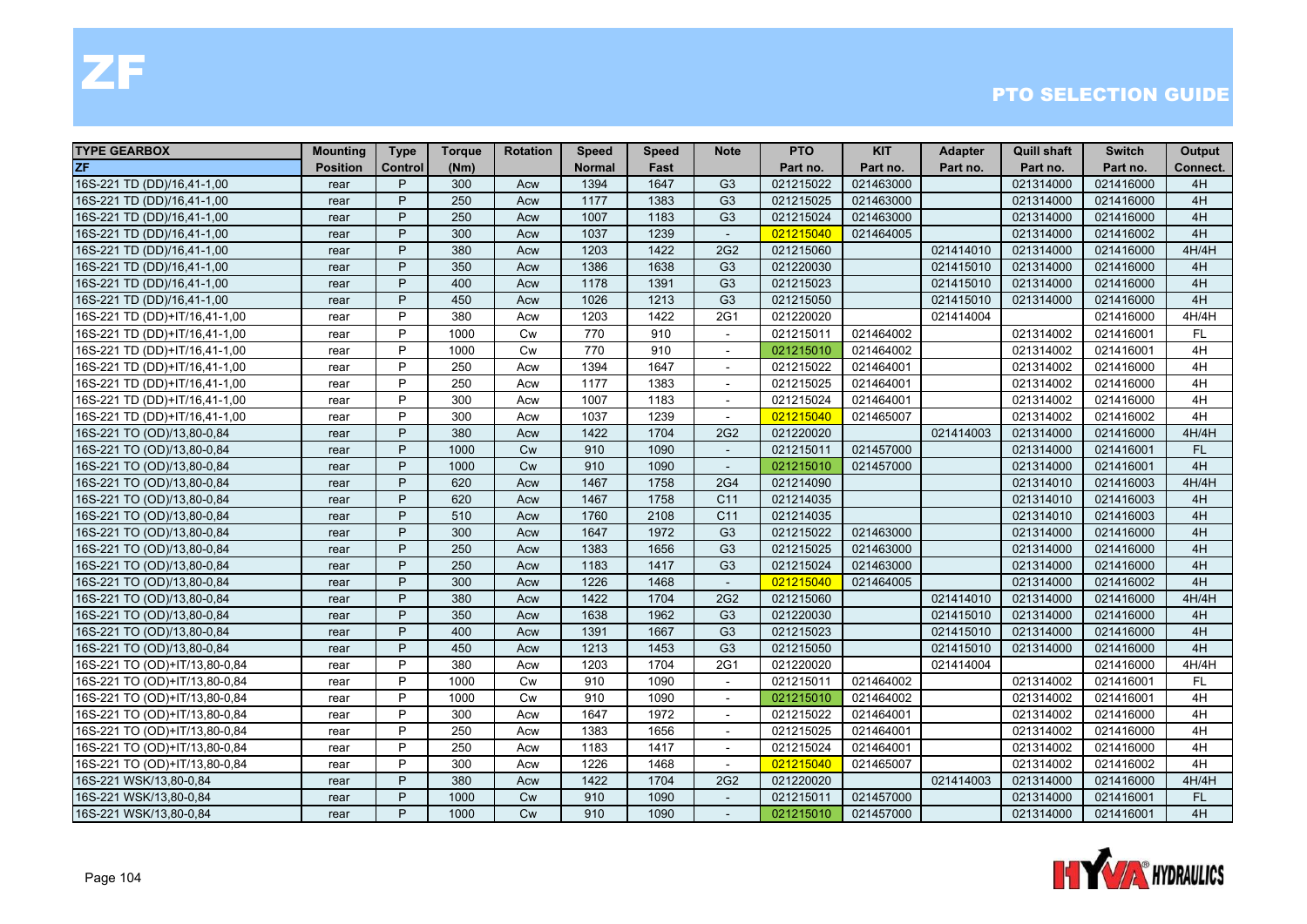| <b>TYPE GEARBOX</b>           | <b>Mounting</b> | <b>Type</b> | <b>Torque</b> | <b>Rotation</b> | <b>Speed</b>  | <b>Speed</b> | <b>Note</b>     | <b>PTO</b> | <b>KIT</b> | <b>Adapter</b> | <b>Quill shaft</b> | <b>Switch</b> | Output    |
|-------------------------------|-----------------|-------------|---------------|-----------------|---------------|--------------|-----------------|------------|------------|----------------|--------------------|---------------|-----------|
| ZF                            | <b>Position</b> | Control     | (Nm)          |                 | <b>Normal</b> | Fast         |                 | Part no.   | Part no.   | Part no.       | Part no.           | Part no.      | Connect.  |
| 16S-221 WSK/13,80-0,84        | rear            | P           | 300           | Acw             | 1647          | 1972         | G <sub>3</sub>  | 021215022  | 021463000  |                | 021314000          | 021416000     | 4H        |
| 16S-221 WSK/13,80-0,84        | rear            | P           | 250           | Acw             | 1383          | 1656         | G <sub>3</sub>  | 021215025  | 021463000  |                | 021314000          | 021416000     | 4H        |
| 16S-221 WSK/13,80-0,84        | rear            | P           | 250           | Acw             | 1183          | 1417         | G <sub>3</sub>  | 021215024  | 021463000  |                | 021314000          | 021416000     | 4H        |
| 16S-221 WSK/13,80-0,84        | rear            | P           | 300           | Acw             | 1226          | 1468         | $\sim$          | 021215040  | 021464005  |                | 021314000          | 021416002     | 4H        |
| 16S-221 WSK/13,80-0,84        | rear            | P           | 380           | Acw             | 1422          | 1704         | 2G <sub>2</sub> | 021215060  |            | 021414010      | 021314000          | 021416000     | 4H/4H     |
| 16S-221 WSK/13,80-0,84        | rear            | P           | 350           | Acw             | 1638          | 1962         | G <sub>3</sub>  | 021220030  |            | 021415010      | 021314000          | 021416000     | 4H        |
| 16S-221 WSK/13,80-0,84        | rear            | P           | 400           | Acw             | 1391          | 1667         | G <sub>3</sub>  | 021215023  |            | 021415010      | 021314000          | 021416000     | 4H        |
| 16S-221 WSK/13,80-0,84        | rear            | P           | 450           | Acw             | 1213          | 1453         | G <sub>3</sub>  | 021215050  |            | 021415010      | 021314000          | 021416000     | 4H        |
| 16S-221/13,74-0,84            | rear            | P           | 600           | Cw              | 770           | 920          | Q3              | 021215011  | 021457000  |                |                    | 021416001     | FL.       |
| 16S-221/13,74-0,84            | rear            | P           | 600           | <b>Cw</b>       | 770           | 920          | Q3              | 021215010  | 021457000  |                |                    | 021416001     | 4H        |
| 16S-221/13,74-0,84            | rear            | P           | 300           | Acw             | 1394          | 1665         | Q <sub>4</sub>  | 021215022  | 021463000  |                |                    | 021416000     | 4H        |
| 16S-221/13,74-0,84            | rear            | P           | 250           | Acw             | 1170          | 1398         | Q <sub>4</sub>  | 021215025  | 021463000  |                |                    | 021416000     | 4H        |
| 16S-221/13,74-0,84            | rear            | P           | 250           | Acw             | 1001          | 1196         | Q4              | 021215024  | 021463000  |                |                    | 021416000     | 4H        |
| 16S-221/13,74-0,84            | rear            | P           | 300           | Acw             | 1037          | 1239         | Q3              | 021215040  | 021464005  |                |                    | 021416002     | 4H        |
| 16S-221/13,74-0,84            | rear            | P           | 350           | Acw             | 1386          | 1656         | Q <sub>4</sub>  | 021220030  |            | 021415010      |                    | 021416000     | 4H        |
| 16S-221/13,74-0,84            | rear            | P           | 400           | Acw             | 1178          | 1406         | Q <sub>4</sub>  | 021215023  |            | 021415010      |                    | 021416000     | 4H        |
| 16S-221/13,74-0,84            | rear            | P           | 450           | Acw             | 1026          | 1226         | Q <sub>4</sub>  | 021215050  |            | 021415010      |                    | 021416000     | 4H        |
| 16S-221/13,74-0,84 + INTARDER | rear            | P           | 600           | <b>Cw</b>       | 770           | 920          | Q2              | 021215011  | 021464002  |                |                    | 021416001     | <b>FL</b> |
| 16S-221/13,74-0,84 + INTARDER | rear            | P           | 600           | <b>Cw</b>       | 770           | 920          | Q2              | 021215010  | 021464002  |                |                    | 021416001     | 4H        |
| 16S-221/13,74-0,84 + INTARDER | rear            | P           | 300           | Acw             | 1394          | 1665         | Q2              | 021215022  | 021464001  |                |                    | 021416000     | 4H        |
| 16S-221/13,74-0,84 + INTARDER | rear            | P           | 250           | Acw             | 1170          | 1398         | Q2              | 021215025  | 021464001  |                |                    | 021416000     | 4H        |
| 16S-221/13,74-0,84 + INTARDER | rear            | P           | 250           | Acw             | 1001          | 1196         | Q2              | 021215024  | 021464001  |                |                    | 021416000     | 4H        |
| 16S-221/13,74-0,84 + INTARDER | rear            | P           | 300           | Acw             | 1037          | 1239         | Q2              | 021215040  | 021465007  |                |                    | 021416002     | 4H        |
| 16S-221/16,41-1,00            | rear            | P           | 600           | <b>Cw</b>       | 770           | 920          | Q3              | 021215011  | 021457000  |                |                    | 021416001     | <b>FL</b> |
| 16S-221/16,41-1,00            | rear            | P           | 600           | <b>Cw</b>       | 770           | 920          | Q3              | 021215010  | 021457000  |                |                    | 021416001     | 4H        |
| 16S-221/16,41-1,00            | rear            | P           | 300           | Acw             | 1394          | 1665         | Q4              | 021215022  | 021463000  |                |                    | 021416000     | 4H        |
| 16S-221/16,41-1,00            | rear            | P           | 250           | Acw             | 1170          | 1398         | Q4              | 021215025  | 021463000  |                |                    | 021416000     | 4H        |
| 16S-221/16,41-1,00            | rear            | P           | 250           | Acw             | 1001          | 1196         | Q <sub>4</sub>  | 021215024  | 021463000  |                |                    | 021416000     | 4H        |
| 16S-221/16,41-1,00            | rear            | P           | 300           | Acw             | 1037          | 1239         | Q3              | 021215040  | 021464005  |                |                    | 021416002     | 4H        |
| 16S-221/16,41-1,00            | rear            | P           | 350           | Acw             | 1386          | 1656         | Q <sub>4</sub>  | 021220030  |            | 021415010      |                    | 021416000     | 4H        |
| 16S-221/16,41-1,00            | rear            | P           | 400           | Acw             | 1178          | 1406         | Q <sub>4</sub>  | 021215023  |            | 021415010      |                    | 021416000     | 4H        |
| 16S-221/16,41-1,00            | rear            | P           | 450           | Acw             | 1026          | 1226         | Q <sub>4</sub>  | 021215050  |            | 021415010      |                    | 021416000     | 4H        |
| 16S-221/16,41-1,00 + INTARDER | rear            | P           | 600           | <b>Cw</b>       | 770           | 920          | Q2              | 021215011  | 021464002  |                |                    | 021416001     | FL.       |
| 16S-221/16,41-1,00 + INTARDER | rear            | P           | 600           | Cw              | 770           | 920          | Q2              | 021215010  | 021464002  |                |                    | 021416001     | 4H        |
| 16S-221/16,41-1,00 + INTARDER | rear            | P           | 300           | Acw             | 1394          | 1665         | Q2              | 021215022  | 021464001  |                |                    | 021416000     | 4H        |
| 16S-221/16,41-1,00 + INTARDER | rear            | P           | 250           | Acw             | 1170          | 1398         | Q2              | 021215025  | 021464001  |                |                    | 021416000     | 4H        |
| 16S-221/16,41-1,00 + INTARDER | rear            | P           | 250           | Acw             | 1001          | 1196         | Q2              | 021215024  | 021464001  |                |                    | 021416000     | 4H        |
| 16S-221/16,41-1,00 + INTARDER | rear            | P           | 300           | Acw             | 1037          | 1239         | Q2              | 021215040  | 021465007  |                |                    | 021416002     | 4H        |
| 16S-221/16,47-1,00            | rear            | P           | 600           | Cw              | 770           | 920          | Q <sub>3</sub>  | 021215011  | 021457000  |                |                    | 021416001     | FL.       |

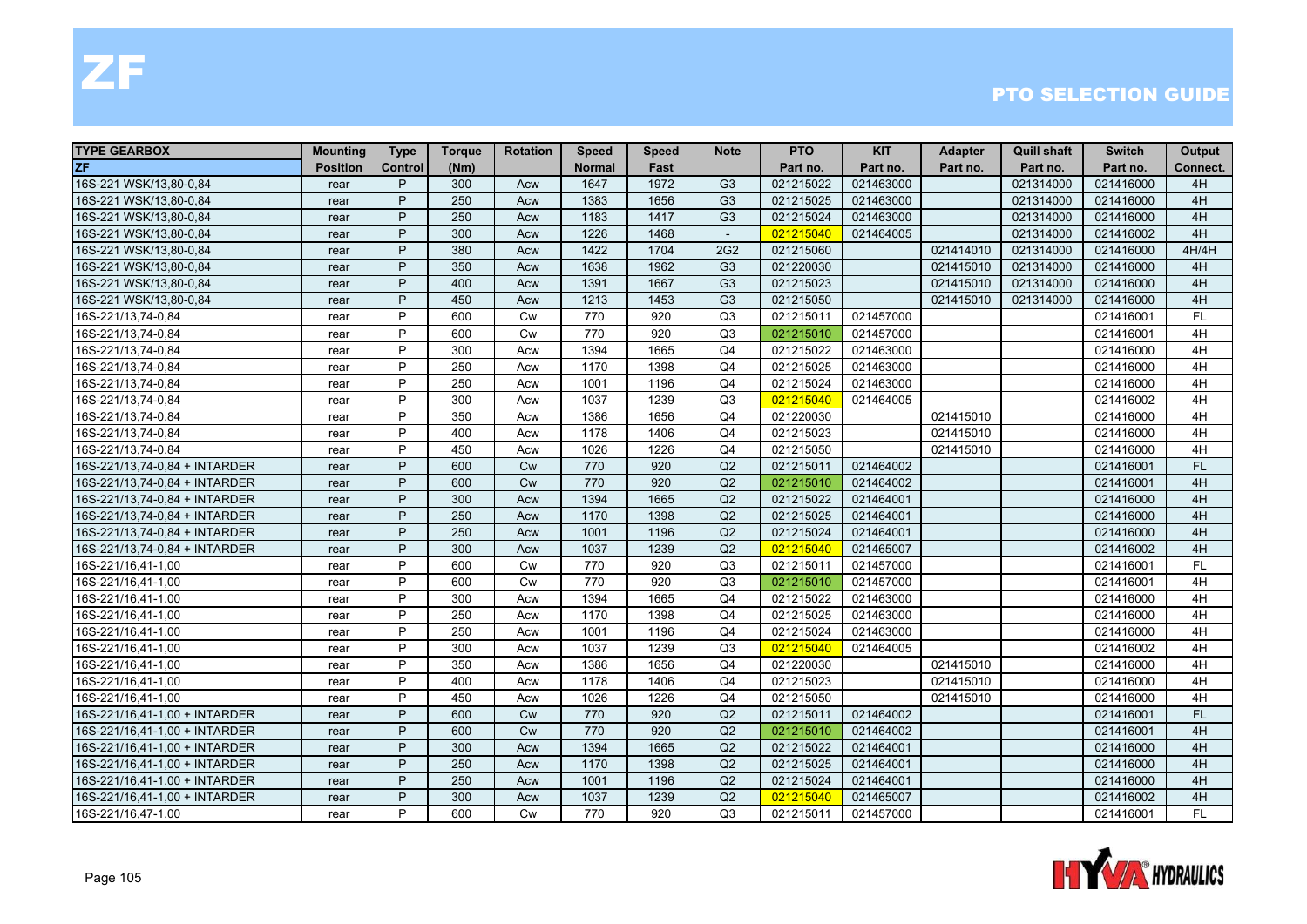| <b>TYPE GEARBOX</b>           | <b>Mounting</b> | <b>Type</b> | <b>Torque</b> | <b>Rotation</b> | Speed         | <b>Speed</b> | <b>Note</b>              | <b>PTO</b> | <b>KIT</b> | <b>Adapter</b> | <b>Quill shaft</b> | <b>Switch</b> | Output    |
|-------------------------------|-----------------|-------------|---------------|-----------------|---------------|--------------|--------------------------|------------|------------|----------------|--------------------|---------------|-----------|
| <b>ZF</b>                     | <b>Position</b> | Control     | (Nm)          |                 | <b>Normal</b> | Fast         |                          | Part no.   | Part no.   | Part no.       | Part no.           | Part no.      | Connect.  |
| 16S-221/16,47-1,00            | rear            | P           | 600           | <b>Cw</b>       | 770           | 920          | Q <sub>3</sub>           | 021215010  | 021457000  |                |                    | 021416001     | 4H        |
| 16S-221/16,47-1,00            | rear            | P           | 300           | Acw             | 1394          | 1665         | Q <sub>4</sub>           | 021215022  | 021463000  |                |                    | 021416000     | 4H        |
| 16S-221/16,47-1,00            | rear            | P           | 250           | Acw             | 1170          | 1398         | Q <sub>4</sub>           | 021215025  | 021463000  |                |                    | 021416000     | 4H        |
| 16S-221/16,47-1,00            | rear            | P           | 250           | Acw             | 1001          | 1196         | Q <sub>4</sub>           | 021215024  | 021463000  |                |                    | 021416000     | 4H        |
| 16S-221/16,47-1,00            | rear            | P           | 300           | Acw             | 1037          | 1239         | Q <sub>3</sub>           | 021215040  | 021464005  |                |                    | 021416002     | 4H        |
| 16S-221/16,47-1,00            | rear            | P           | 350           | Acw             | 1386          | 1656         | Q <sub>4</sub>           | 021220030  |            | 021415010      |                    | 021416000     | 4H        |
| 16S-221/16,47-1,00            | rear            | P           | 400           | Acw             | 1178          | 1406         | Q <sub>4</sub>           | 021215023  |            | 021415010      |                    | 021416000     | 4H        |
| 16S-221/16,47-1,00            | rear            | P           | 450           | Acw             | 1026          | 1226         | Q <sub>4</sub>           | 021215050  |            | 021415010      |                    | 021416000     | 4H        |
| 16S-221/16,47-1,00 + INTARDER | rear            | P           | 600           | <b>Cw</b>       | 770           | 920          | Q2                       | 021215011  | 021464002  |                |                    | 021416001     | <b>FL</b> |
| 16S-221/16,47-1,00 + INTARDER | rear            | P           | 600           | <b>Cw</b>       | 770           | 920          | Q2                       | 021215010  | 021464002  |                |                    | 021416001     | 4H        |
| 16S-221/16,47-1,00 + INTARDER | rear            | P           | 300           | Acw             | 1394          | 1665         | Q2                       | 021215022  | 021464001  |                |                    | 021416000     | 4H        |
| 16S-221/16,47-1,00 + INTARDER | rear            | P           | 250           | Acw             | 1170          | 1398         | Q2                       | 021215025  | 021464001  |                |                    | 021416000     | 4H        |
| 16S-221/16,47-1,00 + INTARDER | rear            | P           | 250           | Acw             | 1001          | 1196         | Q2                       | 021215024  | 021464001  |                |                    | 021416000     | 4H        |
| 16S-221/16,47-1,00 + INTARDER | rear            | P           | 300           | Acw             | 1037          | 1239         | Q2                       | 021215040  | 021465007  |                |                    | 021416002     | 4H        |
| 16S-221/16,53-1,00            | rear            | P           | 600           | <b>Cw</b>       | 770           | 920          | Q3                       | 021215011  | 021457000  |                |                    | 021416001     | <b>FL</b> |
| 16S-221/16,53-1,00            | rear            | P           | 600           | Cw              | 770           | 920          | Q3                       | 021215010  | 021457000  |                |                    | 021416001     | 4H        |
| 16S-221/16,53-1,00            | rear            | P           | 300           | Acw             | 1394          | 1665         | Q <sub>4</sub>           | 021215022  | 021463000  |                |                    | 021416000     | 4H        |
| 16S-221/16,53-1,00            | rear            | P           | 250           | Acw             | 1170          | 1398         | Q <sub>4</sub>           | 021215025  | 021463000  |                |                    | 021416000     | 4H        |
| 16S-221/16,53-1,00            | rear            | P           | 250           | Acw             | 1001          | 1196         | Q <sub>4</sub>           | 021215024  | 021463000  |                |                    | 021416000     | 4H        |
| 16S-221/16,53-1,00            | rear            | P           | 300           | Acw             | 1037          | 1239         | Q3                       | 021215040  | 021464005  |                |                    | 021416002     | 4H        |
| 16S-221/16,53-1,00            | rear            | P           | 350           | Acw             | 1386          | 1656         | Q <sub>4</sub>           | 021220030  |            | 021415010      |                    | 021416000     | 4H        |
| 16S-221/16,53-1,00            | rear            | P           | 400           | Acw             | 1178          | 1406         | Q <sub>4</sub>           | 021215023  |            | 021415010      |                    | 021416000     | 4H        |
| 16S-221/16,53-1,00            | rear            | P           | 450           | Acw             | 1026          | 1226         | Q <sub>4</sub>           | 021215050  |            | 021415010      |                    | 021416000     | 4H        |
| 16S-2220 TD (DD)/16,41-1,0    | rear            | P           | 380           | Acw             | 1204          | 1422         | 2G2                      | 021220020  |            | 021414003      | 021314000          | 021416000     | 4H/4H     |
| 16S-2220 TD (DD)/16,41-1,0    | rear            | P           | 1000          | <b>Cw</b>       | 770           | 910          | $\sim$                   | 021215011  | 021457000  |                | 021314000          | 021416001     | <b>FL</b> |
| 16S-2220 TD (DD)/16,41-1,0    | rear            | P           | 1000          | <b>Cw</b>       | 770           | 910          | $\overline{\phantom{a}}$ | 021215010  | 021457000  |                | 021314000          | 021416001     | 4H        |
| 16S-2220 TD (DD)/16,41-1,0    | rear            | P           | 620           | Acw             | 1241          | 1467         | <b>2G4</b>               | 021214090  |            |                | 021314010          | 021416003     | 4H/4H     |
| 16S-2220 TD (DD)/16,41-1,0    | rear            | P           | 620           | Acw             | 1241          | 1467         | C <sub>11</sub>          | 021214035  |            |                | 021314010          | 021416003     | 4H        |
| 16S-2220 TD (DD)/16,41-1,0    | rear            | P           | 510           | Acw             | 1489          | 1760         | C <sub>11</sub>          | 021214035  |            |                | 021314010          | 021416003     | 4H        |
| 16S-2220 TD (DD)/16,41-1,0    | rear            | P           | 300           | Acw             | 1394          | 1647         | G <sub>3</sub>           | 021215022  | 021463000  |                | 021314000          | 021416000     | 4H        |
| 16S-2220 TD (DD)/16,41-1,0    | rear            | P           | 250           | Acw             | 1177          | 1383         | G <sub>3</sub>           | 021215025  | 021463000  |                | 021314000          | 021416000     | 4H        |
| 16S-2220 TD (DD)/16,41-1,0    | rear            | P           | 250           | Acw             | 1007          | 1183         | G <sub>3</sub>           | 021215024  | 021463000  |                | 021314000          | 021416000     | 4H        |
| 16S-2220 TD (DD)/16,41-1,0    | rear            | P           | 300           | Acw             | 1037          | 1226         | $\overline{\phantom{a}}$ | 021215040  | 021464005  |                | 021314000          | 021416002     | 4H        |
| 16S-2220 TD (DD)/16,41-1,0    | rear            | P           | 380           | Acw             | 1204          | 1422         | 2G2                      | 021215060  |            | 021414010      | 021314000          | 021416000     | 4H/4H     |
| 16S-2220 TD (DD)/16,41-1,0    | rear            | P           | 350           | Acw             | 1386          | 1638         | G <sub>3</sub>           | 021220030  |            | 021415010      | 021314000          | 021416000     | 4H        |
| 16S-2220 TD (DD)/16,41-1,0    | rear            | P           | 400           | Acw             | 1178          | 1391         | G <sub>3</sub>           | 021215023  |            | 021415010      | 021314000          | 021416000     | 4H        |
| 16S-2220 TD (DD)/16,41-1,0    | rear            | P           | 450           | Acw             | 1026          | 1213         | G <sub>3</sub>           | 021215050  |            | 021415010      | 021314000          | 021416000     | 4H        |
| 16S-2220 TO (OD)/13,80-0,84   | rear            | P           | 380           | Acw             | 1422          | 1704         | 2G <sub>2</sub>          | 021220020  |            | 021414003      | 021314000          | 021416000     | 4H/4H     |
| 16S-2220 TO (OD)/13,80-0,84   | rear            | P           | 1000          | <b>Cw</b>       | 910           | 1090         | $\sim$                   | 021215011  | 021457000  |                | 021314000          | 021416001     | FL        |

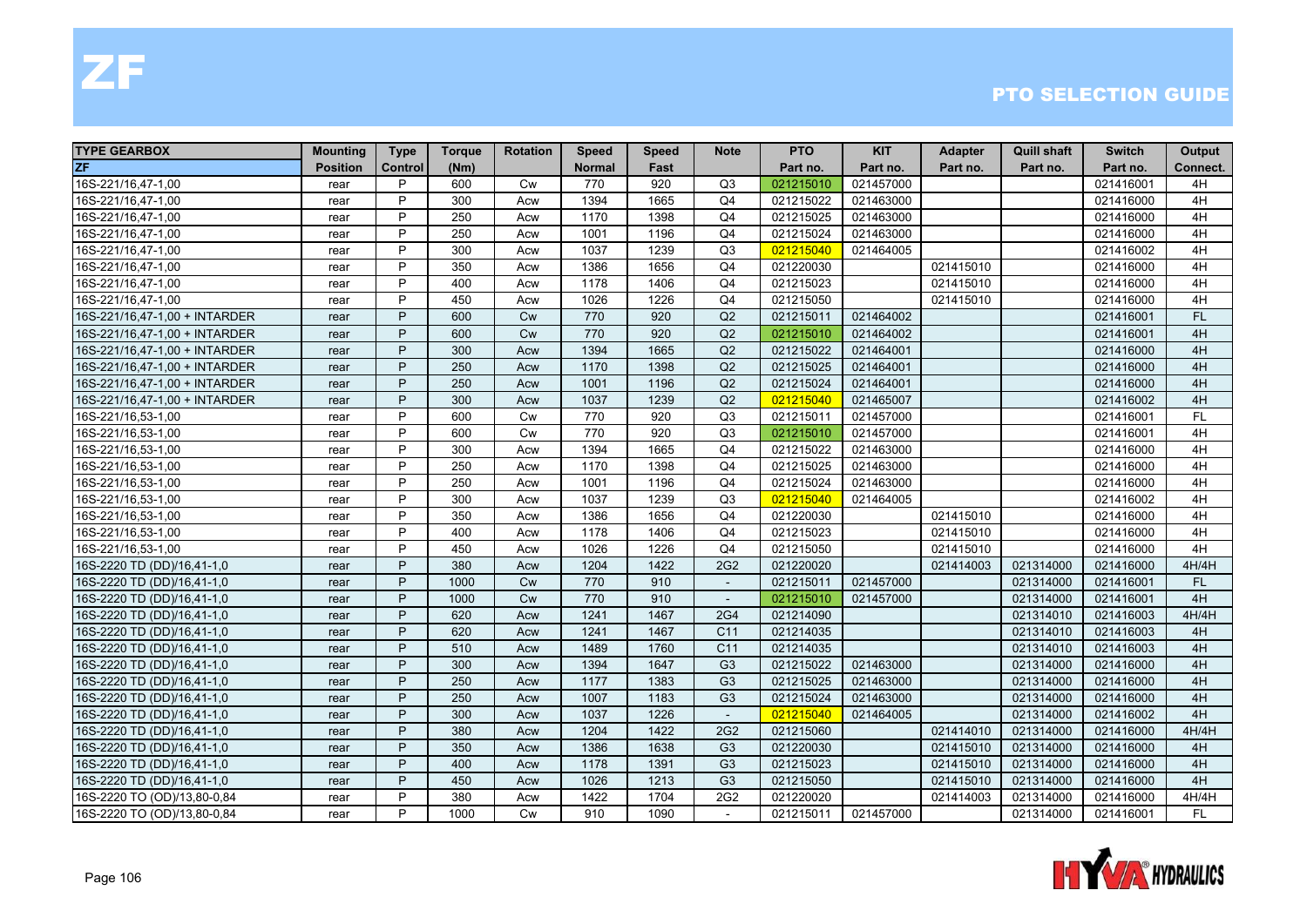| <b>TYPE GEARBOX</b>            | <b>Mounting</b> | <b>Type</b> | <b>Torque</b> | <b>Rotation</b> | <b>Speed</b>  | <b>Speed</b> | <b>Note</b>              | <b>PTO</b> | <b>KIT</b> | <b>Adapter</b> | <b>Quill shaft</b> | <b>Switch</b> | Output    |
|--------------------------------|-----------------|-------------|---------------|-----------------|---------------|--------------|--------------------------|------------|------------|----------------|--------------------|---------------|-----------|
| <b>ZF</b>                      | <b>Position</b> | Control     | (Nm)          |                 | <b>Normal</b> | Fast         |                          | Part no.   | Part no.   | Part no.       | Part no.           | Part no.      | Connect.  |
| 16S-2220 TO (OD)/13,80-0,84    | rear            | P           | 1000          | Cw              | 910           | 1090         | $\overline{\phantom{a}}$ | 021215010  | 021457000  |                | 021314000          | 021416001     | 4H        |
| 16S-2220 TO (OD)/13,80-0,84    | rear            | P           | 620           | Acw             | 1467          | 1758         | 2G4                      | 021214090  |            |                | 021314010          | 021416003     | 4H/4H     |
| 16S-2220 TO (OD)/13,80-0,84    | rear            | P           | 620           | Acw             | 1467          | 1758         | C <sub>11</sub>          | 021214035  |            |                | 021314010          | 021416003     | 4H        |
| 16S-2220 TO (OD)/13,80-0,84    | rear            | P           | 510           | Acw             | 1760          | 2108         | C <sub>11</sub>          | 021214035  |            |                | 021314010          | 021416003     | 4H        |
| 16S-2220 TO (OD)/13,80-0,84    | rear            | P           | 300           | Acw             | 1647          | 1972         | G <sub>3</sub>           | 021215022  | 021463000  |                | 021314000          | 021416000     | 4H        |
| 16S-2220 TO (OD)/13,80-0,84    | rear            | P           | 250           | Acw             | 1383          | 1656         | G <sub>3</sub>           | 021215025  | 021463000  |                | 021314000          | 021416000     | 4H        |
| 16S-2220 TO (OD)/13,80-0,84    | rear            | P           | 250           | Acw             | 1183          | 1417         | G <sub>3</sub>           | 021215024  | 021463000  |                | 021314000          | 021416000     | 4H        |
| 16S-2220 TO (OD)/13,80-0,84    | rear            | P           | 300           | Acw             | 1226          | 1468         | $\sim$                   | 021215040  | 021464005  |                | 021314000          | 021416002     | 4H        |
| 16S-2220 TO (OD)/13,80-0,84    | rear            | P           | 380           | Acw             | 1422          | 1704         | 2G <sub>2</sub>          | 021215060  |            | 021414010      | 021314000          | 021416000     | 4H/4H     |
| 16S-2220 TO (OD)/13,80-0,84    | rear            | P           | 350           | Acw             | 1638          | 1962         | G <sub>3</sub>           | 021220030  |            | 021415010      | 021314000          | 021416000     | 4H        |
| 16S-2220 TO (OD)/13,80-0,84    | rear            | P           | 400           | Acw             | 1391          | 1667         | G <sub>3</sub>           | 021215023  |            | 021415010      | 021314000          | 021416000     | 4H        |
| 16S-2220 TO (OD)/13,80-0,84    | rear            | P           | 450           | Acw             | 1213          | 1453         | G <sub>3</sub>           | 021215050  |            | 021415010      | 021314000          | 021416000     | 4H        |
| 16S-2221 TD (DD)+IT/16,41-1,0  | rear            | P           | 380           | Acw             | 1204          | 1422         | <b>2G1</b>               | 021220020  |            | 021414004      |                    | 021416000     | 4H/4H     |
| 16S-2221 TD (DD)+IT/16,41-1,0  | rear            | P           | 1000          | <b>Cw</b>       | 770           | 910          | $\sim$                   | 021215011  | 021464002  |                | 021314002          | 021416001     | <b>FL</b> |
| 16S-2221 TD (DD)+IT/16,41-1,0  | rear            | P           | 1000          | Cw              | 770           | 910          |                          | 021215010  | 021464002  |                | 021314002          | 021416001     | 4H        |
| 16S-2221 TD (DD)+IT/16,41-1,0  | rear            | P           | 250           | Acw             | 1394          | 1647         | $\overline{a}$           | 021215022  | 021464001  |                | 021314002          | 021416000     | 4H        |
| 16S-2221 TD (DD)+IT/16,41-1,0  | rear            | P           | 250           | Acw             | 1177          | 1383         |                          | 021215025  | 021464001  |                | 021314002          | 021416000     | 4H        |
| 16S-2221 TD (DD)+IT/16,41-1,0  | rear            | P           | 300           | Acw             | 1007          | 1183         | $\sim$                   | 021215024  | 021464001  |                | 021314002          | 021416000     | 4H        |
| 16S-2221 TD (DD)+IT/16,41-1,0  | rear            | P           | 300           | Acw             | 1037          | 1226         | $\sim$                   | 021215040  | 021465007  |                | 021314002          | 021416002     | 4H        |
| 16S-2221 TO (OD)+IT/13,80-0,84 | rear            | P           | 380           | Acw             | 1422          | 1704         | 2G1                      | 021220020  |            | 021414004      |                    | 021416000     | 4H/4H     |
| 16S-2221 TO (OD)+IT/13,80-0,84 | rear            | P           | 1000          | <b>Cw</b>       | 910           | 1090         | $\overline{\phantom{a}}$ | 021215011  | 021464002  |                | 021314002          | 021416001     | FL.       |
| 16S-2221 TO (OD)+IT/13,80-0,84 | rear            | P           | 1000          | <b>Cw</b>       | 910           | 1090         | $\overline{\phantom{a}}$ | 021215010  | 021464002  |                | 021314002          | 021416001     | 4H        |
| 16S-2221 TO (OD)+IT/13,80-0,84 | rear            | P           | 300           | Acw             | 1647          | 1972         | $\blacksquare$           | 021215022  | 021464001  |                | 021314002          | 021416000     | 4H        |
| 16S-2221 TO (OD)+IT/13,80-0,84 | rear            | P           | 250           | Acw             | 1383          | 1656         | $\sim$                   | 021215025  | 021464001  |                | 021314002          | 021416000     | 4H        |
| 16S-2221 TO (OD)+IT/13,80-0,84 | rear            | P           | 250           | Acw             | 1183          | 1417         | $\overline{\phantom{a}}$ | 021215024  | 021464001  |                | 021314002          | 021416000     | 4H        |
| 16S-2221 TO (OD)+IT/13,80-0,84 | rear            | P           | 300           | Acw             | 1226          | 1468         |                          | 021215040  | 021465007  |                | 021314002          | 021416002     | 4H        |
| 16S-2230 TD/16,41-1,0          | rear            | P           | 380           | Acw             | 1204          | 1422         | 2G <sub>2</sub>          | 021220020  |            | 021414003      | 021314000          | 021416000     | 4H/4H     |
| 16S-2230 TD/16,41-1,0          | rear            | P           | 1000          | <b>Cw</b>       | 770           | 910          | $\overline{a}$           | 021215011  | 021457000  |                | 021314000          | 021416001     | <b>FL</b> |
| 16S-2230 TD/16,41-1,0          | rear            | P           | 1000          | <b>Cw</b>       | 770           | 910          | $\sim$                   | 021215010  | 021457000  |                | 021314000          | 021416001     | 4H        |
| 16S-2230 TD/16,41-1,0          | rear            | P           | 620           | Acw             | 1241          | 1467         | <b>2G4</b>               | 021214090  |            |                | 021314010          | 021416003     | 4H/4H     |
| 16S-2230 TD/16,41-1,0          | rear            | P           | 620           | Acw             | 1241          | 1467         | C <sub>11</sub>          | 021214035  |            |                | 021314010          | 021416003     | 4H        |
| 16S-2230 TD/16,41-1,0          | rear            | P           | 510           | Acw             | 1489          | 1760         | C <sub>11</sub>          | 021214035  |            |                | 021314010          | 021416003     | 4H        |
| 16S-2230 TD/16,41-1,0          | rear            | P           | 300           | Acw             | 1394          | 1647         | G <sub>3</sub>           | 021215022  | 021463000  |                | 021314000          | 021416000     | 4H        |
| 16S-2230 TD/16,41-1,0          | rear            | P           | 250           | Acw             | 1177          | 1383         | G <sub>3</sub>           | 021215025  | 021463000  |                | 021314000          | 021416000     | 4H        |
| 16S-2230 TD/16,41-1,0          | rear            | P           | 250           | Acw             | 1007          | 1183         | G <sub>3</sub>           | 021215024  | 021463000  |                | 021314000          | 021416000     | 4H        |
| 16S-2230 TD/16,41-1,0          | rear            | P           | 300           | Acw             | 1037          | 1226         | $\sim$                   | 021215040  | 021464005  |                | 021314000          | 021416002     | 4H        |
| 16S-2230 TD/16,41-1,0          | rear            | P           | 380           | Acw             | 1204          | 1422         | 2G <sub>2</sub>          | 021215060  |            | 021414010      | 021314000          | 021416000     | 4H/4H     |
| 16S-2230 TD/16,41-1,0          | rear            | P           | 350           | Acw             | 1386          | 1638         | G <sub>3</sub>           | 021220030  |            | 021415010      | 021314000          | 021416000     | 4H        |
| 16S-2230 TD/16,41-1,0          | rear            | P           | 400           | Acw             | 1178          | 1391         | G <sub>3</sub>           | 021215023  |            | 021415010      | 021314000          | 021416000     | 4H        |

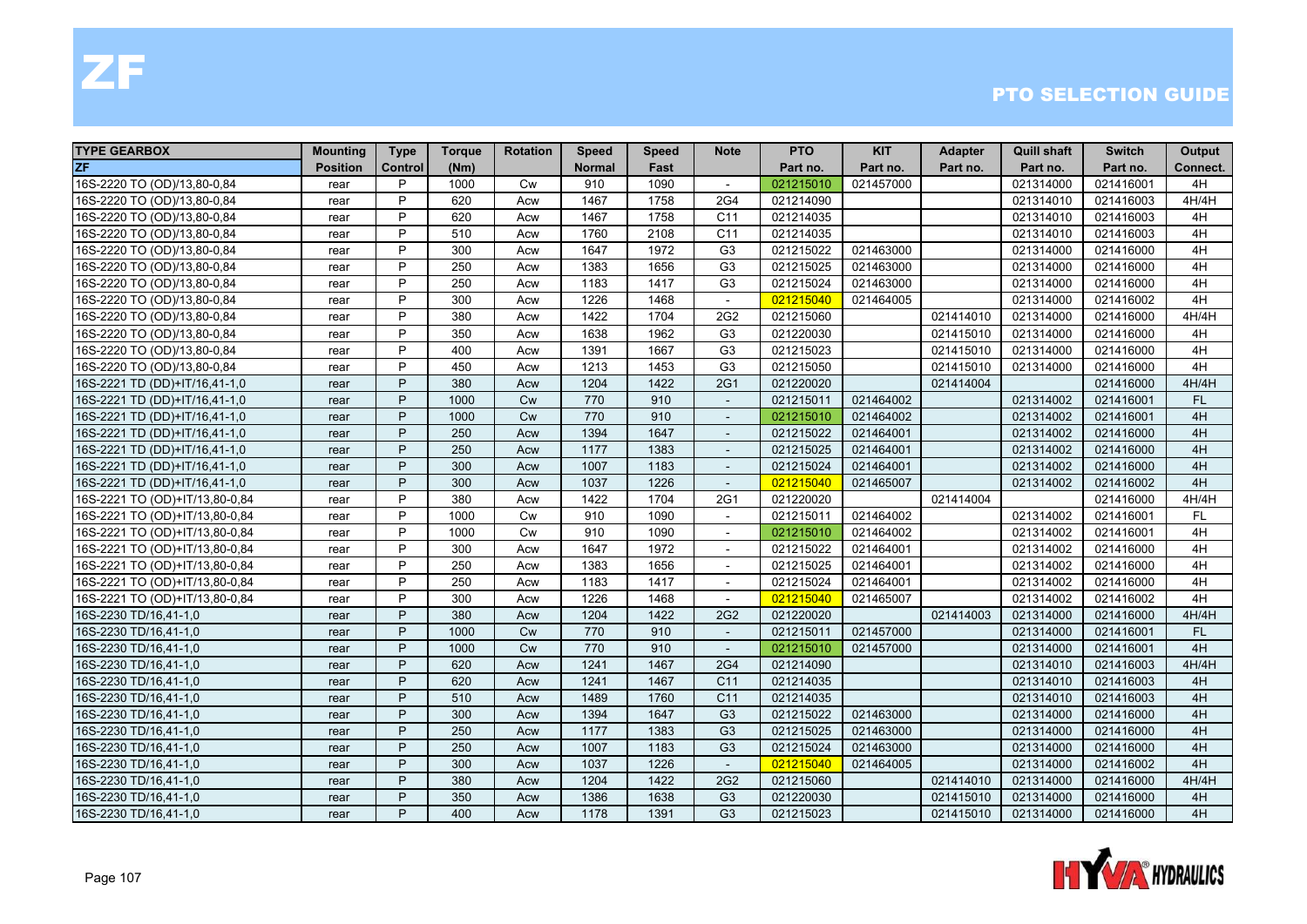| <b>TYPE GEARBOX</b>       | <b>Mounting</b> | <b>Type</b> | <b>Torque</b> | <b>Rotation</b> | <b>Speed</b>  | <b>Speed</b> | <b>Note</b>              | <b>PTO</b> | <b>KIT</b> | <b>Adapter</b> | <b>Quill shaft</b> | <b>Switch</b> | Output    |
|---------------------------|-----------------|-------------|---------------|-----------------|---------------|--------------|--------------------------|------------|------------|----------------|--------------------|---------------|-----------|
| <b>ZF</b>                 | <b>Position</b> | Control     | (Nm)          |                 | <b>Normal</b> | Fast         |                          | Part no.   | Part no.   | Part no.       | Part no.           | Part no.      | Connect.  |
| 16S-2230 TD/16,41-1,0     | rear            | P           | 450           | Acw             | 1026          | 1213         | G <sub>3</sub>           | 021215050  |            | 021415010      | 021314000          | 021416000     | 4H        |
| 16S-2230 TO/13,80-0,84    | rear            | P           | 380           | Acw             | 1422          | 1704         | 2G2                      | 021220020  |            | 021414003      | 021314000          | 021416000     | 4H/4H     |
| 16S-2230 TO/13,80-0,84    | rear            | P           | 1000          | Cw              | 910           | 1090         | $\overline{a}$           | 021215011  | 021457000  |                | 021314000          | 021416001     | FL.       |
| 16S-2230 TO/13,80-0,84    | rear            | P           | 1000          | Cw              | 910           | 1090         | $\overline{\phantom{a}}$ | 021215010  | 021457000  |                | 021314000          | 021416001     | 4H        |
| 16S-2230 TO/13,80-0,84    | rear            | P           | 620           | Acw             | 1467          | 1758         | 2G4                      | 021214090  |            |                | 021314010          | 021416003     | 4H/4H     |
| 16S-2230 TO/13,80-0,84    | rear            | P           | 620           | Acw             | 1467          | 1758         | C <sub>11</sub>          | 021214035  |            |                | 021314010          | 021416003     | 4H        |
| 16S-2230 TO/13,80-0,84    | rear            | P           | 510           | Acw             | 1760          | 2108         | C <sub>11</sub>          | 021214035  |            |                | 021314010          | 021416003     | 4H        |
| 16S-2230 TO/13,80-0,84    | rear            | P           | 300           | Acw             | 1647          | 1972         | G <sub>3</sub>           | 021215022  | 021463000  |                | 021314000          | 021416000     | 4H        |
| 16S-2230 TO/13,80-0,84    | rear            | P           | 250           | Acw             | 1383          | 1656         | G <sub>3</sub>           | 021215025  | 021463000  |                | 021314000          | 021416000     | 4H        |
| 16S-2230 TO/13,80-0,84    | rear            | P           | 250           | Acw             | 1183          | 1417         | G <sub>3</sub>           | 021215024  | 021463000  |                | 021314000          | 021416000     | 4H        |
| 16S-2230 TO/13,80-0,84    | rear            | P           | 300           | Acw             | 1226          | 1468         | $\overline{\phantom{a}}$ | 021215040  | 021464005  |                | 021314000          | 021416002     | 4H        |
| 16S-2230 TO/13,80-0,84    | rear            | P           | 380           | Acw             | 1422          | 1704         | 2G <sub>2</sub>          | 021215060  |            | 021414010      | 021314000          | 021416000     | 4H/4H     |
| 16S-2230 TO/13,80-0,84    | rear            | P           | 350           | Acw             | 1638          | 1962         | G <sub>3</sub>           | 021220030  |            | 021415010      | 021314000          | 021416000     | 4H        |
| 16S-2230 TO/13,80-0,84    | rear            | P           | 400           | Acw             | 1391          | 1667         | G <sub>3</sub>           | 021215023  |            | 021415010      | 021314000          | 021416000     | 4H        |
| 16S-2230 TO/13,80-0,84    | rear            | P           | 450           | Acw             | 1213          | 1453         | G <sub>3</sub>           | 021215050  |            | 021415010      | 021314000          | 021416000     | 4H        |
| 16S-2231 TD+IT/16,41-1,0  | rear            | P           | 380           | Acw             | 1204          | 1422         | <b>2G1</b>               | 021220020  |            | 021414004      |                    | 021416000     | 4H/4H     |
| 16S-2231 TD+IT/16,41-1,0  | rear            | P           | 1000          | <b>Cw</b>       | 770           | 910          | $\blacksquare$           | 021215011  | 021464002  |                | 021314002          | 021416001     | <b>FL</b> |
| 16S-2231 TD+IT/16,41-1,0  | rear            | P           | 1000          | <b>Cw</b>       | 770           | 910          | $\sim$                   | 021215010  | 021464002  |                | 021314002          | 021416001     | 4H        |
| 16S-2231 TD+IT/16,41-1,0  | rear            | P           | 250           | Acw             | 1394          | 1647         | $\sim$                   | 021215022  | 021464001  |                | 021314002          | 021416000     | 4H        |
| 16S-2231 TD+IT/16,41-1,0  | rear            | P           | 250           | Acw             | 1177          | 1383         |                          | 021215025  | 021464001  |                | 021314002          | 021416000     | 4H        |
| 16S-2231 TD+IT/16,41-1,0  | rear            | P           | 300           | Acw             | 1007          | 1183         | $\blacksquare$           | 021215024  | 021464001  |                | 021314002          | 021416000     | 4H        |
| 16S-2231 TD+IT/16,41-1,0  | rear            | P           | 300           | Acw             | 1037          | 1226         | $\sim$                   | 021215040  | 021465007  |                | 021314002          | 021416002     | 4H        |
| 16S-2231 TO+IT/13,80-0,84 | rear            | P           | 380           | Acw             | 1422          | 1704         | 2G1                      | 021220020  |            | 021414004      |                    | 021416000     | 4H/4H     |
| 16S-2231 TO+IT/13,80-0,84 | rear            | P           | 1000          | Cw              | 910           | 1090         | $\overline{\phantom{a}}$ | 021215011  | 021464002  |                | 021314002          | 021416001     | <b>FL</b> |
| 16S-2231 TO+IT/13,80-0,84 | rear            | P           | 1000          | Cw              | 910           | 1090         | $\sim$                   | 021215010  | 021464002  |                | 021314002          | 021416001     | 4H        |
| 16S-2231 TO+IT/13,80-0,84 | rear            | P           | 300           | Acw             | 1647          | 1972         |                          | 021215022  | 021464001  |                | 021314002          | 021416000     | 4H        |
| 16S-2231 TO+IT/13,80-0,84 | rear            | P           | 250           | Acw             | 1383          | 1656         | $\sim$                   | 021215025  | 021464001  |                | 021314002          | 021416000     | 4H        |
| 16S-2231 TO+IT/13,80-0,84 | rear            | P           | 250           | Acw             | 1183          | 1417         | $\sim$                   | 021215024  | 021464001  |                | 021314002          | 021416000     | 4H        |
| 16S-2231 TO+IT/13,80-0,84 | rear            | P           | 300           | Acw             | 1226          | 1468         | $\sim$                   | 021215040  | 021465007  |                | 021314002          | 021416002     | 4H        |
| 16S-2320 TD/16,41-1,0     | rear            | P           | 380           | Acw             | 1204          | 1422         | 2G2                      | 021220020  |            | 021414003      | 021314000          | 021416000     | 4H/4H     |
| 16S-2320 TD/16,41-1,0     | rear            | P           | 1000          | <b>Cw</b>       | 770           | 910          | $\blacksquare$           | 021215011  | 021457000  |                | 021314000          | 021416001     | <b>FL</b> |
| 16S-2320 TD/16,41-1,0     | rear            | P           | 1000          | Cw              | 770           | 910          |                          | 021215010  | 021457000  |                | 021314000          | 021416001     | 4H        |
| 16S-2320 TD/16,41-1,0     | rear            | P           | 620           | Acw             | 1241          | 1467         | <b>2G4</b>               | 021214090  |            |                | 021314010          | 021416003     | 4H/4H     |
| 16S-2320 TD/16,41-1,0     | rear            | P           | 620           | Acw             | 1241          | 1467         | C <sub>11</sub>          | 021214035  |            |                | 021314010          | 021416003     | 4H        |
| 16S-2320 TD/16,41-1,0     | rear            | P           | 510           | Acw             | 1489          | 1760         | C <sub>11</sub>          | 021214035  |            |                | 021314010          | 021416003     | 4H        |
| 16S-2320 TD/16,41-1,0     | rear            | P           | 300           | Acw             | 1394          | 1647         | G <sub>3</sub>           | 021215022  | 021463000  |                | 021314000          | 021416000     | 4H        |
| 16S-2320 TD/16,41-1,0     | rear            | P           | 250           | Acw             | 1177          | 1383         | G <sub>3</sub>           | 021215025  | 021463000  |                | 021314000          | 021416000     | 4H        |
| 16S-2320 TD/16,41-1,0     | rear            | P           | 250           | Acw             | 1007          | 1183         | G <sub>3</sub>           | 021215024  | 021463000  |                | 021314000          | 021416000     | 4H        |
| 16S-2320 TD/16,41-1,0     | rear            | P           | 300           | Acw             | 1037          | 1226         | $\sim$                   | 021215040  | 021464005  |                | 021314000          | 021416002     | 4H        |

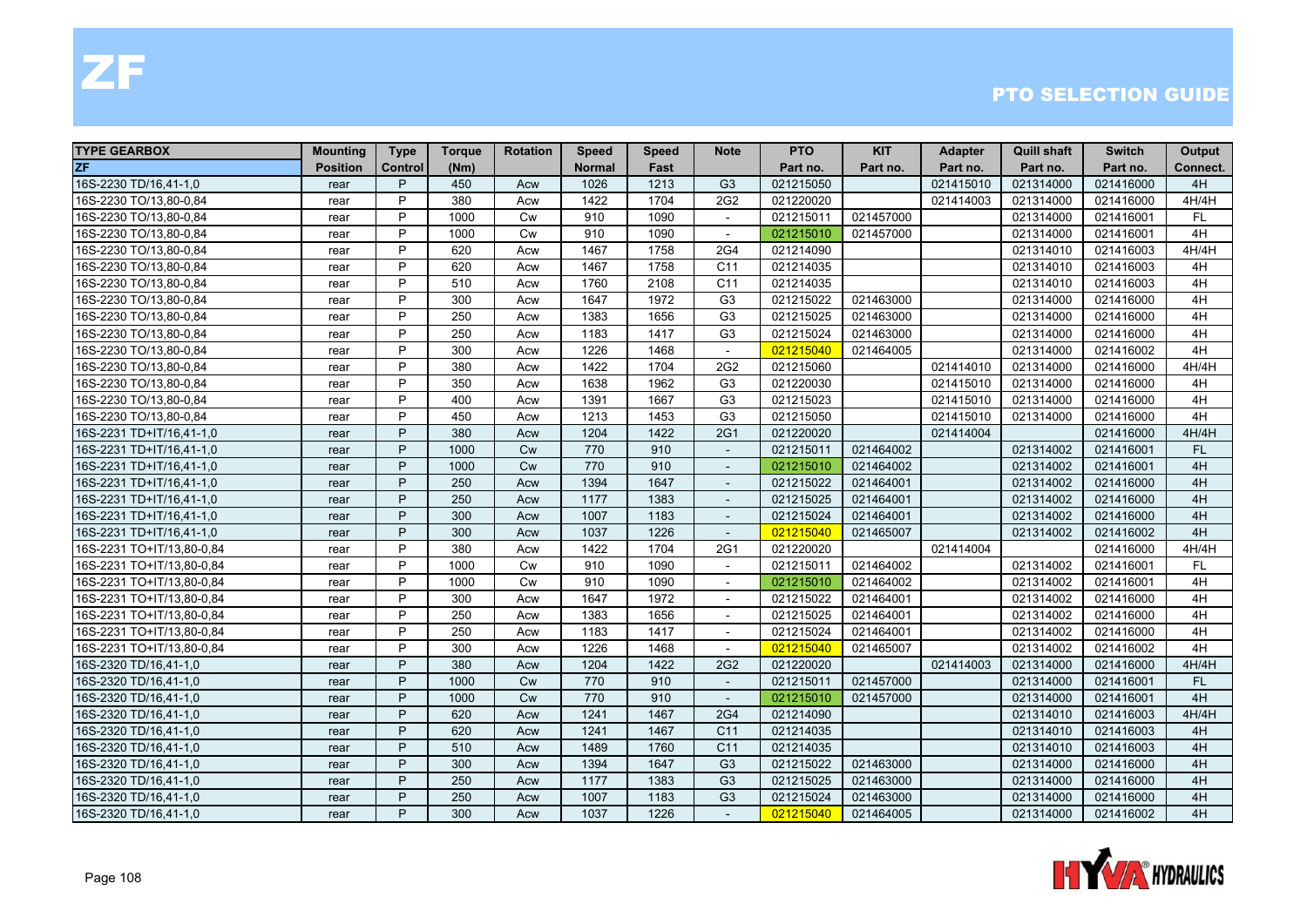| <b>TYPE GEARBOX</b>         | <b>Mounting</b> | <b>Type</b> | <b>Torque</b> | <b>Rotation</b> | <b>Speed</b>  | Speed | <b>Note</b>              | <b>PTO</b> | <b>KIT</b> | <b>Adapter</b> | <b>Quill shaft</b> | <b>Switch</b> | Output    |
|-----------------------------|-----------------|-------------|---------------|-----------------|---------------|-------|--------------------------|------------|------------|----------------|--------------------|---------------|-----------|
| <b>ZF</b>                   | <b>Position</b> | Control     | (Nm)          |                 | <b>Normal</b> | Fast  |                          | Part no.   | Part no.   | Part no.       | Part no.           | Part no.      | Connect.  |
| 16S-2320 TD/16,41-1,0       | rear            | P           | 380           | Acw             | 1204          | 1422  | 2G2                      | 021215060  |            | 021414010      | 021314000          | 021416000     | 4H/4H     |
| 16S-2320 TD/16,41-1,0       | rear            | P           | 350           | Acw             | 1386          | 1638  | G <sub>3</sub>           | 021220030  |            | 021415010      | 021314000          | 021416000     | 4H        |
| 16S-2320 TD/16,41-1,0       | rear            | P           | 400           | Acw             | 1178          | 1391  | G <sub>3</sub>           | 021215023  |            | 021415010      | 021314000          | 021416000     | 4H        |
| 16S-2320 TD/16,41-1,0       | rear            | P           | 450           | Acw             | 1026          | 1213  | G <sub>3</sub>           | 021215050  |            | 021415010      | 021314000          | 021416000     | 4H        |
| 16S-2321 TD+IT/16,41-1,0    | rear            | P           | 380           | Acw             | 1204          | 1422  | 2G1                      | 021220020  |            | 021414004      |                    | 021416000     | 4H/4H     |
| 16S-2321 TD+IT/16,41-1,0    | rear            | P           | 1000          | <b>Cw</b>       | 770           | 910   | $\sim$                   | 021215011  | 021464002  |                | 021314002          | 021416001     | <b>FL</b> |
| 16S-2321 TD+IT/16,41-1,0    | rear            | P           | 1000          | Cw              | 770           | 910   | $\sim$                   | 021215010  | 021464002  |                | 021314002          | 021416001     | 4H        |
| 16S-2321 TD+IT/16,41-1,0    | rear            | P           | 250           | Acw             | 1394          | 1647  | $\overline{\phantom{a}}$ | 021215022  | 021464001  |                | 021314002          | 021416000     | 4H        |
| 16S-2321 TD+IT/16,41-1,0    | rear            | P           | 250           | Acw             | 1177          | 1383  |                          | 021215025  | 021464001  |                | 021314002          | 021416000     | 4H        |
| 16S-2321 TD+IT/16,41-1,0    | rear            | P           | 300           | Acw             | 1007          | 1183  | $\sim$                   | 021215024  | 021464001  |                | 021314002          | 021416000     | 4H        |
| 16S-2321 TD+IT/16,41-1,0    | rear            | P           | 300           | Acw             | 1037          | 1226  |                          | 021215040  | 021465007  |                | 021314002          | 021416002     | 4H        |
| 16S-2330 TD/16,41-1,0       | rear            | P           | 380           | Acw             | 1204          | 1422  | 2G <sub>2</sub>          | 021220020  |            | 021414003      | 021314000          | 021416000     | 4H/4H     |
| 16S-2330 TD/16,41-1,0       | rear            | P           | 1000          | Cw              | 770           | 910   | $\sim$                   | 021215011  | 021457000  |                | 021314000          | 021416001     | <b>FL</b> |
| 16S-2330 TD/16,41-1,0       | rear            | P           | 1000          | <b>Cw</b>       | 770           | 910   | $\overline{\phantom{a}}$ | 021215010  | 021457000  |                | 021314000          | 021416001     | 4H        |
| 16S-2330 TD/16,41-1,0       | rear            | P           | 620           | Acw             | 1241          | 1467  | 2G4                      | 021214090  |            |                | 021314010          | 021416003     | 4H/4H     |
| 16S-2330 TD/16,41-1,0       | rear            | P           | 620           | Acw             | 1241          | 1467  | C <sub>11</sub>          | 021214035  |            |                | 021314010          | 021416003     | 4H        |
| 16S-2330 TD/16,41-1,0       | rear            | P           | 510           | Acw             | 1489          | 1760  | C <sub>11</sub>          | 021214035  |            |                | 021314010          | 021416003     | 4H        |
| 16S-2330 TD/16,41-1,0       | rear            | P           | 300           | Acw             | 1394          | 1647  | G <sub>3</sub>           | 021215022  | 021463000  |                | 021314000          | 021416000     | 4H        |
| 16S-2330 TD/16,41-1,0       | rear            | P           | 250           | Acw             | 1177          | 1383  | G <sub>3</sub>           | 021215025  | 021463000  |                | 021314000          | 021416000     | 4H        |
| 16S-2330 TD/16,41-1,0       | rear            | P           | 250           | Acw             | 1007          | 1183  | G <sub>3</sub>           | 021215024  | 021463000  |                | 021314000          | 021416000     | 4H        |
| 16S-2330 TD/16,41-1,0       | rear            | P           | 300           | Acw             | 1037          | 1226  | $\sim$                   | 021215040  | 021464005  |                | 021314000          | 021416002     | 4H        |
| 16S-2330 TD/16,41-1,0       | rear            | P           | 380           | Acw             | 1204          | 1422  | 2G2                      | 021215060  |            | 021414010      | 021314000          | 021416000     | 4H/4H     |
| 16S-2330 TD/16,41-1,0       | rear            | P           | 350           | Acw             | 1386          | 1638  | G <sub>3</sub>           | 021220030  |            | 021415010      | 021314000          | 021416000     | 4H        |
| 16S-2330 TD/16,41-1,0       | rear            | P           | 400           | Acw             | 1178          | 1391  | G <sub>3</sub>           | 021215023  |            | 021415010      | 021314000          | 021416000     | 4H        |
| 16S-2330 TD/16,41-1,0       | rear            | P           | 450           | Acw             | 1026          | 1213  | G <sub>3</sub>           | 021215050  |            | 021415010      | 021314000          | 021416000     | 4H        |
| 16S-2331 TD+IT/16,41-1,0    | rear            | P           | 380           | Acw             | 1204          | 1422  | 2G1                      | 021220020  |            | 021414004      |                    | 021416000     | 4H/4H     |
| 16S-2331 TD+IT/16,41-1,0    | rear            | P           | 1000          | <b>Cw</b>       | 770           | 910   | $\overline{a}$           | 021215011  | 021464002  |                | 021314002          | 021416001     | FL.       |
| 16S-2331 TD+IT/16,41-1,0    | rear            | P           | 1000          | Cw              | 770           | 910   | $\sim$                   | 021215010  | 021464002  |                | 021314002          | 021416001     | 4H        |
| 16S-2331 TD+IT/16,41-1,0    | rear            | P           | 250           | Acw             | 1394          | 1647  | $\sim$                   | 021215022  | 021464001  |                | 021314002          | 021416000     | 4H        |
| 16S-2331 TD+IT/16,41-1,0    | rear            | P           | 250           | Acw             | 1177          | 1383  | $\overline{\phantom{a}}$ | 021215025  | 021464001  |                | 021314002          | 021416000     | 4H        |
| 16S-2331 TD+IT/16,41-1,0    | rear            | P           | 300           | Acw             | 1007          | 1183  | $\sim$                   | 021215024  | 021464001  |                | 021314002          | 021416000     | 4H        |
| 16S-2331 TD+IT/16,41-1,0    | rear            | P           | 300           | Acw             | 1037          | 1226  |                          | 021215040  | 021465007  |                | 021314002          | 021416002     | 4H        |
| 16S-2520 TO (OD)/13,80-0,84 | rear            | P           | 380           | Acw             | 1422          | 1704  | 2G2                      | 021220020  |            | 021414003      | 021314000          | 021416000     | 4H/4H     |
| 16S-2520 TO (OD)/13,80-0,84 | rear            | P           | 1000          | Cw              | 910           | 1090  | $\blacksquare$           | 021215011  | 021457000  |                | 021314000          | 021416001     | FL.       |
| 16S-2520 TO (OD)/13,80-0,84 | rear            | P           | 1000          | <b>Cw</b>       | 910           | 1090  | $\mathbf{r}$             | 021215010  | 021457000  |                | 021314000          | 021416001     | 4H        |
| 16S-2520 TO (OD)/13,80-0,84 | rear            | P           | 620           | Acw             | 1467          | 1758  | 2G4                      | 021214090  |            |                | 021314010          | 021416003     | 4H/4H     |
| 16S-2520 TO (OD)/13,80-0,84 | rear            | P           | 620           | Acw             | 1467          | 1758  | C <sub>11</sub>          | 021214035  |            |                | 021314010          | 021416003     | 4H        |
| 16S-2520 TO (OD)/13,80-0,84 | rear            | P           | 510           | Acw             | 1760          | 2108  | C <sub>11</sub>          | 021214035  |            |                | 021314010          | 021416003     | 4H        |
| 16S-2520 TO (OD)/13,80-0,84 | rear            | P           | 300           | Acw             | 1647          | 1972  | G <sub>3</sub>           | 021215022  | 021463000  |                | 021314000          | 021416000     | 4H        |

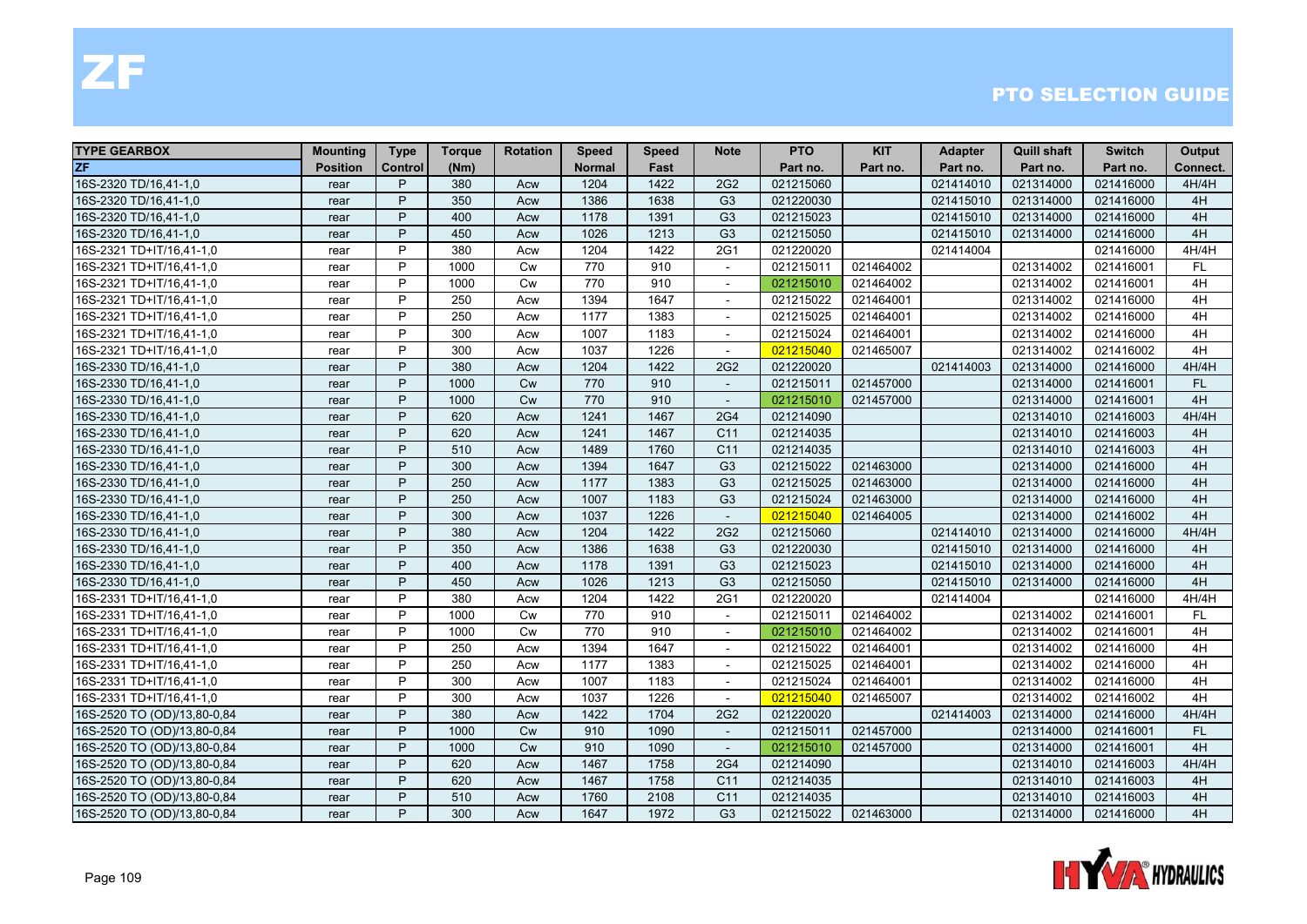| <b>TYPE GEARBOX</b>            | <b>Mounting</b> | <b>Type</b> | <b>Torque</b> | <b>Rotation</b> | <b>Speed</b>  | <b>Speed</b> | <b>Note</b>              | <b>PTO</b> | <b>KIT</b> | <b>Adapter</b> | <b>Quill shaft</b> | <b>Switch</b> | Output    |
|--------------------------------|-----------------|-------------|---------------|-----------------|---------------|--------------|--------------------------|------------|------------|----------------|--------------------|---------------|-----------|
| ZF                             | <b>Position</b> | Control     | (Nm)          |                 | <b>Normal</b> | Fast         |                          | Part no.   | Part no.   | Part no.       | Part no.           | Part no.      | Connect.  |
| 16S-2520 TO (OD)/13,80-0,84    | rear            | P           | 250           | Acw             | 1383          | 1656         | G <sub>3</sub>           | 021215025  | 021463000  |                | 021314000          | 021416000     | 4H        |
| 16S-2520 TO (OD)/13,80-0,84    | rear            | P           | 250           | Acw             | 1183          | 1417         | G <sub>3</sub>           | 021215024  | 021463000  |                | 021314000          | 021416000     | 4H        |
| 16S-2520 TO (OD)/13,80-0,84    | rear            | P           | 300           | Acw             | 1226          | 1468         |                          | 021215040  | 021464005  |                | 021314000          | 021416002     | 4H        |
| 16S-2520 TO (OD)/13,80-0,84    | rear            | P           | 380           | Acw             | 1422          | 1704         | 2G2                      | 021215060  |            | 021414010      | 021314000          | 021416000     | 4H/4H     |
| 16S-2520 TO (OD)/13,80-0,84    | rear            | P           | 350           | Acw             | 1638          | 1962         | G <sub>3</sub>           | 021220030  |            | 021415010      | 021314000          | 021416000     | 4H        |
| 16S-2520 TO (OD)/13,80-0,84    | rear            | P           | 400           | Acw             | 1391          | 1667         | G <sub>3</sub>           | 021215023  |            | 021415010      | 021314000          | 021416000     | 4H        |
| 16S-2520 TO (OD)/13,80-0,84    | rear            | P           | 450           | Acw             | 1213          | 1453         | G <sub>3</sub>           | 021215050  |            | 021415010      | 021314000          | 021416000     | 4H        |
| 16S-2521 TO (OD)+IT/13,80-0,84 | rear            | P           | 380           | Acw             | 1422          | 1704         | 2G1                      | 021220020  |            | 021414004      |                    | 021416000     | 4H/4H     |
| 16S-2521 TO (OD)+IT/13,80-0,84 | rear            | P           | 1000          | Cw              | 910           | 1090         | $\sim$                   | 021215011  | 021464002  |                | 021314002          | 021416001     | FL.       |
| 16S-2521 TO (OD)+IT/13,80-0,84 | rear            | P           | 1000          | <b>Cw</b>       | 910           | 1090         | $\overline{a}$           | 021215010  | 021464002  |                | 021314002          | 021416001     | 4H        |
| 16S-2521 TO (OD)+IT/13,80-0,84 | rear            | P           | 300           | Acw             | 1647          | 1972         |                          | 021215022  | 021464001  |                | 021314002          | 021416000     | 4H        |
| 16S-2521 TO (OD)+IT/13,80-0,84 | rear            | P           | 250           | Acw             | 1383          | 1656         | $\sim$                   | 021215025  | 021464001  |                | 021314002          | 021416000     | 4H        |
| 16S-2521 TO (OD)+IT/13,80-0,84 | rear            | P           | 250           | Acw             | 1183          | 1417         | $\sim$                   | 021215024  | 021464001  |                | 021314002          | 021416000     | 4H        |
| 16S-2521 TO (OD)+IT/13,80-0,84 | rear            | P           | 300           | Acw             | 1226          | 1468         | $\overline{\phantom{a}}$ | 021215040  | 021465007  |                | 021314002          | 021416002     | 4H        |
| 16S-2530 TO/13,80-0,84         | rear            | P           | 380           | Acw             | 1422          | 1704         | 2G <sub>2</sub>          | 021220020  |            | 021414003      | 021314000          | 021416000     | 4H/4H     |
| 16S-2530 TO/13,80-0,84         | rear            | P           | 1000          | <b>Cw</b>       | 910           | 1090         | $\sim$                   | 021215011  | 021457000  |                | 021314000          | 021416001     | <b>FL</b> |
| 16S-2530 TO/13,80-0,84         | rear            | P           | 1000          | <b>Cw</b>       | 910           | 1090         | $\blacksquare$           | 021215010  | 021457000  |                | 021314000          | 021416001     | 4H        |
| 16S-2530 TO/13,80-0,84         | rear            | P           | 620           | Acw             | 1467          | 1758         | <b>2G4</b>               | 021214090  |            |                | 021314010          | 021416003     | 4H/4H     |
| 16S-2530 TO/13,80-0,84         | rear            | P           | 620           | Acw             | 1467          | 1758         | C <sub>11</sub>          | 021214035  |            |                | 021314010          | 021416003     | 4H        |
| 16S-2530 TO/13,80-0,84         | rear            | P           | 510           | Acw             | 1760          | 2108         | C <sub>11</sub>          | 021214035  |            |                | 021314010          | 021416003     | 4H        |
| 16S-2530 TO/13,80-0,84         | rear            | P           | 300           | Acw             | 1647          | 1972         | G <sub>3</sub>           | 021215022  | 021463000  |                | 021314000          | 021416000     | 4H        |
| 16S-2530 TO/13,80-0,84         | rear            | P           | 250           | Acw             | 1383          | 1656         | G <sub>3</sub>           | 021215025  | 021463000  |                | 021314000          | 021416000     | 4H        |
| 16S-2530 TO/13,80-0,84         | rear            | P           | 250           | Acw             | 1183          | 1417         | G <sub>3</sub>           | 021215024  | 021463000  |                | 021314000          | 021416000     | 4H        |
| 16S-2530 TO/13,80-0,84         | rear            | P           | 300           | Acw             | 1226          | 1468         | $\sim$                   | 021215040  | 021464005  |                | 021314000          | 021416002     | 4H        |
| 16S-2530 TO/13,80-0,84         | rear            | P           | 380           | Acw             | 1422          | 1704         | 2G2                      | 021215060  |            | 021414010      | 021314000          | 021416000     | 4H/4H     |
| 16S-2530 TO/13,80-0,84         | rear            | P           | 350           | Acw             | 1638          | 1962         | G <sub>3</sub>           | 021220030  |            | 021415010      | 021314000          | 021416000     | 4H        |
| 16S-2530 TO/13,80-0,84         | rear            | P           | 400           | Acw             | 1391          | 1667         | G <sub>3</sub>           | 021215023  |            | 021415010      | 021314000          | 021416000     | 4H        |
| 16S-2530 TO/13,80-0,84         | rear            | P           | 450           | Acw             | 1213          | 1453         | G <sub>3</sub>           | 021215050  |            | 021415010      | 021314000          | 021416000     | 4H        |
| 16S-2531 TO+IT/13,80-0,84      | rear            | P           | 380           | Acw             | 1422          | 1704         | 2G1                      | 021220020  |            | 021414004      |                    | 021416000     | 4H/4H     |
| 16S-2531 TO+IT/13,80-0,84      | rear            | P           | 1000          | <b>Cw</b>       | 910           | 1090         | $\overline{\phantom{a}}$ | 021215011  | 021464002  |                | 021314002          | 021416001     | <b>FL</b> |
| 16S-2531 TO+IT/13,80-0,84      | rear            | P           | 1000          | <b>Cw</b>       | 910           | 1090         | $\overline{\phantom{a}}$ | 021215010  | 021464002  |                | 021314002          | 021416001     | 4H        |
| 16S-2531 TO+IT/13,80-0,84      | rear            | P           | 300           | Acw             | 1647          | 1972         |                          | 021215022  | 021464001  |                | 021314002          | 021416000     | 4H        |
| 16S-2531 TO+IT/13,80-0,84      | rear            | P           | 250           | Acw             | 1383          | 1656         | $\overline{a}$           | 021215025  | 021464001  |                | 021314002          | 021416000     | 4H        |
| 16S-2531 TO+IT/13,80-0,84      | rear            | P           | 250           | Acw             | 1183          | 1417         | $\overline{\phantom{a}}$ | 021215024  | 021464001  |                | 021314002          | 021416000     | 4H        |
| 16S-2531 TO+IT/13,80-0,84      | rear            | P           | 300           | Acw             | 1226          | 1468         | $\overline{\phantom{a}}$ | 021215040  | 021465007  |                | 021314002          | 021416002     | 4H        |
| 16S-2720 TO/13,80-0,84         | rear            | P           | 380           | Acw             | 1422          | 1704         | 2G2                      | 021220020  |            | 021414003      | 021314000          | 021416000     | 4H/4H     |
| 16S-2720 TO/13,80-0,84         | rear            | P           | 1000          | <b>Cw</b>       | 910           | 1090         | $\blacksquare$           | 021215011  | 021457000  |                | 021314000          | 021416001     | <b>FL</b> |
| 16S-2720 TO/13,80-0,84         | rear            | P           | 1000          | Cw              | 910           | 1090         |                          | 021215010  | 021457000  |                | 021314000          | 021416001     | 4H        |
| 16S-2720 TO/13,80-0,84         | rear            | P           | 620           | Acw             | 1467          | 1758         | <b>2G4</b>               | 021214090  |            |                | 021314010          | 021416003     | 4H/4H     |

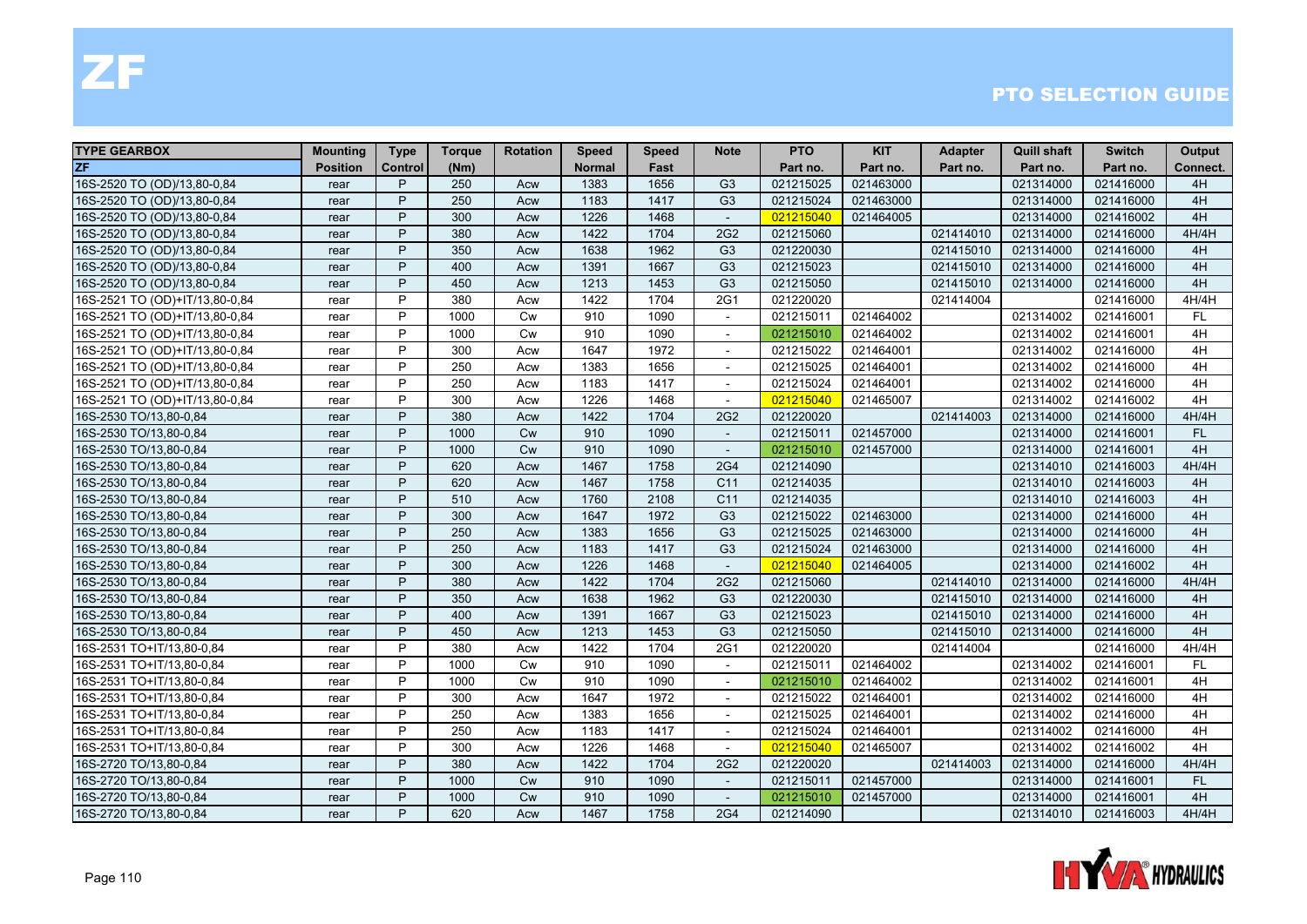| <b>TYPE GEARBOX</b>       | <b>Mounting</b> | <b>Type</b> | <b>Torque</b> | <b>Rotation</b> | <b>Speed</b>  | <b>Speed</b> | <b>Note</b>              | <b>PTO</b> | <b>KIT</b> | <b>Adapter</b> | <b>Quill shaft</b> | <b>Switch</b> | Output    |
|---------------------------|-----------------|-------------|---------------|-----------------|---------------|--------------|--------------------------|------------|------------|----------------|--------------------|---------------|-----------|
| <b>ZF</b>                 | <b>Position</b> | Control     | (Nm)          |                 | <b>Normal</b> | Fast         |                          | Part no.   | Part no.   | Part no.       | Part no.           | Part no.      | Connect.  |
| 16S-2720 TO/13.80-0.84    | rear            | P           | 620           | Acw             | 1467          | 1758         | C <sub>11</sub>          | 021214035  |            |                | 021314010          | 021416003     | 4H        |
| 16S-2720 TO/13,80-0,84    | rear            | P           | 510           | Acw             | 1760          | 2108         | C11                      | 021214035  |            |                | 021314010          | 021416003     | 4H        |
| 16S-2720 TO/13,80-0,84    | rear            | P           | 300           | Acw             | 1647          | 1972         | G <sub>3</sub>           | 021215022  | 021463000  |                | 021314000          | 021416000     | 4H        |
| 16S-2720 TO/13,80-0,84    | rear            | P           | 250           | Acw             | 1383          | 1656         | G <sub>3</sub>           | 021215025  | 021463000  |                | 021314000          | 021416000     | 4H        |
| 16S-2720 TO/13,80-0,84    | rear            | P           | 250           | Acw             | 1183          | 1417         | G <sub>3</sub>           | 021215024  | 021463000  |                | 021314000          | 021416000     | 4H        |
| 16S-2720 TO/13,80-0,84    | rear            | P           | 300           | Acw             | 1226          | 1468         | $\sim$                   | 021215040  | 021464005  |                | 021314000          | 021416002     | 4H        |
| 16S-2720 TO/13,80-0,84    | rear            | P           | 380           | Acw             | 1422          | 1704         | 2G2                      | 021215060  |            | 021414010      | 021314000          | 021416000     | 4H/4H     |
| 16S-2720 TO/13,80-0,84    | rear            | P           | 350           | Acw             | 1638          | 1962         | G <sub>3</sub>           | 021220030  |            | 021415010      | 021314000          | 021416000     | 4H        |
| 16S-2720 TO/13,80-0,84    | rear            | P           | 400           | Acw             | 1391          | 1667         | G <sub>3</sub>           | 021215023  |            | 021415010      | 021314000          | 021416000     | 4H        |
| 16S-2720 TO/13,80-0,84    | rear            | P           | 450           | Acw             | 1213          | 1453         | G <sub>3</sub>           | 021215050  |            | 021415010      | 021314000          | 021416000     | 4H        |
| 16S-2721 TO+IT/13,80-0,84 | rear            | P           | 380           | Acw             | 1422          | 1704         | <b>2G1</b>               | 021220020  |            | 021414004      |                    | 021416000     | 4H/4H     |
| 16S-2721 TO+IT/13,80-0,84 | rear            | P           | 1000          | <b>Cw</b>       | 910           | 1090         | $\sim$                   | 021215011  | 021464002  |                | 021314002          | 021416001     | FL.       |
| 16S-2721 TO+IT/13,80-0,84 | rear            | P           | 1000          | <b>Cw</b>       | 910           | 1090         | $\overline{\phantom{a}}$ | 021215010  | 021464002  |                | 021314002          | 021416001     | 4H        |
| 16S-2721 TO+IT/13,80-0,84 | rear            | P           | 300           | Acw             | 1647          | 1972         |                          | 021215022  | 021464001  |                | 021314002          | 021416000     | 4H        |
| 16S-2721 TO+IT/13,80-0,84 | rear            | P           | 250           | Acw             | 1383          | 1656         |                          | 021215025  | 021464001  |                | 021314002          | 021416000     | 4H        |
| 16S-2721 TO+IT/13,80-0,84 | rear            | P           | 250           | Acw             | 1183          | 1417         |                          | 021215024  | 021464001  |                | 021314002          | 021416000     | 4H        |
| 16S-2721 TO+IT/13,80-0,84 | rear            | P           | 300           | Acw             | 1226          | 1468         | $\overline{a}$           | 021215040  | 021465007  |                | 021314002          | 021416002     | 4H        |
| 16S-2730 TO/13,80-0,84    | rear            | P           | 380           | Acw             | 1422          | 1704         | 2G2                      | 021220020  |            | 021414003      | 021314000          | 021416000     | 4H/4H     |
| 16S-2730 TO/13,80-0,84    | rear            | P           | 1000          | <b>Cw</b>       | 910           | 1090         | $\overline{\phantom{a}}$ | 021215011  | 021457000  |                | 021314000          | 021416001     | <b>FL</b> |
| 16S-2730 TO/13,80-0,84    | rear            | P           | 1000          | Cw              | 910           | 1090         | $\overline{\phantom{a}}$ | 021215010  | 021457000  |                | 021314000          | 021416001     | 4H        |
| 16S-2730 TO/13,80-0,84    | rear            | P           | 620           | Acw             | 1467          | 1758         | <b>2G4</b>               | 021214090  |            |                | 021314010          | 021416003     | 4H/4H     |
| 16S-2730 TO/13,80-0,84    | rear            | P           | 620           | Acw             | 1467          | 1758         | C <sub>11</sub>          | 021214035  |            |                | 021314010          | 021416003     | 4H        |
| 16S-2730 TO/13,80-0,84    | rear            | P           | 510           | Acw             | 1760          | 2108         | C <sub>11</sub>          | 021214035  |            |                | 021314010          | 021416003     | 4H        |
| 16S-2730 TO/13,80-0,84    | rear            | P           | 300           | Acw             | 1647          | 1972         | G <sub>3</sub>           | 021215022  | 021463000  |                | 021314000          | 021416000     | 4H        |
| 16S-2730 TO/13,80-0,84    | rear            | P           | 250           | Acw             | 1383          | 1656         | G <sub>3</sub>           | 021215025  | 021463000  |                | 021314000          | 021416000     | 4H        |
| 16S-2730 TO/13,80-0,84    | rear            | P           | 250           | Acw             | 1183          | 1417         | G <sub>3</sub>           | 021215024  | 021463000  |                | 021314000          | 021416000     | 4H        |
| 16S-2730 TO/13,80-0,84    | rear            | P           | 300           | Acw             | 1226          | 1468         | $\overline{\phantom{a}}$ | 021215040  | 021464005  |                | 021314000          | 021416002     | 4H        |
| 16S-2730 TO/13,80-0,84    | rear            | P           | 380           | Acw             | 1422          | 1704         | 2G <sub>2</sub>          | 021215060  |            | 021414010      | 021314000          | 021416000     | 4H/4H     |
| 16S-2730 TO/13,80-0,84    | rear            | P           | 350           | Acw             | 1638          | 1962         | G <sub>3</sub>           | 021220030  |            | 021415010      | 021314000          | 021416000     | 4H        |
| 16S-2730 TO/13,80-0,84    | rear            | P           | 400           | Acw             | 1391          | 1667         | G <sub>3</sub>           | 021215023  |            | 021415010      | 021314000          | 021416000     | 4H        |
| 16S-2730 TO/13,80-0,84    | rear            | P           | 450           | Acw             | 1213          | 1453         | G <sub>3</sub>           | 021215050  |            | 021415010      | 021314000          | 021416000     | 4H        |
| 16S-2731 TO+IT/13,80-0,84 | rear            | P           | 380           | Acw             | 1422          | 1704         | <b>2G1</b>               | 021220020  |            | 021414004      |                    | 021416000     | 4H/4H     |
| 16S-2731 TO+IT/13,80-0,84 | rear            | P           | 1000          | <b>Cw</b>       | 910           | 1090         | $\sim$                   | 021215011  | 021464002  |                | 021314002          | 021416001     | FL        |
| 16S-2731 TO+IT/13,80-0,84 | rear            | P           | 1000          | <b>Cw</b>       | 910           | 1090         | $\blacksquare$           | 021215010  | 021464002  |                | 021314002          | 021416001     | 4H        |
| 16S-2731 TO+IT/13,80-0,84 | rear            | P           | 300           | Acw             | 1647          | 1972         | $\overline{\phantom{a}}$ | 021215022  | 021464001  |                | 021314002          | 021416000     | 4H        |
| 16S-2731 TO+IT/13,80-0,84 | rear            | P           | 250           | Acw             | 1383          | 1656         | $\sim$                   | 021215025  | 021464001  |                | 021314002          | 021416000     | 4H        |
| 16S-2731 TO+IT/13,80-0,84 | rear            | P           | 250           | Acw             | 1183          | 1417         |                          | 021215024  | 021464001  |                | 021314002          | 021416000     | 4H        |
| 16S-2731 TO+IT/13,80-0,84 | rear            | P           | 300           | Acw             | 1226          | 1468         |                          | 021215040  | 021465007  |                | 021314002          | 021416002     | 4H        |
| 5S-200/4,99-0,78          | L/R             | M           | 120           | <b>Cw</b>       | 838           | $\Omega$     | C <sub>1</sub>           | 021214000  | 021465000  |                |                    |               | 3H        |

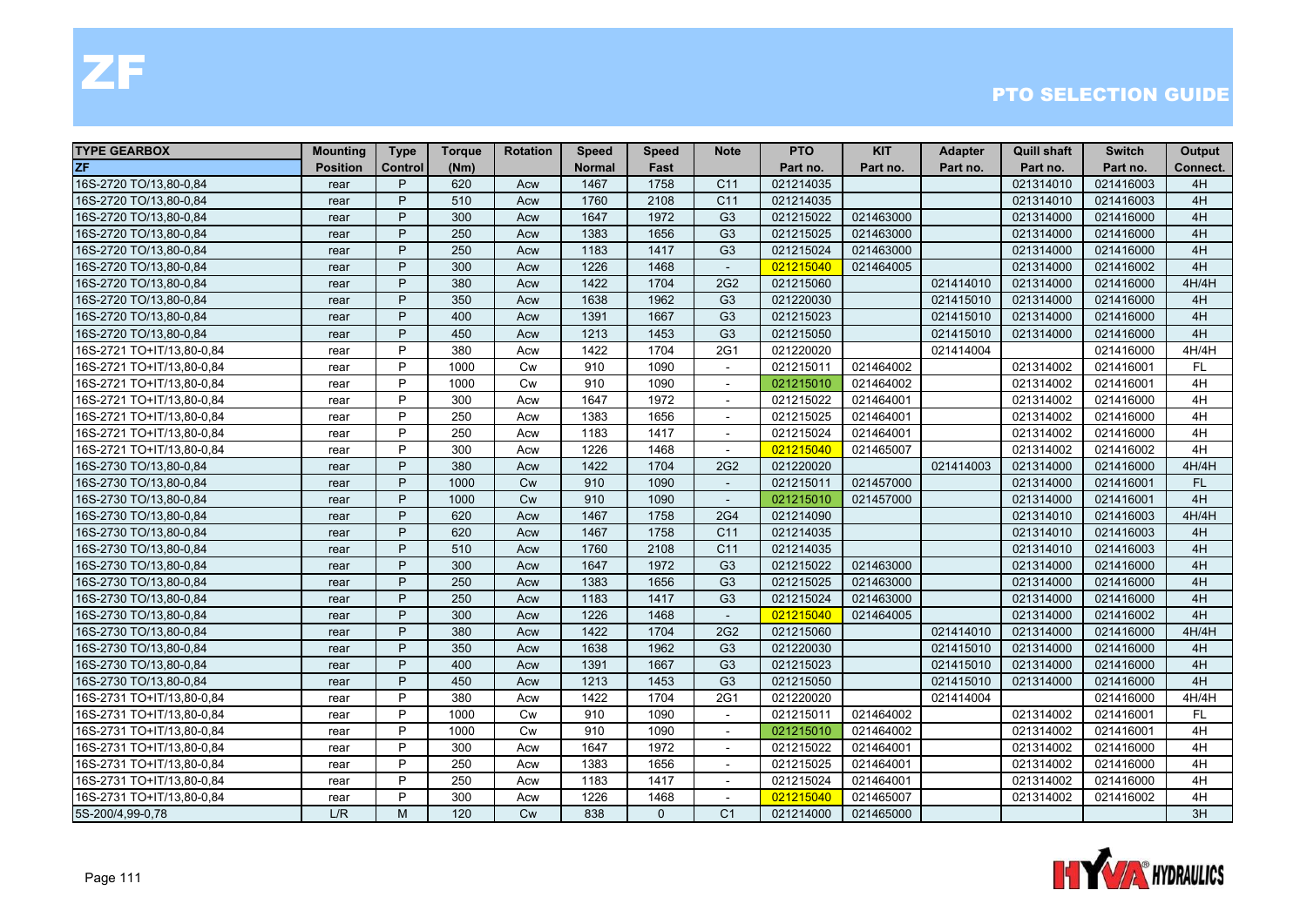| <b>TYPE GEARBOX</b>   | <b>Mounting</b> | <b>Type</b> | <b>Torque</b> | <b>Rotation</b> | <b>Speed</b>  | <b>Speed</b> | <b>Note</b>              | <b>PTO</b> | <b>KIT</b> | <b>Adapter</b> | <b>Quill shaft</b> | <b>Switch</b> | Output    |
|-----------------------|-----------------|-------------|---------------|-----------------|---------------|--------------|--------------------------|------------|------------|----------------|--------------------|---------------|-----------|
| <b>ZF</b>             | <b>Position</b> | Control     | (Nm)          |                 | <b>Normal</b> | Fast         |                          | Part no.   | Part no.   | Part no.       | Part no.           | Part no.      | Connect.  |
| 5S-200/4,99-0,78      | L/R             | E           | 120           | <b>Cw</b>       | 838           | $\Omega$     | C <sub>4</sub>           | 021214001  | 021465000  |                |                    |               | 3H        |
| 5S-270 VO/4,99-0,78   | L/R             | M           | 120           | <b>Cw</b>       | 838           | $\mathbf{0}$ | C <sub>1</sub>           | 021214000  | 021465000  |                |                    |               | 3H        |
| 5S-270 VO/4,99-0,78   | L/R             | E           | 120           | <b>Cw</b>       | 838           | $\mathbf 0$  | C <sub>4</sub>           | 021214001  | 021465000  |                |                    |               | 3H        |
| 5S-300/4,99-0,78      | L/R             | M           | 120           | Cw              | 838           | $\Omega$     | C <sub>1</sub>           | 021214000  | 021465000  |                |                    |               | 3H        |
| 5S-300/4,99-0,78      | L/R             | E           | 120           | Cw              | 838           | $\Omega$     | C <sub>4</sub>           | 021214001  | 021465000  |                |                    |               | 3H        |
| 6AS-1000 TO/6,75-0,78 | rear            | P           | 800           | <b>Cw</b>       | 530           | $\Omega$     | $\sim$                   | 021215011  | 021457000  |                |                    | 021416001     | <b>FL</b> |
| 6AS-1000 TO/6,75-0,78 | rear            | P           | 800           | <b>Cw</b>       | 530           | $\Omega$     | $\overline{\phantom{a}}$ | 021215010  | 021457000  |                |                    | 021416001     | 4H        |
| 6AS-1000 TO/6,75-0,78 | rear            | P           | 300           | Acw             | 961           | $\mathbf{0}$ | $\blacksquare$           | 021215022  | 021463000  |                |                    | 021416000     | 4H        |
| 6AS-1000 TO/6,75-0,78 | rear            | P           | 250           | Acw             | 809           | $\mathbf 0$  | $\overline{a}$           | 021215025  | 021463000  |                |                    | 021416000     | 4H        |
| 6AS-1000 TO/6,75-0,78 | rear            | P           | 250           | Acw             | 693           | $\mathbf 0$  |                          | 021215024  | 021463000  |                |                    | 021416000     | 4H        |
| 6AS-1000 TO/6,75-0,78 | rear            | P           | 300           | Acw             | 714           | $\mathbf 0$  | $\sim$                   | 021215040  | 021464005  |                |                    | 021416002     | 4H        |
| 6AS-1000 TO/6,75-0,78 | rear            | P           | 300           | Acw             | 954           | $\mathbf{0}$ | $\overline{\phantom{a}}$ | 021220030  |            | 021415010      |                    | 021416000     | 4H        |
| 6AS-1000 TO/6,75-0,78 | rear            | P           | 300           | Acw             | 810           | $\mathbf{0}$ | $\overline{\phantom{a}}$ | 021215023  |            | 021415010      |                    | 021416000     | 4H        |
| 6AS-1000 TO/6,75-0,78 | rear            | P           | 300           | Acw             | 706           | $\mathbf{0}$ |                          | 021215050  |            | 021415010      |                    | 021416000     | 4H        |
| 6AS-700 TO/6,02-0,79  | rear            | P           | 350           | Cw              | 570           | $\mathbf{0}$ | G <sub>5</sub>           | 021419014  | 021457000  |                |                    | 021416001     | 3H        |
| 6AS-700 TO/6,02-0,79  | rear            | P           | 600           | Cw              | 570           | $\Omega$     | G <sub>5</sub>           | 021214050  | 021457000  |                |                    | 021416001     | 4H        |
| 6AS-700 TO/6,02-0,79  | rear            | P           | 250           | Acw             | 746           | $\Omega$     | G <sub>5</sub>           | 021214060  | 021463000  |                |                    | 021416000     | 4H        |
| 6AS-700 TO/6,02-0,79  | rear            | P           | 300           | Acw             | 768           | $\Omega$     | G <sub>5</sub>           | 021214070  | 021464005  |                |                    | 021416002     | 4H        |
| 6AS-700 TO/6,02-0,79  | rear            | P           | 300           | Acw             | 1027          | $\Omega$     | G <sub>5</sub>           | 021220030  |            | 021414020      |                    | 021416000     | 4H        |
| 6AS-700 TO/6,02-0,79  | rear            | P           | 340           | Acw             | 872           | $\Omega$     | G <sub>5</sub>           | 021215023  |            | 021414020      |                    | 021416000     | 4H        |
| 6AS-700 TO/6,02-0,79  | rear            | P           | 380           | Acw             | 760           | $\mathbf{0}$ | G <sub>5</sub>           | 021215050  |            | 021414020      |                    | 021416000     | 4H        |
| 6AS-800 TO/6,58-0,78  | rear            | P           | 800           | Cw              | 530           | $\mathbf{0}$ | $\blacksquare$           | 021215011  | 021457000  |                |                    | 021416001     | <b>FL</b> |
| 6AS-800 TO/6,58-0,78  | rear            | P           | 800           | <b>Cw</b>       | 530           | $\Omega$     | $\mathbf{r}$             | 021215010  | 021457000  |                |                    | 021416001     | 4H        |
| 6AS-800 TO/6,58-0,78  | rear            | P           | 300           | Acw             | 961           | $\mathbf{0}$ | $\sim$                   | 021215022  | 021463000  |                |                    | 021416000     | 4H        |
| 6AS-800 TO/6,58-0,78  | rear            | P           | 250           | Acw             | 809           | $\Omega$     | $\overline{\phantom{a}}$ | 021215025  | 021463000  |                |                    | 021416000     | 4H        |
| 6AS-800 TO/6,58-0,78  | rear            | P           | 250           | Acw             | 693           | $\mathbf{0}$ |                          | 021215024  | 021463000  |                |                    | 021416000     | 4H        |
| 6AS-800 TO/6,58-0,78  | rear            | P           | 300           | Acw             | 714           | $\mathbf 0$  | $\overline{a}$           | 021215040  | 021464005  |                |                    | 021416002     | 4H        |
| 6AS-800 TO/6,58-0,78  | rear            | P           | 300           | Acw             | 954           | $\mathbf{0}$ |                          | 021220030  |            | 021415010      |                    | 021416000     | 4H        |
| 6AS-800 TO/6,58-0,78  | rear            | P           | 300           | Acw             | 810           | $\mathbf{0}$ | $\sim$                   | 021215023  |            | 021415010      |                    | 021416000     | 4H        |
| 6AS-800 TO/6,58-0,78  | rear            | P           | 300           | Acw             | 706           | $\Omega$     | $\overline{\phantom{a}}$ | 021215050  |            | 021415010      |                    | 021416000     | 4H        |
| 6S-1000 TO/6,75-0,78  | rear            | P           | 800           | <b>Cw</b>       | 530           | $\Omega$     | $\blacksquare$           | 021215011  | 021457000  |                |                    | 021416001     | <b>FL</b> |
| 6S-1000 TO/6,75-0,78  | rear            | P           | 800           | <b>Cw</b>       | 530           | $\mathbf 0$  |                          | 021215010  | 021457000  |                |                    | 021416001     | 4H        |
| 6S-1000 TO/6,75-0,78  | rear            | P           | 300           | Acw             | 960           | $\mathbf 0$  | $\overline{\phantom{a}}$ | 021215022  | 021463000  |                |                    | 021416000     | 4H        |
| 6S-1000 TO/6,75-0,78  | rear            | P           | 250           | Acw             | 809           | $\mathbf 0$  |                          | 021215025  | 021463000  |                |                    | 021416000     | 4H        |
| 6S-1000 TO/6,75-0,78  | rear            | P           | 250           | Acw             | 693           | $\mathbf{0}$ | $\sim$                   | 021215024  | 021463000  |                |                    | 021416000     | 4H        |
| 6S-1000 TO/6,75-0,78  | rear            | P           | 300           | Acw             | 714           | $\mathbf{0}$ | $\overline{\phantom{a}}$ | 021215040  | 021464005  |                |                    | 021416002     | 4H        |
| 6S-1000 TO/6,75-0,78  | rear            | P           | 300           | Acw             | 954           | $\Omega$     | $\overline{\phantom{a}}$ | 021220030  |            | 021415010      |                    | 021416000     | 4H        |
| 6S-1000 TO/6,75-0,78  | rear            | P           | 340           | Acw             | 810           | $\mathbf 0$  |                          | 021215023  |            | 021415010      |                    | 021416000     | 4H        |
| 6S-1000 TO/6,75-0,78  | rear            | P           | 380           | Acw             | 706           | $\mathbf 0$  | $\overline{\phantom{a}}$ | 021215050  |            | 021415010      |                    | 021416000     | 4H        |

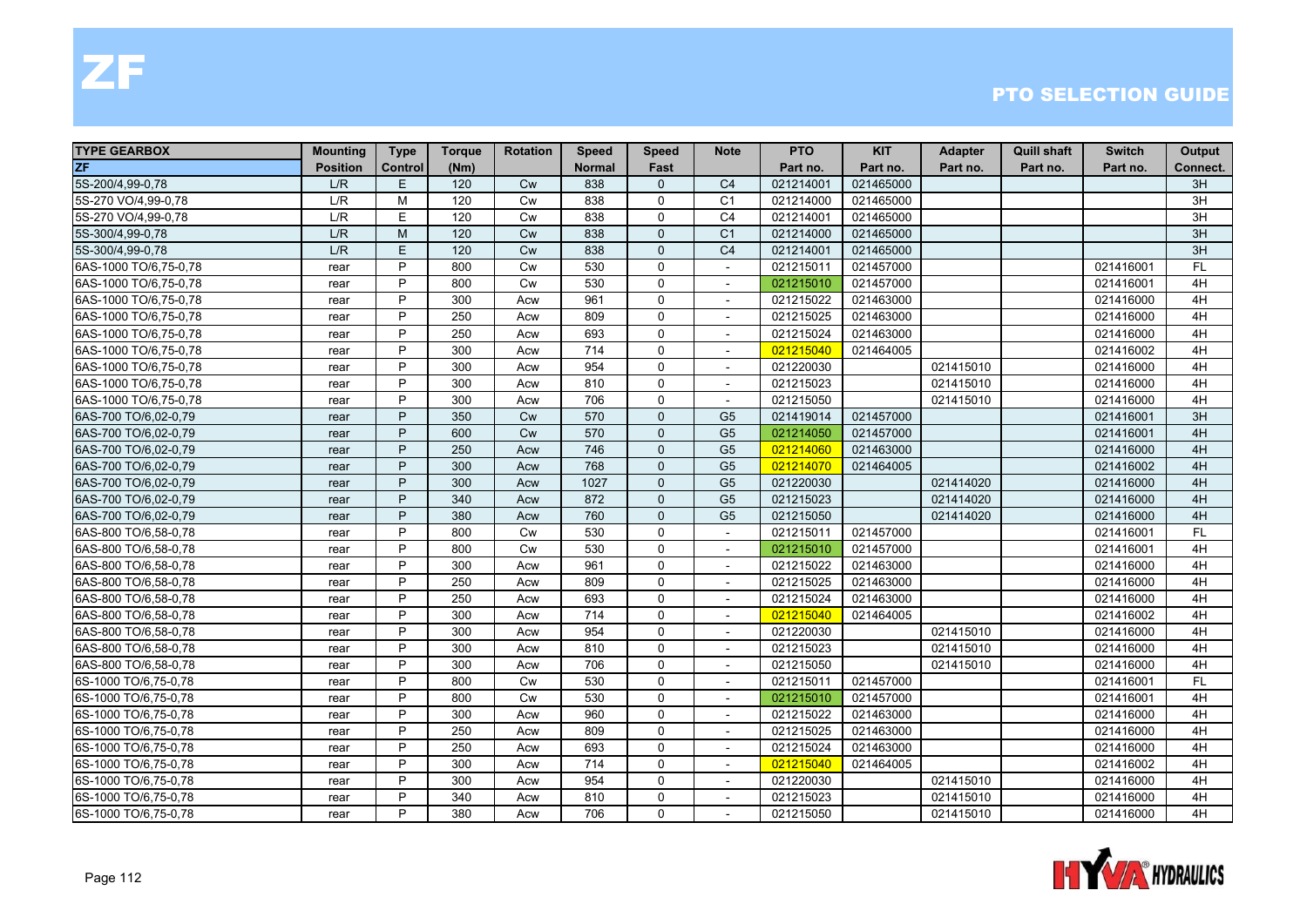| <b>TYPE GEARBOX</b>         | <b>Mounting</b> | <b>Type</b> | Torque | <b>Rotation</b> | <b>Speed</b>  | <b>Speed</b> | <b>Note</b>              | <b>PTO</b> | <b>KIT</b> | <b>Adapter</b> | <b>Quill shaft</b> | <b>Switch</b> | Output    |
|-----------------------------|-----------------|-------------|--------|-----------------|---------------|--------------|--------------------------|------------|------------|----------------|--------------------|---------------|-----------|
| ZF                          | <b>Position</b> | Control     | (Nm)   |                 | <b>Normal</b> | Fast         |                          | Part no.   | Part no.   | Part no.       | Part no.           | Part no.      | Connect.  |
| 6S-1200/7,72-1,0            | rear            | P           | 800    | <b>Cw</b>       | 540           | $\mathbf{0}$ | $\sim$                   | 021215011  | 021457000  |                |                    | 021416001     | FL.       |
| 6S-1200/7.72-1.0            | rear            | P           | 800    | <b>Cw</b>       | 540           | $\Omega$     | $\overline{\phantom{a}}$ | 021215010  | 021457000  |                |                    | 021416001     | 4H        |
| 6S-1200/7,72-1,0            | rear            | P           | 300    | Acw             | 977           | $\mathbf{0}$ |                          | 021215022  | 021463000  |                |                    | 021416000     | 4H        |
| 6S-1200/7,72-1,0            | rear            | P           | 250    | Acw             | 825           | $\mathbf{0}$ | $\overline{a}$           | 021215025  | 021463000  |                |                    | 021416000     | 4H        |
| 6S-1200/7,72-1,0            | rear            | P           | 250    | Acw             | 706           | $\mathbf{0}$ |                          | 021215024  | 021463000  |                |                    | 021416000     | 4H        |
| 6S-1200/7,72-1,0            | rear            | P           | 300    | Acw             | 727           | $\Omega$     | $\sim$                   | 021215040  | 021464005  |                |                    | 021416002     | 4H        |
| 6S-1200/7,72-1,0            | rear            | P           | 300    | Acw             | 972           | $\Omega$     | $\sim$                   | 021220030  |            | 021415010      |                    | 021416000     | 4H        |
| 6S-1200/7,72-1,0            | rear            | P           | 340    | Acw             | 826           | $\mathbf{0}$ | $\overline{\phantom{a}}$ | 021215023  |            | 021415010      |                    | 021416000     | 4H        |
| 6S-1200/7,72-1,0            | rear            | P           | 380    | Acw             | 720           | $\Omega$     |                          | 021215050  |            | 021415010      |                    | 021416000     | 4H        |
| 6S-300/6,73-1,0             | R               | M           | 160    | Cw              | 910           | $\mathbf 0$  | C <sub>1</sub>           | 021214010  | 021465000  |                |                    |               | 3H        |
| 6S-350 VD/6,73-1,0          | $\mathsf{R}$    | M           | 160    | <b>Cw</b>       | 910           | $\mathbf{0}$ | C <sub>1</sub>           | 021214010  | 021465000  |                |                    |               | 3H        |
| 6S-380 VO/5,38-0,79 (L.Sx)  |                 | M           | 130    | <b>Cw</b>       | 1000          | $\mathbf{0}$ | C <sub>1</sub>           | 021214022  | 021465000  |                |                    |               | 3H        |
| 6S-380 VO/5,38-0,79 (L.Sx)  | L               | E           | 130    | Cw              | 1000          | $\mathbf 0$  | C <sub>4</sub>           | 021214041  | 021465000  |                |                    |               | 3H        |
| 6S-380 VO/5,38-0,79 (L.Sx)  | L               | P           | 130    | Cw              | 1000          | $\mathbf 0$  | C <sub>2</sub>           | 021214080  | 021465000  |                |                    |               | 3H        |
| 6S-380/5,38-0,79<br>(L.Dx)  | $\mathsf{R}$    | M           | 130    | <b>Cw</b>       | 1000          | $\Omega$     | C <sub>1</sub>           | 021214022  | 021465000  |                |                    |               | 3H        |
| 6S-380/5,38-0,79<br>(L.Dx)  | $\mathsf{R}$    | E           | 130    | <b>Cw</b>       | 1000          | $\Omega$     | C <sub>4</sub>           | 021214041  | 021465000  |                |                    |               | 3H        |
| 6S-380/5,38-0,79<br>(L.Dx)  | $\mathsf{R}$    | P           | 130    | <b>Cw</b>       | 1000          | $\Omega$     | C <sub>2</sub>           | 021214080  | 021465000  |                |                    |               | 3H        |
| 6S-400/5,375-0,79<br>(L.Sx) |                 | M           | 130    | Cw              | 1000          | $\mathbf 0$  | C <sub>1</sub>           | 021214022  | 021465000  |                |                    |               | 3H        |
| 6S-400/5,375-0,79<br>(L.Sx) |                 | E           | 130    | Cw              | 1000          | $\mathbf 0$  | C <sub>4</sub>           | 021214041  | 021465000  |                |                    |               | 3H        |
| 6S-400/5,375-0,79<br>(L.Sx) | L               | P           | 130    | <b>Cw</b>       | 1000          | $\mathbf 0$  | C <sub>2</sub>           | 021214080  | 021465000  |                |                    |               | 3H        |
| 6S-420 V/5,152-0,799        |                 | M           | 130    | <b>Cw</b>       | 1000          | $\Omega$     | C <sub>1</sub>           | 021214006  | 021465000  |                |                    |               | 3H        |
| 6S-420 V/5,152-0,799        |                 | E           | 130    | <b>Cw</b>       | 1000          | $\Omega$     | C <sub>4</sub>           | 021214004  | 021465000  |                |                    |               | 3H        |
| 6S-420 V/5,152-0,799        |                 | E           | 128    | $\circ$         | 1143          | $\mathbf{0}$ | C <sub>4</sub>           | 021214007  | 021465000  |                |                    |               | 3H        |
| 6S-420 V/5,152-0,799        |                 | P           | 130    | <b>Cw</b>       | 1000          | $\mathbf{0}$ | C <sub>2</sub>           | 021214100  | 021465000  |                |                    |               | 3H        |
| 6S-700 TO/6,02-0,79         | rear            | P           | 350    | Cw              | 570           | $\Omega$     | G <sub>5</sub>           | 021419014  | 021457000  |                |                    | 021416001     | 3H        |
| 6S-700 TO/6,02-0,79         | rear            | P           | 600    | <b>Cw</b>       | 570           | $\Omega$     | G <sub>5</sub>           | 021214050  | 021457000  |                |                    | 021416001     | 4H        |
| 6S-700 TO/6,02-0,79         | rear            | P           | 250    | Acw             | 746           | $\mathbf{0}$ | G <sub>5</sub>           | 021214060  | 021463000  |                |                    | 021416000     | 4H        |
| 6S-700 TO/6,02-0,79         | rear            | P           | 300    | Acw             | 768           | $\mathbf 0$  | $\sim$                   | 021214070  | 021464005  |                |                    | 021416002     | 4H        |
| 6S-700 TO/6,02-0,79         | rear            | P           | 300    | Acw             | 1027          | $\mathbf 0$  | G <sub>5</sub>           | 021220030  |            | 021414020      |                    | 021416000     | 4H        |
| 6S-700 TO/6,02-0,79         | rear            | P           | 340    | Acw             | 872           | $\mathbf{0}$ | G <sub>5</sub>           | 021215023  |            | 021414020      |                    | 021416000     | 4H        |
| 6S-700 TO/6,02-0,79         | rear            | P           | 380    | Acw             | 760           | $\Omega$     | G <sub>5</sub>           | 021215050  |            | 021414020      |                    | 021416000     | 4H        |
| 6S-800 TO/6,58-0,78         | rear            | P           | 800    | <b>Cw</b>       | 530           | $\Omega$     | $\overline{\phantom{a}}$ | 021215011  | 021457000  |                |                    | 021416001     | <b>FL</b> |
| 6S-800 TO/6,58-0,78         | rear            | P           | 800    | <b>Cw</b>       | 530           | $\mathbf{0}$ | $\overline{\phantom{a}}$ | 021215010  | 021457000  |                |                    | 021416001     | 4H        |
| 6S-800 TO/6,58-0,78         | rear            | P           | 300    | Acw             | 960           | $\mathbf{0}$ | $\blacksquare$           | 021215022  | 021463000  |                |                    | 021416000     | 4H        |
| 6S-800 TO/6,58-0,78         | rear            | P           | 250    | Acw             | 809           | $\mathbf{0}$ | $\overline{a}$           | 021215025  | 021463000  |                |                    | 021416000     | 4H        |
| 6S-800 TO/6,58-0,78         | rear            | P           | 250    | Acw             | 693           | $\mathbf{0}$ | $\overline{a}$           | 021215024  | 021463000  |                |                    | 021416000     | 4H        |
| 6S-800 TO/6,58-0,78         | rear            | P           | 300    | Acw             | 714           | $\Omega$     | $\overline{\phantom{a}}$ | 021215040  | 021464005  |                |                    | 021416002     | 4H        |
| 6S-800 TO/6,58-0,78         | rear            | P           | 300    | Acw             | 954           | $\Omega$     |                          | 021220030  |            | 021415010      |                    | 021416000     | 4H        |
| 6S-800 TO/6,58-0,78         | rear            | P           | 340    | Acw             | 810           | $\mathbf{0}$ | $\sim$                   | 021215023  |            | 021415010      |                    | 021416000     | 4H        |

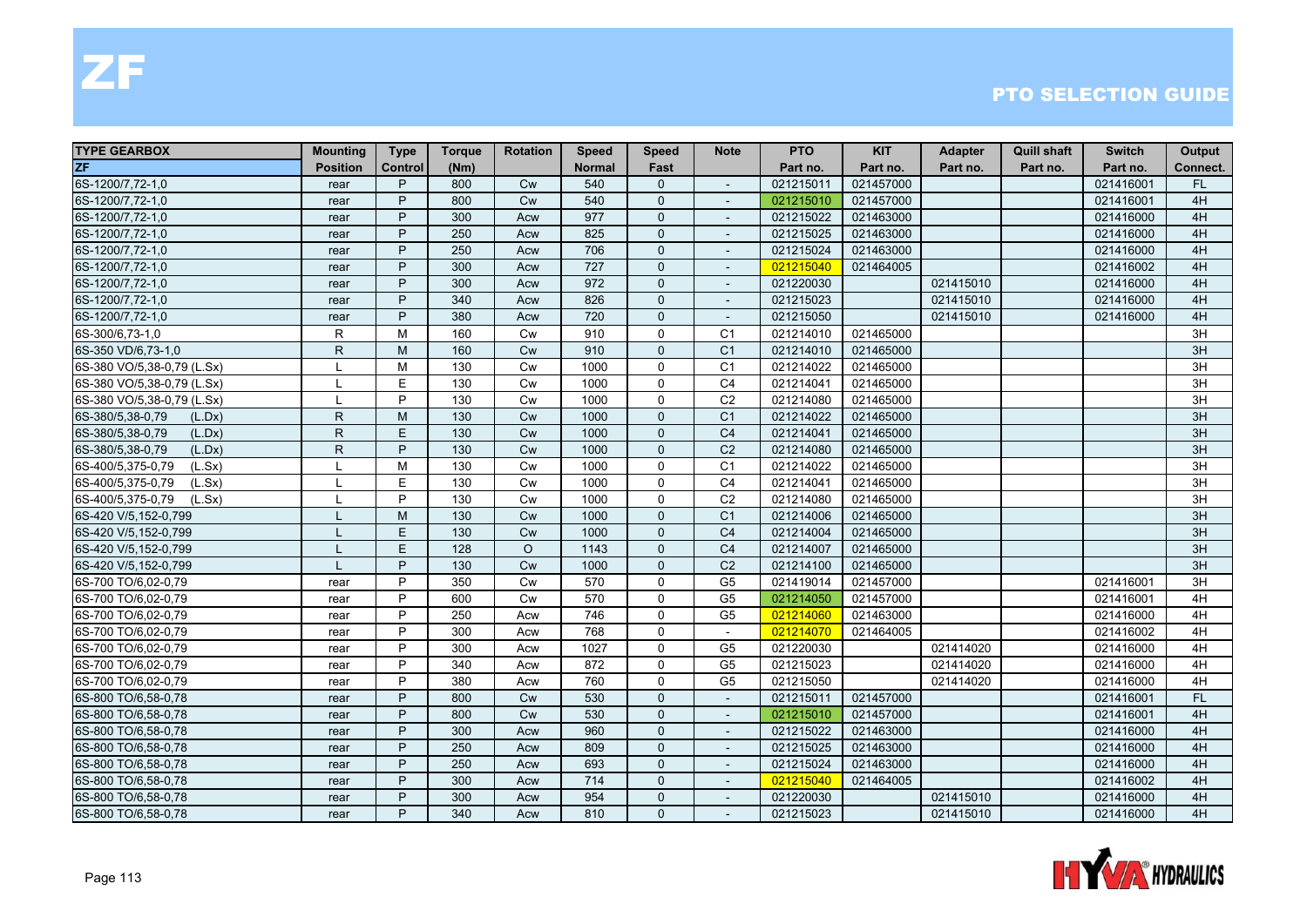| <b>TYPE GEARBOX</b>   | <b>Mounting</b> | <b>Type</b> | <b>Torque</b> | <b>Rotation</b> | <b>Speed</b>  | <b>Speed</b> | <b>Note</b>              | <b>PTO</b> | <b>KIT</b> | <b>Adapter</b> | <b>Quill shaft</b> | <b>Switch</b> | Output    |
|-----------------------|-----------------|-------------|---------------|-----------------|---------------|--------------|--------------------------|------------|------------|----------------|--------------------|---------------|-----------|
| ZF                    | <b>Position</b> | Control     | (Nm)          |                 | <b>Normal</b> | Fast         |                          | Part no.   | Part no.   | Part no.       | Part no.           | Part no.      | Connect.  |
| 6S-800 TO/6,58-0,78   | rear            | P           | 380           | Acw             | 706           | $\mathbf{0}$ | $\sim$                   | 021215050  |            | 021415010      |                    | 021416000     | 4H        |
| 6S-850/6,72-0,79      | rear            | P           | 350           | <b>Cw</b>       | 530           | $\Omega$     | $\overline{\phantom{a}}$ | 021419014  | 021457000  |                |                    | 021416001     | 3H        |
| 6S-850/6,72-0,79      | rear            | P           | 600           | <b>Cw</b>       | 530           | $\mathbf{0}$ |                          | 021214050  | 021457000  |                |                    | 021416001     | 4H        |
| 6S-850/6,72-0,79      | rear            | P           | 250           | Acw             | 689           | $\mathbf 0$  | $\overline{\phantom{a}}$ | 021214060  | 021463000  |                |                    | 021416000     | 4H        |
| 6S-850/6,72-0,79      | rear            | P           | 300           | Acw             | 714           | $\Omega$     | $\sim$                   | 021214070  | 021464005  |                |                    | 021416002     | 4H        |
| 6S-850/6,72-0,79      | rear            | P           | 300           | Acw             | 954           | $\Omega$     | A <sub>1</sub>           | 021220030  |            | 021414020      |                    | 021416000     | 4H        |
| 6S-850/6,72-0,79      | rear            | P           | 340           | Acw             | 810           | $\Omega$     | A <sub>1</sub>           | 021215023  |            | 021414020      |                    | 021416000     | 4H        |
| 6S-850/6,72-0,79      | rear            | P           | 380           | Acw             | 706           | $\Omega$     | A1                       | 021215050  |            | 021414020      |                    | 021416000     | 4H        |
| 6S-850/8,51-1,00      | rear            | P           | 350           | <b>Cw</b>       | 420           | $\Omega$     | $\overline{\phantom{a}}$ | 021419014  | 021457000  |                |                    | 021416001     | 3H        |
| 6S-850/8,51-1,00      | rear            | P           | 600           | <b>Cw</b>       | 420           | $\mathbf{0}$ | $\overline{\phantom{a}}$ | 021214050  | 021457000  |                |                    | 021416001     | 4H        |
| 6S-850/8,51-1,00      | rear            | P           | 250           | Acw             | 546           | $\Omega$     | $\sim$                   | 021214060  | 021463000  |                |                    | 021416000     | 4H        |
| 6S-850/8,51-1,00      | rear            | P           | 300           | Acw             | 566           | $\Omega$     |                          | 021214070  | 021464005  |                |                    | 021416002     | 4H        |
| 6S-850/8,51-1,00      | rear            | P           | 300           | Acw             | 756           | $\Omega$     | A <sub>1</sub>           | 021220030  |            | 021414020      |                    | 021416000     | 4H        |
| 6S-850/8,51-1,00      | rear            | P           | 340           | Acw             | 642           | $\Omega$     | A1                       | 021215023  |            | 021414020      |                    | 021416000     | 4H        |
| 6S-850/8,51-1,00      | rear            | P           | 380           | Acw             | 560           | $\Omega$     | A1                       | 021215050  |            | 021414020      |                    | 021416000     | 4H        |
| 8S-1620 TD/13,80-1,00 | rear            | P           | 1000          | <b>Cw</b>       | 910           | $\mathbf 0$  | $\overline{\phantom{a}}$ | 021215011  | 021457000  |                | 021314000          | 021416001     | <b>FL</b> |
| 8S-1620 TD/13,80-1,00 | rear            | P           | 1000          | <b>Cw</b>       | 910           | $\Omega$     | $\overline{a}$           | 021215010  | 021457000  |                | 021314000          | 021416001     | 4H        |
| 8S-1620 TD/13,80-1,00 | rear            | P           | 300           | Acw             | 1650          | $\mathbf{0}$ | $\sim$                   | 021215022  | 021463000  |                | 021314000          | 021416000     | 4H        |
| 8S-1620 TD/13,80-1,00 | rear            | P           | 250           | Acw             | 1390          | 0            | $\blacksquare$           | 021215025  | 021463000  |                | 021314000          | 021416000     | 4H        |
| 8S-1620 TD/13,80-1,00 | rear            | P           | 250           | Acw             | 1190          | $\Omega$     | $\sim$                   | 021215024  | 021463000  |                | 021314000          | 021416000     | 4H        |
| 8S-1620 TD/13,80-1,00 | rear            | P           | 300           | Acw             | 1226          | $\mathbf 0$  | $\sim$                   | 021215040  | 021464005  |                | 021314000          | 021416002     | 4H        |
| 8S-1620 TD/13,80-1,00 | rear            | P           | 380           | Acw             | 1422          | $\mathbf 0$  | 2G2                      | 021215060  |            | 021414010      | 021314000          | 021416000     | 4H/4H     |
| 8S-1620 TD/13,80-1,00 | rear            | P           | 350           | Acw             | 1638          | $\mathbf 0$  | $\overline{\phantom{a}}$ | 021220030  |            | 021415010      | 021314000          | 021416000     | 4H        |
| 8S-1620 TD/13,80-1,00 | rear            | P           | 400           | Acw             | 1391          | $\Omega$     | $\sim$                   | 021215023  |            | 021415010      | 021314000          | 021416000     | 4H        |
| 8S-1620 TD/13,80-1,00 | rear            | P           | 450           | Acw             | 1213          | $\Omega$     | $\blacksquare$           | 021215050  |            | 021415010      | 021314000          | 021416000     | 4H        |
| 8S-181/13,80-1,00     | rear            | P           | 1000          | <b>Cw</b>       | 910           | $\Omega$     | $\blacksquare$           | 021215011  | 021457000  |                | 021314000          | 021416001     | <b>FL</b> |
| 8S-181/13,80-1,00     | rear            | P           | 1000          | <b>Cw</b>       | 910           | $\Omega$     |                          | 021215010  | 021457000  |                | 021314000          | 021416001     | 4H        |
| 8S-181/13,80-1,00     | rear            | P           | 300           | Acw             | 1650          | $\mathbf 0$  | $\overline{\phantom{a}}$ | 021215022  | 021463000  |                | 021314000          | 021416000     | 4H        |
| 8S-181/13,80-1,00     | rear            | P           | 250           | Acw             | 1390          | $\Omega$     | $\overline{\phantom{a}}$ | 021215025  | 021463000  |                | 021314000          | 021416000     | 4H        |
| 8S-181/13,80-1,00     | rear            | P           | 250           | Acw             | 1190          | $\Omega$     | $\overline{a}$           | 021215024  | 021463000  |                | 021314000          | 021416000     | 4H        |
| 8S-181/13,80-1,00     | rear            | P           | 300           | Acw             | 1226          | $\Omega$     | $\overline{\phantom{a}}$ | 021215040  | 021464005  |                | 021314000          | 021416002     | 4H        |
| 8S-181/13,80-1,00     | rear            | P           | 380           | Acw             | 1422          | $\Omega$     | 2G2                      | 021215060  |            | 021414010      | 021314000          | 021416000     | 4H/4H     |
| 8S-181/13,80-1,00     | rear            | P           | 350           | Acw             | 1638          | $\mathbf{0}$ |                          | 021220030  |            | 021415010      | 021314000          | 021416000     | 4H        |
| 8S-181/13,80-1,00     | rear            | P           | 400           | Acw             | 1391          | $\mathbf 0$  | $\overline{a}$           | 021215023  |            | 021415010      | 021314000          | 021416000     | 4H        |
| 8S-181/13,80-1,00     | rear            | P           | 450           | Acw             | 1213          | $\Omega$     |                          | 021215050  |            | 021415010      | 021314000          | 021416000     | 4H        |
| 8S-1820 TO/11,54-0,84 | rear            | P           | 380           | Acw             | 1704          | $\Omega$     | 2G <sub>2</sub>          | 021220020  |            | 021414003      | 021314000          | 021416000     | 4H/4H     |
| 8S-1820 TO/11,54-0,84 | rear            | P           | 1000          | <b>Cw</b>       | 1090          | $\mathbf{0}$ | $\overline{\phantom{a}}$ | 021215011  | 021457000  |                | 021314000          | 021416001     | <b>FL</b> |
| 8S-1820 TO/11,54-0,84 | rear            | P           | 1000          | <b>Cw</b>       | 1090          | $\Omega$     | $\overline{\phantom{a}}$ | 021215010  | 021457000  |                | 021314000          | 021416001     | 4H        |
| 8S-1820 TO/11,54-0,84 | rear            | P           | 300           | Acw             | 1976          | $\Omega$     | $\sim$                   | 021215022  | 021463000  |                | 021314000          | 021416000     | 4H        |

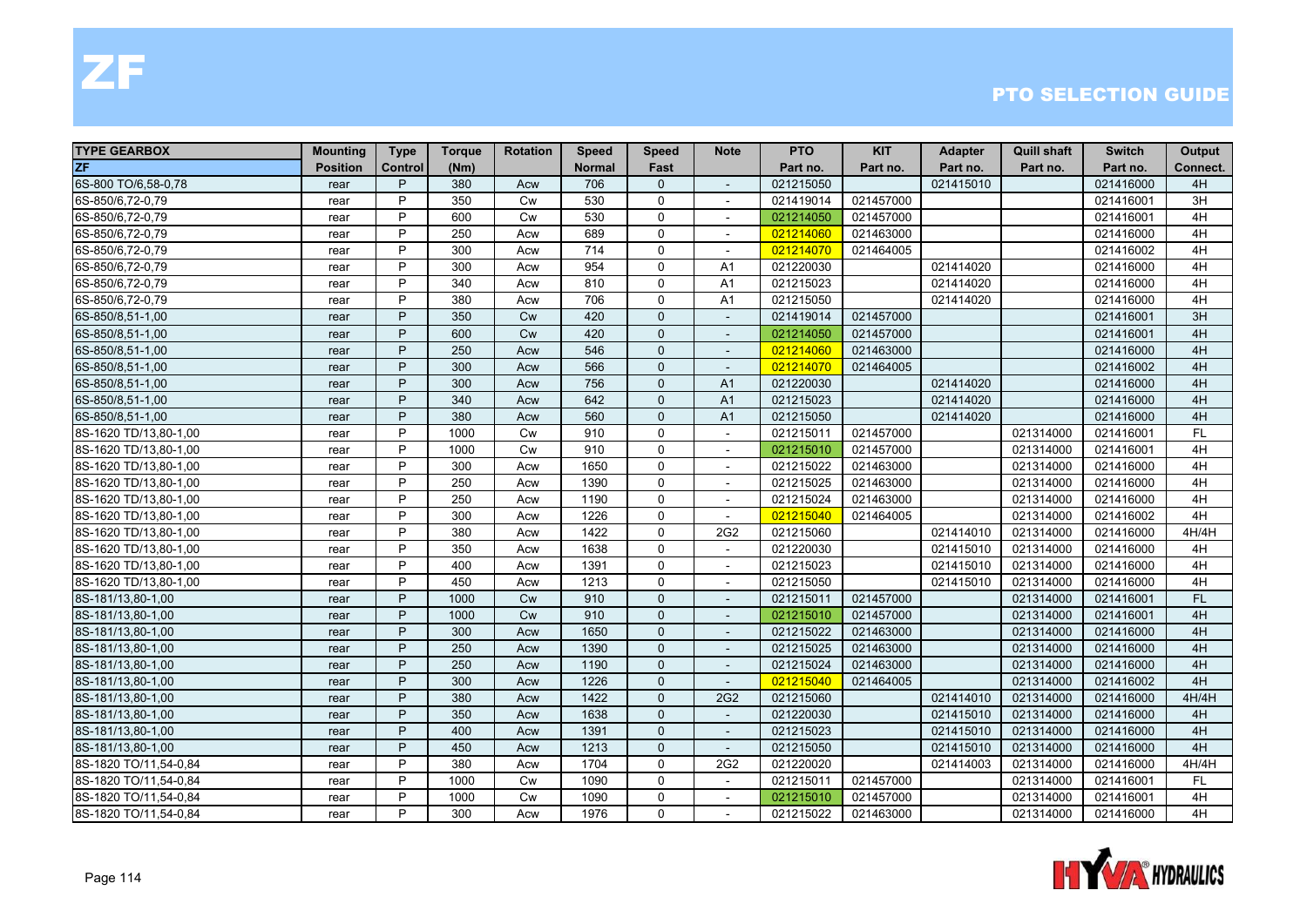| <b>TYPE GEARBOX</b>   | Mounting        | <b>Type</b> | <b>Torque</b> | <b>Rotation</b> | <b>Speed</b>  | <b>Speed</b> | <b>Note</b>              | <b>PTO</b> | <b>KIT</b> | <b>Adapter</b> | Quill shaft | <b>Switch</b> | Output    |
|-----------------------|-----------------|-------------|---------------|-----------------|---------------|--------------|--------------------------|------------|------------|----------------|-------------|---------------|-----------|
| <b>ZF</b>             | <b>Position</b> | Control     | (Nm)          |                 | <b>Normal</b> | Fast         |                          | Part no.   | Part no.   | Part no.       | Part no.    | Part no.      | Connect.  |
| 8S-1820 TO/11.54-0.84 | rear            | P           | 250           | Acw             | 1664          | $\mathbf{0}$ | $\blacksquare$           | 021215025  | 021463000  |                | 021314000   | 021416000     | 4H        |
| 8S-1820 TO/11.54-0.84 | rear            | P           | 250           | Acw             | 1426          | 0            |                          | 021215024  | 021463000  |                | 021314000   | 021416000     | 4H        |
| 8S-1820 TO/11,54-0,84 | rear            | P           | 300           | Acw             | 1468          | $\mathbf 0$  |                          | 021215040  | 021464005  |                | 021314000   | 021416002     | 4H        |
| 8S-1820 TO/11,54-0,84 | rear            | P           | 380           | Acw             | 1704          | $\Omega$     | 2G <sub>2</sub>          | 021215060  |            | 021414010      | 021314000   | 021416000     | 4H/4H     |
| 8S-1820 TO/11,54-0,84 | rear            | P           | 350           | Acw             | 1962          | $\mathbf{0}$ |                          | 021220030  |            | 021415010      | 021314000   | 021416000     | 4H        |
| 8S-1820 TO/11,54-0,84 | rear            | P           | 400           | Acw             | 1667          | 0            | $\blacksquare$           | 021215023  |            | 021415010      | 021314000   | 021416000     | 4H        |
| 8S-1820 TO/11,54-0,84 | rear            | P           | 450           | Acw             | 1453          | $\Omega$     | $\sim$                   | 021215050  |            | 021415010      | 021314000   | 021416000     | 4H        |
| 8S-220 TO/11,54-0,84  | rear            | P           | 380           | Acw             | 1704          | $\mathbf{0}$ | <b>2G2</b>               | 021220020  |            | 021414003      | 021314000   | 021416000     | 4H/4H     |
| 8S-220 TO/11,54-0,84  | rear            | P           | 1000          | <b>Cw</b>       | 1090          | $\mathbf{0}$ |                          | 021215011  | 021457000  |                | 021314000   | 021416001     | <b>FL</b> |
| 8S-220 TO/11,54-0,84  | rear            | P           | 1000          | Cw              | 1090          | $\Omega$     | $\overline{a}$           | 021215010  | 021457000  |                | 021314000   | 021416001     | 4H        |
| 8S-220 TO/11,54-0,84  | rear            | P           | 300           | Acw             | 1976          | $\Omega$     |                          | 021215022  | 021463000  |                | 021314000   | 021416000     | 4H        |
| 8S-220 TO/11,54-0,84  | rear            | P           | 250           | Acw             | 1664          | $\Omega$     | $\overline{\phantom{a}}$ | 021215025  | 021463000  |                | 021314000   | 021416000     | 4H        |
| 8S-220 TO/11,54-0,84  | rear            | P           | 250           | Acw             | 1426          | $\Omega$     | $\overline{\phantom{a}}$ | 021215024  | 021463000  |                | 021314000   | 021416000     | 4H        |
| 8S-220 TO/11,54-0,84  | rear            | P           | 300           | Acw             | 1468          | $\Omega$     |                          | 021215040  | 021464005  |                | 021314000   | 021416002     | 4H        |
| 8S-220 TO/11,54-0,84  | rear            | P           | 380           | Acw             | 1704          | $\Omega$     | 2G2                      | 021215060  |            | 021414010      | 021314000   | 021416000     | 4H/4H     |
| 8S-220 TO/11,54-0,84  | rear            | P           | 350           | Acw             | 1962          | $\Omega$     | $\overline{a}$           | 021220030  |            | 021415010      | 021314000   | 021416000     | 4H        |
| 8S-220 TO/11,54-0,84  | rear            | P           | 400           | Acw             | 1667          | $\Omega$     |                          | 021215023  |            | 021415010      | 021314000   | 021416000     | 4H        |
| 8S-220 TO/11,54-0,84  | rear            | P           | 450           | Acw             | 1453          | $\mathbf{0}$ | $\overline{\phantom{a}}$ | 021215050  |            | 021415010      | 021314000   | 021416000     | 4H        |
| 9S-109/12,91-1,0      | rear            | P           | 800           | Cw              | 720           | $\Omega$     | $\sim$                   | 021215011  | 021457000  |                | 021314003   | 021416001     | <b>FL</b> |
| 9S-109/12,91-1,0      | rear            | P           | 800           | Cw              | 720           | $\Omega$     |                          | 021215010  | 021457000  |                | 021314003   | 021416001     | 4H        |
| 9S-109/12,91-1,0      | rear            | P           | 300           | Acw             | 1303          | $\Omega$     |                          | 021215022  | 021463000  |                | 021314003   | 021416000     | 4H        |
| 9S-109/12,91-1,0      | rear            | P           | 250           | Acw             | 1094          | $\Omega$     | $\overline{\phantom{0}}$ | 021215025  | 021463000  |                | 021314003   | 021416000     | 4H        |
| 9S-109/12,91-1,0      | rear            | P           | 250           | Acw             | 936           | $\mathbf 0$  | $\sim$                   | 021215024  | 021463000  |                | 021314003   | 021416000     | 4H        |
| 9S-109/12,91-1,0      | rear            | P           | 300           | Acw             | 970           | $\Omega$     | $\sim$                   | 021215040  | 021464005  |                | 021314003   | 021416002     | 4H        |
| 9S-109/12,91-1,0      | rear            | P           | 330           | Acw             | 1296          | $\Omega$     | $\overline{\phantom{a}}$ | 021220030  |            | 021415010      | 021314003   | 021416000     | 4H        |
| 9S-109/12,91-1,0      | rear            | P           | 360           | Acw             | 1100          | $\mathbf{0}$ |                          | 021215023  |            | 021415010      | 021314003   | 021416000     | 4H        |
| 9S-109/12,91-1,0      | rear            | P           | 400           | Acw             | 960           | $\Omega$     | $\sim$                   | 021215050  |            | 021415010      | 021314003   | 021416000     | 4H        |
| 9S-1110 TO/9,48-0,75  | rear            | P           | 800           | <b>Cw</b>       | 970           | $\mathbf{0}$ |                          | 021215011  | 021457000  |                | 021314003   | 021416001     | <b>FL</b> |
| 9S-1110 TO/9,48-0,75  | rear            | P           | 800           | <b>Cw</b>       | 970           | $\mathbf{0}$ | $\overline{a}$           | 021215010  | 021457000  |                | 021314003   | 021416001     | 4H        |
| 9S-1110 TO/9,48-0,75  | rear            | P           | 300           | Acw             | 1759          | $\Omega$     | $\sim$                   | 021215022  | 021463000  |                | 021314003   | 021416000     | 4H        |
| 9S-1110 TO/9,48-0,75  | rear            | P           | 250           | Acw             | 1481          | $\Omega$     | $\blacksquare$           | 021215025  | 021463000  |                | 021314003   | 021416000     | 4H        |
| 9S-1110 TO/9,48-0,75  | rear            | P           | 250           | Acw             | 1269          | $\Omega$     |                          | 021215024  | 021463000  |                | 021314003   | 021416000     | 4H        |
| 9S-1110 TO/9,48-0,75  | rear            | P           | 300           | Acw             | 1307          | $\mathbf{0}$ | $\overline{\phantom{a}}$ | 021215040  | 021464005  |                | 021314003   | 021416002     | 4H        |
| 9S-1110 TO/9,48-0,75  | rear            | P           | 330           | Acw             | 1746          | $\mathbf{0}$ |                          | 021220030  |            | 021415010      | 021314003   | 021416000     | 4H        |
| 9S-1110 TO/9,48-0,75  | rear            | P           | 360           | Acw             | 1483          | $\Omega$     | $\overline{a}$           | 021215023  |            | 021415010      | 021314003   | 021416000     | 4H        |
| 9S-1110 TO/9,48-0,75  | rear            | P           | 400           | Acw             | 1293          | $\Omega$     | $\overline{\phantom{a}}$ | 021215050  |            | 021415010      | 021314003   | 021416000     | 4H        |
| 9S-1310 TO/9,48-0,75  | rear            | P           | 800           | Cw              | 970           | $\mathbf{0}$ |                          | 021215011  | 021457000  |                | 021314003   | 021416001     | <b>FL</b> |
| 9S-1310 TO/9,48-0,75  | rear            | P           | 800           | <b>Cw</b>       | 970           | $\Omega$     |                          | 021215010  | 021457000  |                | 021314003   | 021416001     | 4H        |
| 9S-1310 TO/9,48-0,75  | rear            | P           | 300           | Acw             | 1759          | $\Omega$     | $\overline{\phantom{a}}$ | 021215022  | 021463000  |                | 021314003   | 021416000     | 4H        |

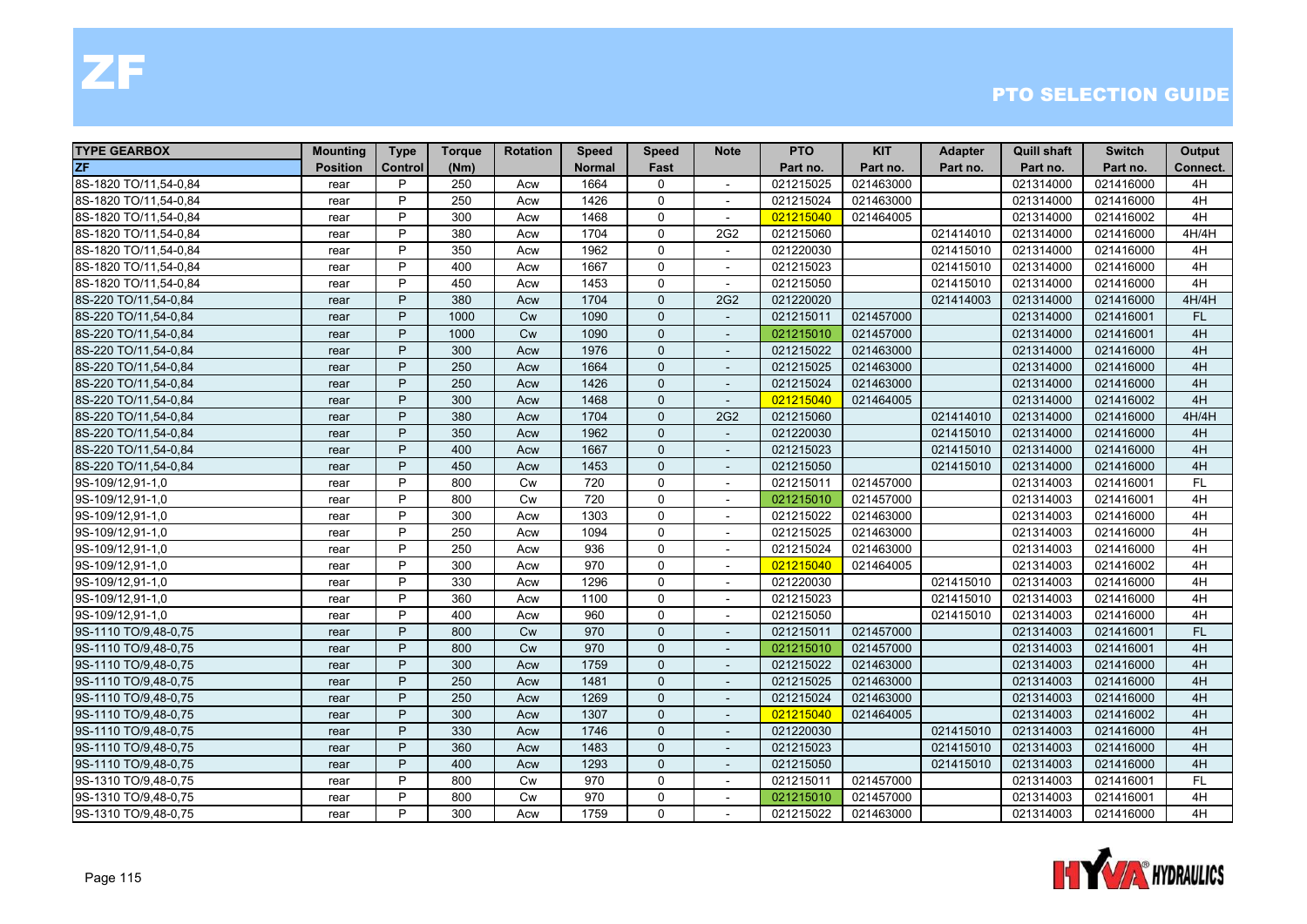| <b>TYPE GEARBOX</b>      | <b>Mounting</b> | <b>Type</b> | <b>Torque</b> | <b>Rotation</b> | <b>Speed</b>  | <b>Speed</b> | <b>Note</b>              | <b>PTO</b> | <b>KIT</b> | <b>Adapter</b> | <b>Quill shaft</b> | <b>Switch</b> | Output    |
|--------------------------|-----------------|-------------|---------------|-----------------|---------------|--------------|--------------------------|------------|------------|----------------|--------------------|---------------|-----------|
| <b>ZF</b>                | <b>Position</b> | Control     | (Nm)          |                 | <b>Normal</b> | Fast         |                          | Part no.   | Part no.   | Part no.       | Part no.           | Part no.      | Connect.  |
| 9S-1310 TO/9,48-0,75     | rear            | P           | 250           | Acw             | 1481          | $\mathbf{0}$ | $\sim$                   | 021215025  | 021463000  |                | 021314003          | 021416000     | 4H        |
| 9S-1310 TO/9,48-0,75     | rear            | P           | 250           | Acw             | 1269          | $\Omega$     |                          | 021215024  | 021463000  |                | 021314003          | 021416000     | 4H        |
| 9S-1310 TO/9,48-0,75     | rear            | P           | 300           | Acw             | 1307          | $\mathbf 0$  |                          | 021215040  | 021464005  |                | 021314003          | 021416002     | 4H        |
| 9S-1310 TO/9,48-0,75     | rear            | P           | 330           | Acw             | 1746          | $\mathbf 0$  | $\blacksquare$           | 021220030  |            | 021415010      | 021314003          | 021416000     | 4H        |
| 9S-1310 TO/9,48-0,75     | rear            | P           | 360           | Acw             | 1483          | $\mathbf 0$  |                          | 021215023  |            | 021415010      | 021314003          | 021416000     | 4H        |
| 9S-1310 TO/9,48-0,75     | rear            | P           | 400           | Acw             | 1293          | 0            | $\sim$                   | 021215050  |            | 021415010      | 021314003          | 021416000     | 4H        |
| 9S-75/13,16-1,0          | rear            | P           | 600           | Cw              | 620           | $\Omega$     | $\overline{\phantom{a}}$ | 021215011  | 021457000  |                | 021314001          | 021416001     | <b>FL</b> |
| 9S-75/13,16-1,0          | rear            | P           | 600           | Cw              | 620           | $\Omega$     |                          | 021215010  | 021457000  |                | 021314001          | 021416001     | 4H        |
| 9S-75/13,16-1,0          | rear            | P           | 300           | Acw             | 1122          | $\mathbf{0}$ |                          | 021215022  | 021463000  |                | 021314001          | 021416000     | 4H        |
| 9S-75/13,16-1,0          | rear            | P           | 250           | Acw             | 942           | $\mathbf{0}$ | $\blacksquare$           | 021215025  | 021463000  |                | 021314001          | 021416000     | 4H        |
| 9S-75/13,16-1,0          | rear            | P           | 250           | Acw             | 806           | $\mathbf 0$  | $\overline{a}$           | 021215024  | 021463000  |                | 021314001          | 021416000     | 4H        |
| 9S-75/13,16-1,0          | rear            | P           | 300           | Acw             | 835           | $\mathbf{0}$ | $\blacksquare$           | 021215040  | 021464005  |                | 021314001          | 021416002     | 4H        |
| 9S-75/13,16-1,0          | rear            | P           | 300           | Acw             | 1116          | $\Omega$     | $\blacksquare$           | 021220030  |            | 021415010      | 021314001          | 021416000     | 4H        |
| 9S-75/13,16-1,0          | rear            | P           | 340           | Acw             | 948           | $\Omega$     |                          | 021215023  |            | 021415010      | 021314001          | 021416000     | 4H        |
| 9S-75/13,16-1,0          | rear            | P           | 380           | Acw             | 826           | $\mathbf{0}$ |                          | 021215050  |            | 021415010      | 021314001          | 021416000     | 4H        |
| 9S-75/9,56-0,73          | rear            | P           | 600           | <b>Cw</b>       | 850           | $\Omega$     | $\overline{\phantom{a}}$ | 021215011  | 021457000  |                | 021314001          | 021416001     | FL        |
| 9S-75/9,56-0,73          | rear            | P           | 600           | <b>Cw</b>       | 850           | $\mathbf 0$  |                          | 021215010  | 021457000  |                | 021314001          | 021416001     | 4H        |
| 9S-75/9,56-0,73          | rear            | P           | 300           | Acw             | 1541          | 0            | $\sim$                   | 021215022  | 021463000  |                | 021314001          | 021416000     | 4H        |
| 9S-75/9,56-0,73          | rear            | P           | 250           | Acw             | 1298          | $\Omega$     | $\overline{\phantom{a}}$ | 021215025  | 021463000  |                | 021314001          | 021416000     | 4H        |
| 9S-75/9,56-0,73          | rear            | P           | 250           | Acw             | 1112          | $\Omega$     | $\overline{\phantom{a}}$ | 021215024  | 021463000  |                | 021314001          | 021416000     | 4H        |
| 9S-75/9,56-0,73          | rear            | P           | 300           | Acw             | 1145          | $\mathbf 0$  | $\blacksquare$           | 021215040  | 021464005  |                | 021314001          | 021416002     | 4H        |
| 9S-75/9,56-0,73          | rear            | P           | 300           | Acw             | 1530          | $\mathbf 0$  | $\blacksquare$           | 021220030  |            | 021415010      | 021314001          | 021416000     | 4H        |
| 9S-75/9,56-0,73          | rear            | P           | 340           | Acw             | 1300          | $\mathbf 0$  | $\overline{a}$           | 021215023  |            | 021415010      | 021314001          | 021416000     | 4H        |
| 9S-75/9,56-0,73          | rear            | P           | 380           | Acw             | 1133          | 0            | $\overline{\phantom{a}}$ | 021215050  |            | 021415010      | 021314001          | 021416000     | 4H        |
| S5-35/5,64               | rear            | P           | 250           | Acw             | 818           | $\Omega$     | $\overline{\phantom{a}}$ | 021214060  | 021463002  |                |                    | 021416000     | 4H        |
| S5-35/5,64               | rear            | P           | 300           | Acw             | 848           | $\Omega$     |                          | 021214070  | 021464012  |                |                    | 021416002     | 4H        |
| S5-35/6,45               | rear            | P           | 250           | Acw             | 715           | $\mathbf 0$  | $\blacksquare$           | 021214060  | 021463002  |                |                    | 021416000     | 4H        |
| S5-35/6,45               | rear            | P           | 300           | Acw             | 741           | $\Omega$     | $\blacksquare$           | 021214070  | 021464012  |                |                    | 021416002     | 4H        |
| S5-35/6,75               | rear            | P           | 250           | Acw             | 682           | $\mathbf{0}$ |                          | 021214060  | 021463002  |                |                    | 021416000     | 4H        |
| S5-35/6,75               | rear            | P           | 300           | Acw             | 707           | $\mathbf{0}$ | $\blacksquare$           | 021214070  | 021464012  |                |                    | 021416002     | 4H        |
| S5-35/6,79               | rear            | P           | 250           | Acw             | 867           | $\Omega$     | $\sim$                   | 021214060  | 021463002  |                |                    | 021416000     | 4H        |
| S5-35/6,79               | rear            | P           | 300           | Acw             | 898           | $\Omega$     | $\overline{\phantom{a}}$ | 021214070  | 021464012  |                |                    | 021416002     | 4H        |
| S5-35/7,65               | rear            | P           | 250           | Acw             | 602           | $\mathbf{0}$ | $\overline{\phantom{m}}$ | 021214060  | 021463002  |                |                    | 021416000     | 4H        |
| S5-35/7,65               | rear            | P           | 300           | Acw             | 626           | $\mathbf{0}$ | $\blacksquare$           | 021214070  | 021464012  |                |                    | 021416002     | 4H        |
| S5-35/8,02               | rear            | P           | 250           | Acw             | 575           | $\mathbf 0$  | $\overline{a}$           | 021214060  | 021463002  |                |                    | 021416000     | 4H        |
| S5-35/8,02               | rear            | P           | 300           | Acw             | 596           | $\Omega$     | $\sim$                   | 021214070  | 021464012  |                |                    | 021416002     | 4H        |
| S5-42/4,65-0,77          |                 | P           | 180           | <b>Cw</b>       | 680           | $\Omega$     | $\sim$                   | 021214003  | 021464003  |                |                    | 021416006     | 3H        |
| S5-42/4,65-0,77          |                 | P           | 230           | Cw              | 680           | $\Omega$     |                          | 021214002  | 021464003  |                |                    | 021416006     | 3H        |
| S5-42/5,72-0,76 (EUROPA) |                 | P           | 180           | Cw              | 738           | $\Omega$     | $\overline{\phantom{a}}$ | 021214021  | 021464003  |                |                    |               | 3H        |

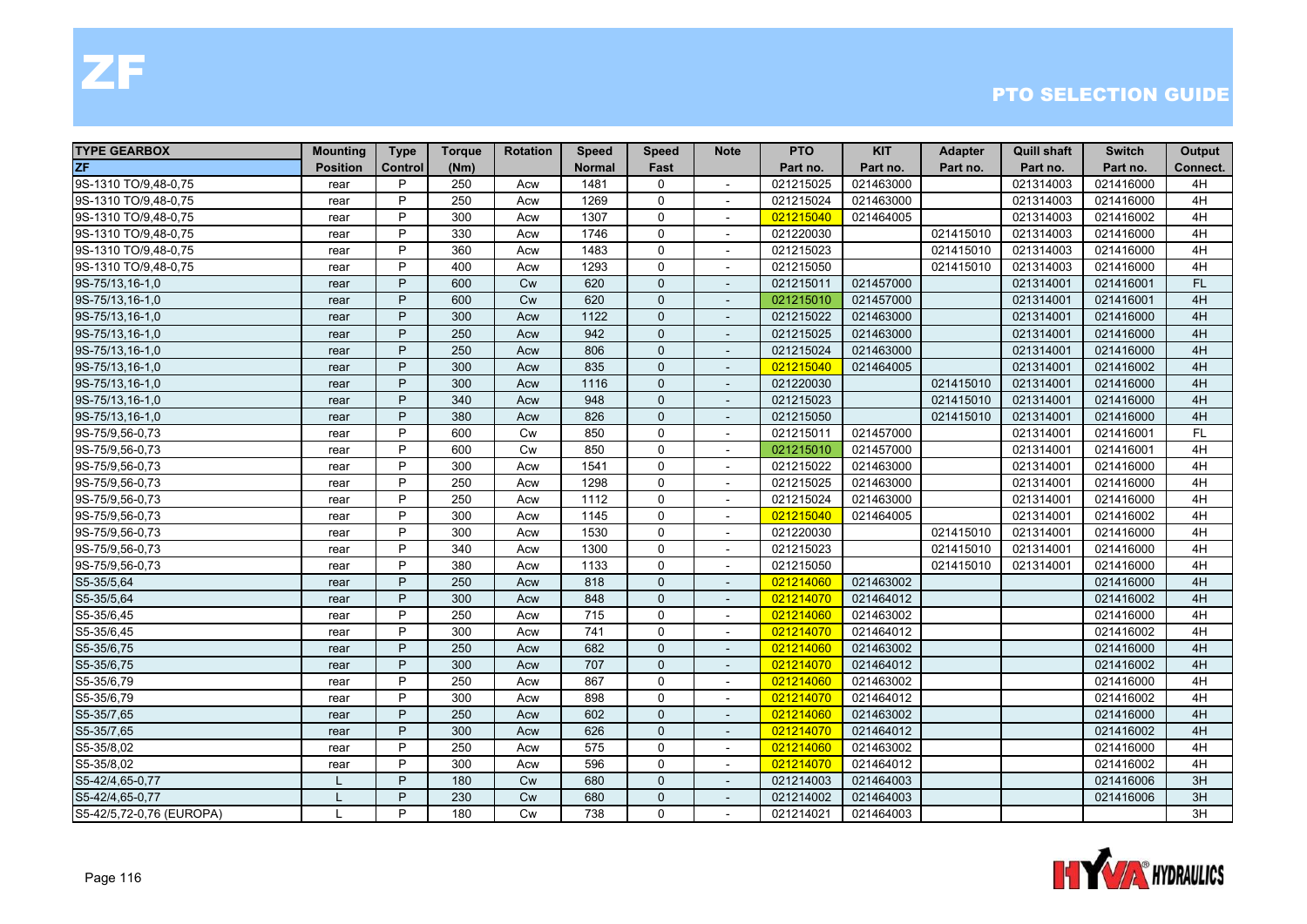| <b>TYPE GEARBOX</b>      | <b>Mounting</b> | <b>Type</b>    | Torque | <b>Rotation</b> | <b>Speed</b>  | <b>Speed</b> | <b>Note</b>              | <b>PTO</b> | <b>KIT</b> | <b>Adapter</b> | <b>Quill shaft</b> | <b>Switch</b> | Output    |
|--------------------------|-----------------|----------------|--------|-----------------|---------------|--------------|--------------------------|------------|------------|----------------|--------------------|---------------|-----------|
| ZF                       | <b>Position</b> | <b>Control</b> | (Nm)   |                 | <b>Normal</b> | Fast         |                          | Part no.   | Part no.   | Part no.       | Part no.           | Part no.      | Connect.  |
| S5-42/5,72-0,76 (EUROPA) |                 | P              | 250    | Cw              | 988           | $\Omega$     | $\overline{\phantom{a}}$ | 021214085  | 021464003  |                |                    |               | 4H        |
| S5-50/5,50               | rear            | P              | 600    | <b>Cw</b>       | 615           | $\Omega$     | $\sim$                   | 021215011  | 021464008  |                |                    | 021416001     | <b>FL</b> |
| S5-50/5,50               | rear            | P              | 600    | <b>Cw</b>       | 615           | $\mathbf{0}$ |                          | 021215010  | 021464008  |                |                    | 021416001     | 4H        |
| S5-50/5,50               | rear            | P              | 300    | Acw             | 1113          | $\mathbf{0}$ | $\overline{\phantom{a}}$ | 021215022  | 021464001  |                |                    | 021416000     | 4H        |
| S5-50/5,50               | rear            | P              | 250    | Acw             | 935           | $\Omega$     | $\blacksquare$           | 021215025  | 021464001  |                |                    | 021416000     | 4H        |
| S5-50/5,50               | rear            | P              | 250    | Acw             | 800           | $\mathbf{0}$ |                          | 021215024  | 021464001  |                |                    | 021416000     | 4H        |
| S5-50/5,50               | rear            | P              | 300    | Acw             | 828           | $\mathbf{0}$ | $\overline{a}$           | 021215040  | 021464012  |                |                    | 021416002     | 4H        |
| S5-50/6,61               | rear            | P              | 600    | <b>Cw</b>       | 512           | $\Omega$     | $\overline{\phantom{a}}$ | 021215011  | 021464008  |                |                    | 021416001     | FL.       |
| S5-50/6,61               | rear            | P              | 600    | <b>Cw</b>       | 512           | $\mathbf 0$  | $\overline{\phantom{a}}$ | 021215010  | 021464008  |                |                    | 021416001     | 4H        |
| S5-50/6,61               | rear            | P              | 300    | Acw             | 927           | $\mathbf 0$  | $\blacksquare$           | 021215022  | 021464001  |                |                    | 021416000     | 4H        |
| S5-50/6,61               | rear            | P              | 250    | Acw             | 778           | $\mathbf 0$  | $\blacksquare$           | 021215025  | 021464001  |                |                    | 021416000     | 4H        |
| S5-50/6,61               | rear            | P              | 250    | Acw             | 666           | $\mathbf 0$  | $\sim$                   | 021215024  | 021464001  |                |                    | 021416000     | 4H        |
| S5-50/6,61               | rear            | P              | 300    | Acw             | 689           | $\mathbf{0}$ | $\blacksquare$           | 021215040  | 021464012  |                |                    | 021416002     | 4H        |
| S5-50/6,61 + GV 80/5,30  | rear            | P              | 600    | <b>Cw</b>       | 512           | 639          | $\sim$                   | 021215011  | 021464008  |                |                    | 021416001     | <b>FL</b> |
| S5-50/6,61 + GV 80/5,30  | rear            | P              | 600    | Cw              | 512           | 639          |                          | 021215010  | 021464008  |                |                    | 021416001     | 4H        |
| S5-50/6,61 + GV 80/5,30  | rear            | P              | 300    | Acw             | 927           | 1156         | $\blacksquare$           | 021215022  | 021464001  |                |                    | 021416000     | 4H        |
| S5-50/6,61 + GV 80/5,30  | rear            | P              | 250    | Acw             | 778           | 971          | $\blacksquare$           | 021215025  | 021464001  |                |                    | 021416000     | 4H        |
| S5-50/6,61 + GV 80/5,30  | rear            | P              | 250    | Acw             | 666           | 831          |                          | 021215024  | 021464001  |                |                    | 021416000     | 4H        |
| S5-50/6,61 + GV 80/5,30  | rear            | P              | 300    | Acw             | 689           | 861          | $\blacksquare$           | 021215040  | 021464012  |                |                    | 021416002     | 4H        |
| S5-50/8,02               | rear            | P              | 600    | <b>Cw</b>       | 422           | $\mathbf{0}$ | $\overline{\phantom{a}}$ | 021215011  | 021464008  |                |                    | 021416001     | FL.       |
| S5-50/8,02               | rear            | P              | 600    | Cw              | 422           | $\mathbf 0$  |                          | 021215010  | 021464008  |                |                    | 021416001     | 4H        |
| S5-50/8,02               | rear            | P              | 300    | Acw             | 764           | $\mathbf 0$  | $\blacksquare$           | 021215022  | 021464001  |                |                    | 021416000     | 4H        |
| S5-50/8,02               | rear            | P              | 250    | Acw             | 641           | $\mathbf 0$  | $\blacksquare$           | 021215025  | 021464001  |                |                    | 021416000     | 4H        |
| S5-50/8,02               | rear            | P              | 250    | Acw             | 549           | $\mathbf{0}$ | $\overline{a}$           | 021215024  | 021464001  |                |                    | 021416000     | 4H        |
| S5-50/8.02               | rear            | P              | 300    | Acw             | 568           | $\mathbf{0}$ | $\overline{\phantom{a}}$ | 021215040  | 021464012  |                |                    | 021416002     | 4H        |
| S5-50/8,02 + GV 80/6,20  | rear            | P              | 600    | <b>Cw</b>       | 422           | 545          | $\overline{\phantom{a}}$ | 021215011  | 021464008  |                |                    | 021416001     | <b>FL</b> |
| S5-50/8,02 + GV 80/6,20  | rear            | P              | 600    | Cw              | 422           | 545          |                          | 021215010  | 021464008  |                |                    | 021416001     | 4H        |
| S5-50/8,02 + GV 80/6,20  | rear            | P              | 300    | Acw             | 764           | 986          | $\overline{\phantom{a}}$ | 021215022  | 021464001  |                |                    | 021416000     | 4H        |
| S5-50/8,02 + GV 80/6,20  | rear            | P              | 250    | Acw             | 641           | 828          | $\blacksquare$           | 021215022  | 021464001  |                |                    | 021416000     | 4H        |
| S5-50/8,02 + GV 80/6,20  | rear            | P              | 250    | Acw             | 549           | 708          | $\overline{a}$           | 021215024  | 021464001  |                |                    | 021416000     | 4H        |
| S5-50/8,02 + GV 80/6,20  | rear            | P              | 300    | Acw             | 568           | 735          | $\overline{\phantom{a}}$ | 021215040  | 021464012  |                |                    | 021416002     | 4H        |
| S6-36/6,06               | rear            | P              | 350    | <b>Cw</b>       | 590           | $\Omega$     | $\overline{\phantom{a}}$ | 021419014  | 021457000  |                |                    | 021416001     | 3H        |
| S6-36/6,06               | rear            | P              | 500    | Cw              | 590           | $\mathbf 0$  | $\sim$                   | 021214050  | 021457000  |                |                    | 021416001     | 4H        |
| S6-36/6,06               | rear            | P              | 250    | Acw             | 767           | $\mathbf 0$  | $\overline{a}$           | 021214060  | 021463000  |                |                    | 021416000     | 4H        |
| S6-36/6,06               | rear            | P              | 300    | Acw             | 795           | $\mathbf 0$  |                          | 021214070  | 021464005  |                |                    | 021416002     | 4H        |
| S6-36/6,06               | rear            | P              | 300    | Acw             | 1062          | $\mathbf 0$  | A <sub>1</sub>           | 021220030  |            | 021414020      |                    | 021416000     | 4H        |
| S6-36/6,06               | rear            | P              | 340    | Acw             | 903           | $\mathbf{0}$ | A <sub>1</sub>           | 021215023  |            | 021414020      |                    | 021416000     | 4H        |
| S6-36/6,06               | rear            | P              | 380    | Acw             | 786           | $\Omega$     | A <sub>1</sub>           | 021215050  |            | 021414020      |                    | 021416000     | 4H        |
| S6-36/6,93-0,80          | rear            | P              | 350    | Cw              | 510           | $\Omega$     |                          | 021419014  | 021457000  |                |                    | 021416001     | 3H        |

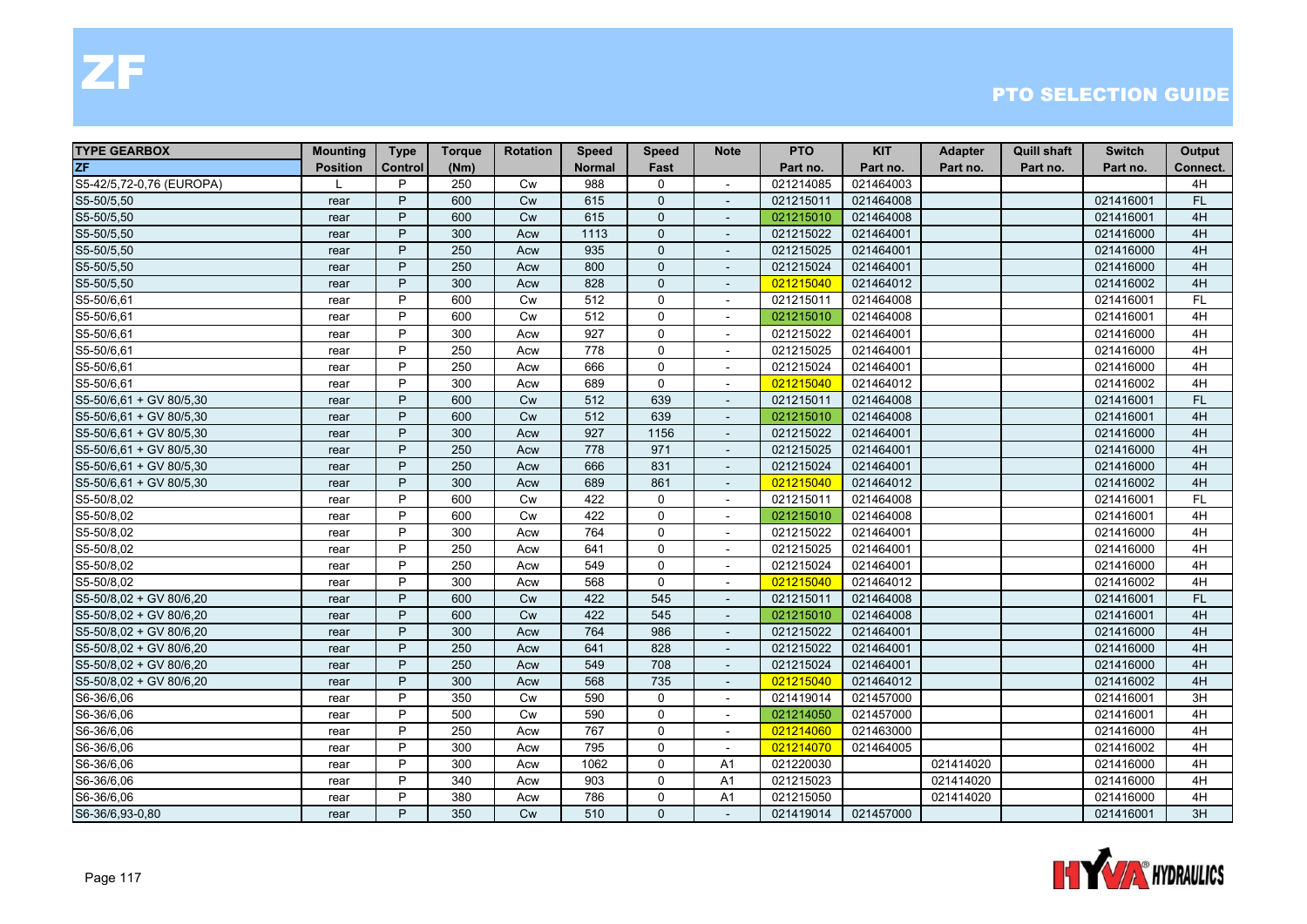| <b>TYPE GEARBOX</b>     | <b>Mounting</b> | <b>Type</b> | <b>Torque</b> | <b>Rotation</b> | <b>Speed</b>  | <b>Speed</b> | Note                     | <b>PTO</b> | <b>KIT</b> | <b>Adapter</b> | <b>Quill shaft</b> | <b>Switch</b> | Output    |
|-------------------------|-----------------|-------------|---------------|-----------------|---------------|--------------|--------------------------|------------|------------|----------------|--------------------|---------------|-----------|
| ZF                      | <b>Position</b> | Control     | (Nm)          |                 | <b>Normal</b> | Fast         |                          | Part no.   | Part no.   | Part no.       | Part no.           | Part no.      | Connect.  |
| S6-36/6,93-0,80         | rear            | P           | 500           | <b>Cw</b>       | 510           | $\mathbf{0}$ | $\sim$                   | 021214050  | 021457000  |                |                    | 021416001     | 4H        |
| S6-36/6,93-0,80         | rear            | P           | 250           | Acw             | 663           | $\Omega$     | $\overline{\phantom{a}}$ | 021214060  | 021463000  |                |                    | 021416000     | 4H        |
| S6-36/6,93-0,80         | rear            | P           | 300           | Acw             | 687           | $\Omega$     |                          | 021214070  | 021464005  |                |                    | 021416002     | 4H        |
| S6-36/6,93-0,80         | rear            | P           | 300           | Acw             | 918           | $\mathbf{0}$ | A <sub>1</sub>           | 021220030  |            | 021414020      |                    | 021416000     | 4H        |
| S6-36/6,93-0,80         | rear            | P           | 340           | Acw             | 780           | $\Omega$     | A1                       | 021215023  |            | 021414020      |                    | 021416000     | 4H        |
| S6-36/6,93-0,80         | rear            | P           | 380           | Acw             | 680           | $\Omega$     | A1                       | 021215050  |            | 021414020      |                    | 021416000     | 4H        |
| S6-36/7,43 + GV 36/6,32 | rear            | P           | 350           | <b>Cw</b>       | 480           | 562          | $\sim$                   | 021419014  | 021457000  |                |                    | 021416001     | 3H        |
| S6-36/7,43 + GV 36/6,32 | rear            | P           | 500           | <b>Cw</b>       | 480           | 562          | $\sim$                   | 021214050  | 021457000  |                |                    | 021416001     | 4H        |
| S6-36/7,43 + GV 36/6,32 | rear            | P           | 250           | Acw             | 624           | 730          |                          | 021214060  | 021463000  |                |                    | 021416000     | 4H        |
| S6-36/7,43 + GV 36/6,32 | rear            | P           | 300           | Acw             | 647           | 757          | $\sim$                   | 021214070  | 021464005  |                |                    | 021416002     | 4H        |
| S6-36/7,43 + GV 36/6,32 | rear            | P           | 300           | Acw             | 864           | 1012         | A <sub>1</sub>           | 021220030  |            | 021414020      |                    | 021416000     | 4H        |
| S6-36/7,43 + GV 36/6,32 | rear            | P           | 340           | Acw             | 734           | 860          | A <sub>1</sub>           | 021215023  |            | 021414020      |                    | 021416000     | 4H        |
| S6-36/7,43 + GV 36/6,32 | rear            | P           | 380           | Acw             | 640           | 750          | A1                       | 021215050  |            | 021414020      |                    | 021416000     | 4H        |
| S6-36/7,43-1,0          | rear            | P           | 350           | <b>Cw</b>       | 480           | $\Omega$     | $\overline{\phantom{a}}$ | 021419014  | 021457000  |                |                    | 021416001     | 3H        |
| S6-36/7,43-1,0          | rear            | P           | 500           | <b>Cw</b>       | 480           | $\Omega$     |                          | 021214050  | 021457000  |                |                    | 021416001     | 4H        |
| S6-36/7,43-1,0          | rear            | P           | 250           | Acw             | 624           | $\Omega$     | $\sim$                   | 021214060  | 021463000  |                |                    | 021416000     | 4H        |
| S6-36/7,43-1,0          | rear            | P           | 300           | Acw             | 647           | $\Omega$     |                          | 021214070  | 021464005  |                |                    | 021416002     | 4H        |
| S6-36/7,43-1,0          | rear            | P           | 300           | Acw             | 864           | $\mathbf{0}$ | A1                       | 021220030  |            | 021414020      |                    | 021416000     | 4H        |
| S6-36/7,43-1,0          | rear            | P           | 340           | Acw             | 734           | $\Omega$     | A1                       | 021215023  |            | 021414020      |                    | 021416000     | 4H        |
| S6-36/7,43-1,0          | rear            | P           | 380           | Acw             | 640           | $\Omega$     | A1                       | 021215050  |            | 021414020      |                    | 021416000     | 4H        |
| S6-36/8,97 + GV 36/7,43 | rear            | P           | 350           | <b>Cw</b>       | 400           | 480          | $\sim$                   | 021419014  | 021457000  |                |                    | 021416001     | 3H        |
| S6-36/8,97 + GV 36/7,43 | rear            | P           | 500           | <b>Cw</b>       | 400           | 480          | $\sim$                   | 021214050  | 021457000  |                |                    | 021416001     | 4H        |
| S6-36/8,97 + GV 36/7,43 | rear            | P           | 250           | Acw             | 520           | 624          | $\blacksquare$           | 021214060  | 021463000  |                |                    | 021416000     | 4H        |
| S6-36/8,97 + GV 36/7,43 | rear            | P           | 300           | Acw             | 539           | 647          | $\sim$                   | 021214070  | 021464005  |                |                    | 021416002     | 4H        |
| S6-36/8,97 + GV 36/7,43 | rear            | P           | 300           | Acw             | 720           | 864          | A <sub>1</sub>           | 021220030  |            | 021414020      |                    | 021416000     | 4H        |
| S6-36/8,97 + GV 36/7,43 | rear            | P           | 340           | Acw             | 612           | 734          | A <sub>1</sub>           | 021215023  |            | 021414020      |                    | 021416000     | 4H        |
| S6-36/8,97 + GV 36/7,43 | rear            | P           | 380           | Acw             | 533           | 640          | A1                       | 021215050  |            | 021414020      |                    | 021416000     | 4H        |
| S6-36/8,97-1,0          | rear            | P           | 350           | <b>Cw</b>       | 400           | $\mathbf 0$  | $\overline{\phantom{a}}$ | 021419014  | 021457000  |                |                    | 021416001     | 3H        |
| S6-36/8,97-1,0          | rear            | P           | 500           | <b>Cw</b>       | 400           | $\mathbf 0$  | $\sim$                   | 021214050  | 021457000  |                |                    | 021416001     | 4H        |
| S6-36/8,97-1,0          | rear            | P           | 250           | Acw             | 520           | 0            | $\sim$                   | 021214060  | 021463000  |                |                    | 021416000     | 4H        |
| S6-36/8,97-1,0          | rear            | P           | 300           | Acw             | 539           | $\mathbf{0}$ | $\sim$                   | 021214070  | 021464005  |                |                    | 021416002     | 4H        |
| S6-36/8,97-1,0          | rear            | P           | 300           | Acw             | 720           | $\Omega$     | A <sub>1</sub>           | 021220030  |            | 021414020      |                    | 021416000     | 4H        |
| S6-36/8,97-1,0          | rear            | P           | 340           | Acw             | 612           | 0            | A <sub>1</sub>           | 021215023  |            | 021414020      |                    | 021416000     | 4H        |
| S6-36/8,97-1,0          | rear            | P           | 380           | Acw             | 533           | $\mathbf 0$  | A <sub>1</sub>           | 021215050  |            | 021414020      |                    | 021416000     | 4H        |
| S6-65/6,37              | rear            | P           | 600           | <b>Cw</b>       | 654           | $\mathbf 0$  | $\blacksquare$           | 021215011  | 021464008  |                |                    | 021416001     | <b>FL</b> |
| S6-65/6,37              | rear            | P           | 600           | <b>Cw</b>       | 654           | 0            | $\sim$                   | 021215010  | 021464008  |                |                    | 021416001     | 4H        |
| S6-65/6,37              | rear            | P           | 300           | Acw             | 881           | $\Omega$     | $\sim$                   | 021215040  | 021464012  |                |                    | 021416002     | 4H        |
| S6-65/6,70              | rear            | P           | 600           | <b>Cw</b>       | 622           | $\Omega$     |                          | 021215011  | 021464008  |                |                    | 021416001     | <b>FL</b> |
| S6-65/6,70              | rear            | P           | 600           | <b>Cw</b>       | 622           | $\Omega$     | $\sim$                   | 021215010  | 021464008  |                |                    | 021416001     | 4H        |

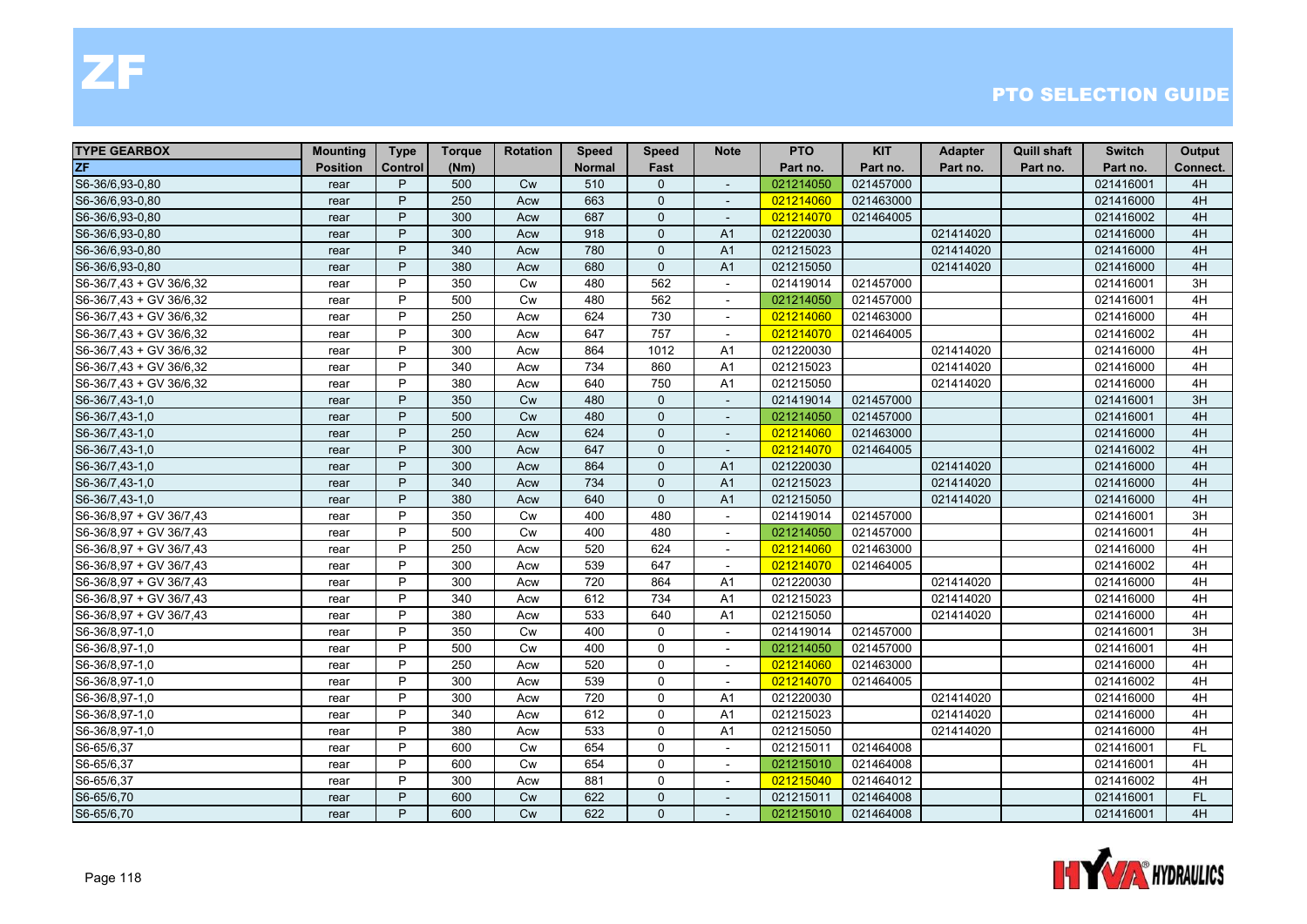| <b>TYPE GEARBOX</b>     | <b>Mounting</b> | <b>Type</b> | Torque | <b>Rotation</b> | <b>Speed</b>  | <b>Speed</b> | <b>Note</b>              | <b>PTO</b> | <b>KIT</b> | <b>Adapter</b> | <b>Quill shaft</b> | <b>Switch</b> | Output    |
|-------------------------|-----------------|-------------|--------|-----------------|---------------|--------------|--------------------------|------------|------------|----------------|--------------------|---------------|-----------|
| <b>ZF</b>               | <b>Position</b> | Control     | (Nm)   |                 | <b>Normal</b> | Fast         |                          | Part no.   | Part no.   | Part no.       | Part no.           | Part no.      | Connect.  |
| S6-65/6,70              | rear            | P           | 300    | Acw             | 837           | $\Omega$     | $\sim$                   | 021215040  | 021464012  |                |                    | 021416002     | 4H        |
| S6-65/7,97 + GV 80/6,70 | rear            | P           | 600    | Cw              | 526           | 622          | $\overline{\phantom{a}}$ | 021215011  | 021464008  |                |                    | 021416001     | <b>FL</b> |
| S6-65/7,97 + GV 80/6,70 | rear            | P           | 600    | Cw              | 526           | 622          |                          | 021215010  | 021464008  |                |                    | 021416001     | 4H        |
| S6-65/7,97 + GV 80/6,70 | rear            | P           | 300    | Acw             | 709           | 837          | $\sim$                   | 021215040  | 021464012  |                |                    | 021416002     | 4H        |
| S6-65/9,00              | rear            | P           | 600    | <b>Cw</b>       | 463           | $\Omega$     | $\sim$                   | 021215011  | 021464008  |                |                    | 021416001     | FL.       |
| S6-65/9,00              | rear            | P           | 600    | <b>Cw</b>       | 463           | $\mathbf{0}$ | $\blacksquare$           | 021215010  | 021464008  |                |                    | 021416001     | 4H        |
| S6-65/9,00              | rear            | P           | 300    | Acw             | 838           | $\mathbf{0}$ | $\sim$                   | 021215022  | 021464001  |                |                    | 021416000     | 4H        |
| S6-65/9,00              | rear            | P           | 250    | Acw             | 704           | $\Omega$     | $\overline{\phantom{a}}$ | 021215025  | 021464001  |                |                    | 021416000     | 4H        |
| S6-65/9,00              | rear            | P           | 250    | Acw             | 602           | $\Omega$     |                          | 021215024  | 021464001  |                |                    | 021416000     | 4H        |
| S6-65/9,00              | rear            | P           | 300    | Acw             | 624           | $\mathbf{0}$ | $\overline{\phantom{a}}$ | 021215040  | 021464012  |                |                    | 021416002     | 4H        |
| S6-65/9,00 + GV 80/6,70 | rear            | P           | 600    | Cw              | 463           | 622          | $\blacksquare$           | 021215011  | 021464008  |                |                    | 021416001     | FL        |
| S6-65/9,00 + GV 80/6,70 | rear            | P           | 600    | <b>Cw</b>       | 463           | 622          | $\mathbf{r}$             | 021215010  | 021464008  |                |                    | 021416001     | 4H        |
| S6-65/9,00 + GV 80/6,70 | rear            | P           | 300    | Acw             | 838           | 1125         | $\overline{\phantom{a}}$ | 021215022  | 021464001  |                |                    | 021416000     | 4H        |
| S6-65/9,00 + GV 80/6,70 | rear            | P           | 250    | Acw             | 704           | 945          | $\overline{\phantom{a}}$ | 021215025  | 021464001  |                |                    | 021416000     | 4H        |
| S6-65/9,00 + GV 80/6,70 | rear            | P           | 250    | Acw             | 602           | 808          |                          | 021215024  | 021464001  |                |                    | 021416000     | 4H        |
| S6-65/9,00 + GV 80/6,70 | rear            | P           | 300    | Acw             | 624           | 837          | $\sim$                   | 021215040  | 021464012  |                |                    | 021416002     | 4H        |
| S6-65/9,00 + GV 80/7,52 | rear            | P           | 600    | <b>Cw</b>       | 463           | 556          | $\overline{\phantom{a}}$ | 021215011  | 021464008  |                |                    | 021416001     | <b>FL</b> |
| S6-65/9,00 + GV 80/7,52 | rear            | P           | 600    | Cw              | 463           | 556          | $\blacksquare$           | 021215010  | 021464008  |                |                    | 021416001     | 4H        |
| S6-65/9,00 + GV 80/7,52 | rear            | P           | 300    | Acw             | 838           | 1006         | $\sim$                   | 021215022  | 021464001  |                |                    | 021416000     | 4H        |
| S6-65/9,00 + GV 80/7,52 | rear            | P           | 250    | Acw             | 704           | 845          | $\overline{\phantom{a}}$ | 021215025  | 021464001  |                |                    | 021416000     | 4H        |
| S6-65/9,00 + GV 80/7,52 | rear            | P           | 250    | Acw             | 602           | 723          | $\overline{a}$           | 021215024  | 021464001  |                |                    | 021416000     | 4H        |
| S6-65/9,00 + GV 80/7,52 | rear            | P           | 300    | Acw             | 624           | 749          | $\sim$                   | 021215040  | 021464012  |                |                    | 021416002     | 4H        |
| S6-66/7,36-0,85         | rear            | P           | 600    | Cw              | 520           | $\mathbf 0$  | $\sim$                   | 021215011  | 021457000  |                |                    | 021416001     | FL        |
| S6-66/7,36-0,85         | rear            | P           | 600    | Cw              | 520           | $\mathbf{0}$ | $\sim$                   | 021215010  | 021457000  |                |                    | 021416001     | 4H        |
| S6-66/7,36-0,85         | rear            | P           | 300    | Acw             | 941           | $\mathbf{0}$ | $\sim$                   | 021215022  | 021463000  |                |                    | 021416000     | 4H        |
| S6-66/7,36-0,85         | rear            | P           | 250    | Acw             | 790           | $\mathbf{0}$ |                          | 021215025  | 021463000  |                |                    | 021416000     | 4H        |
| S6-66/7,36-0,85         | rear            | P           | 250    | Acw             | 676           | $\mathbf 0$  |                          | 021215024  | 021463000  |                |                    | 021416000     | 4H        |
| S6-66/7,36-0,85         | rear            | P           | 300    | Acw             | 701           | $\Omega$     | $\sim$                   | 021215040  | 021464005  |                |                    | 021416002     | 4H        |
| S6-66/7,36-0,85         | rear            | P           | 330    | Acw             | 936           | $\mathbf{0}$ | $\sim$                   | 021220030  |            | 021415010      |                    | 021416000     | 4H        |
| S6-66/7,36-0,85         | rear            | P           | 360    | Acw             | 795           | $\Omega$     | $\overline{\phantom{a}}$ | 021215023  |            | 021415010      |                    | 021416000     | 4H        |
| S6-66/7,36-0,85         | rear            | P           | 400    | Acw             | 693           | $\mathbf{0}$ | $\blacksquare$           | 021215050  |            | 021415010      |                    | 021416000     | 4H        |
| S6-66/9,06 + GV 66/7,51 | rear            | P           | 600    | Cw              | 420           | 504          |                          | 021215011  | 021457000  |                |                    | 021416001     | FL        |
| S6-66/9,06 + GV 66/7,51 | rear            | P           | 600    | <b>Cw</b>       | 420           | 504          | $\sim$                   | 021215010  | 021457000  |                |                    | 021416001     | 4H        |
| S6-66/9,06 + GV 66/7,51 | rear            | P           | 300    | Acw             | 760           | 912          | $\overline{\phantom{a}}$ | 021215022  | 021463000  |                |                    | 021416000     | 4H        |
| S6-66/9,06 + GV 66/7,51 | rear            | P           | 250    | Acw             | 638           | 766          | $\sim$                   | 021215025  | 021463000  |                |                    | 021416000     | 4H        |
| S6-66/9,06 + GV 66/7,51 | rear            | P           | 250    | Acw             | 546           | 655          | $\blacksquare$           | 021215024  | 021463000  |                |                    | 021416000     | 4H        |
| S6-66/9,06 + GV 66/7,51 | rear            | P           | 300    | Acw             | 566           | 679          | $\overline{\phantom{a}}$ | 021215040  | 021464005  |                |                    | 021416002     | 4H        |
| S6-66/9,06 + GV 66/7,51 | rear            | P           | 330    | Acw             | 756           | 907          |                          | 021220030  |            | 021415010      |                    | 021416000     | 4H        |
| S6-66/9,06 + GV 66/7,51 | rear            | P           | 360    | Acw             | 642           | 771          | $\overline{\phantom{a}}$ | 021215023  |            | 021415010      |                    | 021416000     | 4H        |

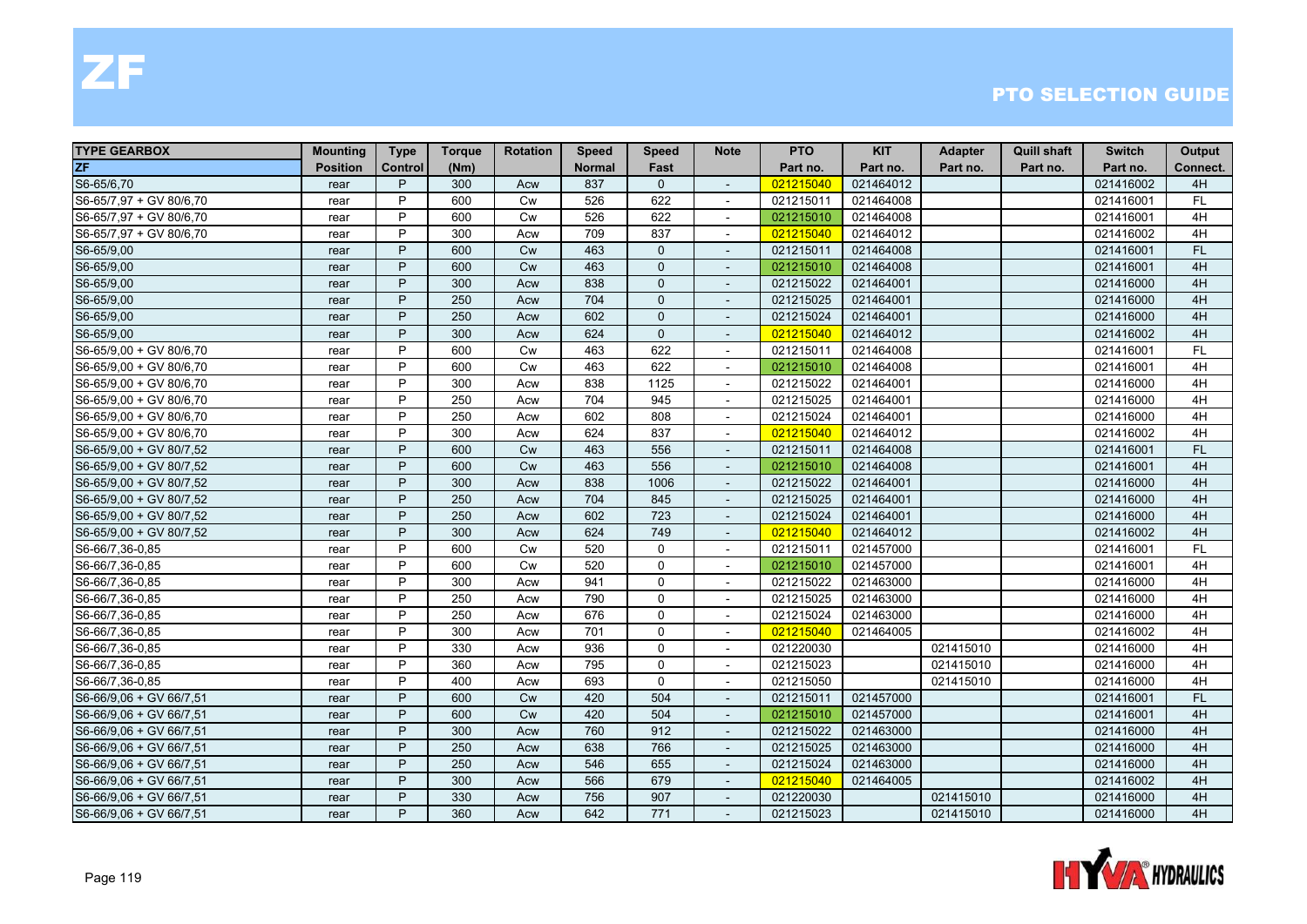| <b>TYPE GEARBOX</b>     | <b>Mounting</b> | <b>Type</b>    | Torque | <b>Rotation</b> | <b>Speed</b>  | <b>Speed</b> | <b>Note</b>              | <b>PTO</b> | <b>KIT</b> | <b>Adapter</b> | <b>Quill shaft</b> | <b>Switch</b> | Output    |
|-------------------------|-----------------|----------------|--------|-----------------|---------------|--------------|--------------------------|------------|------------|----------------|--------------------|---------------|-----------|
| ZF                      | <b>Position</b> | <b>Control</b> | (Nm)   |                 | <b>Normal</b> | Fast         |                          | Part no.   | Part no.   | Part no.       | Part no.           | Part no.      | Connect.  |
| S6-66/9,06 + GV 66/7,51 | rear            | P              | 400    | Acw             | 560           | 672          | $\sim$                   | 021215050  |            | 021415010      |                    | 021416000     | 4H        |
| S6-66/9,06-1,0          | rear            | P              | 600    | <b>Cw</b>       | 420           | $\mathbf{0}$ | $\overline{\phantom{a}}$ | 021215011  | 021457000  |                |                    | 021416001     | <b>FL</b> |
| S6-66/9,06-1,0          | rear            | P              | 600    | <b>Cw</b>       | 420           | $\mathbf 0$  |                          | 021215010  | 021457000  |                |                    | 021416001     | 4H        |
| S6-66/9,06-1,0          | rear            | P              | 300    | Acw             | 760           | $\mathbf 0$  | $\overline{\phantom{a}}$ | 021215022  | 021463000  |                |                    | 021416000     | 4H        |
| S6-66/9,06-1,0          | rear            | P              | 250    | Acw             | 638           | $\mathbf 0$  | $\blacksquare$           | 021215025  | 021463000  |                |                    | 021416000     | 4H        |
| S6-66/9,06-1,0          | rear            | P              | 250    | Acw             | 546           | $\mathbf 0$  |                          | 021215024  | 021463000  |                |                    | 021416000     | 4H        |
| S6-66/9,06-1,0          | rear            | P              | 300    | Acw             | 566           | $\mathbf 0$  | $\blacksquare$           | 021215040  | 021464005  |                |                    | 021416002     | 4H        |
| S6-66/9,06-1,0          | rear            | P              | 330    | Acw             | 756           | $\mathbf{0}$ | $\overline{\phantom{a}}$ | 021220030  |            | 021415010      |                    | 021416000     | 4H        |
| S6-66/9,06-1,0          | rear            | P              | 360    | Acw             | 642           | $\mathbf 0$  | $\overline{\phantom{a}}$ | 021215023  |            | 021415010      |                    | 021416000     | 4H        |
| S6-66/9,06-1,0          | rear            | P              | 400    | Acw             | 560           | $\mathbf 0$  | $\blacksquare$           | 021215050  |            | 021415010      |                    | 021416000     | 4H        |
| S6-70/6,80              | rear            | P              | 600    | Cw              | 515           | $\mathbf{0}$ | $\overline{a}$           | 021215011  | 021464008  |                |                    | 021416001     | FL.       |
| S6-70/6,80              | rear            | P              | 600    | <b>Cw</b>       | 515           | $\mathbf{0}$ | $\overline{a}$           | 021215010  | 021464008  |                |                    | 021416001     | 4H        |
| S6-70/6,80              | rear            | P              | 300    | Acw             | 932           | $\mathbf{0}$ | $\overline{a}$           | 021215022  | 021464001  |                |                    | 021416000     | 4H        |
| S6-70/6,80              | rear            | P              | 250    | Acw             | 783           | $\Omega$     | $\sim$                   | 021215025  | 021464001  |                |                    | 021416000     | 4H        |
| S6-70/6,80              | rear            | P              | 250    | Acw             | 670           | $\mathbf{0}$ |                          | 021215024  | 021464001  |                |                    | 021416000     | 4H        |
| S6-70/6,80              | rear            | P              | 300    | Acw             | 694           | $\mathbf{0}$ | $\blacksquare$           | 021215040  | 021464012  |                |                    | 021416002     | 4H        |
| S6-70/6,80 + GV 70/5,71 | rear            | P              | 600    | Cw              | 515           | 613          | $\overline{\phantom{a}}$ | 021215011  | 021464008  |                |                    | 021416001     | <b>FL</b> |
| S6-70/6,80 + GV 70/5,71 | rear            | P              | 600    | Cw              | 515           | 613          | $\overline{a}$           | 021215010  | 021464008  |                |                    | 021416001     | 4H        |
| S6-70/6,80 + GV 70/5,71 | rear            | P              | 300    | Acw             | 932           | 1109         | $\blacksquare$           | 021215022  | 021464001  |                |                    | 021416000     | 4H        |
| S6-70/6,80 + GV 70/5,71 | rear            | P              | 250    | Acw             | 783           | 932          | $\overline{\phantom{a}}$ | 021215025  | 021464001  |                |                    | 021416000     | 4H        |
| S6-70/6,80 + GV 70/5,71 | rear            | P              | 250    | Acw             | 670           | 797          | $\overline{\phantom{a}}$ | 021215024  | 021464001  |                |                    | 021416000     | 4H        |
| S6-70/6,80 + GV 70/5,71 | rear            | P              | 300    | Acw             | 694           | 826          | $\overline{\phantom{a}}$ | 021215040  | 021464012  |                |                    | 021416002     | 4H        |
| S6-70/7,92              | rear            | P              | 600    | Cw              | 442           | $\Omega$     | $\blacksquare$           | 021215011  | 021464008  |                |                    | 021416001     | FL        |
| S6-70/7,92              | rear            | P              | 600    | Cw              | 442           | $\Omega$     |                          | 021215010  | 021464008  |                |                    | 021416001     | 4H        |
| S6-70/7,92              | rear            | P              | 300    | Acw             | 800           | $\Omega$     | $\sim$                   | 021215022  | 021464001  |                |                    | 021416000     | 4H        |
| S6-70/7,92              | rear            | P              | 250    | Acw             | 672           | $\Omega$     | $\sim$                   | 021215025  | 021464001  |                |                    | 021416000     | 4H        |
| S6-70/7,92              | rear            | P              | 250    | Acw             | 575           | $\mathbf{0}$ |                          | 021215024  | 021464001  |                |                    | 021416000     | 4H        |
| S6-70/7,92              | rear            | P              | 300    | Acw             | 596           | $\mathbf{0}$ | $\overline{\phantom{a}}$ | 021215040  | 021464012  |                |                    | 021416002     | 4H        |
| S6-70/9,03              | rear            | P              | 600    | <b>Cw</b>       | 388           | $\mathbf 0$  | $\blacksquare$           | 021215011  | 021464008  |                |                    | 021416001     | FL        |
| S6-70/9,03              | rear            | P              | 600    | <b>Cw</b>       | 388           | $\mathbf 0$  | $\sim$                   | 021215010  | 021464008  |                |                    | 021416001     | 4H        |
| S6-70/9,03              | rear            | P              | 300    | Acw             | 702           | 0            | $\overline{\phantom{a}}$ | 021215022  | 021464001  |                |                    | 021416000     | 4H        |
| S6-70/9,03              | rear            | P              | 250    | Acw             | 590           | $\mathbf{0}$ | $\overline{\phantom{a}}$ | 021215025  | 021464001  |                |                    | 021416000     | 4H        |
| S6-70/9,03              | rear            | P              | 250    | Acw             | 505           | $\mathbf 0$  | $\overline{\phantom{a}}$ | 021215024  | 021464001  |                |                    | 021416000     | 4H        |
| S6-70/9,03              | rear            | P              | 300    | Acw             | 522           | $\mathbf 0$  | $\overline{a}$           | 021215040  | 021464012  |                |                    | 021416002     | 4H        |
| S6-70/9,59              | rear            | P              | 600    | Cw              | 365           | $\mathbf{0}$ |                          | 021215011  | 021464008  |                |                    | 021416001     | FL.       |
| S6-70/9,59              | rear            | P              | 600    | Cw              | 365           | $\mathbf{0}$ | $\overline{a}$           | 021215010  | 021464008  |                |                    | 021416001     | 4H        |
| S6-70/9,59              | rear            | P              | 300    | Acw             | 660           | $\mathbf{0}$ | $\sim$                   | 021215022  | 021464001  |                |                    | 021416000     | 4H        |
| S6-70/9,59              | rear            | P              | 250    | Acw             | 555           | $\Omega$     | $\overline{\phantom{a}}$ | 021215025  | 021464001  |                |                    | 021416000     | 4H        |
| S6-70/9,59              | rear            | P              | 250    | Acw             | 475           | $\mathbf{0}$ |                          | 021215024  | 021464001  |                |                    | 021416000     | 4H        |

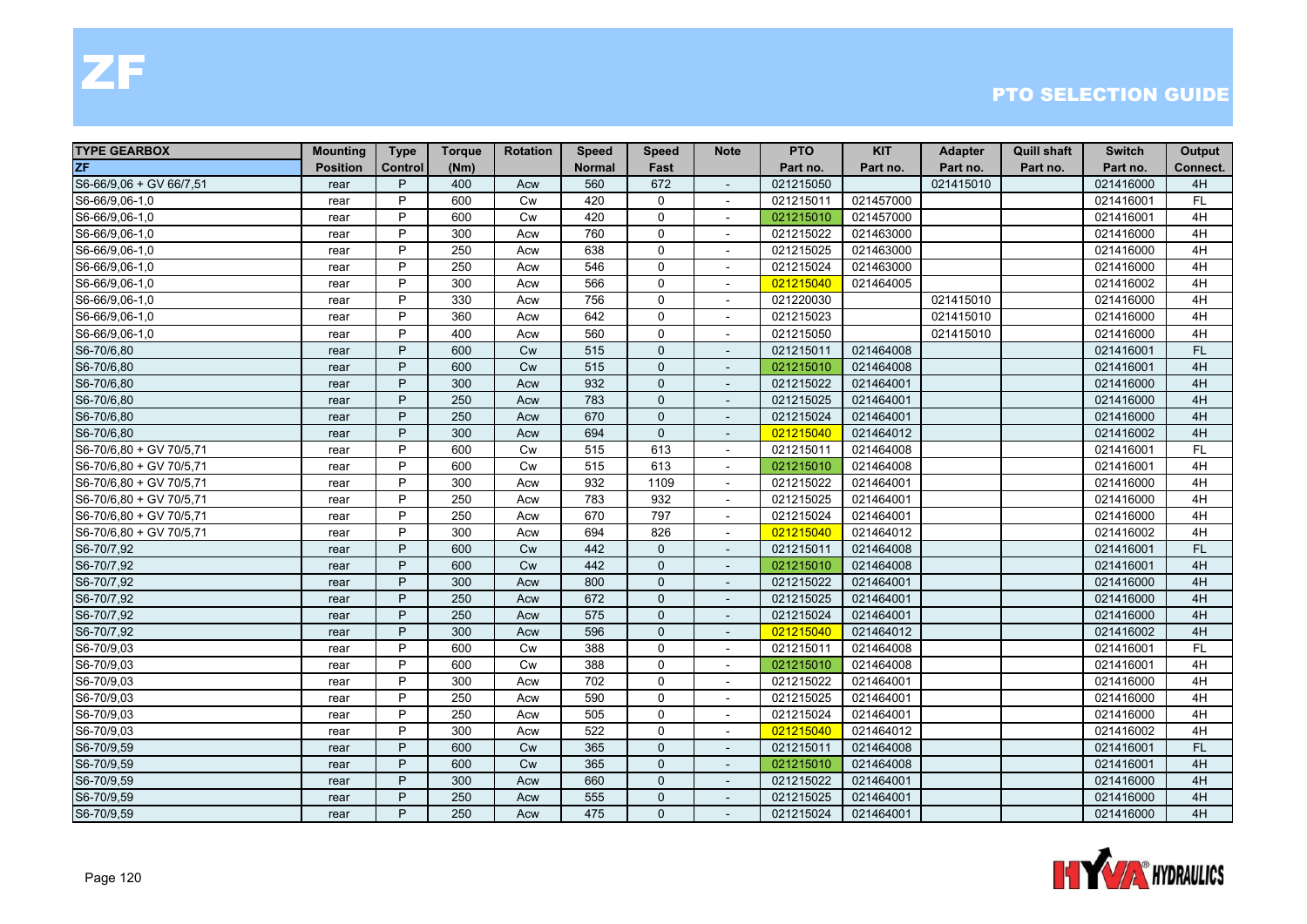| <b>TYPE GEARBOX</b>     | <b>Mounting</b> | <b>Type</b> | Torque | <b>Rotation</b> | <b>Speed</b>  | <b>Speed</b> | <b>Note</b>              | <b>PTO</b> | <b>KIT</b> | <b>Adapter</b> | <b>Quill shaft</b> | <b>Switch</b> | Output    |
|-------------------------|-----------------|-------------|--------|-----------------|---------------|--------------|--------------------------|------------|------------|----------------|--------------------|---------------|-----------|
| <b>ZF</b>               | <b>Position</b> | Control     | (Nm)   |                 | <b>Normal</b> | Fast         |                          | Part no.   | Part no.   | Part no.       | Part no.           | Part no.      | Connect.  |
| S6-70/9,59              | rear            | P           | 300    | Acw             | 492           | $\mathbf{0}$ | $\sim$                   | 021215040  | 021464012  |                |                    | 021416002     | 4H        |
| S6-80/6,70              | rear            | P           | 600    | Cw              | 622           | $\mathbf 0$  | $\overline{\phantom{a}}$ | 021215011  | 021464008  |                |                    | 021416001     | <b>FL</b> |
| S6-80/6,70              | rear            | P           | 600    | Cw              | 622           | $\mathbf 0$  |                          | 021215010  | 021464008  |                |                    | 021416001     | 4H        |
| S6-80/6,70              | rear            | P           | 300    | Acw             | 1126          | $\mathbf 0$  | $\sim$                   | 021215022  | 021464001  |                |                    | 021416000     | 4H        |
| S6-80/6,70              | rear            | P           | 250    | Acw             | 945           | $\mathbf 0$  |                          | 021215025  | 021464001  |                |                    | 021416000     | 4H        |
| S6-80/6,70              | rear            | P           | 250    | Acw             | 809           | $\mathbf{0}$ | $\sim$                   | 021215024  | 021464001  |                |                    | 021416000     | 4H        |
| S6-80/6,70              | rear            | P           | 300    | Acw             | 837           | $\mathbf 0$  | $\overline{\phantom{a}}$ | 021215040  | 021464012  |                |                    | 021416002     | 4H        |
| S6-80/6,70 + GV 80/5,30 | rear            | P           | 600    | <b>Cw</b>       | 622           | 788          | $\overline{\phantom{a}}$ | 021215011  | 021464008  |                |                    | 021416001     | FL.       |
| S6-80/6,70 + GV 80/5,30 | rear            | P           | 600    | Cw              | 622           | 788          |                          | 021215010  | 021464008  |                |                    | 021416001     | 4H        |
| S6-80/6,70 + GV 80/5,30 | rear            | P           | 300    | Acw             | 1126          | 1426         | $\sim$                   | 021215022  | 021464001  |                |                    | 021416000     | 4H        |
| S6-80/6,70 + GV 80/5,30 | rear            | P           | 250    | Acw             | 945           | 1198         | $\overline{\phantom{a}}$ | 021215025  | 021464001  |                |                    | 021416000     | 4H        |
| S6-80/6,70 + GV 80/5,30 | rear            | P           | 250    | Acw             | 808           | 1204         | $\sim$                   | 021215024  | 021464001  |                |                    | 021416000     | 4H        |
| S6-80/6,70 + GV 80/5,30 | rear            | P           | 300    | Acw             | 837           | 1061         | $\overline{\phantom{a}}$ | 021215040  | 021464012  |                |                    | 021416002     | 4H        |
| S6-80/7,67 + GV 80/6,70 | rear            | P           | 600    | <b>Cw</b>       | 543           | 622          | $\overline{\phantom{a}}$ | 021215011  | 021464008  |                |                    | 021416001     | FL        |
| S6-80/7,67 + GV 80/6,70 | rear            | P           | 600    | <b>Cw</b>       | 543           | 622          |                          | 021215010  | 021464008  |                |                    | 021416001     | 4H        |
| S6-80/7,67 + GV 80/6,70 | rear            | P           | 300    | Acw             | 983           | 1126         | $\overline{\phantom{a}}$ | 021215022  | 021464001  |                |                    | 021416000     | 4H        |
| S6-80/7,67 + GV 80/6,70 | rear            | P           | 250    | Acw             | 825           | 945          | $\blacksquare$           | 021215025  | 021464001  |                |                    | 021416000     | 4H        |
| S6-80/7,67 + GV 80/6,70 | rear            | P           | 250    | Acw             | 706           | 808          | $\sim$                   | 021215024  | 021464001  |                |                    | 021416000     | 4H        |
| S6-80/7,67 + GV 80/6,70 | rear            | P           | 300    | Acw             | 731           | 837          | $\sim$                   | 021215040  | 021464012  |                |                    | 021416002     | 4H        |
| S6-80/9,00              | rear            | P           | 600    | <b>Cw</b>       | 463           | $\mathbf{0}$ |                          | 021215011  | 021464008  |                |                    | 021416001     | <b>FL</b> |
| S6-80/9,00              | rear            | P           | 600    | Cw              | 463           | $\mathbf{0}$ | $\blacksquare$           | 021215010  | 021464008  |                |                    | 021416001     | 4H        |
| S6-80/9,00              | rear            | P           | 300    | Acw             | 838           | $\Omega$     | $\sim$                   | 021215022  | 021464001  |                |                    | 021416000     | 4H        |
| S6-80/9,00              | rear            | P           | 250    | Acw             | 704           | $\Omega$     |                          | 021215025  | 021464001  |                |                    | 021416000     | 4H        |
| S6-80/9,00              | rear            | P           | 250    | Acw             | 602           | $\Omega$     | $\blacksquare$           | 021215024  | 021464001  |                |                    | 021416000     | 4H        |
| S6-80/9,00              | rear            | P           | 300    | Acw             | 624           | $\Omega$     | $\overline{\phantom{a}}$ | 021215040  | 021464012  |                |                    | 021416002     | 4H        |
| S6-80/9,00 + GV 80/7,48 | rear            | P           | 600    | Cw              | 463           | 564          |                          | 021215011  | 021464008  |                |                    | 021416001     | FL        |
| S6-80/9,00 + GV 80/7,48 | rear            | P           | 600    | <b>Cw</b>       | 463           | 564          | $\sim$                   | 021215010  | 021464008  |                |                    | 021416001     | 4H        |
| S6-80/9,00 + GV 80/7,48 | rear            | P           | 300    | Acw             | 838           | 1020         | $\sim$                   | 021215022  | 021464001  |                |                    | 021416000     | 4H        |
| S6-80/9,00 + GV 80/7,48 | rear            | P           | 250    | Acw             | 704           | 857          | $\sim$                   | 021215025  | 021464001  |                |                    | 021416000     | 4H        |
| S6-80/9,00 + GV 80/7,48 | rear            | P           | 250    | Acw             | 602           | 733          | $\overline{\phantom{a}}$ | 021215024  | 021464001  |                |                    | 021416000     | 4H        |
| S6-80/9,00 + GV 80/7,48 | rear            | P           | 300    | Acw             | 624           | 759          | $\blacksquare$           | 021215040  | 021464012  |                |                    | 021416002     | 4H        |
| S6-80/9,00 + GV 80/7,52 | rear            | P           | 600    | <b>Cw</b>       | 463           | 556          |                          | 021215011  | 021464008  |                |                    | 021416001     | <b>FL</b> |
| S6-80/9,00 + GV 80/7,52 | rear            | P           | 600    | <b>Cw</b>       | 463           | 556          | $\sim$                   | 021215010  | 021464008  |                |                    | 021416001     | 4H        |
| S6-80/9,00 + GV 80/7,52 | rear            | P           | 300    | Acw             | 838           | 1006         | $\overline{\phantom{a}}$ | 021215022  | 021464001  |                |                    | 021416000     | 4H        |
| S6-80/9,00 + GV 80/7,52 | rear            | P           | 250    | Acw             | 704           | 845          | $\mathbf{r}$             | 021215025  | 021464001  |                |                    | 021416000     | 4H        |
| S6-80/9,00 + GV 80/7,52 | rear            | P           | 250    | Acw             | 602           | 723          | $\overline{\phantom{a}}$ | 021215024  | 021464001  |                |                    | 021416000     | 4H        |
| S6-80/9,00 + GV 80/7,52 | rear            | P           | 300    | Acw             | 624           | 749          | $\overline{\phantom{a}}$ | 021215040  | 021464012  |                |                    | 021416002     | 4H        |
| S6-90/6,37              | rear            | P           | 600    | <b>Cw</b>       | 744           | $\mathbf{0}$ |                          | 021215011  | 021457000  |                |                    | 021416001     | <b>FL</b> |
| S6-90/6,37              | rear            | P           | 600    | Cw              | 744           | $\mathbf 0$  | $\overline{\phantom{a}}$ | 021215010  | 021457000  |                |                    | 021416001     | 4H        |

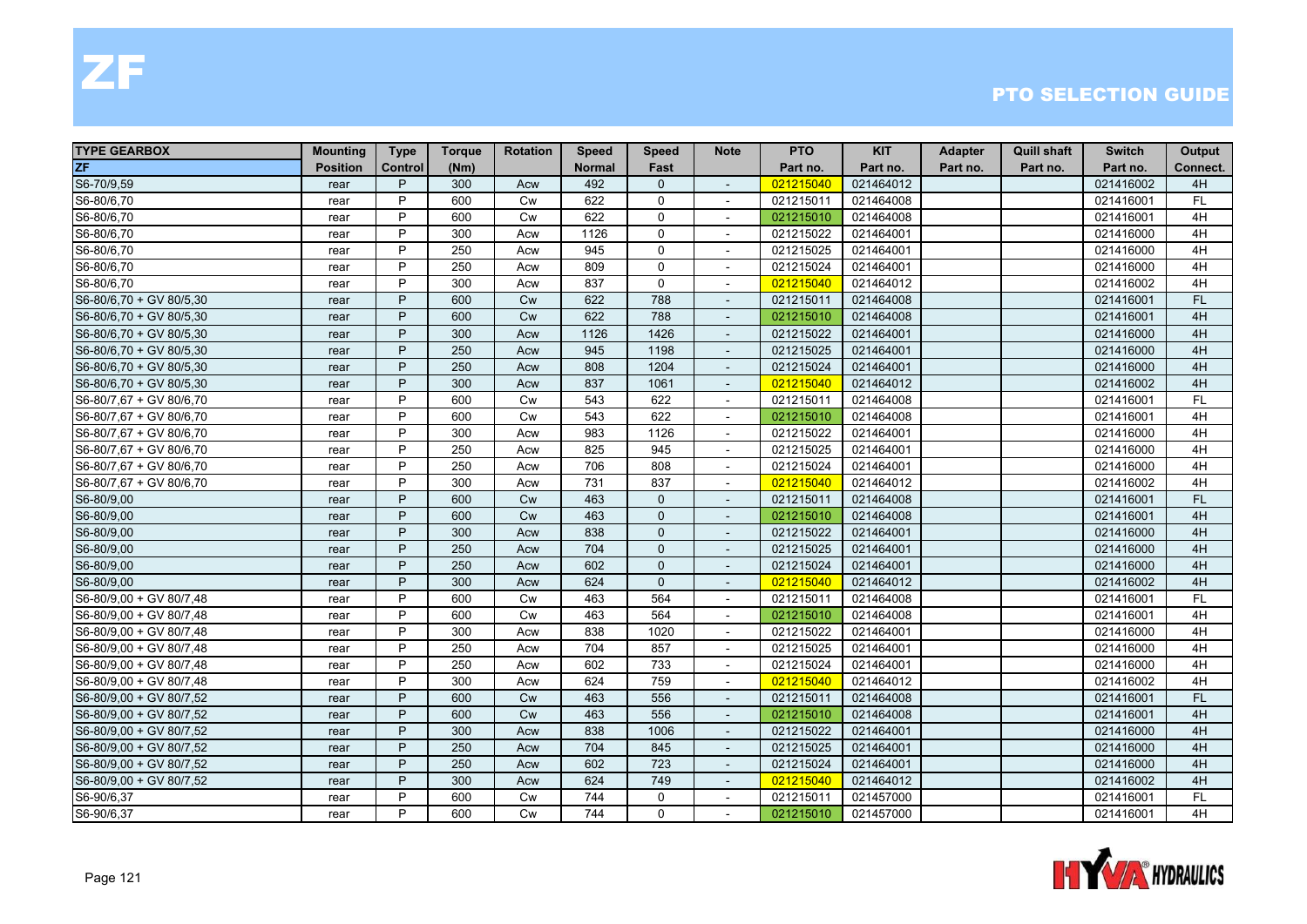| <b>TYPE GEARBOX</b>     | Mounting        | <b>Type</b> | <b>Torque</b> | <b>Rotation</b> | <b>Speed</b>  | <b>Speed</b> | <b>Note</b>              | <b>PTO</b> | <b>KIT</b> | <b>Adapter</b> | <b>Quill shaft</b> | <b>Switch</b> | Output    |
|-------------------------|-----------------|-------------|---------------|-----------------|---------------|--------------|--------------------------|------------|------------|----------------|--------------------|---------------|-----------|
| <b>ZF</b>               | <b>Position</b> | Control     | (Nm)          |                 | <b>Normal</b> | Fast         |                          | Part no.   | Part no.   | Part no.       | Part no.           | Part no.      | Connect.  |
| S6-90/6,37              | rear            | P           | 300           | Acw             | 1347          | $\Omega$     | $\blacksquare$           | 021215022  | 021463000  |                |                    | 021416000     | 4H        |
| S6-90/6,37              | rear            | P           | 250           | Acw             | 1130          | $\mathbf 0$  |                          | 021215025  | 021463000  |                |                    | 021416000     | 4H        |
| S6-90/6,37              | rear            | P           | 250           | Acw             | 967           | $\mathbf 0$  |                          | 021215024  | 021463000  |                |                    | 021416000     | 4H        |
| S6-90/6,37              | rear            | P           | 300           | Acw             | 1002          | $\mathbf 0$  | $\blacksquare$           | 021215040  | 021464012  |                |                    | 021416002     | 4H        |
| S6-90/6,37              | rear            | P           | 330           | Acw             | 1339          | $\mathbf 0$  |                          | 021220030  |            | 021415010      |                    | 021416000     | 4H        |
| S6-90/6,37              | rear            | P           | 360           | Acw             | 1138          | $\mathbf 0$  | $\overline{\phantom{a}}$ | 021215023  |            | 021415010      |                    | 021416000     | 4H        |
| S6-90/6,37              | rear            | P           | 400           | Acw             | 992           | $\mathbf{0}$ | $\overline{\phantom{a}}$ | 021215050  |            | 021415010      |                    | 021416000     | 4H        |
| S6-90/7,03              | rear            | P           | 600           | Cw              | 604           | $\mathbf{0}$ |                          | 021215011  | 021457000  |                |                    | 021416001     | FL        |
| S6-90/7,03              | rear            | P           | 600           | Cw              | 604           | $\mathbf{0}$ |                          | 021215010  | 021457000  |                |                    | 021416001     | 4H        |
| S6-90/7,03              | rear            | P           | 300           | Acw             | 1093          | $\mathbf{0}$ | $\overline{a}$           | 021215022  | 021463000  |                |                    | 021416000     | 4H        |
| S6-90/7,03              | rear            | P           | 250           | Acw             | 918           | $\mathbf{0}$ |                          | 021215025  | 021463000  |                |                    | 021416000     | 4H        |
| S6-90/7,03              | rear            | P           | 250           | Acw             | 785           | $\mathbf{0}$ | $\overline{\phantom{a}}$ | 021215024  | 021463000  |                |                    | 021416000     | 4H        |
| S6-90/7,03              | rear            | P           | 300           | Acw             | 814           | $\Omega$     | $\blacksquare$           | 021215040  | 021464012  |                |                    | 021416002     | 4H        |
| S6-90/7,03              | rear            | P           | 330           | Acw             | 1087          | $\mathbf{0}$ |                          | 021220030  |            | 021415010      |                    | 021416000     | 4H        |
| S6-90/7,03              | rear            | P           | 360           | Acw             | 924           | $\mathbf{0}$ |                          | 021215023  |            | 021415010      |                    | 021416000     | 4H        |
| S6-90/7,03              | rear            | P           | 400           | Acw             | 805           | $\Omega$     | $\sim$                   | 021215050  |            | 021415010      |                    | 021416000     | 4H        |
| S6-90/7,03 + GV 90/5,67 | rear            | P           | 600           | <b>Cw</b>       | 604           | 750          | $\sim$                   | 021215011  | 021457000  |                |                    | 021416001     | <b>FL</b> |
| S6-90/7,03 + GV 90/5,67 | rear            | P           | 600           | <b>Cw</b>       | 604           | 750          | $\overline{\phantom{a}}$ | 021215010  | 021457000  |                |                    | 021416001     | 4H        |
| S6-90/7,03 + GV 90/5,67 | rear            | P           | 300           | Acw             | 1093          | 1357         | $\overline{\phantom{a}}$ | 021215022  | 021463000  |                |                    | 021416000     | 4H        |
| S6-90/7,03 + GV 90/5,67 | rear            | P           | 250           | Acw             | 918           | 1140         | $\sim$                   | 021215025  | 021463000  |                |                    | 021416000     | 4H        |
| S6-90/7,03 + GV 90/5,67 | rear            | P           | 250           | Acw             | 785           | 975          |                          | 021215024  | 021463000  |                |                    | 021416000     | 4H        |
| S6-90/7,03 + GV 90/5,67 | rear            | P           | 300           | Acw             | 814           | 1010         | $\sim$                   | 021215040  | 021464012  |                |                    | 021416002     | 4H        |
| S6-90/7,03 + GV 90/5,67 | rear            | P           | 330           | Acw             | 1087          | 1350         | $\sim$                   | 021220030  |            | 021415010      |                    | 021416000     | 4H        |
| S6-90/7,03 + GV 90/5,67 | rear            | P           | 360           | Acw             | 924           | 1147         | $\overline{\phantom{a}}$ | 021215023  |            | 021415010      |                    | 021416000     | 4H        |
| S6-90/7,03 + GV 90/5,67 | rear            | P           | 400           | Acw             | 805           | 1000         | $\overline{\phantom{a}}$ | 021215050  |            | 021415010      |                    | 021416000     | 4H        |
| S6-90/9,01              | rear            | P           | 600           | <b>Cw</b>       | 472           | $\Omega$     |                          | 021215011  | 021457000  |                |                    | 021416001     | <b>FL</b> |
| S6-90/9,01              | rear            | P           | 600           | <b>Cw</b>       | 472           | $\Omega$     |                          | 021215010  | 021457000  |                |                    | 021416001     | 4H        |
| S6-90/9,01              | rear            | P           | 300           | Acw             | 854           | $\mathbf{0}$ |                          | 021215022  | 021463000  |                |                    | 021416000     | 4H        |
| S6-90/9,01              | rear            | P           | 250           | Acw             | 714           | $\mathbf{0}$ | $\overline{a}$           | 021215025  | 021463000  |                |                    | 021416000     | 4H        |
| S6-90/9,01              | rear            | P           | 250           | Acw             | 614           | $\mathbf{0}$ | $\overline{\phantom{a}}$ | 021215024  | 021463000  |                |                    | 021416000     | 4H        |
| S6-90/9,01              | rear            | P           | 300           | Acw             | 636           | $\Omega$     | $\overline{\phantom{a}}$ | 021215040  | 021464012  |                |                    | 021416002     | 4H        |
| S6-90/9,01              | rear            | P           | 330           | Acw             | 850           | $\Omega$     |                          | 021220030  |            | 021415010      |                    | 021416000     | 4H        |
| S6-90/9,01              | rear            | P           | 360           | Acw             | 722           | $\mathbf{0}$ | $\overline{\phantom{a}}$ | 021215023  |            | 021415010      |                    | 021416000     | 4H        |
| S6-90/9,01              | rear            | P           | 400           | Acw             | 629           | $\mathbf{0}$ | $\overline{\phantom{a}}$ | 021215050  |            | 021415010      |                    | 021416000     | 4H        |
| S6-90/9,01 + GV 90/7,40 | rear            | P           | 600           | Cw              | 472           | 574          | $\mathbf{r}$             | 021215011  | 021457000  |                |                    | 021416001     | FL        |
| S6-90/9,01 + GV 90/7,40 | rear            | P           | 600           | <b>Cw</b>       | 472           | 574          | $\overline{\phantom{a}}$ | 021215010  | 021457000  |                |                    | 021416001     | 4H        |
| S6-90/9,01 + GV 90/7,40 | rear            | P           | 300           | Acw             | 854           | 1039         | $\overline{\phantom{a}}$ | 021215022  | 021463000  |                |                    | 021416000     | 4H        |
| S6-90/9,01 + GV 90/7,40 | rear            | P           | 250           | Acw             | 714           | 872          |                          | 021215025  | 021463000  |                |                    | 021416000     | 4H        |
| S6-90/9,01 + GV 90/7,40 | rear            | P           | 250           | Acw             | 614           | 746          | $\overline{\phantom{a}}$ | 021215024  | 021463000  |                |                    | 021416000     | 4H        |

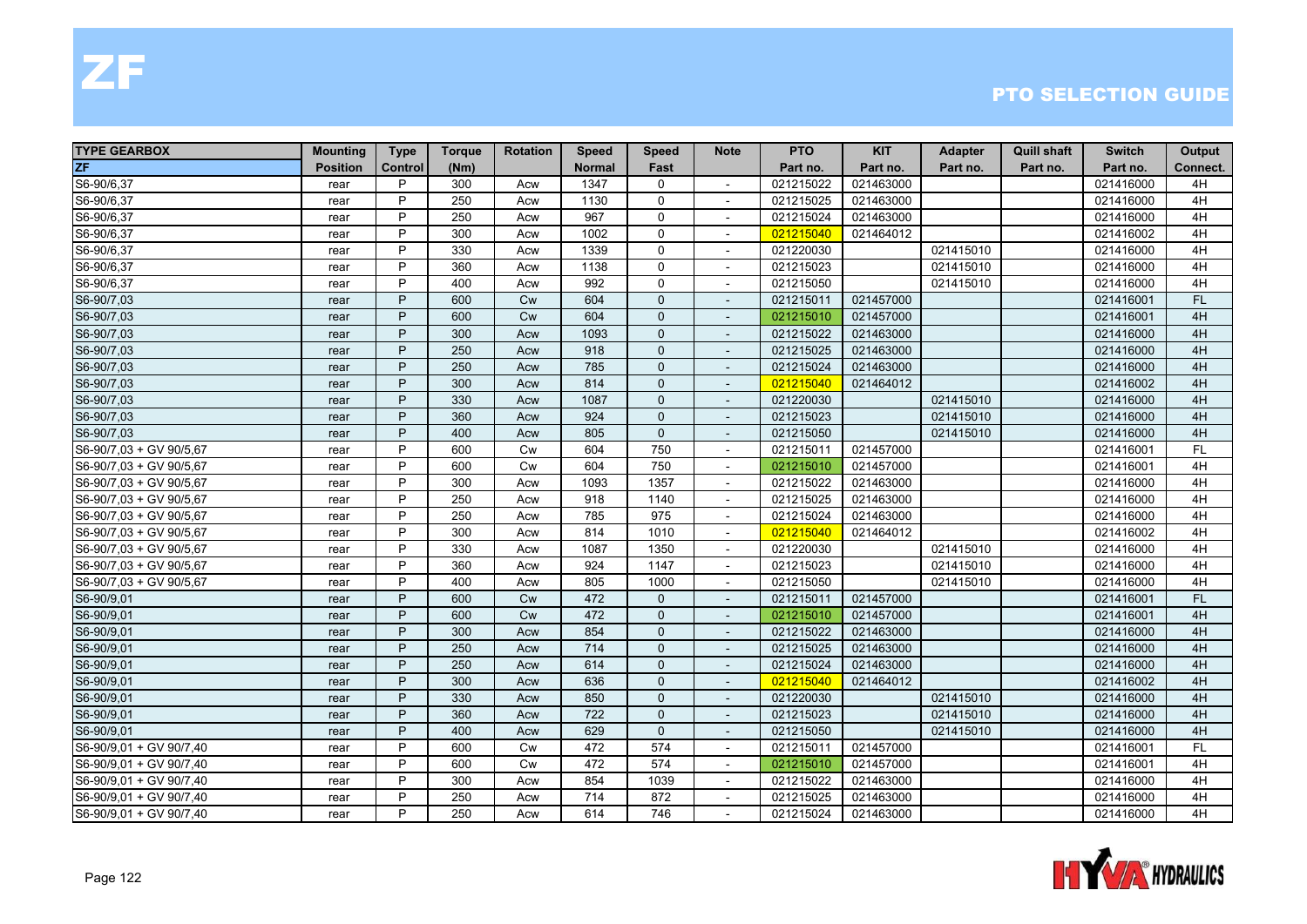| <b>TYPE GEARBOX</b>     | <b>Mounting</b> | <b>Type</b> | Torque | <b>Rotation</b> | Speed  | <b>Speed</b> | <b>Note</b> | <b>PTO</b> | <b>KIT</b> | <b>Adapter</b> | <b>Quill shaft</b> | <b>Switch</b> | Output         |
|-------------------------|-----------------|-------------|--------|-----------------|--------|--------------|-------------|------------|------------|----------------|--------------------|---------------|----------------|
| <b>ZF</b>               | <b>Position</b> | Controll    | (Nm)   |                 | Normal | Fast         |             | Part no.   | Part no.   | Part no.       | Part no.           | Part no.      | Connect. I     |
| S6-90/9,01 + GV 90/7,40 | rear            |             | 300    | Acw             | 636    | 773          |             | 021215040  | 021464012  |                |                    | 021416002     | 4H             |
| S6-90/9.01 + GV 90/7.40 | rear            |             | 330    | Acw             | 850    | 1033         |             | 021220030  |            | 021415010      |                    | 021416000     | $4+$           |
| S6-90/9,01 + GV 90/7,40 | rear            |             | 360    | Acw             | 722    | 878          |             | 021215023  |            | 021415010      |                    | 021416000     | 4 <sup>1</sup> |
| S6-90/9,01 + GV 90/7,40 | rear            |             | 400    | Acw             | 629    | 765          |             | 021215050  |            | 021415010      |                    | 021416000     | 4 <sup>F</sup> |

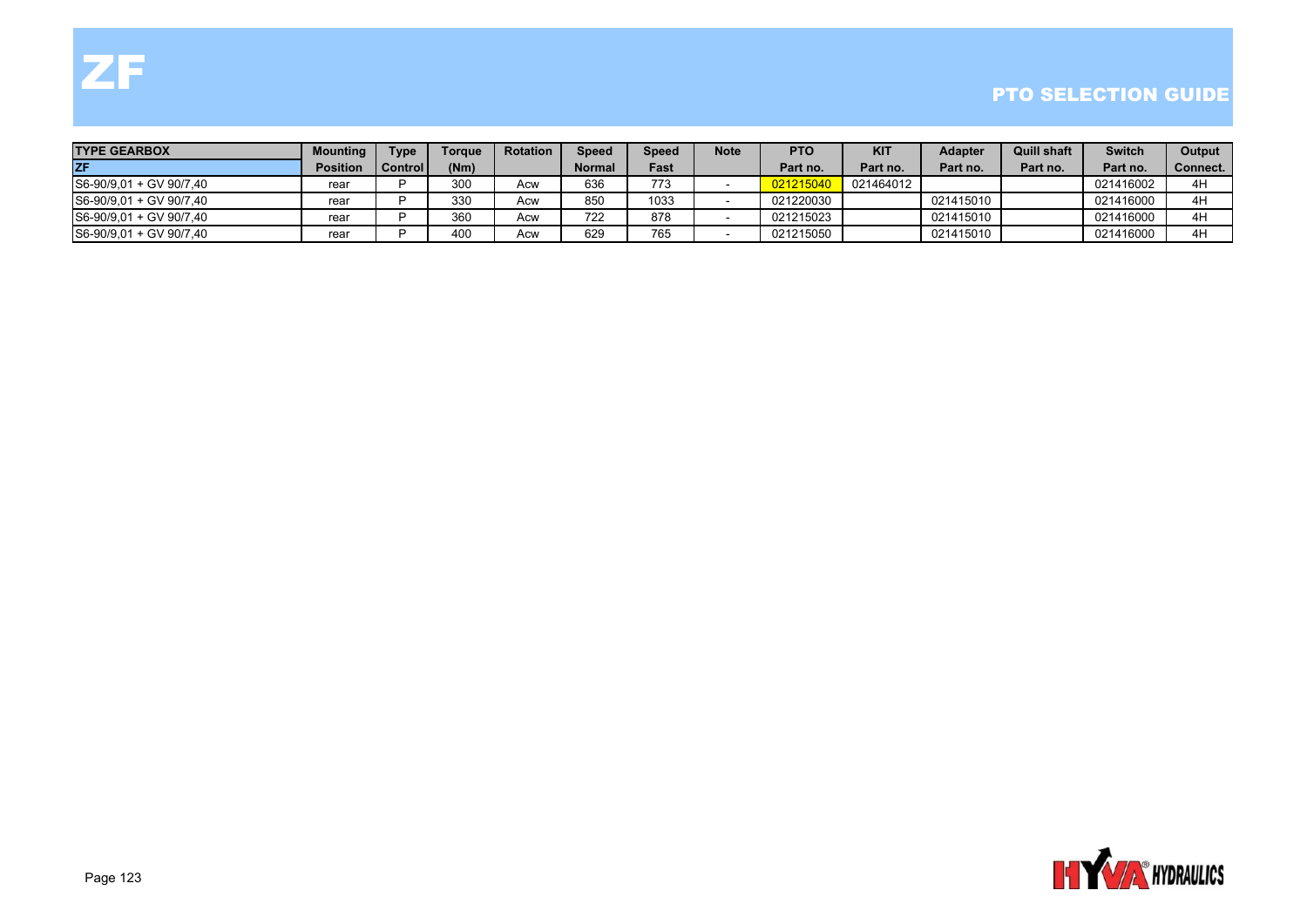| <b>GENERAL NOTES</b> |                                                                                                                                   |
|----------------------|-----------------------------------------------------------------------------------------------------------------------------------|
|                      | If the note listed is preceded with the number 2 (for instance 2Q6) this PTO is a twin output PTO.                                |
|                      | In case torque and speed are listed these are valid for both output axles.                                                        |
|                      | If these fields are empty it is required to visit the website for our specification sheet or to consult Hyva.                     |
|                      |                                                                                                                                   |
| G <sub>1</sub>       | The PTO can only be fitted on gear boxes with an output flange with outside diameter of max 180 mm. The required quill shaft      |
|                      | for this PTO is included in the adapter kit. Total allowed torque, sum of both outputs when both are operated at the same time is |
|                      | limited depending on the speed (RPM) and on the time of PTO use. Up to 1500 RPM the maximum torque is:                            |
|                      | Maximum CONTINUOUS torque<br>$= 450$ nm. - max. 10 min. continuous work                                                           |
|                      | Maximum INTERMITTENT torque<br>$=$ 500 nm. - max. 2 min. continuous work                                                          |
|                      | Maximum PEAK torque<br>= 550 nm. - max. 10 sec. continuous work                                                                   |
|                      |                                                                                                                                   |
| G <sub>2</sub>       | The PTO can only be fitted on gear boxes with an output flange with outside diameter of max 180 mm. The required quill shaft      |
|                      | needs to be ordered separately. When this PTO is mounted ring H=29 which is packed in the quill shaft kit must be eliminated      |
|                      | and replaced by the ring H=19 in the adaptor kit (021414010) Total allowed torque, sum of both outputs when both are operated     |
|                      | at the same time is limited depending on the speed (RPM) and on the time of PTO use. Up to 1500 RPM the maximum torque is:        |
|                      | Maximum CONTINUOUS torque<br>$= 450$ nm. - max. 10 min. continuous work                                                           |
|                      | Maximum INTERMITTENT torque<br>= 500 nm. - max. 2 min. continuous work                                                            |
|                      | Maximum PEAK torque<br>$=$ 550 nm. - max. 10 sec. continuous work                                                                 |
| G <sub>3</sub>       | Heavy Duty applications (crane, compressor, etc.) require a lubrication kit for which we ask you to contact Hyva.                 |
|                      |                                                                                                                                   |
|                      |                                                                                                                                   |
| G4                   | The PTO can only be fitted on gear boxes with an output flange with outside diameter of max 180 mm. The required quill shaft      |
|                      | and studs need to be ordered separately. The PTO is NOT applicable for 4-axle trucks. Total allowed torque when both outputs      |
|                      | are operated at the same time is restricted to 600 Nm. Carefully follow instructions enclosed in the package.                     |
|                      |                                                                                                                                   |
| G5                   | Please check the PTO does not interfere with the 3 ribs of the gear box cover on the left of the gear box window.                 |

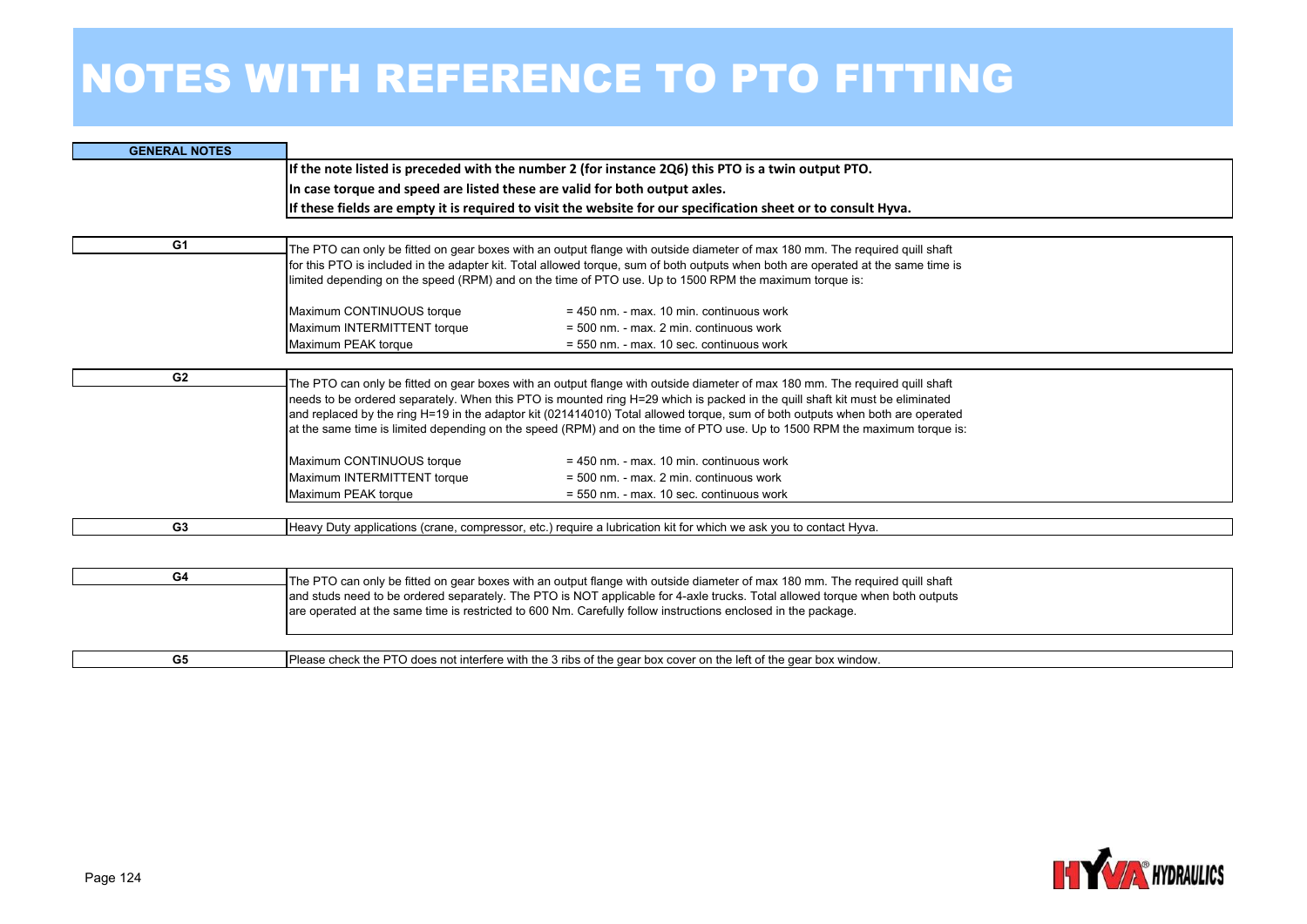| G <sub>6</sub> | The PTO can only be fitted on Mercedes gear boxes with an output flange diameter of max 180 mm. The required quill shaft<br>is included in the adaptor kit. For vehicles produced from June 2002 it's vital to check the shape of the gearbox's opening before<br>mounting the PTO: No extra kit is required if the cover is fixed with 7+4 screws (Mercedes' logo). If the cover is fixed with 8+4<br>screws (without logo) it's absolutely necessary to order an extra kit besides the quill shaft. Follow carefully the instructions in the<br>documentation enclosed. Total allowed torque, sum of both outputs when both are operated at the same time is limited depending<br>on the speed (RPM) and on the time of PTO use. Up to 1500 RPM the maximum torque is:<br>Maximum CONTINUOUS torque<br>$= 450$ nm. - max. 10 min. continuous work<br>Maximum INTERMITTENT torque<br>= 500 nm. - max. 2 min. continuous work<br>Maximum PEAK torque<br>= 550 nm. - max. 10 sec. continuous work   |
|----------------|----------------------------------------------------------------------------------------------------------------------------------------------------------------------------------------------------------------------------------------------------------------------------------------------------------------------------------------------------------------------------------------------------------------------------------------------------------------------------------------------------------------------------------------------------------------------------------------------------------------------------------------------------------------------------------------------------------------------------------------------------------------------------------------------------------------------------------------------------------------------------------------------------------------------------------------------------------------------------------------------------|
|                |                                                                                                                                                                                                                                                                                                                                                                                                                                                                                                                                                                                                                                                                                                                                                                                                                                                                                                                                                                                                    |
| G7             | The PTO can only be fitted on Mercedes gear boxes with an output flange diameter of max 180 mm. The required quill shaft<br>is included in the adaptor kit. For vehicles produced from June 2002 it's vital to check the shape of the gearbox's opening before<br>mounting the PTO: No extra kit is required if the cover is fixed with 7+4 screws (Mercedes' logo). If the cover is fixed with 8+4<br>screws (without logo) it's absolutely necessary to order an extra kit besides the quill shaft. Follow carefully the instructions in the<br>documentation enclosed. Total allowed torque, sum of both outputs when both are operated at the same time is limited depending<br>on the speed (RPM) and on the time of PTO use. Up to 1500 RPM the maximum torque is:<br>Maximum CONTINUOUS torque<br>$= 450$ nm. - max. 10 min. continuous work<br>Maximum INTERMITTENT torque<br>$= 500$ nm. - max. 2 min. continuous work<br>Maximum PEAK torque<br>= 550 nm. - max. 10 sec. continuous work |
|                |                                                                                                                                                                                                                                                                                                                                                                                                                                                                                                                                                                                                                                                                                                                                                                                                                                                                                                                                                                                                    |
| G8             | The PTO can only be fitted on Mercedes gear boxes with an output flange diameter of max 180 mm. The required quill shaft and<br>kit for the pump need to be ordered separately. To mount this kit we recommend you to follow the enclosed instructions.                                                                                                                                                                                                                                                                                                                                                                                                                                                                                                                                                                                                                                                                                                                                            |
|                |                                                                                                                                                                                                                                                                                                                                                                                                                                                                                                                                                                                                                                                                                                                                                                                                                                                                                                                                                                                                    |
| G9             | The PTO can only be fitted on Mercedes gear boxes with an output flange diameter of max 180 mm. The required quill shaft<br>is included in the adaptor kit. For vehicles produced from June 2002 it's vital to check the shape of the gearbox's opening before<br>mounting the PTO: If the cover is fixed with 8+4 screws (without logo) it's absolutely necessary to order an extra kit besides the<br>quill shaft. Follow carefully the instructions in the documentation enclosed. Total allowed torque, sum of both outputs when both<br>are operated at the same time is limited depending on the speed (RPM) and on the time of PTO use. Up to 1500 RPM the<br>maximum torque is:<br>Maximum CONTINUOUS torque<br>$= 450$ nm. - max. 10 min. continuous work                                                                                                                                                                                                                                 |
|                | Maximum INTERMITTENT torque<br>= 500 nm. - max. 2 min. continuous work                                                                                                                                                                                                                                                                                                                                                                                                                                                                                                                                                                                                                                                                                                                                                                                                                                                                                                                             |
|                | Maximum PEAK torque                                                                                                                                                                                                                                                                                                                                                                                                                                                                                                                                                                                                                                                                                                                                                                                                                                                                                                                                                                                |
|                | $= 550$ nm. - max. 10 sec. continuous work                                                                                                                                                                                                                                                                                                                                                                                                                                                                                                                                                                                                                                                                                                                                                                                                                                                                                                                                                         |

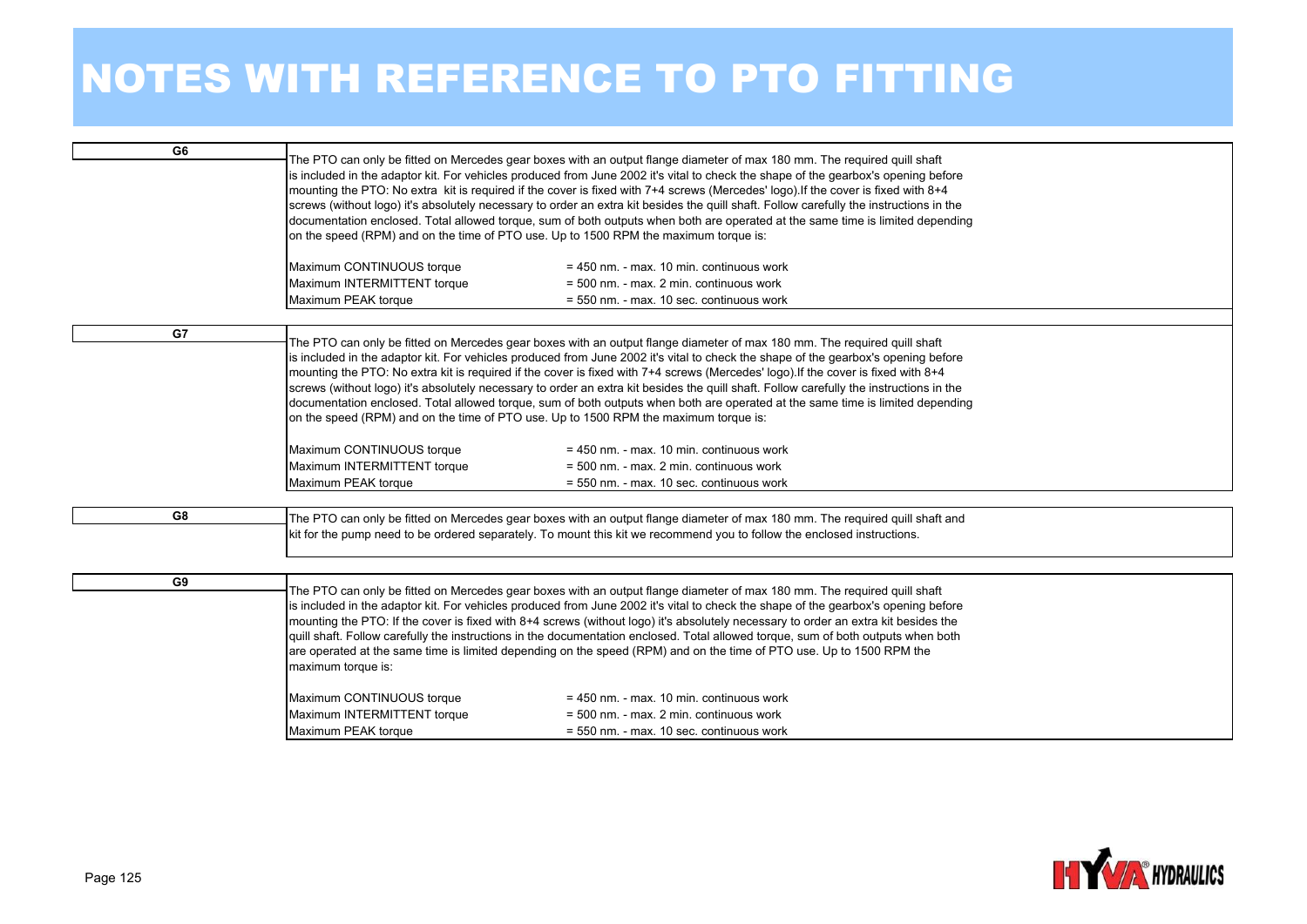| G <sub>10</sub> | The PTO can only be fitted on Mercedes gear boxes with an output flange diameter of max 180 mm. The required quill shaft<br>is included in the adaptor kit. For vehicles produced from June 2002 it's vital to check the shape of the gearbox's opening before<br>mounting the PTO: If the cover is fixed with 8+4 screws (without logo) it's absolutely necessary to order an extra kit besides the<br>quill shaft. Follow carefully the instructions in the documentation enclosed. Total allowed torque, sum of both outputs when both<br>are operated at the same time is limited depending on the speed (RPM) and on the time of PTO use. Up to 1500 RPM the<br>maximum torque is:<br>Maximum CONTINUOUS torque<br>$= 450$ nm. - max. 10 min. continuous work<br>Maximum INTERMITTENT torque<br>= 500 nm. - max. 2 min. continuous work<br>Maximum PEAK torque<br>= 550 nm. - max. 10 sec. continuous work |  |
|-----------------|-----------------------------------------------------------------------------------------------------------------------------------------------------------------------------------------------------------------------------------------------------------------------------------------------------------------------------------------------------------------------------------------------------------------------------------------------------------------------------------------------------------------------------------------------------------------------------------------------------------------------------------------------------------------------------------------------------------------------------------------------------------------------------------------------------------------------------------------------------------------------------------------------------------------|--|
| G11             |                                                                                                                                                                                                                                                                                                                                                                                                                                                                                                                                                                                                                                                                                                                                                                                                                                                                                                                 |  |
|                 | PTO for gear box with electronic shift (no CLUTCH pedal). In case the truck is not equipped with electric kit to operate PTO<br>(push button, electro valve, cables,) please get in contact with our technical department. The required quill shaft is included in<br>the adaptor kit. Total allowed torque, sum of both outputs when both are operated at the same time is limited depending on the<br>speed (RPM) and on the time of PTO use. Up to 1500 RPM the maximum torque is:                                                                                                                                                                                                                                                                                                                                                                                                                           |  |
|                 | Maximum CONTINUOUS torque<br>$= 450$ nm. - max. 10 min. continuous work                                                                                                                                                                                                                                                                                                                                                                                                                                                                                                                                                                                                                                                                                                                                                                                                                                         |  |
|                 | Maximum INTERMITTENT torque<br>= 500 nm. - max. 2 min. continuous work                                                                                                                                                                                                                                                                                                                                                                                                                                                                                                                                                                                                                                                                                                                                                                                                                                          |  |
|                 | Maximum PEAK torque<br>= 550 nm. - max. 10 sec. continuous work                                                                                                                                                                                                                                                                                                                                                                                                                                                                                                                                                                                                                                                                                                                                                                                                                                                 |  |
|                 |                                                                                                                                                                                                                                                                                                                                                                                                                                                                                                                                                                                                                                                                                                                                                                                                                                                                                                                 |  |
| G12             | PTO for gear box with electronic shift (no CLUTCH pedal). In case the truck is not equipped with electric kit to operate PTO<br>(push button, electro valve, cables,) please get in contact with our technical department. The required quill shaft is included in<br>the adaptor kit. Total allowed torque, sum of both outputs when both are operated at the same time is limited depending on the<br>speed (RPM) and on the time of PTO use. Up to 1500 RPM the maximum torque is:                                                                                                                                                                                                                                                                                                                                                                                                                           |  |
|                 | Maximum CONTINUOUS torque<br>$= 450$ nm. - max. 10 min. continuous work                                                                                                                                                                                                                                                                                                                                                                                                                                                                                                                                                                                                                                                                                                                                                                                                                                         |  |
|                 | Maximum INTERMITTENT torque<br>= 500 nm. - max. 2 min. continuous work                                                                                                                                                                                                                                                                                                                                                                                                                                                                                                                                                                                                                                                                                                                                                                                                                                          |  |
|                 | Maximum PEAK torque<br>= 550 nm. - max. 10 sec. continuous work                                                                                                                                                                                                                                                                                                                                                                                                                                                                                                                                                                                                                                                                                                                                                                                                                                                 |  |
|                 |                                                                                                                                                                                                                                                                                                                                                                                                                                                                                                                                                                                                                                                                                                                                                                                                                                                                                                                 |  |
| G13             | The PTO can only be fitted on gear boxes with an output flange with outside diameter of max 180 mm. The required quill shaft<br>for this PTO is included in the adapter kit. Total allowed torque, sum of both outputs when both are operated at the same time is<br>limited depending on the speed (RPM) and on the time of PTO use. Up to 1500 RPM the maximum torque is:                                                                                                                                                                                                                                                                                                                                                                                                                                                                                                                                     |  |
|                 | Maximum CONTINUOUS torque<br>= 450 nm. - max. 10 min. continuous work                                                                                                                                                                                                                                                                                                                                                                                                                                                                                                                                                                                                                                                                                                                                                                                                                                           |  |
|                 | Maximum INTERMITTENT torque<br>= 500 nm. - max. 2 min. continuous work                                                                                                                                                                                                                                                                                                                                                                                                                                                                                                                                                                                                                                                                                                                                                                                                                                          |  |
|                 | Maximum PEAK torque<br>= 550 nm. - max. 10 sec. continuous work                                                                                                                                                                                                                                                                                                                                                                                                                                                                                                                                                                                                                                                                                                                                                                                                                                                 |  |
|                 |                                                                                                                                                                                                                                                                                                                                                                                                                                                                                                                                                                                                                                                                                                                                                                                                                                                                                                                 |  |
| G14             | For chassis having spring leaf suspensions due to reduced mounting space you can only use a small gear pump or a bent axis                                                                                                                                                                                                                                                                                                                                                                                                                                                                                                                                                                                                                                                                                                                                                                                      |  |
|                 | piston pump with a small dimension. Please ask Hyva for assistance.                                                                                                                                                                                                                                                                                                                                                                                                                                                                                                                                                                                                                                                                                                                                                                                                                                             |  |
|                 |                                                                                                                                                                                                                                                                                                                                                                                                                                                                                                                                                                                                                                                                                                                                                                                                                                                                                                                 |  |

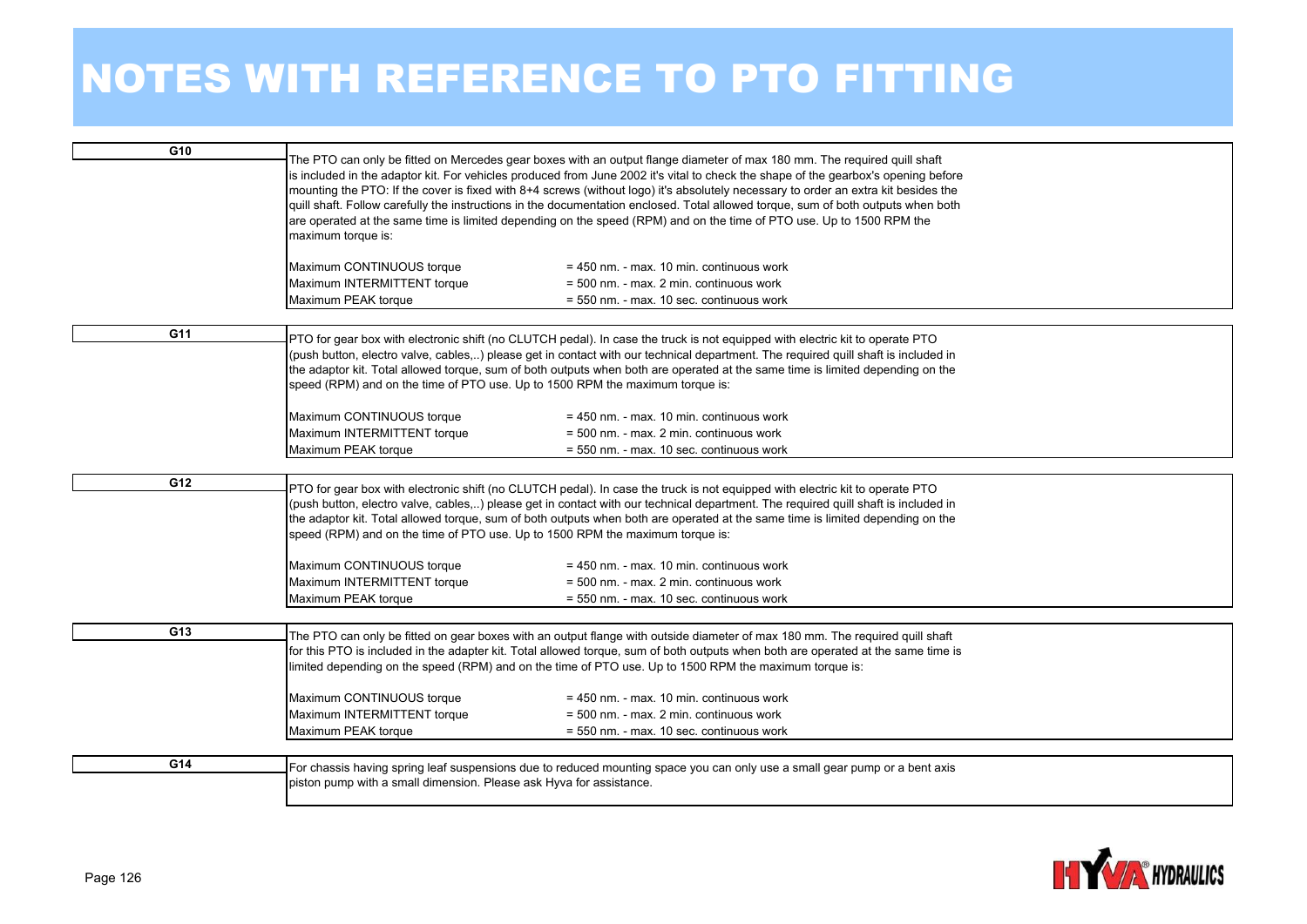| <b>ADAPTER KIT RELATED NOTES</b> |                                                                                                                                                                                                                       |
|----------------------------------|-----------------------------------------------------------------------------------------------------------------------------------------------------------------------------------------------------------------------|
| A1                               | Heavy Duty applications which require frequent PTO engagement should be fitted with the heavy duty adaptor kit with special<br>connection to replace the standard kit to prevent excessive wear. Please contact Hyva. |
|                                  |                                                                                                                                                                                                                       |

PTO suitable for Mercedes gear boxes with cooling oil pump on the PTO mounting flange. Please contact Hyva for adaptor kit.

| <b>CONTROL RELATED NOTES</b> |                                                                                                                                                  |
|------------------------------|--------------------------------------------------------------------------------------------------------------------------------------------------|
| C <sub>1</sub>               | For this mechanically driven PTO it is important to apply the appropriate cable control with bayonet fitting.                                    |
|                              |                                                                                                                                                  |
| C <sub>2</sub>               | Trucks without air circuit can be fitted with the Hyva 'air-pack' to control this pneumatically operated PTO.                                    |
|                              |                                                                                                                                                  |
| C <sub>3</sub>               | Vacuum shift PTO for which the 12V kit (021417000) including solenoid valves, pipes and fittings needs to be ordered.                            |
|                              |                                                                                                                                                  |
| C4                           | This electromagnetically controlled PTO requires an electric kit in 12V or 24V version with features to drive only PTO or PTO/Valve combination. |
|                              |                                                                                                                                                  |
| C <sub>5</sub>               | PTO for electronic gear box (no clutch pedal). For Iveco Eurotronic, Iveco Stralis and any other truck brand contact Hyva.                       |
|                              |                                                                                                                                                  |
| C6                           | Instructions for correct dis-/engagement of the PTO:                                                                                             |
|                              | PTO engagement                                                                                                                                   |
|                              | 1) on stationary truck, press the clutch pedal and select the low speeds                                                                         |
|                              | 2) engage the PTO and engage the speed as instructed by the PTO utilisation RPM.                                                                 |
|                              | 3) release the clutch pedal                                                                                                                      |
|                              |                                                                                                                                                  |
|                              | PTO disengagement                                                                                                                                |
|                              | 1) press the clutch pedal and put the gearbox in neutral position                                                                                |
|                              | 2) disengage the P.T.O.                                                                                                                          |
|                              | 3) release the clutch pedal                                                                                                                      |
| C7                           | Eaton-E PTO must work only by selecting the high-gears-range. Therefore fit the low gears inhibitor INTERLOCK.                                   |
|                              |                                                                                                                                                  |
| C8                           | This Eaton-E PTO must work only by selecting the low-gears-range. Therefore fit the low gears inhibitor INTERLOCK.                               |



**A2**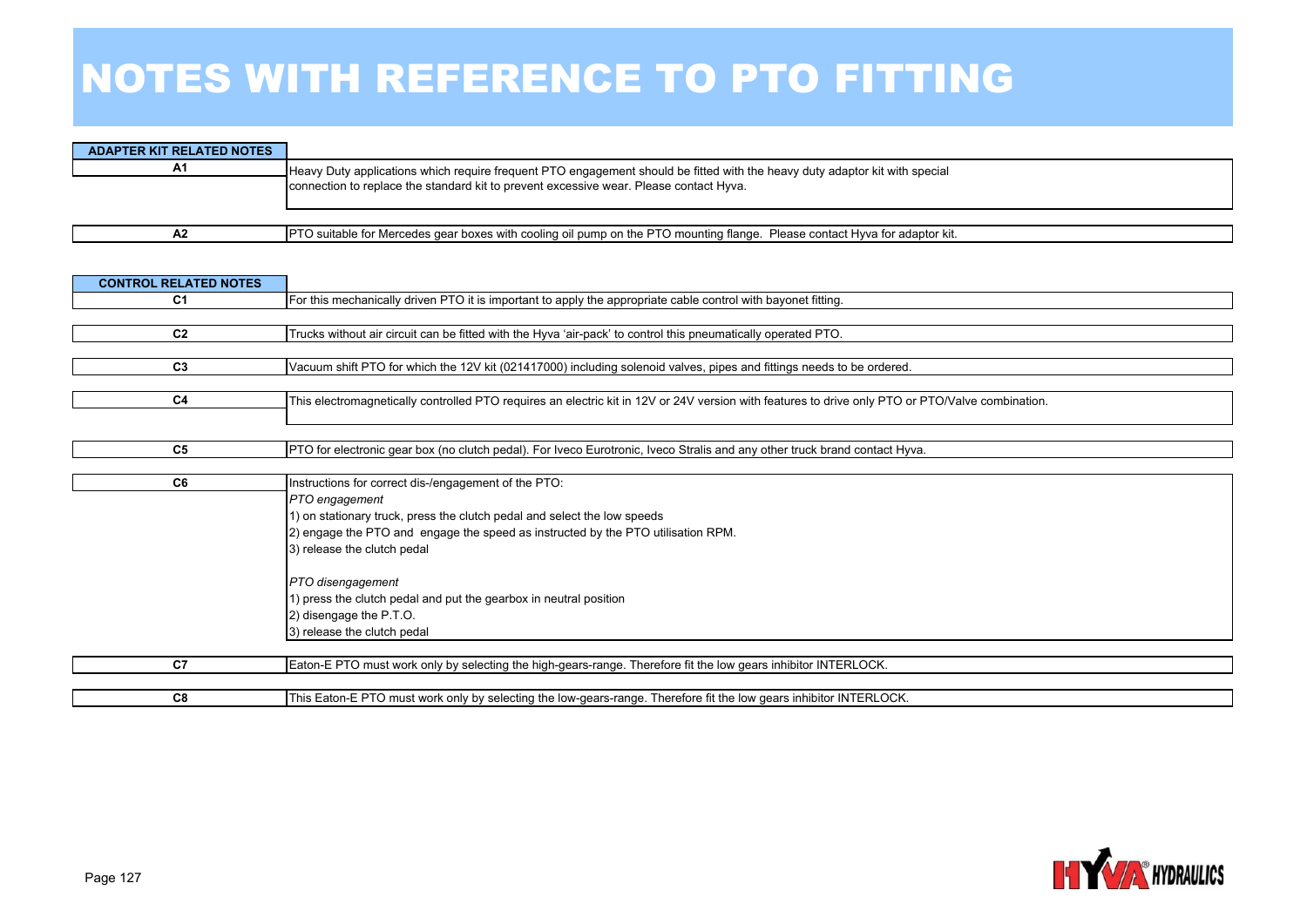| C9                                | Instructions for correct dis-/engagement of the PTO: ATTENTION: output PTO speed as per our scheme is estimated.                            |
|-----------------------------------|---------------------------------------------------------------------------------------------------------------------------------------------|
|                                   | PTO engagement                                                                                                                              |
|                                   | 1) on stationary truck, press the clutch pedal and select the low speeds                                                                    |
|                                   | 2) engage the PTO and engage the speed as instructed by the PTO utilisation RPM.                                                            |
|                                   | 3) release the clutch pedal                                                                                                                 |
|                                   |                                                                                                                                             |
|                                   | PTO disengagement                                                                                                                           |
|                                   | 1) press the clutch pedal and put the gearbox in neutral position                                                                           |
|                                   | 2) disengage the P.T.O.                                                                                                                     |
|                                   | 3) release the clutch pedal                                                                                                                 |
|                                   |                                                                                                                                             |
| C <sub>10</sub>                   | This electromagnetically controlled PTO requires an electric kit in 12V or 24V version with features to drive only PTO or                   |
|                                   | PTO/Valve combination. For smoother vehicles 2 different kits are available. One for gear boxes until December 2007 and the                 |
|                                   | other for gear boxes starting from January 2008 (Series Evolution).                                                                         |
|                                   |                                                                                                                                             |
| <b>MOUNTING KIT RELATED NOTES</b> |                                                                                                                                             |
| M1                                | For correct mounting it is obligatory to use the listed / related mounting kit containing gaskets, spacer plate, studs and nuts.            |
|                                   |                                                                                                                                             |
| M <sub>2</sub>                    | PTO for Mercedes G-100 gearbox could have the PTO's opening built in the gearbox's BODY-PUMP. In that case it is necessary                  |
|                                   | to use our body pump ring (part nr.: 021412010). For HEAVY DUTY applications of the PTO (compressors, cranes, etc.) we suggest to mount the |
|                                   | lubrication kit. For the assembly of either kit we recommend to observe the enclosed procedures.                                            |
|                                   |                                                                                                                                             |
|                                   |                                                                                                                                             |
| <b>M3</b>                         | For vehicles produced from June 2002 it's vital to check the shape of the gearbox's opening before mounting the PTO:                        |
|                                   | If the cover is fixed with 8+4 screws (without logo) it's absolutely necessary to fit the extra kit besides the quill shaft.                |
|                                   | Follow carefully the instructions in the documentation enclosed.                                                                            |
|                                   |                                                                                                                                             |
| M4                                | PTO for gear box with electronic shift (no CLUTCH pedal). In case the truck is not equipped with electric kit to operate PTO                |
|                                   | (push button, electro valve, cables,) please get in contact with our technical department.                                                  |
|                                   |                                                                                                                                             |
| M <sub>5</sub>                    | PTO for gear box with electronic shift (no CLUTCH pedal) and RETARDER. In case the truck is not equipped with electric kit to               |
|                                   | operate PTO (push button, electro valve, cables,) please get in contact with our technical department.                                      |
|                                   |                                                                                                                                             |
|                                   |                                                                                                                                             |
| M6                                | PTO only for cardan shaft transmissions. Due to vehicle overall dimensions it is not possible to mount the pump directly to the             |
|                                   | PTO. We have available a complete kit composed by bracket, shaft, flange, screws that once connected to the gearbox enables the             |
|                                   | direct connection of gear pumps or bent axis piston pumps. Please check on PTO catalogue sheet in order to select the correct kit.          |
|                                   |                                                                                                                                             |
| <b>M7</b>                         | The PTO can only be fitted on Eaton-E gear boxes with an output flange diameter of max 165 mm. For gear boxes with bigger                   |
|                                   | flange consult our technical department. For PTO's and technical data please refer to EATON gearboxes section.                              |
|                                   |                                                                                                                                             |